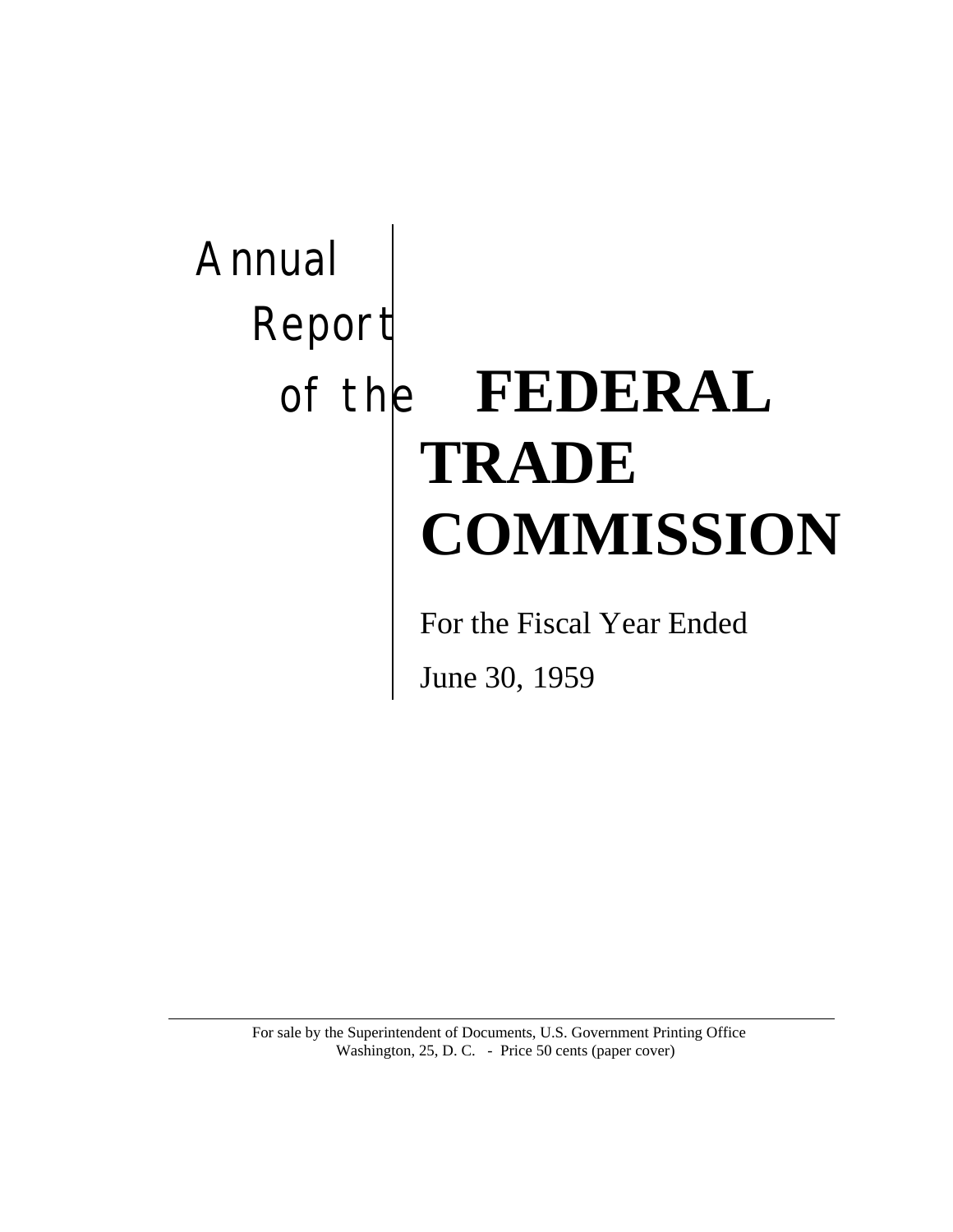Federal Trade Commission

EARL W. KINTNER, Chairman ROBERT T. SECREST SIGURD ANDERSON WILLIAM C. KERN EDWARD T. TAIT

ROBERT M. PARRISH, Secretary HARRY A. BABCOCK, Executive Director

PGAD B. MOREHOUSE, Acting General Counsel EVERETT F. HAYCRAFT, Director of Hearing Examiners JOSEPH E. SHEEHY, Director Bureau of Litigation SHERMAN R. HILL., Director Bureau of Investigation CHARLES E. GRANDEY, Director Bureau of Consultation SIMON N. WHITNEY, Director Bureau of Economics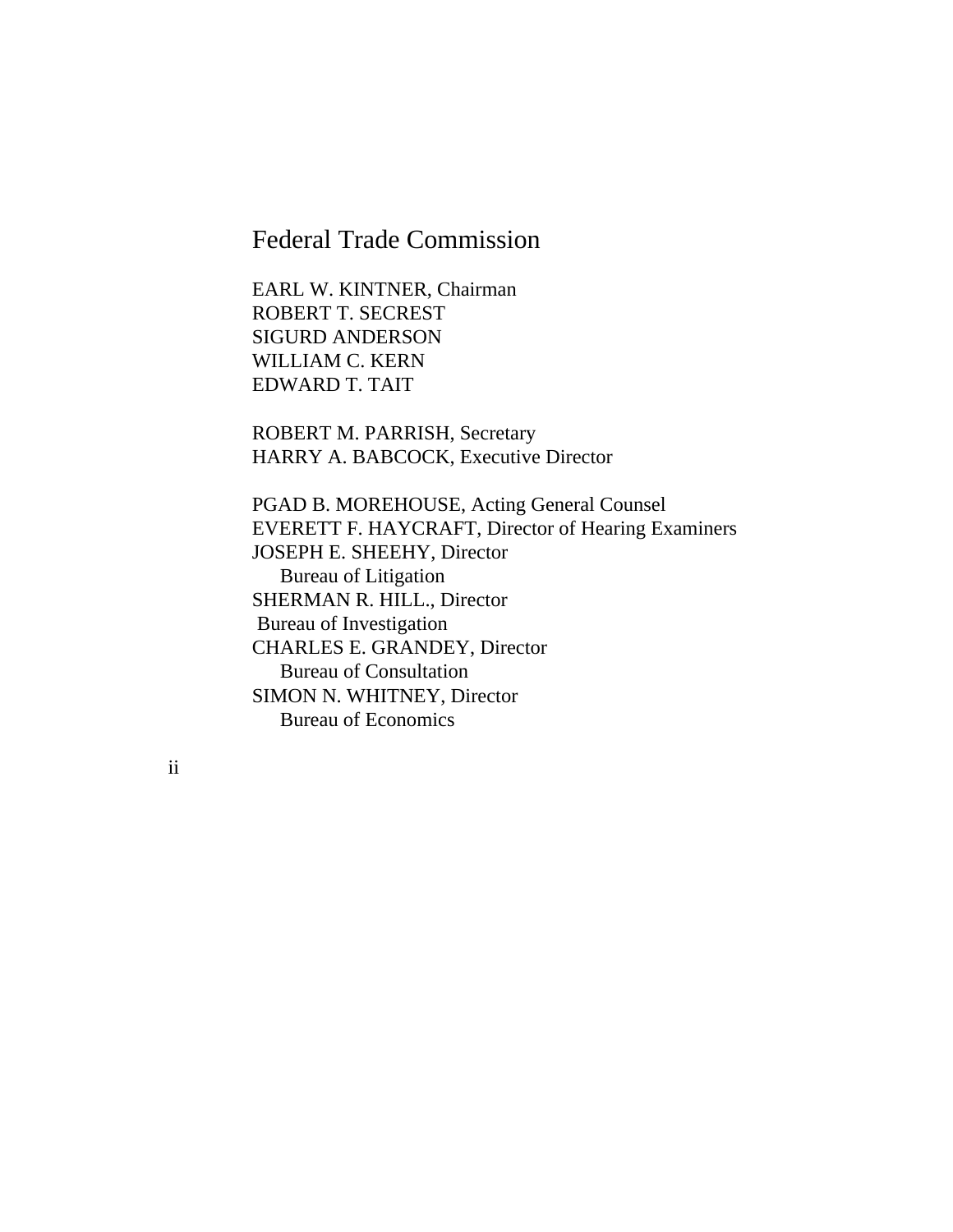# EXECUTIVE OFFICES OF THE FEDERAL TRADE COMMISSION

Pennsylvania Avenue at Sixth Street Northwest, Washington 25, D. C.

## Branch Offices

| Room 102, Federal Trade Commission                                          | Room 413, Masonic Temple Building,            |  |
|-----------------------------------------------------------------------------|-----------------------------------------------|--|
| Building, Washington 25, D. C.                                              | New Orleans 12, La.                           |  |
| Room 3004, U. S. Courthouse, Foley                                          | Room 811, U. S. Courthouse, Seattle 4,        |  |
| Square, New York 7, N.Y.                                                    | Wash.                                         |  |
| Room 1310, 226 West Jackson Boulevard,                                      | Room 1128, Standard Building, Cleveland       |  |
| Chicago 6, Ill.                                                             | 13, Ohio.                                     |  |
| Room 306, Pacific Building, San Francisco                                   | Room 2806, Federal Office Building,           |  |
| 3, Calif                                                                    | Kansas City, Mo.                              |  |
|                                                                             | Room 915, Forsyth Building, Atlanta 3,<br>Ga. |  |
| Field Offices for Textiles and Furs in Addition to the above Branch Offices |                                               |  |
| Room 401, 408 Atlantic Avenue, Boston                                       | Room 405, 215 W. Seventh St., Los             |  |
| 10, Mass.                                                                   | Angeles 14, Calif.                            |  |

Room 1003—c, U. S. Court and Custom House, St. Louis 1, Mo.

Room 3030—A, U. S. Courthouse, Philadelphia, Pa.

Room 1304, 1114 Commerce Street, Dallas 2, Tex

iii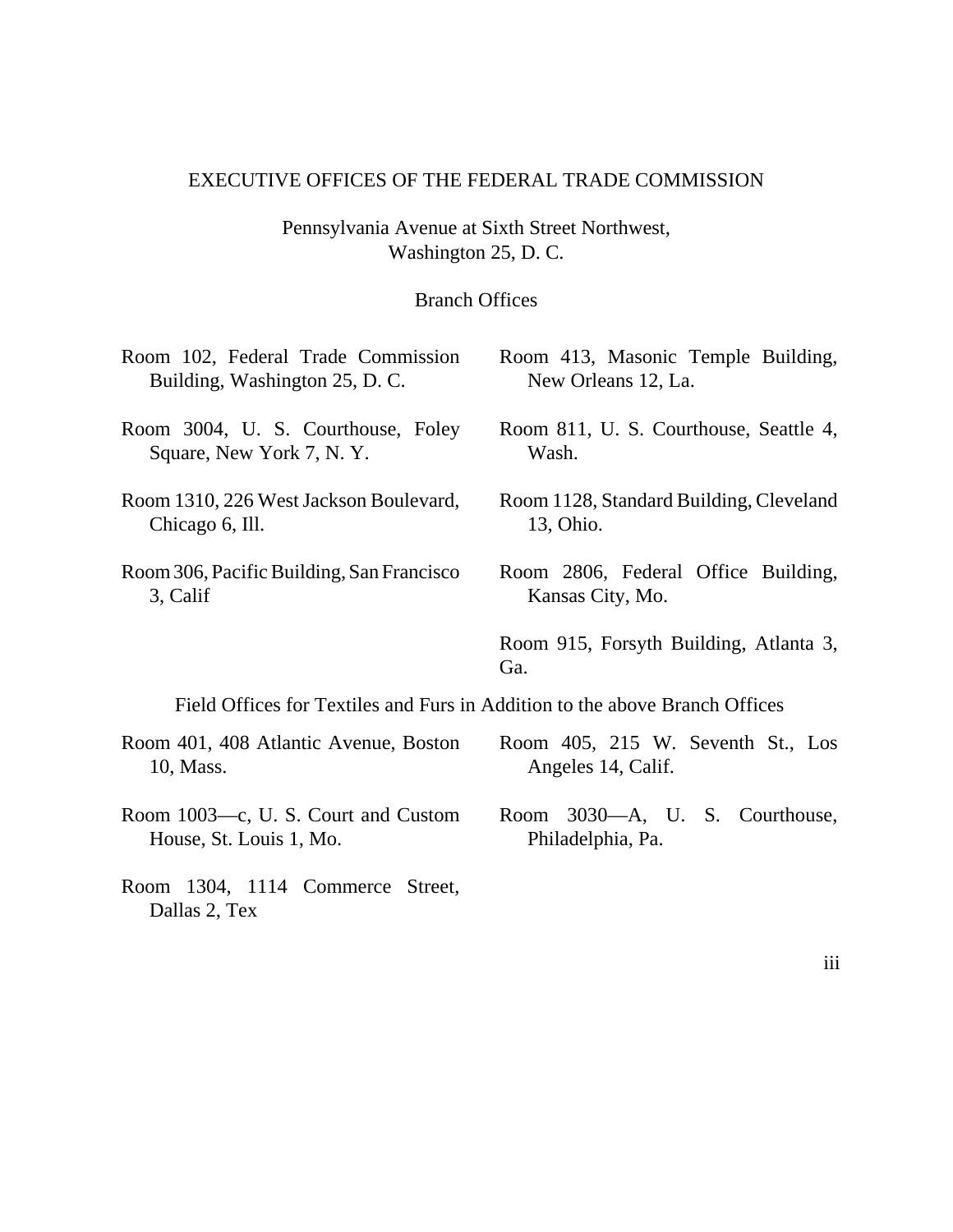# Letter of Transmittal

FEDERAL TRADE COMMISSION Washington, D.C.

To the Congress of the United States:

It is pleasure to transmit herewith the Forty-fifth Annual Report of the Federal Trade Commission, covering its accomplishments during the fiscal year ended June 30, 1959. By direction of the Commission.

> EARL W. KINTNER Chairman

THE PRESIDENT OF THE SENATE. THE SPEAKER OF THE HOUSE OF REPRESENTATIVES.

v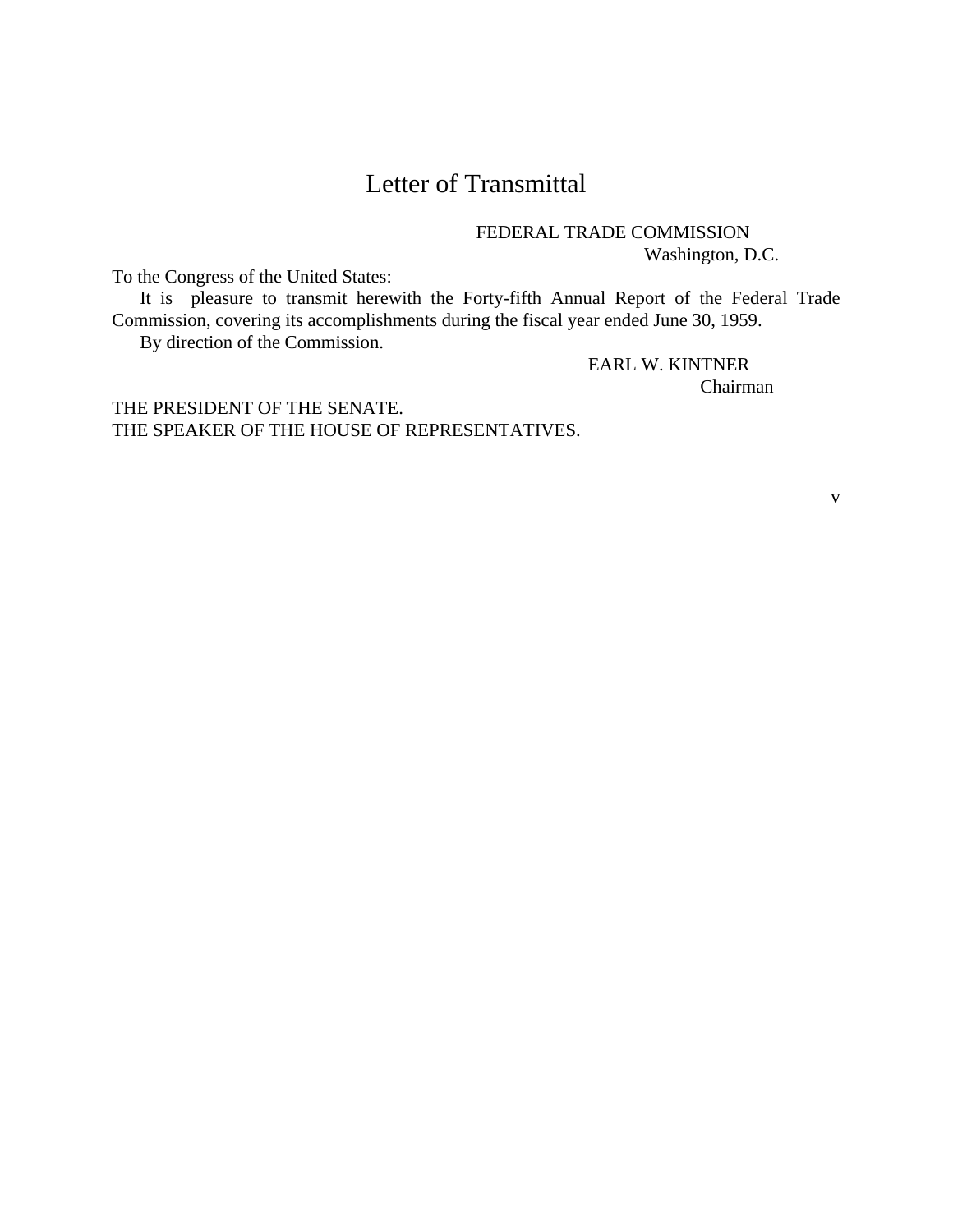# **CONTENTS**

| Chapter | Page |
|---------|------|
|         |      |
|         |      |
|         |      |
|         |      |
|         |      |
|         |      |
|         |      |
|         |      |
|         |      |
|         |      |
|         |      |
|         |      |
|         |      |
|         |      |
|         |      |
|         |      |
|         |      |
|         |      |
|         |      |
|         |      |
|         |      |
|         |      |
|         |      |
|         |      |
|         |      |
|         |      |
|         |      |
|         |      |
|         |      |
|         |      |
|         |      |
|         |      |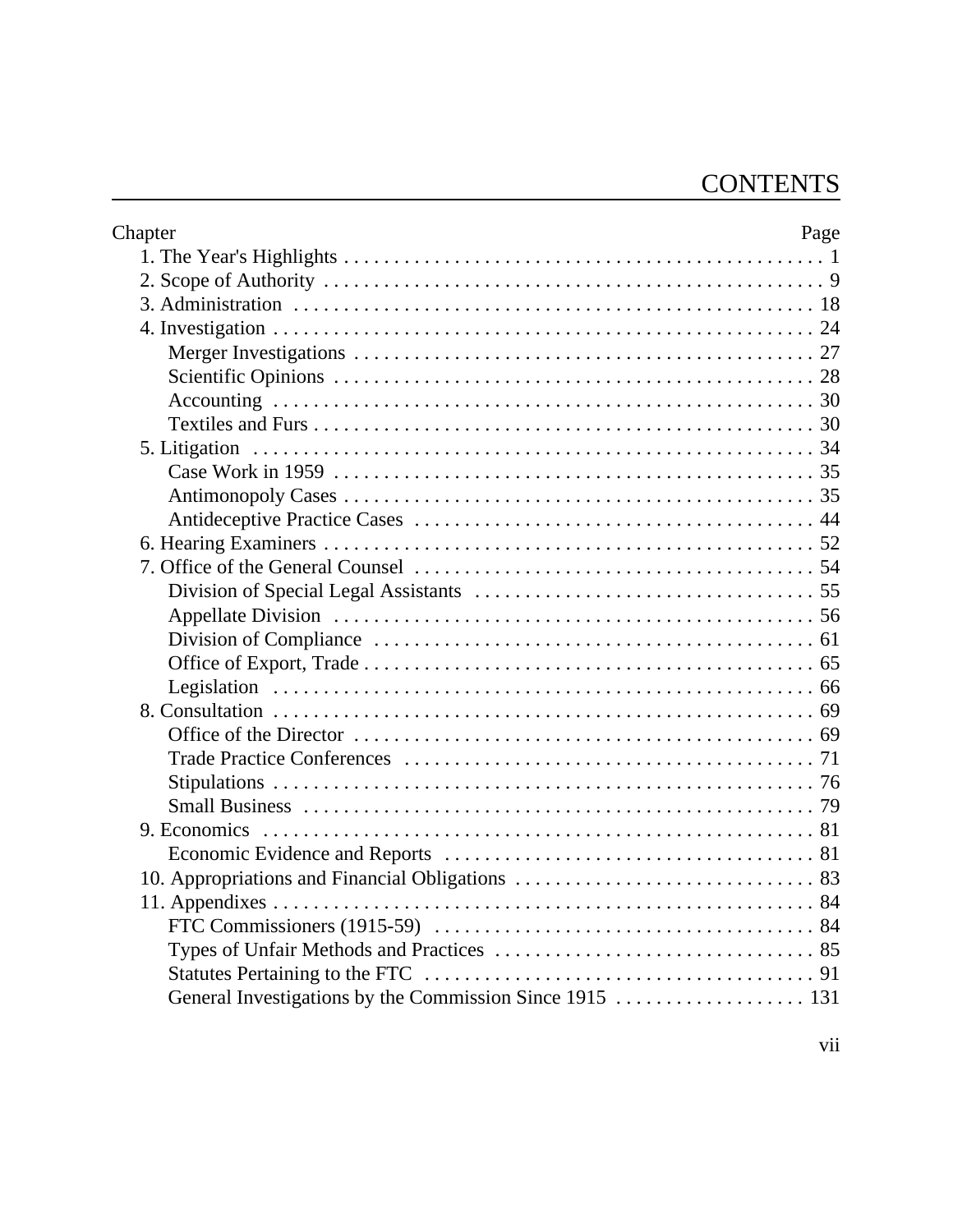# THE YEAR'S HIGHLIGHTS

The fiscal year 1959 confronted the Federal Trade Commission with greater volume of business to police than ever before in its 45-year history. It responded to the challenge by bringing a record number of formal actions against offenders and by providing more guidance to businessmen on how, by self-policing, they could assist the Commission efforts to maintain vigor and honesty in the marketplace.

Considering that the Commission's Staff of less than 735 (including clerks, typists, and messengers) had to police the bulk of the Nation's \$450 billion economy stretched over 3 million square miles of territory, it is obvious that the policing could not be absolute. All that could be expected wasthat the Commissions efforts would prove a strong deterrent to illegal business methods. The need was to demonstrate to the defiant and to the indifferent that the laws against monopolistic practices and unfair and deceptive methods of doing business mean what they say. In addition, efforts were made to alert the public to tricky selling so that such would claim fewer victims.

In striving for these objectives, the Commission achieved notable progress during the year. Both the number of actions taken and their significance bespoke aggressive law enforcement, while at the same time the Commission greatly extended its efforts to obtain Compliance with the trade laws on a voluntary basis. Particularly revealing of the latter was a coordinated attack with better business bureaus on the evil of fictitious pricing, with the FTC striking at the problem in its interstate aspects and the better business bureaus hitting it at the local level. The same teamwork vas employed in implementing the Commission's attack on misleading advertising of automobile tires.

Fully as significant as the targets was the aggressive policy that led to their selection. In years past, the Commission might have been reluctant to tackle on so broad a scale such a ubiquitous problem asfictitious pricing. Certainly the only previous corrective actions were against a yearly handful of offenders. The result was that the evil flourished. By contrast, the commission's decision in 1959 to augment its formal casework by enlisting allies in a campaign of persuading businessmen to correct such abuses and educating the buying public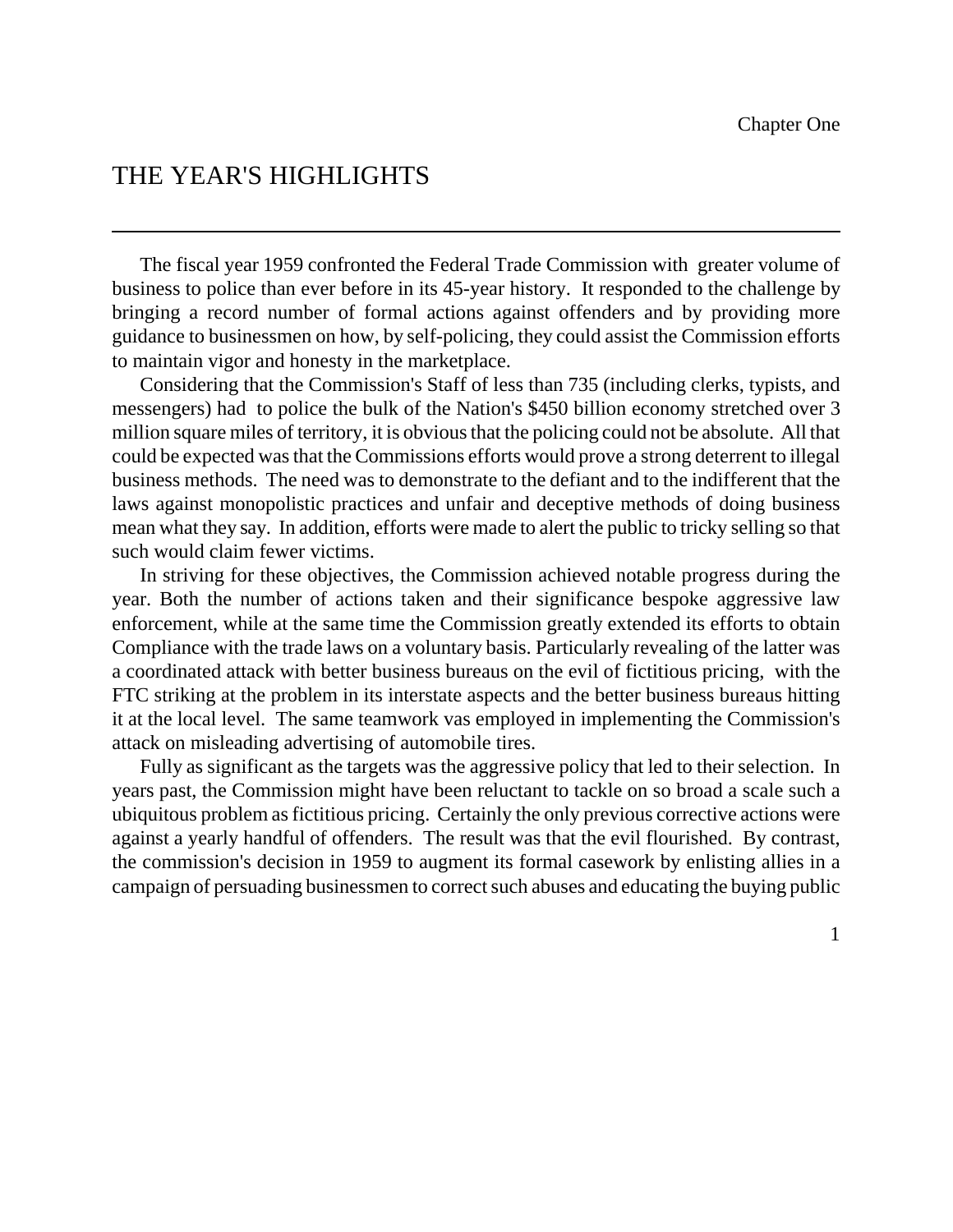to beware of them has unquestionably effected a retreat of fictitious pricing and misleading tire advertising.

Although the broad-scale attacks proved successful in these two instances, the Commission is quite aware that many areas of law violation do not lend themselves to similar cleanup attempts, particularly when individual hard-fought cases such as antimerger actions require many thousands of man-hours of staff time. It is inevitable that as long as the Commission must so spread its forces to police the number and complexity of business under its jurisdiction, it will be possible for critics to seek out and find particular areas that could have been policed in more depth. Nevertheless, the fact that an aggressive Commission can and would concentrate its strength in any area that might threaten to get out of hand certainly is a deterrent to the defiant few who would ignore the law.

During fiscal 1959 the Commission maintained steady law enforcement pressure cross the board. The number of complaints and orders issued was impressive. Compared with as recent a year as 1956, the Commission's 79 complaints in the field of antimonopoly almost doubled the 42 complaints issued in 1956, and the 271 complaints in the antideceptive field compare with but 150 3 years before. The same stepup from 1956 to 1959 is revealed in Commission orders: 37 compared to 64 in antimonopoly, and 132 compared to 267 in deceptive practices. A comparison between 1958 and 1959 is not so striking; yet, there again, the trend is upward in cease-and-desist orders—from 273 in fiscal 1958 to 331 in fiscal 1959, including an increase, of from 45 to 64 in antimonopoly orders. Numbers, of course, are but one index of activity and taken alone can be misleading. The important thing is what kind of corrective action was taken and how much law enforcement was accomplished.

Possibly the most significant antimonopoly action taken during the year was the issuance of a complaint charging six leading makers of "wonder drugs" with attempting to monopolize the Nation's \$330 million antibiotic industry. They also were charged with fixing and maintaining "arbitrary, artificial, noncompetitive, and rigid" pricesforthese vital drugs. One of the companies also was charged with having made false statements to the U.S. Patent Office in order to obtain a patent for a key drug in the manufacture of these antibiotics. The bringing of this case followed completion of the Commission's 2-year economic study of the antibiotic industry.

Another significant action was a complaint charging 15 tire and tube manufacturers and two trade associations with conspiracy to fix prices. The manufacturers named in the complaint account for virtually all of the Nation's annual sales volume—about \$2 billion—of these products. According to the complaint, the manufacturers have adopted and maintained single-zone delivered price system for tires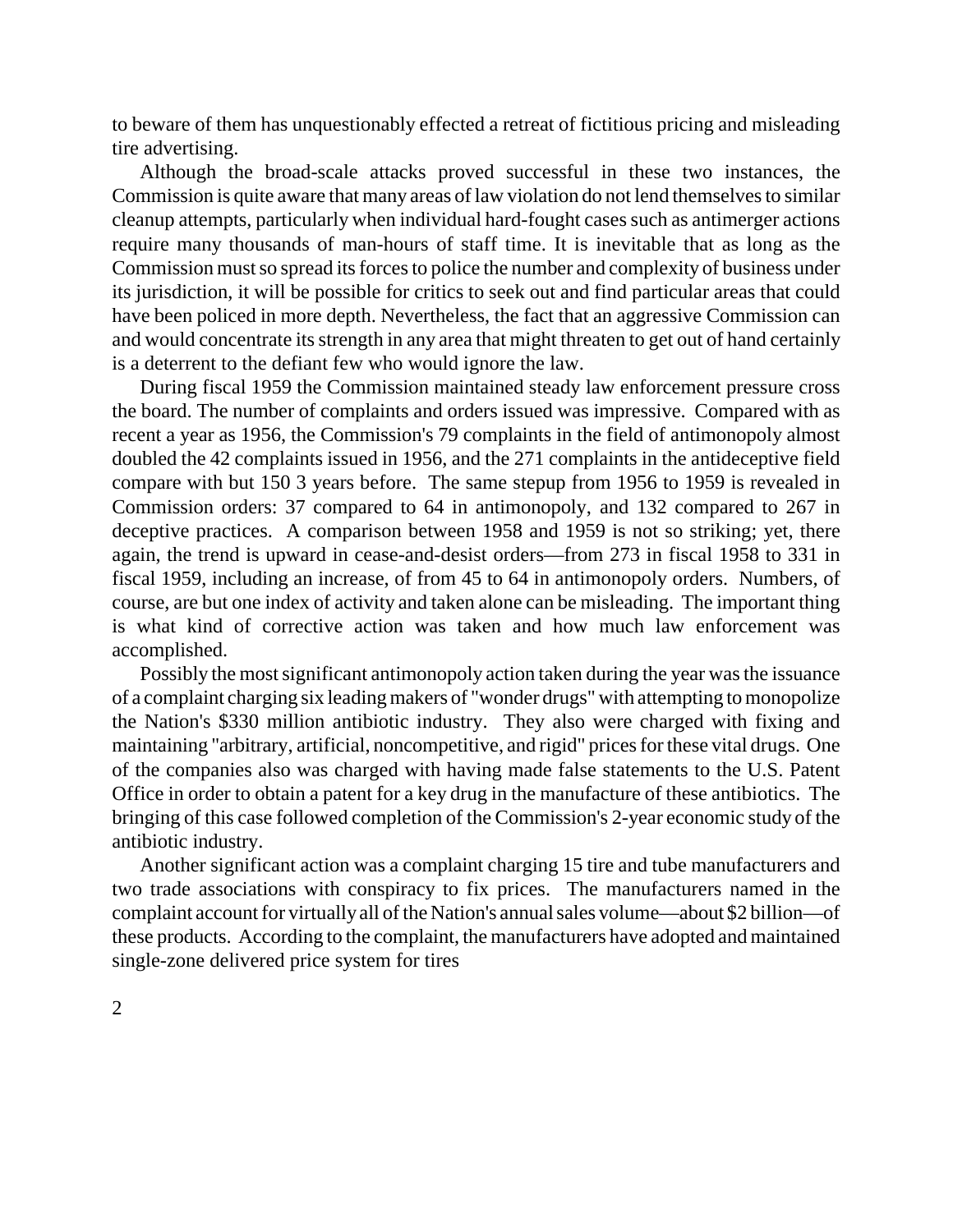and tubes, regardless of the location of their customers and differencesin freight costs. Such a system deprives customers of savings which their geographical location would otherwise make possible.

Fiscal 1959 also found the Commission pushing ahead in the enforcement of section 7 of the Clayton Act, which outlaws illegal mergers. The Commission challenged two of the Nation's largest retail food chains, bringing to 22 the number of merger cases being litigated. National Tea Co. was cited for acquiring 440 stores and the Kroger Co. for its acquisition of 40 corporations with approximately 1,900 stores. Another antimerger complaint challenged Diamond Crystal Salt Co., one of the Nation's five largest salt producers, for having acquired a major competitor.

Actions to halt price and other discriminations forbidden by the Robinson-Patman Act came thick and fast. Sixty-six complaints and 61 orders were issued, with a heavy concentration of the attack in the automotive parts and food products fields. Major suppliers of automotive parts were required to stop giving discriminatory prices to major automobile manufacturers, while in the automotive replacement partsindustry the Commission required scores of jobbers to stop inducing and accepting discriminatory prices from their suppliers through the operation of so-called buying groups.

In food products, the Commission attacked the alleged practice of certain dairy companies, fruit and vegetable packers, and bakeries to give lower prices to big food chains than to their independent competitors. Also challenged was price favoritism for big customers byleadingmanufacturers in several other industries, including hats, rugs, electrical appliances, and plumbing fixtures.

Increased emphasis was given the enforcement of the Robinson-Patman Act's requirement that if any seller of a product offers his customers advertising and promotional services and facilities, he must make them available to all competing customers on a proportionally equal basis. Also attacked was the inducement of such illegal promotional allowances. Thirteen complaints were issued challenging promotional arrangements between the country'slargest newsstand chains and the publishers and distributors of many widely read magazines. The newsstand companies were charged with coercing unlawful promotional allowances, and the magazine publishers with paying them. In a score of other cases the Commission alleged similar violations had taken place in the sale of jewelry, hosiery, sportswear, electric household appliances, fabrics, and foodstuffs.

Another major area of antimonopoly work was the combating of illegal brokerage. Here competition is harmed by the payment or receipt of brokerage fees in transactions between a seller and a buyer who purchases on his own account for resale. A total of 28 orders was issued, most of them involving sellers or brokers of seafood products.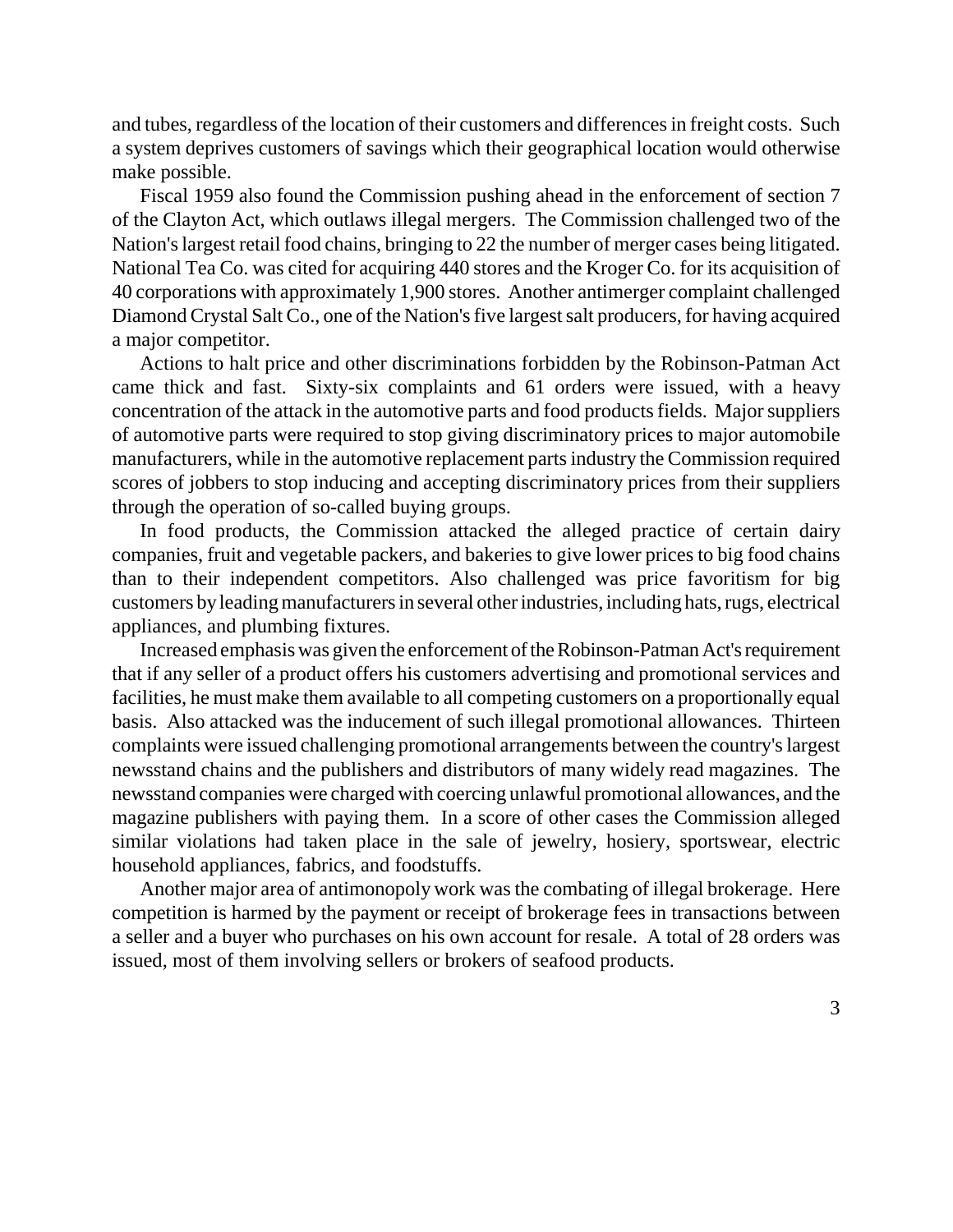Many of these cases involved the practice of food brokers "splitting" their customary brokerage commissions with buyers.

Exclusive dealing also came under Commission fire. Among major actions was a complaint against the Nation's principal maker of molded shoes. It charged the company with selling only to those chiropodists and retailers who agreed not to use or deal in competitive products.

Restrictive practices likewise were attacked. A complaint was issued against the largest seller of photographic copying machines and supplies charging that it had illegally induced owners and operators of the machines to stop, or to reduce, purchases from competitors. It was alleged that the company had used its dominant position to monopolize the sale of photocopy paper and chemicals by imposing unreasonable tying arrangements on Photostat machine owners.

In two other cases the alleged restraint on trade involved gasoline. One major company was charged with illegally fixing and maintaining the resale prices of its products, and another was alleged not only to have illegally fixed gasoline prices but also to have followed a predatory pricing policy injurious to dealers marketing unbranded or private brands of gasoline.

Still other restraint-of-trade cases involved charges of price-fixing conspiracies in the "blackstrap" molasses industry and unlawful resale price maintenance in the sale of loudspeakers and electric organ accessories.

Cease-and-desist orders issued in this field included one requiring 17 of the Nation's leading paperbag manufacturers to stop conspiring to fix the price of multi-wall paper shipping sacks, which, incidentally, sell at a \$200 million annual rate,. Another order halted an association of 4,000 retail jewelers from conspiring to fix or increase prices or profit margins in the sale of silverware.

While the Commission's antimonopoly actions require, roughly, 60 percent of its resources in manpower and money, it is the other 90 percent directed at the halting of deceptive practices that invites more public attention. The consumer who is inclined to shrug a way the distant complexities of trade restraints is indignant when confronted by false advertising or tricky sales methods, particularly if he or his family is victimized by them.

Numerically, false advertising provides the bulk of the Commission's casework, and of false advertising cases the greatest number is accounted for by fictitious pricing claims. Other deceptive practices are as varied as the ingenuity of conscienceless sellers can devise; yet all such trickery can be attacked by the Commission under its broad authority to proceed against "unfair methods of competition in commerce and unfair or deceptive acts or practices in commerce." A partial listing of the variety of deceptive acts against which the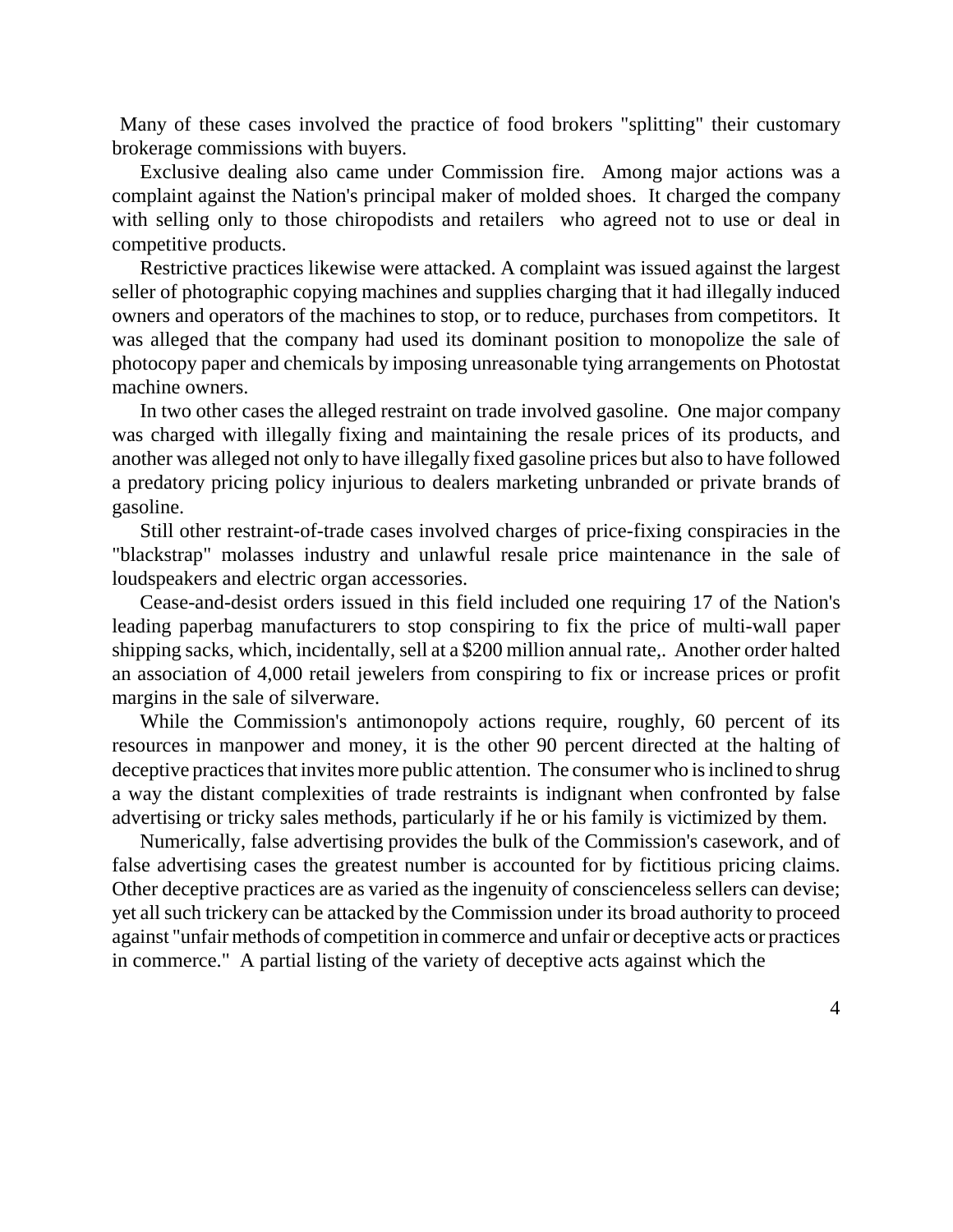Commission has taken action in the past is given at the beginning of the appendix of this report.

More particularly in fiscal 1959, the Commission issued 117 complaints and 88 orders in which the charge of fictitious pricing was at issue. More than 45 types of commodities were involved, ranging from cultured pearls to prefabricated houses. In each case it was the same story—an attempt by the seller to make his selling price appear to be bargain by representing that the product's former price was higher than was the fact. One form of this chicanery is known as preticketing. This is the practice of manufactures to attach to their product an authentic-appearing price label that carries a higher price than that at which the product ever was intended to sell. This affords retailers "evidence" that the actual selling price is below the "original'' price and hence is a bargain price.

One of the most important areas of Commission activity in the antideceptive field concerns honest merchandising of woolens and furs. Armed with special power under the Wool Products Labeling Act of 1939 and the Fur Products Labeling Act of 1951, the Commission requires discloser of the true content of woolens and proper identification of furs both on labels and in advertising. The scope of this policing task is tremendous; for example, nearly 3 million samples of wool products were examined during the year to see whether their labeling complied with the law, and nearly 25,000 fur advertisements were examined for deficiencies. In addition, The Commission was active in supplementing its inspections bya programofindustrycounseling designed to achieve a maximum of voluntary Compliance with the law. Nevertheless, it was necessary to move against offenders to the extent that 46 percent of all deceptive practice complaints issued by the Commission during the year dealt with wool or fur. Twenty-nine percent of all stipulations accepted by the Commission concerned these products. Although, 44 complaints and 48 orders were issued under the Wool Act and 83 complaints and 79 orders under the Fur Act..

Action also was taken during the year to prepare for enforcement of an even broader piece of consumerlegislation—theTextile Fiber Products Identification Act, which becomes effective on March 3,1960. After a series of informal conferences with textile industry members, hearings were held commencing in March 1959 which resulted 4 months later in the rules and regulations necessary to implement the law. There, followed an intensive educational campaign by FTC staff membersto assure that the farflung textile industry will have a knowledge and appreciation of the detailed requirements of the law by the time it goes into effect.

Except for a few major types of spurious selling, such as fictitious pricing and improper labeling of products, the deceptive practice field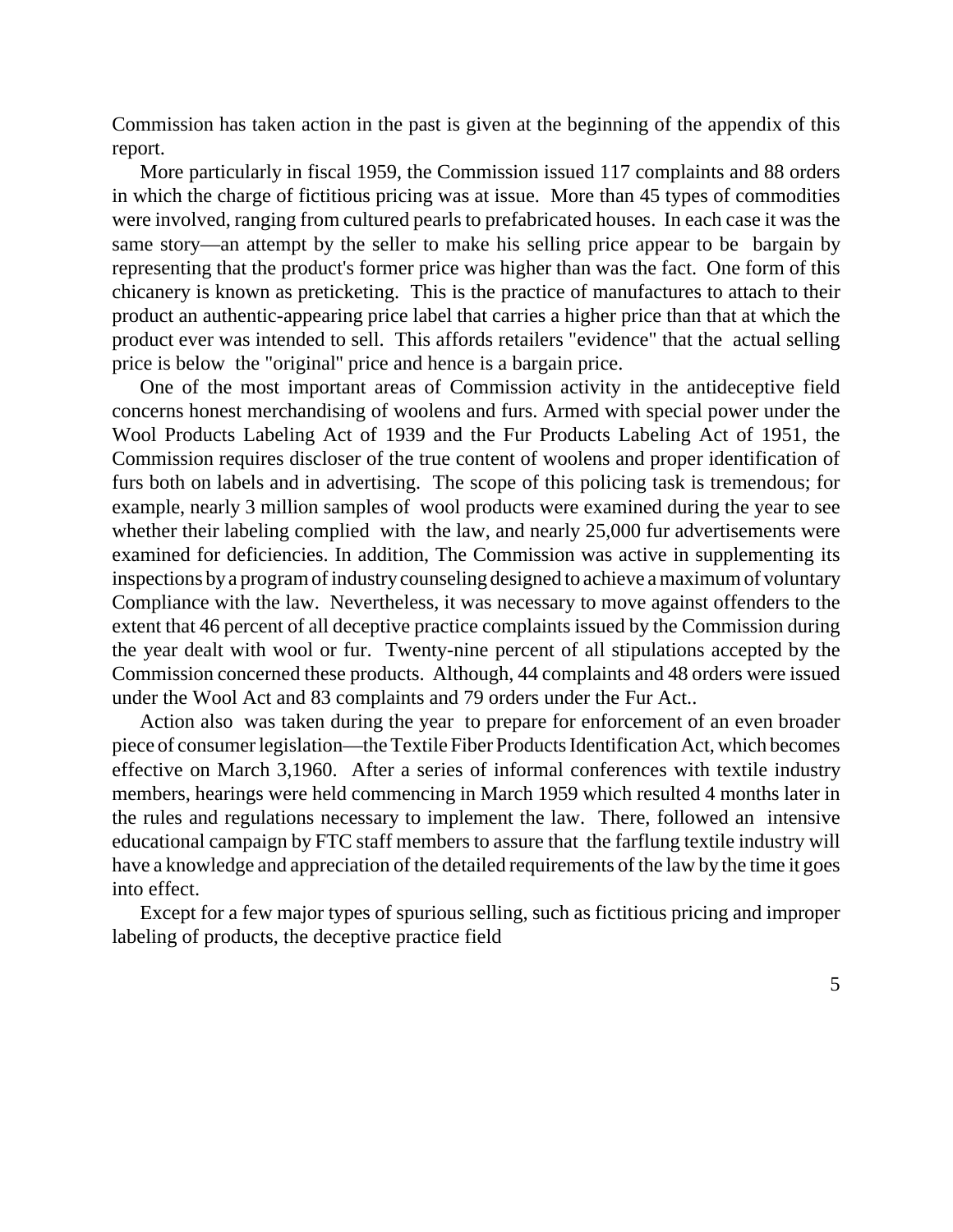is characterized by its lack of pattern. Apparently chicanery is willing to accept new ideas for extracting money from the gullible without relinquishing any of the time-tested methods.

For example, the Commission found it necessary to strike quick and hard at a novel adaptation of the advance-fee real estate racket. The new swindle involved a substitution of victims. Instead of the man overly anxious to sell his real estate, the new victim was too hopeful of obtaining a loan. Promoters, misrepresenting themselves as affiliated with lending institutions, told their victims that the loans they sought were too modest and that, for fees paid in advance, much larger loans could be obtained. Thus enticed, the loanseekers paid the advance fees and obtained only disillusionment for their money.

Mean while, the advance-fee real estate promoters were at work on the more conventional form of the racket. They encountered nine FTC complaints and six cease-anddesist orders.

Another time-tested form of deception that came under Commission attack was the false advertising of diet foods and drugs. Four orders were issued requiring advertisers of drug products containing phenylpropanolamine to stop claiming that the preparations were safe for use by all obese persons. The orders further prohibited them from claiming users could lose weight without dieting or that they could lose predetermined amounts of weight during a specified time period. In addition, the Commission issued complaints against sellers of "dietary" breads and macaroni w ho claimed their products will help persons to control weight or actually facilitate weight loss.

Deceptive advertising of automotive products was the subject of four complaints and one order during the year. Among the products hit by the Commission were an advertised battery which never required the addition of water, a polishing mitten which gave a 6-month shine w hen lightly rubbed over the finish, and spark plugs "guaranteed" to give service for 50,000 miles.

The Commission also moved against a wide variety of other deceptive practices. These included selling rugs of smaller dimensions than those shown on labels, unfair disparagement of aluminum cookware by a seller of stainless-steel utensils, passing off electric appliances as General Electric and Westinghouse when only thermostats used in the manufacture of the products were purchased from these companies, and falsely representing that hearing aids required no cords or buttons in the ear and were absolutely "invisible" when worn.

A conspicuous target during the year was the so-called "vanity" publishing business. Action was taken to prohibit certain publishers from falsely advertising themselves as "cooperative" publishers who would share the cost of publishing the works of unknown authors. The Commission's complaints charged, among other things, that flattery had been used to entice the authors into unknow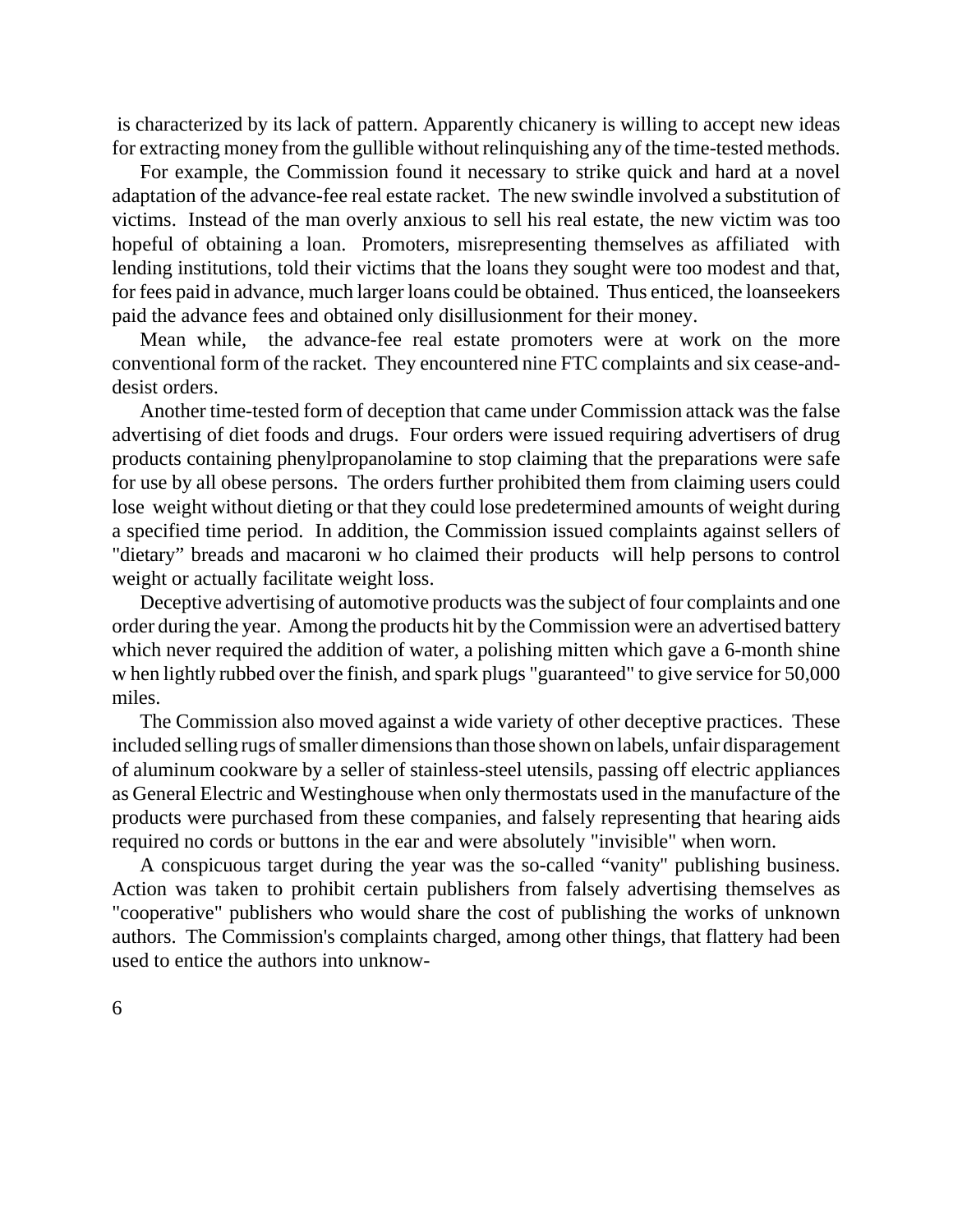ingly paying all publishing costs without receiving the advertised promotional services.

In the chapter of this report dealing with "Litigation," further detail on deceptive practice cases is offered. Most of these, as well as those discussed here, are of immediate interest to the public; however, it would be a mistake to judge the value of such case work solely in terms of consumer protection. Most false advertisements and deceptive practices have the effect of diverting businessfrom honest and reputable sellers. They, as well asthe misled purchaser, are victimized, and fair competition is thereby injured.

It is hardly necessary to point out that the Commission's responsibility does not end with the issuance of cease-and-desist order. The order must be policed to insure that it is not being violated. In fiscal 1959 such Compliance policing was given increased attention with the result that judgments totaling \$55,660 were obtained—more than double the amount in any of the 3 preceding years. In addition, one contempt action resulted in a \$40,000 fine against a major cigarette company by the Court of Appeals for the Fourth Circuit for violating the court's decree enforcing an FTC order.

In its appellate work in fiscal 1959, the Commission fared well. T he Supreme Court decided two FTC cases, both in favor of the Commission. It also denied four petitions for certiorari opposed by the Commission and granted four petitions on its behalf. At the year's end, the Commission had completed litigation in all courts in 23 cases. Twenty-nine were still pending.

In addition to its casework, the Commission also undertook an economic Investigation of trends in food marketing, with particular emphasis on the degree of concentration in this field. Prompting the study was the fact that a substantial percentage of all FTC antimonopoly investigations had arisen from alleged violations in the food industry. A first step in the Investigation was to obtain information via questionnaire from three groups of food marketers: chainstores, voluntary group wholesalers, and retailer-owned cooperative food distributors. Also the study called for a comparison of how the 3 groups fared from a competitive sales standpoint in 15 metropolitan centers during the period from 1948 to 1958. It was expected that the results of the study would be made public early in 1960.

At the year's end the Commission was supporting certain new legislation needed to strengthen its effectiveness in the antimonopoly field. A major proposal was that Commission orders to cease and desist issued under authority of the Clayton Act be made final the same as orders under the same as orders under the Federal Trade Commission Act. Passage of such legislation would eliminate an extra step in obtaining Compliance with these orders, inasmuch as the Commission no longer would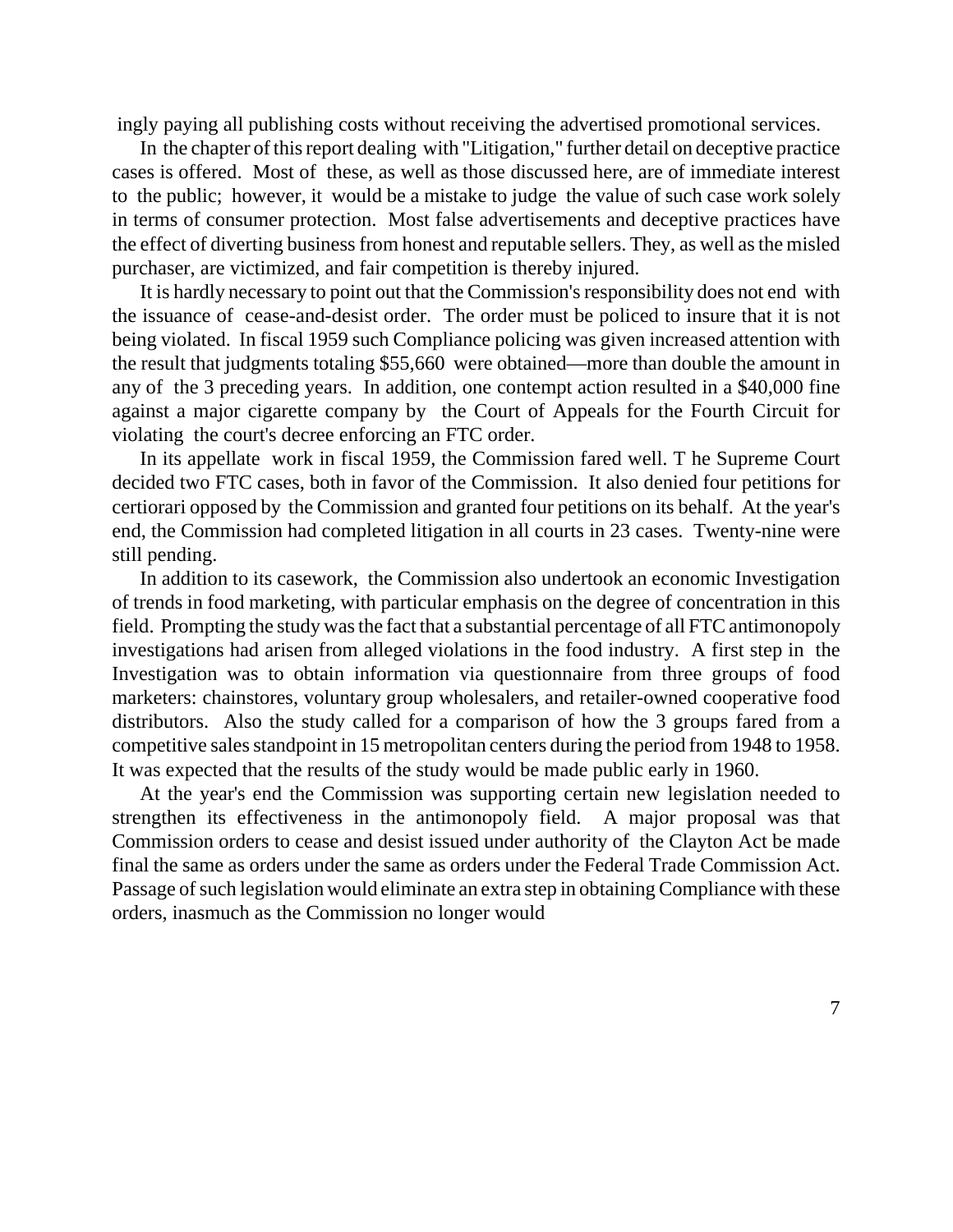to obtain court affirmance of an order before instituting penalty action for noncompliance with it. $<sup>1</sup>$ </sup>

An important corollary proposal was authorization for the Commission to apply to the Federal district courts for preliminary injunctions against proposed mergers which the Commission has reason to believe would be in violation of section 7 of the Clayton Act. The Commission would similarly be empowered to seek orders requiring maintenance of the status quo in instances where such mergers had already been accomplished. In the absence of such Commission authority, corporations may now complete their merger arrangements or may dispose of assets acquired through merger in the face of pending Commission proceedings designed to ascertain the legality of the merger and, to direct disposition of assets in a manner appropriate to the public interest in cases where the mergers are found to be illegal.

\_\_\_\_\_\_\_\_\_\_\_\_

<sup>&</sup>lt;sup>1</sup> This legislation was incorporated into Public Law 86-107, approved July 23, 1959.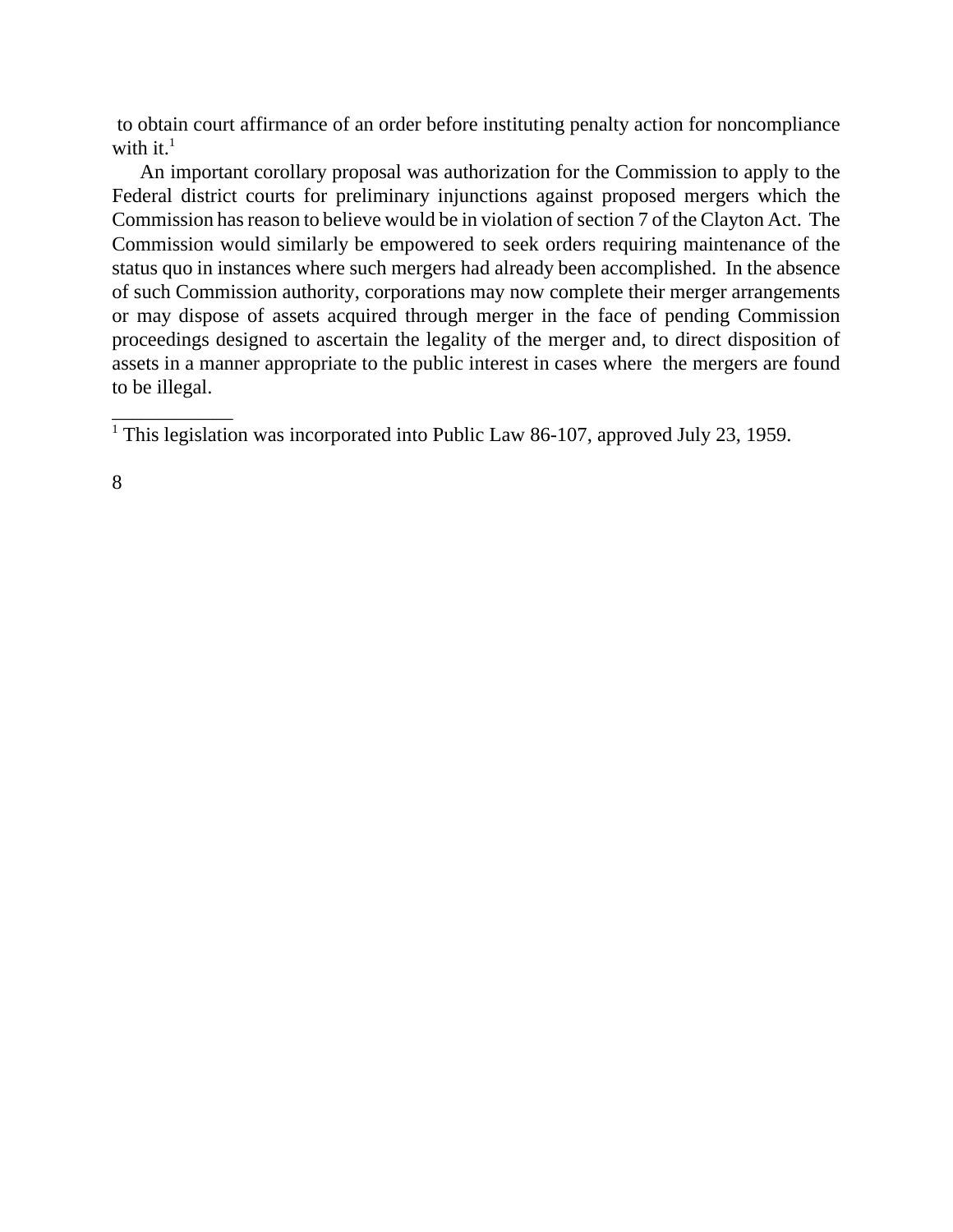# SCOPE OF AUTHORITY Basic Functions of the FTC

The Federal Trade Commission is composed of five Commissioners appointed by the President and confirmed by the Senate, of whom no more than three may be of the same political party. The Commission is charged with the responsibility for administering and enforcing laws in the field of antitrust and trade regulation. They deal with prevention of monopoly, restraints of trade, and unfair trade practices. The Commission also has the duty of investigating and reporting economic problems and corporate activity, particularly in relation to the antitrust laws and in aid of legislation. A primary purpose of the laws which the Commission administers is to protect competition in our private enterprise economy. These statutes are briefly described below.

The Federal Trade Commission Act of 1914, including the Wheeler- Lea Act Amendments of 1938

This legislation confers upon the Commission two broad functions. Under the first, the Commission, subject to certain exceptions, is "empowered and directed to prevent persons, partnerships, or corporations,<sup>1</sup> \* \* \* from using unfair methods of competition in commerce and unfair or deceptive acts or practices in commerce," which are declared by the statute to be unlawful. The Commission is given power to investigate, to hear cases and to make determination of practices falling within this proscription.

Whenever deemed necessaryin the public interest to resort to mandatory proceedings, the Commission is authorized to issue complaints against persons, partnerships, or corporations within its jurisdiction which it has reason to believe have been or are using any such unlawful methods, acts, or practices in commerce. If, upon due proceeding and

\_\_\_\_\_\_\_\_\_\_\_

 $<sup>1</sup>$  Excepted from the jurisdiction of the Commission under such section are "banks, common carriers subject to the</sup> acts to regulate commerce, air carriers and foreign air carriers subject to the Civil Aeronautics Administration Act of 1938, and persons, partnerships, or corporations subject to the Packers and Stockyards Act, 1921, except as provided in section 406 (b) of said act. \* \* \*" Specific exemption from such provision against unfair methods of competition and unfair or deceptive acts or practices in commerce is provided for resale price maintenance contracts or agreements coming within the Federal Fair Trade Act approved July 14, 1952 (15 U. S. C. 47), also known as the McGuire Act.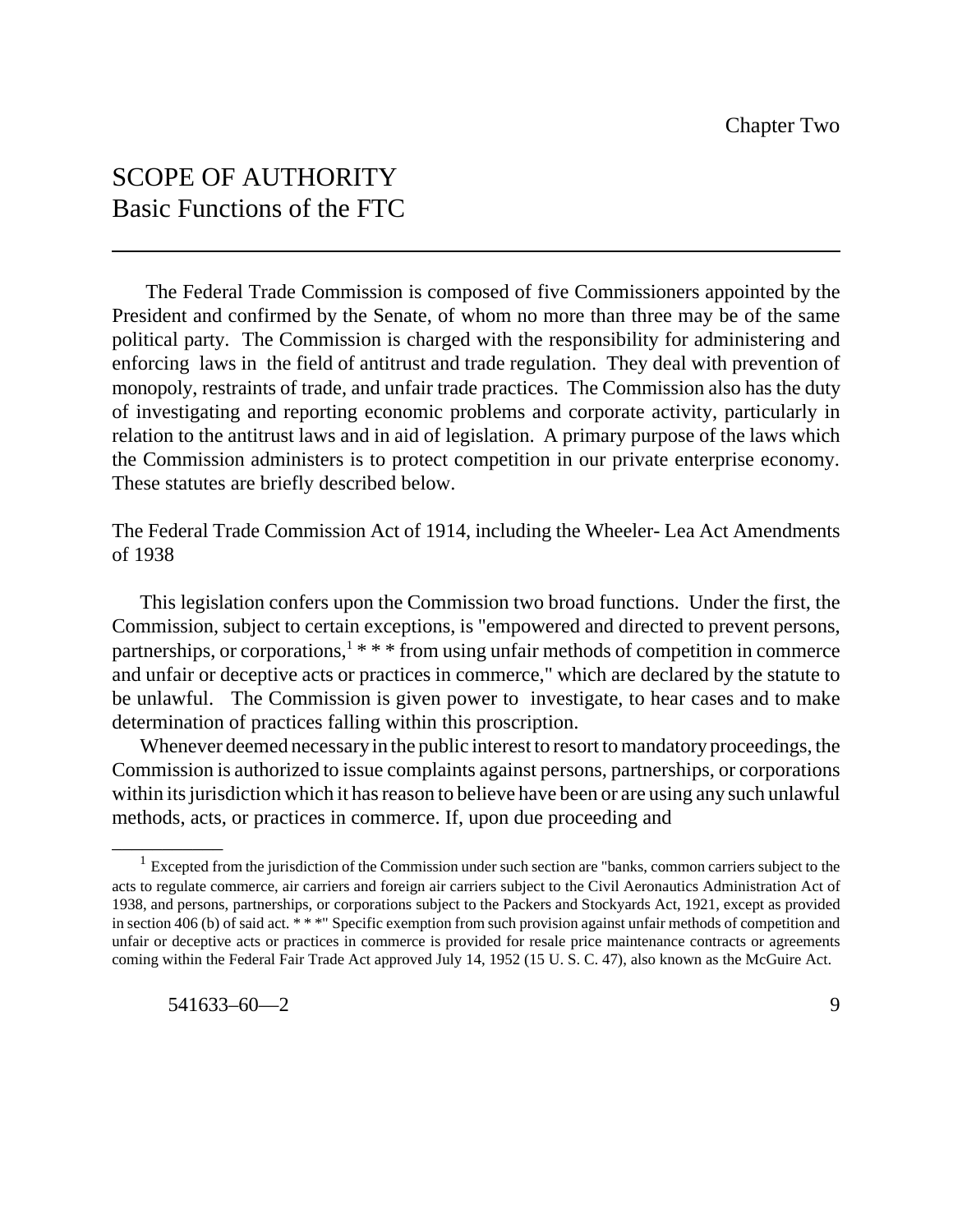hearing, the Commission finds that the practices in question violate the act, it is empowered to issue a cease and desist order against the offending party or parties. Such an order may be appealed from the Commission to a United States court of appeals, which is authorized to review the proceeding and to affirm, enforce, modify, orset aside the Commission's order. Thereafter, the case may be taken to the Supreme Court of the United States upon writ of certiorari.

Originally, the cease and desist orders issued under the Federal Trade Commission Act were enforceable only by the appellate court through contempt proceedings, after its action had transformed the order into a decree of the court. The 1938 Wheeler-Lea amendments provided for a civil penalty action in the United States district court for violation of such final cease-and-desist orders. Under this provision the orders become final either through affirmance by the Court of Appeals or at the end of 60 days in the event no appeal is taken. If the order is violated after becoming final, a civil penalty suit may be instituted by the United States. Such an action is brought by the Attorney General at the request of the Commission, and the district court is authorized to impose civil penalties up to \$5,000 for each offense. Under an amendment enacted in 1950, each day of a continuing violation may be treated as a separate offense.<sup>2</sup>

The Wheeler-Lea Act amendments also conferred special authority upon the Commission for the control of false advertising of foods, drugs, cosmetics and curative or corrective devices. For such purposes the term "false advertisement" is defined to mean "an advertisement, other than labeling, which is misleading in a material respect; \* \* \*." The term also is employed in section of the Oleomargarine Act to any representations or suggestions that oleomargarine is a dairy product. In cases of this type, jurisdiction of the Commission may be grounded in use of the United States mails as well as interstate commerce. When necessary for protection of the public interest, the Commission is authorized to obtain temporary injunctions against the false advertising of foods, drugs, cosmetics or curative devices, pending completion of the cease and desist order proceedings. Where the commodity advertised is injurious to health, or where the advertising is with intent to defraud or mislead, criminal prosecution may also be had with maximum penalties of a \$5,000 fine and 6 months' imprisonment, or double this fine and imprisonment in case of second offenses. The Commission is authorized to certify the facts to the Attorney General for prosecution whenever it has reason to believe any person, partnership or corporation is liable under the criminal provision.

 The second broad category of functions conferred upon the Commission under the Federal Trade Commission Act consists of the

\_\_\_\_\_\_\_\_\_\_

 $2 \text{ Amen}$  contained in the Oleomargarine Act (64 Stnt. 20).

<sup>&</sup>lt;sup>3</sup> Sec. 15, Federal Trade Commission Act.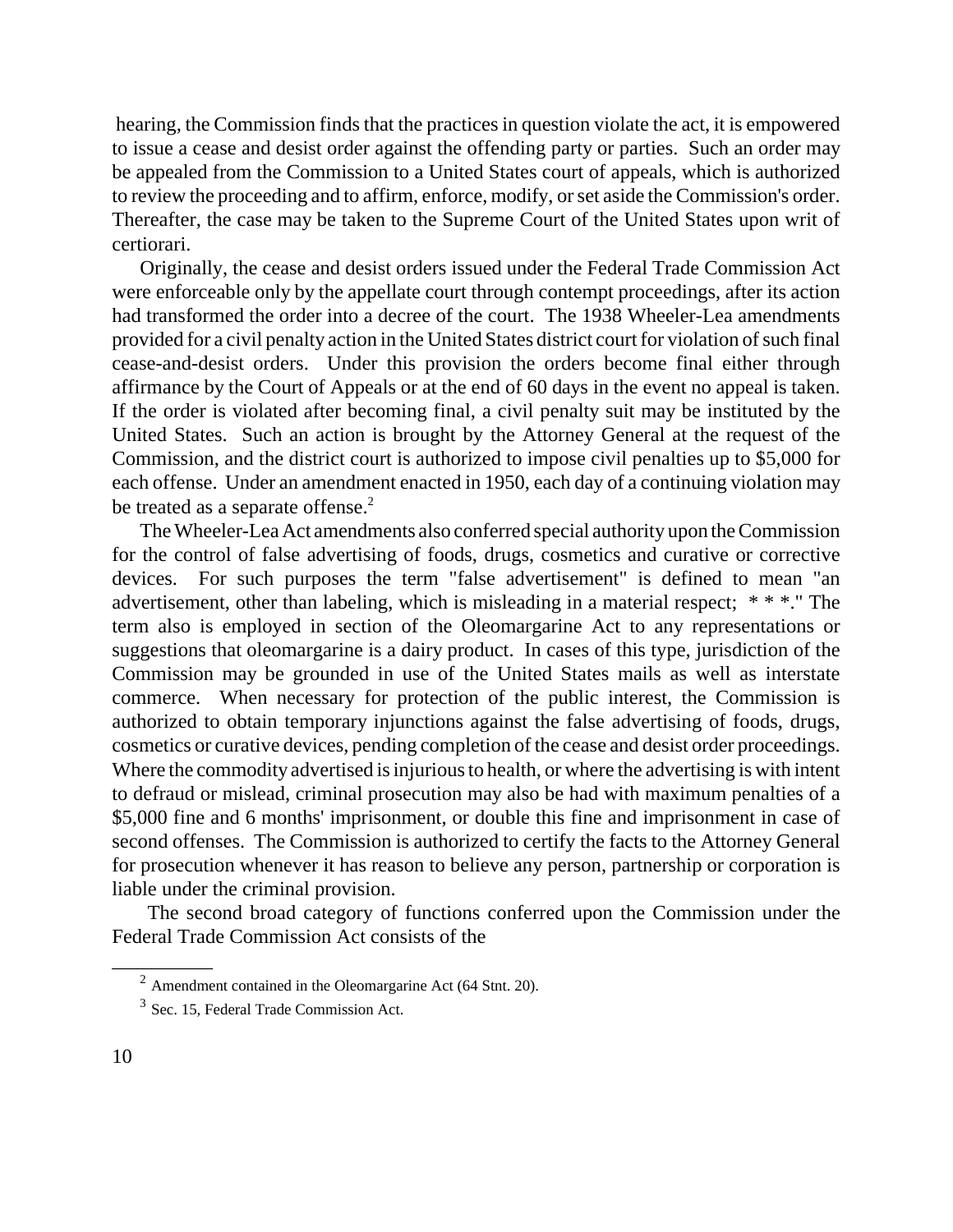powers conferred by section 6. This section empowers the Commission to gather and compile information concerning, and to investigate from time to time, "the organization, business, conduct, practices, and management of any corporation engaged in commerce, except banks and common carriers subject to the Act to regulate commerce, and its relation to other corporations and to individuals, associations, and partnerships." The Commission also is empowered to require such corporations to furnish information and to file annual and special reports. When directed by the President or Congress, the Commission is authorized to investigate and report facts relating to any alleged violations of the antitrust acts by corporations; to investigate for the Attorney General, or on the Commission's own initiative, the manner in which antitrust decrees against corporations are being carried out; and further, upon application of the Attorney General, to recommend readjustments of the business of corporations alleged to be in violation of the antitrust acts in order to bring the conduct of such business into accord with the requirements of law.

The Commission is further empowered to investigate from time to time trade conditions in and with foreign countries where associations, combinations, or practices of manufacturers, merchants, or traders, or other conditions, may affect the foreign trade of the United States and to make reports thereon to Congress with recommendations. Under those section 6 powers of Investigation and reporting, the Commission serves the executive and legislative branches of the Government, particularly in antitrust problems and in aid of legislation.

Section 7 confers authority upon the Commission to act as a master in chancery upon reference from the court to ascertain and report an appropriate form of antitrust decree in equity suits brought by or at the direction of the Attorney General.

The act confers visitorial powers upon the Commission, including specifically the right of access to documentary evidence of corporations, the right to issue subpenas, examine witnesses, and require. the production of testimony and documentary evidence and the power to make rules and regulations to carry out provisions of the act.

Amendment to Packers and Stockyards Act of 1921—Public Law 85-909

This act of September 2, 1958, confers upon the Commission jurisdiction over the activities of meatpackers insofar as nonmeat food products are concerned. Prior to the amendment, the law had been interpreted as precluding the Commission from exercising any authority whatsoever over meatpackers regardless of the commodity involved.

The act also gave the Commission jurisdiction over all transactions in commerce in margarine or oleomargarine and over retail sales of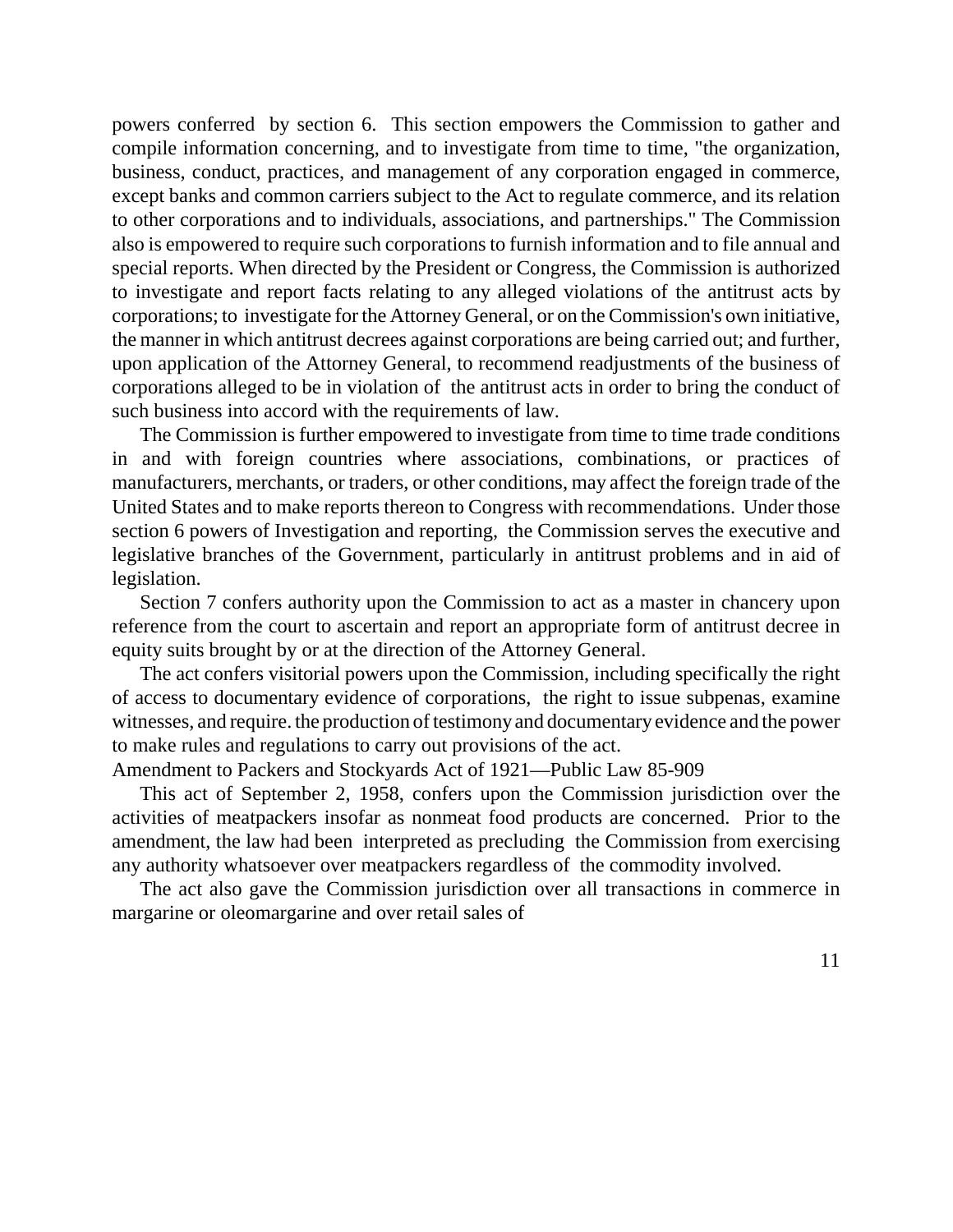meat, meat food products, livestock products in unmanufactured form, and poultry products.

It further provided, in substance, that the Commission could exercise jurisdiction over the wholesale operations of meatpackers if effective exercise of its power or jurisdiction with respect to retail sales of meat and meat food products would be impaired, and if, after notifying the Secretary of Agriculture, it was determined that the latter was not conducting an Investigation or proceeding involving the same subject matter.

A corresponding provision was made for the Secretary of Agriculture to exercise jurisdiction over the retail sales of meat, and meat food products if his authority over wholesale operations would otherwise be impaired, and if, the Commission was not investigating or proceeding with respect to the same matter.

Shortly after the enactment, of this statute, several conferences were held between officials of the two agencies to discuss the liaison arrangements which should be established under the act in order to coordinate their activities in the most efficient manner. Liaison officers were thereafter appointed for each agency and an effective system was derived for the mutual exchange of information on matters with respect to which both agencies may process concurrent jurisdiction.

As of the end of fiscal year 1959, there had been no instance in which it was necessary for either agency to invoke the provisions of, or to follow the procedures outlined in the sections of the statute referred to above. Close liaison was maintained, however, with regard to jurisdictional problems in connection with incoming complaints of a borderline character.

One concrete development resulting from the realignment of jurisdiction over meatpackers was the dismissal of a complaint, which had been filed by the Secretary of Agriculture against Swift & Co. on charges of engaging in unfair or discriminatory practices in the sale of ice cream. The complaint in this case was dismissed without prejudice on June 1,1959, and the matter was referred to the Commission for such further action as might be deemed appropriate.

# The Clayton Act<sup>4</sup>

\_\_\_\_\_\_\_\_\_\_

This antitrust law was enacted in 1914. It designates the Federal Trade Commission as an enforcing agency for the provisions of sections 2, 3, 7, and 8. Procedures are prescribed in section 11 by which, upon complaint and due hearing, corrective action may be applied by the Commission in the form of a cease and desist order or, in merger cases, an order of divestiture.

<sup>4</sup> Approved October 15,1914 (38 Stat. 730).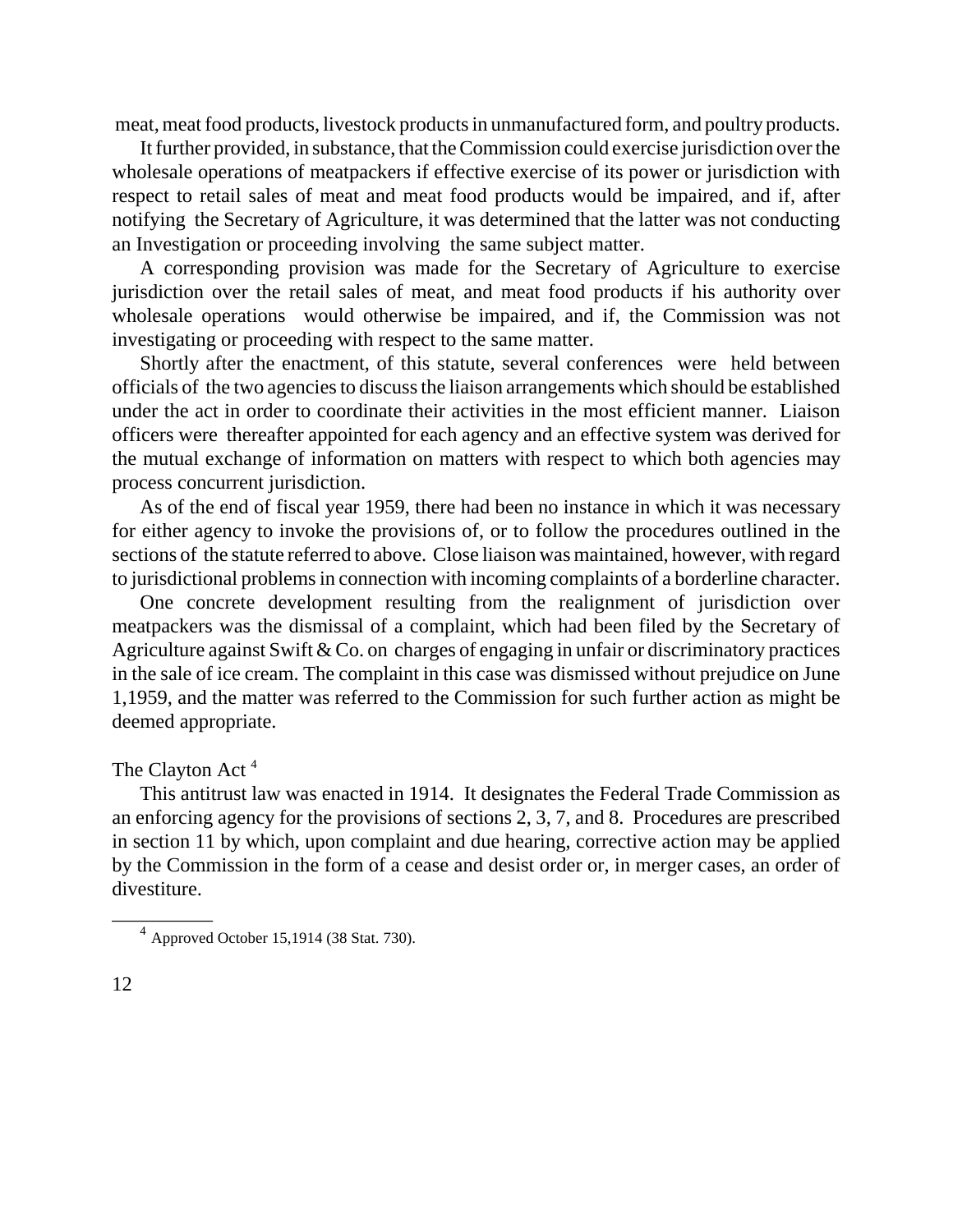Section 2 of the Clayton Act, amended by the Robinson-Patman Act—Discriminatory Pricing.<sup>5</sup>—Subject to specified justification and defenses, this section provides that it shall be illegal to discriminate in price between different purchasers of commodities of like grade and quality sold for use, consumption, or resale within the United States, where the effect of the discrimination "may be substantially to lessen competition or tend to create a monopoly in any line of commerce, or to injure, destroy, or prevent competition with any person who either grants or knowingly receives the benefits of such discrimination, or with customers of either of them."

Exception is provided for differentials which make only due allowance for differences in cost of manufacture, sale, or delivery resulting from the differing methods or quantities in which the commodities are sold or delivered. Selection of customers in bona fide transactions and not in restraint of trade are not prohibited. The section, as amended, also specifies exceptions respecting sales necessitated by market conditions, disposition on account of deterioration of perishable goods; obsolescence of seasonal goods; distress sales under court process, or sales in good faith in discontinuance of business in the goods concerned. A defense to a charge of discrimination is also specified in regard to sales "made in good faith to meet an equally low price of a competitor, or the services or facilities furnished by a competitor."

Quantity-Limit Provision.—This is also contained in section 2 of the amended Clayton Act. It confers authority upon the Commission, after due Investigation and hearing of all interested parties, to fix and establish quantity limits as to particular commodities or classes of commodities "where it finds that available purchasers in greater quantities are so few as to render differentials on account thereof unjustly discriminatory or promotive of monopoly in any line of commerce.

Brokerages, Commissions, Proportionally Unequal Terms or Facilities.—The Robinson-Patman Act also forbids the payment of certain brokerages and commissions except for services rendered to the party making the payment, as well as forbidding the payment by manufacturers or sellers for, or the furnishing of, services or facilities to dealers or resellers in connection with the processing, handling, sale, or offering for sale of the products or commodities sold, unless such payments or the services or facilities furnished are made available to all competing customers on proportionally equal terms.

Inducement of Discrimination.—Another provision of the Robinson-Patman Act makes it unlawful for any person in the course of commerce " knowingly to induce or receive" an illegally discriminatory price.

Tying or Exclusive Dealing Contracts.—Section 3 of the Clayton Act prohibits the lease or sale in the course of commerce of goods,

\_\_\_\_\_\_\_\_\_\_\_\_\_

<sup>5</sup> Approved June 19, 1930 (49 Stat. 1526).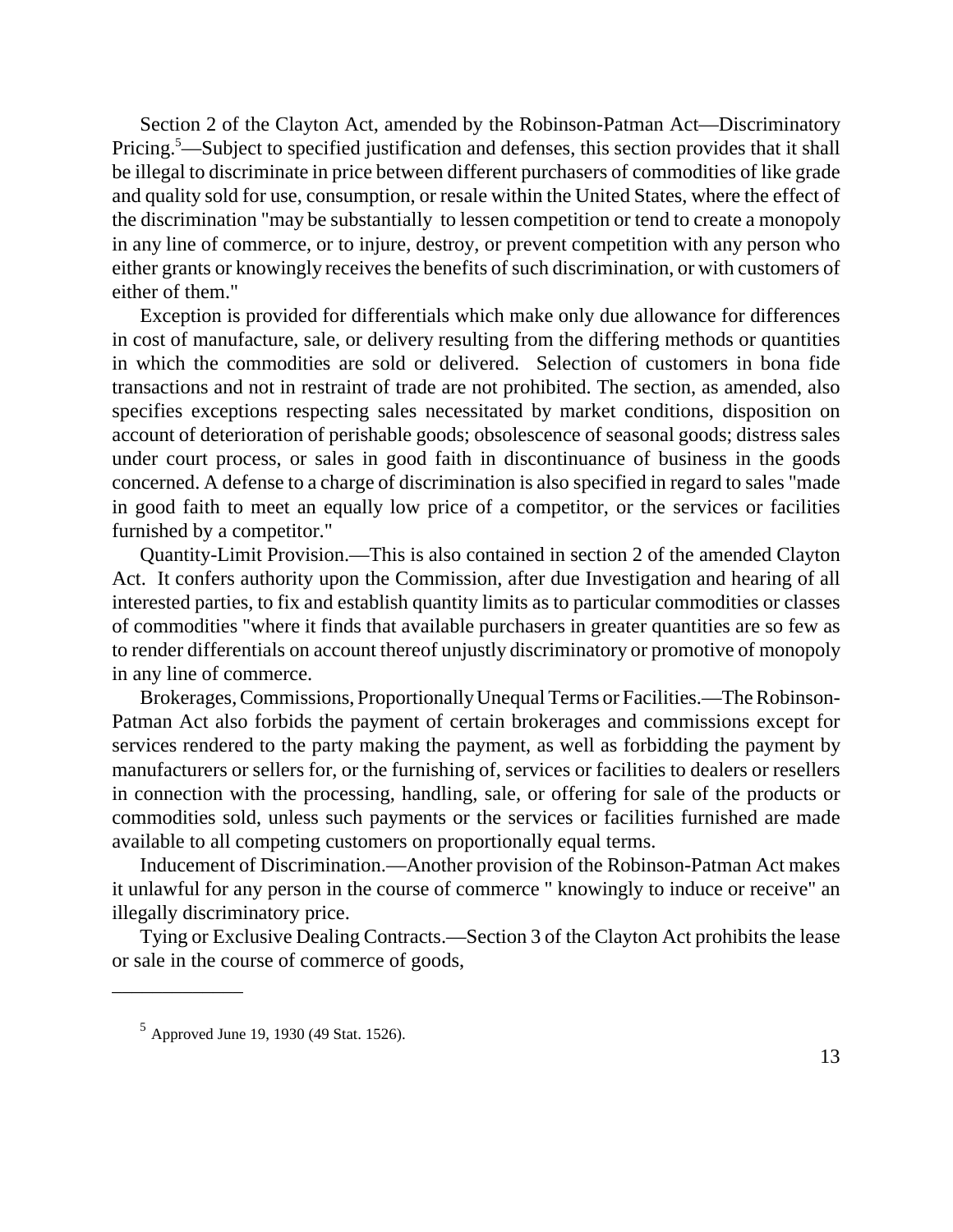wares, merchandise, machinery, supplies or other commodities, for use, consumption or resale within the jurisdiction of the United States on the condition, agreement or understanding that the lessee or purchaser shall not use or deal in the goods, wares, merchandise, machinery, supplies, or other commodities of competitors of the lessor or se her, where the effect thereof "may be to substantia hy lessen competition or tend to create a monopoly in any line of commerce."

Anti-Merger law.—This statute, approved December 29, 1950, <sup>6</sup> is in the form of a revision and restatement of section 7 of the original Clayton Act. It is specific legislation on the subject of suppression of competition through the merger of consolidation of corporations. Such conduct is prohibited, whether brought about by the direct or indirect acquisition of either stock or assets of the acquired corporation, where the effect of the acquisition or merger may be substantially to lessen competition or tend to create a monopoly in any line of commerce in any section of the country. Certain exceptions are provided, including cases in which the stock is purchased solely for investment and not used for voting or otherwise to bring about or attempt to bring about the substantial lessening of competition. The Commission is designated as having enforcement responsibility applicable to commercial enterprises generally but not including specific businesses which are under the regulatory authority of other agencies, such as banks and common carriers.

Interlocking of Corporate Directorates.—Section 8 of the Clayton Act prohibits a person from serving at the same time as a director of two or more corporations, any one of which has capital, surplus, or undivided profits aggregating more than \$1,000,000, when such corporations are or have been competitors under the conditions prescribed, so that the elimination of competition would constitute a violation of any provisions of the antitrust laws.

Specifically excluded from the jurisdiction of the Federal Trade Commission under this as well as other sections of the Clayton Act are certain types of commercial enterprises subject to other regulatory authority, such as common carriers, air carriers, banks, banking associations and trust companies.

# The Webb-Pomerene Export Trade Act of 1918 <sup>7</sup>

This law authorizes limited cooperative activity among American exporters for the purpose of promoting export trade. Associations engaged solely in export trade are afforded exemption from the Sherman Act within certain strict boundaries set out in the act. To qualify for such exemption, an association must file with the Commission copies of its association papers or articles of incorporation and a

\_\_\_\_\_\_\_\_\_\_\_\_\_ 6 64 Stat. 1125.

 $7$  40 Stat. 516.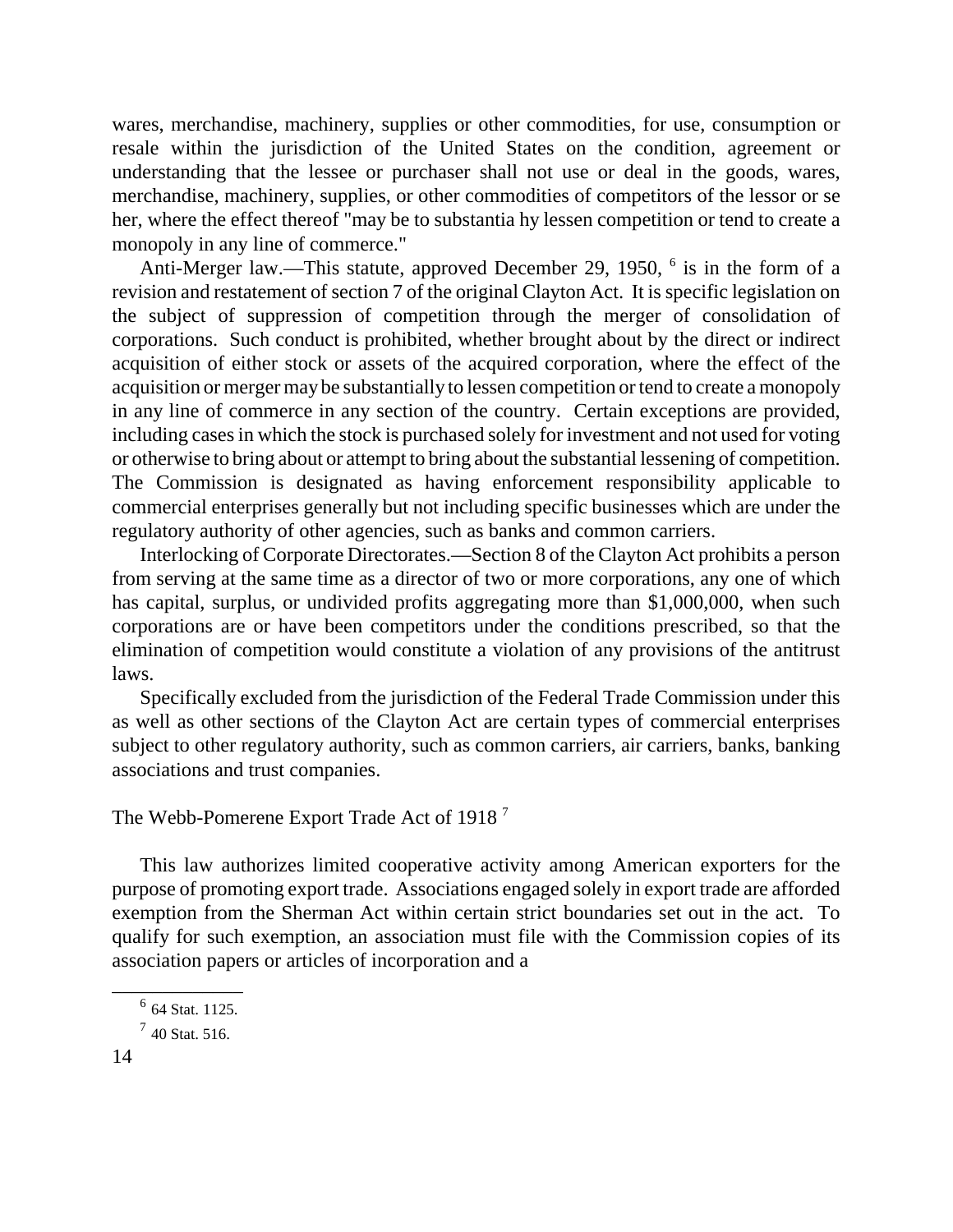complete description of its organizational structure, and bring this information up to date yearly. The Commission may require submission of additional information relating to the association's business activities at any time. A continuing surveillance of association activities is maintained by the Commission's Division of Export Trade

Whenever the Commission concludes that an association is not operating within the limits of the antitrust exemption provided by the act, it may make recommendations to the association for readjustment of its practices. Upon failure of an association to comply with such recommendations, the Commission will refer the matter to the Attorney General for appropriate action.

The act also extends the prohibitions of the Federal Trade Commission Act to unfair methods of competition used in export trade against export competitors even though the acts are done outside the territorial jurisdiction of the United States.

The Wool Products Labeling Act, the Fur Products Labeling Act, and the Textile Fiber Products Identification Act <sup>8</sup>

These three Federal statutes constitute "truth-in-fabrics" and "truth-in-furs" legislation. Under their terms the disclosure of content and other important factual information is required on labels and in advertising of textile and fur products.

Violations of these acts are classed as unfair methods of competition and unfair or deceptive acts and practices under the Federal Trade Commission Act. Mandatory labeling of textile, wool, and fur products is required. Labels on wool and textile products are required to disclose by percentages the constituent fibers contained therein. Labels on fur products as well as the advertising and invoicing of such products are required to disclose to prospective purchasers the true name of the animal from which the fur was taken. For this purpose an official Fur Products Name Guide has been issued by the Commission. The disclosure of other important information is required in order to inform the purchaser when the fur product is dyed, bleached, damaged, secondhand, or made of Scrapes or pieces. Under the Textile Act and the Fur Act, the country of origin or place of manufacture must be disclosed with regard to imported merchandise.

Under each act the Commission is specifically authorized to make inspections and tests of merchandise subject to the requirements of the acts and regulations. It is also directed and authorized to issue rules and regulations which have the force and effect of law. Under the Textile Act these regulations include the establishment of generic names for manufactured fibers for use in disclosing fiber content information.

\_\_\_\_\_\_\_\_\_\_\_\_\_

 $8\,$  15 U.S.C. § 68, 12 U.S.C. § 69 and 15 U.S.C. § 70, respectively.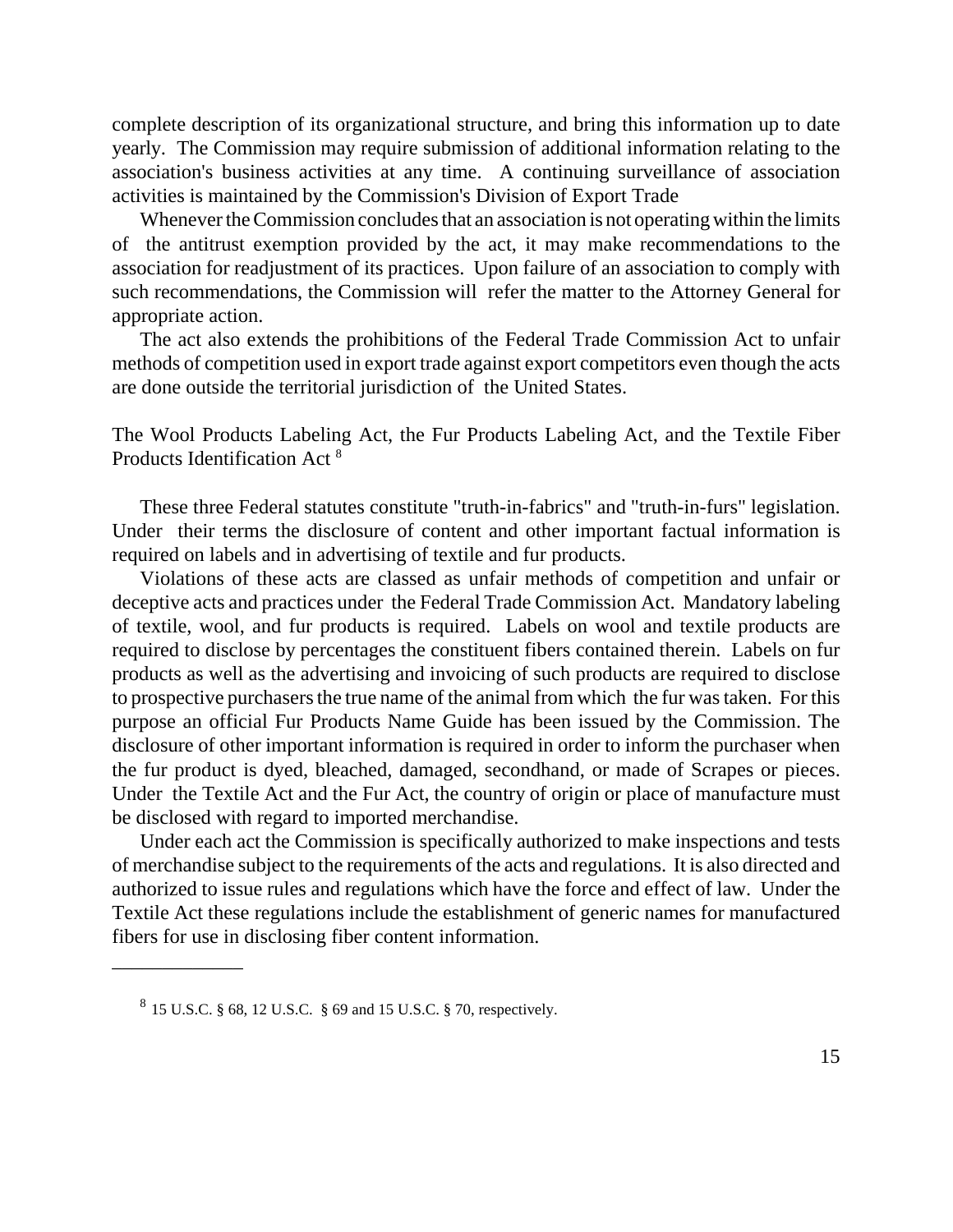Under the Wool and Fur Acts, when necessary in the public interest, the Commission may institute seizure or condemnation proceedings for misbranded merchandise. Under all three acts it may apply to the Federal courts for temporary injunction pending the completion of a Commission proceeding under which a cease-and-desist order is sought. Suits to collect civil penalties for violation of Commission final orders under these acts are also available. Willful violations are punishable also by misdemeanor proceedings brought by the United States in the Federal district courts.

Manufacturers and distributors of products subject to these act may issue guaranties for the protection of their customers who rely in good faith upon representations made in connection with such guaranties.

Registered identification numbers are issued by the Commission to manufacturers and distributors for use on labels in lieu of their required name.

Flammable Fabrics Act, approved June 30, 1953, effective July 1, 1954<sup>9</sup>

The purpose of this statute is to afford the public protection from wearing apparel made of fabrics which are so highly flammable as to be dangerous. In the past, such fabrics have brought death or severe injury to many people.

A flammability test method is prescribed and apparel or fabrics which fail the tests are considered dangerously inflammable. It is forbidden by statute to introduce or place such merchandise on the market. In its administration of this act, the Federal Trade Commission is authorized to issue rules and regulations, to conduct tests, and to make investigations and inspections. The Commission is authorized to use its power under the Federal Trade Commission Act, including the cease-and-desist order process, in carrying out its responsibilities for enforcing the act. Offending goods found in the market may be seized and condemned through district court action brought by the Commission. Pending completion of proceedings for issuance of a cease-and-desist order against an alleged violator, theCommissionmay apply to the court for temporary injunction. Suits for violation of a final cease-and-desist order may be brought to recover civil penalties up to \$5,000 for each offense.

Manufacturers and distributors may guarantee their merchandise as having passed reasonable and representative tests for flammability. Members of the trade who rely in good faith upon these guaranties are afforded certain protection against prosecution. Willful violations of the act, whether in placing prohibited products on the market or in issuing a false guaranty, may be prosecuted by the Government as

\_\_\_\_\_\_\_\_\_\_

<sup>&</sup>lt;sup>9</sup> 67 Stat. 111,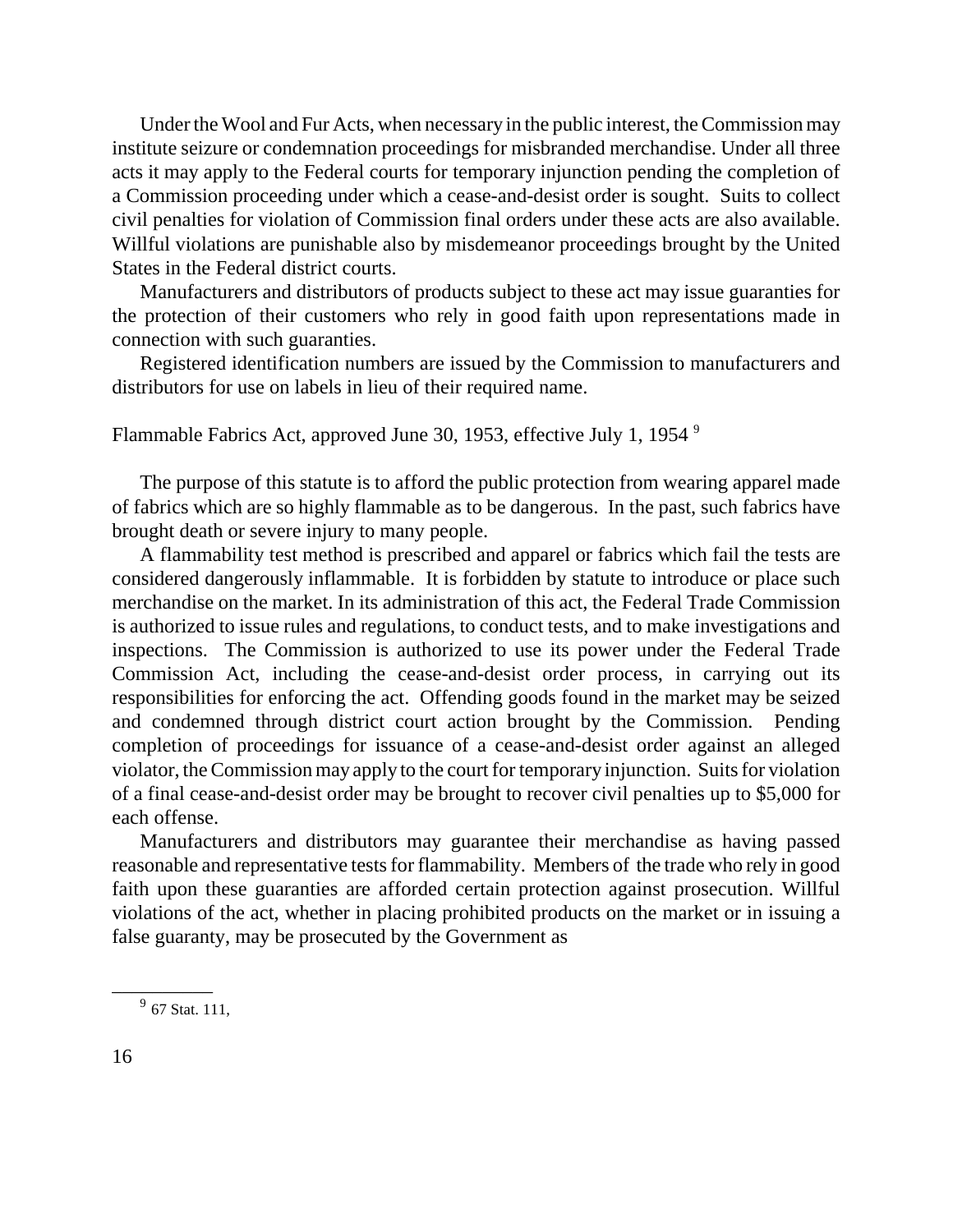misdemeanors. Upon conviction, fines up to \$5,000 or 1 year's imprisonment, or both, may be imposed by the court.

Regulation of Insurance—Public Law 15, 79th Congress "

This act was passed by Congress after the Supreme Court had ruled that the insurance business is subject to Federal jurisdiction under the commerce clause of the Constitution.<sup>11</sup>

Under this statute, the Federal Trade Commission and the Clayton Acts apply to the business of insurance to the extent that it is not regulated by State law.

Lanham Trade Mark Act, approved July 5,1946 <sup>12</sup>

This authorizes the Commission to proceed before the Patent Office for cancellation of certain trade-marks improperly registered or improperly used in competition, as provided in section 14 of this act.

Defense Production Act of 1950<sup>13</sup> and Small Business Act of 1953<sup>14</sup>

The former statute authorizes the Commission to make surveys at the request of the Attorney General to determine any factors which may tend to eliminate competition, create or strengthen monopolies, injure small business, or otherwise promote undue concentration of economic power in the course of administration of the Defense Production Act of 1950. The Chairman of the Commission, as provided in section 708, also is consulted regarding voluntary industry agreements and programs which the President is authorized to utilize to further the objectives of the act. Similar consultative responsibilities rest upon the Chairman of the Commission under section 217 of the Small Business Act. After agreements and programs have been subjected to this consultative review and have received officialsanction, those participating are afforded immunity from the antitrust laws and the Federal Trade Commission Act.

\_\_\_\_\_\_\_\_\_\_\_\_\_\_\_

<sup>&</sup>lt;sup>10</sup> Approved March 9, 1945, 59 Stat. 83. Effective June 30, 1948, see amendment approved July 25, 1947, 61 Stat. 448.

<sup>&</sup>lt;sup>11</sup> United States v. Southeastern Underwriters Associations, 332 U.S. 533, June 5, 1944.

 $12$  60 Stat. 427.

 $13$  64 Stat. 798.

 $^{14}$  67 Stat. 232.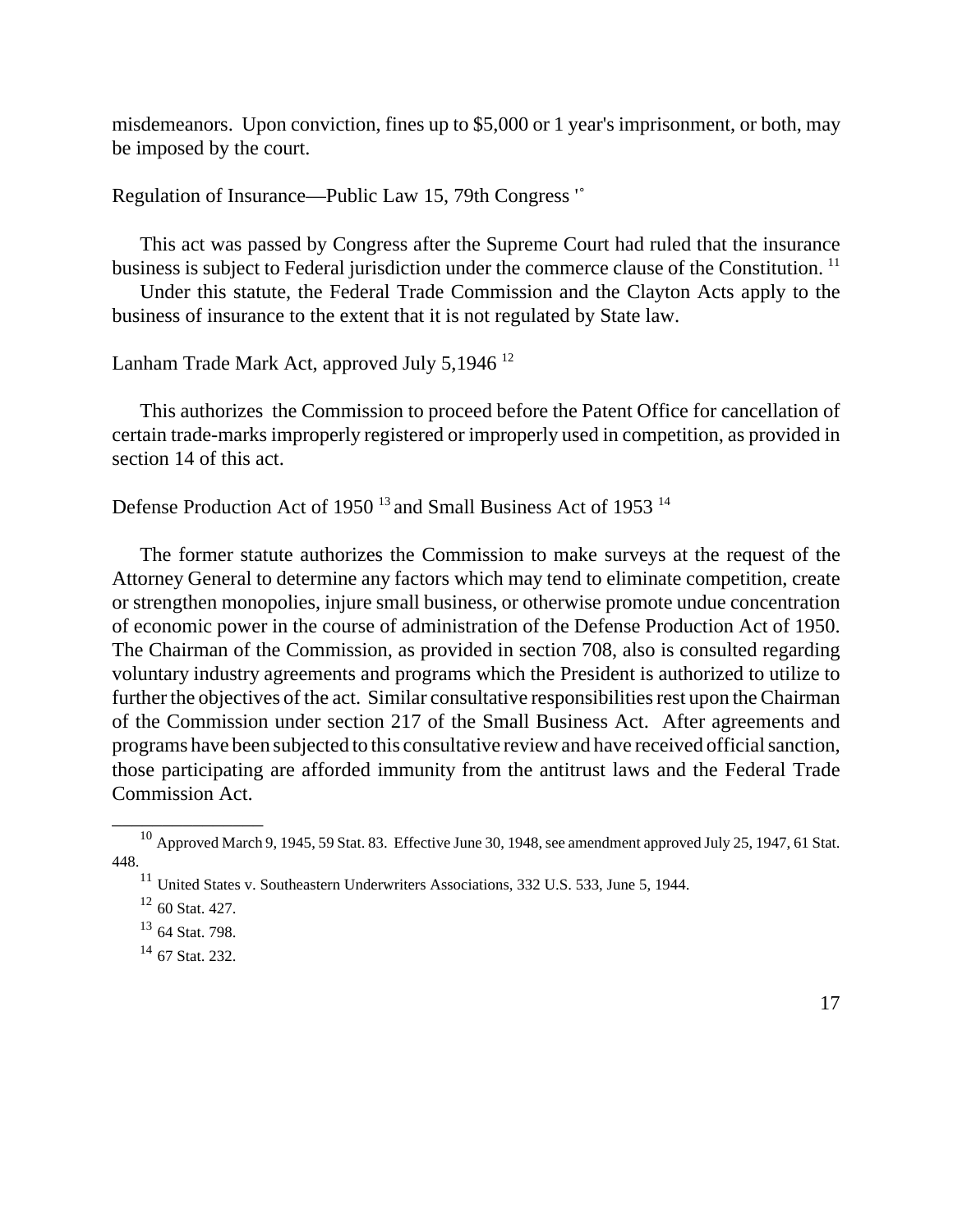# ADMINISTRATION

The Executive Director, as the Commission's chief operating official, manages the Federal Trade Commission's activities to achieve effective and economical operations. He has responsibility for operational and administrative direction of all the Commission's bureaus and field offices. The Office of the Executive Director also includes the Office of Administration.

# OFFICE OF ADMINISTRATION

The Office of Administration gives policy guidance and general supervision to the management and organization programs, administrative services activities, and personnel programs of the Federal Trade Commission. The Office plans for effective organization and administration of the Commission's management programs, formulates and puts into effect basic administrative policies, and develops long-range plans relating to needs for personnel, space, supplies, equipment, etc. The Office of Administration Includes the Division of Personnel, the Division of Management and Organization, and the Division of Administrative Services.

# Division of Personnel

The Division of Personnel initiates, develops, and administers personnel policies aid programs in the spheres of recruitment, appointment and placement, training, position classification, efficiency ratings, employee relations, welfare, and health and recreation.

# Division of Management and Organization

The Division of Management and Organization conducts management surveys and recommends and installs organization changes, management reports, procedures, and establishes staffing patterns that enable the Commission to operate more efficiently and effectively.

This Division also prepares analyses of the Commission operations for the use of the Commission.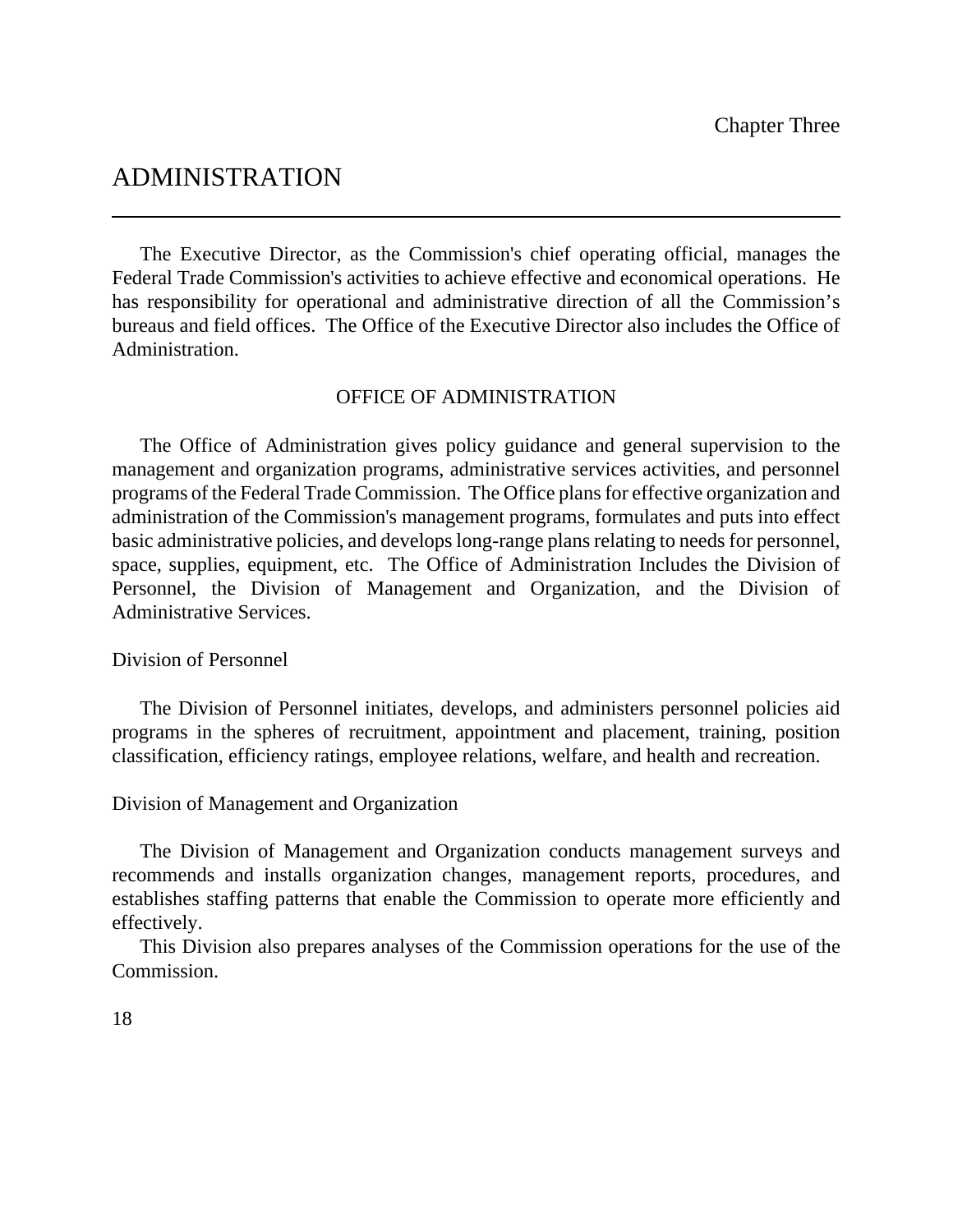#### Division of Administrative Services

The Division of Administrative Services is a central administrative, unit established for the purpose of publishing material made public under section 6(f) of the Federal Trade Commission Act; for the procurement of supplies and equipment; and for supplying other services essential to the functioning of the Federal Trade Commission. The Commission's Library is also located in this Division.

#### Publication Branch

This Branch of the Division of Administrative Services clears for format, economy of reproduction, and distribution, all material printed or duplicated by the Federal Trade Commission within the limitations of the laws and regulations as applicable thereto. This Branch also operates a class A printing plant established under the provisions of the regulations by the Joint Committee on Printing of the U.S. Congress; and provides photographic, photostat, and drafting services. These services are performed by the following sections:

The Stenographic and Composition Section edits, for format and typography, material to be printed at the Government Printing Office or printed or duplicated in the Federal Trade Commission Printing Plant, and provides stenographic services when bureau pools are over burdened. During fiscal year 1959 over 4,350 pages of copy were produced by this activity for lithographic reproduction in the printing plant.

The Photographic Section provides the Commission with photographic, Copy Flo, and Photostat services for use in connection with the Commission's legal proceedings and economic reports. Production Reports for this section show that over 242,000 photographic and Photostat and Copy Flo prints were produced during fiscal year 1959. This represents an increase of 40,000 items over 1958.

Functions of the printing plant are the printing of the Commission's orders, press releases, legal and economic reports, speeches, trade practice rules, pamphlets, forms, letters, etc. Production during the fiscal year 1958 was more than 10,330,000 lithographed impressions.

#### Library

The Library consists of a specialized collection of more than 100,000 bound volumes and extensive vertical files containing 35,000 to 38,000 legislative documents and statistical publications organized for easy accessibility. In addition, there are several thousand current issues of legal, economic, and technical periodicals which collect annually from the inflow of more than 200 titles on a daily, weekly, monthly, or other frequency basis. These, too, become volumes at the end of each year when single numbers of selected titles are collected and bound.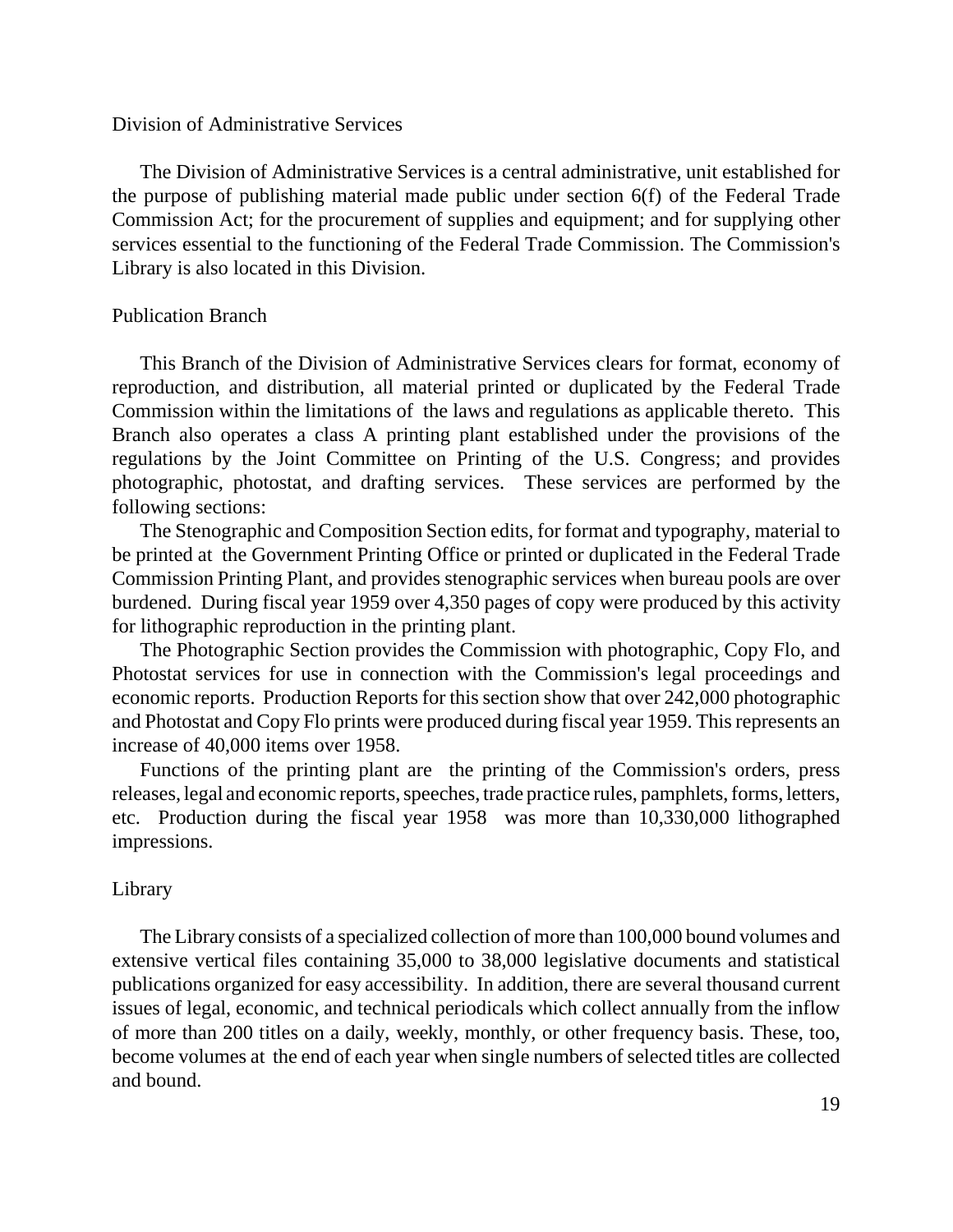The demand for reference and research increased substantially during fiscal 1959, as did also the use of books and materials. Approximately 56,000 reference questions were answered during the year, and more than 70,000 books and other materials were loaned outside the Library. Numerous requests were received from public sources for bibliographies compiled in the Library.

## Procurement and Services Branch

This Branch of the Division of Administrative Services is responsible for providing services and controls in-the necessary housekeeping functions as follows: procurement and maintenance of supplies, equipment, furniture, etc.; space control and building maintenance; communications including mail, telephone and telegraph, and messenger.

## OFFICE OF THE COMPTROLLER

The Office of the Comptroller Includes the Division of Budget and Finance and the Division of Financial Statistics, thus placing all budget, fiscal, machine tabulation, and financial statistics in one office.

#### Division of Budget and Finance

The Division of Budget and Finance is responsible for the preparation and administration of the Commission's budget and maintains the fiscal records of the Commission. This office maintains salary, savings bonds, tax, social security, retirement, and annual and sick leave records for all employees of the Commission, including the field offices. This Division performs the audit, prior to payment, of all vouchers covering payment for travel expense, communications, and supplies and equipment. The Fiscal Section maintains the various ledgers and records necessary to reflect the financial position of the Commission at all times, and prepares the various financial statements and reports required by the Commission, the Bureau of the Budget, the Treasury Department, the General Accounting Office, and the Congress.

#### Division of Financial Statistics

The primary function of the Division of Financial Statistics is to collect and summarize for each calendar quarter uniform, confidential financial statements from a probability sample of all enterprises classified as manufacturers, except newspapers, which are required to file U.S. Corporation Income Tax Form 1120. The quarterly summaries, entitled Quarterly Financial Report for Manufacturing Corporations, are published by the Government Printing Office and sold by the Superintendent of Documents.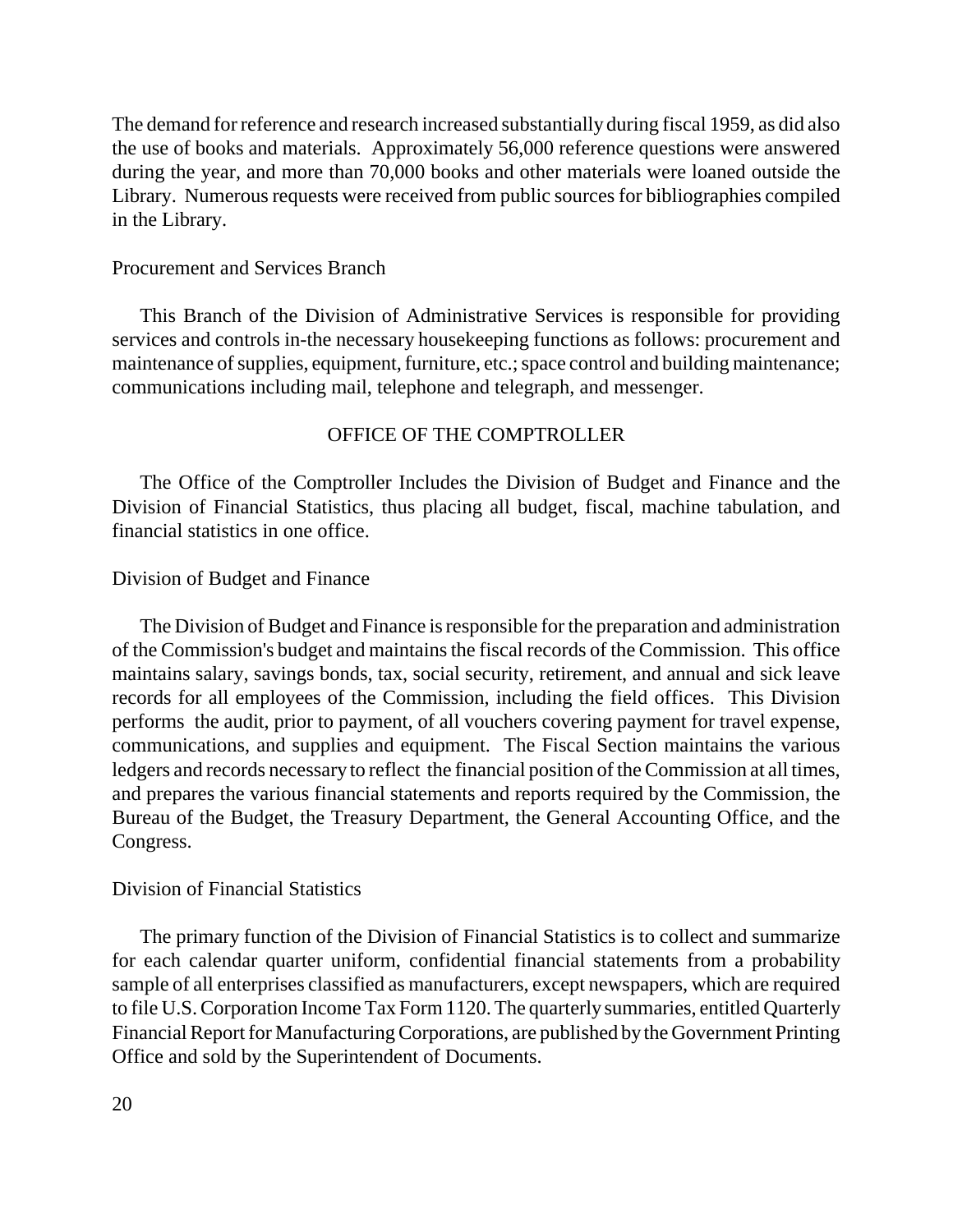The purpose of this sample survey is to produce, each calendar quarter, an income statement and balance sheet for all manufacturing corporations, classified by both industry and asset size. (Corporations account for more than 95 percent of total receipts from all manufacturing activity in the United States; manufacturing corporations account for approximately 60 percent of all corporate profits.)

The published quarterly summaries contain statistical tables which give profits per dollar of sales and rates of profit on stockholders' equity for each of 32 groups of manufacturing industries and 28 groups of asset sizes of corporate manufacturers. The summaries also contain quarterly estimates of 45 income statement and balance sheet items, and as many financial and operating ratios, for each industry and size group.

The quarterly summaries are used by various agencies in the executive and legislative branches of the Federal Government to analyze current business conditions, evaluate the current financial position of small business, estimate net income in national income statistics, estimate current tax liability and future tax receipts, and determine current monetary and credit policy.

The quarterly summaries are also used by thousands of non-Government subscribers, Executives for example use the quarterly summaries to measure efficiency and appraise costs by comparing a company's operating results with the average performance of companies of similar size or in the same line of business, to determine whether to undertake new ventures by comparing the profitability of various types of business activity, and as a guide to the relative movement of sales and profits in order to reduce controversies in wage negotiations.

## OFFICE OF THE SECRETARY

The secretary and his immediate office receive and handle mail on all phases of the Commission's work. He signs all orders and certain other official papers. He also is responsible for liaison with the Congress and Government agencies and for decisions on informal cases not submitted to the Commission.

The assistant secretary for minutes takes the minutes of, and records the executive meetings of the Commission, prepares directives for the signature of the secretary, and keeps the calendar of pending matters.

### Legal and Public Records

The Office of the Assistant Secretary for Legal and Public Records embraces the Legal Research and Reporting Section, Formal Docket Section, Public Reference Section, and the Distribution Section.

#### Legal Research and Reporting Section

This Section is responsible for the preparation and publication of the volumes of the Federal Trade Commission Decisions and its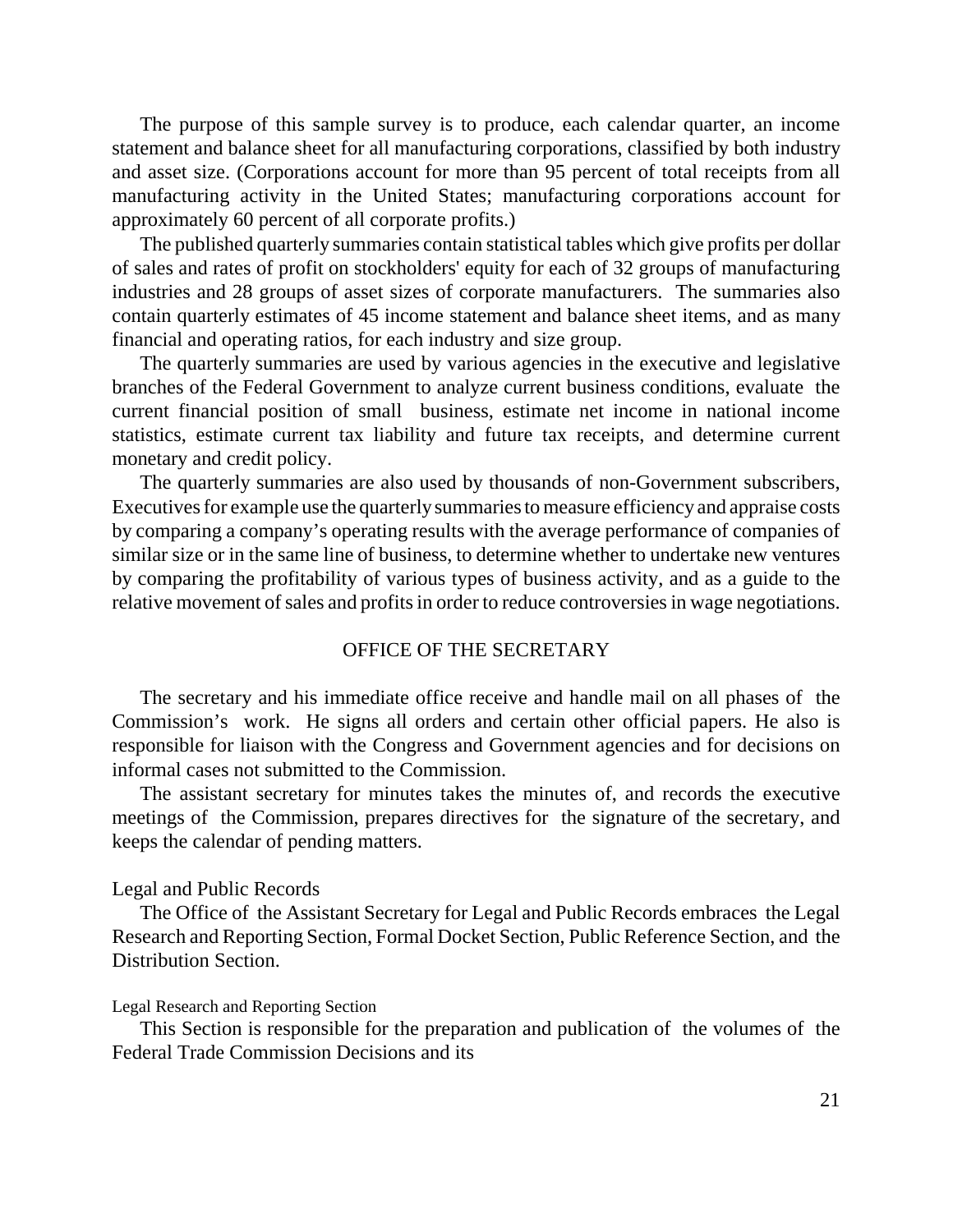Statutes and Court Decisions, the latter including court decisions in Commission cases; for the codification and editorial preparation of various Commission material published in the Federal Register; for the collection and dissemination of relevant court decisions.

# Formal Docket Section

The Formal Docket Section is responsible for the establishment, management, safety, completeness and accuracy, uses and retirement of the legal and related records of the Commission.

# Public Reference Section

The Public Reference Section furnishes information and assistance to the public, and to the staff of the Commission in relation to public, legal, and court proceedings, and in matters of related procedure. The Section is responsible for the custody, location, safety, conditions, etc., of dockets, files, exhibits, etc.

# Distribution Section

The Distribution Section controls the supply and distribution of all publications issued by the Commission, such as economic reports, annual reports, trade practice rules, Statutes an Court Decisions, etc.

# Public Information

This office issued a total of 1,309 press releases during fiscal year 1959, compared with 1,238 in fiscal 1958. They covered news of Commission complaints, answers by respondents, initial decisions, orders, and Compliance actions. In addition, many oral and written inquiries from the press and public were answered each day.

22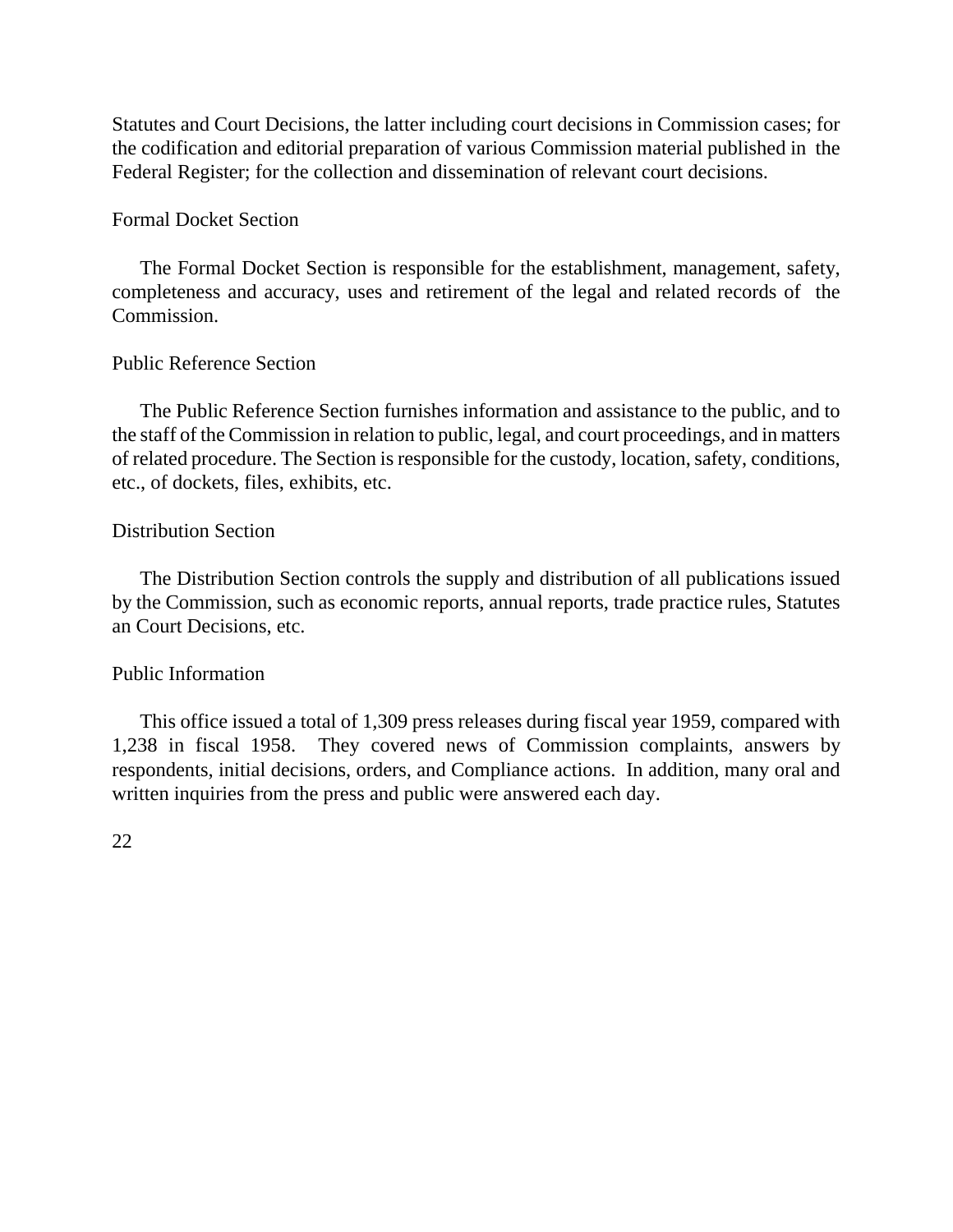# FEDERAL TRADE COMMISSION

# ORGANIZATIONAL CHART - SEE IMAGE

23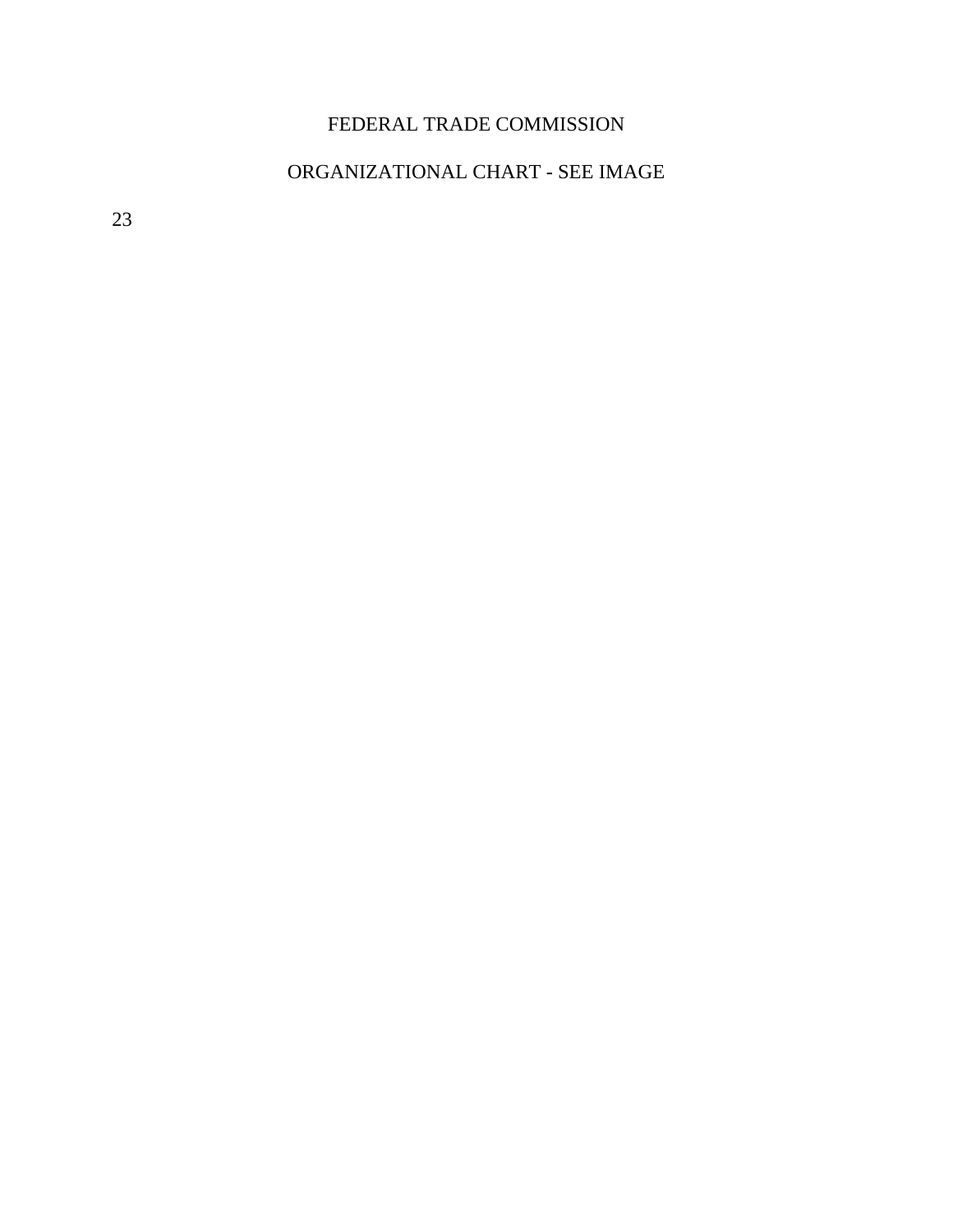# INVESTIGATION

The function of the Bureau of Investigation is to gather and analyze the facts and evidence which provide the basis for corrective action by the Commission. This task is performed under the supervision of the Bureau Director and the guidance of the Chief Project Attorney, his staff of project attorneys, and the attorneys in charge of the Commission's nine branch offices.

Specialized investigative or advisory functions are performed by the Division of Textiles and Furs, the Division of Accounting, the Division of Scientific Opinions, and the Legal Adviser in charge of the Investigation of mergers and acquisitions. The work of these groups will be discussed separately.

Most Commission cases stem from letters of complains from member of the public who feel they have been deceived or misled by unfair or deceptive acts or practices, or from businessmen who believe that their economic welfare is jeopardized by unfair or discriminatorycompetitive practices. Complaints are also received from individual members ofCongress, congressional committees, trade associations, and other governmental agencies, both State and Federal.

In view of the Commission's broad jurisdiction, it can readily be understood that more complaints are received than can be investigated. For this reason, it is essential that all complaints be carefully evaluated to eliminate those which are of a trivial or borderline nature or which are lacking in public interest. Other factors involved in the evaluation process include the time and expense required to conduct an Investigation, whether the matter involves a purely private controversy, and the extent to which the complained of act or practice is susceptible of correction under statutes administered by the Commission.

In allrestraint of trade matters, close and effective liaison is maintained with the Antitrust Division of the Department of Justice in order to avoid overlapping or duplication in matters where the two agencies may possess concurrent jurisdiction.

In some mattersinvolving deceptive practice chargers, the necessary facts can be secured through correspondence at a substantial saving in public funds. As a general rule, however, it is necessary to obtain the relevant facts and evidence by means of interviews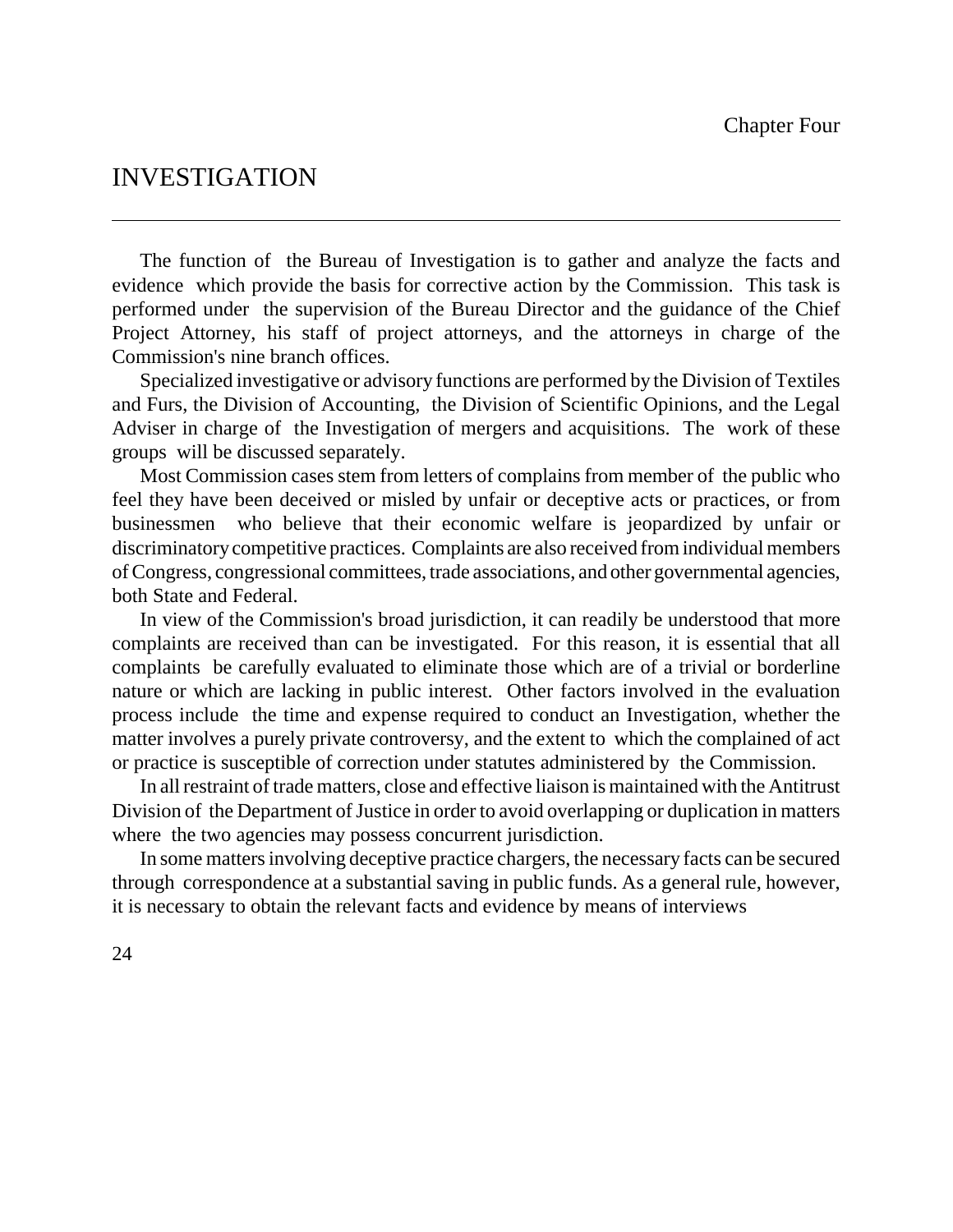with the complaining party, the proposed respondent, competitors, customers, suppliers, and other informants.

After a matter has been entered for Investigation, it is referred to one of the Commission's nine branch offices for assignment to an attorney-examiner. In many cases, work on the same case is performed simultaneously by attorneys from two or more branch offices, with one such office having responsibility for coordination of the Investigation.

Upon completion of an Investigation, the examining attorney prepares a final report, setting forth the relevant facts and making an appropriate recommendation. This report is reviewed by the attorney in charge of the branch office and is then forwarded to headquarters for study and review by the project attorney who has primary responsibility for the case from its inception to final disposition. Depending upon the conclusion reached, the case is then referred to the Bureau of Litigation for the drafting of a complaint, to the Bureau of Consultation for the negotiation of a stipulation, or to the secretary or the Commission with a recommendation for closing.

In addition to the foregoing, the various branch offices spend a substantial amount of time investigating the manner in which respondents are complying with previously issued orders to cease and desist. This work must be performed with unusual care and attention to detail, since the evidence obtained may be used in support of civil penalty or contempt proceedings.

Investigations are also conducted to assist in the litigation of pending formal cases, since defenses asserted by respondents often raise issues requiring additional facts and evidence.

Matters investigated by the Bureau fall into two broad categories— restraint of trade and deceptive practices.

Of the 4,400 applications for complaint received during the year, 884 involved alleged restraint of trade and 3,516 involved deceptive practices. Restraint of-trade investigations pending at the beginning of the fiscal year numbered 485, to which were added 211 during the year. Of these, 79 were concluded with issuance of complaints and 191 were closed, leaving 449 for Investigation at the year's end.

Under section 5 of the Federal Trade Commission Act, the Bureau investigated allegations of such unfair and restrictive practices as price-fixing, collusive bidding, resale price maintenance, interference with sources of supply, and selling below cost with the intent and probable effect of eliminating competition or destroying a competitor. Twenty-three of the complaints which were issued primarily involved such charges.

Numerous important investigations were conducted under section 2 of the Clayton Act, as amended by the Robinson-Patman Act, which

541633–60—3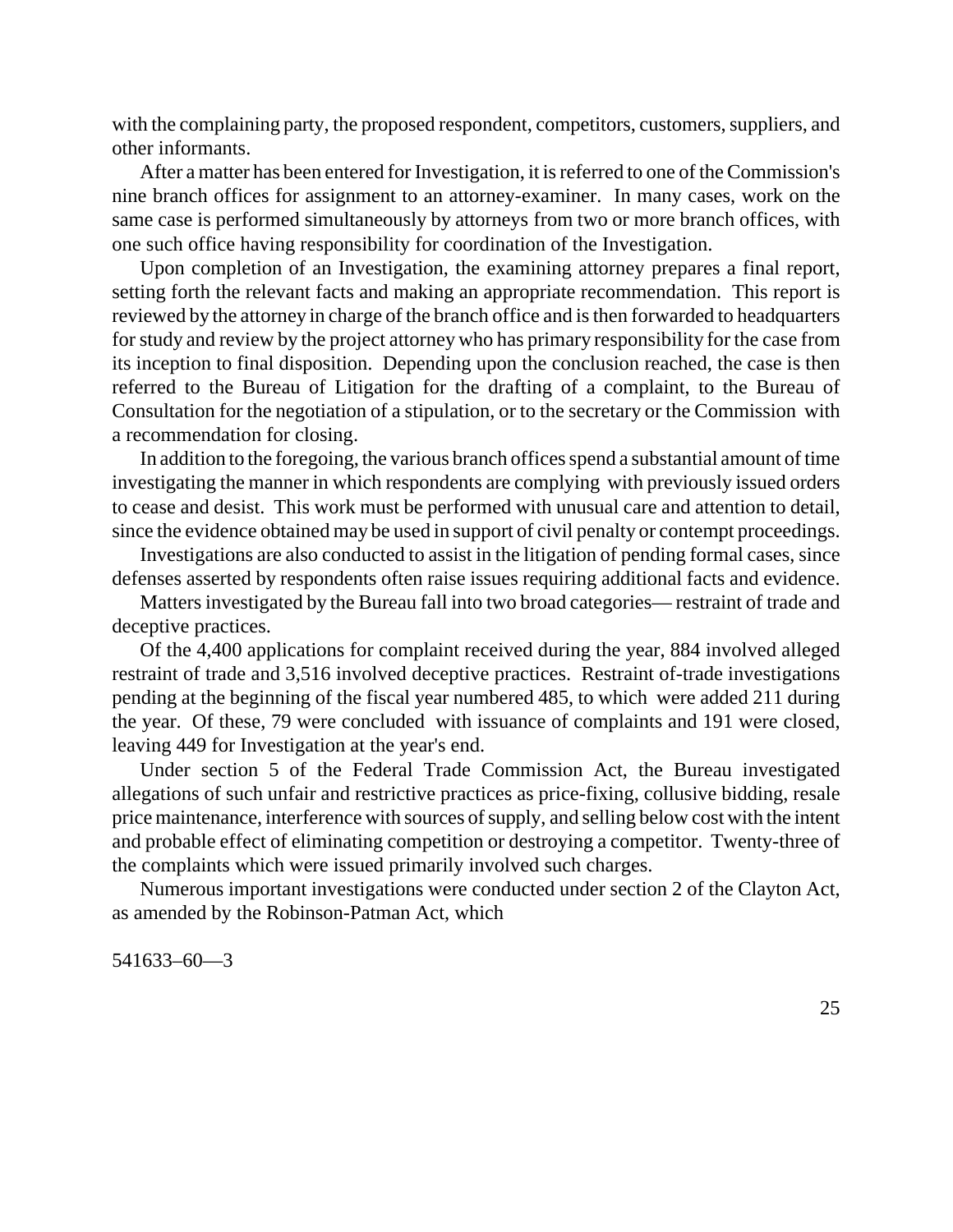prohibits price discrimination and discrimination in the payment of promotional allowances or in the furnishing of services or facilities. Many of these related to practices in the food industry, with particular reference to dairy products. Investigations were also made of exclusive dealing and tying arrangements under section the Clayton Act, and of interlocking directorates under section 8. Fifty- six of the complaints issued were under the Clayton Act.

The 660 deceptive practice investigations completed during the year under the Federal Trade Commission Act included 445 entailing charges of violation of section 5, and 142 entailing charges of false advertising of food, drugs, medical devices, or cosmetics in violation of section 12. The section 5 deceptive practice Investigation has resulted in issuance of 118 formal complaints, and acceptance of 94 stipulations to cease and desist. The section 12 investigations resulted in issuance of 27 complaints and acceptance of 11 stipulations. Additionally, 114 of the section 5 and section 12 deceptive practice investigations were terminated upon receipt of assurance that questioned practices had been discontinued without intent to resume, where it appeared that that method of disposition would adequately protect the public interest.

Typical of the deceptive practice charges receiving attention under section were fictitious pricing of clothing, floor coverings, electrical appliances, and cutlery; misrepresentation of correspondence courses in chemistry, detective work, airline stewardship, and real estate appraisal; misleading use of the term"Guaranteed" in connection with bedding, watches, and sewing machines; and false claims of Government approval respecting various products. Under section 12 the charges which were investigated included false claims that bread and macaroni products were low in calorie content and would effect weight reduction; that hearing aids were cordless and invisible and required nothing to be worn in the ear; that drug products would aid in preventing Asian flu or would effectively treat rheumatism or arthritis; that cosmetic products would rejuvenate the skin or cause the hair to become naturally curly; also, use of fictitious testimonials from nonexistent doctors in connection with an antibiotic preparation; and offering of oleomargarine as a dairy product.

As an adjunct to the investigative function, published and broadcast advertising is monitored on a sampling basis to detect claims which may be misleading or deceptive. Coverage was augmented during the year by establishment of a system whereby the small regular staff assigned to this work will be aided through off-duty scrutiny of advertising by the more than 350 professional members of the Commission'sstaff, both in Washington and at the 9 field offices. The purpose of this monitoring is not only to detect new violations of law but also to check on how advertisers are complying with existing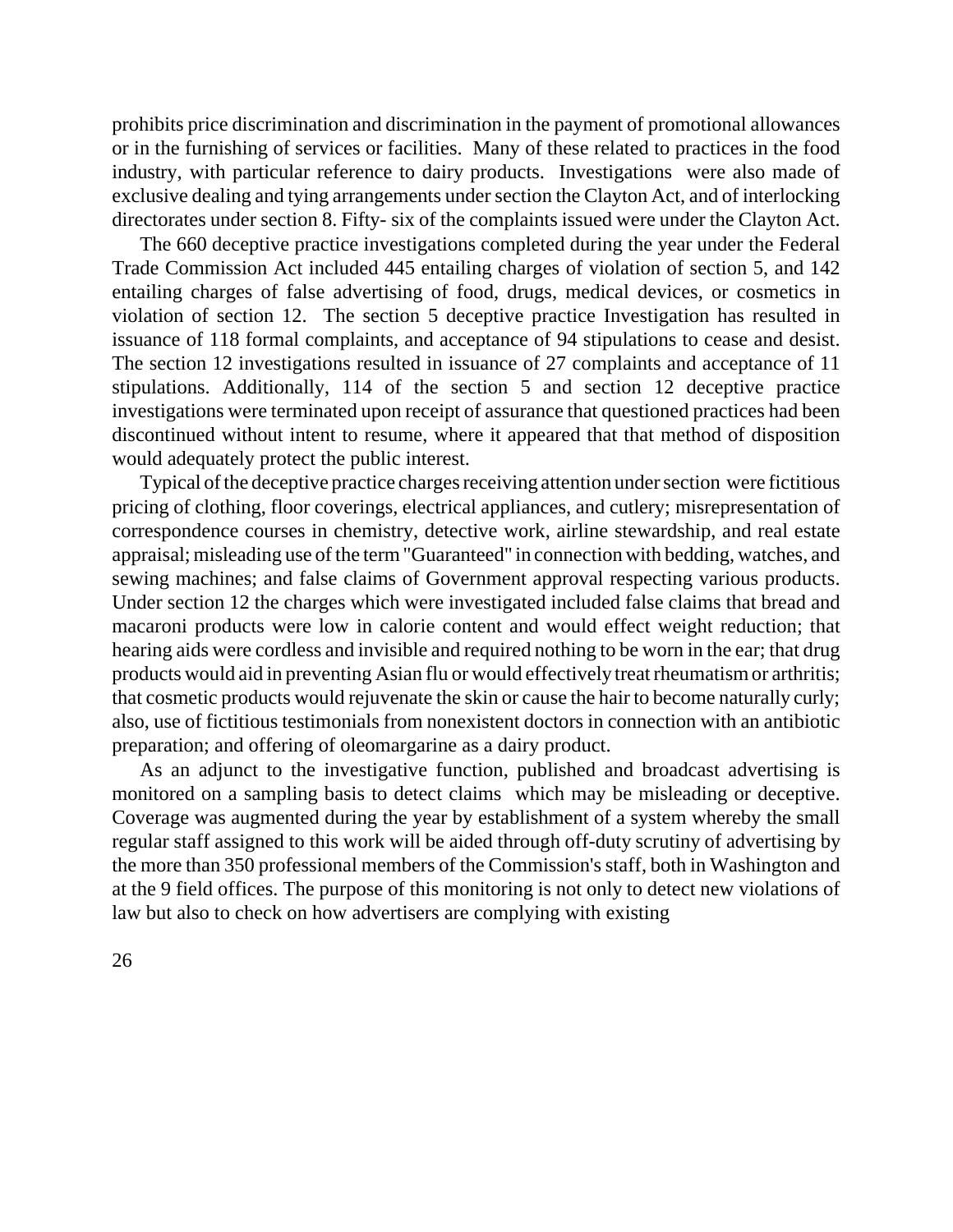Commission orders, stipulations, trade practice rules, and advertising guides.

In respect of its duties under the Trade Mark Act of 1946, the Commission during the year sought cancellation of the trademark "Fiocco" which had been registered by Bart Schwartz International Textiles, Ltd., as a mark for rayon fabric. The petition for cancellation was granted by the Trade Mark Trial and Appeal Board of the Patent Office, and that decision is now undergoing review by the U.S. Court of Customs and Patent Appeals.

The Commission also obtained during the year a final order of cancellation respecting the trademark "Triumph" as a designation of wheat seed.

## MERGER INVESTIGATIONS

The Commission's authority to enforce Compliance with section 7 of the Clayton Act, as amended, is derived from section 11 of the act. After vesting similar authority in the Interstate Commerce Commission, Federal Communications Commission, Civil Aeronautics Board, and Federal Reserve Board, over corporations engaged in operations in the areas of those agencies' authority, section 11 provides that the Federal Trade Commission shall have this authority "  $* * *$  where applicable to all other character of commerce  $* * *$ ."

As a result, the Commission has cognizance over corporate mergers and acquisitions in widely diverse fields. In fiscal year 1959, this diversity of interest resulted in the Commission examining into mergers and acquisitions by corporations in such varied fields asfoodstore chains, petroleumproducers, department stores, producers of electrical products, proprietary and ethical drug manufacturers, dairies, plastics manufacturers and fabricators, bakeries, and numerous others.

Since there is no legal obligation for corporations intending to merge or make an acquisition to notify the Commission of their intention or of the accomplished fact, the Commission usually learns of a merger or acquisition from financial newspapers, trade journals, manuals of investments, and similar materials. In addition, some complaints are received against particular mergers.

Each acquisition or merger coming to the Commission's attention is made the subject of an information sheet containing such basic financial and operational data regarding the corporations involved as is readily available from recognized reference manuals. In fiscal year 1959, 980 information sheets were prepared. All mergers and acquisitions so recorded are examined by project attorneys in the Bureau of Investigation who, after evaluating readily available data, recommend whether further investigations should be undertaken. In making his determination, the project attorney usually obtains addi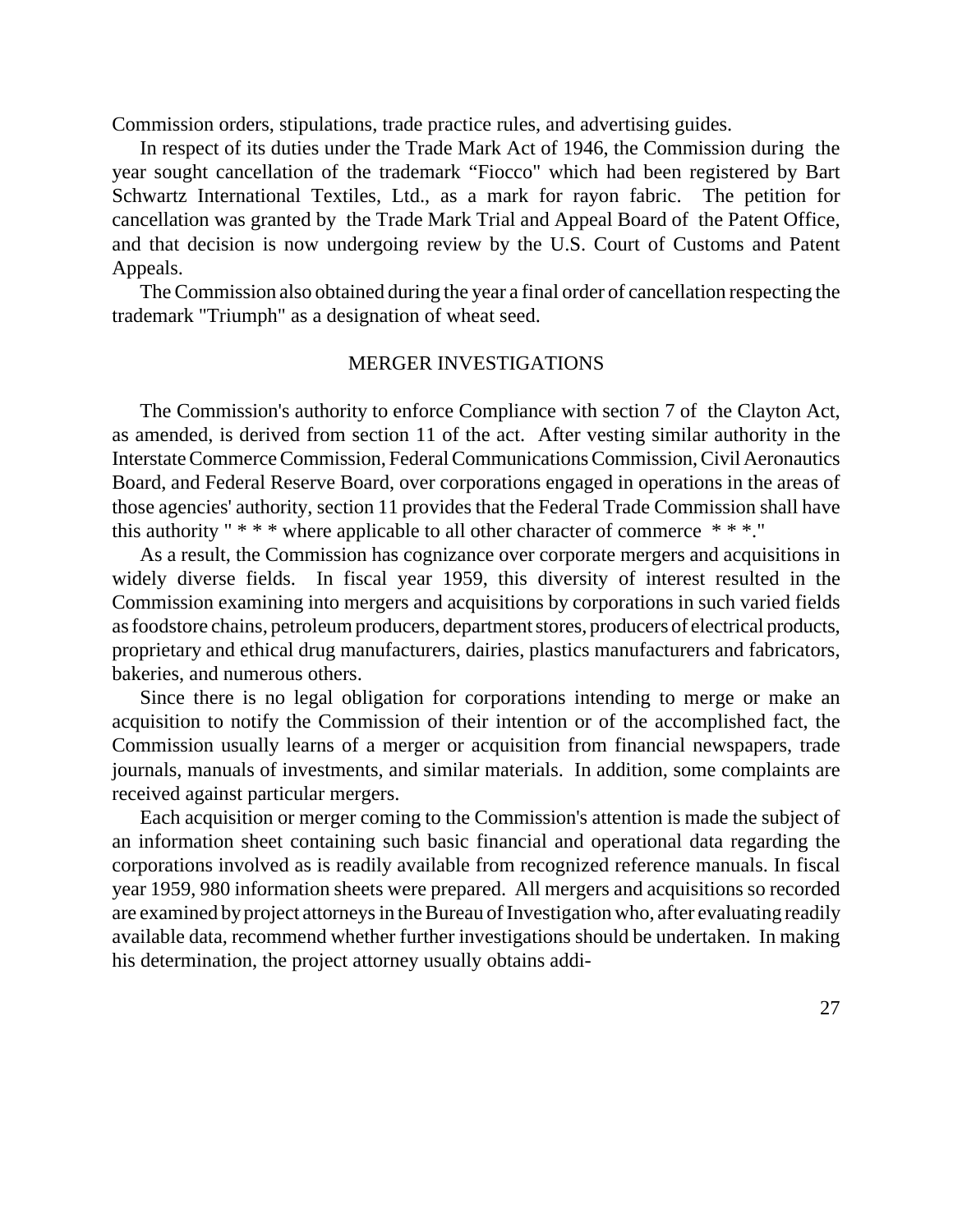tional information from both standard and specialized sources of material regarding the corporations. He also confers with economists and other experts in the lines of commerce involved in order to make an appraisal as to the probable competitive effects of the merger.

If the conclusion is that a particular merger may have adverse competitive effects, a comprehensive investigation isinitiated. One hundred and seven merger investigations were pending at the start of the year, 46 new investigations were initiated during the year, and 95 such investigations were pending at the end of fiscal year 1959.

These investigations into the competitive effects of corporate mergers and acquisitions are more time consuming, expensive, and complicated than most other investigations conducted by the Commission. Since section 7 provides that mergers or acquisitions violate the Clayton Act only if they may substantially lessen competition or tend to create a monopoly, the difficulties usually stem from the fact that it is necessary to ascertain, insofar as possible, what the future holds for competition in the relevant lines of commerce in the sections of the country involved. But, despite the difficulties inherent in conducting these investigations, they must be, and are, conducted as expeditiously as possible to minimize complications which arise when the assets and operations of the combining corporations are so intermingled as to make an effective order of divestiture difficult or impossible.

Under the Commission's premerger clearance procedure, interested parties may request advice of theCommission concerning a proposed merger or acquisition. Facts relating to the proposed transaction may be submitted in writing or in conference. On the basis of these facts, as well as other information available to the Commission, the parties are informed whether or not consummation of the merger would likely result in further action by the Commission. Numerous conferences between members of the Bureau's staff and parties contemplating a merger were held during the year.

# DIVISION OF SCIENTIFIC OPINIONS

This Division furnishes the Commission's legal staff with scientific facts and opinions concerning the composition and efficacy of foods, drugs, medical devices, cosmetics, and related commodities where questions of science arise in regard to advertising claims. It arranges for analyses or other tests of products under Investigation and gathers information on their composition, nature, effectiveness. and safety. The Division provides scientific opinions and information needed in (1) considering matters under Investigation, (2) negotiating stipulations, and (3) preparing complaints. It also assists the Commission's legal staff in preparing for hearings involving questions of science and secures the services of expert scientific witnesses.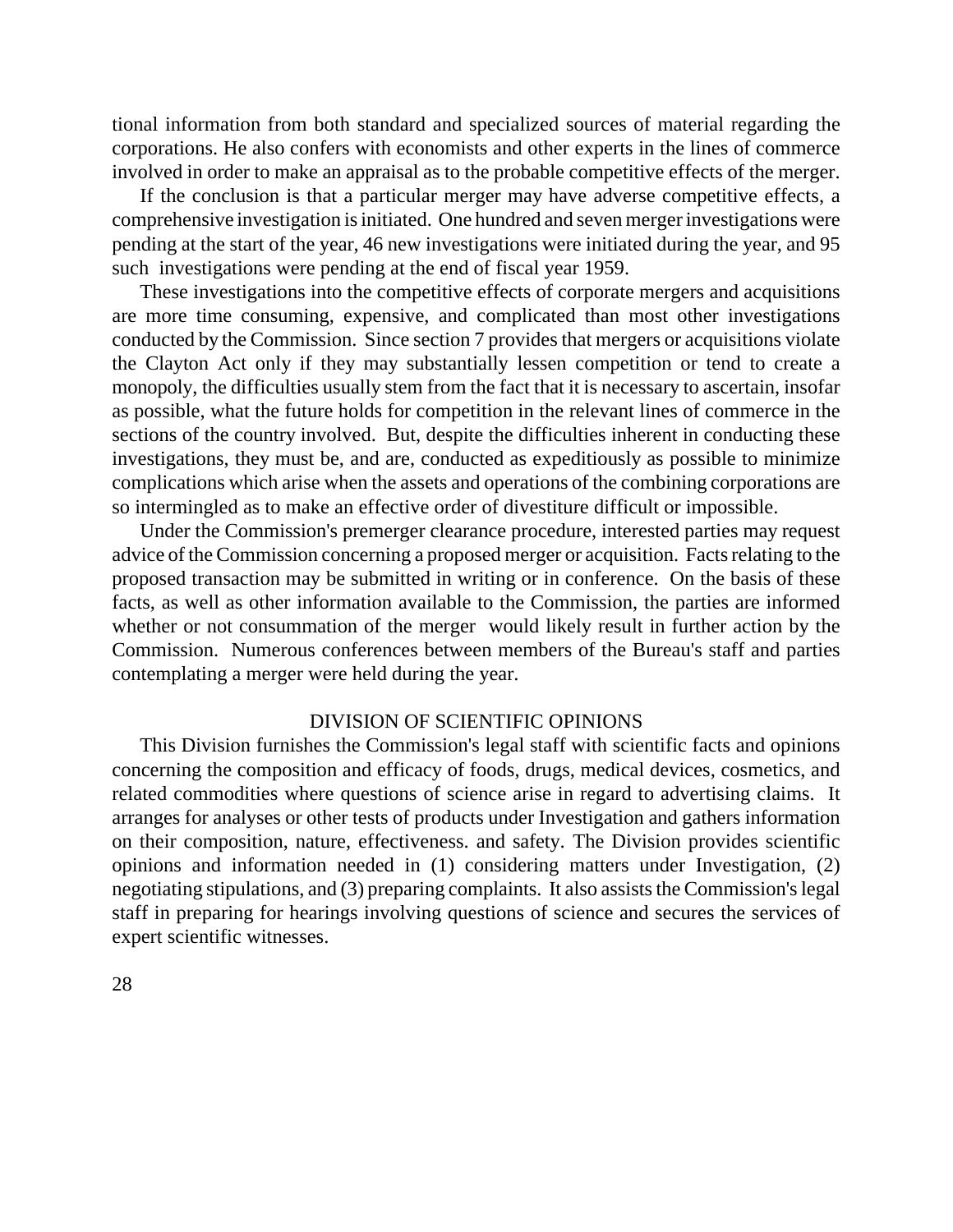#### Fiscal year ended June 30, 1959

| The written opinions rendered involved the following: |  |
|-------------------------------------------------------|--|
|                                                       |  |
|                                                       |  |
|                                                       |  |
|                                                       |  |
|                                                       |  |
|                                                       |  |

On July 1, 1958, there were 52 requestsforscientific andmedical opinions awaiting study and report in the Division, and on June 30, 1959, the number pending was 50. On June 30, 1959, there were outstanding 18 formal complaints involving matters in which the division was expected to furnish advice to Commission attorneys and to obtain expert scientific and medical witnesses.

The opinions rendered dealt with many kinds of foods and beverages, livestock feeds, vitamin preparations, cough and cold remedies, analgesics, laxatives, diuretics, skin preparations, sunburn preventives, hair and nail preparations, feminine hygiene product; trusses, contact lenses, eyeglasses, hearing aids, shoes and wearing apparel for which health claims were made, cigarettes, insecticides, disinfectants, cooking utensils, bleaches and cleansing products, and many other preparations and devices. It was necessary to give continued attention to preparations, both external and internal, offered for the treatment of arthritis, rheumatism, and related conditions, to preparations or courses of treatment offered for the prevention and cure of baldness and to products and devices for the treatment of obesity.

Many of the matters referred to the Division for scientific opinion are complex and difficult to resolve. Increasingly the advertising under Investigation involves drugs, cosmetics, and devices regarding whose virtues and limitations the published medical and scientific literature provides, at most, only fragmentary and inconclusive information. Consequently, the Division must locate and confer with the medical specialists and other scientists who have firsthand knowledge of the therapeutic and other properties of the drugs, cosmetics, and devices. Authorities in a particular field when contacted may characterize the available scientific information as preliminary and inconclusive, but having had no actual experience with the product in question they are unable to state categorically that the advertising claims are false. In such cases the only hope of accurate appraisal and, where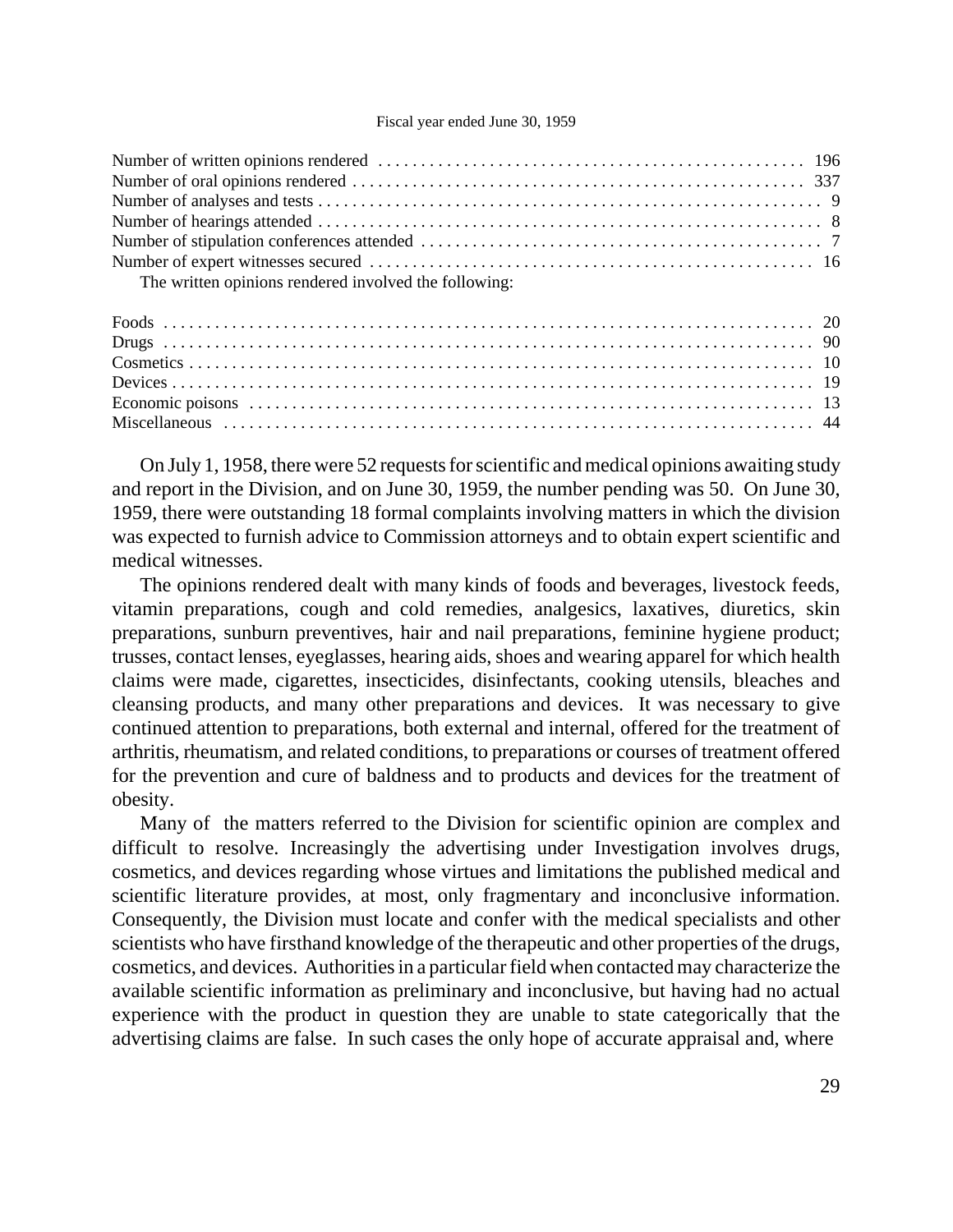necessary, effective regulation of the advertising, is to have the products tested clinically. It is becoming increasingly necessary to have such tests made in order to appraise accurately the advertising for specific products.

### DIVISION OF ACCOUNTING

This Division furnishes accounting services in connection with the Investigation and trial of legal cases and in general economic investigations.

The Division prepares accounting analyses and studies of the pricing policies of respondents or proposed respondents in connection with the Commission's law enforcement work in regard to: (1) alleged price discrimination under section 2 of the Clayton Act, as amended by the Robinson-Patman Act; (2) cost data submitted by respondents in justification of alleged price discrimination under the Robinson-Patman Act; (3) alleged price fixing in cases arising under section of the Federal Trade Commission Act; and (4) alleged sales below cost in violation of section 5 of the Federal Trade Commission Act

In addition, the Division compiles production and sales statistics and analyzes financial data of companies and competitors involved in mergers under section 7 of the Clayton Act. It also compiles statistics concerning costs, prices, and profits and the financial position of companies under section 6 of the Federal Trade Commission Act.

During the year, accounting services were furnished in connection with 74 legal cases and investigations. These included 42 Robinson-Patman cases, 13 other Clayton Act cases, 16 section 5 Federal Trade Commission Act cases, 2 Trademark Act cases, and 1 case involving the Wool Products Labeling Act.

During the year a study was made of the profitableness of identical companies in each of 24 selected manufacturing industries for the years 1940,1947-57, and also for the 12 largest companies in each of 39 industries for the years 1950 and 1957. A report on this study was submitted to and approved by the Commission and ordered published.

During the year, accounting services were also furnished in connection with inquiries being conducted by the Subcommittee on Antitrust and Monopoly Legislation, Senate Committee on the Judiciary. The Commission furnished the committee with information concerning the profitableness of companies in a number of major industries.

# DIVISION OF TEXTILES AND FURS

This Division is generally charged with the administration of four pieces of consumer legislation—the Wool Products Labeling Act of 1939, the Fur Products Labeling Act of 1951, the Flammable Fabrics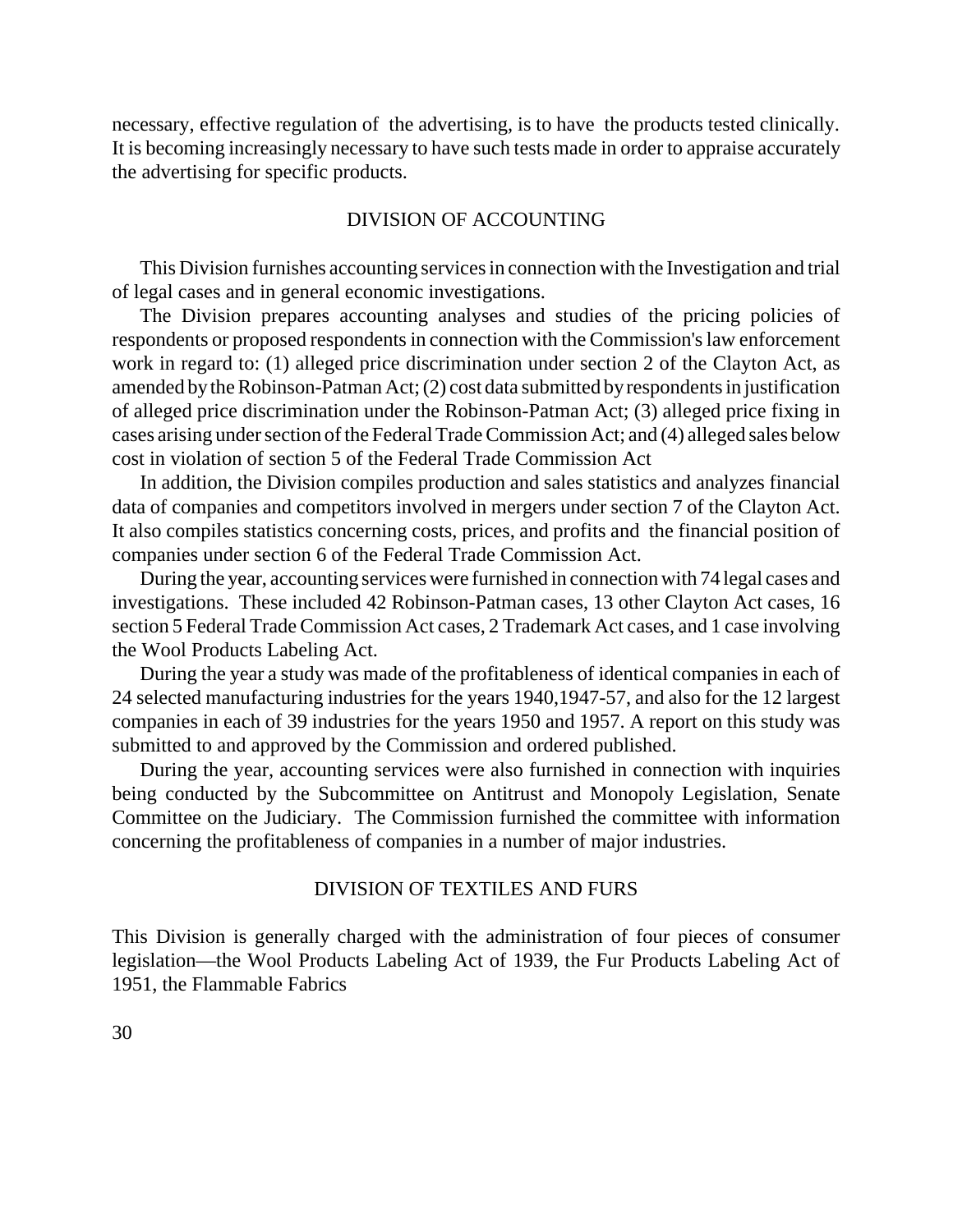Act of 1953, and the recently enacted Textile Fiber Products Identification Act of 1958.

TheWool,Textile, and FurLabeling Acts constitute "truth-in-fabrics" and "truth-in-furs" legislation. Under their terms, the disclosure of content and other important factual information is required in the labeling and advertising of textiles and furs. The Flammable Fabrics list prohibits the marketing of dangerously flammable wearing apparel and wearing apparel fabrics.

The Division drafts substantive rules, regulations and amendments thereto, as necessary, for a firm and fair enforcement of the acts. Such rules clarify and interpret the basic statutes, as well as provide for exemption of products under certain, circumstances. Where applicable, generic names for manufactured fibers are also established under these rules.

As provided for by the Fur Act, a "Fur Products Name Guide" has been established, and, when necessary, animal names are added upon recommendation by the Division. The Division maintains a public register for continuing guarantees filed with the Commission under the respective acts. Registered numbers are also issued for identification purposes in labeling products subject to the statutes.

The Division furnishes the Commission and its staff with legal and technical advice in connection with the enforcement of the respective statutes. The rendering of opinions and interpretations to industry as well as the public under the respective acts and regulations constitutes another important function of the Division.

In order to afford consumers the protection intended by Congress, each of the acts provides for inspections, analyses, tests, and examinations of products subject to their terms. Under this authorization, the Division plans and supervises nationwide inspection and industry counseling programs, carried on byCommission investigators at all merchandising levels. Where possible, investigators counsel members of industry asto their responsibilities under the respective acts, and effect on- the-spot correction of minor infractions. Where substantial or repeated violations are found, complete investigations are made, and corrective action recommended against responsible parties.

During fiscal 1959 special attention was given to the compliance under the Wool Act; of the woolen interlining and batting industries, as well as dealers in "reprocessed wool" and "reused wool fiber stocks. As result of these efforts, formal corrective actions has now been instituted by the Commission against an appreciable number of the concerns whose practices were found questionable as violating the act and regulations. One of the more common violations among the offending members of this group was the upgrading of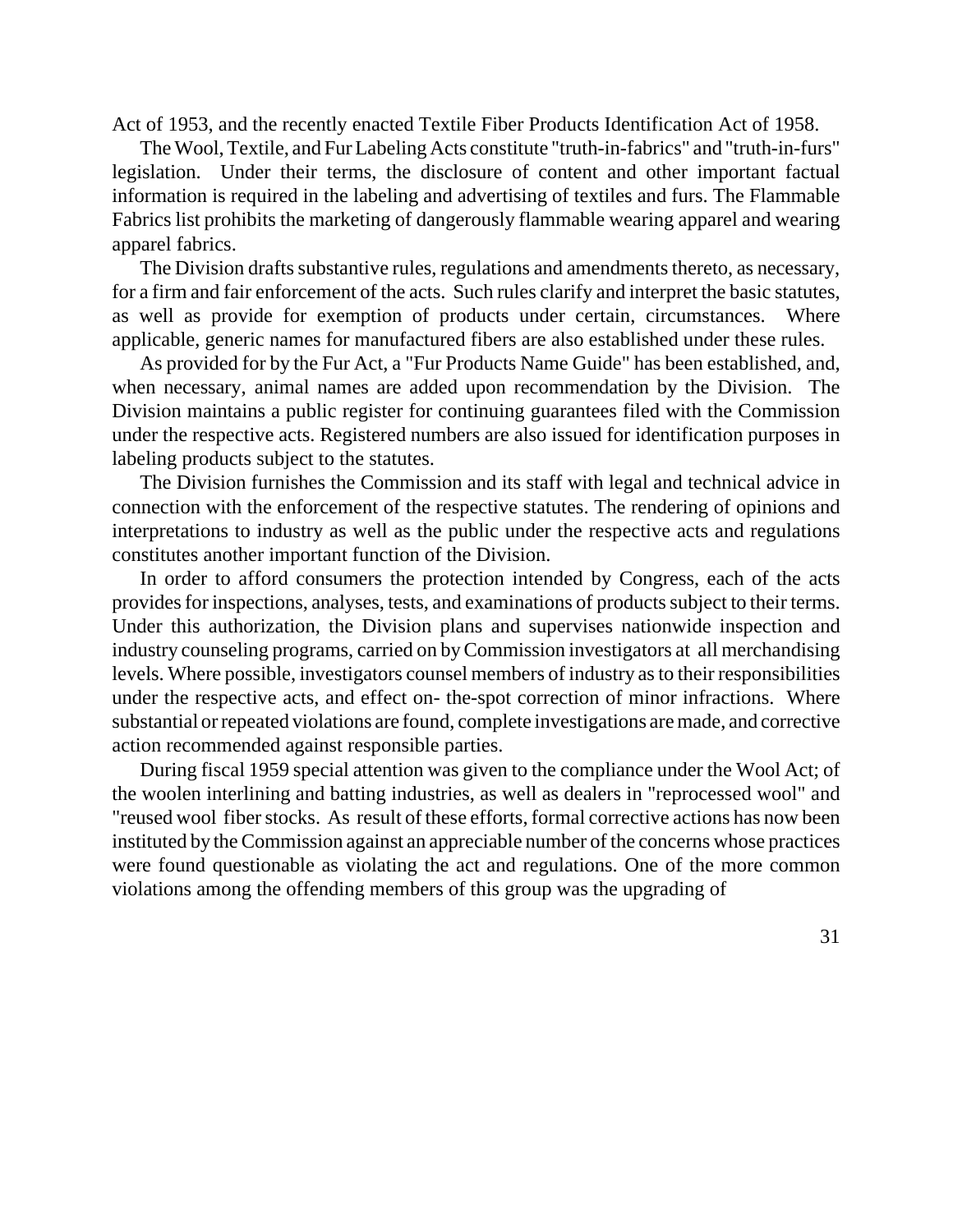"reprocessed wool" an reused wool" to wool." The same was true in connection with the upgrading of reclaimed stock from the so-called specialty fiber animals, such as the cashmere goat, vicuna, and camel.

During the year the Division also worked closely with Customs officials in New York in working out a program for examining and sampling the labeling of imported wool products. As a result an increased number of corrective actions in this field have been recommended to the Commission. Attention in this area was, of course, justified by the ever-increasing volume of wool and part-wool importsinto the United Statesfromboth European and Asiatic countries.

Under the Fur Act, false comparative pricing in advertising, as well as invoicing, has continued to be the chief violation uncovered through Commission inspection work. In addition, inspections during the year have uncovered various instances of imported mink being passed off as domestic mink, as well as instances of low-grade mink being tip dyed to give the appearance of high-quality mink, without disclosure of the fact that such furs were dyed.

Under the Flammable Fabrics Act, close surveillance over those segments of industry that might normally produce potentially dangerous products has been maintained. In addition to inspections among our domestic manufacturers and distributors, careful watch has been kept over potentially dangerous imports.

During the year tests conducted by the Division's textile and fur screening laboratory reached an alltime high.

Formal complaints issued under the Wool and Fur Acts during fiscal 1959 amounted to 46 percent of the total number of deceptive-practice complaints issued by the Commission. During the same period stipulations under these two acts accounted for 29 percent of the entire number of stipulations accepted by the Commission.

Immediately after enactment of the Textile Fiber Products Identification Act on September 2, 1958, the Division conducted many detailed investigations and informal conferences with representatives of various segments of the textile industry amenable to the new legislation, for the purpose of formulating necessary rules and regulations incident to its proper enforcement. A draft of proposed rules was published in February 1959 and formal hearing were held thereon beginning on March 10, 1959. Final rules and regulations were issued by the Commission on June 2, 1959, to become effective simultaneously with the statute on March 3, 1960. Since the formal hearings in March, the Division has been extensively engaged in interpreting the statute and the rules for interested parties, as well as issuing registered identification numbers under the new Act.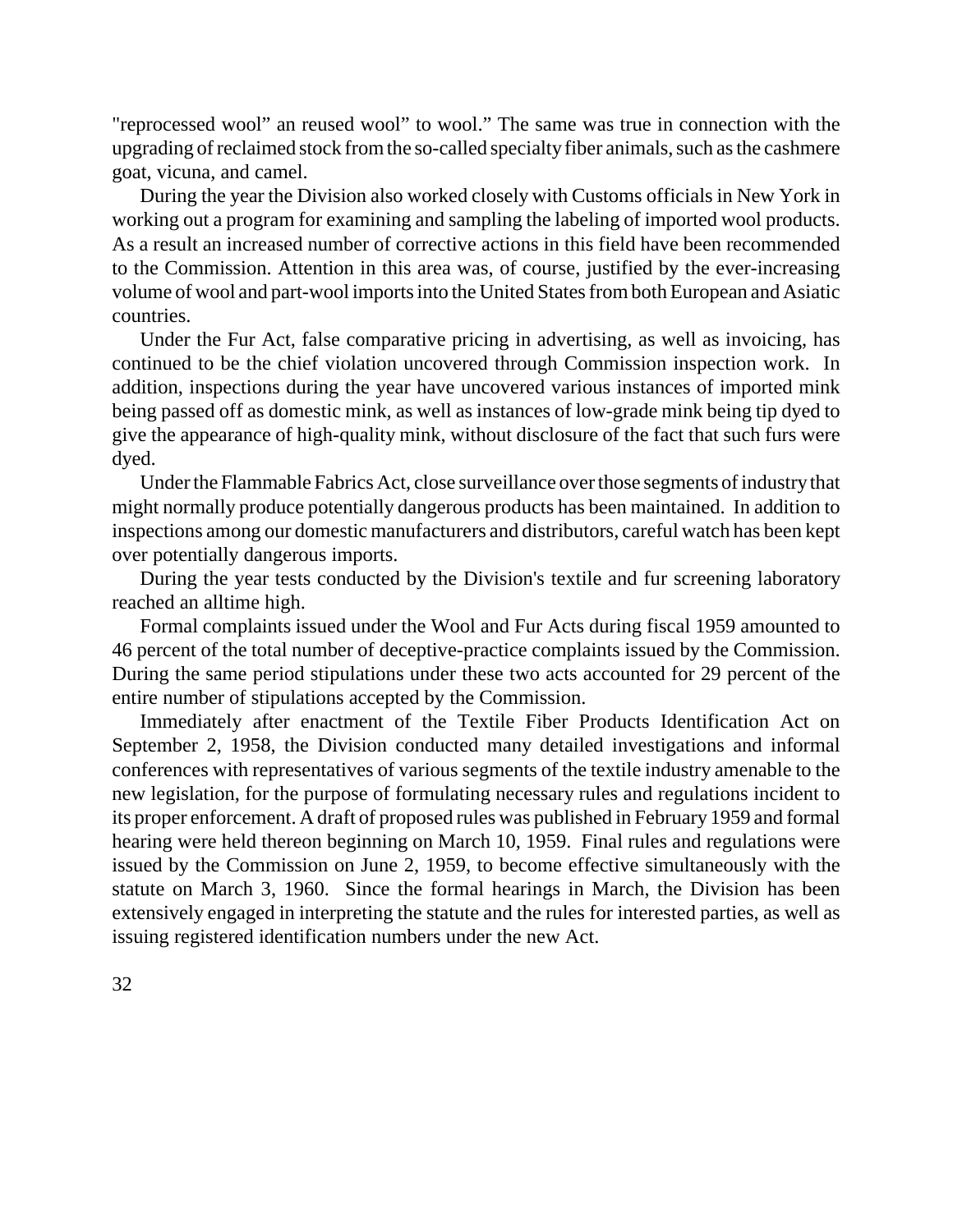The following statistics reflect the workload of the Division during fiscal 1959:

|                                                                                                                                                                                             | Wool             | Fur                                            | Flammable<br>Fabric           | Textile                         |
|---------------------------------------------------------------------------------------------------------------------------------------------------------------------------------------------|------------------|------------------------------------------------|-------------------------------|---------------------------------|
| Commercial establishments covered by industry<br>compliance investigation                                                                                                                   | 1,779            | 877                                            | 1,639                         | 1.1.1.1.1.1                     |
| Products examined for compliance (sampling method)<br>used in wool products) $\dots \dots \dots \dots \dots \dots$<br>Fur advertisements examined for deficiencies                          | 2,924,558        | 74,394<br>24,880                               | 5,765,164<br>.                | 1.1.1.1.1.1                     |
| Matters investigated and referred for complaint<br>Matters investigated and referred for stipulation                                                                                        | $^{2}35$<br>321  | 82<br>18                                       | .<br>.                        | 1.1.1.1.1.1<br>1.1.1.1.1.1<br>. |
| Compliance investigations of concern under cease- and-<br>$\text{design}$ desist orders of stipulation $\ldots \ldots \ldots \ldots$<br>Matters involving questionable practices which were | 109              |                                                |                               |                                 |
| disposed of by the acceptance of assurances of<br>$discontinuance \ldots \ldots \ldots \ldots \ldots \ldots \ldots \ldots$                                                                  | 654              |                                                |                               |                                 |
| Interpretations and opinions rendered under the<br>Registered identification numbers issued<br>Continuing guaranties accepted and filed<br>Laboratory tests completed                       | .<br>.<br>.<br>. | 1.1.1.1.1.1.1.1<br>1.1.1.1.1.1.1.1<br>.<br>484 | 17,504<br>1,501<br>2,414<br>. | .<br>1.1.1.1.1.1<br>1.1.1.1.1.1 |

Division of Textiles and Furs workload statistics for fiscal 1959

<sup>1</sup> Textile Fiber Products Identification Act became law Sept. 2, 1958, and becomes effective Mar. 3, 1960.

<sup>2</sup> Including 4 sec. 5, FTC, cases.

 $3$  Including 2 sec. 5, FTC, cases.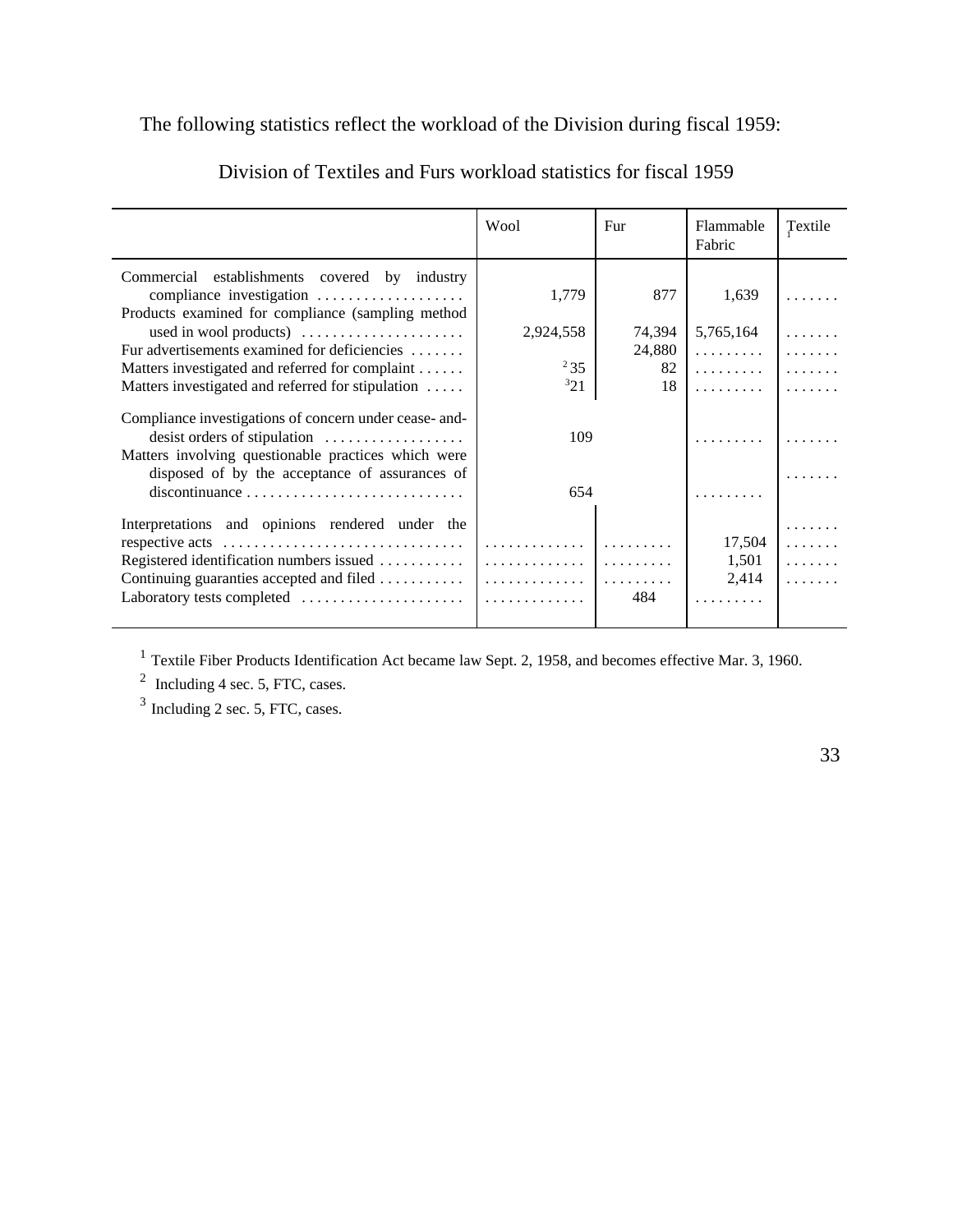# LITIGATION

The Bureau of Litigation is responsible for the preparation and trial of all types of cases brought under the trade regulation statutes administered by the Commission. It consists of a staff of trial attorneys who handle cases covering a wide range of monopolistic and deceptive practices.

For example, proceedings on the Bureau of Litigation docket may involve such monopolistic or anticompetitive practices as price fixing, boycott, exclusive clearing, mergers and discriminations in price, allowances or services, as well as misrepresentation in advertising and labeling of all sorts of products.

Bureau attorneys analyze facts developed in investigations conducted by the Bureau of investigation, research the applicable law and make recommendations to the Commission for issuance or nonissuance of formal complaints challenging a variety of law violations.

When complaints are issued by the Commission, Bureau attorneys handle the trial before hearing examiners, as well as appeal proceedings before the Commission. Their duties include the usual functions of any trial lawyer, such as legal research; preparation of trial briefs and of other necessary legal documents; participation in conferences with parties, witnesses, and attorneys; participation in settlement negotiations and other pretrial procedures; the conduct of hearings; preparation of briefs; and presentation of oral argument. The conduct of hearings involves, of course, the examination of witnesses for the purpose of presenting oral testimony and the introduction of documentary evidence, the crossexamination of defense witnesses and the presentation of rebuttal evidence. Other duties are the preparation of applications for subpoenas duces tecum and other compulsory process, as well as the necessary steps to enforce them; and preparation and filing of answers to defense motions, petitions, and appeals.

This work usually requires time-consuming studies and conferences. It necessitates intimate and detailed knowledge of the voluminous material in investigational files and reports. It frequently calls for consideration of complex legal, medical, business, and economic factors. On the trial attorney rests the responsibility of establishing during trial the factual and legal record on which cases ultimately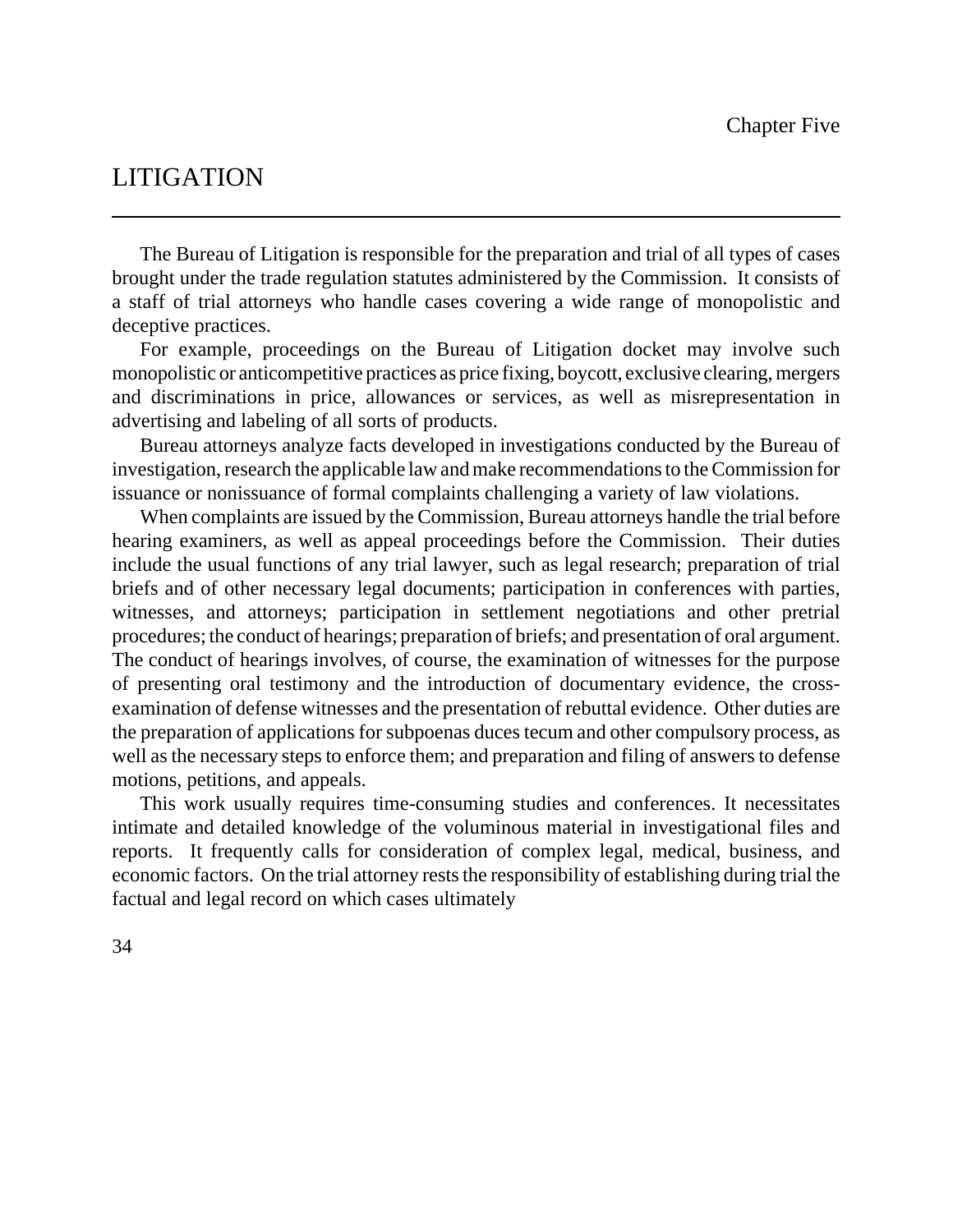stand or fall. It is this record on which must be based Commission orders issued in the public interest, as well as subsequent court decrees on review.

The Bureau is headed by a Director who exercises general supervision over its work, assisted by two Assistant Directors and an assistant to the Director. In addition, there are five legal advisers—four who are specialists in field of antimonopoly law and one who specializes in the field of law dealing with misrepresentation and other deceptive practices—and also two economic advisers. They provide advice and assistance to the Director and Assistant Director, as well as the trial staff, at all stages of the litigation process. The legal advisers serve as trial attorneys in cases of major importance involving a high degree of complexity and difficulty.

As of June 30, 1959 the Bureau had a staff of 59 trial attorneys (in addition to the legal advisers), plus some 30 secretarial, stenographic, administrative, and clerical employees.

## CASE WORK IN 1959

CaseWork during fiscal 1959 was generallymaintained at the record high levels of recent years. A slight decline in the number of complaints issued was more than offset by marked increase in the number of cease- and-desist orders issued. The following table compares fiscal 1959 with three prior fiscal years.

|                                                            | Antimonopoly cases |           | Deceptive practices cases |                       |            | Totals      |              |              |            |           |            |            |
|------------------------------------------------------------|--------------------|-----------|---------------------------|-----------------------|------------|-------------|--------------|--------------|------------|-----------|------------|------------|
|                                                            | 1956               | 1957      | 1958                      | 1959                  | 1956       | 1957        | 1958         | 1959         | 1956       | 1957      | 1958       | 1959       |
| Complaints issued $\ldots$ .<br>orders to cease and desist | 42<br>37           | 55<br>431 | 86<br>445                 | 79<br><sup>5</sup> 64 | 150<br>132 | 187<br>5148 | 2268<br>6228 | 3271<br>'267 | 192<br>169 | 242<br>79 | 354<br>273 | 350<br>331 |

Statistical summary and comparison, fiscal years 1956-59

 $1$ In addition, there was an antimonopoly charge included in a deceptive practice complaint

 $2$ In addition, there were deceptive practices charges included in two antimonopoly complaints.

<sup>3</sup>In addition, there was a deceptive practice included in an antimonopoly complaint

<sup>4</sup> In addition, there was 1 order partially disposing a case.

 $<sup>5</sup>$  In addition there were 5 orders partially disposing of cases</sup>

 $6$ In addition, there were  $7$  orders partially disposing of cases.

 $<sup>7</sup>$  In addition, there were 9 orders partially disposing of cases.</sup>

Following is a description of some, of the more significant cases started or completed during the year.

## ANTIMONOPOLY CASES

Antimonopoly ordersissued in 1969 totaled 64, an increase of more than 40 percent over the 1958 total. The number of complaints showed a slight decline.

### Merger cases

Merger cases continued to represent a substantial part of the Bureau's caseload. Three new complaints issued during the year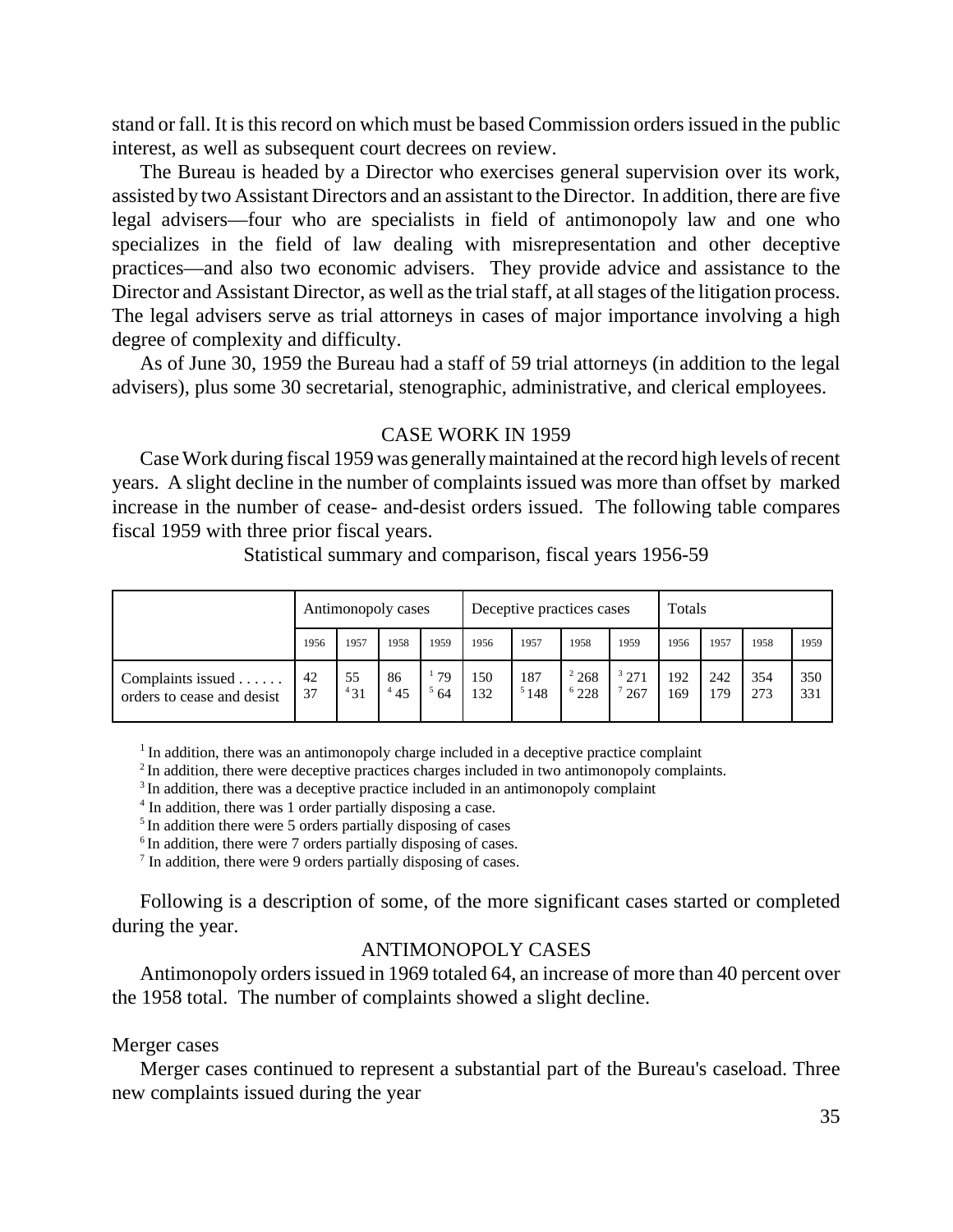brought to 22 the number of merger cases in litigation. These cases brought under section 7 of the Clayton Act, are designed to ban mergers, acquisitions, and consolidations which may substantially lessen competition or tend to monopoly.

National Tea Co. (Docket 7453)

## The Kroger Co. (Docket 7464)

Attacking increasing concentration in the food industry, the Commission issued complaints challenging numerous corporate acquisitions by two of thee Nation's largest retail food chains.

National Tea Co. of Chicago was cited for its acquisition of 13 corporations with approximately 440 stores during a 7-year period.

The Kroger Co. of Cincinnati was charged with illegally acquiring more than 40 corporations with approximately 1,900 stores.

Each complaint alleges that the acquisitions may result in substantially lessening competition or tending to create a monopoly in the processing, manufacturing, purchasing, and distributing of grocery products and in the sale of merchandise in retail grocery stores.

In addition to charging violation of section 7 of the Clayton Antitrust Act, each complaint allegesthat the acquisitions constitute an unfair method of competition and an unfair practice prohibited by section 5 of the Federal Trade Commission Act.

As to the economic significance of these cases, the complaints point, out that, the food industry is the largest segment; of the American economy. They further state:

Concentration of grocery store sales in large corporate chains has been intensified in the United States through sustained programs of corporate acquisitions. Twenty percent of the grocery stores in the United States account for over 72 percent of the total grocery store sales in the country. From 1954 to 1957, some 36 corporations absorbed 88 grocery chains and thereby acquired, during this period, over \$1 ½ billion in total sales.

### Diamond Crystal Salt Co. (Docket 7323)

The third antimerger complaint issued during fiscal 1959 is against DiamondCrystal Salt Co., of St. Clair, Mich., one of the Nation's five-largest salt producers. The corporation is chargedWith illegallyacquiring a major competitor,Jefferson Island Salt,Co., of Louisville, Ky.

According to the complaint, one of the effects of the merger is to increase the already high degree of concentration existing in the industry. A further charge is that the acquisition eliminated actual and potential competition between Diamond and Jefferson and enhanced Diamond's competitive position over other salt producers.

No final orders were issued under section 7 during the fiscal year, but the Commission remanded for further proceedings a major merger case which had been dismissed by the hearing examiner. This

36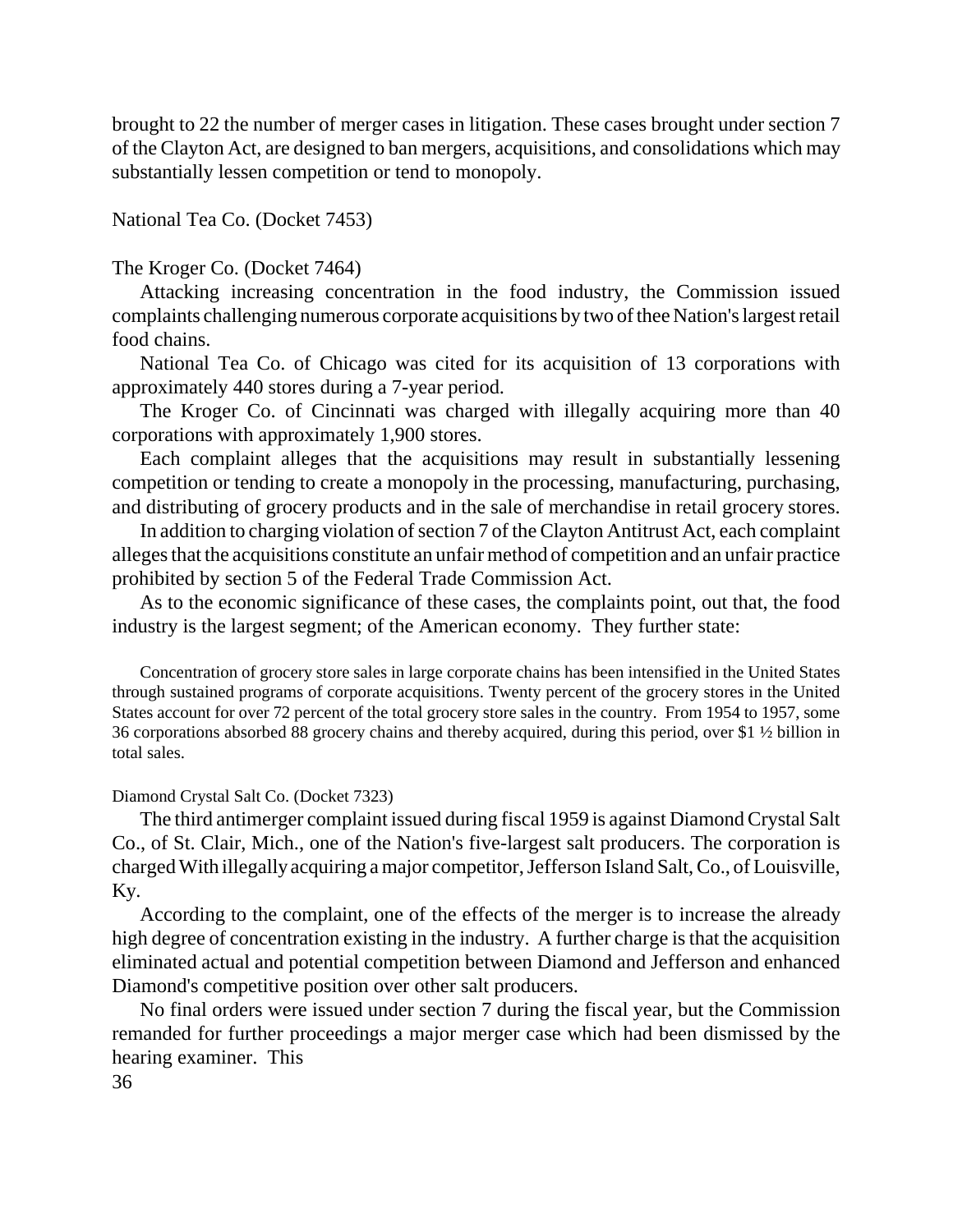was the Scott Paper Co. case in Which the Nation's leading seller of sanitary paper products (toilet tissue,facial tissue, paper napkins, paper towels, and household wax paper) is charged with unlawfully acquiring three corporations in the paper industry.

The Commission reversed the ruling of the hearing examiner that a prima facie case had not been established.

Of the 22 merger cases pending as of June 30, 1959, 15 were in various stages of trial; 5 had resulted in initial decisions which were being appealed to the Commission; and 2 were awaiting decisions by hearing examiners.

## Robinson-Patman Act Cases

A large percentage of the Commission s antimonopoly cases involved discriminatory practices in violation of section 2 of the Clayton Act, as amended by the Robinson-Patman Act. This section is designed to safeguard the competitive order against the effects of a seller's unjustified discriminatory prices. It also prohibits a seller from discrimination in the payment for or the furnishing of services or facilities, such as advertising or promotional aids, as between competing buyers, and forbids the payment or receipt of brokerage fees or commissions under certain conditions. One subsection runs against knowing inducement or receipt by a buyer of discriminatory prices.

Violation of section 2 was alleged in 66 cases during fiscal 1959. Sixty-one cease-anddesist orders were issued.

The automotive parts field and the food products field accounted for most of the ceaseand-desist orders issued.

Thompson Products, Inc. (docket 5872), was ordered to stop giving automobile makers and other original equipment manufacturers illegal price advantages over its own wholesalers of automotive replacement parts. The Commission found that Thompson's lower prices to General Motors, Ford, Chrysler, and certain other original equipment manufacturers were not cost justified, and that the discriminations may adversely affect competition.

The Thompson order was one of six cases in which automobile parts suppliers were required to stop discriminatory pricing practices.

Additionally, in a continuing attack against discriminatory pricing in the automobile replacement parts industry, the Commission issued orders in seven cases requiring scores of jobbers to stop inducing and accepting discriminatory prices from their suppliers through the operation of so-called buying groups. The cases are as follows:

Warehouse Distributors, Inc., and 28 southeastern jobber members (docket 6837). Midwest Warehouse Distributors, Inc., and 21 jobber members (docket 6888).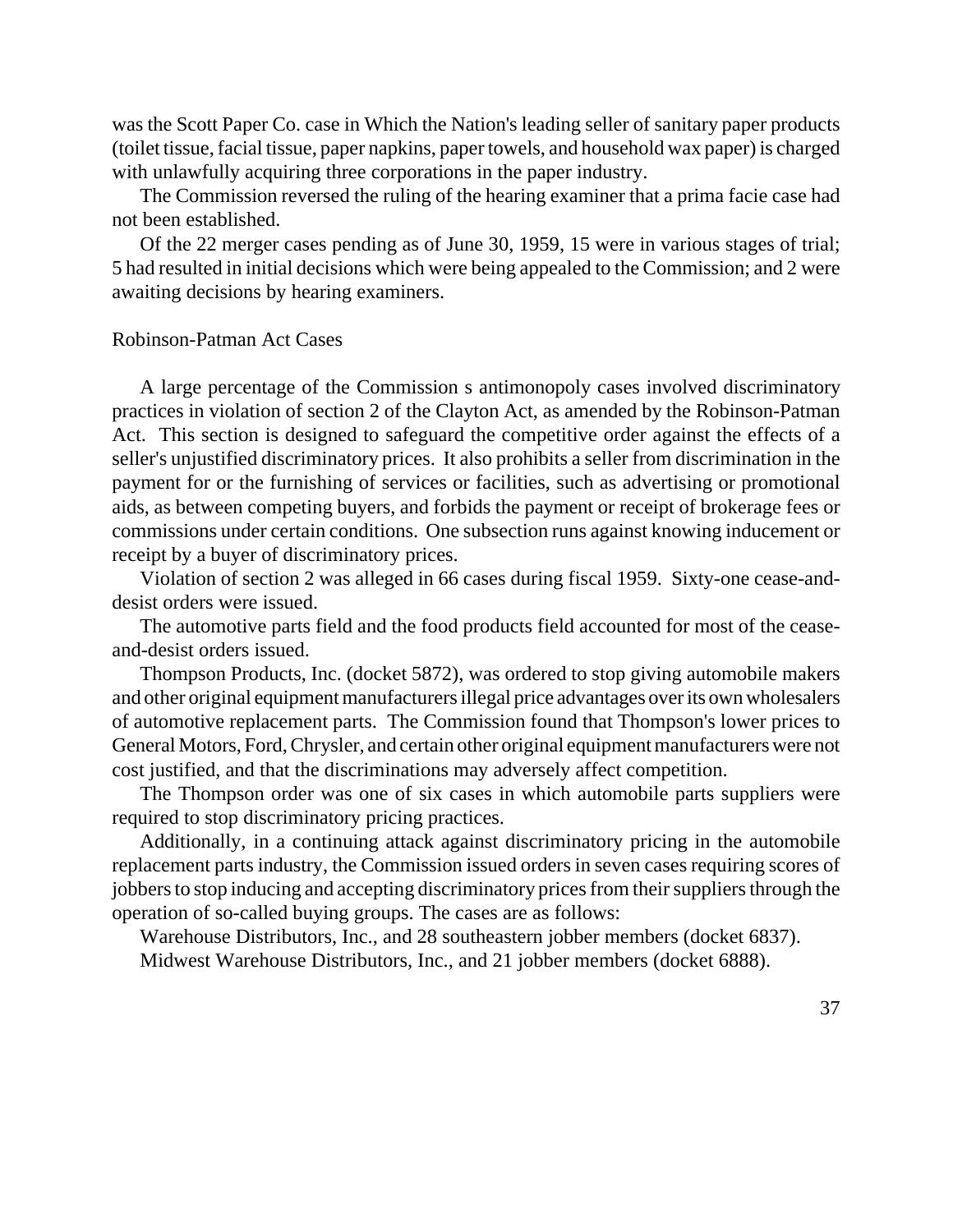Six-State Associates and 14 New York and New England jobbers (docket 6765).

Mid-South Distributors and 17 jobber members (docket 5766). Cotton States, Inc., and 8 jobber members (docket 5767).

Metropolitan Automotive Wholesalers Cooperative, Inc., and 17 jobber members ( docket 5724)

Southwest Automotive Distributors, Inc., and 33 jobber members (docket 6890).

The respondents in each of these proceedings were charged with knowingly inducing and receiving unlawfully discriminatory prices in violation of section 2(f) of the Robinson-Patman amendment to the Clayton Act.

In other proceedings related to the automobile industry, The Firestone Tire & Rubber Co. (docket 7141) as ordered to stop giving illegal price concessions to a favored few of its 14,000 franchised dealers, and the Nation's largest manufacturer of automotive luggage carriers, Market Forge Co. (docket 7243), was ordered to stop discriminating in price among its customers.

Four of the Nation's leading manufacturers of electric shavers were required by Commission orders to stop discriminating among their customers in both prices and promotional allowances. The companies are:

Sperry Rand Corp. ( docket 6701).

Schick, Inc. (docket 6892).

North American Philips Co., Inc. ( docket 6900) .

Ronson Corp. (docket 7066).

Sperry Rand, Schick, and Ronson also were ordered to terminate illegal price-fixing agreements with distributors of their products.

Sun Oil Co. (docket 6641) was ordered to stop charging any of its service station customers less for gasoline and other petroleum products than it charges competing dealers in the same marketing area. The Commission's order also bars the company from illegally conspiring to fix the resale price of its products.

In the food products field, price discrimination orders were issued against Alton Canning Company, Inc., (docket 7265), William Freihofer Backing Co. (docket 7072), and Hudson House, Inc. (docket 7215) .

Discriminatory prices to favored customers were prohibited also in an order against three affiliated Jacksonville, Fla., distributors of drug proprietaries, toiletries, and housewares (Sav-A-Stop, Inc., docket 7317).

Among the new price discrimination casesinstituted during the year were two complaints charging two of the Nation's major dairy companies with discriminating in price among their customers in the sale of fluid milk and other dairy products. Cited in separate com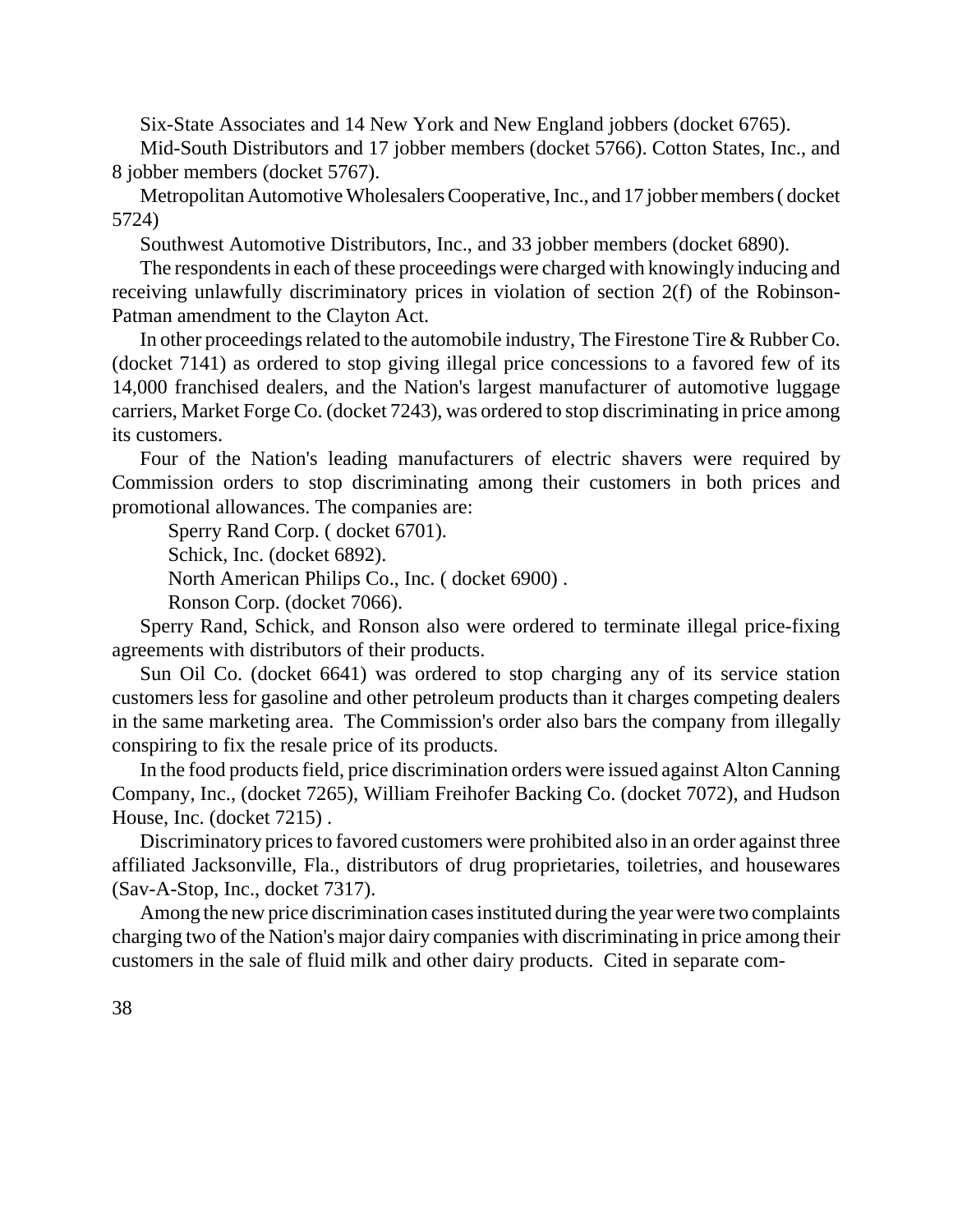plaints were The Borden Company (docket 7474) and Foremost Dairies, Inc. (docket 7475).

Both dairies are alleged to have discriminated among retailers and consumers in various Texas cities. Borden is additionally charged with discriminations in Indiana and Michigan. Among other things, the Borden complaint alleges that A. &.P. and Kroger foodstores are granted lower prices than their independent competitors.

Also in the food products field, Tri-Valley Packing Association, Inc. (docket 7225), a cooperative canner of fruits and vegetables, and Schulze & Burch Biscuit Co. (docket 7452), a manufacturer and distributor of cookies, crackers, and other biscuit products, were charger with price discrimination. Chain stores are alleged to be among the favored customers of Schulze & Burch.

Annual quantity discount systems are challenged as discriminatory in cases against a hat manufacturer and two of the Nation's largest manufacturers of rugs and carpets.

The hat manufacturer is Hat Corp. of America (docket 7422), which makes and sells such brands as Dobbs, Knox, Champ, and Cavanagh. The two rug manufacturers are Mohasco Industries, Inc. (docket 7421), and Bigelow-Sanford Carpet Co., Inc. (docket 7420).

In each case it is alleged that annual quantity discount systems resulted in smaller customer paying higher prices than competitors who buy in greater volume. Chainstores are alleged to receive favored treatment from each of the respondents.

In the field of electrical appliances, American Motors Corp. (docket 7357) was charged With giving favored retail customers illegal price, advantages over their competitors. The products involved include Kelvinator and Leonard refrigerators, ranges, homefreezers, automatic washers, clothes dryers, and room coolers. The complaint lists among the favored customers B. F. Goodrich Co., Akron, Ohio; Consumers Power Co., Jackson, Mich.; and Alabama Power Co., Birmingham,

Ala.

Other commodities involved in price discrimination complaints are bathtubs, lavatories, and sinks (docket 7365); chocolates (docket 7447); automotive shock absorbers and seat cushions (docket 7499); and laundry bleach (docket 7527) .

## Discrimination in Promotional Allowances

Increased emphasis on the enforcement of the Robinson-Patman Act's requirement that a supplier give proportionally equal advertising and promotional services and facilities to all competing customers resulted in the issuance of a large number of cases under section 2 (d) and (e) during fiscal 1959.

Thirteen separate complaints were issued attacking promotional arrangements between the Nation's largest newsstand chains and the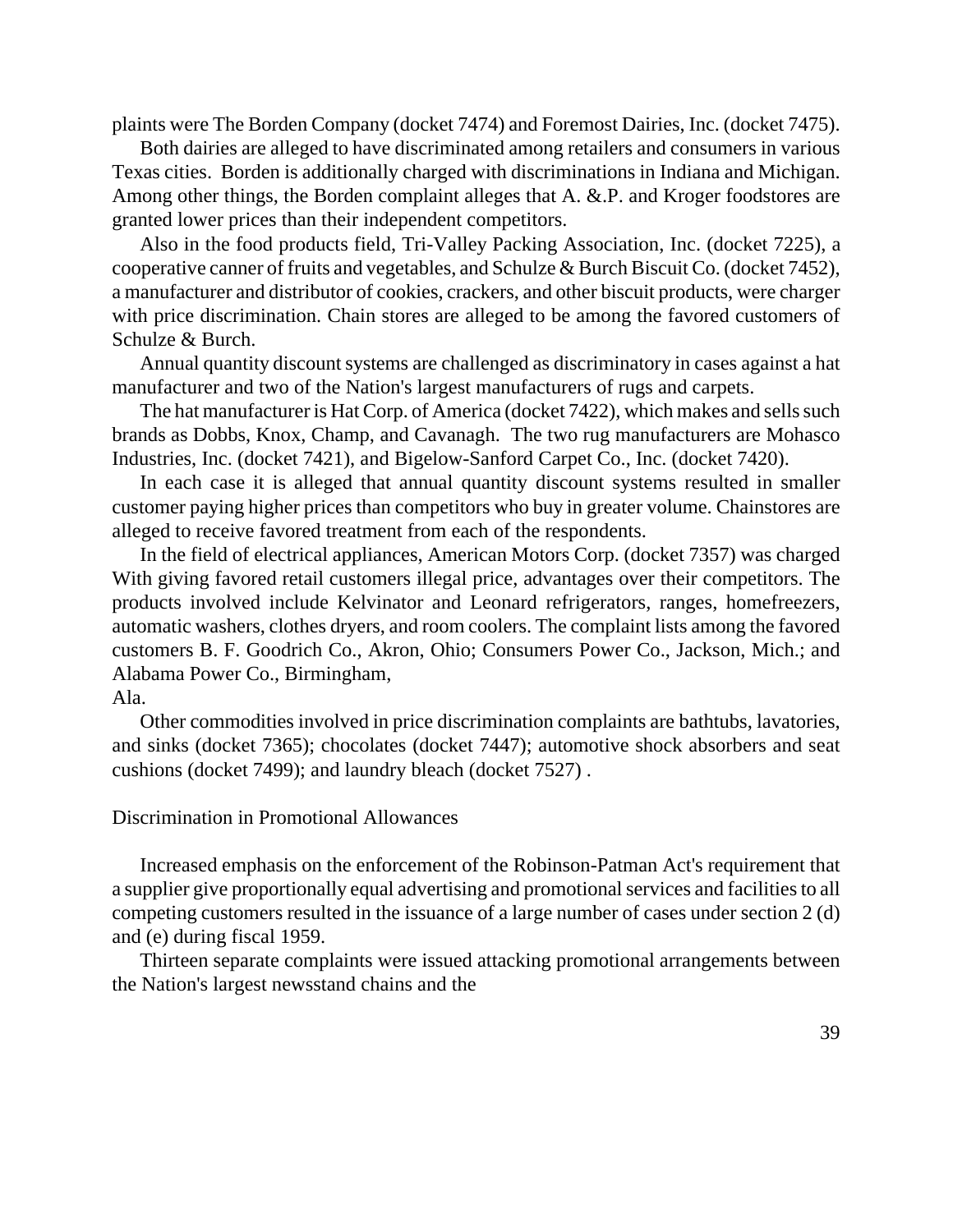publishers and distributors of many popular and widely circulated magazines.

American News Co., and its wholly owned subsidiary, Union News CO., were charged with coercing suppliers into paying unlawful promotional allowances which they knew, or should have known, were not offered on proportionally equal terms to their competitors (docket 7396). Similar attempts to coerce major cigar manufacturers are also alleged. The practice is challenged as unfair under section 5 of the Federal Trade Commission Act.

Eleven magazine suppliers and one cigar manufacturer were charged with violation of section  $2(d)$  of the Robinson-Patman Act by making discriminatory payments to Union News and others, but not making them equally available to all other competing customers(dockets 7384—7395).

In five other complaints, a coupon book promotion of a retail merchandise chain in the Portland, Oreg, area was challenged as involving unlawful discriminations.

Fred Meyer, Inc. (docket 7492), was charged with knowingly inducing discriminatory prices or promotional allowances from four suppliers:

Burlington Industries, Inc. docket 7493 (nylon hosiery) .

Cannon Mills Co., docket 7494 (towels).

Idaho Canning Co. (Ltd.), docket 7495 (canned corn) .

Tri-Valley Packing Association,, docket 7496 (canned peaches).

Each of the suppliers was charged with Robinson-Patman Act violations, and Meyer with violating the Federal Trade Commission Act.

In an analogous series of actions, the Commission prohibited large Philadelphia jewelry firm from knowingly inducing suppliers to grant it discriminatory advertising allowances. The firm, which was proceeded against undersection of the Federal Trade Commission Act, was Associated Barr Stores, Inc. (docket 7118). The following suppliers were ordered to stop paying special allowances to Barr for advertising their products but not making such allowances available to Barr's competitors on proportionally equal terms:

Longines-Wittnauer Watch Co., docket 7117 (watches) .

Keystone Manufacturing Co., Inc., docket 7118 (home movie equipment) .

Trifari, Krussman & Fishel, Inc., docket 7119 (costume jewelry).

Other orders barring discriminatory promotional and advertising allowances involve the following:

Ward Baking Co., docket 6833 (bakery products).

Hafner Coffee Co., docket 6961 (coffee).

Jantzen., Inc., docket 7247 (summerwear and sweaters) .

Day's Tailor-D Clothing, Inc., docket 7228 (sportswear and work clothes) .

40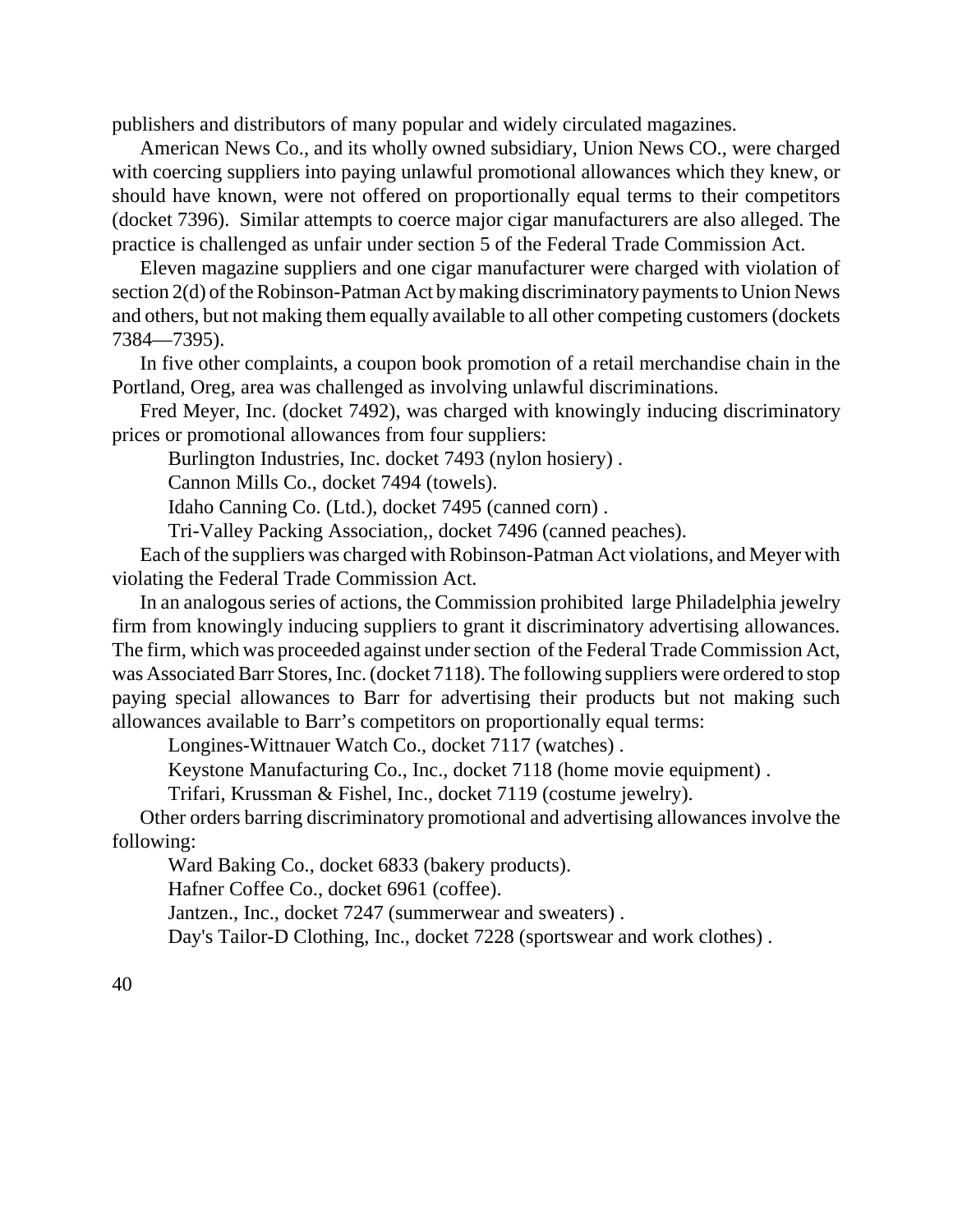Additional new complaints issued under section 2(d) involved Sunbeam Corp. (docket 7049), one of the Nation's major manufacturers of electric household appliances, electric shavers, electric tools, and lawnmowers and garden equipment; Marlun Manufacturing Co., Inc,. (docket 7516), which manufactures "Black Angus" electric broiler-rotisseries; Fieldcrest Mills, Inc. (docket 7528), a large manufacturer of rugs, carpets, and "domestics" (blankets, bedspreads, sheets, pillow cases, etc.); and Oneida, Ltd. (docket 7236), a large silverware manufacturer.

### Brokerage Cases

Violation of section 2 (c) of the Clayton Act was prohibited in some 28 orders issued during the year. This section of the statute prohibits payment or receipt of brokerage fees or commissions in transactions between a seller and persons or firms purchasing on their own account for resale. Most of the orders involved sellers or brokers of seafood products.

Many of these cases involved the practice of food brokers "splitting" or passing on part of customary brokerage commissions to buyers.

Numerous additional brokerage complaints were issued during the fiscal year.

### Exclusive Dealing Cases

Exclusive dealing contracts and arrangements were challenged in two complaints charging violation of section 3 of the Clayton Act. One complaint is against Murray Space Shoe Co. (docket 7476), the Nation's dominant manufacturer of molded shoes, and alleges that the company sells only to those chiropodists and retailers who agree not to use or deal in competitive products.

In the second complaint, American Breeders Service (docket 7450), the Nation's largest supplier of bull semen used in artificially inseminating dairy cows, is charged with making sales on the condition that customers do not buy from competitors. Other provisions in its sales contracts are also challenged as unlawfully restrictive and oppressive, in violation of section of the Federal Trade Commission Act.

A consent order was issued requiring Judson Dunaway Corp. (docket 6925) to stop making exclusive dealing agreements with its customers. The company manufactures and sells a line of household products, including Delete, a rust and stain remover; Vanish, a bathroom cleanser and deodorizer; Elf, a drain cleaning agent; Expello, moth crystals and insect bombs; and Bug-a-Boo, moth crystals and aerosol insecticide.

### Interlocking Directorates

Two competing west-coast lumber companies and a director of both Were charged with violating the interlocking directorate prohibitions

 $541633 - 60 - 4$  41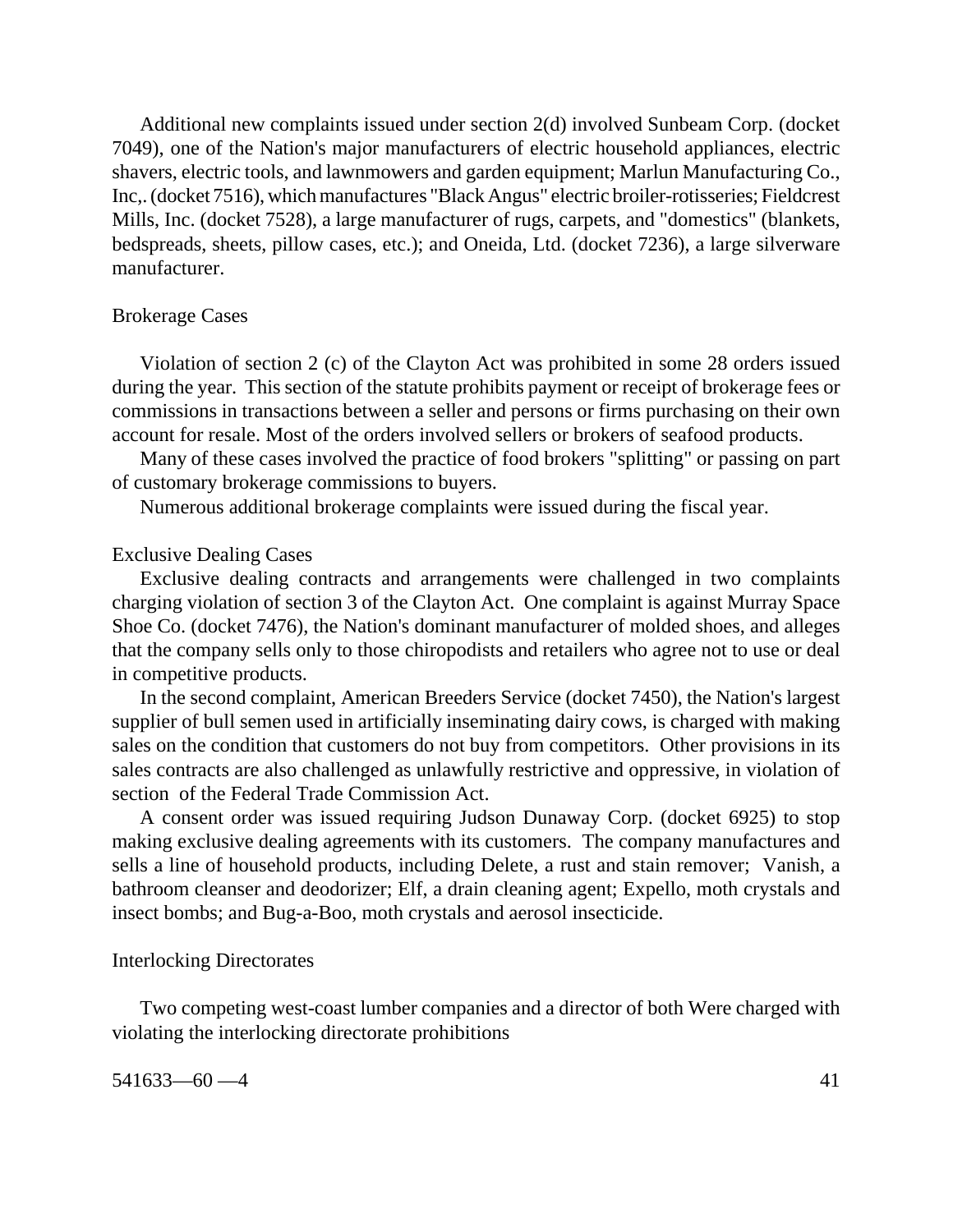of the Clayton Act. Charged in a Commission complaint with violating section 8 were Booth-Kelly Lumber Co., Michigan-California Lumber Co, and the director, John W. Blodgett, Jr.

Section 8 prohibits any person from holding directorates in two competing companies where either one has capital, surplus, and undivided profits aggregating more than \$1 million..

## Other Antimonopoly Proceedings

Numerous other practices restricting and restraining competition in various areas of the economy Were proceeded against during the year under section 5 of the Federal Trade Commission Act, which outlaws "unfair methods of competition" and other ''unfair'' acts and practices.

Highlighting the year's activities in this type of case was a complaint charging six leading makers of "wonder drugs" With attempting to monopolize the Nations \$330 million antibiotic industry and with fixing and maintaining "arbitrary, artificial, noncompetitive, and rigid" prices for these lifesaving drugs. The respondents in this case (Docket 7211) are American Cyanamid Co., Bristol-Myers Co., Bristol Laboratories, Inc., Chas. Pfizer & Co., Inc., Olin Mathieson Chemical Corp., and The Upjohn Co.

The companies are charged with conspiracy to fix and police prices of the so-called tetracyclines (such as Aureomycin and Terramycin ), as well as to deny other drug manufacturers the opportunity to compete in their sale.

The complaint includes charges that Pfizer made false and misleading statements to the U.S. Patent Office in order to obtain the patent on tetracycline, a key drug among "broad spectrum" antibiotics, and that the other companies accepted licenses under the patent with knoWledge of circumstances indicating the invalidity of the patent.

Another significant action was a complaint charging 15 tire and tube manufacturers and 2 trade asscciations with conspiracy to fix prices. The manufacturers named in the complaint (docket 7505) are alleged to account for substantially all of the domestic industry's annual sales volume of approximately \$2 billion.

The associations are:

The Rubber Manufacturers Association, Inc. The Tire & Rim Association, Inc.

The manufacturers are:

The Goodyear Tire & Rubber Co. The Firestone Tire & Rubber Co. United States Rubber Co. The B. F. Goodrich Co. The General Tire & Rubber Co. The Armstrong Rubber Co.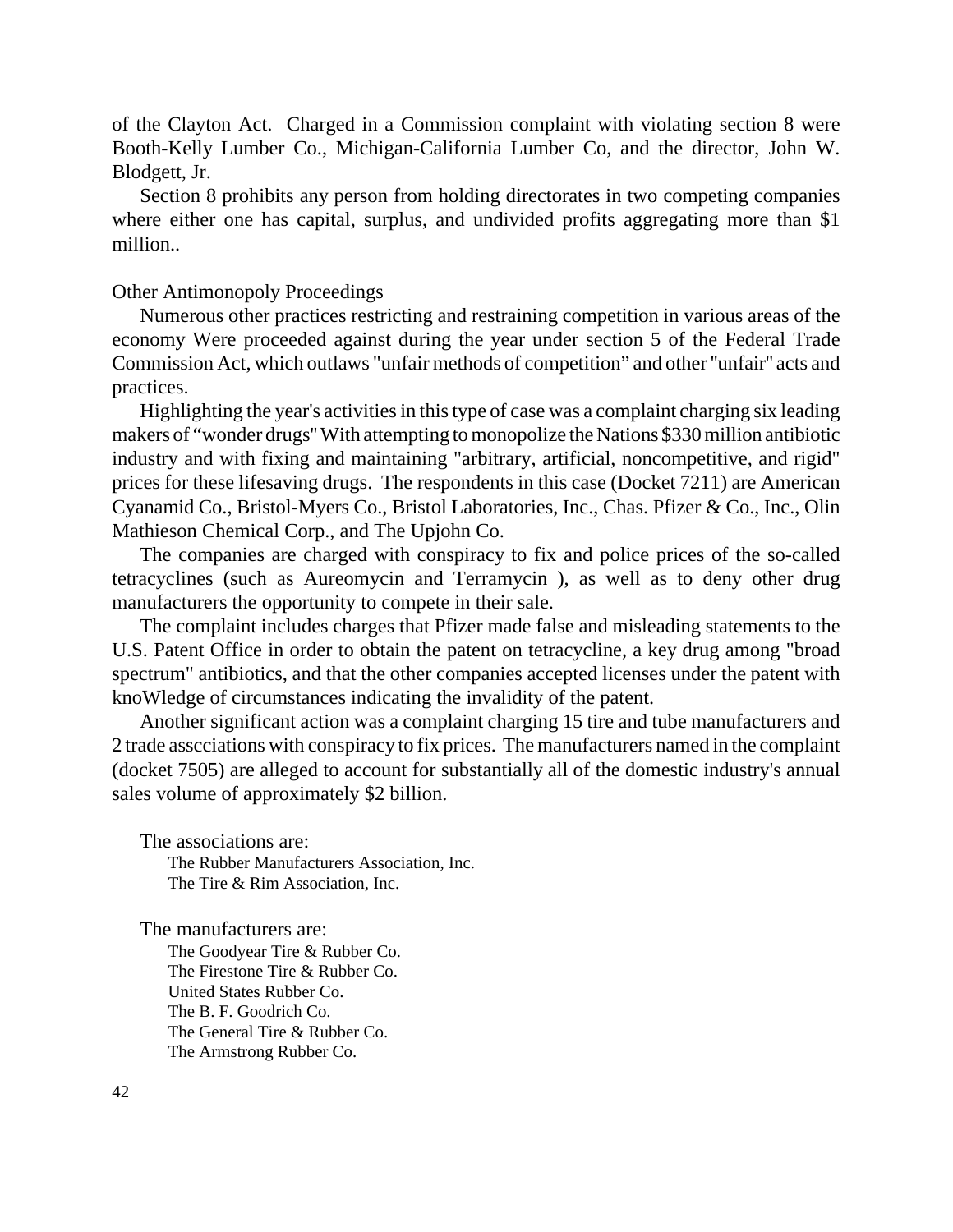Cooper Tire & Rubber Co. The Dayton Rubber Co. Dunlop Tire & Rubber Co. The Gates Rubber Co. Lee Rubber & Tire Corp. The Mansfield Tire & Rubber Co. McCreary Tire & Rubber Co. The Mohawk Rubber Corp. Seiberling Rubber Co.

The complaint says that Goodyear, Firestone, United States Rubber, and Goodrich are known as the industry's Big Four and, together with General, comprise the "majors." The other manufacturers are referred to in the industry as the "minors."

A principal charge is that the manufacturers have adopted and maintained a single-zone delivered price system for tires and tubes, under which the prices quoted by the Big Four to all customers of a class throughout the entire country, regardless of location and difference in freight costs, are identical or substantially matched, and those quoted by General and the "minors" are lower by agreed upon differentials.

Restrictive practices by Photostat Corp. (docket 7349) are challenged in a complaint charging that the Nation's largest seller of Photographic copying machines and supplies has illegally induced owners and operators of the machines to stop buying from competitors or to reduce their purchases from competitors. The complaint says that Photostat has used its dominant position to monopolize the sale of photocopy paper and chemicals by imposing unreasonable tying, arrangements on Photostat machine owners.

Pricing of gasoline was the subject of two proceedings initiated during the fiscal year.

The Atlantic Refining Co., Inc. (docket 7471), one of the Nations leading producers of petroleum products, is charged with illegally fixing and maintaining the resale prices of its gasolines. The complaint challenges, among other things, "temporary consignment contracts," which it says service station dealers were pressured into signing.

The Commission also amended a previously issued complaint (docket, 6934), charging Sun Oil CO. with illegally fixing the resale price of Blue Sunoco gasoline, to include an allegation that the company and certain of its dealers have followed a predatory pricing policy injurious to dealers marketing unbranded or private brands of gasoline.

Other restraint-of-trade cases instituted during the year involved charges of illegal combination among publishers of construction industry trade papers to restrain trade and monopolize the advertising of construction equipment manufacturers (docket 7285); pricefixing conspiracies and other antitrust violations in the "blackstrap" molasses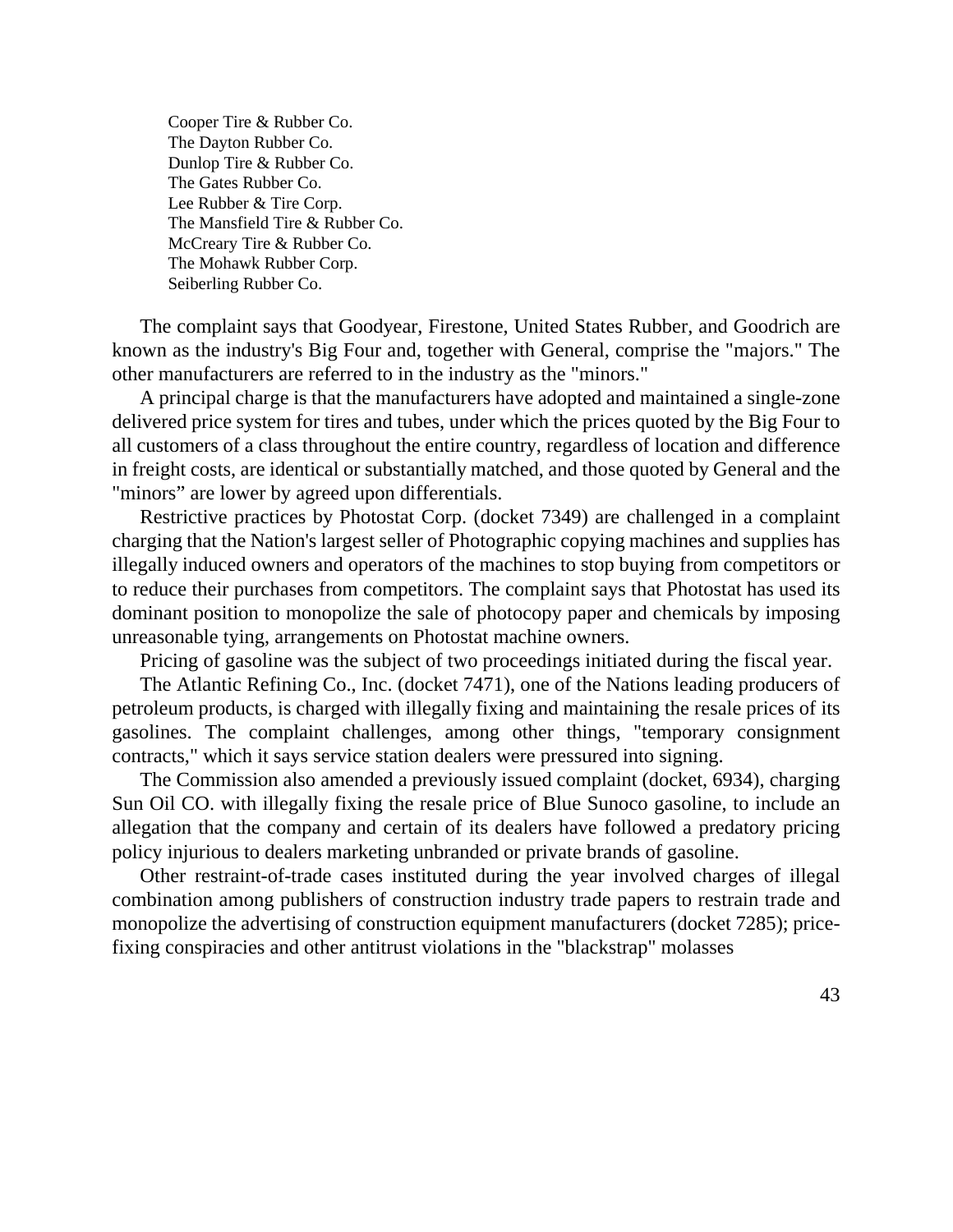industry (dockets 7461, 7462 and 7463); and unlawful resale price maintenance in the sale of loudspeakers and electric organ accessories (docket 7431 ) .

Among the orders to cease and desist issued against restrictive trade practices was 1 requiring 17 of the Nation's leading paperbag manufacturers to stop conspiring to fix the price of multiwallpaper shipping sacks. These firms are alleged to account for substantially all of the \$200 million annual sales of this commodity. Multiwallpaper shipping sacks are used to transport and store feed, fertilizer, cement, sugar, flour, and other bulk products.

Conspiracy to boycott was the subject matter of a cease-and-desist order against ColumbusCoated FabricsCorp. and two of its dealers (docket 6677). The Commission found that the company conspired to boycott a New Jersey concern which cut prices on Wall-Tex, a washable fabric wall covering made by Columbus.

Another boycott case involved agreements among the Nation's four largest publishers and distributors of vocational, aptitude, and psychological tests, and related materials to prevent competitors from buying these products (docket 6967)

Five wholesale distributors of General Motors diesel engines and replacement parts were ordered to stop conspiring to fix or maintain prices for the parts (docket 7002).

Six gummed paper manufacturers and their industry trade association were ordered to stop conspiring to fix prices (docket 7079), and an association of 4,000 retail jewelers was barred from illegally conspiring to fix or increase prices or profit margins in the sale of silverware (docket 6986).

# ANTI-DECEPTIVE PRACTICE CASES

Forty-five years ago, when Congress was engaged in the passage of the original Federal Trade Commission Act, the question was considered whether it would be feasible to define unfair practices. The Senate Committee on Interstate Commerce, in reporting the bill, said it had given careful consideration to this question and concluded that definitions should not be attempted because it could see that, after writing 20 definitions into the proposed law, "it would be quite possible to invent others." The House managers of the conference committee which met later reported: "It is impossible to frame definitions which embrace all unfair practices. There is no limit to human inventiveness in this field."

The cease-and-desist orders involving deceptive practices that the Commission has issued during the intervening years stand as monuments to the acuteness of Congress' perception and the wisdom of its decision not to embody definitions in the act. There are today, according to codifiers of illegal commercial practices, no less than 22 major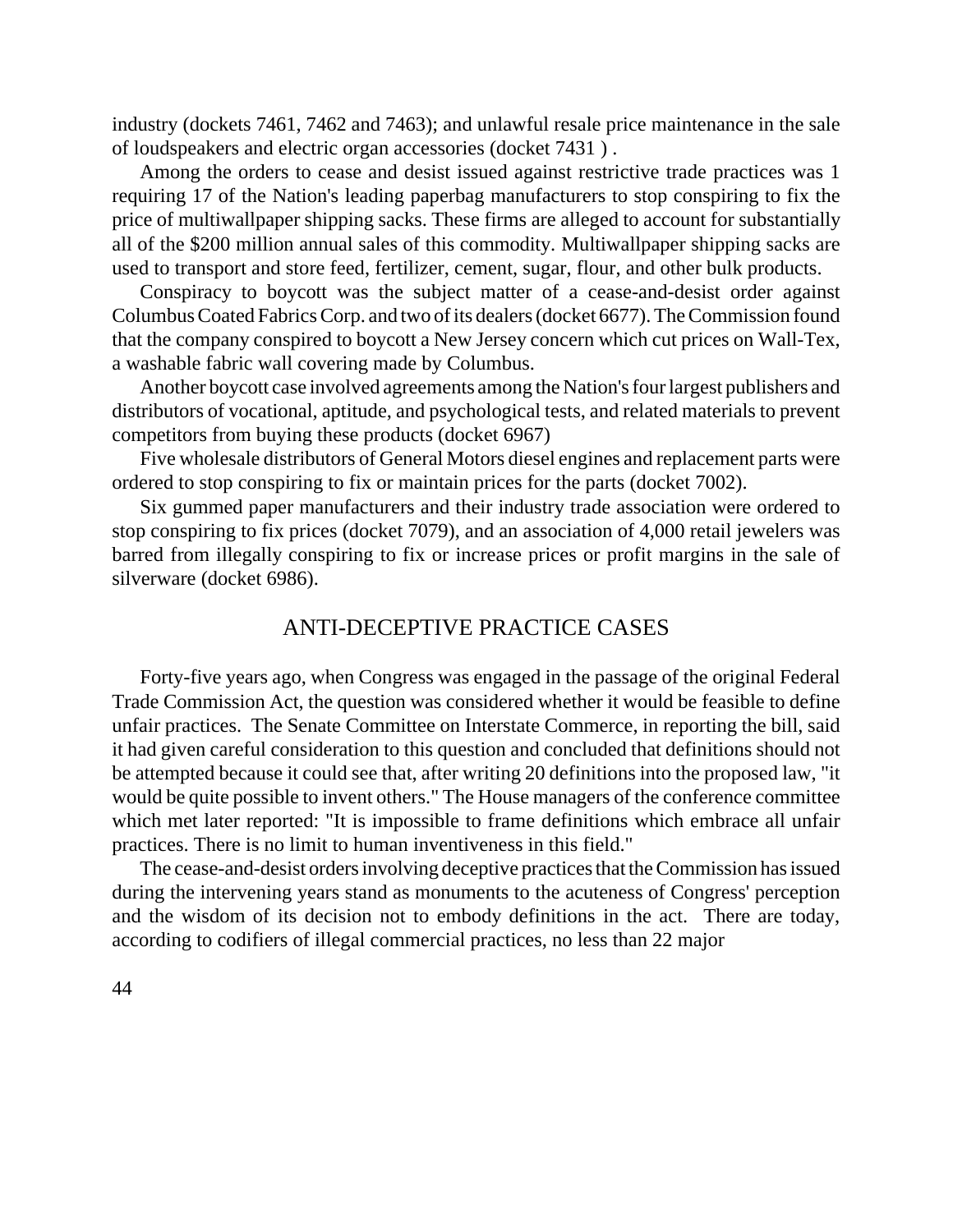categories of deceptive practices and about 225 different types of specific deception falling within these categories, with hundreds of variations, of these types.

Examples of categories are false and misleading advertising, delivering short measure, falsely disparaging competitors and their products, passing off one's merchandise as that of another, removing law required markings, using contest schemes unfairly, neglecting unfairly to disclose the material fact that products are used or reclaimed, and supplying lottery devices for use in the sale of merchandise. During the past year the Commission issued complaints and orders in numerous matters involving these particular categories.

Examples of specific types of deception coming within these categories in which the Commission undertook corrective action this year are the false advertisement of earnings and profits people could make in the sale of cigarettes by purchasing the advertiser's vending machines, false representation by advance-fee advertisers that they had purchasers for business properties, selling rugs of smaller dimensions than those shown on labels, unfair disparagement of aluminum cookware by a seller of stainless-steel utensils, falsely representing to aspiring writers that their book manuscripts would be published with resultant profitable royalties, passing off electric appliances as Westinghouse or General Electric when only thermostats purchased from those companies had been used by the manufacturer in the assembly of the products, illegal removal by an intermediate seller, from interlinings used subsequently in the manufacture of garments, of tags and labels required to remain with the linings under provisions of the Wool Products Labeling Act, selection of winners of a nonexistent contest and ostensiblyrewarding them with merchandise certificates purportedly of value when applied to the purchase price of fur stoles but which actually were valueless, and selling "ash can" hats to dealers without disclosing that the bodies of the hats had been reconditioned from used, discarded hats.

In all, during fiscal 1969, the Commission issued 271 complaints, 267 orders and 9 partial orders in the deceptive practice phase of its work.

A more, detailed discussion of the issues presented in some of these cases follows.

## Fictitious Pricing

Implementing the Commission's drive to stamp out the widespread practice of certain merchants in overstating the regular prices of merchandise, the Commission issued during the year 117 complaints and 88 orders in which fictitious pricing was charged. More than 45 types of commodities were involved, ranging from cultured pearls to prefabricated houses, with the preponderant number of cases relating to furs.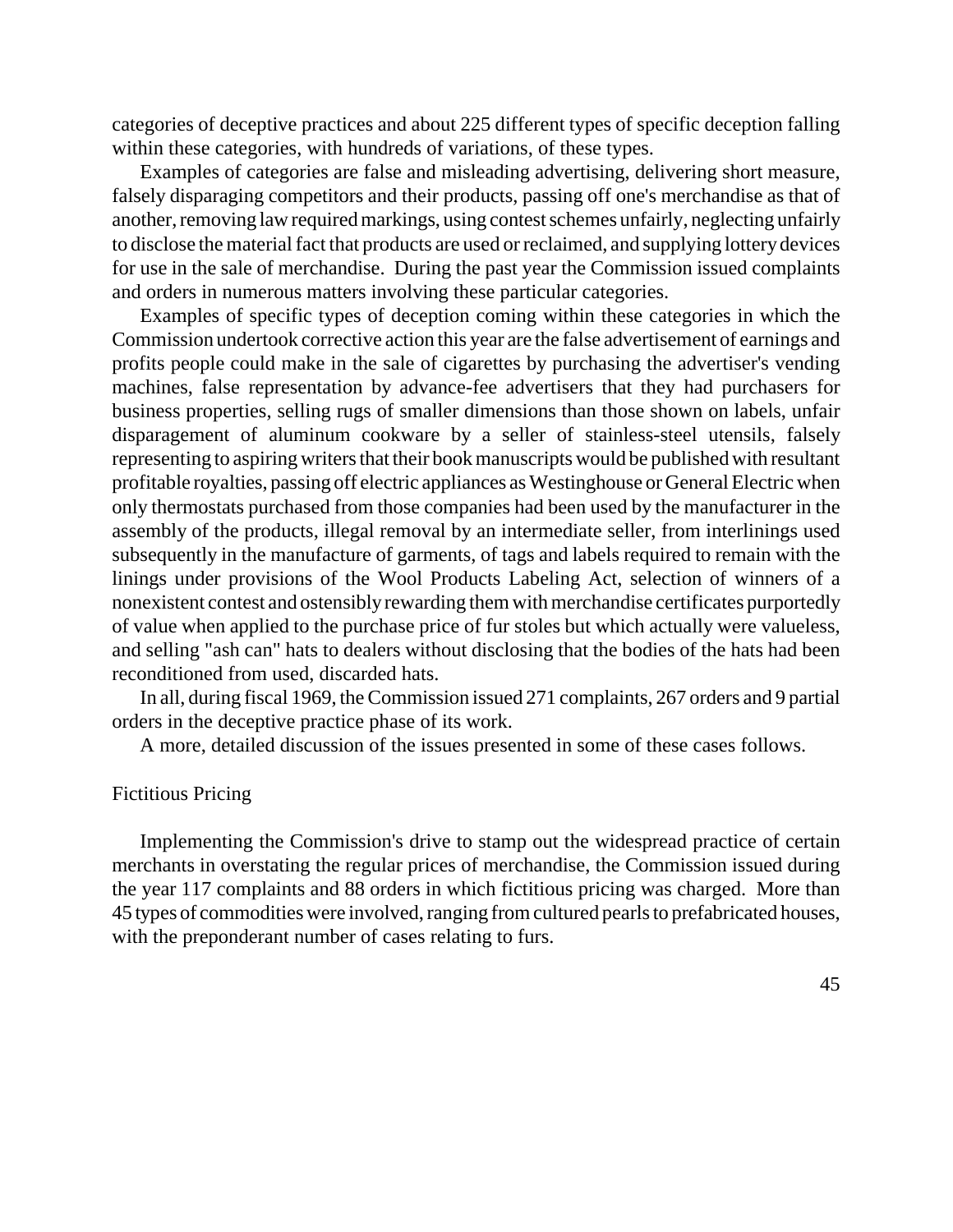One such case was Benrus Watch Co., Inc., docket 7352. This company and an affiliate have been charged with attaching price tickets to watches which falsely represented that the amounts shown were the regular prices charged. The complaint further alleged misrepresentation concerning the watches' quality, availability, construction, and guarantees given with them.

## Advance-fee real estate advertising

This is a field which the Permanent Subcommittee on Investigations of the Senate Committee on Government Operations earlier in the year characterized as a racket. The nub of the illegality arising in these cases consists of claims by fast-talking commission salesmen that they have a ready cash buyer available to purchase one's business. Actually, all that the customer is to receive in return for his advance payment of a fee (sometimes running into thousands of dollars) is publication of an advertisement of his property in a brochure having valueless circulation.

During the year the Commission issued cease-and-desist orders in three cases where the complaints had been issued in the preceding year, and issued nine new complaints. Of the latter, three have resulted in orders to cease and desist.

A typical case involved Charles Ford & Associates of the Midwest Inc., et al., docket 7338. The complaint charged that postcards and salesmen misinformed property owners that the company had prospective buyers. The hook was additionally baited with representations that the property owners had underpriced their property and the company would sell it at a higher price. Other false assurances given were that the advance fee collected at the time of interview was merely an advance on a sales commission which would be refunded in the event of no sale, that the company was affiliated with numerous brokers who would actively participate in moving the property, and that sales were guaranteed.

The Ford case also disclosed the introduction of a new angle to the ways in which advance fees may be obtained from unwary businessmen. Casey & Associates, Inc., one of the respondents, was charged with having untruthfully told businessmen needing financial assistance that it was affiliated with lending institutions which would make loans to anyone Casey recommended, that Casey would make a favorable recommendation for an advance fee, and that fees would be refunded if loans were not obtained.

The respondents executed an agreement containing a consent order to cease and desist engaging further in these practices.

#### Correspondence schools

The theme common to the advertising and oral representations made by salesmen of correspondence schools is that graduates can obtain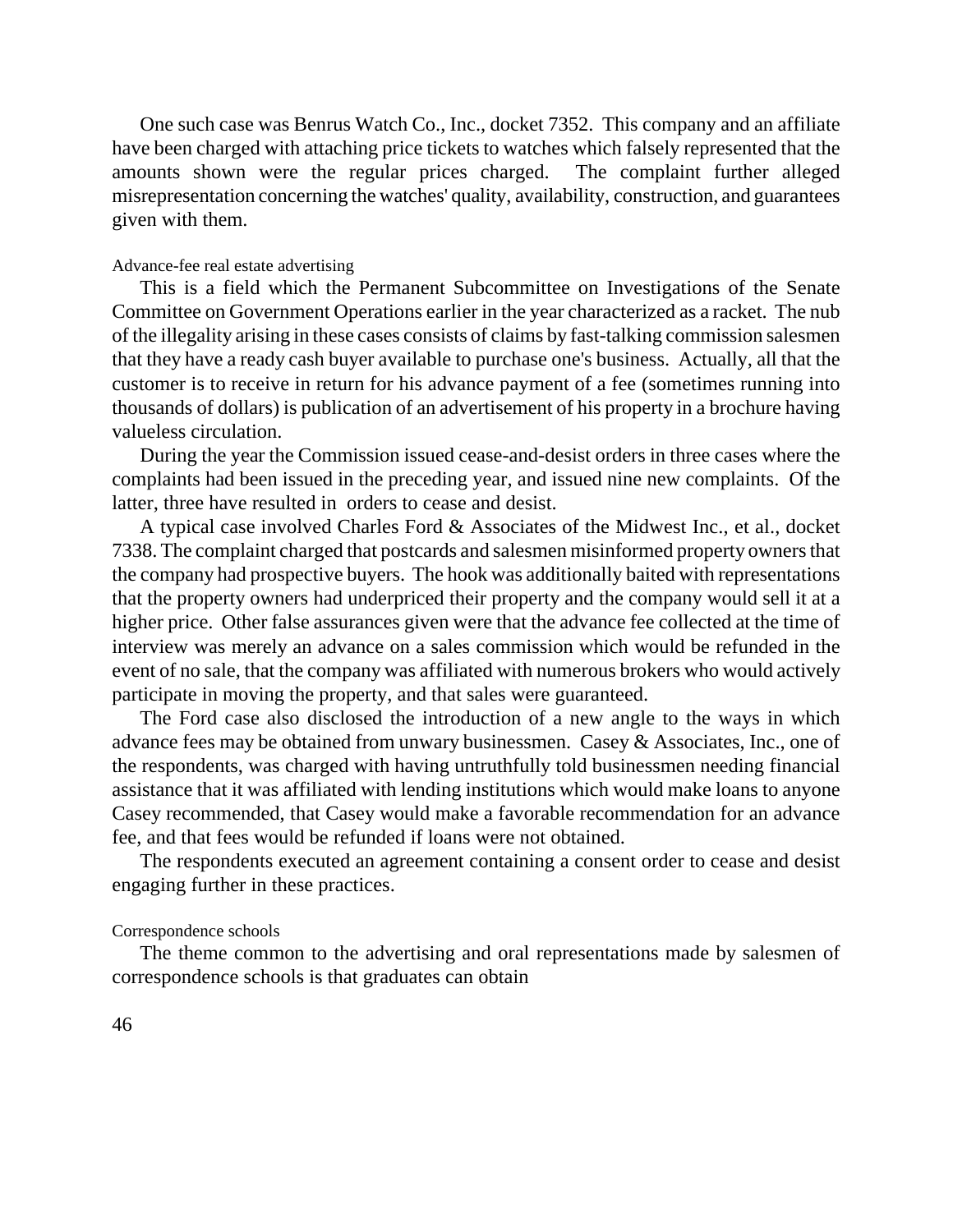employment as a result of acquiring special knoWledge in the study of the subjects offered. The clincher to the sale of courses, in nearly all cases, is misrepresentation that the "school" will employ the graduate or is affiliated with or will place him with an employer in the field in which instruction allegedly is given. During the year there were 11 of these cases in litigation, the types of instruction purportedly offered being for employment with the U.S. Government, commercial airlines, detective agencies, real estate appraisers, chemical manufacturers, and reweavers. Orders to cease and desist issued in seven of the cases.

Pacific Northern Air College, Inc., et al., docket 7182, was one of four matters involving correspondence schools purportedly engaged in preparing enrollees for jobs with commercial airlines as stewards, hostesses, ticket agents, and teletype operators. After the Commission issued its complaint the respondents agreed to an order requiring them to stop representing that they were offering employment, were affiliated with commercial airlines, were adequately equipped to teach the subjects offered, provided a placement service of any significant worth, that certain positions with airlines were open, there was a demand for respondents' students to fill such positions, a majority of their graduates had been placed in airline jobs by virtue of having studied respondents' courses, and that starting salaries with airlines were greater than was the fact.

### "The Vanity Press"

Many people want to write a book—especially elderly folks who want their memoirs immortalized upon a bookshelf. This vanity is thoroughly exploited by the so-called "Vanity Press." The orders of this fraternity to cooperate with prospective authors in the publication of their work are traps skillfully baited with the author's ego, sometimes thoroughly conditioned with unsuccessful efforts to find a legitimate publisher.

Contracts calling for royalties, subsequent editions, motion picture rights, autograph parties, advertising campaigns in outstanding literary magazines, etc., are merely window dressing in a scheme by which the prospective author pays dearly for the printing of his book and at a substantial profit to the publisher. Seldom, if at all, has an author received any return for his literary efforts or for his venture into the "cooperative publishing."

As usual, such a scheme numbers among its victims those who are less able to afford the losses they naturally incur—the sick, the handicapped, and the aged. Despite claims, by the "cooperative publisher" that manuscript must have merit before it will be published, the fact remains that no work, however, poor, will be rejected if the author can produce the required sum to "invest" in his work.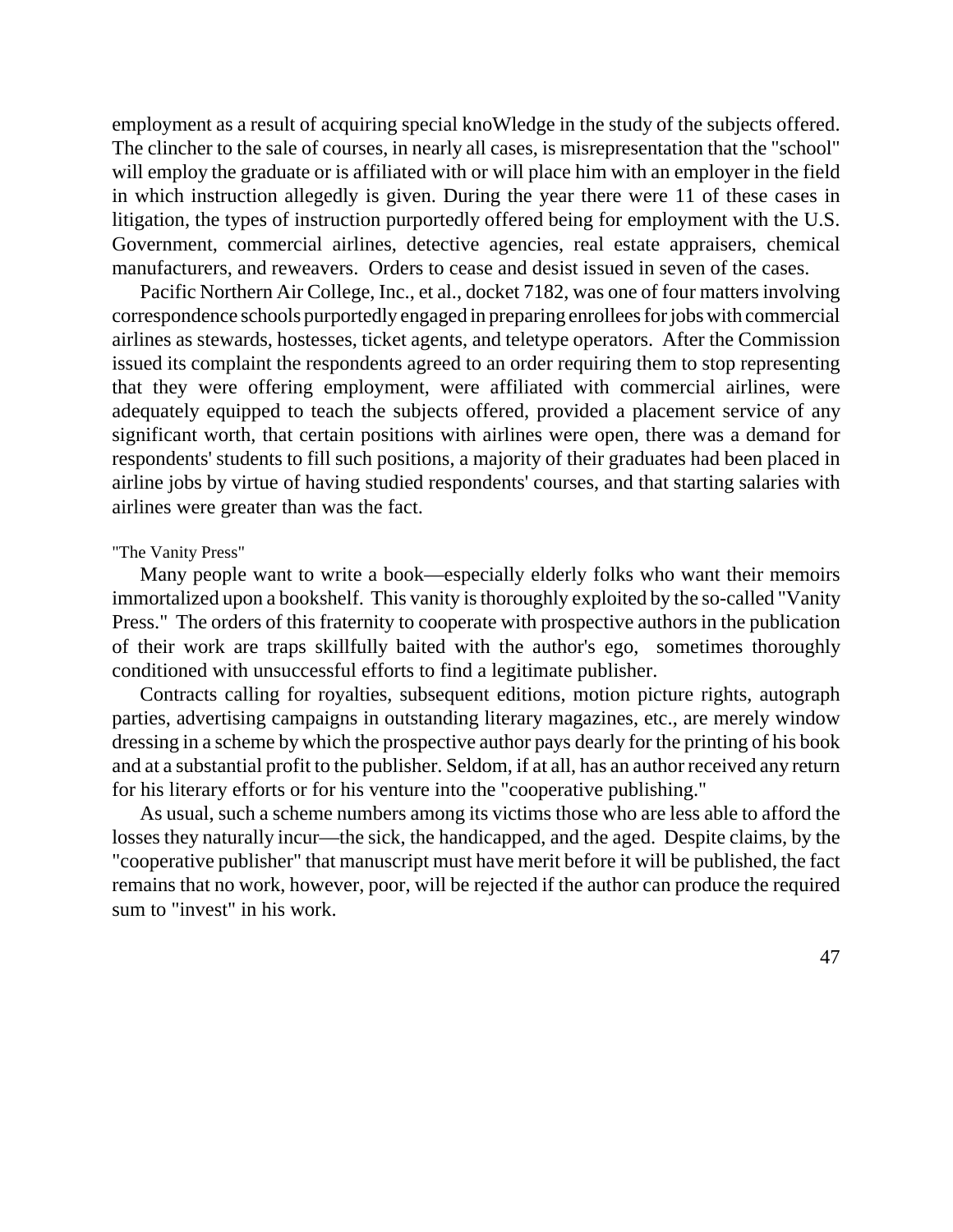A consent order was approved by the Commission in Vantage Press, Inc., et al., docket 7005, one of four vanity press cases on the litigation docket during the year. The respondents agreed to stop using over 40 types of misrepresentation alleged by the complaint to have been false and deceptive.

### Passing off

During the past year the Commission had in litigation nine cases in which respondents were venders of various types of merchandise advertised or labeled in such a way as to mislead customers into thinking the goods were the products of well-known and reputable manufacturers. The Commission noted an unusual amount of activity in the passing off of electric appliances as "Westinghouse" or "General Electric," issuing six complaints and six orders against the sellers of merchandise so misrepresented.

Electric trivets of American Colonial design were the interesting subject of a passing off against which the Commission acted. In Williamsburg Electric, Inc., et al., docket 6994, the complaint charged that respondents, a Michigan corporation and individuals residing in Michigan, had nationally advertised their trivets to be "authentic Williamsburg." The complaint pointed out that many years ago the Commonwealth of Virginia had chartered Colonial Williamsburg, Inc., as a nonprofit educational corporation for the purpose of acquiring, restoring, and preserving historical buildings and objects in the State. In pursuance of these objectives, the complaint stated, a colonial crafts program had been inaugurated in 1935, a feature of which was the fabrication and sale of authentic reproductions of trivets used in Colonial Virginia and on exhibition in Williamsburg.

Not only were the respondents not affiliated with or licensed by the Virginia corporation to manufacture Williamsburg reproductions, the complaint stated, but the imitations were not even wrought iron as claimed.

The respondents have consented to the entry of an order forbidding a continuance of the practices.

### Dietary foods and drugs

A weight-control-conscious America appearsto be a growing targets for vendors of foods and drugs claimed to be of aid in controlling and reducing body weight.

Advertisers of drugs containing an ingredient identified as phenylpropanolamine have represented that the preparations were safe to use by all obese persons, that fat people could lose weight without dieting, and that they could lose predetermined amounts of weight in specific time periods. Four orders issued during the year required that dissemination of such claims be stopped, and disposition of a related case is pending.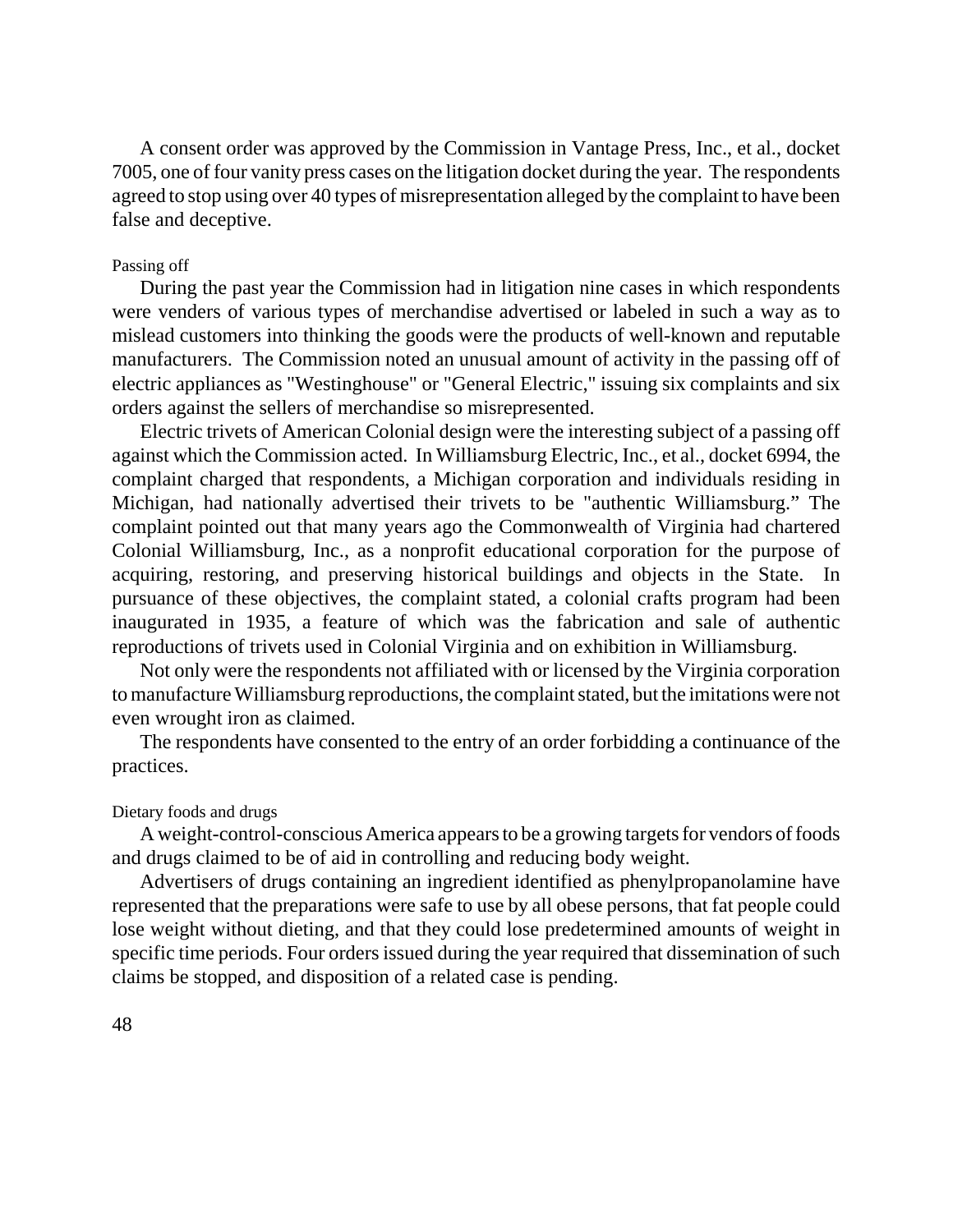Sellers of bread and macaroni have recently been noted to be claiming that their products will help control weight or actually facilitate a reduction, and the Commission has issued complaints alleging deception. In Prince Macaroni Manufacturing Co., et al., docket 7513, the respondents have been charged with publishing misleading advertisements that Prince Macaroni is a low-calorie food and its consumption will result in a loss of weight.

### Vending machines

The increasing popularity among the public of self-serve stores and machinery appears to have provided an impetus to the promotional activities of certain vending machine sellers who operate under the guise of offering employment. The grossness of exaggeration indulged in by these companies reached a point where, in April 1959, it vas deemed advisable to alert the people through the public press of the nature of the activities Which had caused the Commission to issue 14 orders over a 21-month period.

An order of June 20, 1959, against Midwest Industrial Supply, Inc., and all its officers as individuals, docket 7413, is typical. They were required to stop representing that they were offering employment to readers of their advertisements, that an investment; in their cigarette and coffee vending machines was "secured," that exclusive territories were furnished purchasers, that routes for the placement of machines had been established in advance, that they would repurchase the machines from their customers, and from holding out estimates of prospective earnings not based on proved actual earnings by other purchasers.

#### Hearing aids

With the development of transistors to replace bulkier vacuum tubes, and by using miniature batteries, many manufacturers of hearing aids have created devices of considerable inconspicuousness. These devices are far from being invisible however. Nevertheless, the Commission has found that some manufacturers have had difficulty in admitting in advertising that their merchandise does have quite visible tubes, ear inserts, and other parts that cannot be concealed. There were six cases in litigation during the year in which the propriety of advertising invisibility was in issue. In two of the matters the respondents consented to the entry of orders.

In a pending matter, The Dahlberg Co. et al., docket 7455, a corporation and its three officers individually have been charged with falsely advertising that various models of hearing aids made by them had no wires, buttons, or cords; were invisible or concealed within eyeglass temples or in the ear; provided the same degree of good hearing from all directions; were the only types having full transistor power; and cost no more than battery powered hearing aids.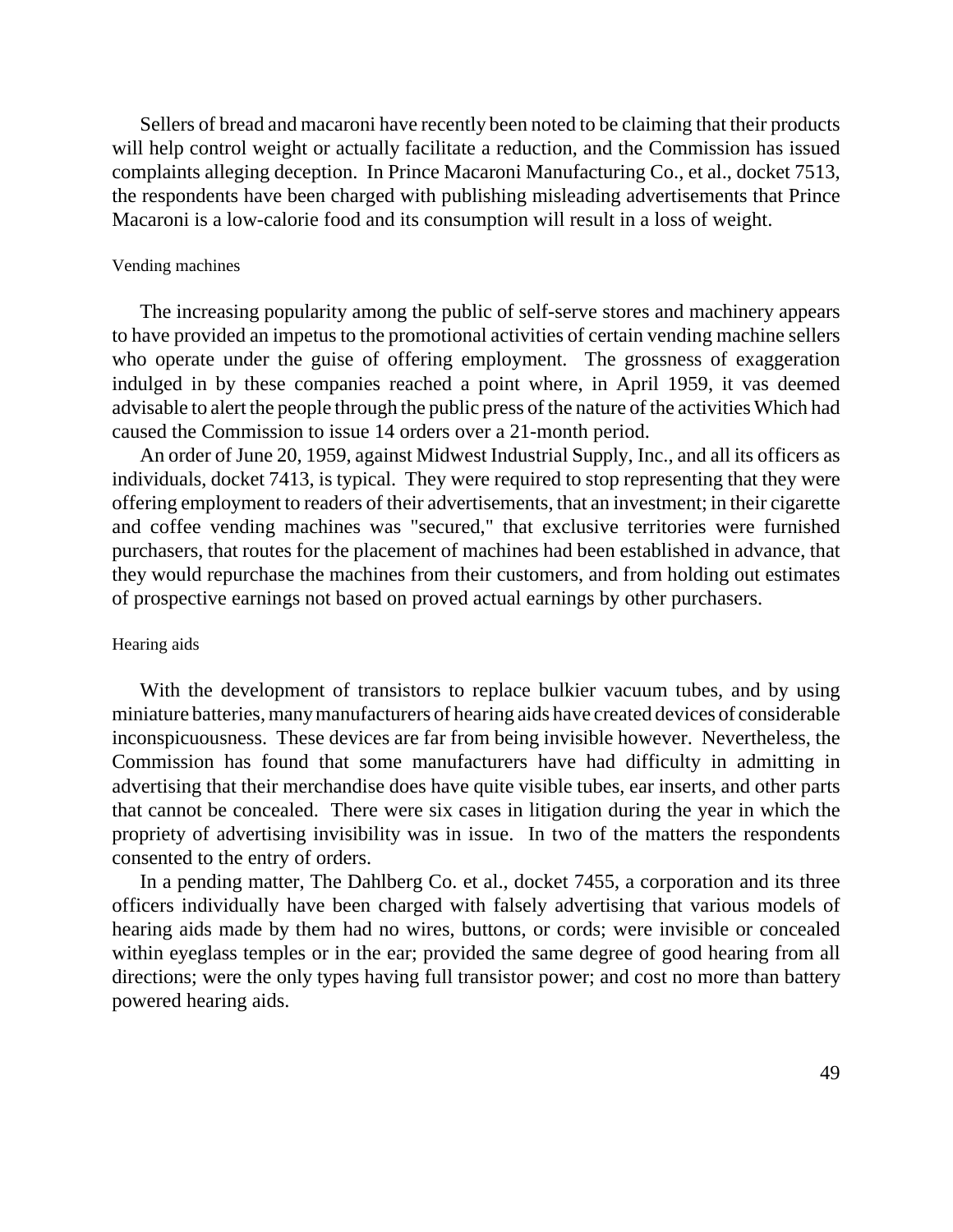#### Automotive Products

A nation which has 70 million automotive vehicles on-its highways is a receptive audience for the good news that it now can buy batteries that never require the addition of water, a 6-month wax job by lightly rubbing a mitten over the finish, spark plugs guaranteed to give service for 50,000 miles, and battery additives and oil filters that have been approved by the National Bureau of Standards. The Commission, however, does not concede the validity of these tidings, and has issued four complaints and an order halting further spreading of the allegedly grossly exaggerated claims.

In one of the cases, Kaiser Rand Corp. et al., docket 7433, six corporations and an individual have been charged with misrepresenting the qualities and performance capabilities of batteries, battery additives, and oil filters, inventing reports of tests made on them, and offering fictitious guarantees.

### Miscellaneous Cases

Other deceptive practice cases in which complaints and cease-and-desist orders were issued included the following:

Five matters involving the sale of used radio and television tubes, vacuum cleaners, and hats as new; six matters involving the sale of military uniforms, skip-tracing forms, group buying privileges, and civil service correspondence instruction where U. S. Government connection had been claimed; three where rugs, sleeping bags, and television picture tubes were alleged to be smaller than represented; and one where the manufacturer of a major brand cigarette was required to stop falsely claiming that the cigarette would have no adverse effect on the nose, throat, or accessory organs; soothed and relaxed the nerves; and was less irritating than other cigarettes.

In addition, 44 complaints and 48 orders (2 partial orders) relating to an assortment of labeling and invoicing practices coming under the Wool Products Labeling Act were entered, as were 83 complaints and 79 orders pertaining to practices governed by the provisions of the Fur Products Labeling Act.

### Court Cases

On three occasions during the year trial attorneys of the Bureau of Litigation filed petitions in the U.S. district courts seeking preliminary injunctions which were granted against the continuance of flagrant misbranding of Wool products.

Additionally, a respondent in a lottery case who refused to testify in a Commission proceeding on the ground of self-incrimination after being granted immunity was arraigned in a U.S. district court following the filing of a nine-count criminal information by the U.S. attorney. The disposition of the case awaits resumption of the fall term of court. This is the first time in the Commission's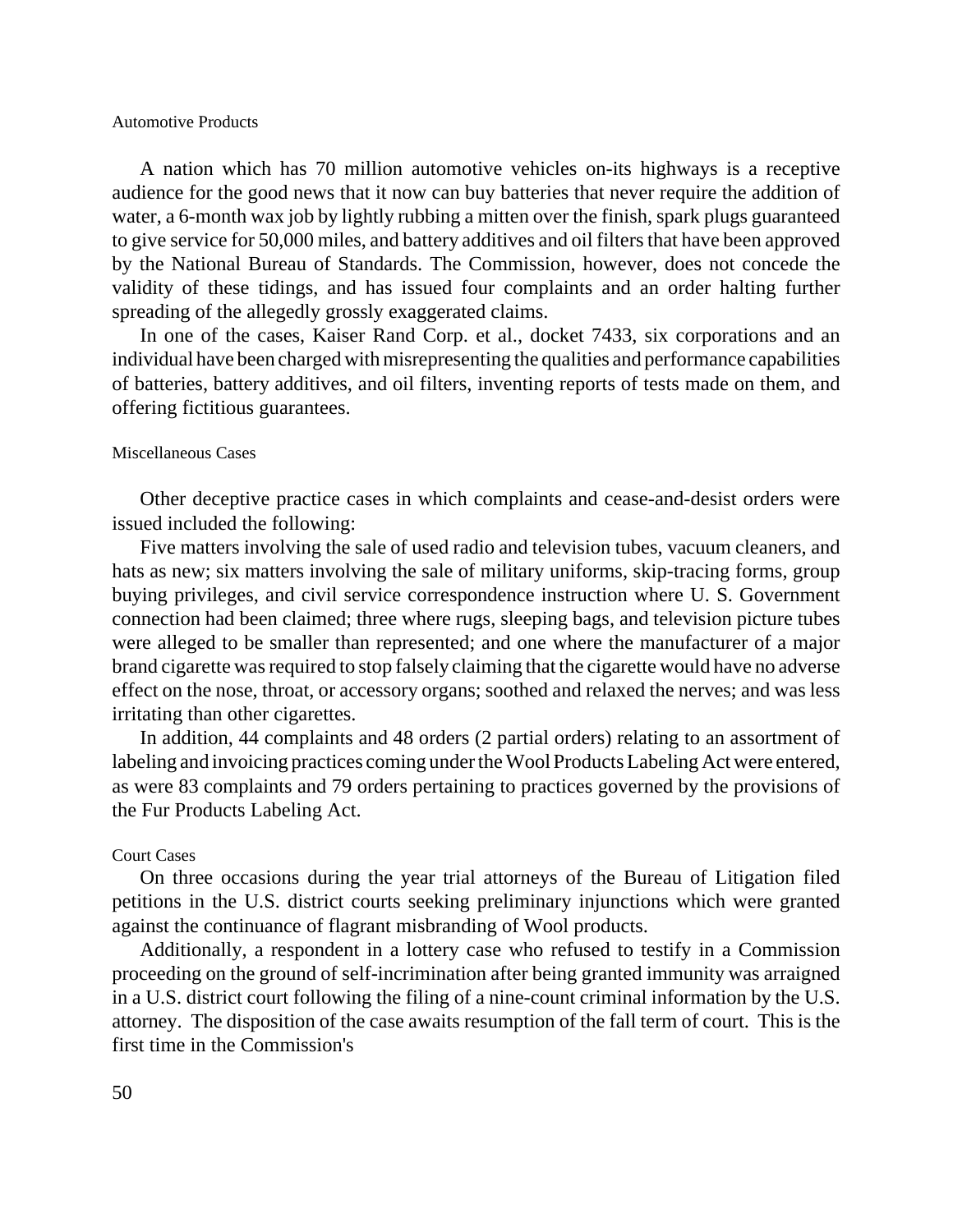history that recourse has been had to the criminal provisions of the Federal Trade Commission Act for refusal of a witness to testify in obedience to the Commission's subpena.

In two other cases, Bureau attorneys petitioned district courts for orders enforcing subpoenas calling for the production of documents from respondents. Company officials had refused to comply with the subpoenas at hearings in support of antimerger complaints. The cases were pending in U.S. district, courts in Chicago and New York as the year ended (dockets 6652 and 6653).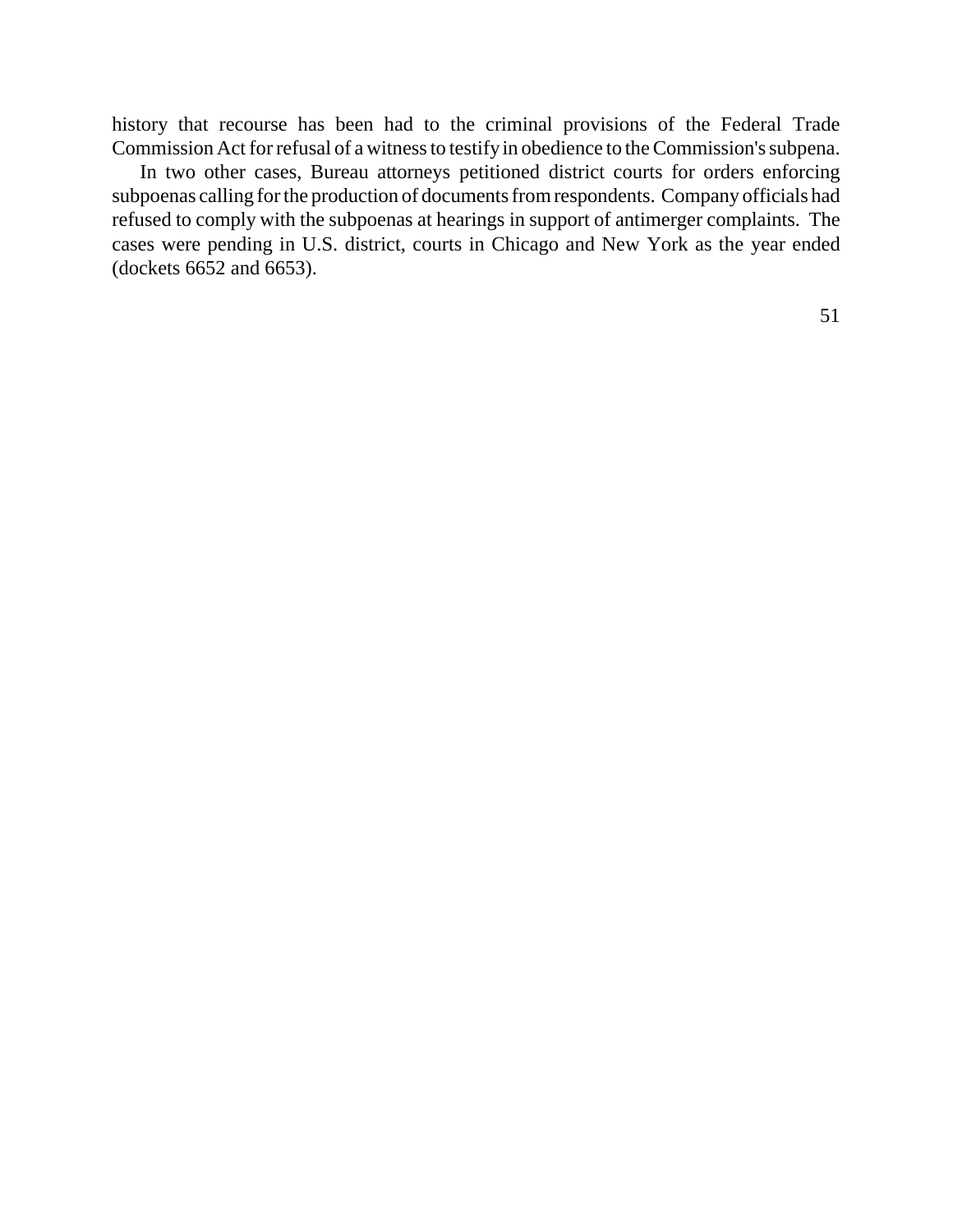# HEARING EXAMINERS

After a case has been investigated, prepared for trial, and a complaint issued, testimony must be taken formally before a hearing examiner. Twelve hearing examiners, including the Chief Hearing Examiner, serve the Commission which has general administrative supervision over them. However, their appointment and tenure are under the sole authority of the Civil Service Commission.

The Administrative Procedure Act outlines the powers and duties of all hearing examiners in the Federal service, including the Federal Trade Commission. Under this act, the hearing examiner has the duty and authority to conduct fair and impartial hearings and to rule upon offers of proof and to receive evidence at the formal hearings over which he presides. The hearing examiner is in full charge of the case from the time the complaint is issued until he renders his initial decision. In addition to ruling upon offers of proof and admissibility of evidence, he is empowered to hold pretrial conferences for the purpose of settlement and simplification of issues. He also rules upon all procedural and other interlocutory motions which, prior to the passage of the Administrative Procedure Act, were passed upon by the Commission itself. The right of the parties to appeal to the Commission from such rulings is restricted. This change in procedure results in a substantial saving of time in the processing of the cases.

The principal duty of the hearing examiner, however, is to make and file an initial decision in each proceeding which, under the Administrative Procedure Act, becomes the decision of the Commission if no appeal is made from it by either of the parties or if the Commission itself does not enter a stay order or put the case on its own docket for review. In any event, the decision of the hearing examiner becomes a part of the formal record and is taken into consideration by the court in any review of the case. This was not true prior to the passage of the Administrative Procedure Act. The reason the Federal courts at the present time give serious consideration to the decisions of the hearing examiner is because he is the man who under the law has the duty of listening to the witnesses and rendering his decision based upon their sworn testimony. The Commission may adopt in whole or in part the decision of the hearing examiner or may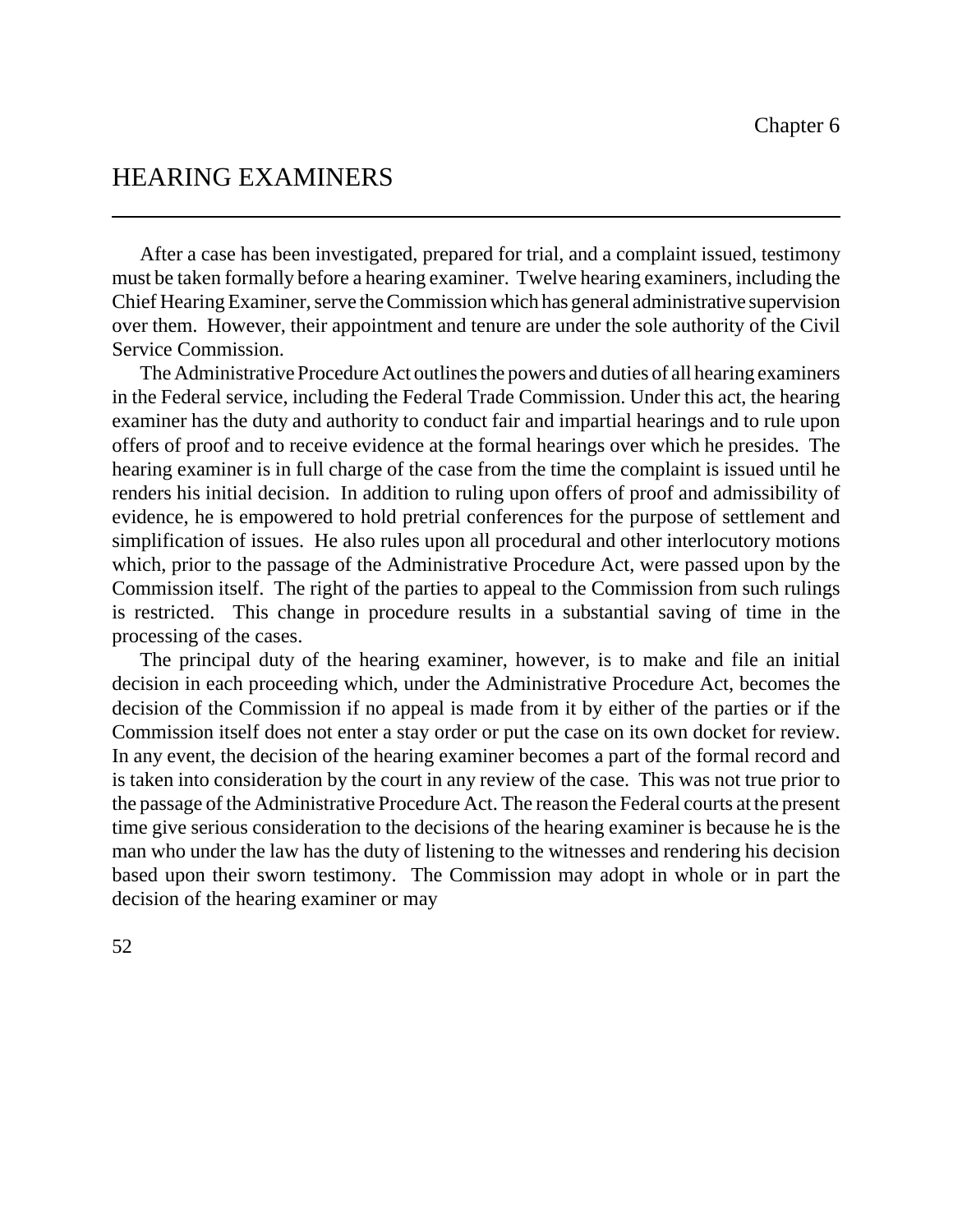set it aside completely. As a matter of practice, however, since 1953 there have been very few instances where the decisions of the hearing examiners have been completely reversed or set aside.

Particularly since 1950, when the hearing examiners assumed the responsibility of taking full charge of the case from the time the Commission issuesits complaint until he renders his initial decision, unjustified delays have been avoided in the scheduling of hearings and in the rendering of the Commission's decisions.

Performance during fiscal 1959 furnishes evidence that the Commission's hearing examiners have continued their efficient handling of cases. The following table illustrates this:

| <b>Fiscal Year</b> | On Hand            | Received | Total<br>Handled | $Dis-$<br>posed of | On Hand              | Hearing<br>Days |
|--------------------|--------------------|----------|------------------|--------------------|----------------------|-----------------|
| $1955 \ldots$      | 126 (July 1, 1954) | 165      | 291              | 124                | 167 (June 30, 1955). | 611             |
| $1956 \ldots$      | 167 (July 1, 1955) | 201      | 308              | 187                | 181 (June 30, 1956). | 670             |
| $1957 \ldots$      | 181 (July 1, 1956) | 250      | 431              | 232                | 199 (June 30 1957)   | 733             |
| $1958 \ldots$      | 199 (July 1, 1957) | 377      | 575              | 328                | 248 (June 30 1958)   | 783             |
| 1959               | 248 (July 1, 1958) | 376      | 624              | 392                | 232 (June 30 1959)   | 779             |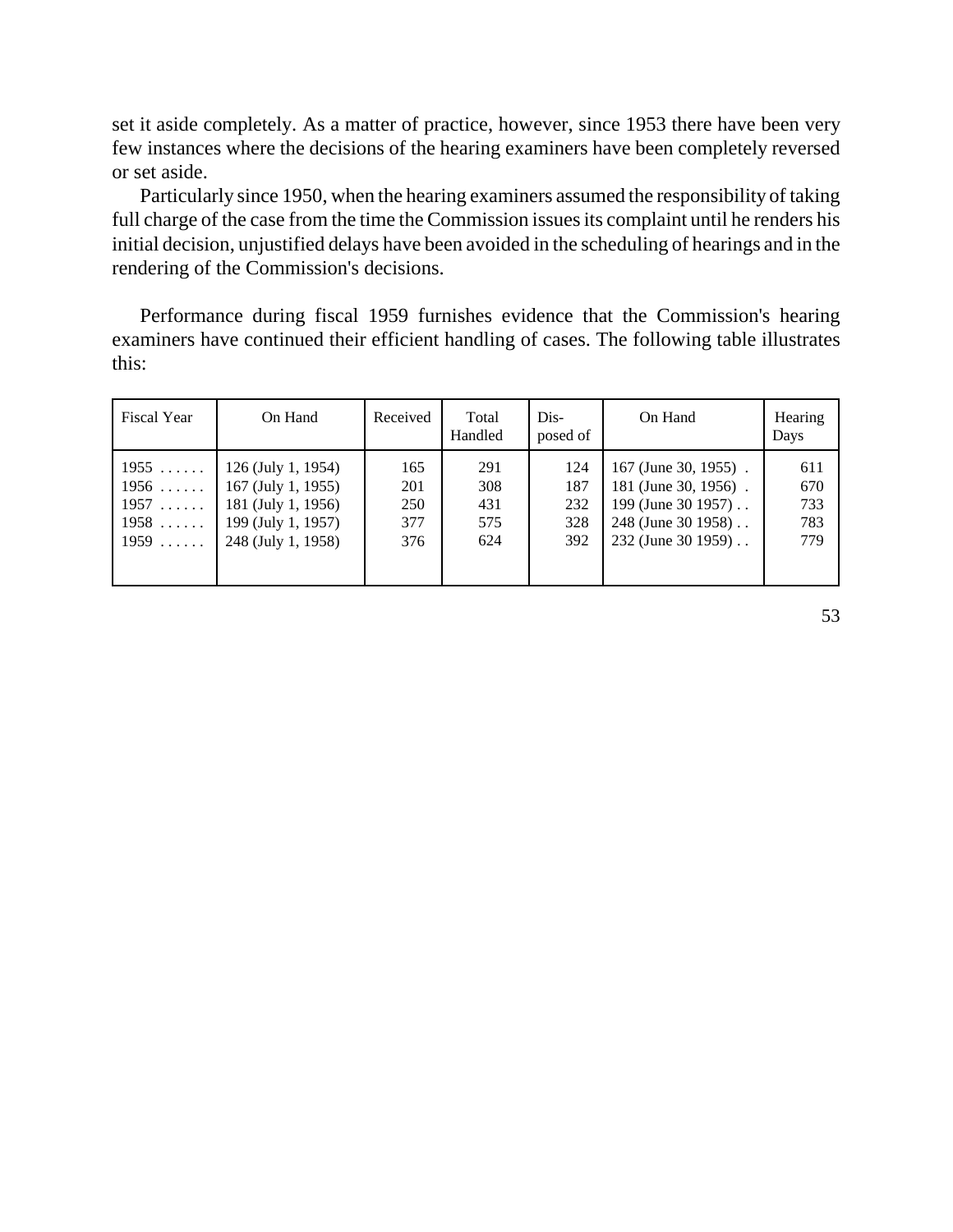# OFFICE OF THE GENERAL COUNSEL

In cases advancing beyond the agency to the courts, the General Counsel and the attorneys of his staff represent the Commission as its counsel. All litigation to which the Commission is a party in the Federal district courts and the courts of appeals is handled by the Office of the General Counsel. When cases reach the Supreme Court the legal services devolving upon the Commission are performed by this Office in collaboration with the Solicitor General of the United States, who represents the Government in that Court.

The General Counsel functions as the Commission's chief law officer and principal legal adviser. In addition to the court work, his office administers the Webb-Pomerene Export Trade Act; passes upon all trade practice rules before their approval and promulgation by the Commission; gives informal advice to businessmen on trade regulation matters involving laws administered by the Commission; reviews, analyzes' and prepares reports of the Commission on new legislation; polices Commission's cease-and-desist orders for compliance purposes; initiates penalty suits and contempt actions in their enforcement and integrates the order compliance with work programs for securing obedience to voluntary stipulations and trade practice rules.

The General Counsel also supervises the special legal assistants to the Commission and represents the Commission in hearings before congressional committees. He likewise reports upon and advises the Chairman of the Commission respecting clearance of industry voluntary agreements and programs utilized under the Defense Production Act, also respecting production pools, research and development programs and related agreements under the Small Business Act. Review by his office of these industry agreements, programs, and pools is directed to such purposes as aiding small business and eliminating or minimizing anticompetitive effects that may run counter to the basic policies of the Federal Trade Commission Act and the antitrust laws. As further service, legal studies and manuals for guidance of the Commission's professional staff are prepared under supervision of the General Counsel.

54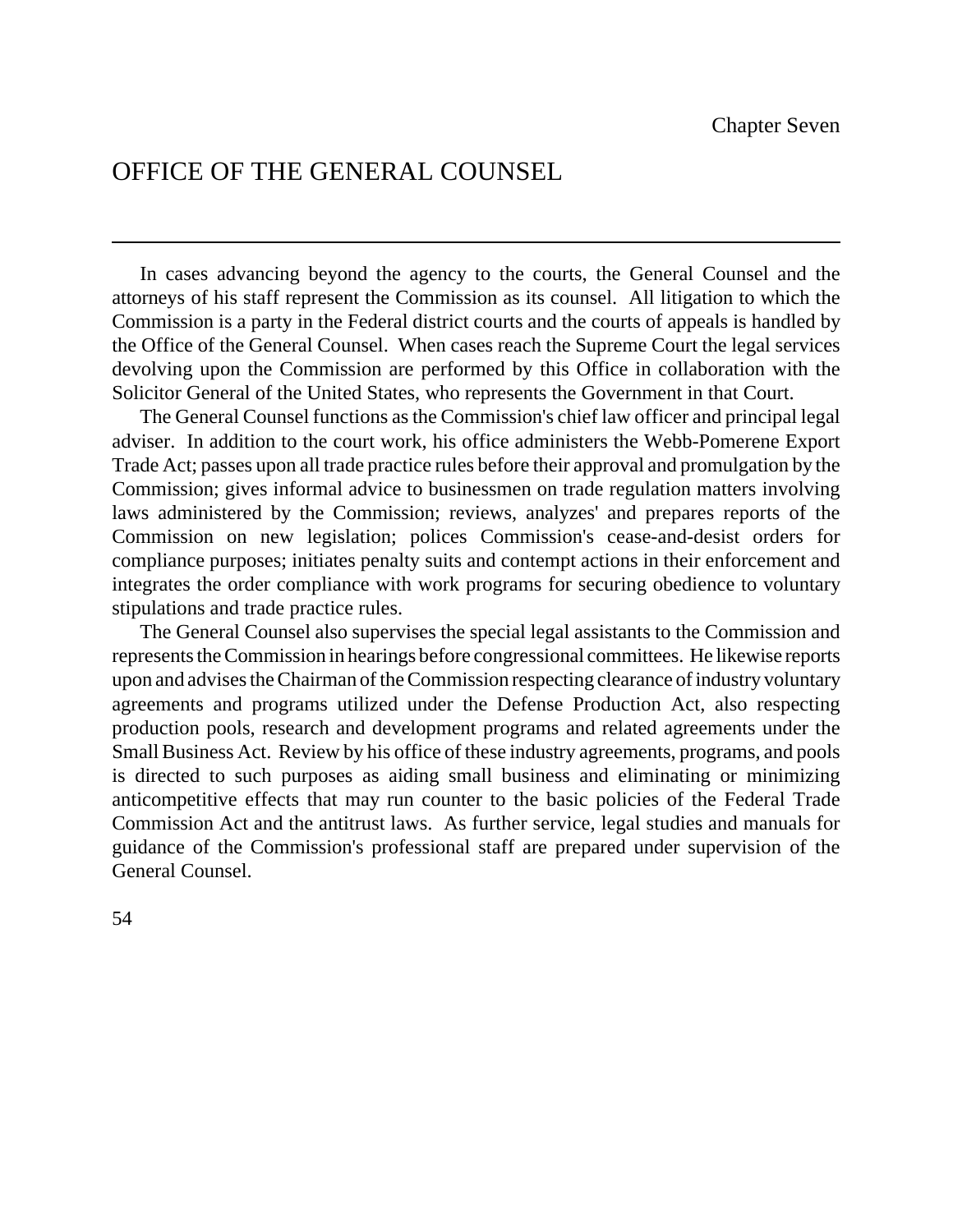### Fiscal 1959 Highlights

 Commission case does not end when an order to cease and desist has been issued. Constant compliance policing shows how and if it is being obeyed and violators are subject to court proceedings.

During the fiscal year 1959 the Compliance Division secured total judgments of \$55,650 in civil penalty suits, more than double the amount obtained by such suits in either of the 3 preceding years.

In addition, one contempt action resulted in \$40,000 being paid into the U.S. Treasury. This was the fine imposed upon P. Lorillard Co. by the U.S. Court of Appeals for the Fourth Circuit upon a criminal contempt conviction of Lorillard for violating the court's 1950 decree enforcing a Commission order to cease and desist from using certain representations in advertising Old Gold cigarettes.

The Supreme Court decided two Commission cases during fiscal 1959, both in favor of the Commission. It also denied four petitions for certiorari opposed by the Commission and granted four petitions on its behalf.

During the year the Appellate Division represented the Commission in 46 cases in 10 of the 11 Circuits of the U.S. court of appeals and the U.S. Court of Customs and Patent Appeals, also in 4 U.S. district courts. It completed court litigation in 23 cases, and had 29 pending at the close of the year.

At the year's end 35 export trade associations comprising 428 American corporations were registered with the Commission under the Webb-Pomerene Act. Their business transactions and activities in foreign commerce fall within the supervision of the Office of Export Trade.

# DIVISION OF SPECIAL LEGAL ASSISTANTS

The principal assignment of this Division is to prepare documents needed to implement Commission decisions in adjudicative proceedings. The work includes the examination of formal records and reporting on them to the Commission or individual Commissioners.

Attorneys of the Division consult with Commissioners and staff members on questions of law, policy, and procedure in connection with all phases of the Commissions work. They prepare reports and recommendations on a wide variety of subjects, including questions of substantive law, proposed trade practice rules, and proposed reports to the public.

During fiscal 1959 the Division prepared drafts of 402 cases dispositions, of which 101 were final decisions and 301 were interlocutory. Division attorneys also prepared 36 miscellaneous reports and recommendations, and replies to 13 items of legal correspondence. This total of 451 documents represents an increase of 108 over the number prepared in the preceding year.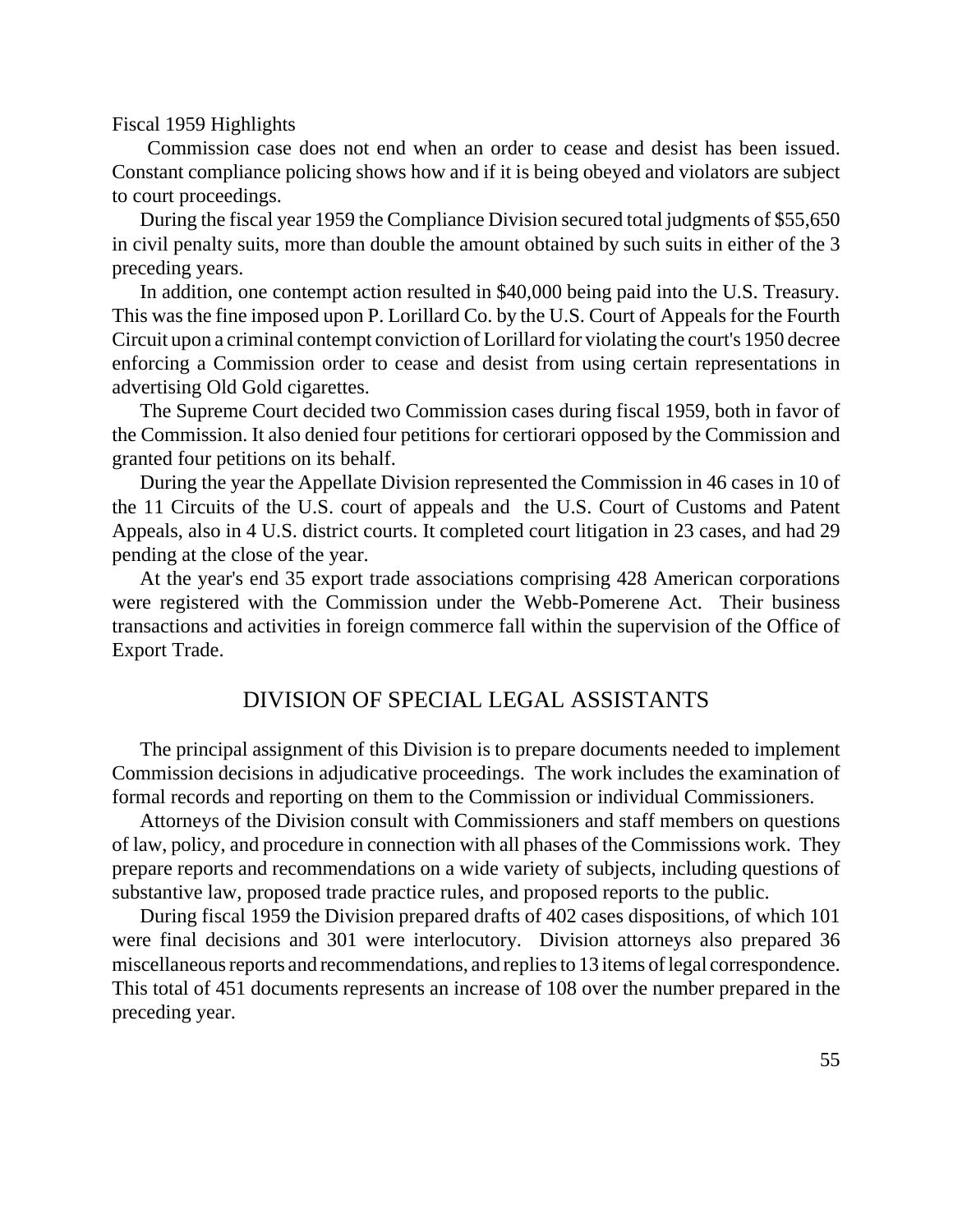# APPELLATE DIVISION

The principal function of the Appellate Division is to represent the Commission in proceedings in Federal courts.

Any person, partnership, or corporation against which the Commission has issued an order to cease and desist may petition a U.S. court of appeals to review and set aside the order. The Commission may petition a court of appeals to affirm and enforce violated order to cease and desist issued under authority of the Clayton Act. Disobedience of a court's decree enforcing a Commission order or subpena may be punished by the court as a contempt. When a subpena issued by the Commission has not been obeyed, the Commission may apply to a U.S. district court to order compliance with the subpena. Any person suffering legal wrong because of final Commission action for which there is no other adequate remedy in any court may obtain a review in a U.S. district courts.

The Division represents the Commission in such litigation and in other proceedings involving the Commission that may arise in the Federal courts. With the Office of the Solicitor General it participates in the preparation and presentation of Commission cases in the Supreme Court of the United States.

In addition to the courtwork, personnel of the Division assist in preparing drafts of reports upon legislative proposals, for use by the Commission in response to requests from congressional committees and the Bureau of the Budget. The Division prepares opinions and makes recommendations on questions of substantive and administrative law and procedure arising in the work of the Commission and its staff, and in court proceedings.

During fiscal 1959 the Division completed litigation in 23 cases, 3 of which were antimonopoly proceedings, 14 involved deceptive practices, 4 concerned the Commission's subpena powers, 1 was an action for contempt of a court which had enforced a Commission subpena, 1 was a proceeding for contempt of a court which had enforced a Commission order to cease and desist, and 1 was a suit to enjoin the Commission from proceeding with a case before it.

Two cases were decided by the Supreme Court, both in favor of the Commission. The Court denied the one pending petition for certiorari to review a court of appeals decision in favor of the Commission, and also denied three such petitions filed during the year. It granted all four petitionsfiled on behalf of the Commission to review unfavorable decisions by courts of appeals.

Cases open for further action at the close of the fiscal year comprised in the Supreme Court and 24 in courts of appeals. These included 8 antimonopoly matters, 18 deceptivepractice matters, 1 subpena, 1 contempt, and 1 trademark cancellation appeal.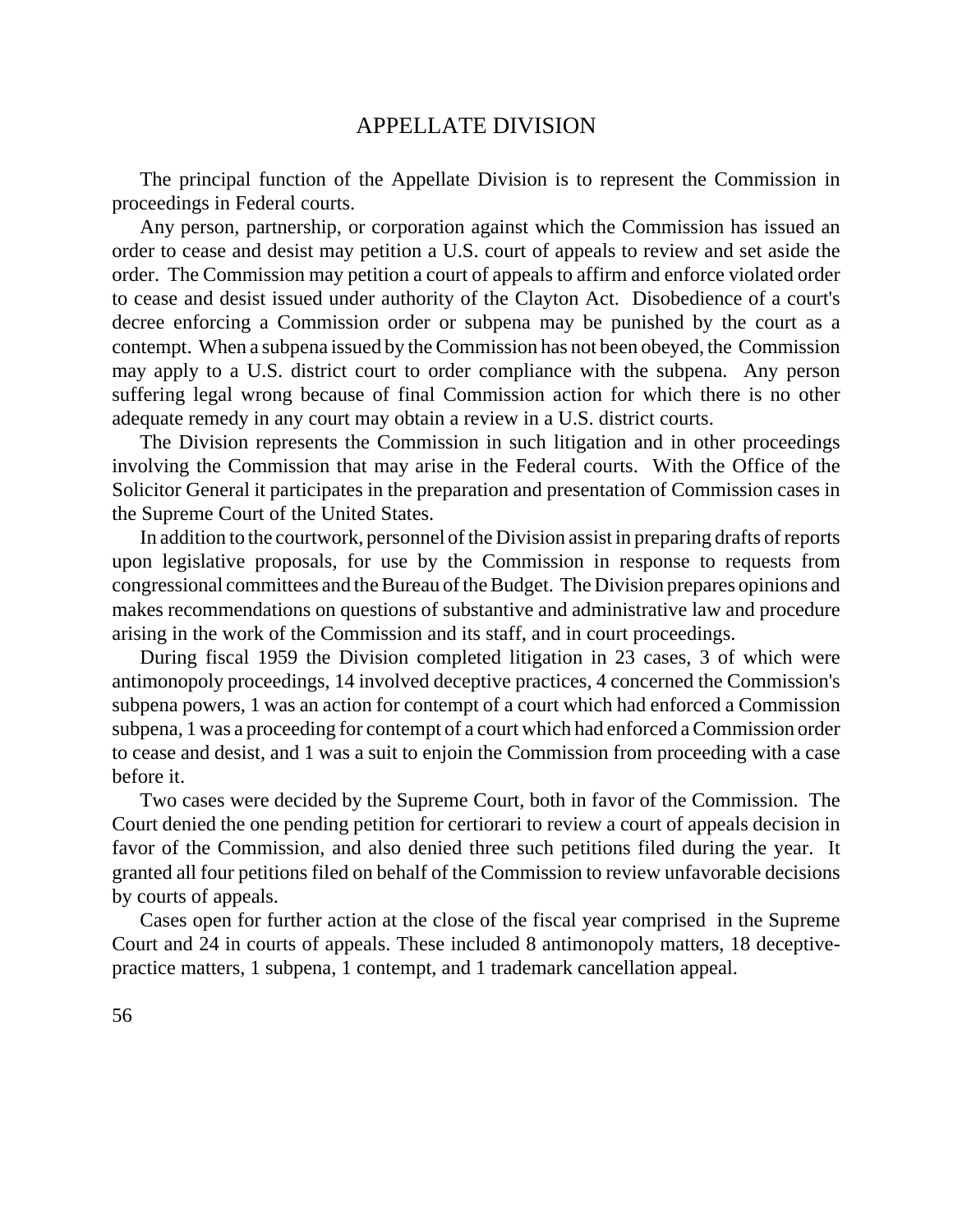The Division filed 24 briefs and memoranda upon the merits, participated in the preparation of 4 petitions for certiorari, presented 28 arguments, initiated 3 proceedings to obtain court orders, and filed 63 other papers in cases in litigation. It represented the Commission in 10 of the 11 U.S. courts of appeals, in the U.S. Court of Customs and Patent Appeals, and in 4 U.S. district courts.

Antimonopoly Cases in Federal Courts In the Supreme Court Decisions

No antimonopoly case was pending at the start of the year. The Court granted certiorari on behalf of the Commission in Simplicity Pattern Co., Inc., New York, N.Y. (restraint of trade and discriminatory services in connection with dress pattern sales), reversed the court of appeals (which had set aside the Commission's order and remanded for further evidence and consideration), and in a unanimous decision held that "neither absence of competitive injury nor the presence of 'cost justification' defeats enforcement of the provisions of § 2 (e) of the [Clayton] Act."

## Pending case

Henry Broch & Co., Chicago, Ill. (unlawful sharing of brokerage with customer), is pending on certiorari granted to review a decision by the Seventh Circuit setting aside the Commission's order.

In Courts of Appeals

Decisions

Five of the six antimonopoly cases pending at the beginning of the year reached decision before its close.

Standard Motor Products, Inc., New York, N.Y. (Second Circuit), price discrimination in the sale of automotive products. The Commission's order was affirmed.

Asheville Tobacco Board of Trade, Asheville, N.C. (Fourth Circuit), restraint of trade in raw tobacco. The case was remanded to the Commission for further proceedings

Atalanta Trading Corp., Nev York, N.Y. (Second Circuit), discriminatory promotional allowances in the sale of canned meat products. The Commission's order was set aside.

Anheuser-Busch, Inc., St. Louis, Mo. (Seventh Circuit), area price discrimination in sale of beer. The Commission's order was set aside. (The Solicitor General has been asked to petition for certiorari.)

Henry Broch & Co., Inc., Chicago, Ill. (Seventh Circuit), unlawful sharing of brokerage with customer. The Commission's order was set aside. (Petition for certiorari has been granted.)

Three cases were appealed and decided during the year.

Crosse & Blackwell Co., Baltimore, Md. (Fourth Circuit), discriminatory advertising allowances. The Commission's order was affirmed.

541633–60—5 57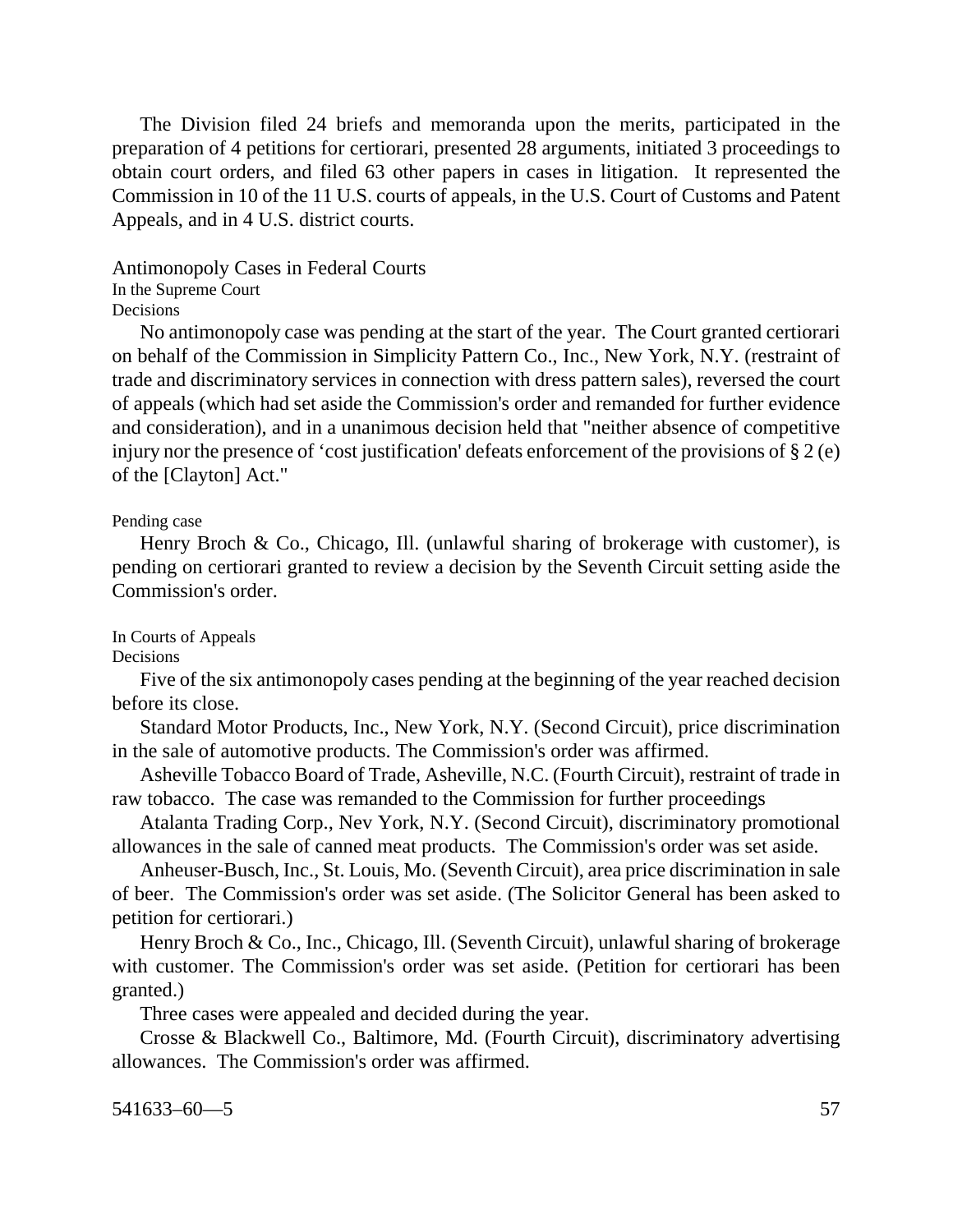P. Lorillard Co., New York, N.Y., and General Foods Corp., White Plains, N.Y. (Third Circuit), discriminatory advertising allowances to chainstores through broadcasting company intermediaries. The Commission's orders were affirmed. (Petitions for rehearing were filed after the close of the year.)

### Pending cases

Crown Zellerbach Corp., San Francisco, Calif. (Ninth Circuit), unlawful acquisition of competing paper company, remained pending throughout the year.

Sun Oil Co., Philadelphia, Pa. (Fifth Circuit), price discrimination in gasoline sales, and American, Motor Specialties Co., Inc., et al., New York, N.Y. (Second Circuit), unlawful receipt of price discriminations, arose during the year.

Anti-Deceptive-Practice Cases in Federal Courts

## In the Supreme Court

### Decision

No anti-deceptive-practice cases were pending at the start of the year. The Court granted cross-petitions for certiorari in Mandel Bros., Inc., Chicago, Ill. (misbranding and false advertising and invoicing of furs in retail sales), affirmed the Commission's order in its entirety (the court of appeals had set it aside in part), and unanimously held that the Fur Products Labeling Act applies to sales slips given in retail sales transactions.

### Petitions for certiorari denied

R. B. James et al., Chicago, Ill. (distribution of lottery merchandising devices). Review of the court of appeals decision, affirming and enforcing the Commission's order, was denied.

American Life & Accident Insurance Co., St. Louis Mo., and Automobile Owners Safety Insurance Co., Kansas City, Mo. (deception in insurance advertising). Review of court of appeals decision, affirming and enforcing the Commission's orders, was denied. A later motion for permission to file petitions for rehearing out of time was also denied.

Wm. T. Loesch et al., Houston, Tex (deception in sale of hair and scalp preparations). Review of the court of appeals decision, affirming and enforcing the Commission's order, was denied.

### Pending cases

Travelers Health Association, Omaha, Nebr. (misrepresentation of insurance polices). Certiorari has been granted to review the court of appeals decision setting aside the Commission's order.

Mohawk Refining Corp. et al., Newark, N..J., and Frank A. Kerran et al. (sub nom. Double Eagle Refining Co. et al.), Oklahoma City, Okla. (deceptive concealment in sale of used motor oils). Pending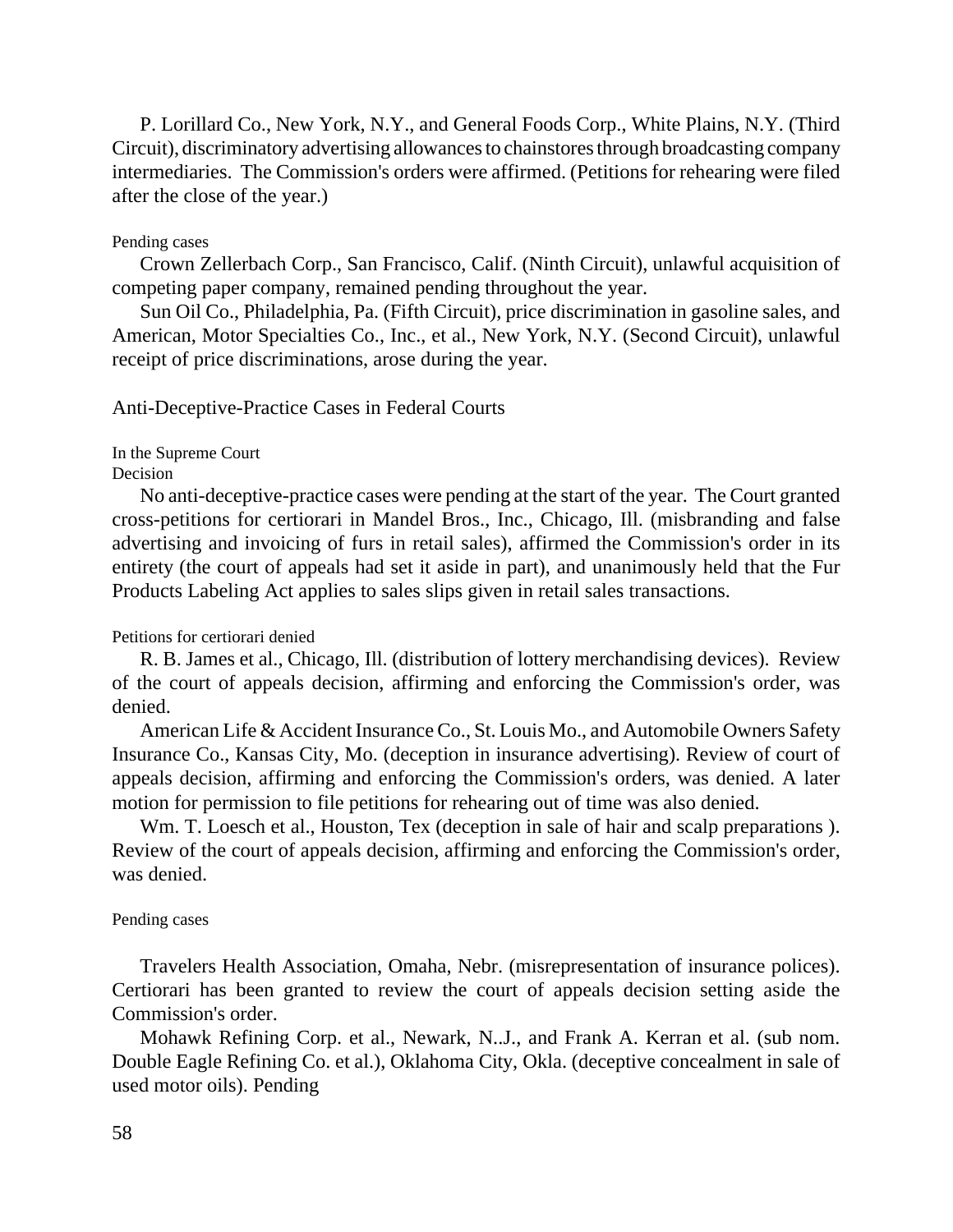upon petitions for certiorari to review courts of appeals decisions affirming and enforcing the Commission's orders.

ln Courts of Appeals

Decisions and other disposition

Eleven cases pending at the start of the year reached decision before its close.

Carter Products Inc., Nev York, N.Y. (Ninth Circuit), false advertising of a drug product. The Commission's order was affirmed and enforced.

BetterLiving, Inc., Philadelphia, Pa. (Third Circuit), false advertising of aluminum doors, windows, and awnings. Affirmed and enforced.

Bernard Rosten, Chicago, Ill. (Second Circuit), and Surf Sales Co. et al., Chicago, III. (Seventh Circuit), sale and distribution of lottery merchandising services. Affirmed and enforced.

Shafe et al., Flint, Mich. (Sixth Circuit), false advertising of a drug product. Affirmed and enforced.

Harsam Distributors, Inc., et at., Nev York, N.Y. (Second Circuit), deception in sale of perfume. Affirmed and enforced.

Frank A. Kerran et al., Oklahoma City, Okla. (Tenth Circuit); Mohawk Refining Corp. Et al., Newark, N.J. (Third Circuit); and Royal Oil Corp. Et al., Baltimore, Md. (Fourth Circuit), deceptive concealment in sale of used motor oil. Affirmed and enforced.

Travelers Health Association, Omaha, Nebr. (Eighth Circuit), misrepresentation of insurance policies. The Commission's order was set aside. (Review of the decision is pending in the Supreme Court.)

North American Accident Insurance Co., Chicago, Ill. (Fifth Circuit), misrepresentation of insurance policies. Petition dismissed by stipulation after the Commission vacated its order to cease and desist

Three cases arose and reached decision during the year.

Wybrant Systems Products Corp. et al., New York, N.Y. (Second Circuit), and Leo 0. Johnson, New Orleans, La. (Fifth Circuit), false advertising of hair and scalp preparations. The Commission's orders were affirmed and enforced, and petitions for rehearings were denied.

Elliot Knitwear, Inc., et al., New York, N.Y. (Second Circuit), deceptive fabric trade name. Remanded to the Commission for further proceedings.

Michigan Bulb Co. et al., Grand Rapids, Mich. (Sixth Circuit), deception in sale of nursery stock. Dismissed by stipulation.

Nine cases Were pending at the end of the year.

Bantam Books, Inc., New York, N.Y. (Second Circuit), deception in sale of reprints and abridgements.

David W. Erickson., Chicago, Ill. (Seventh Circuit); Ward Laboratories, Inc., New York, N.Y. (Second Circuit); and George M.. Voss, Atlanta, Ga. (Fifth Circuit), false advertising of hair and scalp preparations.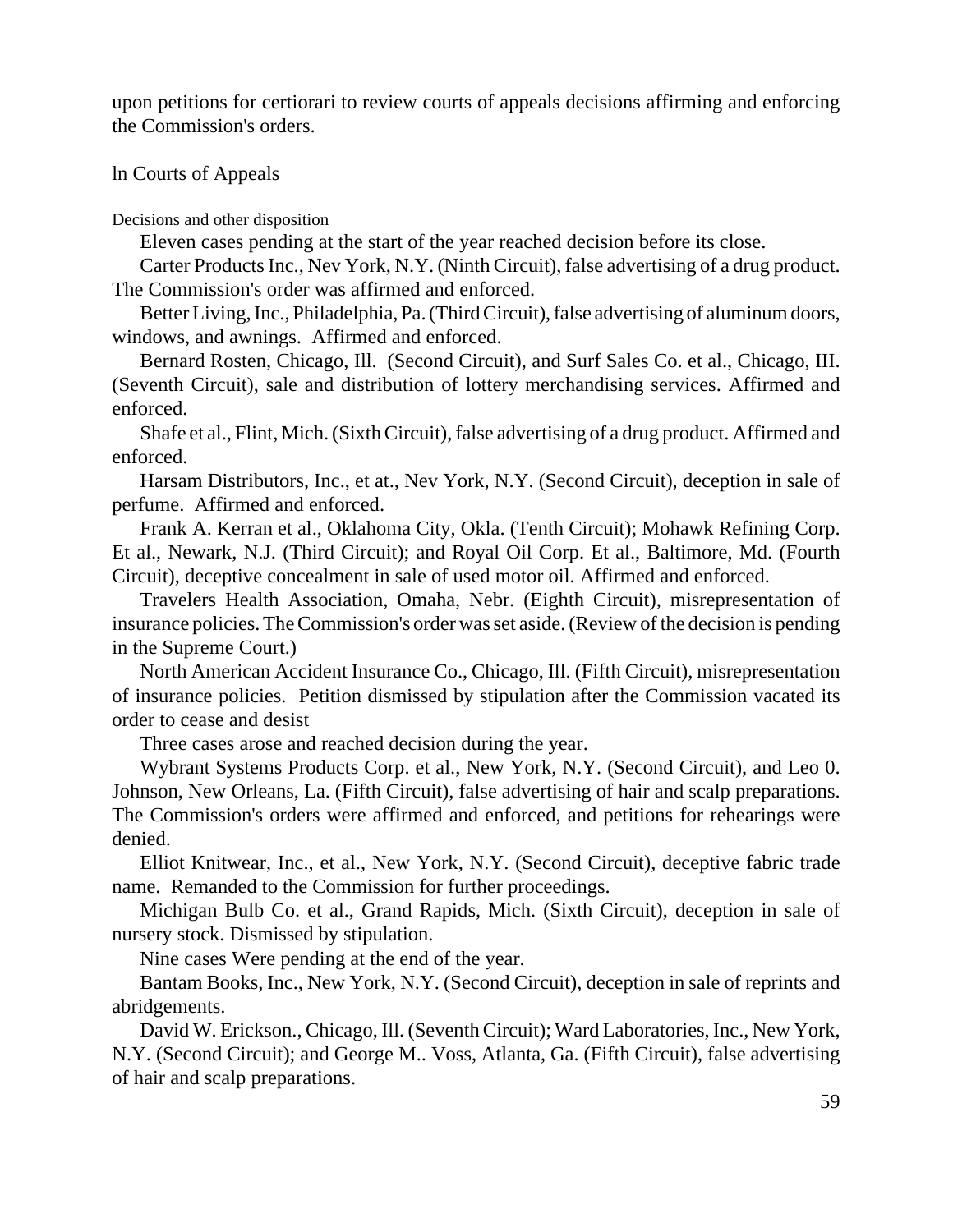Evis Mfg. Co. et al., San Francisco, Calif. (Ninth Circuit), false and deceptive representations in sale of "water conditioner."

The Fair, Chicago, Ill. (Seventh Circuit), misbranding and false advertising of fur products.

Holland Furnace Co., Grand Rapids, Mich. (Seventh Circuit), unfair and deceptive practices in sale of furnaces and parts.

Mitchell S. Mohr et al., Los Angeles, Calif. (Ninth Circuit), deceptive practices in obtaining of credit information.

Renaire Corp. (Pennsylvania) et al., Springfield, Pa. (Third Circuit), price deception in sale of food freezer plan.

Subpena Cases in Federal Courts In Courts of Appeals Decisions

Hallmark, Inc., Chicago, Ill. (Seventh Circuit), appeal from district court enforcement of a Commission subpena. Affirmed.

Waltham Watch Co., New York, N.Y. (Second Circuit), appeal from district; court enforcement of a Commission subpena. Appeal dismissed.

In District Courts

Decisions

Gadget-of-the-Month Club, Inc., Los Angeles, Calif. (U.S. District Court, Southern District of California); Hallmark, Inc., Chicago, Ill. (U.S. District Court, Northern District of Illinois); Lifetime, Inc., Philadelphia, Pa. (U.S. District Court;, Eastern District of Pennsylvania); Waltham Watch Co., New York, N.Y. (U.S. District Court, Southern District of New York); applicationsforCourt orders enforcingCommission subpoenas. All enforced.

No subpena cases were pending at the close of the year.

Contempt Proceedings in Federal Courts

In the Supreme Court

Certiorari denied

Scientific Living, Inc., Scranton, Pa. (civil contempt conviction for violation of district court order enforcing Commission subpena).

### In Courts of Appeals

P. Lorillard Co., New York, N.Y. (Fourth Circuit), criminal contempt conviction for violation of court's 1950 decree enforcing Commission order prohibiting certain representations in the sale of Old Gold cigarettes. The company was fined \$40,000, which was paid to the clerk for deposit in U.S. Treasury.

Whitney & Co. Et al., Seattle, Wash. (Ninth Circuit), criminal contempt for violation of court decree enforcing Commission's order pro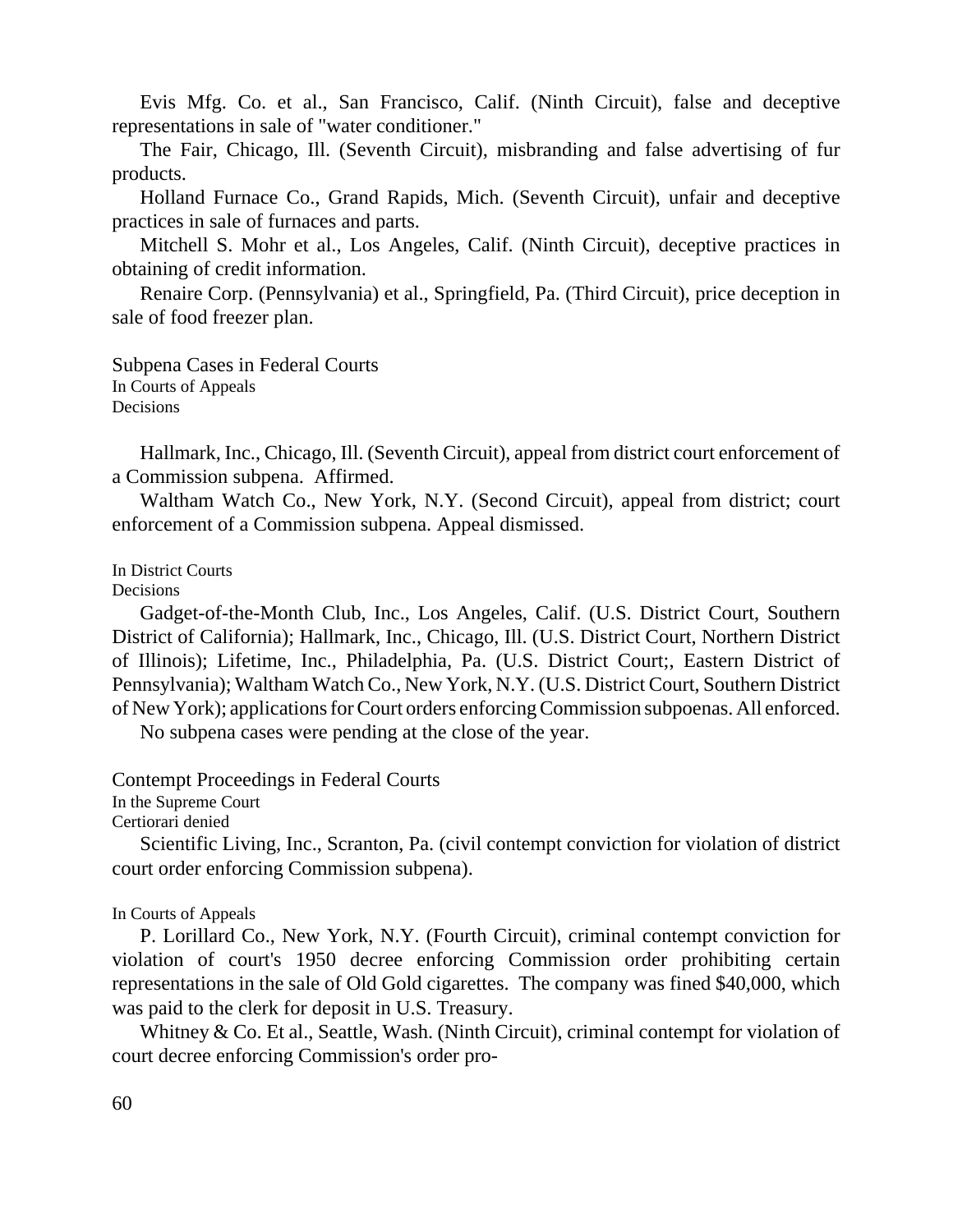hibiting unlawful sharing of brokerage with customers. Order to show cause issued by court.

Trademark Cancellation Proceeding in Federal Court

Bart Schwartz International Textiles, Ltd., New York, N.Y. (U.S. Court of Customs and Patent Appeals), appeal from a decision of the Trademark Trial and Appeal Board granting the Commission's petition to cancel a fabric trademark registration obtained by fraud.

## Suit Against the Commission in Federal Court

Allen V. Tornek, New York, N.Y.(District of ColumbiaCircuit), petition for a temporary restraining order and mandatory injunction to enjoin the Commission from proceeding with a case before it. Petition dismissed and motion to reconsider denied.

## DIVISION OF COMPLIANCE

This Division obtains and maintains compliance with the Commission's cease-and-desist orders. Without continuous surveillance the Commission is unable to know whether or how its orders are being obeyed.

Each respondent is required to report how he is complying with these orders and intends to do so in the future. Immediately following the entry of an order, the Division scrutinizes these reports and augments them where necessary by conferences, supplemental reports, or investigations. In addition, the Division—

Requests and analyzes results of the investigations of complaints of violation of orders. Collaborates with U.S. attorneys at their request for prosecution in district courts of the United States in civil penalty suits based on violation of Commission orders.

Works out acceptance voluntary compliance programs.

Discovers violations and speeds prosecutions of the penalty provisions of the Federal Trade Commission Act, which is imperative in the public interest.

NOTE.—Violation of a cease-and-desist order makes a respondent liable to civil penalty up to \$5,000 for each violation. Where the violation continues' each day of its continuance is a separate offense.

### Penalty proceedings during fiscal 1959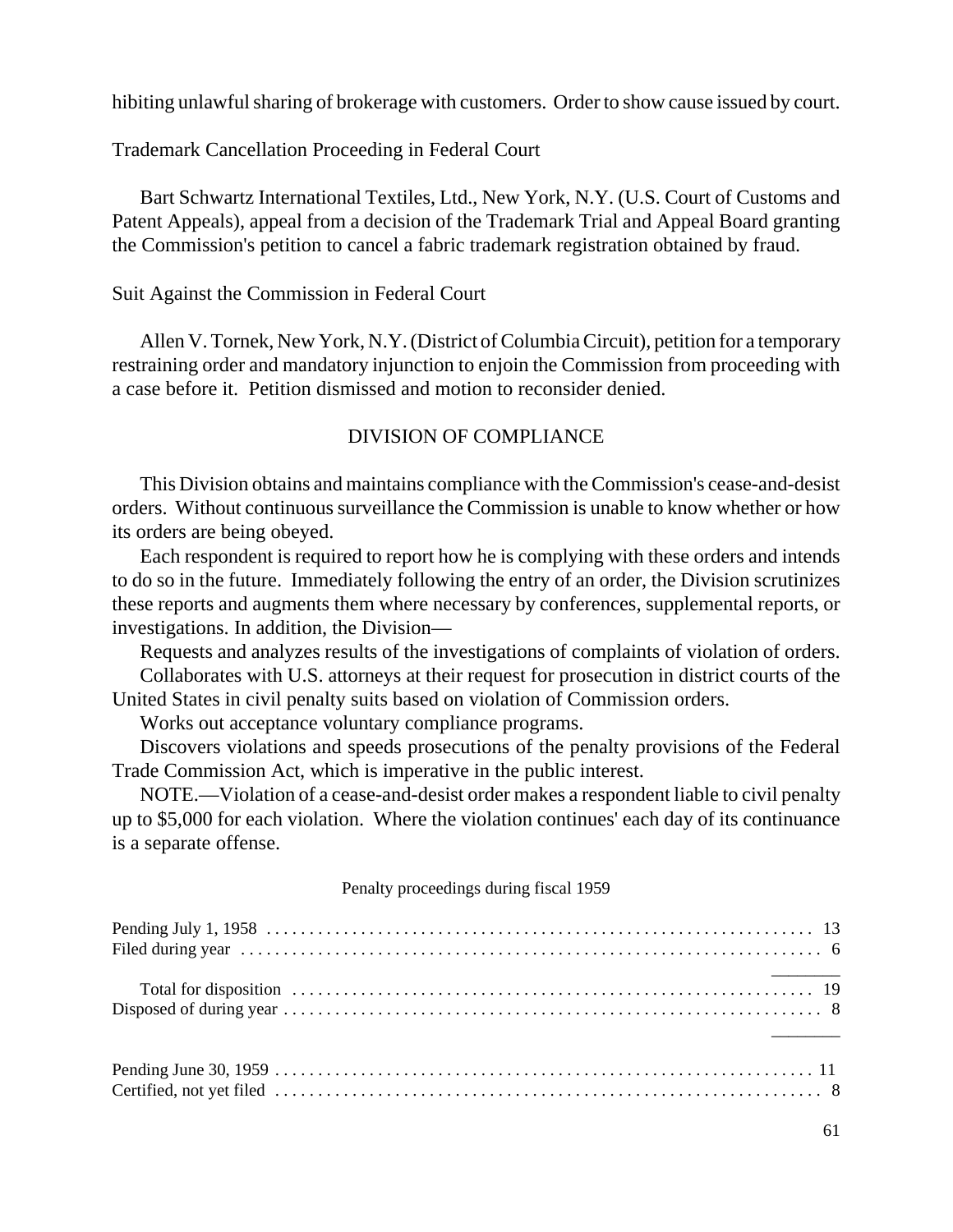| <b>Fiscal Year</b>                                                   | Total<br>Judgement                                                                           | <b>Suits</b><br>certified<br>to the<br>Attorney<br>General | <b>Fiscal Year</b>                                         | Total<br>judgement                                                            | <b>Suits</b><br>certified<br>to the<br>Attorney<br>General |  |  |  |
|----------------------------------------------------------------------|----------------------------------------------------------------------------------------------|------------------------------------------------------------|------------------------------------------------------------|-------------------------------------------------------------------------------|------------------------------------------------------------|--|--|--|
| 1947<br>$1948$<br>1949<br>$1950$<br>1951<br>$1952$<br>1953<br>$1954$ | \$38,00.00<br>.<br>16,000.00<br>7,000.00<br>80,000.00<br>11,600.00<br>59,538.20<br>8,9500.00 | 9                                                          | 1955<br>1956<br>1957<br>$1958$<br>1959<br>Total $\ldots$ . | 40,132.69<br>19,342.70<br>24,704.60<br>21,557.38<br>55,650.00<br>383, 375. 57 | 11<br>9<br>12<br>11<br>10                                  |  |  |  |

Summary of civil suits since  $1947<sup>1</sup>$ 

This Division was established in May 1947

## Civil Penalty Cases Concluded

Snappy Fashion Inc. et al. (E.D. N.Y.). Misbranding of Wool products. Judgment for \$5,200.

Muller Hair Experts(FifthCircuit). Misrepresentation of the merits of a drug preparation designed for use in the treatment of hair and scalp conditions. Judgment of \$8,000 entered in the Southern District of Texas affirmed.

Paul R. Dooley, Inc., et al. (S.D. Calif.). Misrepresentation of the merits of a drug preparation designed for use in the treatment of hair and scalp conditions. Judgment for \$ 1,500.

HarryA.Burch (W.D.Wash.).Misrepresentation of correspondence courses. Judgment for \$10,200 and permanent injunction compelling future obedience to the order to cease and desist.

American Seal-Kap Corp., Sealright Co., Inc., and Smith-Lee CO., Inc. (N.D.N.Y.). Conspiracy to fix prices and restrain trade in connection with the sale of closure milk bottle caps. Judgment for \$12,000.

Larry M. Deeter (E.D. Wash.). Misrepresentations made in connection with the sale of encyclopedias and other Books. Judgement for \$650.

Edward Lowenthal (Ariz.). Sale and use of deceptive "skiptrace" materials designed to obtain by subterfuge information concerning alleged delinquent debtors. Judgement for \$2,500 and permanent injunction compelling future compliance with the order to cease and desist.

General Products et al.(N.D.III.). Misrepresentations and unfair methods of competition in connection with the sale of photograph albums and certificates for photographs. Judgement for \$ 5,000.

## Civil Penalty Cases Pending

American Greetings Corp. (Sixth Circuit). Unfair methods of competition in connection with the sale of greeting cards. On appeal from judgement of \$10,600 entered in the Northern District of Ohio.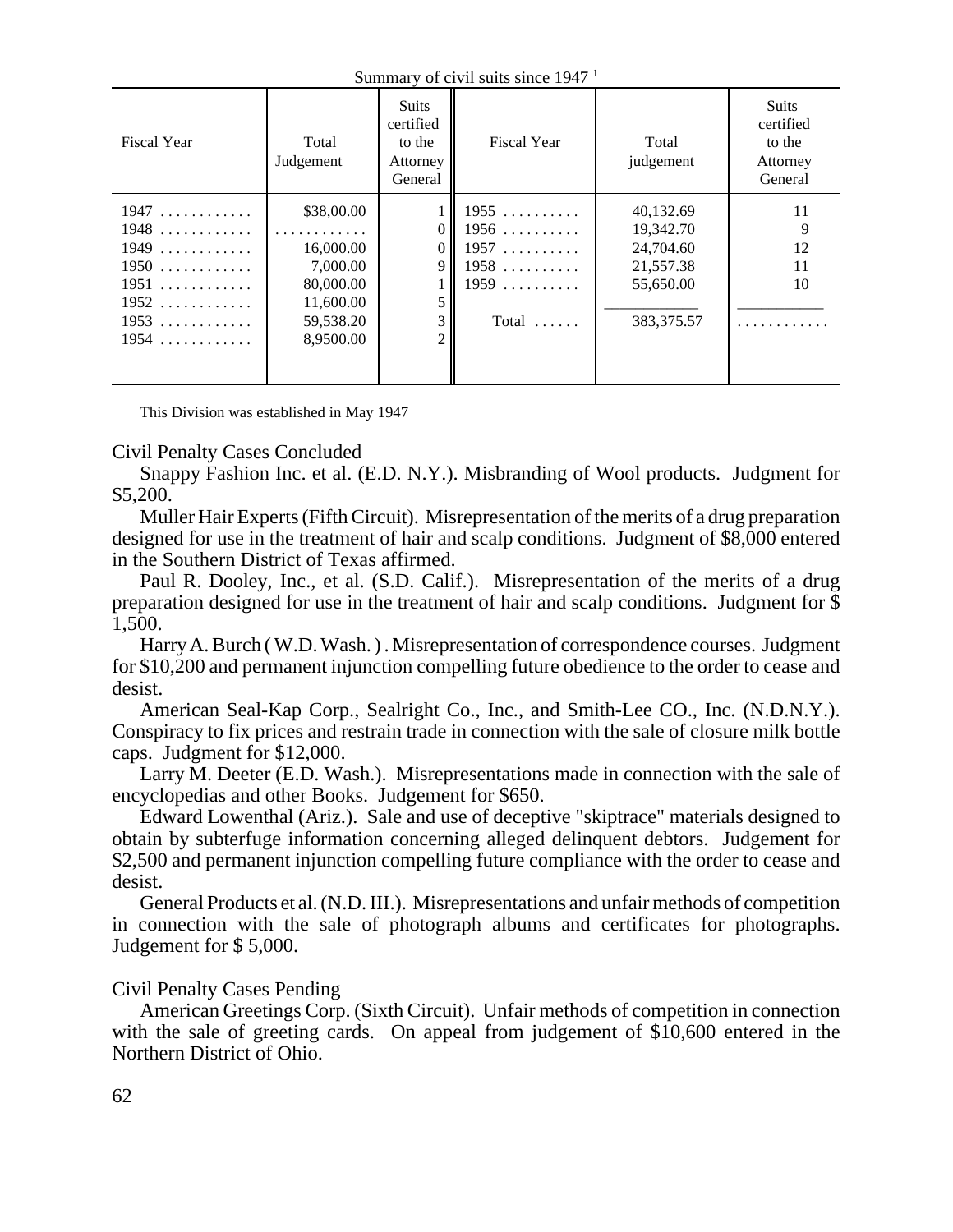Duon, Inc. (S.D. Fla.). Unfair methods of competition and restraint of trade in connection with the sale of cosmetic supplies.

Home Diathermy (S.D.N.Y.). Misrepresentations as to the therapeutic value of diathermy device.

Henry Modell et al. (S.D.N.Y.). Misrepresentations as to the origin of miscellaneous merchandise.

Moye Photographers (D.C.). Deceptive practices in connection with the sale of photographs.

Universal Wool batting Corp. (S.D.N.Y.). Misbranding of wool batting.

Maurice J. Lenett (Mass.). Failure to disclose former use of parts contained in automobile springs.

American Corp. (Md.). Misrepresentations made in connection with the sale of encyclopedias and other books.

Fong Poy (N.D. Calif.). False representations concerning the value of a drug preparation designed for use in the treatment of various conditions.

Vulcanized Rubber & Plastics Co. (E.D. Pa.). Misrepresentations as to the rubber content of combs designed for use on human hair.

Seymour S. Hindman (N.J.). Misrepresentation of military clothing.

In all civil penalty cases the Division prepares for transmission with the certification to the Attorney General, for filing in the U.S. district court, all the necessary pleadings and a trial memorandum, and offers full aid of its attorneys in prosection and trial of the case. Usually the offer is accepted and the Division attorneys not only fully participate but often solely conduct trials. They also prepare all necessary further pleading's and briefs for filing with the court, which includes requests for admissions, interrogatories, objections, motions, and court findings, and personally arrange and take all necessary oral depositions of those witnesses who cannot be subpoenaed to appear personally.

The primary objective is to obtain compliance with orders rather than to exact a large number of civil penalty judgments. This cannot be achieved without prompt application of civil penalty procedures when compliance apparently cannot be obtained otherwise.

Experience shows that a respondent may be in compliance today and in violation 3 or 4 years hence, and that without reasonable and continued surveillance approximately 70 percent of such orders would have no meaning or effect. In at least 70 percent of the compliance cases handled, it is necessary to do much more than analyze and file reports. In about two-thirds of the cases which involve continued work, they do so either because the original reports of compliance later prove unsatisfactory, or new violations are discovered.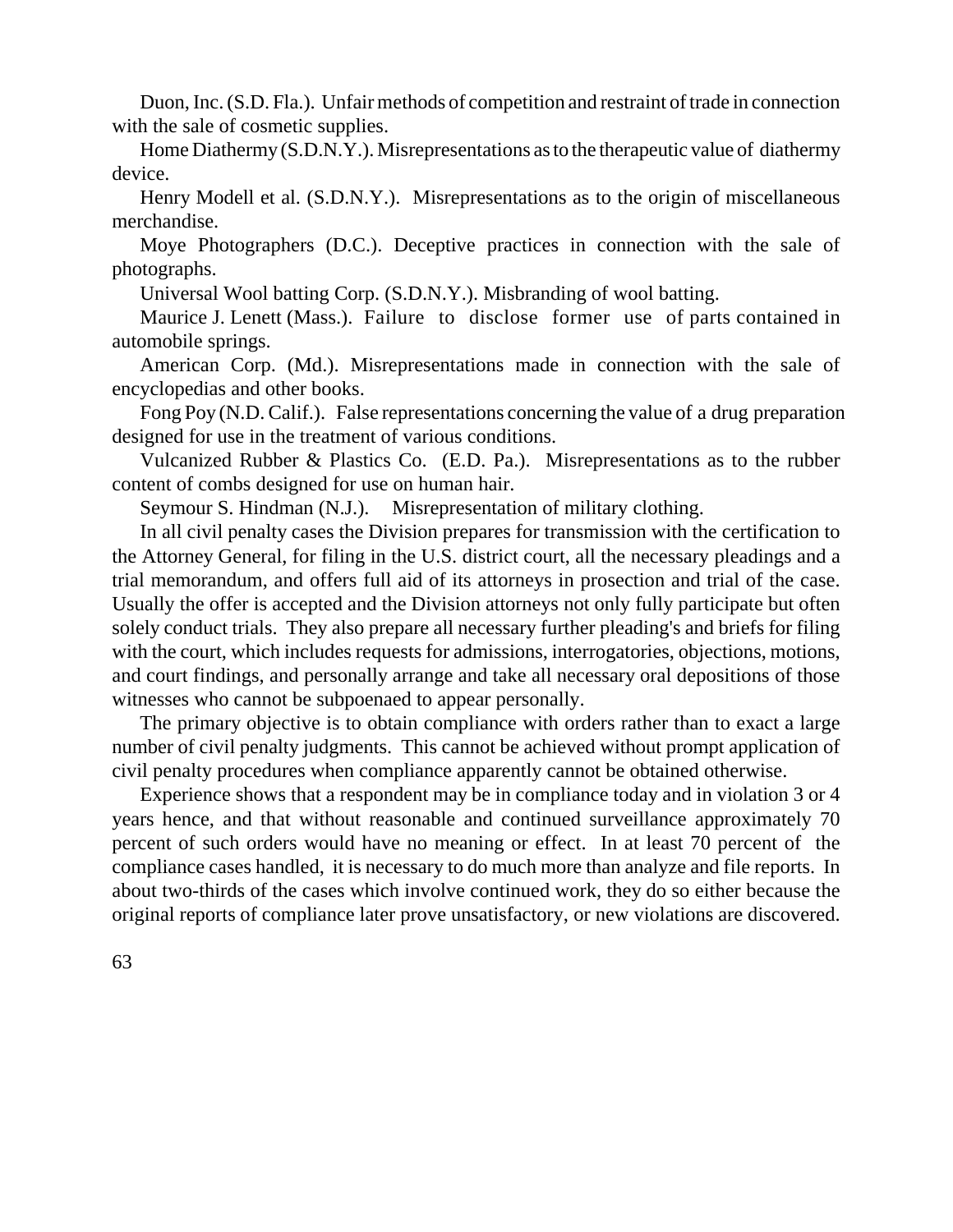Most orders involving restraints of trade are issued under the Clayton Act, and until July 23, 1959, when the President signed Public Law 86-107 amending section 11 of that act, had no finality unless enforced by decree by the U.S. Court of Appeals after proof of violation, and proof of a further violation was necessary for a fine in contempt. As amended, the same finality and penalties for violations apply to Clayton Act orders as apply to Federal Trade Commission Act orders, exempting only court proceedings initiated under section 11 prior to the date of the enactment of the amendment. During fiscal 1959 formal investigational hearings looking toward enforcement of Robinson-Patman Act orders were completed in eight cases and are pending for hearing in three cases.

During fiscal 1959 the Commission directed that full supplemental reports of compliance be filed by the respondents in the case of American Iron and Steel Institute, Docket 5508, in which order to cease and desist issued in 1951 involving originally 89 respondents. This Division has secured from each of the steel manufacturers subject to this order detailed information and data on price lists, trade practices and policies, uniform standards, terms and conditions of sale, discounts and allowances, competitive bidding practices, and exchange of data among respondents which is being analyzed and evaluated in order to make a determination as to compliance.

Also, in the case of Cement Institute et al., Docket 3167, an industry-wide price-fixing conspiracy matter in which final decree of enforcement entered July 27, 1948, by the Court of Appeals for the Seventh Circuit, the manner and form of compliance by the cement manufacturing respondents is continuing to receive attention by this Division.

The Division has initiated, during fiscal 1959, and has outstanding, eight investigations of compliance with Clayton Act orders.

A total of 139 compliance investigations were instituted and supervised by the Division, 30 of which were in connection with antimonopoly matters.

### Current Order Compliance

The most substantial portion of the Division's work consists of securing compliance reports and, where necessary, enforcing compliance with orders currently issued. As each order is issued the Division must study and analyze reports to insure that respondents adjust their business practices to conform to the Commission's cease-and-desist orders, and where voluntary compliance cannot be obtained, to initiate and pursue enforcement in the court.

### Statistics on Matters and Cases Handled in Fiscal 1959

"Matters" consist of (a) reports of compliance for processing; (b) complaints of alleged violation of orders; (e) conferences and opinions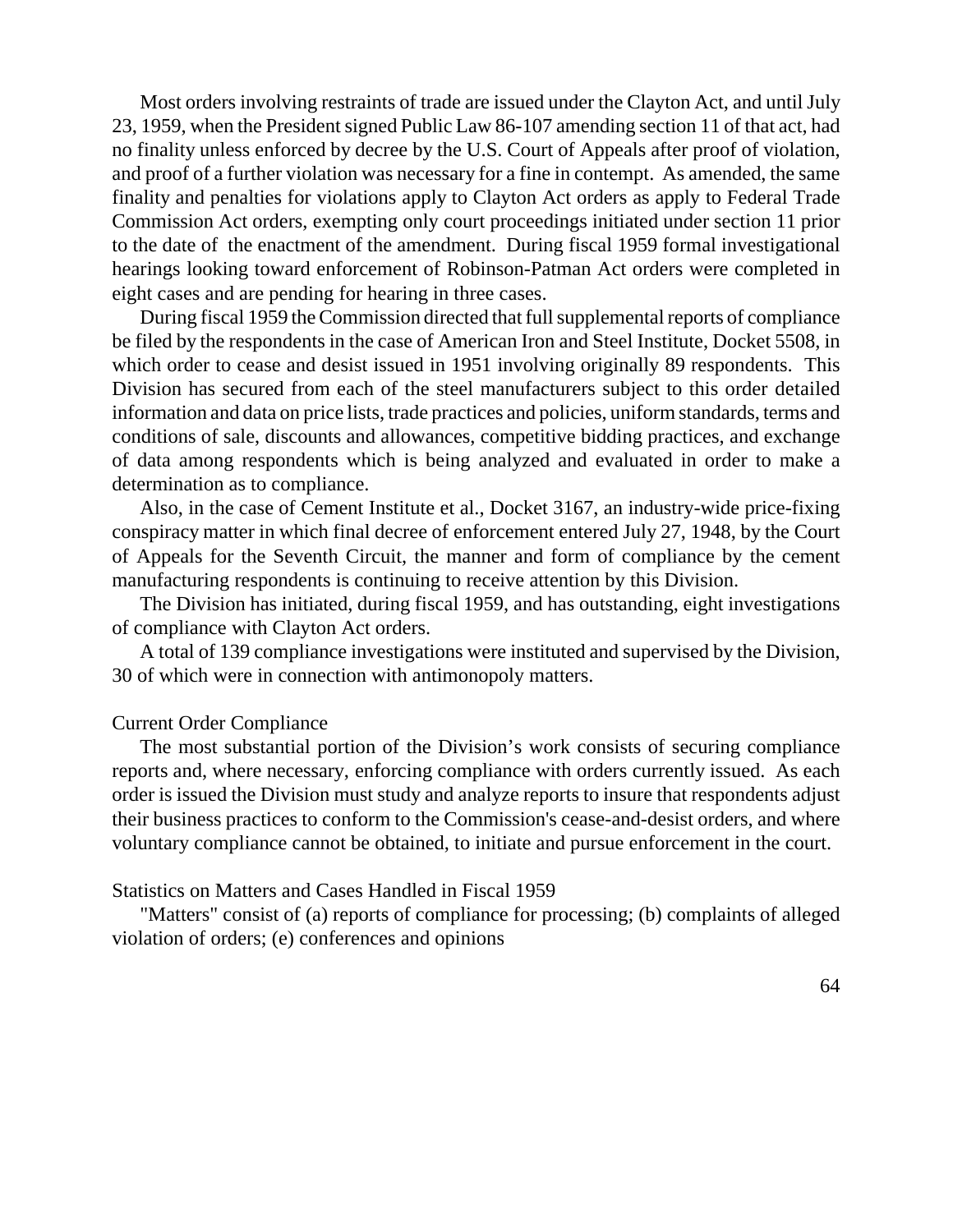regarding compliance; and (d) initiating and processing preliminary inquiries into compliance. Each category of these "matters" is a distinct operation requiring substantial man-hours. In other words, the same case often requires handling several times, as is apparent from the following table showing the number of "matters" and the number of "cases" handled, and disclosing that 1,501 "matters" handled involved but 504 cases.

### **Matters**

|       | Fiscal 1959 |
|-------|-------------|
|       |             |
|       |             |
|       |             |
|       |             |
|       |             |
| Cases |             |
|       |             |
|       |             |
|       |             |
|       |             |
|       |             |

## OFFICE OF EXPORT TRADE

The Office of Export Trade performs legal and executive services in the administration of the Webb-Pomerene (Export Trade) Act (15 U.S.C. §§ 61-65).

American businessmen serving or seeking foreign markets as outlets for their products are confronted with practical -problems in managing export trade. Tariffs, taxes, licenses, and currency controls are among the obstacles encountered. The measure of profit in foreign sales is often scaled to the ability to meet these discriminatory and restrictive policies prevailing in many countries. This is attempted by various methods, one way being the formation of an export trade association.

The provisions of the Export Trade Act permit American business competitors to organize a trade association to engage in export trade exclusively. Every association thus created and registered with the Commission is granted freedom from civil and criminal prosecution under the Sherman antitrust law, provided it abstains from various anticompetitive injustices proscribed by the act.

Thirty-five associations comprising 428 American corporations are now registered with the Commission. Usually an export association is formed to achieve mutually rewarding benefits. These values can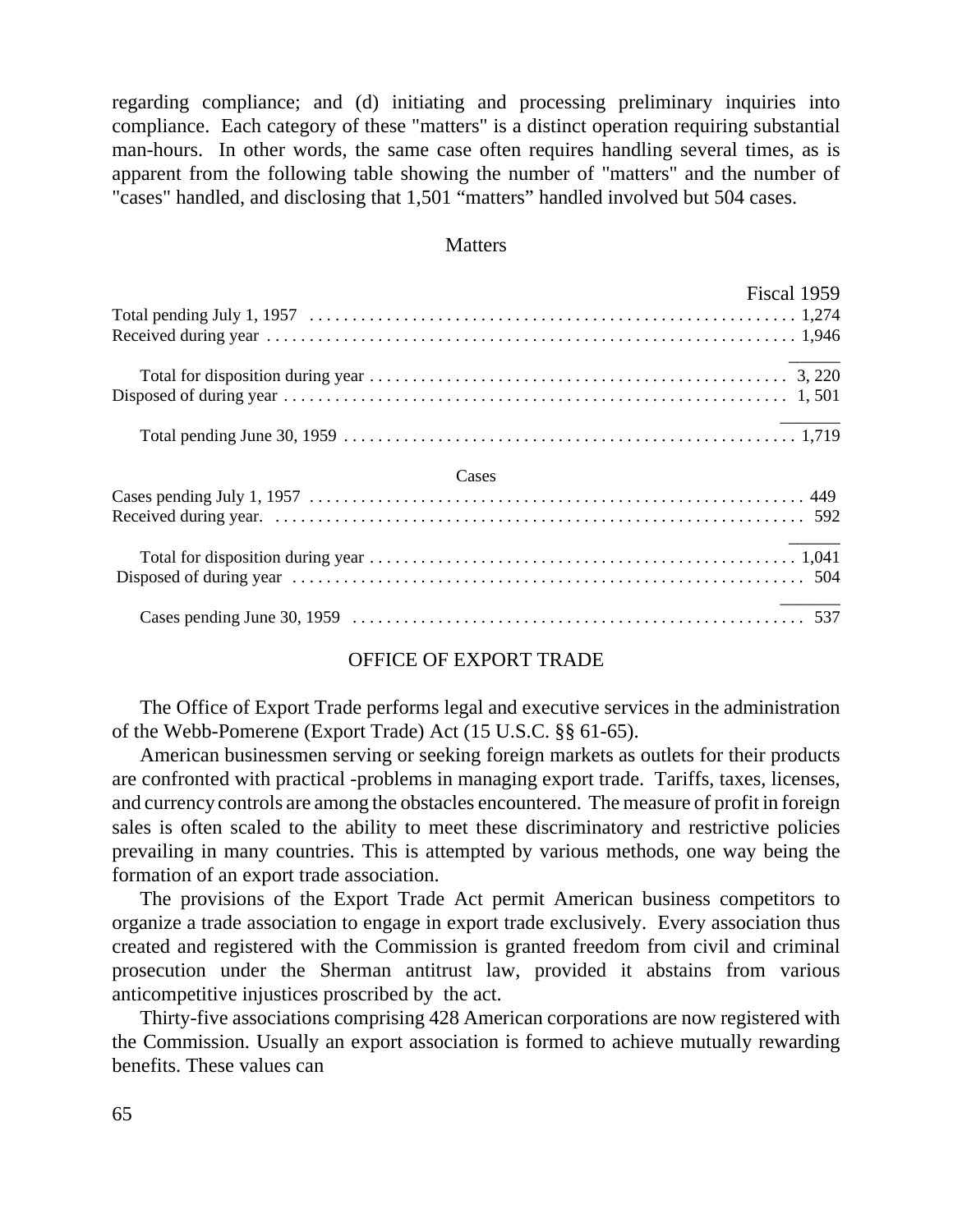be realized from the absence of competition; greater advantage in the profit potential of marketing; increasing efficiency and bargaining through cooperative action; and stronger ability to combat foreign business barriers.

The associations function chiefly as central selling agents or otherwise perform a variety of commercial services comparable to organized domestic trade associations.

There is a wide range among the members of an association as to volume of trade and commodities distributed. Trade associations now functioning exported about \$1 billion of American products which were representative of many industries and both large and small American firms.

Under section 4 of the act the Commission is empowered to prohibit unfair methods of competition in export trade. Companion authority is available to the Commission to investigate trade conditions overseas.

The Office of Export Trade acts as the guardian of export trade associations, always watchful that their practices and policies are conducted according to law. The Office also advises American businessmen as to the formal and operational standards of the act and cooperates with and assists other bureaus of the Commission and the Departments of Justice, State, and Commerce on international trade problems.

During 1958 the opportunities for trade and investment in foreign markets have expanded. The approximate value of American products shipped abroad by export trade associations during the last 2 years is as follows:

|                                                                                                                                              | 1957                                                                  | 1958                                                                     |
|----------------------------------------------------------------------------------------------------------------------------------------------|-----------------------------------------------------------------------|--------------------------------------------------------------------------|
| Miscellaneous-including abrasives, motion pictures, pencils, pulp,<br>paper and paperboard, rubber tires and tubes, textiles and typewriters | \$90,794,509<br>49,858,679<br>7.352.276<br>158,816,276<br>623,605,444 | \$72,295,230<br>247, 154, 835<br>4.586.248<br>168,282,273<br>522,189,938 |
|                                                                                                                                              | 930.427.446                                                           | 1,015,138,524                                                            |

### LEGISLATION

The Textile Fiber Products Identification Act, Public Law 85-897, enacted September 2, 1958, in general, takes up where the Wool Products Labeling Act of 1939 and the Fur Products Labeling Act of 1951 left off. It is designed to cover the field of Textile fiber content labeling and advertising, except as already covered by the Wool Products Labeling Act. Although primarily for the benefit of the consumer in providing truthful disclosure of fiber content, other objectives are to provide protection to Textile producers, manufacturers, and distributors from the unrevealed presence of substitutes and mixtures in "tex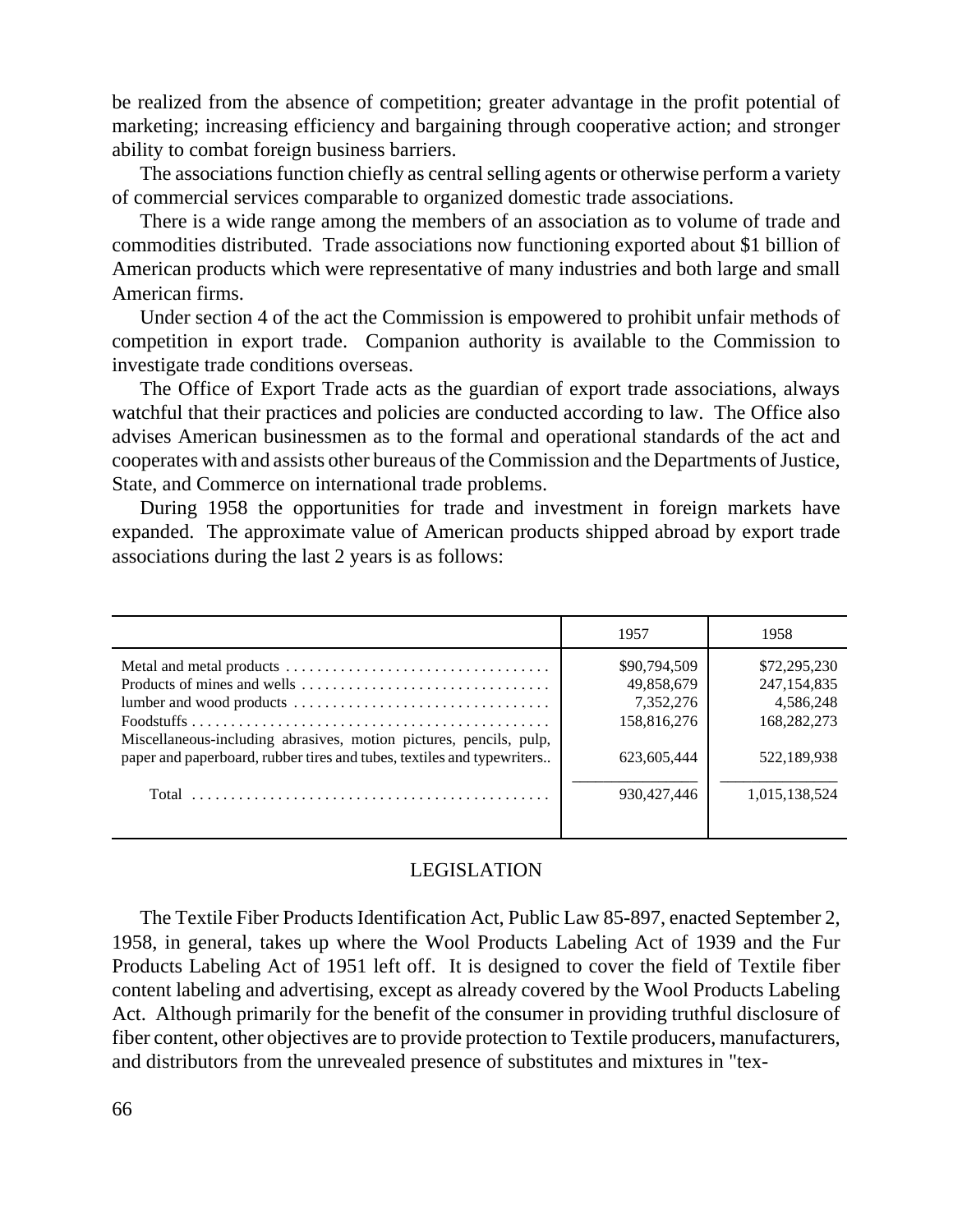tile fiber products." As to Textile fiber products ready for consumer use, the bill would require disclosure on a label of the percentage, as well asthe generic name, of the major fiber constituents of the product.

The act is to take effect 18 months after date of enactment and is to be enforced by the Federal Trade Commission through administrative procedures provided for under the Federal Trade Commission Act. Violators are subject to cease-and-desist orders, and, under certain circumstances, temporary injunction, pending Commission proceedings, may be sought in the U.S. district courts. Misdemeanor provisions are also provided for willful violations of the law.

Public Law 85-909, approved September 2, 1958, amended the Packers and Stockyards and Federal Trade Commission Acts to revest jurisdiction in the Commission over certain acts and practices of persons who qualified as "packers" under definition of the Packers and Stockyards Act and thereby came under the exclusive jurisdiction of the Secretary of Agriculture. Pursuant to this law, the Commission now has jurisdiction over "packers" except as to their activities, other than at the retail level, with respect to "livestock, meats, meat food products in unmanufactured form, poultry, or poultry products." In addition, the Commission is specifically vested with jurisdiction over all transactions in commerce in margarine or oleomargarine.

Of particular moment is the clarification of jurisdiction of the Commission over business enterprises, such as food chainstore organizations, which, prior to enactment of Public Law 85-309, took steps to qualify as "packers" in order to avoid Commission jurisdiction over their nonpacker activities.

In order to better carry out its duties, the Commission sought certain other new legislation from the Congress.

A major proposal was that Commission orders to cease and desist issued under authority of the Clayton Act be made final the same as orders under the Federal Trade Commission Act. Prior to the close of the fiscal year, an order issued by the Commission under the Clayton Act has no finality. If such an order is violated, the Commission may then, and only then, seek a decree of enforcement from a U.S. court of appeals. Thereafter, a further violation would support a contempt-of-court proceeding. Faster and more effective enforcement is possible of orders issued under the Federal Trade Commission Act since a violation of such a Commission order may be proceeded against by a civil penalty suit.

Another major legislative objective was to require that notification of proposed mergers be made to the Commission by corporations of significant size engaged in interstate commerce. The need for this legislation arises from the fact that by the time the Commission can institute appropriate antimerger proceedings, the merging companies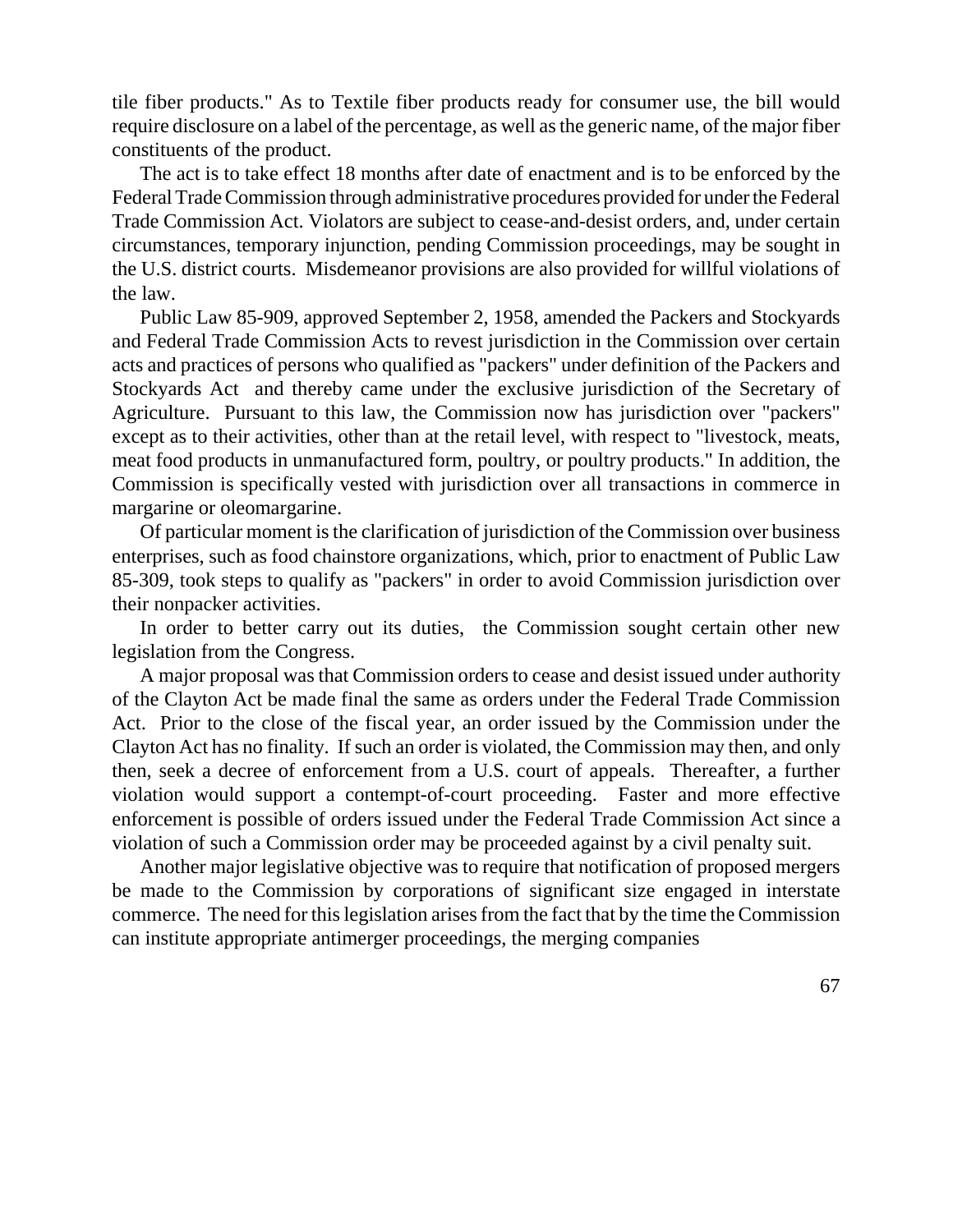have become so intermingled that the time-honored problem of "unscrambling eggs" is encountered.

While it is true that companies contemplating mergers have the privilege of obtaining an opinion from either the FTC or the Justice Department on the legality of the action, this premerger clearance is not mandatory (and relatively infrequently sought). This means that the Commission must, to a large extent, rely on financial newspapers, trade journals, investment manuals, and the like for its first news of mergers, and by that time remedial action in the case of illegal mergers is exceedingly more difficult.

An important corollary proposal was authorization for the Commission to apply to the Federal district courts for preliminary injunctions against proposed mergers which the Commission has reason to believe would be in violation of section of the Clayton Act. The Commission would similarly be empowered to seek orders requiring maintenance of the status quo in instances where such mergers had already been accomplished. In the absence of such Commission authority, corporations may now complete their merger arrangements or may dispose of assets acquired through merger in the face of pending Commission proceedings designed to certain the legality of the merger and to direct disposition of assets in a manner appropriate to the public interest in cases where the mergers are found to be illegal.

In the course of legislative work during fiscal 1958, the Commission reported on 100 bills and legislative proposals. In addition, oral presentation and participation was made with regard to 30 bills or items of congressional committee consideration.

68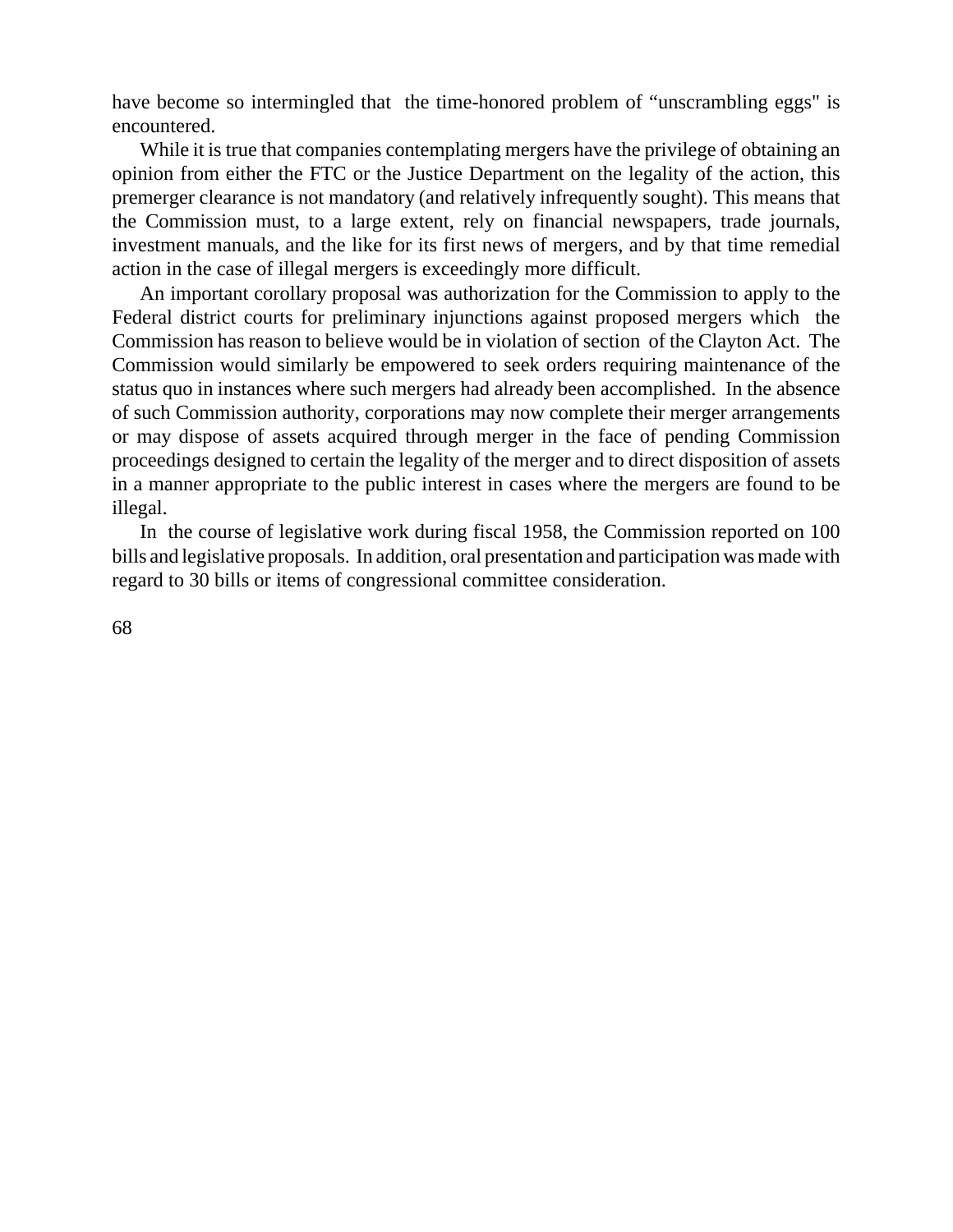## CONSULTATION

The program of obtaining voluntary compliance with the Commission's laws is administered by the Bureau of Consultation.

This highly important work is accomplished through the following means: (1) guide program, (2) trade practice rules, (3) stipulations, and (4) informal advice to small business.

The voluntary compliance program gives recognition to two important factors: first, that many violations result from lack of knowledge of the law or from a failure to understand its application; and, second, the desire of industry members to renounce illegal practices voluntarily and simultaneously so as to avoid placing anyone at competitive disadvantage. Frequently, the impetus for such industrywide reforms comes from industry members who dislike engaging in unfair trade practices and are eager to abandon them provided their competitors will do likewise.

With approximately 4 million business enterprises operating in the United States, it is clearly advantageous to the public, the Commission, and the business community to have the machinery to encourage and to assist voluntary compliance with the Commission's laws. It is the most equitable means of obtaining law observance, and the least expensive.

For those who fail to respond promptly to the Commission's voluntary compliance program, the mandatory procedures are invoked. Nevertheless, the Commission's voluntary procedures are extremely effective in supporting the genuine desire of most businessmen to compete fairly.

### OFFICE OF THE DIRECTOR

In addition to exercising general supervision over the work of three divisions, the Director heads the Bureau's activities in the administration of the FTC's advertising guides.

Guides serve two purposes: (1) they point out to the business community in specific language the legal boundaries of advertising claims; and  $(2)$  they put the spotlight of publicity on malpractices which both deceive the buying public and work competitive hardships on honest advertisers.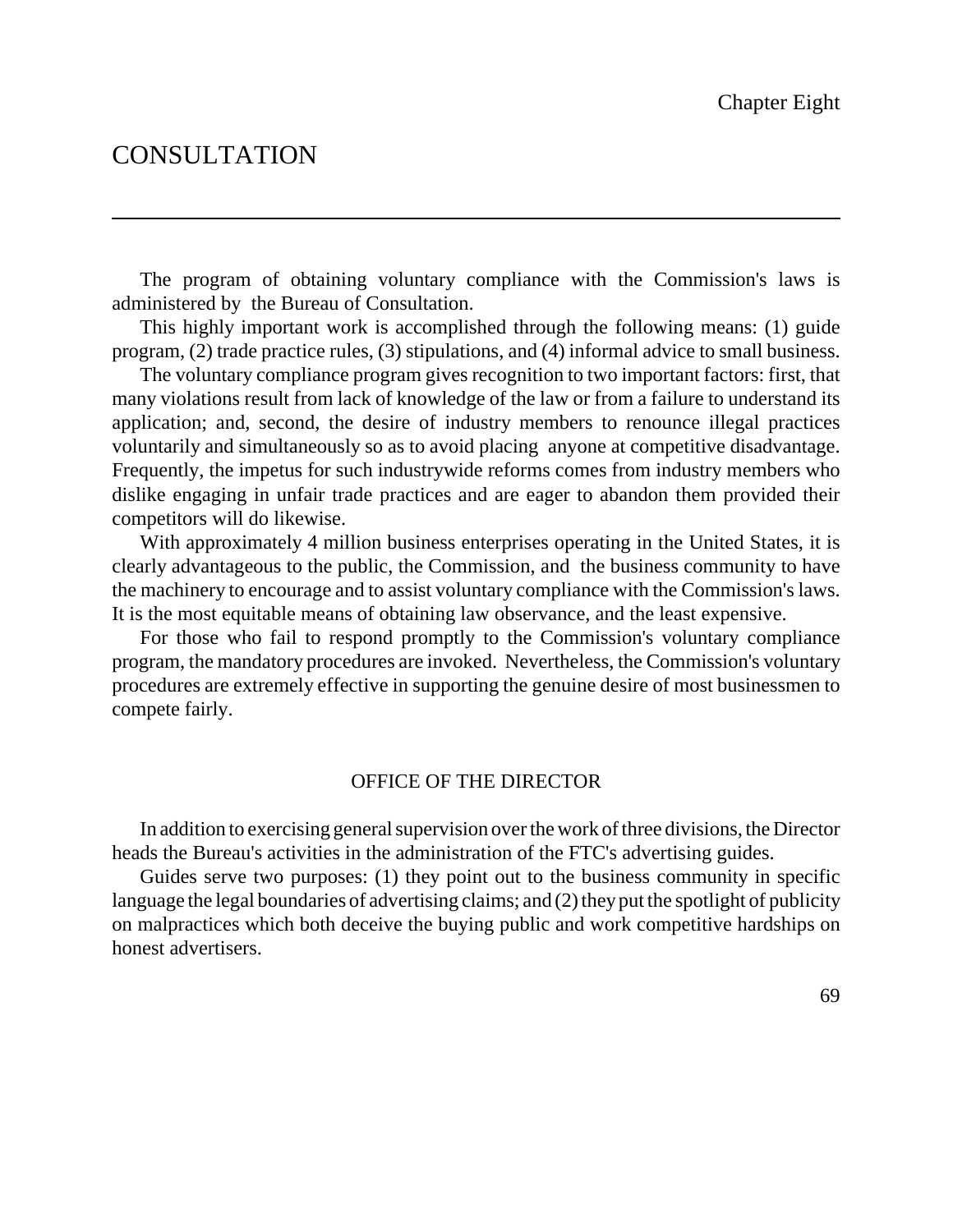The Guide Program had its beginning on September 15, 1955, with the issuance of Cigarette Advertising Guides. By maintaining close contact with the tobacco industry, the Bureau of Consultation has been able to secure the voluntary discontinuance or revision of 20 questionable claims, and to provide advice and guidance on proposed advertising during the past fiscal year.

The 12-point Tire Advertising Guides, effective on August 27, 1958, had an immediate nationwide impact on tire advertising at all levels of distribution The major achievements of the administration of the guides were: (1) elimination by tire manufacturers of the use of names which suggested a better grade or quality than was actually the case (a typical example would be abandonment of the designation "Super Deluxe High Standard" for a second-line tire); (2) a marked improvement by the tire industry in the clarification of guarantees and disclosure of their terms and conditions; and (3) general compliance with the requirements that advertisements of used and retreaded tires clearly disclose that they are not new products.

On October 10, 1958, the Commission issued to its staff Guides Against Deceptive Pricing for use in the evaluation of pricing representations in advertising. They were released to the public in the interest of obtaining voluntary, simultaneous, and prompt cooperation by those whose practices are subject to the Commission's jurisdiction. These guides are a new approach in the area of voluntary compliance, in that they are not confined to one product but cut across all industry lines. These guides received strong, support from business groups and have been used as a rallying point by those interested in maintaining truth in the advertising of saving claims to consumers.

Approximately 10,220 copies of the Tire Advertising Guides were distributed by the Commission in response to 3,900 requests. In addition, some tire manufacturers and trade associations have reproduced and disseminated at their own expense thousands of copies of these guides. There are approximately 300,000 tire retail outlets in the United States and we believe it is safe to assume that the vast majority have received a copy of the guides either from the Commission or from private sources.

In response to 12,957 individual requests, 76,700 copies of the Guides Against Deceptive Pricing have been distributed by the Commission. Other requests for copies of the Pricing Guides have been received from trade associations and various other business enterprises, many of which have also reproduced and disseminated copies at their own expense. From our experience with this program, we estimate that at least one-half million copies of the Pricing Guides have been reproduced and disseminated throughout the business community and to the public.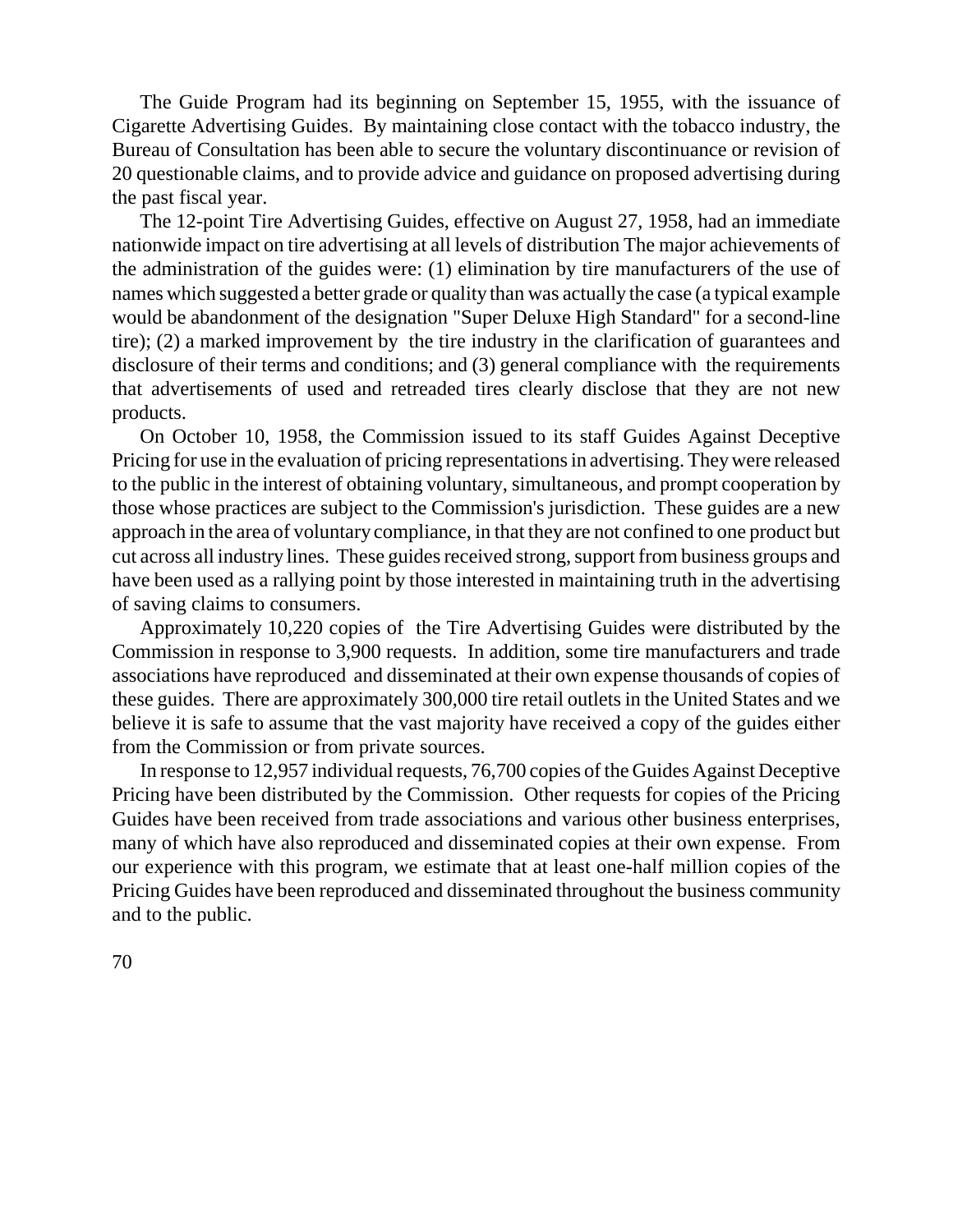Furthermore, many business concerns, including some of the largest engaged in the manufacture and/or distribution of consumer goods, have either written to us or made public announcements of their intention to voluntarily comply with the guides. In addition, newspapers throughout the country and leading magazines have carried stories or feature articles on the guides, thereby performing a valuable service by informing the business community and the public of this practice.

Abandonment or correction of misleading or deceptive claims was obtained in 51 matters under the Tire Guides, and 48 under the Pricing Guides. The files were closed on assurances of compliance and the submission of revised advertising.

Advice and guidance on compliance, with guides was given to 68 firms and business groups in or related to the tire industry, and in 138 matters involving price representations.

Numerous other matters not susceptible for treatment on a voluntary compliance basis were forwarded to other bureaus and offices of the Commission for appropriate action.

## DIVISION OF TRADE PRACTICE CONFERENCES

The Commission's trade practice conference programs for industries are administered by this Division. The objective of such programs is to obtain and maintain voluntary compliance with laws administered by the Commission on an industrywide basis. The work of the Division includes  $(1)$  the establishment and revision of trade practice rules for industries,  $(2)$ the furnishing of advice and guidance to industry members as to the requirements of such rules, and (3) the obtaining of voluntary compliance with such rules by the industrymembers subject thereto in the conduct of their business. To the extent that the objective of these programs is achieved, the need for individual complaint proceedings is reduced with consequent savings in the cost of law enforcement.

#### Rulemaking Work

A proceeding to establish rules is usually authorized pursuant to an application from a representative group in an industry. When an application is received, the proposal is given careful consideration by the Division and a report with recommendation made to the Commission. Such an application is granted only when the Commission has good reason to believe that the proceedings will constructively advance the best interests of the industry on sound competitive principles and substantially improve voluntary observance of the law by its members.

When the Commission authorizes a trade practice conference proceeding, the Division schedules and conducts an industrywide con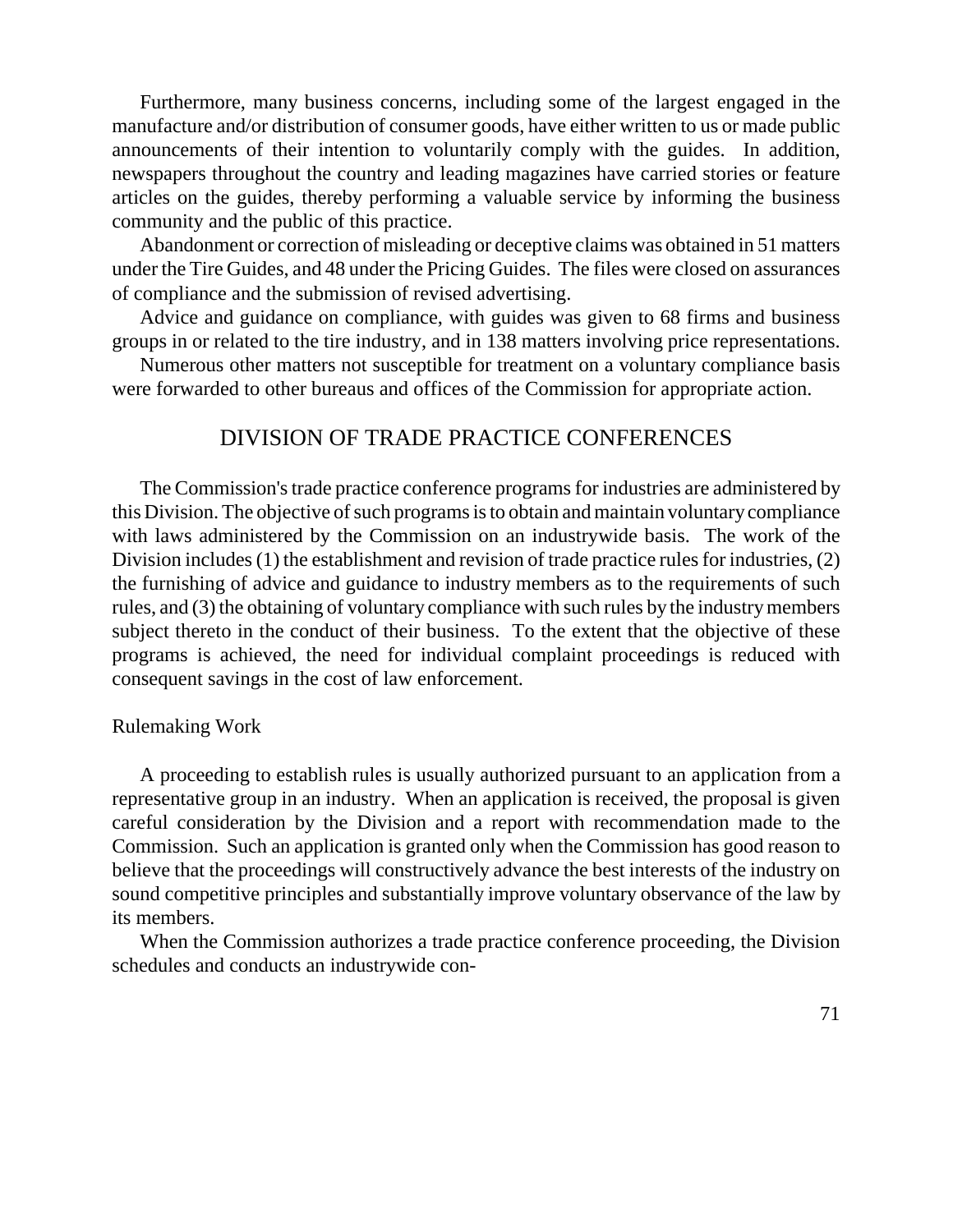ference at which all industry members are given an opportunity to propose and discuss appropriate trade practice rules for their industry. After consideration of all the matters presented at such conference and other available pertinent information, proposed rules are submitted to the Commission for release for public hearing. All interested or affected parties, including consumer groups, are invited to attend the public hearing and express their views concerning the proposed rules. After the hearing a study is made of the record of the entire proceeding, and final rules for the industry are submitted to the Commission with the recommendation that they be promulgated. The formulation and recommendation of trade practice rules for industries by the Division frequently entails technological and legal research, which includes consultation with legal experts and technicians of other Government agencies.

### Accomplishments During Fiscal 1959

Statistics on rulemaking activities of the Division follow:

| Trade practice conference proceedings for industries pending on June 30, |  |
|--------------------------------------------------------------------------|--|
|                                                                          |  |

During fiscal 1959, the Commission promulgated trade practice rules for 14 industries. New rules were established for 4 such industries, and the existing rules for the other 10 were revised. The new rules promulgated apply to members of the following industries: Building Wire and Cable Manufacturing, Outlet and Switch Box Manufacturing, Work Glove, and Manifold Business Forms Industry. The revised rules promulgated apply to members of the Cut and Wire Tack, Macaroni and Noodle Products., Sunglass, Feather and Down Products, Fire Extinguishing Appliance, Gummed Paper and Sealing Tape, Industrial Bag and Cover, Tobacco Smoking Pipe and Cigar and Cigarette Holder, Waterproof Paper, and Wholesale Plumbing and Heating Industry.

The Work Glove rules furnish guidance with respect to the labeling and advertising of work gloves as "seconds," "irregulars" or "rejects." They also provide members with a muchneeded clarification of the requirements of the Robinson-Patman Act.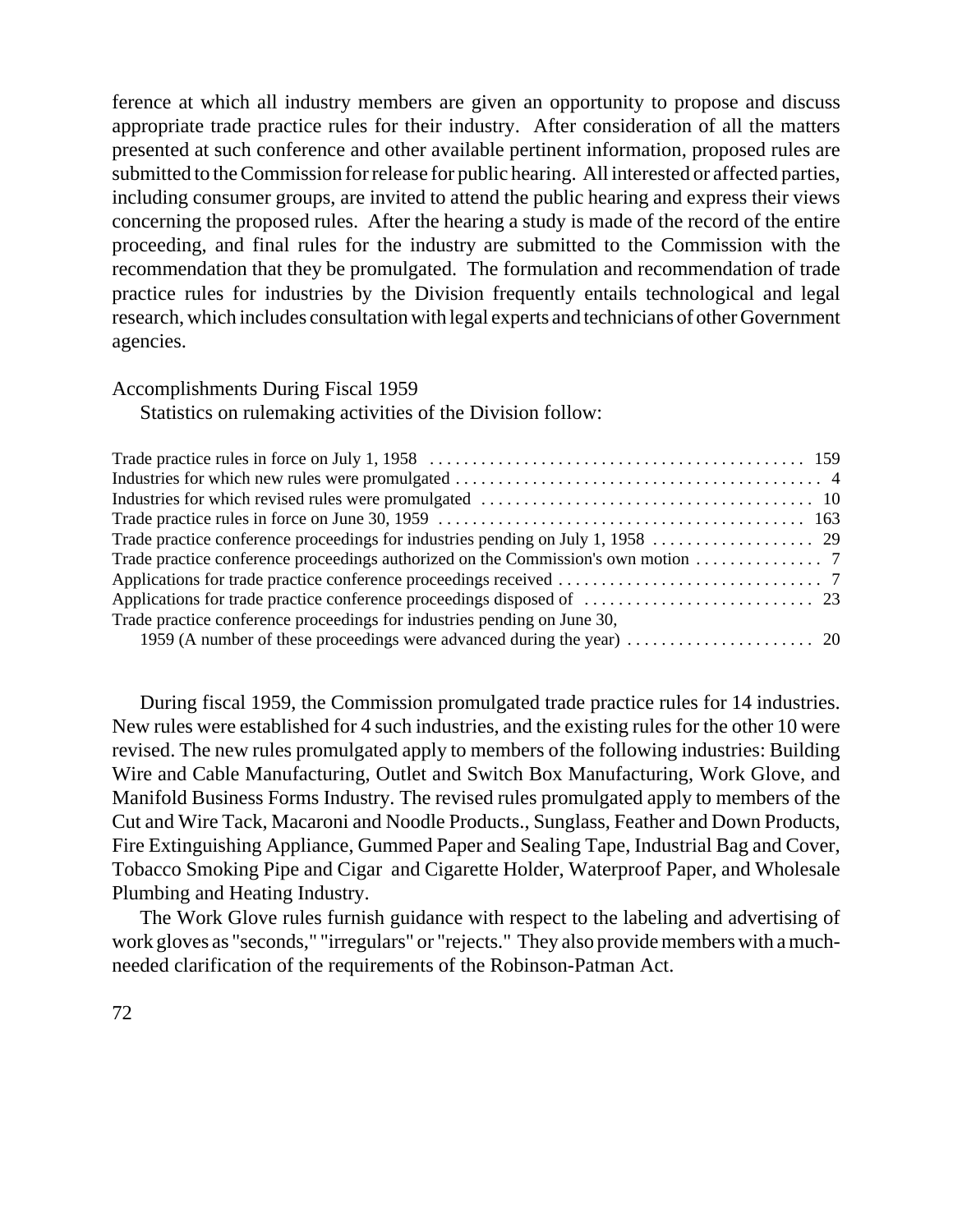The rules for the Outlet and Switch Box Manufacturing Industry clarify legal requirements with respect to a varietyof practices, including prohibited discriminatory prices, rebates, refunds, discounts, credits, etc. Also prohibited sales below cost, other forms of prohibited trade restraints, inducing breach of contract and commercial bribery.

The Building Wire and Cable Manufacturing rules contain provisions relating to such subjects as substitution of products, misleading price lists, deceptive invoicing, prohibited discrimination, defamation of competitors or false disparagement of their products, commercial bribery, arrangements to exclude sales of competitors' products, and push money.

The rules for the Manifold Business Forms Industry cover a number of different unfair trade practices of concern to the members. Included is a rule requested by the industry pertaining, in part, to prohibited discriminations in price. This rule provides extensive clarification of section  $2(a)$  of the Clayton Act, as amended, by interpreting the requirements of the act and setting forth examples of violations.

The revised rules for the Macaroni and Noodle Products Industry are designed, among other things, to protect consumers as well as industry members against misrepresentation of the protein, caloric, and starch content of industry products. The rules also provide extensive guidance on how industry members can furnish services, facilities, or allowances to customers on proportionally equal terms in accord with the requirements of sections  $2(d)$  and 2(e) of the Clayton Act, as amended.

The revised trade practice rules for the Sunglass Industry represent a material advance in guidance afforded members with respect to legal requirements relating to disclosure of foreign origin, use of the word "certified," and representations asto gold content and product guarantees. An especially significant feature of the rules is the addition of the Guides Against Deceptive Pricing, adopted by the Commission October 2, 1958, as an appendix to the general rule on deceptive pricing

During the year the Commission, on its own motion, authorized a proceeding to amend the 1932 rules for the Household Furniture Industry. It has been reported that this industry at the manufacturers' level produced over \$2 billion worth of furniture in 1958, and it is anticipated that the 1959 production will show an increase of 12 to 15 percent. A staff draft of suggested revised rules was prepared and discussed at meeting of an all-industry committee composed of representatives from the various segments of the industry and by suppliers who may be vitally affected by the rules. Discussions also were held with consumer groups.

541633—60—6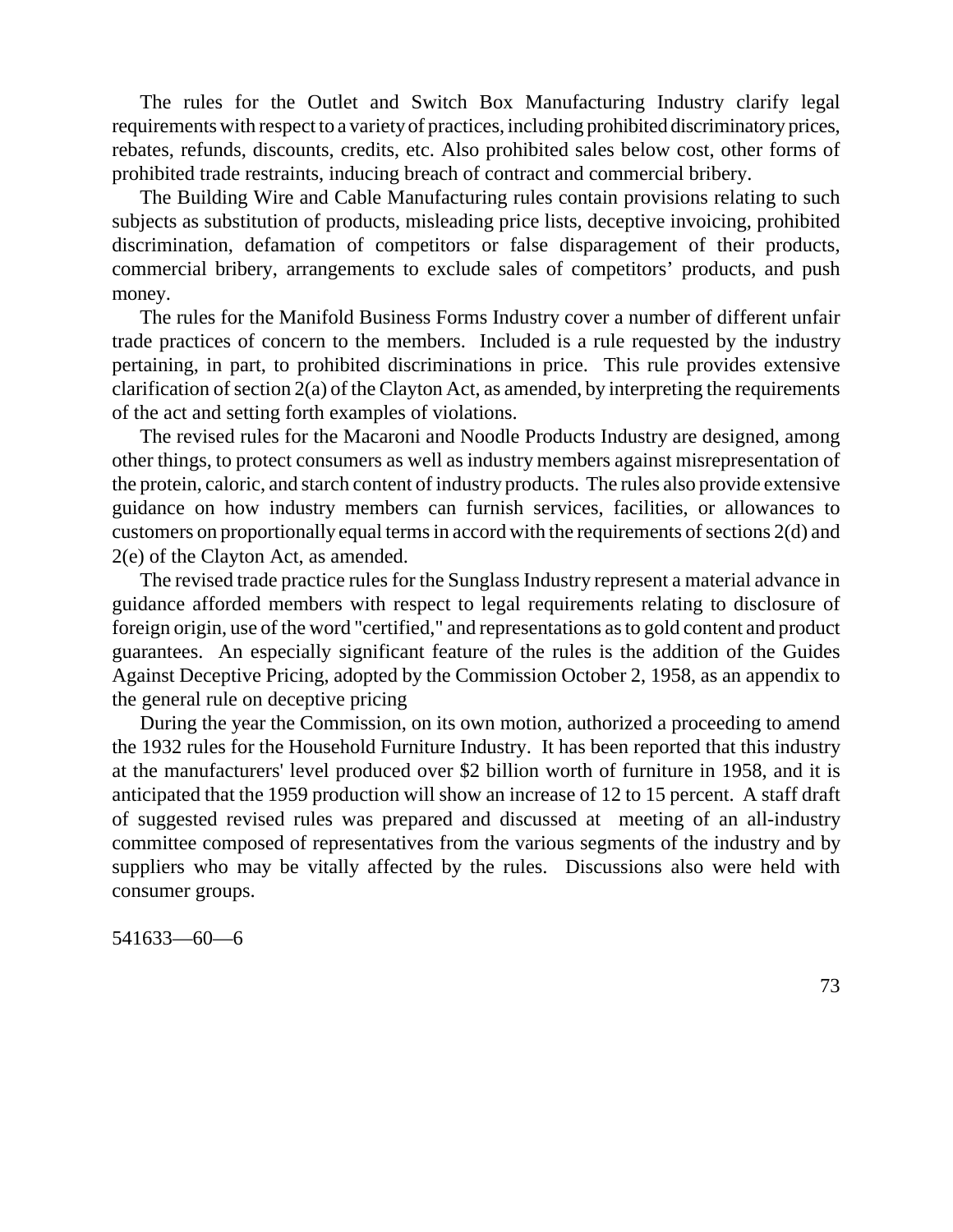### Rule Compliance Work

The work of the Division includes obtaining observance of rule promulgated for industries by their members. This involves the maintenance of liaison with industry members and their trade associations; the rendering of opinions respecting the application and requirements of the rules to current and proposed industry practices; and the securing of prompt and voluntarydiscontinuance in appropriate circumstances of practices which violate rule requirements.

In addition, many informal office conferences and discussions were held during the year by the Division's staff both with members of industries operating under trade practice rules and with trade association executives. At these meetings staff advice and opinions were given concerning the requirements and applicability of rule provisions to a great variety of specific practices. Also, many written staff opinions were given on rule requirement and application questions in response to written inquiries received from industry members, representatives of their trade associations, better business bureaus, and other interested parties. Such activity by the Division supplemented the guidance provided for by the rules. It also served to prevent industry members from introducing practices which would have resulted in injury to competition and the public before corrective action could have been taken to force their discontinuance. This work involved the giving of staff opinions on such practices as exclusive dealing, refusal to sell, price discrimination, illegal brokerage, discriminatory promotional allowances, conspiracies, and other types of monopoly, restraint of trade, as well as deceptive labeling and advertising practices.

Statistics relating to rule compliance activities during fiscal 1959 are as follows:

Very substantial rule compliance work was done during the year with respect to the following industries and practices:

Corset, Brassiere, and Allied Products Industry. Significant and substantial progress was made in effecting the discontinuance of misrepresentation as to the weight reducing properties of girdles.

Jewelry Industry. Corrective action in this industry was directed principally to fictitious pricing; false descriptions of imitation and synthetic stones and imitation pearls; misrepresentation of the quality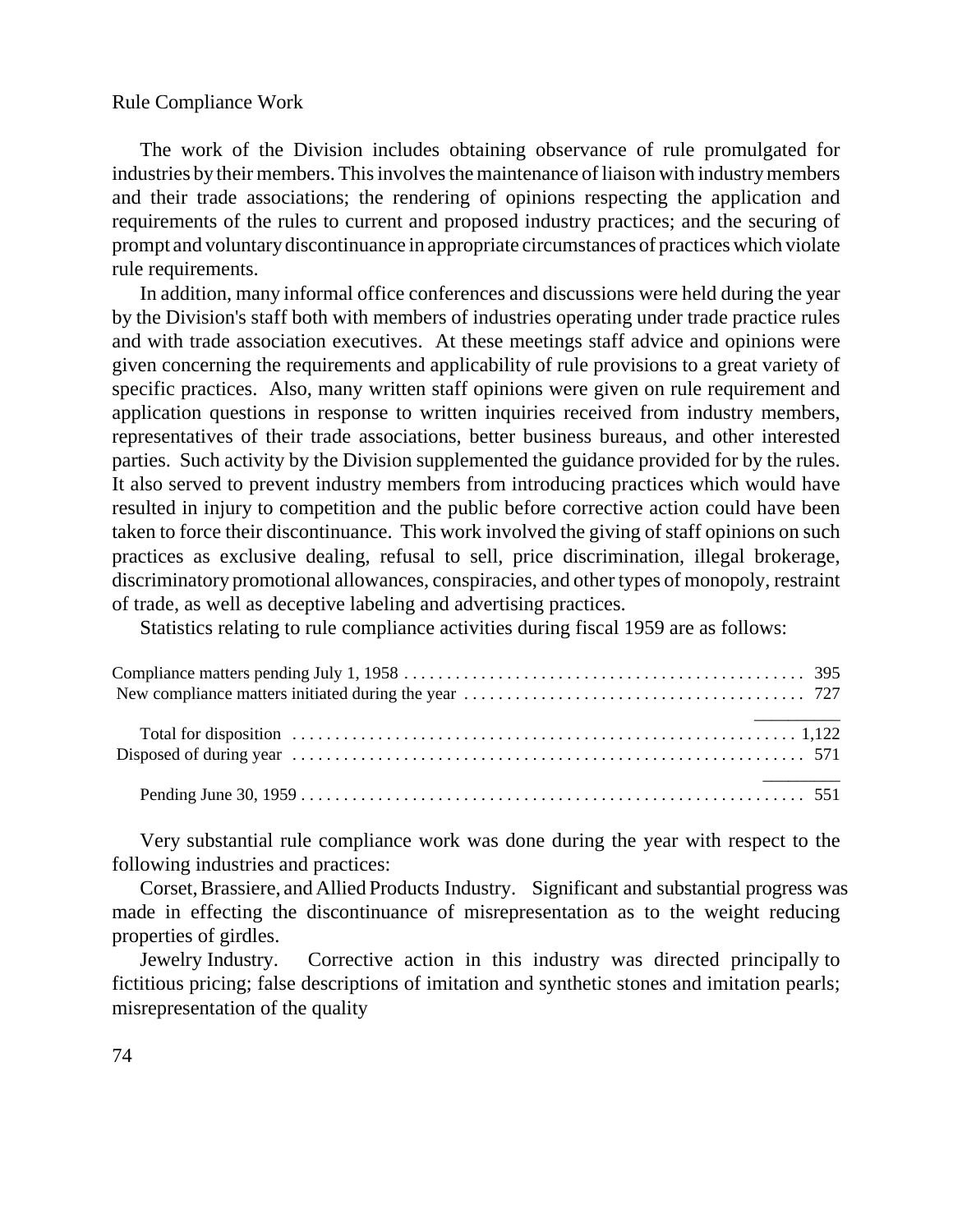of diamonds; and false representations as to the gold and silver content of jewelry.

Watch Case Industry. Practices corrected include falsely representing the regular retail prices of watches; misrepresenting that watches are guaranteed; and failure to disclose the metal content of watch cases.

Bedding Manufacturing and Wholesale Distributing Industry. Continuing attention has been given, with most favorable results, to the elimination of deceptive price preticketing and advertising of industry products, and representations in advertising and labeling that such products are guaranteed without disclosure of limiting terms and conditions of the guarantee and the obligations of the guarantor.

Luggage and Related Products Industry. Discontinuance by a number of industry members of the use of fictitious prices and deceptive representations asto composition in the sale of luggage, brief cases, and billfolds has been effected in the administration of the rules for this industry.

Rayon and Acetate, Silk and Linen Industries. Vigilant administration or the rules for these three industries was continued during the year. Such action was necessary in order to prevent consumer deception as to the fiber content of industry products, including those of mixed fibers; the weaving or processing of these and other fibers to simulate silk or linen; and the tendency to pass off products made of rayon, acetate, or other fibers as silk or linen by (1) labeling them as such, (2) using terms connoting silk or linen, and (3) failing to disclose the presence of the mentioned fibers.

Radio and Television Industry. During the year, the administration of the rules for this industry continued with emphasis on two deceptive practices which developed. The first was the failure of certain manufacturers to disclose that TV picture tubes, represented as being wholly new or sold under circumstances warranting assumption of being new, contained previously used envelopes (bulbs), and in some instances other used parts. The need for corrective action in this field was accentuated by reason of the phenomenal growth in the number of replacement tube producers. The second such practice was misleading advertising representations as to the weight and portability of so-called portable TV sets. These practices were quickly corrected under the rules.

Statistics relating to rule interpretation work during fiscal 1959 are as follows: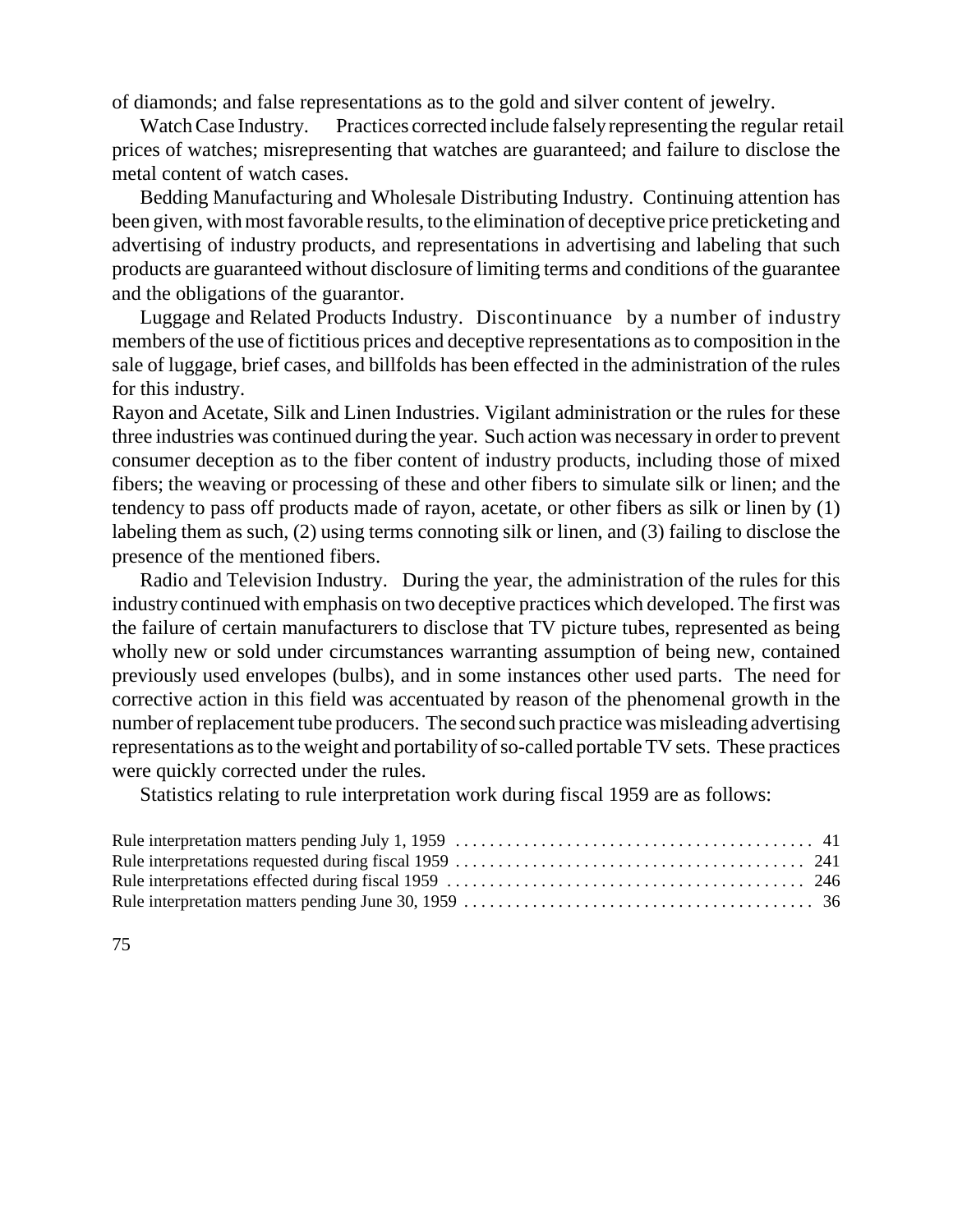## DIVISION OF STIPULATIONS

The work of negotiating stipulations to cease and desist and obtaining compliance with approved stipulations is conducted by this Division.

The stipulation procedure which was established in 1925, affords a person charged with using unlawful practices an opportunity to present his side of the matter informally and to enter into an agreement or stipulation to discontinue those practices shown by the facts to be unlawful. A stipulation becomes effective when approved by the Commission and is a matter of public record.

Where a practice is in general use in an industry, stipulations may be negotiated concurrently with those engaged in the practice. Thus, the procedure may be utilized to effect voluntary correction of unlawful practices simultaneously on an industrywide basis.

The procedure is informal and provides a speedy means of law enforcement without the expense of formal litigation.

After the Commission approves a stipulation, the Division obtains from the parties a report showing how they are complying with their agreements. It also conducts a systematic check on compliance with older stipulations and initiates corrective action in eases of noncompliance.

#### Stipulation Procedure

After investigation by the Bureau of Investigation, matters appropriate for stipulation negotiations are referred for this procedure.<sup>1</sup> The party charged with engaging in unlawful practices is given a statement of the practices believed from the investigation to be unlawful and is afforded an opportunity to discuss the issues informally with a Division representative. He or his counsel may also present such factual information as he may wish to have considered, in person or in writing. A stipulation providing for discontinuance of any practices shown by the facts to be illegal may be entered into and, if approved by the Commission serves as a basis for disposing of the case.

The Commission approved 148 stipulations in fiscal 1959, and 3 were pending with it at the close of the year. The results of stipulation negotiations during the fiscal year are shown in the following summary:

\_\_\_\_\_\_\_\_\_\_\_

 $1$  Opportunity to enter into a stipulation is not afforded when the alleged violation of law involves false advertising of food, drugs, devices, or cosmetics which are inherently dangerous, the sale of fabric and wearing apparel which are so highly flammable as to be dangerous, or the suppression or restraint of competition through conspiracy or discriminatory or monopolistic practices. The Commission reserves the right in all cases to withhold the privilege of disposition by voluntary agreement.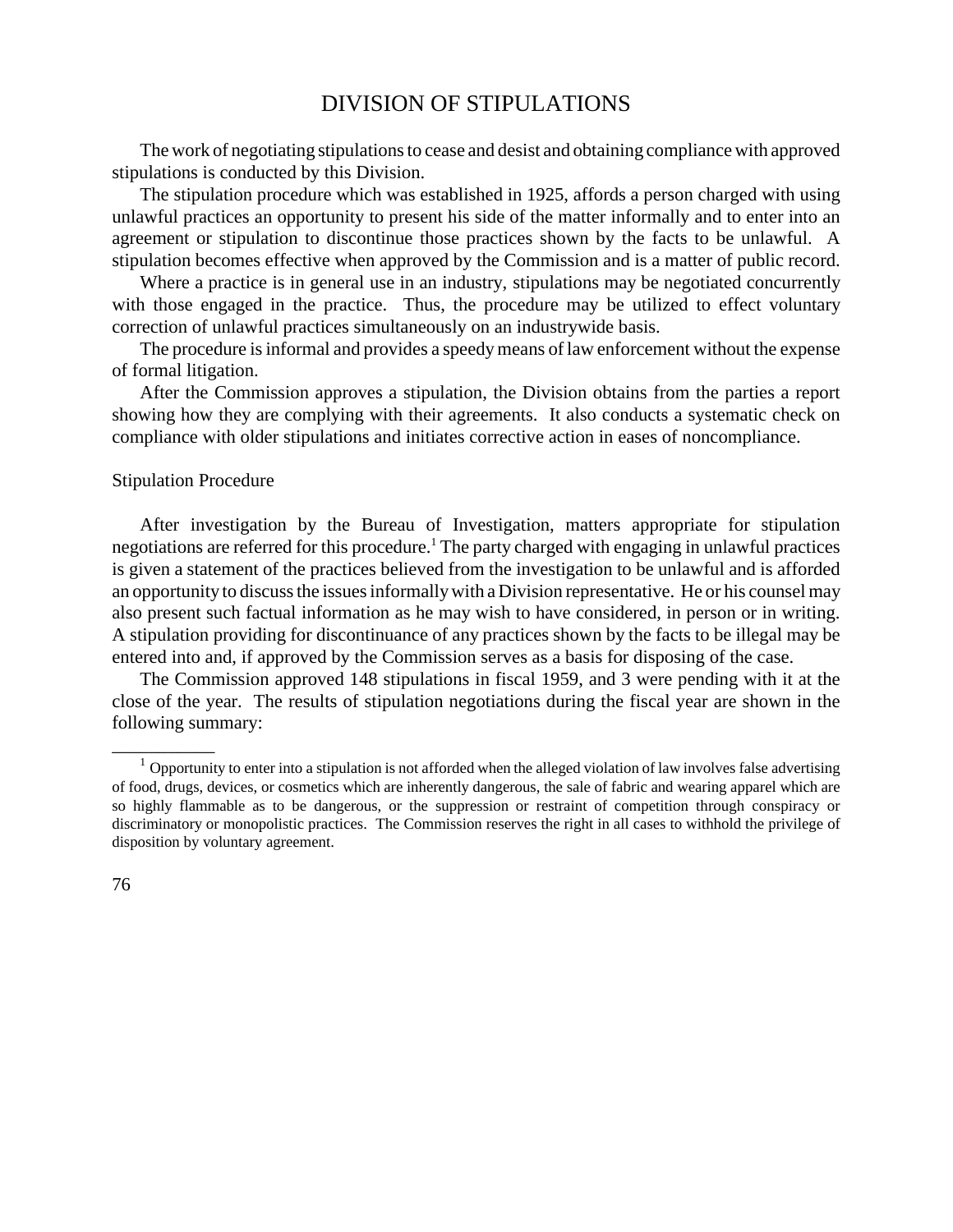#### Disposition

Total ..................................................................... 216

#### Practices Covered by Stipulations

Investigation laving shown misleading advertising of automobile battery guarantees to have been in general use among battery advertisers, stipulations providing for the discontinuance of this type of advertising were negotiated concurrently with 21 major sellers of automobile batteries. This total included some of the largest oil, tire, and mail order companies. Batteries had been represented in advertising as granted unconditionally, when in fact the guarantees contained important limitations. Principal among these was that the value of a battery guarantee was reduced each month after the battery had been sold. The stipulations, which were approved simultaneously, provide for clear disclosure of these limitations.

Other practices covered by stipulations approved during the fiscal year include the following:

In 18 stipulations, manufacturers or distributors of various products agreed to stop using deceptive price representations in the sale of their products.

Amanufacturer of a device containing radioactive material used to remove dust from phonograph records agreed to label the device so as to warn users of the possible harmful effects of the material.

A baking company agreed to discontinue advertising that the consumption of its bread as part of the diet will cause the consumer to lose weight.

A manufacturer of furniture and automobile polish agreed to use on the product a conspicuous warning that the polish is combustible and should not be used near an open flame or extreme heat.

A distributor of radio and television tubes agreed to reveal that its tubes are manufacturers' rejects.

A seller of novelty- jewelry agreed not to use Indian names, symbols, or illustrations, or otherwise represent that the jewelry was made or designed by Indians.

A manufacturer of a food blender agreed not to represent that fruit or vegetables juices extracted by its product will assure good health.

A manufacturer of hair dye agreed to stop claims that its product will restore the hair's natural color.

An advertiser of a drug preparation agreed to stop advertising that its product offered protection against Asian flu.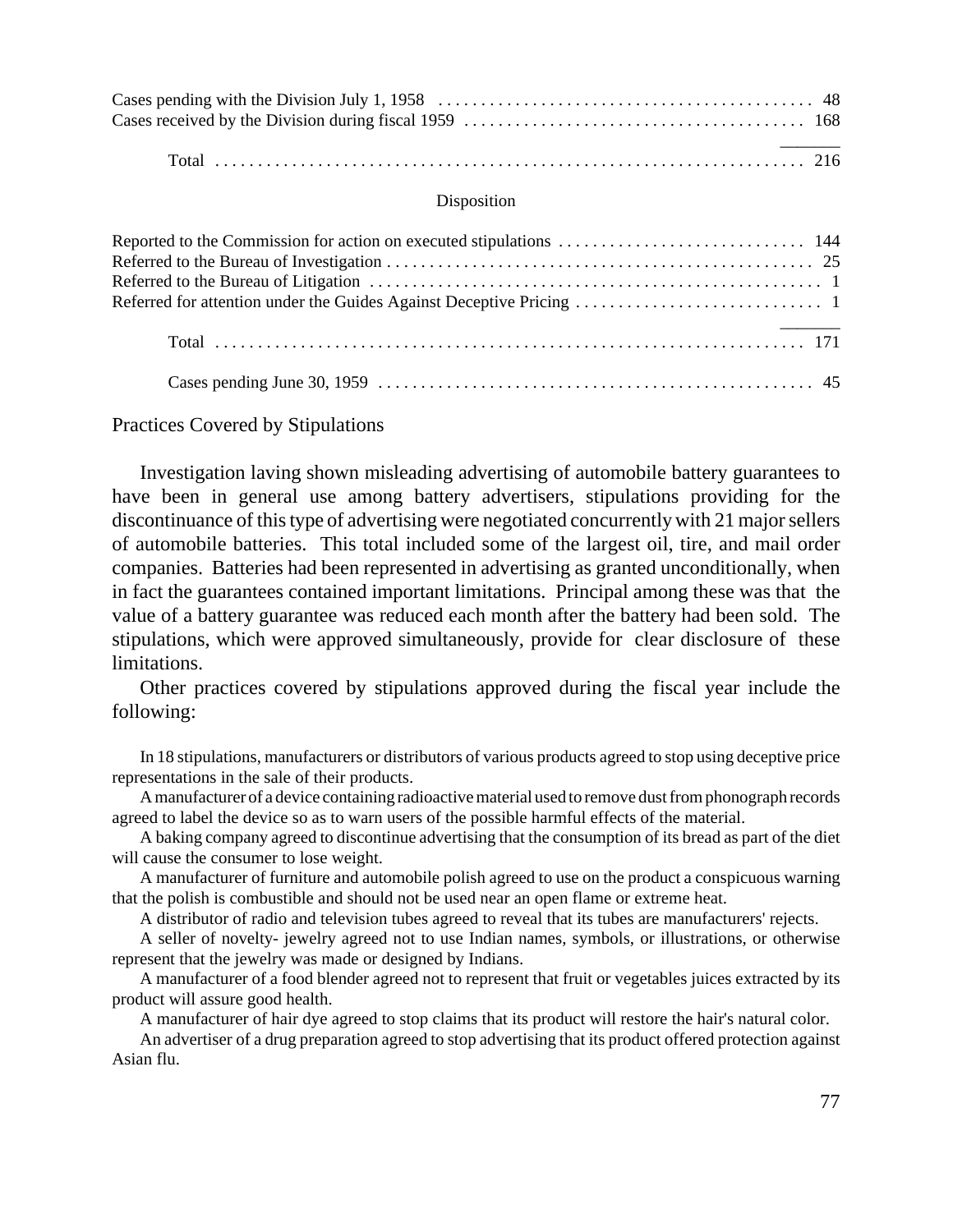A distributor of reclaimed lubricating oil agreed to disclose in advertising and labeling that the oil was used.

A correspondence school agreed to stop using the word "University" in its name.

A drug manufacturer agreed to discontinue advertising that its product has any beneficial effect on rheumatism, arthritis, or neuralgia beyond temporary relief of minor aches, pains, or discomforts.

Another advertiser of a drug preparation agreed not to represent that its product will cure pimples.

In seven stipulations, sellers of imported products agreed to stop representing that the products sold by them were made in the United States and to disclose the country of origin of the products.

In three stipulations the parties agreed not to use fictitious names in collecting past due accounts.

A seller of a home study correspondence course of training for civil service agreed not to misrepresent the nature or conditions of any position available to persons taking the course.

In three stipulations, manufacturers of shoes agreed to discontinue certain orthopedic claims for their products.

In three stipulations, distributors of blankets agreed not to misrepresent the fiber content of their products.

In another stipulation the parties agreed to stop selling various merchandise by means of a lottery.

In fourstipulations, manufacturers of moccasins agreed to stop representing that their products are hand sewn except as to such parts as may be sewn by hand.

A seller of hairbrushes agreed not to misrepresent the bristle content of its brushes.

A manufacturer of floor covering agreed to stop representing that its product would last a lifetime.

A distributor of combs agreed to stop representing that he manufactures tho product sold by him.

A manufacturer of spectacles agreed not to represent that its product will be effective in the treatment of eye diseases.

A stationery manufacturer agreed not to describe its product as "engraved."

A sewing machine manufacturer agreed to stop representing that its machines are completely automatic.

A cigar manufacturer agreed not to represent that its cigars are made of Cuban tobacco unlessthisistrue.

An importer of fabrics agreed to stop representing that the fabrics sold by him are "hand-woven" unless such is the fact.

In twenty-eight stipulations, manufacturers or distributors of fur products agreed to discontinue illegal practices, including misbranding, false invoicing, and false or deceptive advertising.

Eighteen manufacturers or distributors of wool products agreed to label their products asrequired by the Wool Products Labeling Act.

#### Initial Compliance

During fiscal 1959 a total of 137 reports were received and filed as showing satisfactory compliance with recently approved stipulations. Twenty-two matters in which compliance was not considered satisfactory or further investigation was necessary were referred to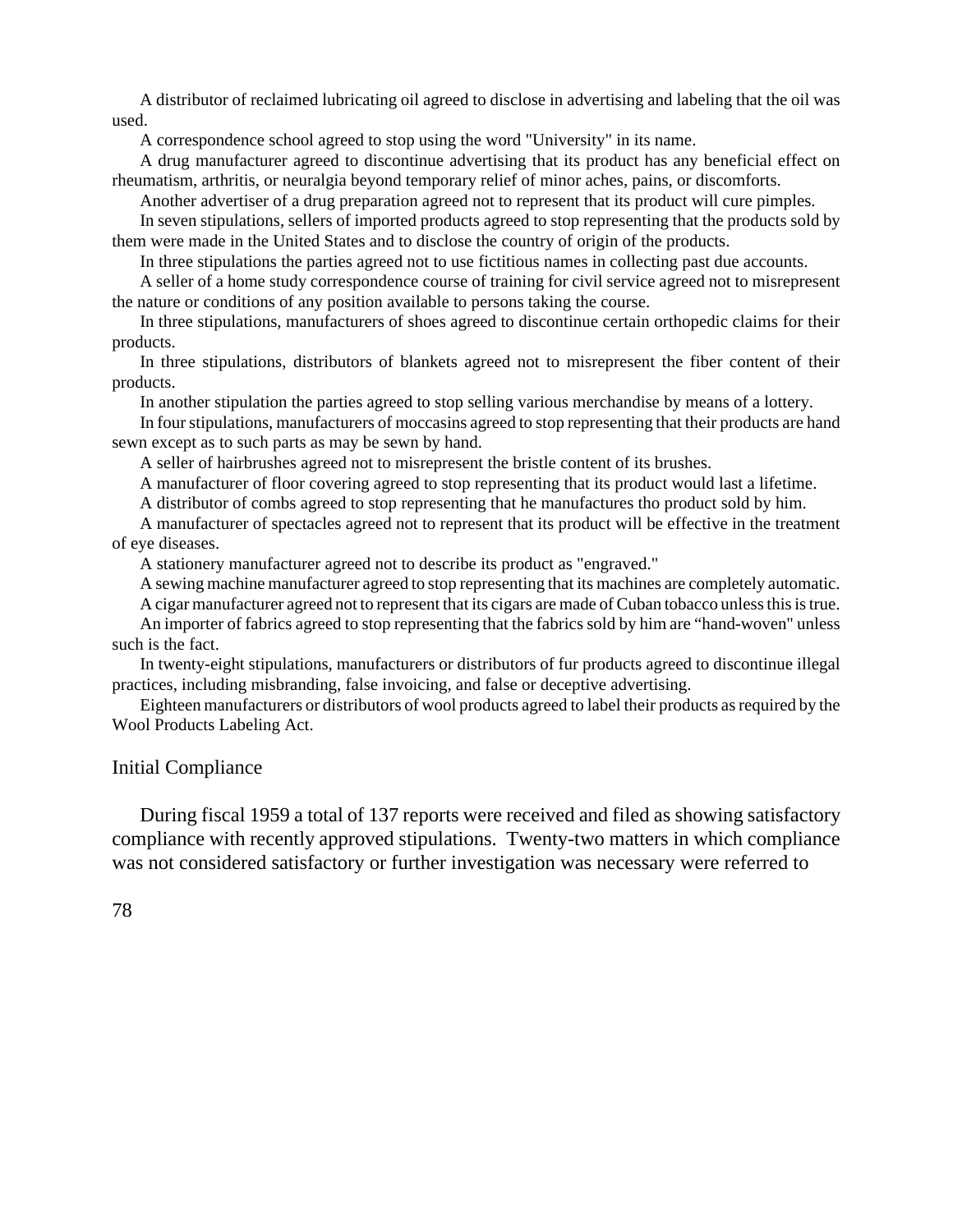the Bureau of Investigation. One matter was referred for attention under the Guides Against Deceptive Pricing.

Stipulation Compliance Check

Results accomplished under the program for checking compliance with older stipulations are shown below:

| Reported to the Commission with recommendation for filing after voluntary |  |
|---------------------------------------------------------------------------|--|
|                                                                           |  |
|                                                                           |  |
|                                                                           |  |

### DIVISION OF SMALL BUSINESS

This Division was created July 1,1951, specifically for the purpose of enabling the Commission to more fully assist small business in obtaining the protection, relief, and guidance afforded under the statutes administered by it.

The principal functions of the Division are—

1. To give informal staff advice to small businessmen on how to conduct their businesses within the statutes administered by the Commission;

2. To advise small businessmen as to the proper method of preparing applications for complaint against illegal practices of competitors, suppliers, and others;

3. To perform liaison functions with the House and Senate Select Committee on Small Business, the Small Business Administration, and other agencies dealing with the problems of small business;

4. To inform small businessmen of the functions and jurisdiction of other governmental agencies concerned with the interests of small business.

Inquiries which fall within the primary jurisdiction or responsibility of other governmental agencies are referred to them for appropriate attention. When the information requested is known to be available at a nongovernmental source, the inquirer is so advised.

In performing its duty to protect small business from predatory practices of competitors and suppliers, the Commission, through this Division, renders services to the small businessman, who, without the safeguards afforded by the Commission, might not be able to com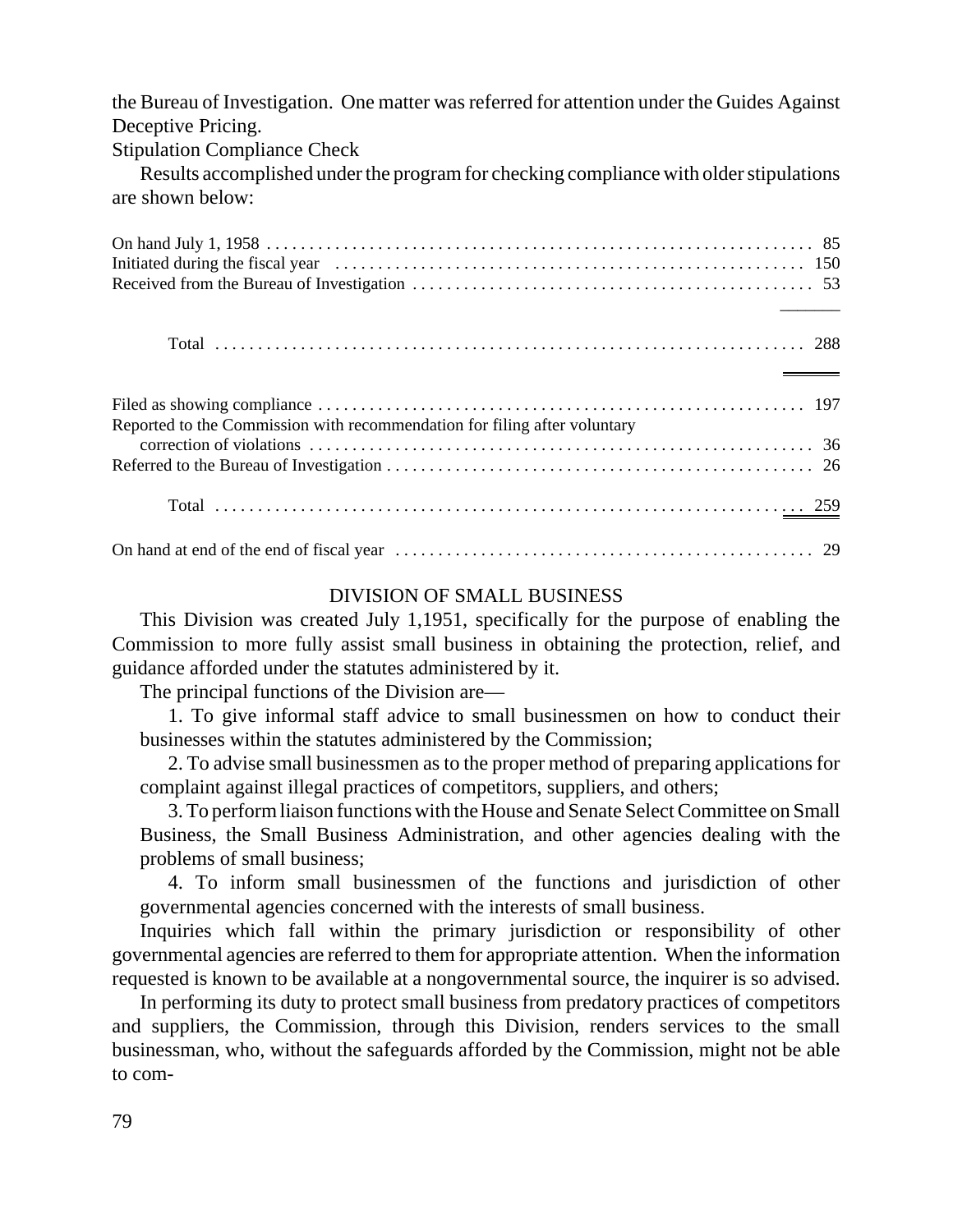pete through lack of resources and otherwise in areas where unfair or restrictive business practices exist.

Statistical Summary

The 562 matters completed during the year included 102 conferences.

80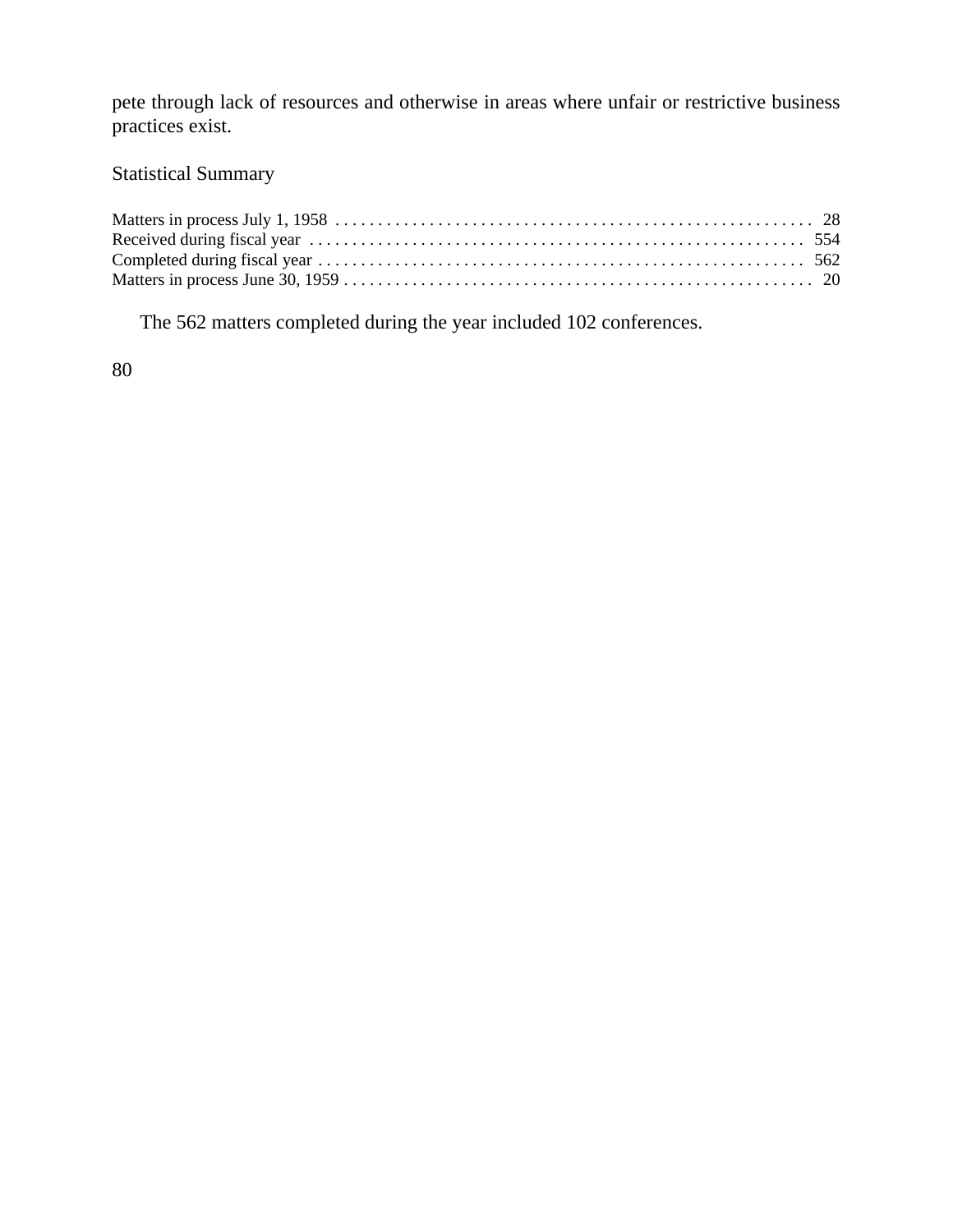## **ECONOMICS**

The functions of this Bureau are to give economic and statistical assistance to the Commission in its investigative and trial work as called for, and to make economic studies for publication in response to requests by the President, byCongress, or by the Commission. Its research work is conducted through the Division of Economic Evidence and Reports.

### DIVISION OF ECONOMIC EVIDENCE AND REPORTS

The assistance given by personnel of the Division to other bureaus of the Commission as required consisted of preparing economic exhibits, analyzing economic evidence, compiling statistical materials, and assisting in the formulation of requests for economic data.

An economic report on concentration trends in the cement industry had been undertaken early in 1958. In August 1958 it was presented to the Commission, and in the spring of 1959 it was revised for possible publication. At the end of the fiscal year it was undergoing legal review.

On October 9, 1958, a resolution on significant economic trends in food marketing was adopted by the Commission. The resolution pointed to the fact that a substantial percentage of all Commission antimonopoly investigations had arisen from alleged violations of law in this industry, and to the broad public interest in preserving competitive free enterprise and preventing unfair methods of competition. In light of these considerations, the resolution called for an investigation and study of integration and concentration of economic power at the retail level of food distribution.

Questionnaire schedules for chain stores, voluntary group wholesale grocers, and retailerowned cooperative food distributors were approved by the Commission on December 30, 1958, and by the Bureau of the Budget in January 1959. Mailing was completed February 2. Information was thus obtained relating to retail stores with about 90 percent of 1958 grocery store sales. In view of the wide interest expressed in this study and of the desirability of making factual information available without unnecessary delay, to those interested, the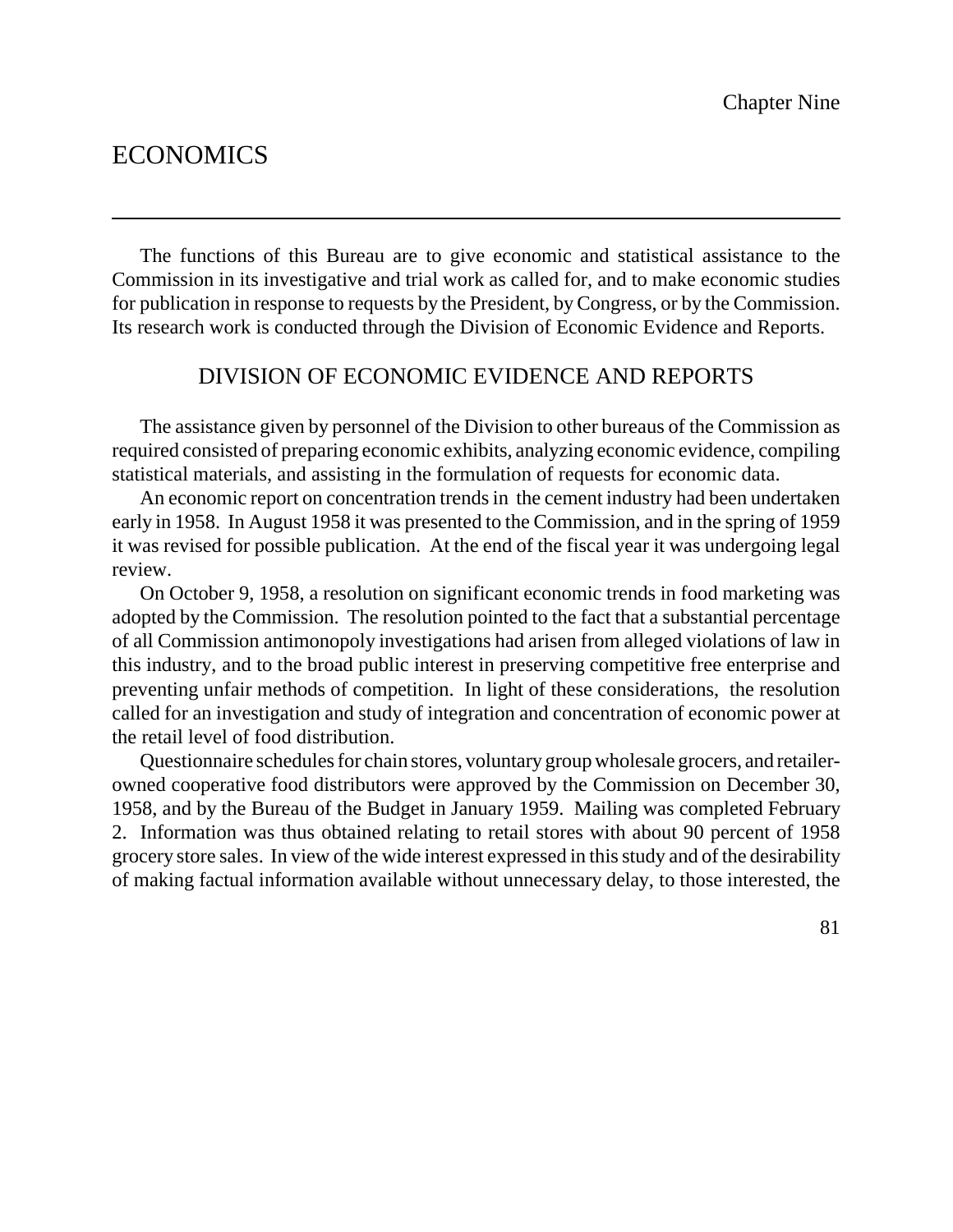Commission issued on June 30, 1959, an interim report, "Economic Inquiry Into Food Marketing."

The interim report included tabular presentation of sales and earnings by size groups, as well as acquisitions and integration by food chain stores. Data on sales according to areas served, acquisitions, integration, and services rendered group members were presented for both voluntary group wholesalers and retailer-owned cooperatives. The 10 tables giving chain store data and the 12 tables giving data for voluntaries and cooperatives in the interim report presented only part of the information developed in the questionnaires. It is planned to follow the interim report with a full report covering all of the factual material gathered.

82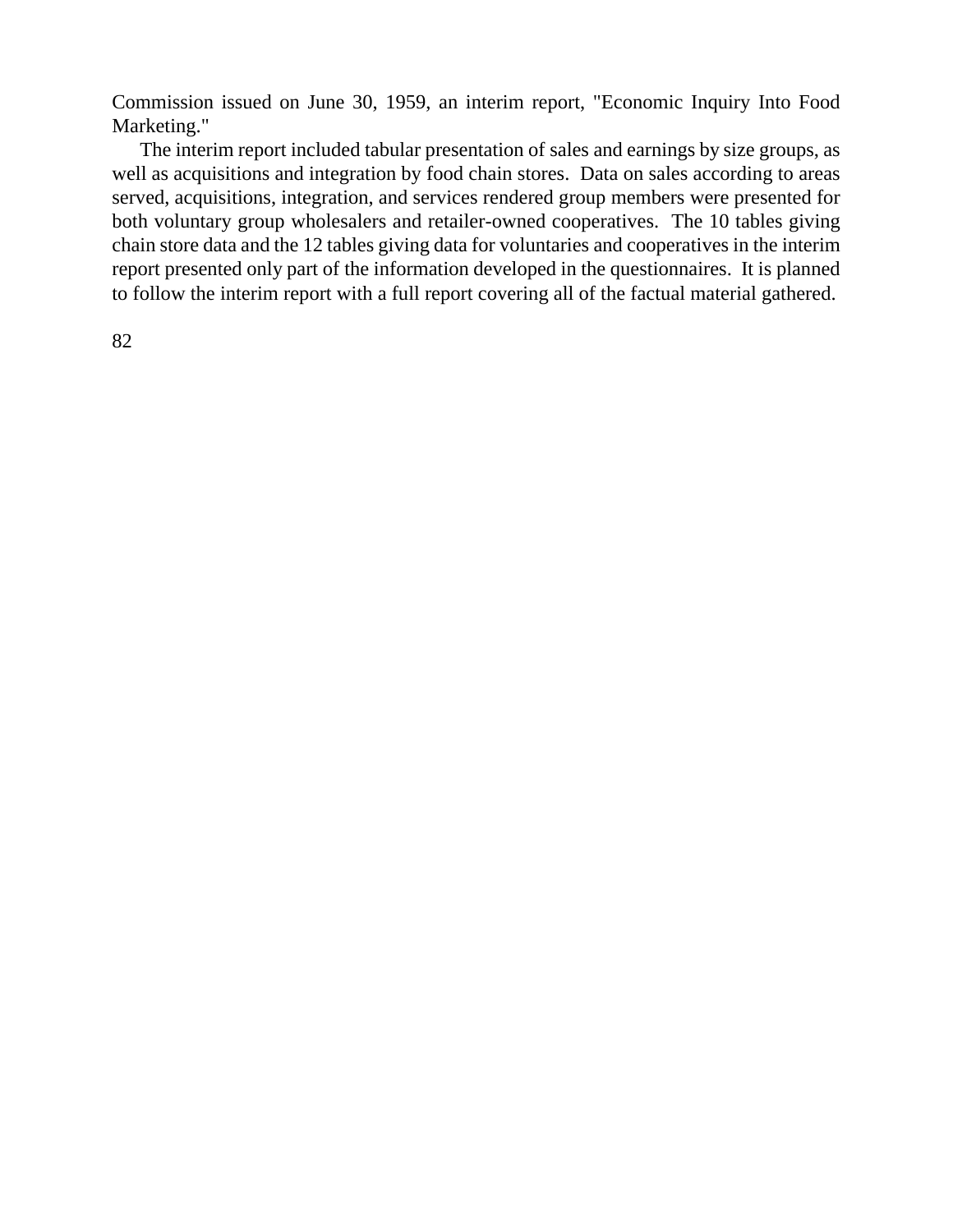# APPROPRIATIONS AND FINANCIAL OBLIGATIONS

## FUNDS AVAILABLE FOR THE FISCAL YEAR 1959

Funds available to the Commission for the fiscal year 1959 amounted to \$6,488,000. Public law 85-844, 85th Congress, approved August 28, 1958, provided \$5,975,000; and Second Supplemental Appropriation Act, 1959, Public Law 86-30, approved May 20, 1959, provided \$513,000.

Obligations by Activities, Fiscal Year 1959

| 1. Antimonopoly:        |  |
|-------------------------|--|
|                         |  |
|                         |  |
| 2. Deceptive practices: |  |
|                         |  |
|                         |  |
|                         |  |
|                         |  |
|                         |  |
|                         |  |
|                         |  |

## Settlements Made Under Federal Tort Claims Act

During the fiscal year 1959 theCommission paid no claims nor were, any claims pending.

## Comparative Appropriations

Appropriations available to the Commission for the past 3 fiscal years and obligations for the same period, together with the unobligated balances, are shown in the table below. The table also lists the number of employees as of June 30 of each year.

| Number<br>of Em-<br>ployees | Nature of appropriations                                   | Appropri-<br>ations | <b>Obligations</b> | Balance  |
|-----------------------------|------------------------------------------------------------|---------------------|--------------------|----------|
| 744                         | (including)<br>printing<br>and<br>Lump<br>sum              | \$5,550,000         | \$5,513,269        | \$36,731 |
| 738                         | printing<br>(including)<br>and<br>Lump<br>sum<br>binding). | 6,185,500           | 6,182,607          | 2,893    |
| 732                         | (including)<br>printing<br>and<br>Lump<br>sum<br>binding). | 6,488,000           | 6,484,168          | 3,832    |
|                             |                                                            | binding).           |                    |          |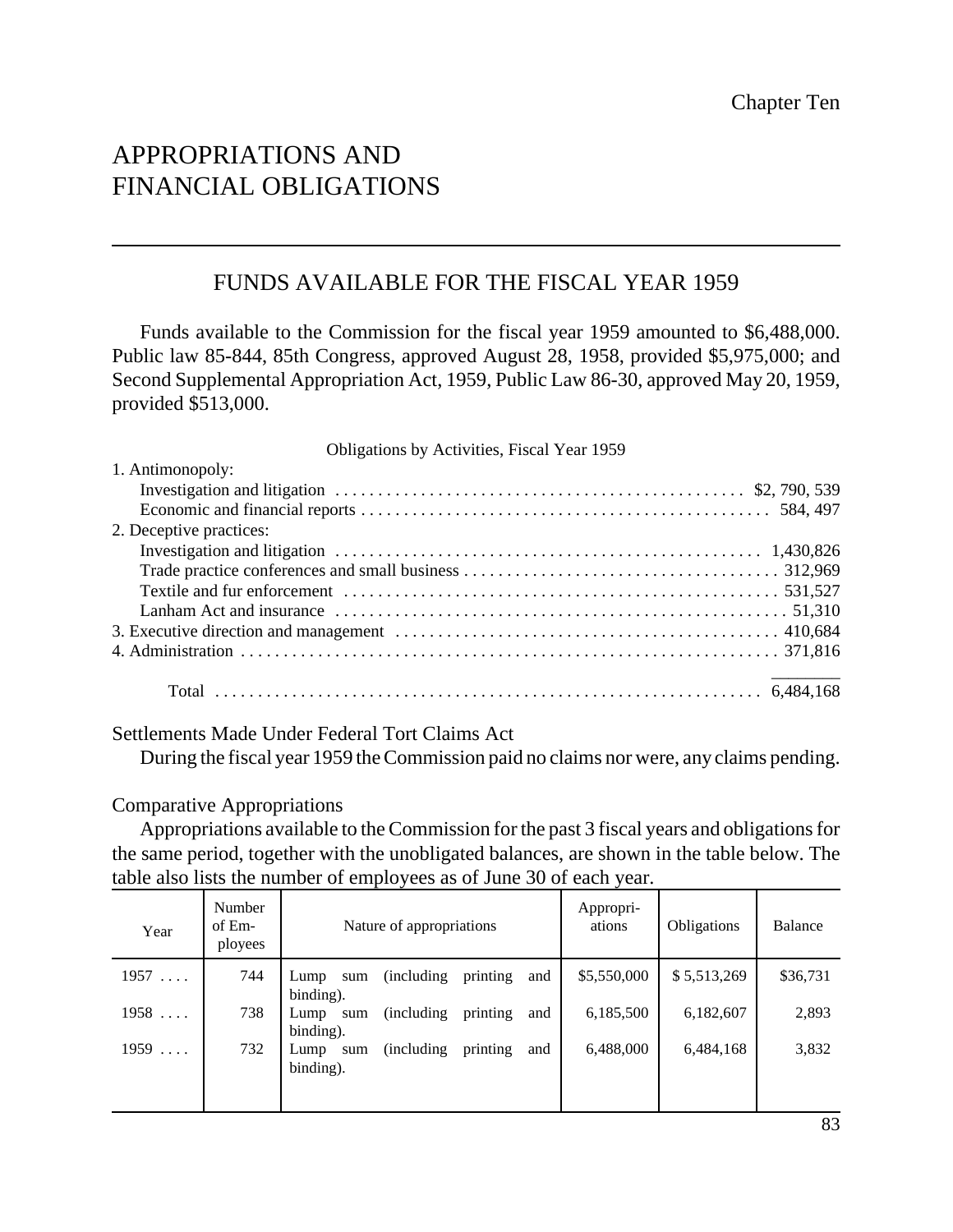## APPENDIXES

## Federal Trade Commissioners- 1915-59

Name State from which appointed Period of service

Robert T. Secrest Chio Sept. 26, 1954-Sigurd Anderson South Dakota Sept. 12, 1955-William C. Kern Indiana Sept. 26, 1955-Edward T. Tait Pennsylvania Nov. 2, 1956- Earl W. Kintner Indiana June 9, 1959-

Joseph E. Davies Wisconsin Mar. 16 1915-Mar. 18, 1918 Edward N. Hurley Illinois Mar. 16, 1915-Jan. 31, 1917 William J. Harris Georgia Mar. 16, 1915-May 31, 1918 Will H. Parry Washington Mar. 16, 1915-April 21, 1917 George Rublee New Hampshire Mar. 16, 1915-May 14, 1916 William B. Colver Minnesota Mar. 16, 1917-Sept. 25, 1920 John Franklin Fort New Jersey Mar. 16, 1917-Nov. 30, 1919 Victor Murdock Kansas Sept. 4, 1917-Jan. 31, 1924 Huston Thompson Colorado Jan 17, 1919-Sept. 25,1926 Nelson B. Gaskill New Jersey Feb. 1, 1920-Feb. 24, 1925 John Garland Pollard Virginia Mar. 6, 1920-Sept. 25, 1921 John F. Nugent Idaho Jan. 15, 1921-Sept. 25, 1927 Vernon W. Van Fleet Indiana June 26, 1922-July 31, 1926 Charles W. Hunt Iowa June 16, 1924-Sept. 25, 1932 William E. Humphrey Washington Feb. 25, 1925-Oct. 7, 1933 Abram F. Myers Iowa Iowa Aug. 2, 1926-Jan. 15, 1929 Edgar A. McCulloch Arkansas Feb. 11, 1927-Jan. 23, 1933 Garland S. Ferguson North Carolina Nov. 14, 1927-Nov. 15, 1949 Charles H. March Minnesota Feb. 1, 1929-Aug. 28, 1945 Ewin L. Davis **Tennessee** May 26, 1933-Oct. 23, 1949 Raymond B. Stevens New Hampshire June 26, 1933-Sept. 25, 1933 James M. Landis Massachusetts Oct. 10, 1933-June 30, 1934 George C. Mathews Wisconsin Det. 27, 1933-June 30, 1934 William A. Ayres Kansas Aug. 23, 1937-Feb. 17, 1952 Robert E. Freer Ohio Aug. 27, 1935-Dec. 31, 1948 Lowell B. Mason Illinois Oct. 15, 1945-Oct. 31, 1956 John Carson Michigan Sept. 28, 1949-March 31, 1953 James M. Mead New York Nov. 16, 1949-Sept. 25, 1955 Stephen J. Spingarn New York Oct. 25, 1950-Sept. 25, 1953 Albert A. Carretta **Virginia** Virginia June 18, 1952,-Sept. 25, 1954 Edward F. Howrey Virginia April 1, 1953- Sept. 12, 1955 John W. Gwynne Iowa Sept. 26, 1953-May 31, 1959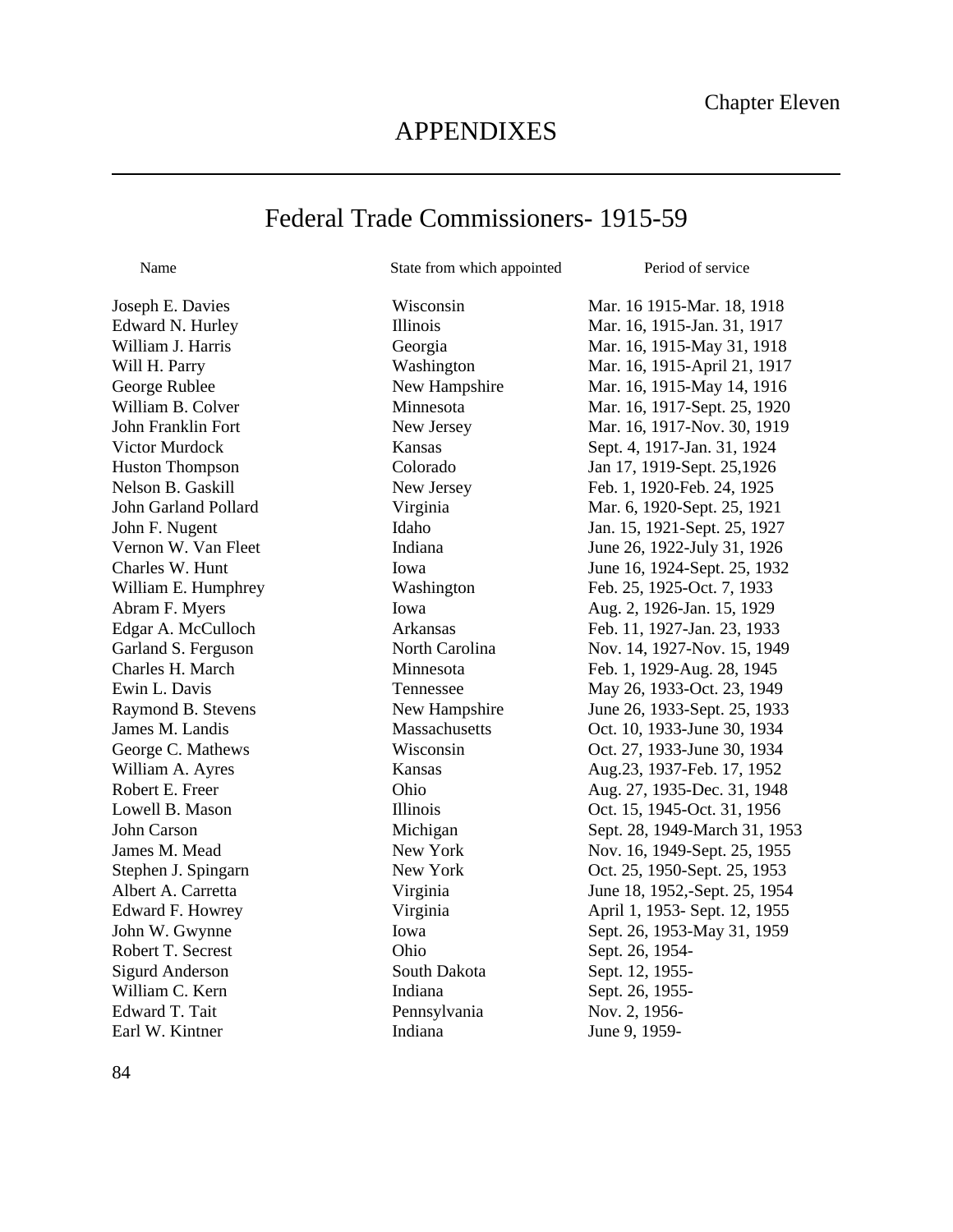## Types of Unfair Methods and Practices

The following list illustrates unfair methods of competition and unfair or deceptive acts and practices condemned by the Commission from time to time in its orders to cease and desist. The list is not limited to orders issued during the fiscal year. Because of space limitation it does not include all of the specific practices outlawed by the Clayton Act and committed to the Commission's jurisdiction, namely, various forms of price discrimination, exclusive dealing and tying arrangements, competitive stock acquisition, and certain kinds of competitive interlocking directorates.

1. The use of false or misleading advertising concerning, and the misbranding of, commodities, respecting the materials or ingredients of which they are composed, their quality, purity, origin, source, attributes, or properties, or nature of manufacture, and selling them under such name and circumstances as to deceive the public. An important part of these include misrepresentation of the therapeutic and corrective properties of medicinal preparations and devices, and cosmetics, and the false representation, expressly or by failure to disclose their potential harmfulness, that such preparations may be safely used.

2. Describing various symptoms and falsely representing that they indicate the presence of diseases and abnormal conditions which the product advertised will cure or alleviate.

3. Representing products to have been made in the United States when the mechanism or movements, in whole or in important part, are of foreign origin

4. Bribing buyers or other employees of customers and prospective customers, without employers' knowledge or consent, to obtain or hold patronage.

5. Procuring the business or trade secrets of competitors by espionage, or by bribing their employees, or by similar means.

6. Inducing employees of competitors to violate their contracts and enticing them away in such numbers or under such circumstances as to hamper or embarrass the competitors in the conduct of their business.

7. Making false and disparaging statements respecting competitors' products and business, in some cases under the guise of ostensibly disinterested and specially informed sources or through purported scientific, but in fact misleading, demonstrations or tests.

8. Widespread threats to the trade of suits for patent infringement arising from the sale by competitors of alleged infringing products, not in good faith, but for the purpose of intimidating the trade and hindering or stifling competition, and claiming, without justification, exclusive rights in public names of unpatented products.

9.Conspiring to maintain uniformselling prices, terms and conditions ofsale through the use of a patentlicensing system.

10. Trade boycotts or combinations of traders to prevent certain wholesale or retail dealers or certain classes of such dealers from procuring goods at the same terms accorded to the boycotters or conspirators, or through coercion to influence the trade policy of their competitors or of manufacturers from whom they buy.

11. Passing off goods for products of competitors through appropriation or simulation of such competitors' trade names, labels, dress of goods, or counter display catalogs.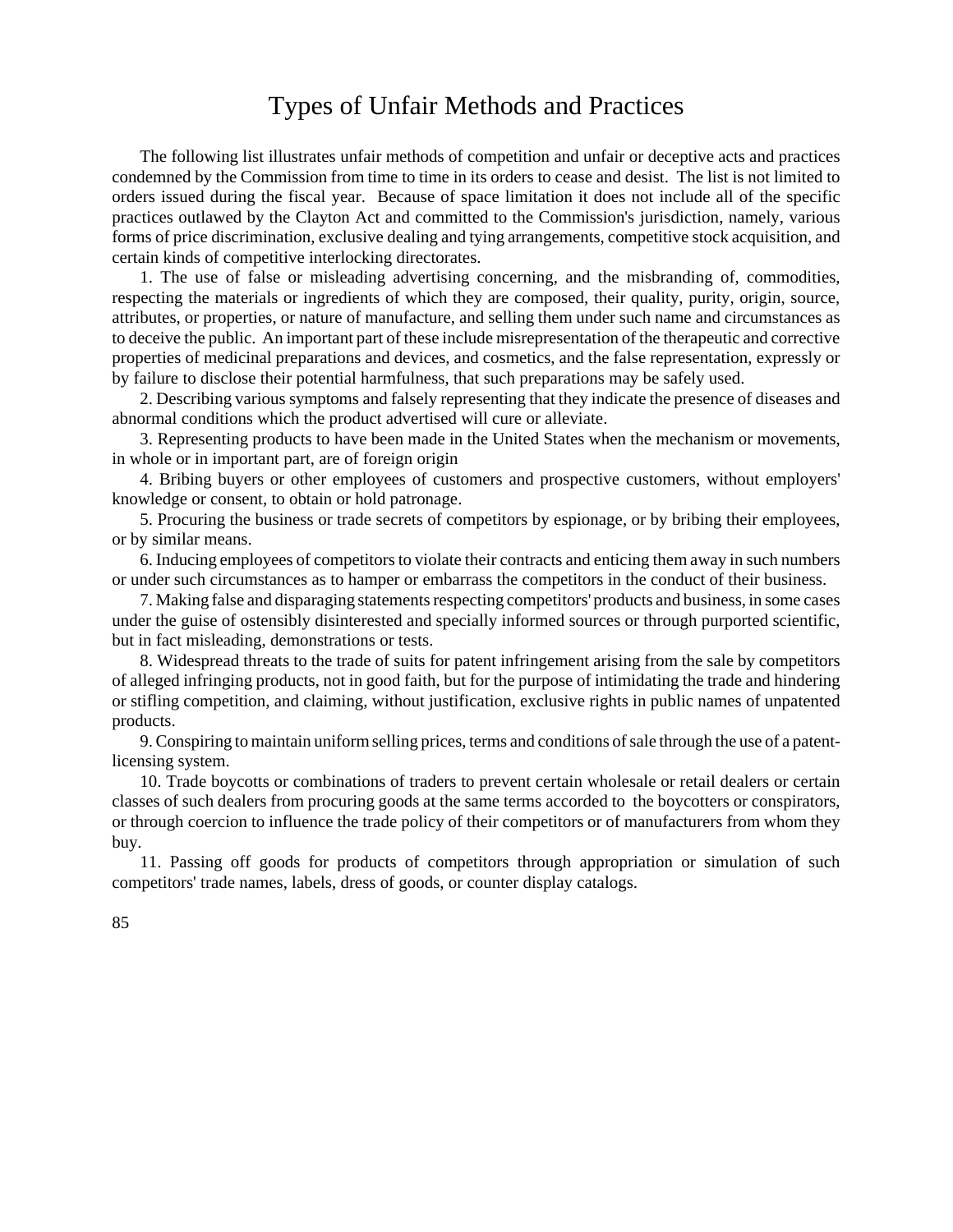12. Selling rebuilt, second-hand, renovated, or old products, or articles made in whole or in part from used or second-hand materials, as new, by so representing them or by failing to reveal that they are not new or that second-hand materials have been used.

13.Buying up suppliesforthe purpose of hampering competitors and stifling or eliminating competition.

14. Using concealed subsidiaries, ostensibly independent, to obtain competitive business otherwise unavailable, and making use of false and misleading representations, schemes, and practices to obtain representatives and make contracts, such as pretended puzzle-prize contests purportedly offering opportunities to win handsome prizes, but which are in fact mere "come-on" schemes and devices in which the seller's true identity and interest are initially concealed.

15. Selling or distributing punch boards and other lottery devices which are to be or may be used in the sale of merchandise by lot or chance; using merchandising schemes based on lot or chance, or on a pretended contest of skill.

16. Combinations or agreements of competitors to fix, enhance, or depress prices, maintain prices, bring about substantial uniformity in prices, or divide territory or business, to cut off or interfere with competitors' sources of supply, or to close market to competitors; or use by trade associations of so-called standard cost system, price lists, or guides, or exchange of trade information calculated to bring about these ends, or otherwise restrain or hinder free competition.

17. Intimidation or coercion of producer or distributor to cause him to organize, join, or contribute to, or to prevent him from organizing, joining, or contributing to, producers' cooperative association or other association.

18. Aiding, assisting, or abetting unfair practice, misrepresentation, and deception, and furnishing means of instrumentalities therefor; and combining and conspiring to offer or sell products by chance or by deceptive methods, through such practices assupplying dealers with lottery devices, orselling to dealers and assisting them in conducting contest schemes as a part of which pretended credit slips or certificates are issued to contestants, when in fact the price of the goods has been marked up to absorb the face value of the credit slip; and the supplying of emblems or devices to conceal marks of country of origin of goods, or otherwise to misbrand goods as to country of origin.

19. Various methods to create the impression that the customer is being offered an opportunity to make purchases under unusually favorable conditions when such is not the case, such devices including—

(a) Sales plans in which the seller's usual price is falsely represented as a special reduced price for a limited time or to a limited class, or false claim of special terms, equipment, or other privileges or advantages.

(b) False or misleading use of the word "Free" in advertising.

(c) Use of misleading trade names calculated to create the impression that a dealer is a producer or importer selling directly to the consumer, with resultant savings.

(d) Offering of false "bargains" by pretended cutting of a fictitious "regular" price.

(e) Use offalse representationsthat an article offered has been rejected as nonstandard and is offered at an exceptionally favorable price, or that the number thereof that may be purchased is limited.

(f) Falsely representing that goods are not being offered assalesin ordinary course, but are specially priced and offered as a part of a special advertising campaign to obtain customers, or for some purpose other than the customary profit.

(g) Misrepresenting, or causing dealers to misrepresent, the interest rate of carrying charge on deferred payments.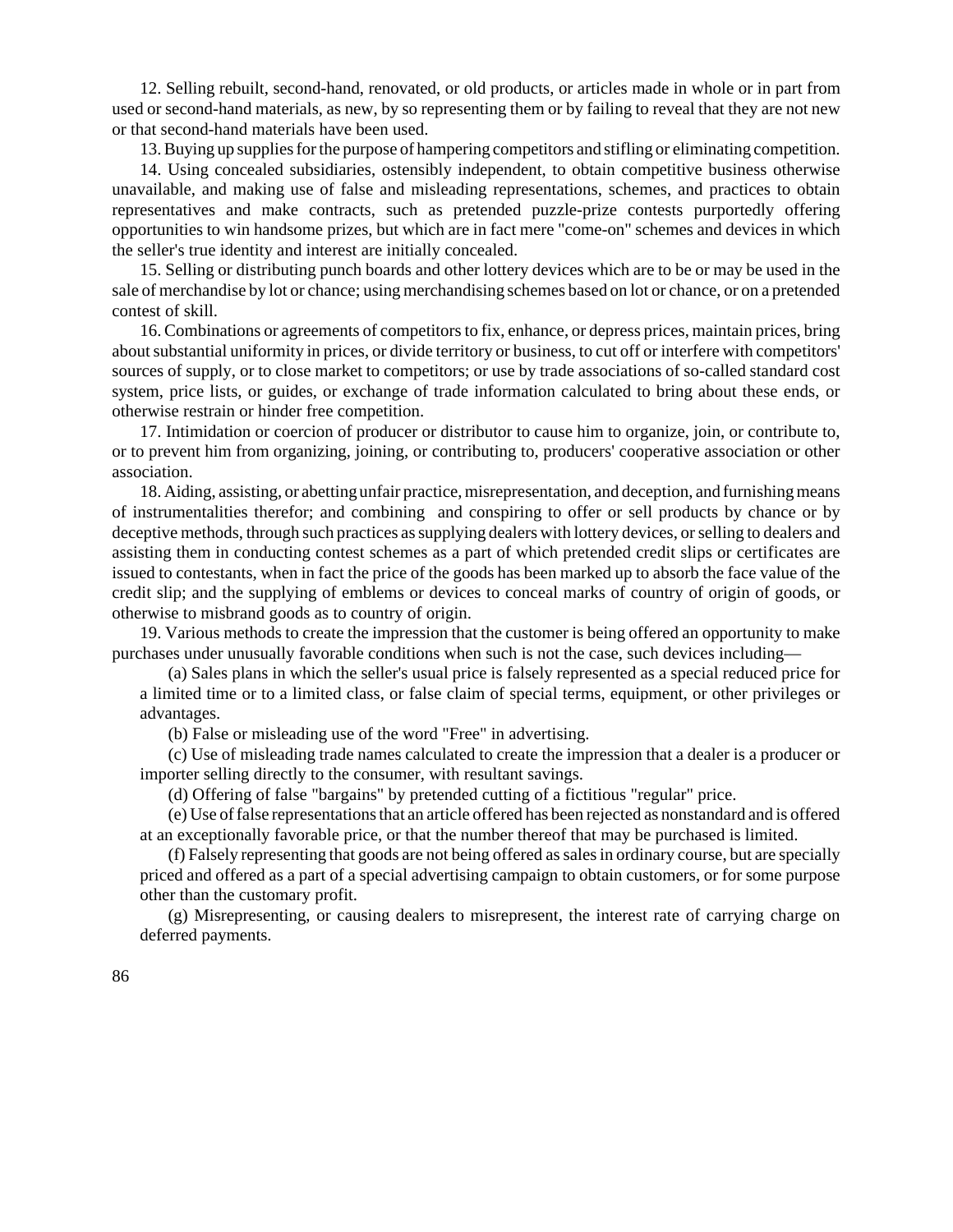20. Using containers ostensibly of the capacity customarily associated by the purchasing public with standard weights or quantities of the product therein contained, or using standard containers only partially filled to capacity, so as to make it appear to the purchaser that he is receiving the standard weight or quantity.

21. Misrepresenting in various ways the necessity or desirability or the advantages to the prospective customer of dealing with the seller, such a

(a) Misrepresenting seller's alleged advantages of location or size, or the branches, domestic or foreign, or the dealer outlets he has.

(b) Making false claim of being the authorized distributor ofsome concern, or failing to disclose the termination of such relationship, in soliciting customers of such concern, or of being successor thereto or connected therewith, or of being the purchaser of competitor's business, or falsely representing that competitor's business has been discontinued, or falsely claiming the right to prospective customer's special consideration through such false statements as that the customer's friends or his employer have expressed a desire for, or special interest in, consummation of seller's transaction with the customer.

(c) Alleged connection of a concern, organization, association, or institute with, or endorsement of it or it product or service by, the Government or nationally known organization, or representation that the use of such product or services is required by the Government, or that failure to comply with such requirement is subject to penalty.

(d) False claim by a vendor of being an importer, or a technician, or a diagnostician, or a manufacturer, grower, or nurseryman, or a distiller, or of being a wholesaler, selling to the consumer at wholesale prices; or by a manufacturer of being also the manufacturer of the raw material entering into the product, or by an assembler of being a manufacturer.

(e) Falsely claiming to be a manufacturer's representative and outlet for surplus sock sold at a sacrifice.

(f) Falsely representing that the seller owns a laboratory in which the product offered is analyzed and tested.

(g) Representing that ordinary private commercial seller and business is an association, or national association, or connected therewith, orsponsored thereby, or is otherwise connected with noncommercial or professional organizations or associations, or constitutes an institute, or, in effect, that it is altruistic in purpose, giving work to the unemployed.

(h) Falsely claiming that business is bonded, or misrepresenting its age or history, or the demand established for its products, or the selection afforded, or the quality or comparative value of its goods, or the personnel or staff or personage presently or theretofore associated with such business or the products thereof.

(i) Claiming Falsely or misleadingly by patent, trade-mark, or other special and exclusive rights.

(j) Granting seals of approval by a magazine to products advertised therein and misrepresenting thereby that such products have been adequately tested, and misrepresenting by other means the quality, performance, and characteristics of such products.

22. Obtaining business through undertakings not carried out and not intended to be carried out, and through deceptive, dishonest, and oppressive devices calculated to entrap and coerce the customer or prospective customer, such practices including—

(a) Misrepresenting that seller fills orders promptly, ships kind of merchandise described, and assigns exclusive territorial rights within definite trade areas to purchasers or prospective purchasers..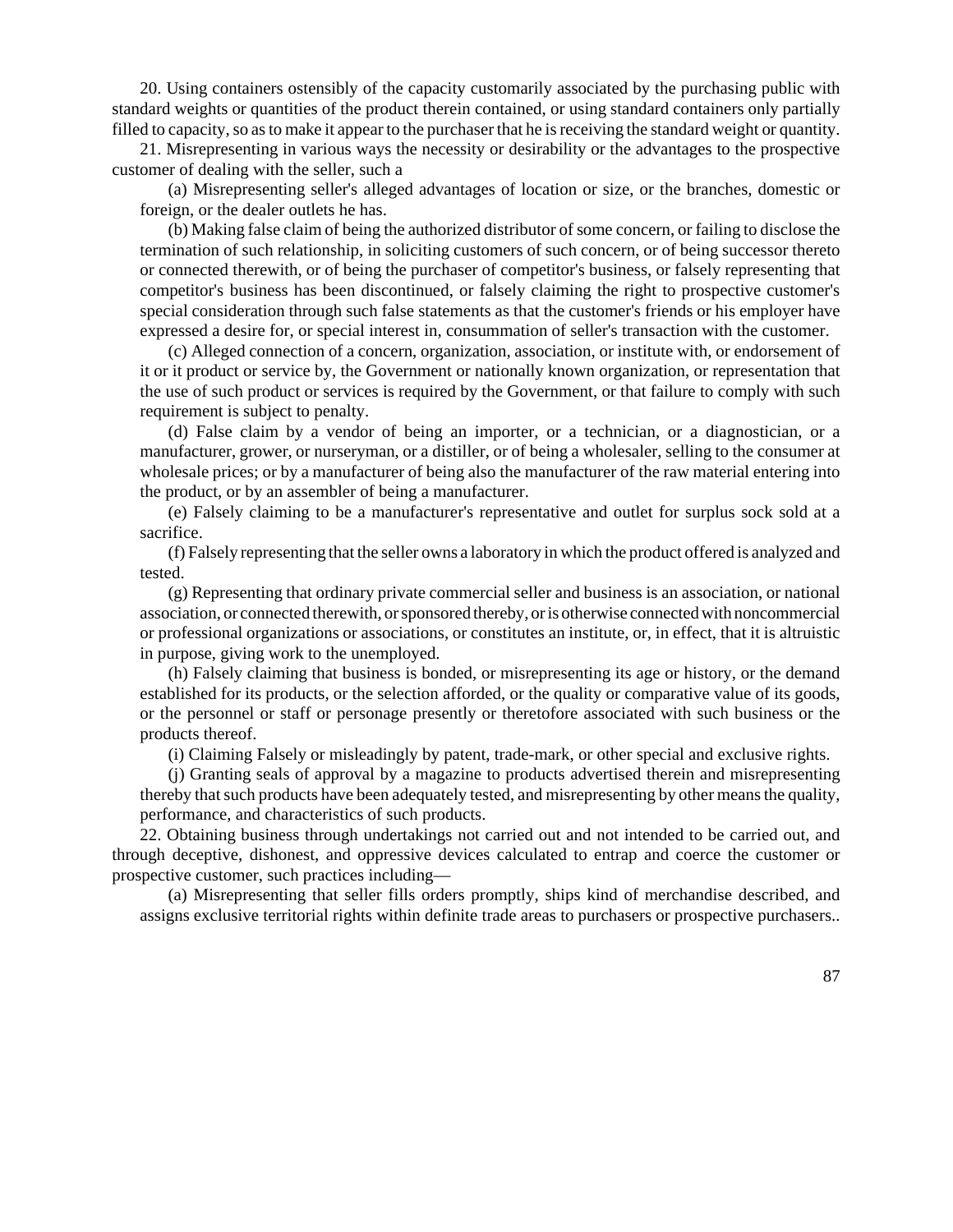(b)Obtaining orders on the basis ofsamples displayed for customer'sselection and failing orrefusing to respect such selection thereafter in filling of orders, or promising results impossible of fulfillment, or Falsely making promises or holding out guaranties, or the right of return, or results, or refunds, replacements, or reimbursements or special or additional advantages to the prospective purchasers such as extra credit, or furnishing of supplies or advisory assistance; or Falsely assuring the purchaser or prospective purchaser that certain special or exclusively personalfavors or advantages are being granted him.

(c) Concealing from prospective purchaser unusual features involved in purchaser's commitment, the result of which will be to require of purchaser further expenditure in order to obtain benefit of commitment and expenditure already made, such as failure to reveal peculiar or nonstandard shape of portrait or photographic enlargement, so as to make securing of frame therefor from sources other than seller difficult and impracticable, if not impossible.

(d) Obtaining by deceit prospective customer's signature to a contract and promissory note represented as simply an order on approval.

(e) Making use of improper and coercive practices as means of exacting additional commitments from purchasers, through such practices as unlawfully withholding from purchaser property of latter lent to seller incident to carrying out of original commitment, such as practice of declining to return original photograph from which enlargement has been made until purchaser has also entered into commitment for frame therefor.

(f) Falsely representing earnings or profits of agents, dealers, or purchasers, or the terms or conditions involved, such as false statement that participation by merchant in seller's sales promotion scheme is without cost to merchant' and that territory assigned an agent, representative, or distributor is new or exclusive.

(g) Obtaining agents or representatives to distribute the seller's products through Falsely promising to refund the money paid by them should the product prove unsatisfactory, or promising that the agent would be granted right to exclusive or new territory, would be given assistance by seller, or would be given special credit or furnished supplies, or overstating the amount of his earnings or the opportunities which the employment offers.

(h) Advertising a price for a product as illustrated or described and not including in such price all charges for equipment or accessories illustrated or described or necessary for use of the product or customarily included as standard equipment, and failing to included all charges not specified as extra. 23. Giving products misleading names so as to give them a value to the purchasing public which they would not otherwise possess, such as names implying Falsely that—

(a) The products were made for the Government or in accordance with its specifications and of corresponding quality, or that the advertiser is connected with the Government in some way, or in some way the products have been passed upon, inspected, underwritten, or endorsed by it; or

(b) They are composed in whole or in part of ingredients or materials which in fact are present only to a negligible extent or not at all, or that they have qualities or properties which they do not have; or

(c) They were made in or came from some locality famous for the quality of such products, or are of national reputation; or

(d) They were made by some well and favorably known process; or

(e) They have been inspected, passed, or approved after meeting the tests of some official organization charged with the duty of making such tests expertly and disinterestedly, or giving such approval; or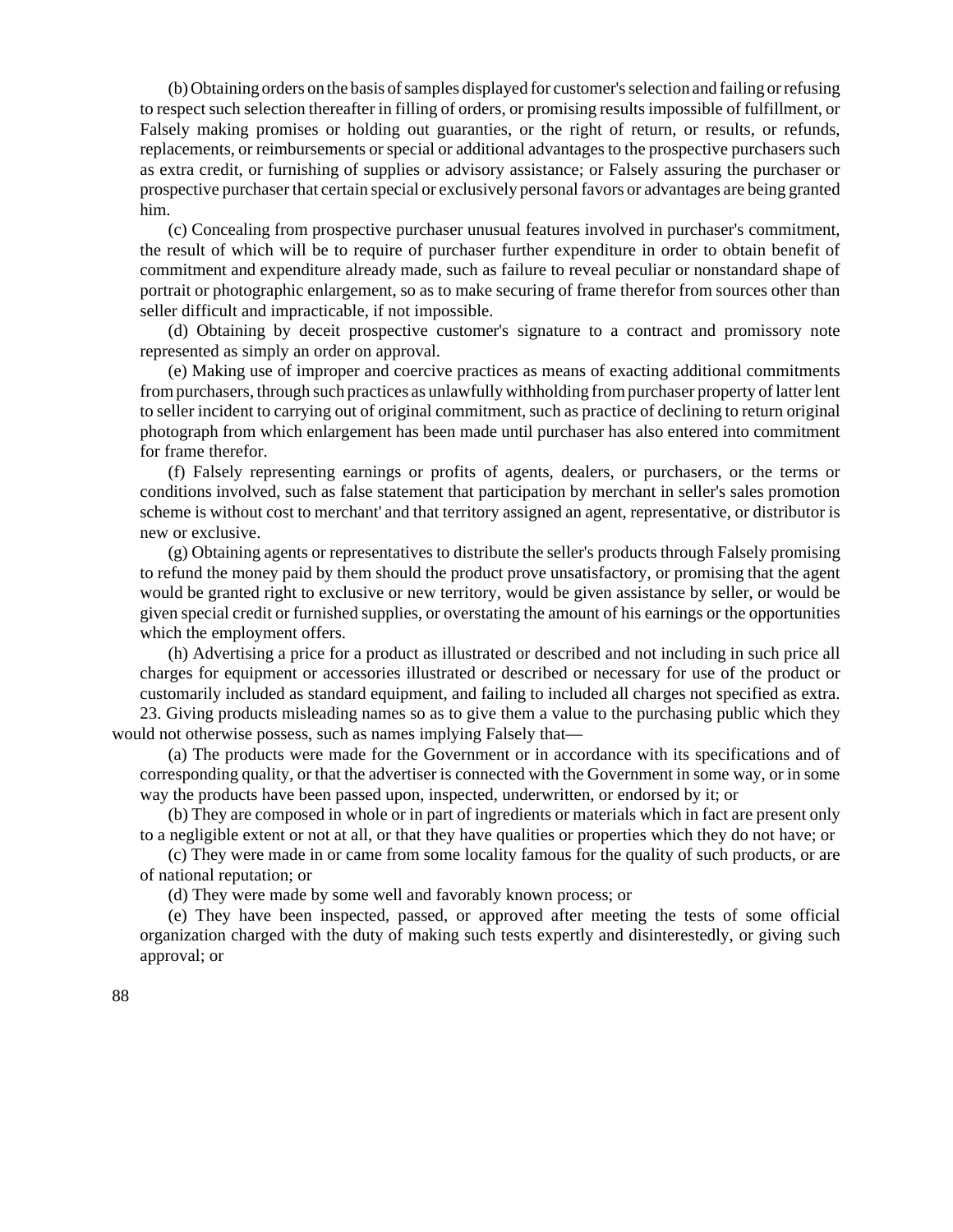(f) They were made under conditions or circumstances considered of important by a substantial part of the general purchasing public; or

(g) They were made in a country, or city, or locality considered of importance in connection with the public taste, preference, or prejudice; or

( h ) They have the usual characteristics of value of a product properly so designated, as through use of a common, generic name, such as "paint," to designate a product lacking the necessary ingredients of paint; or

( i ) They are of greater value, durability, and desirability than is the fact, as labeling rabbit fur as "Beaver"; or

(j) They are designed, sponsored, produced, or approved by the medical profession, health and welfare associations, hospitals, celebrities, educational institutions and authorities, such as the use of letters "M. D." and the words "Red Cross" and its insignia and words "Boy Scout."

24. Selling below cost or giving products without charge, with intent and effect of hindering, or suppressing competition.

25. Dealing unfairly and dishonestly with foreign purchasers and thereby discrediting American exporters generally.

26. Coercing and forcing uneconomic and monopolistic reciprocal dealing.

27. Entering into contracts in restraint of trade whereby foreign corporation agree not to export certain products to the United States in consideration of a domestic company's agreement not to export the same commodity, nor to sell to anyone other than those who agree not to so export the same.

28. Employing various false and misleading representations and practices attributing to products a standing, merit and value to the purchasing public, or a part thereof, which they do not possess, such practices including—

(a) Misrepresenting, through salesmen or otherwise, products' composition, nature, qualities,results accomplished, safety, value, and earnings or profits to be paid therefrom.

(b) Falsely claiming unique status or advantages, orspecial merit therefor, on the basis ofmisleading and ill-founded demonstrations or scientific tests, or pretended widespread tests, or of pretended widespread and critical professional acceptance and use.

(c) Misrepresenting the history or circumstances involved in the making and offer of the products or the source or origin thereof (foreign or domestic), or of the ingredients entering therein, or parts thereof, or the opportunities brought to the buyer through purchase of the offering, or otherwise misrepresenting scientific or other facts bearing on the value thereof to the purchaser.

(d) Falsely representing products as legitimate, or prepared in accordance with Government or official standards or specifications.

(e) Falsely claiming Government or official or other acceptance, use, and endorsement of product, and misrepresenting success and standing thereof through use of false and misleading endorsements or false and misleading claims with respect thereto, or otherwise.

(f) Making use of a misleading trade name and representing by other means that the nature of a business is different than is the fact, such as a collection agency engaged in tracing alleged delinquent debtors representing itself to be a delivery system, an organization in search of missing heirs, or one connected with a Government agency.

(g) Misrepresenting fabrics or garments asto fiber content; and, in the case of wool products, failing to attach tags thereto indicating the wool, reused wool, reprocessed wool or other fibers contained therein, .and the identity of the manufacturer of qualified reseller, as required by the Wool Products Labeling Act, or removing or mutilating tags required to be affixed to the products when they are offered for sale to the public.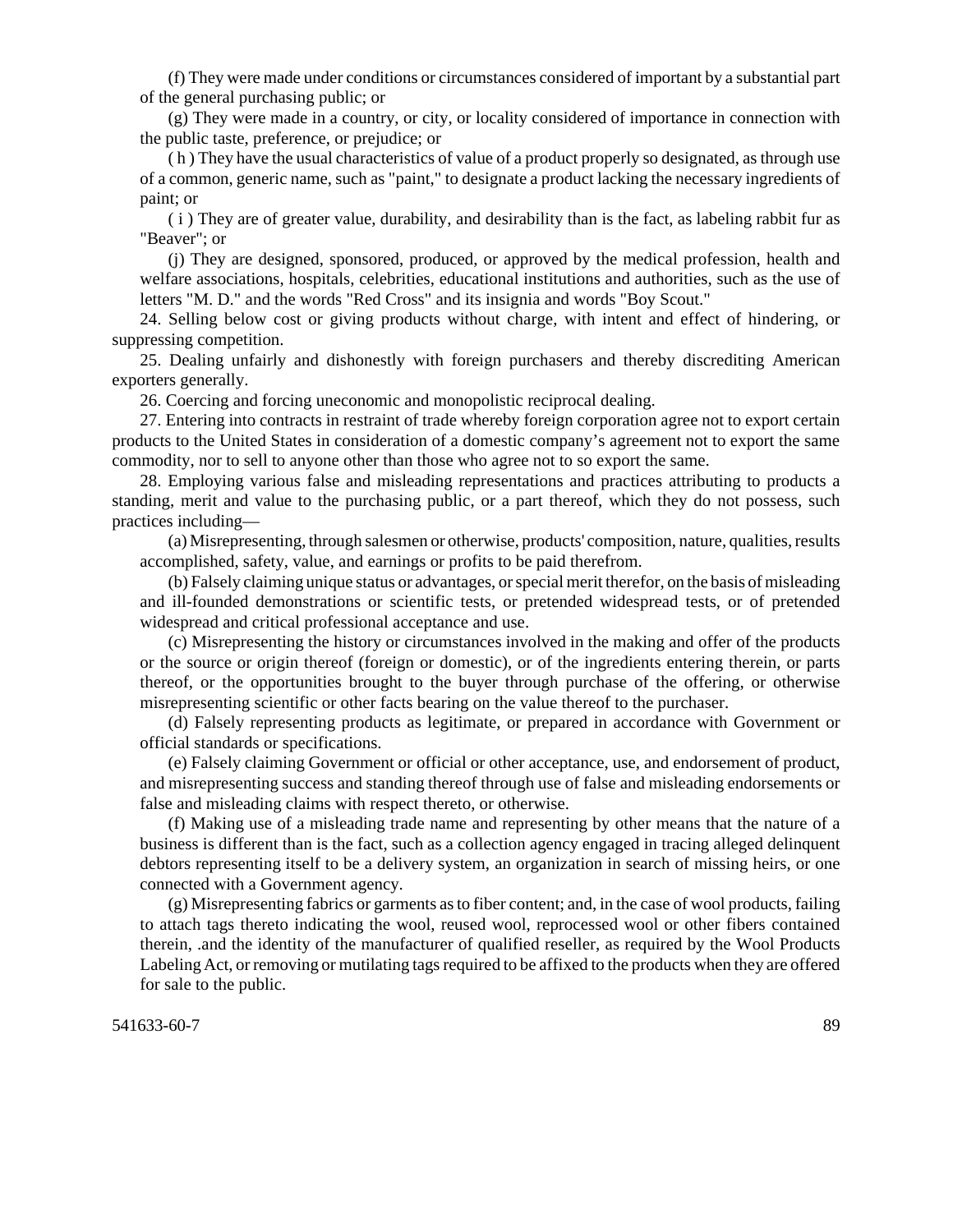29. Failing and refusing to deal justly and fairly with customers in consummating transactions undertaken through such practices as refusing to correct mistakes in filling orders or to make promised adjustments or refunds, and retaining, without refund, goods returned for exchange or adjustment, and enforcing, notwithstanding agents' alterations, printed terms of purchase contracts, and exacting payments in excess of customers' commitments.

30. Shipping products at market prices to customers or prospective customers or to the customers or prospective customers of competitors without an order and then inducing or attempting by various meansto induce the consignees to accept and purchase such consignments.

31. Inducing the shipment and sale of commodities through buyer's issuance of fictitious price lists and other printed matter Falsely representing rising market conditions and demand, and leading seller to ship under the belief that he would receive prices higher than the buyer intended to or did pay.

90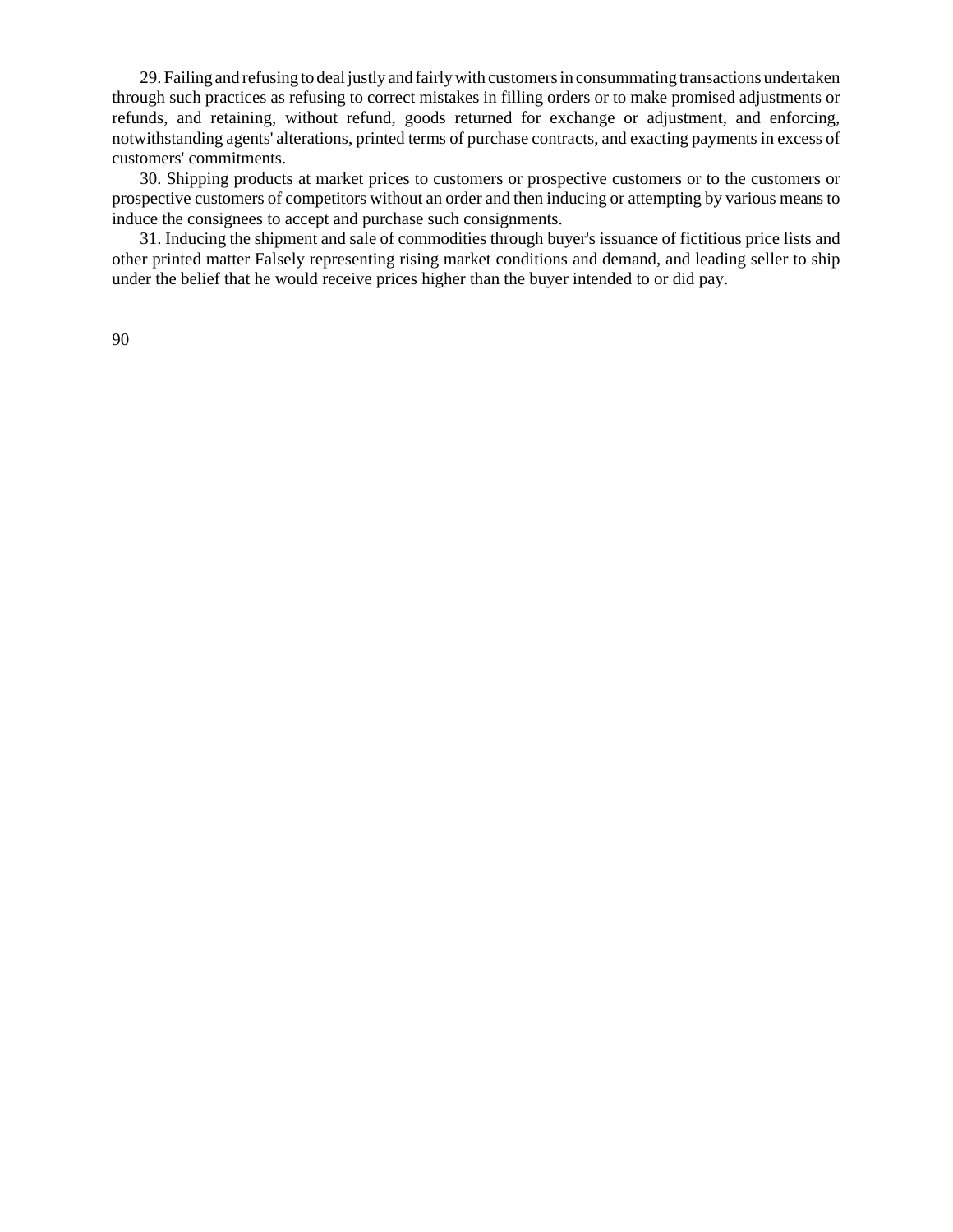## Statutes Pertaining to the Federal Trade Commission

The authority and powers of the Federal Trade Commission in the main are drawn from the following statutes:

1. Federal Trade Commission Act, approved September 26, 1914 (38 Stat. 717), and subsequently amended as indicated bellow.

2. Clayton Act, sections 2, 3, 7, 8 and 11, approved October 15, 1914 (38 Stat 730, 731, 732), amended as indicated below.

3. Webb-Pomerene Export Trade Act, approved April 10, 1918 (40 Stat. 516).

4. Wheeler-Lea Act, approved March 21, 1938 (52 Stat. 111), amending the Federal Trade Commission Act.

5. Robinson-Patman Act, approved June 19, 1936, and amendment thereto approved May 26, 1938 (49 Stat. 1526; 52 Stat. 446), revising and extending section 2 of the Clayton Act.

6. Wool Products Labeling Act of 1939, approved October 14, 1940 (54 Stat. 1128).

7. Public Law 15, 79th Congress, approved March 9, 1945, "An Act to expressthe intent of the Congress with reference to the regulation of the business of insurance" (59 Stat. 33).

8. Lanham Trade Mark Act, approved July 5, 1946 (60 Stat. 427).

9. Oleomargarine Act, approved March 16, 1950, amending Section 5 of the Federal Trade Commission Act respecting civil penalties, and section 15 respecting misleading advertisement of oleomargarine or margarine (64 Stat. 20).

10. Public Law 899, 81st Congress, approved December 29, 1950, the so-called antimerger legislation, amending and extending section 7 of the Clayton Act (64 Stat. 1125).

11. Fur Products Labeling Act, approved August 8, 1951 (65 Stat. 175).

\_\_\_\_\_\_\_\_\_\_\_\_\_

12. Flammable Fabrics Act, approved June 30, 1953, and amendment thereto approved August 23, 1954 (67 Stat. 111; 68 Stat. 770).

13. Public Law 85-909, 85th Congress, approved September 2, 1958 (72 Stat. 1749) .

14. Textile Fiber Products Identification Act, approved September 2, 1958 (72 Stat. 1717).

## Federal Trade Commission Act

[Public No. 203—63d Congress, as amended by Public—No. 447—75th Congress, as amended by Public—No. 459—81st Congress, as amended by Public—No. 542—82d Congress, as amended by Public—No. 85-791—85th Congress, as amended by Public—No. 85-909—85th Congress]<sup>1</sup>

[H.R. 15613, S. 1077, H.R.2023, H.R. 5767, H.R. 6788 and H.R. 9020]

An Act To create a Federal Trade Commission, to define its powers and duties, and for other purposes

SECTION 1. Be it enacted by the Senate and House of Representatives of the United States of America in Congress assembled, That a commission is hereby

<sup>&</sup>lt;sup>1</sup> The act is published as also amended by Public No. 706, 75th Cong. (see footnote 7), and as further amended, as above noted, by Public No. 459, 81st Cong., ch. 61, 2d session, H.R. 2023 (An Act to regulate oleomargarine, etc.), approved Mar. 10, 1950, and effective July 1, 1950 (see footnotes 9,12, and 13).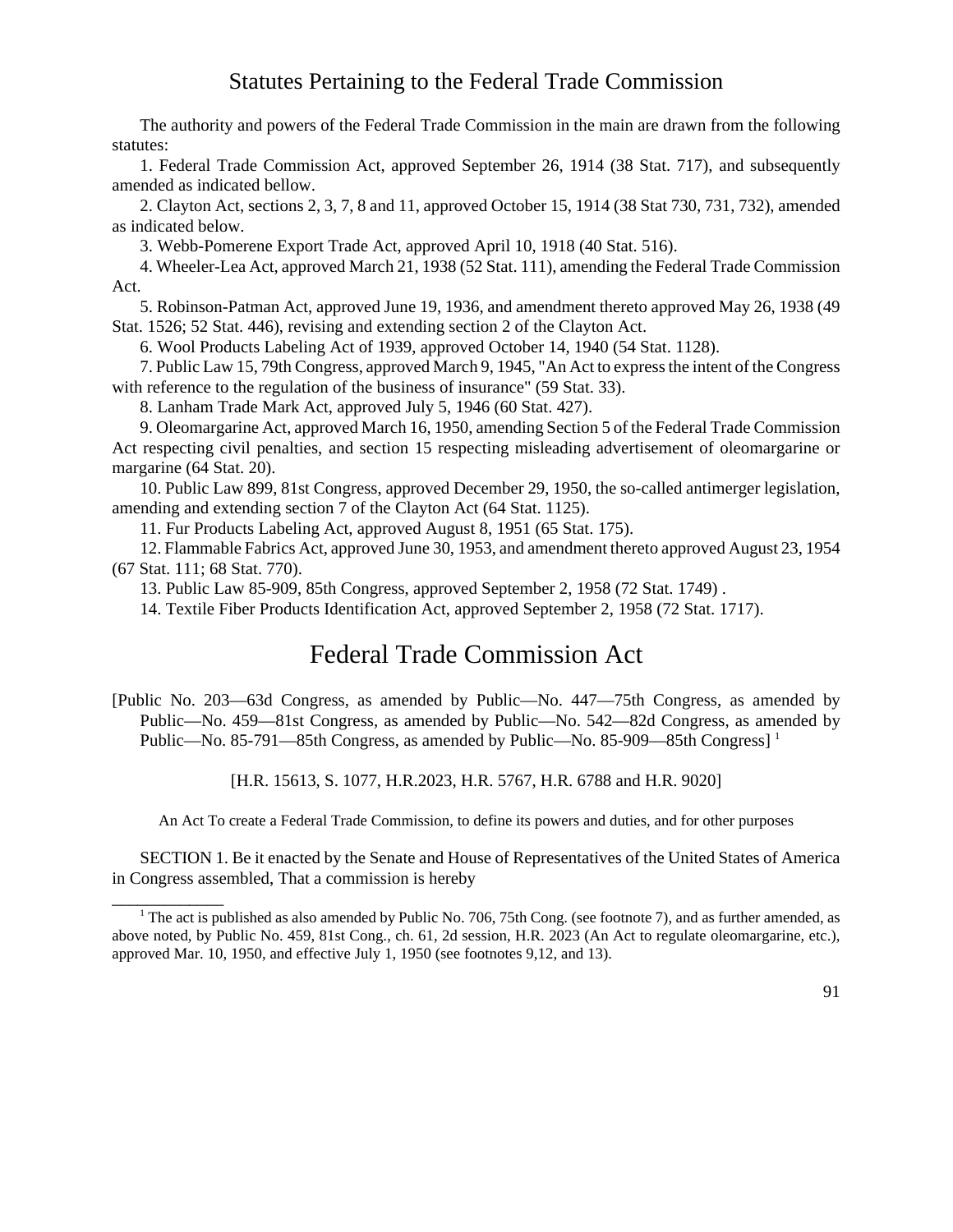created and established, to be known as the Federal Trade Commission (hereinafter referred to as the commission), which shall be composed of five commissioners, who shall be appointed by the President, by and with the advice and consent of the Senate. Not more than three of the commissioners shall be members of the same political party. The first commissioners appointed shall continue in office for terms of three, four, five, six, and seven years, respectively, from the date of the taking effect of this Act, the term of each to be designated by the President, but their successors shall be appointed for terms of seven years, except that any person chosen to fill a vacancy shall be appointed only forthe unexpired termofthe commissioner whom he shall succeed: Provided, however, That upon the expiration of his term of office a Commissioner shall continue to serve until his successor shall have been appointed and shall have qualified. The commission shall choose a chairman from its own membership.  $2$  No commissioner shall engage in any other business, vocation, or employment. Any commissioner may be removed by the President for inefficiency, neglect of duty, or malfeasance in office. A vacancy in the commission shall not impair the right of the remaining commissioners to exercise all the powers of the commission.

The commission shall have an official seal, which shall be judicially noticed.

SEC. 2. That each commissioner shall receive a salary of \$10,000 a year, payable in the sane manner as the salaries of the judges of the courts of the United States. <sup>3</sup> The commission shall appoint a secretary, who shall receive a salary of \$5,000 a year, <sup>4</sup> payable in like manner, and it shall have authority to employ and fix the compensation of such attorneys, special experts, examiners, clerks and other employees as it may from time to time find necessary for the proper performance of its duties and as may be from time to time appropriated for by Congress.<sup>5</sup>

With the exception of the secretary, a clerk to each commissioner, the attorneys, and such special experts and examiners as the commission may from time to time find necessary for the conduct of its work, all employees of the commission shall be a part of the classified civil service, and shall enter the service under such rules and regulations as may be prescribed by the commission and by the Civil Service Commission.

All of the expenses of the commission, including all necessary expenses for transportation incurred by the commissioners or by their employees under their orders, in making any investigation, or upon official business in any other places than in the city of Washington, shall be allowed and paid on the presentation of itemized vouchers therefor approved by the commission.

\_\_\_\_\_\_\_\_\_\_\_

<sup>&</sup>lt;sup>2</sup> Under the provisions of section 3 of Reorganization Plan No. 8 of 1950, effective May 24, 1950 (as published in the Federal Register for May 25, 1950, at p. 3175), the functions of the Commission with respect to choosing a chairman from among the membership of the Commission were transferred to the President. Under said plan, prepared by the President and transmitted to the Senate and House on Mar. 13, 1950, pursuant to the provisions of the Reorganization Act of 1949, approved June 20, 1949, there were also transferred to the Chairman of the Commission, subject to certain limitations, "the executive and administrative functions of the Commission, including functions of the Commission with respect to ( 1 ) the appointment and supervision of personnel employed under the Commission, (2) the distribution of business among such personnel and among administrative units of the Commission, and (3) the use and expenditure of funds."

<sup>&</sup>lt;sup>3</sup> The salary of the Chairman was fixed at \$20,500 and the salaries of the other four Commissioners at \$20,000 by Sec. 105(9) and Sec. 106(a) (45), respectively, of Public Law 854, 84th Cong., ch. 804, 2d sees., H.R. 7619 (An Act to adjust the rates of compensation of the heads of the executive departments and of certain other officials of the Federal Government, and for other purposes), approved July 31, 1956.

<sup>&</sup>lt;sup>4</sup> The salary of the Secretary is controlled by the provisions of the Classification Act of 1923, approved Mar. 4, 1923, 42 Stat. 1488, as amended, which likewise generally controls the compensation of the employees.

<sup>&</sup>lt;sup>5</sup> See preceding footnote.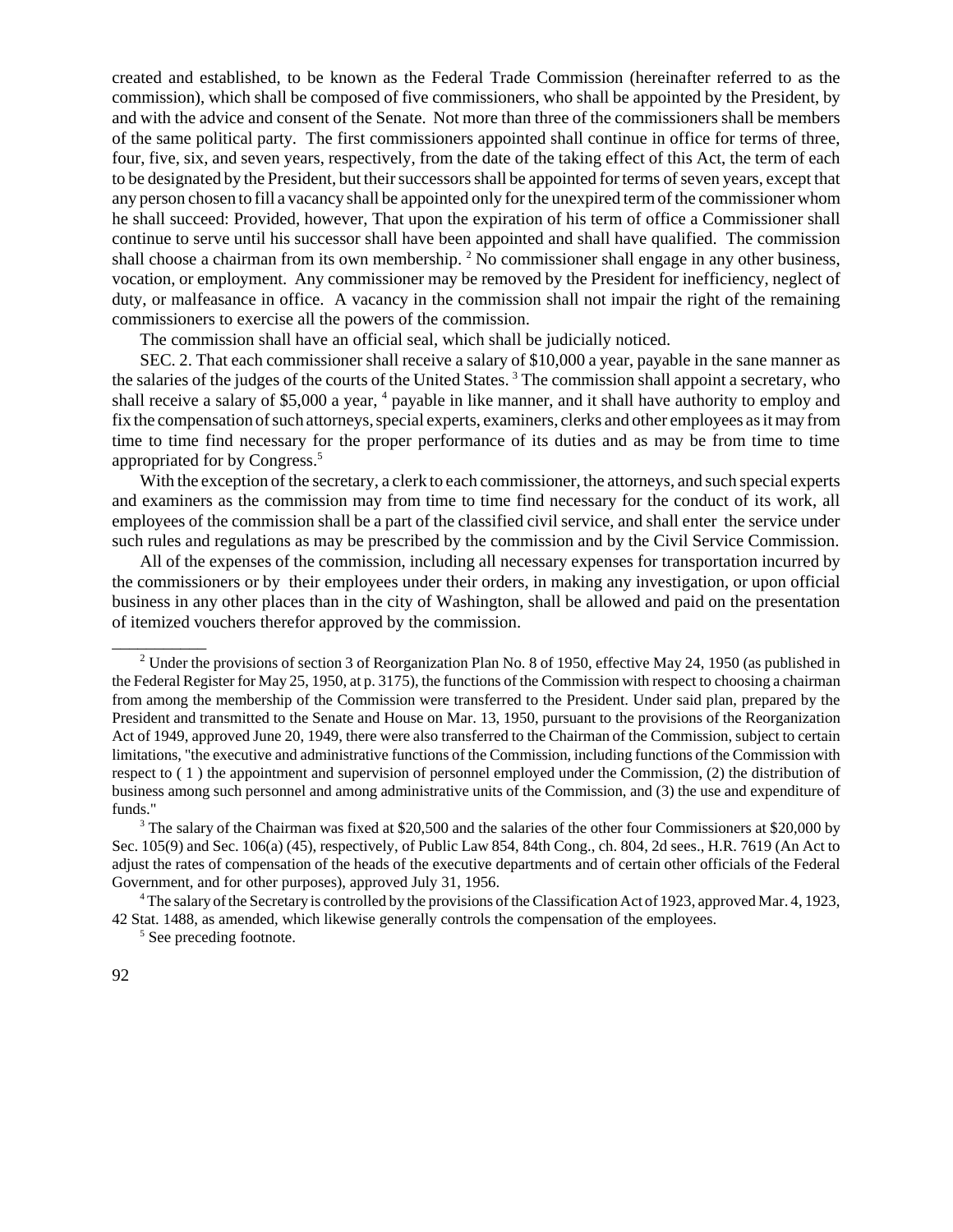Until otherwise provided by law, the commission may rent suitable offices for its use.

The Auditor for the State and Other Departmentsshall receive and examine all accounts of expenditures of the commission. <sup>6</sup>

SEC. 3. That upon the organization of the commission and election of its chairman, the Bureau of Corporations and the offices of Commissioner and Deputy Commissioner of Corporations shall cease to exist; and all pending investigations and proceedings of the Bureau of Corporations shall be continued by the commission.

All clerks and employees of the said bureau shall be transferred to and become clerks and employees of the commission at their present grades and salaries. All records, papers, and property of the said bureau shall become records, papers, and property of the commission, and all unexpended funds and appropriations for the use and maintenance of the said bureau, including any allotment already made to it by the Secretary of Commerce from the contingent appropriation for the Department of Commerce for the fiscal year nineteen hundred and fifteen, or from the departmental printing fund for the fiscal year nineteen hundred and fifteen, shall become funds and appropriations available to be expended by the commission in the exercise of the powers, authority, and duties conferred on it by this Act.

The principal office of the commission shall be in the city of Washington, but it may meet and exercise all its power at any other place. The Commission may, by one or more of its members, or by such examiners as it may designate, prosecute any inquiry necessary to its duties in any part of the United States.

SEC 4. The words defined in this section shall have the following meaning when found in this Act, to wit:

"Commerce" means commerce among the several States or with foreign nations, or in any territory of the United States or in the District of Columbia, or between any such Territory and another, or between any such Territory and any States or foreign nation, or between the District of Columbia and any State or Territory or foreign nation.

''Corporation'' shall be deemed to include any company, trust, so-called Massachusetts trust, or association, incorporated or unincorporated, which is organized to carry on businessfor its own profit or that of its members, and has shares of capital or capital stock or certificates of interest, and any company, trust, so-called Massachusetts trust, or association, incorporated or unincorporated, without shares of capital or capital stock or certificates of interest, except partnerships, which is organized to carry on business for its own profit or that of its members.

"Documentary evidence`" includes all documents, papers, correspondence, books of account, and financial and corporate records.

"Actsto regulate commerce" meansthe Act; entitled "An Act to regulate commerce," approved February 14, 1887, and all Acts amendatory thereof and supplementary thereto and the Communications Act of 1934 and all Acts amendatory thereof and supplementary thereto.

"Antitrust Acts," means the Act entitled "An Act to protect trade and commerce against unlawful restraints and monopolies," approved July 2, 1890; also sections 73 to 77, inclusive, of an Act entitled "An Act to reduce taxation, to provide revenue for the Government, and for other purposes," approved August 27, 1894; also the Act entitled "An Act to amend sections 73 and 76 of the Act of August 27, 1894, entitled 'An Act to reduce taxation, to provide revenue

\_\_\_\_\_\_\_\_\_\_\_\_\_\_\_

<sup>6</sup> Auditing of accounts was made a duty of the General Accounting Office by the Act of June 10, 1921, 42 Stat. 24.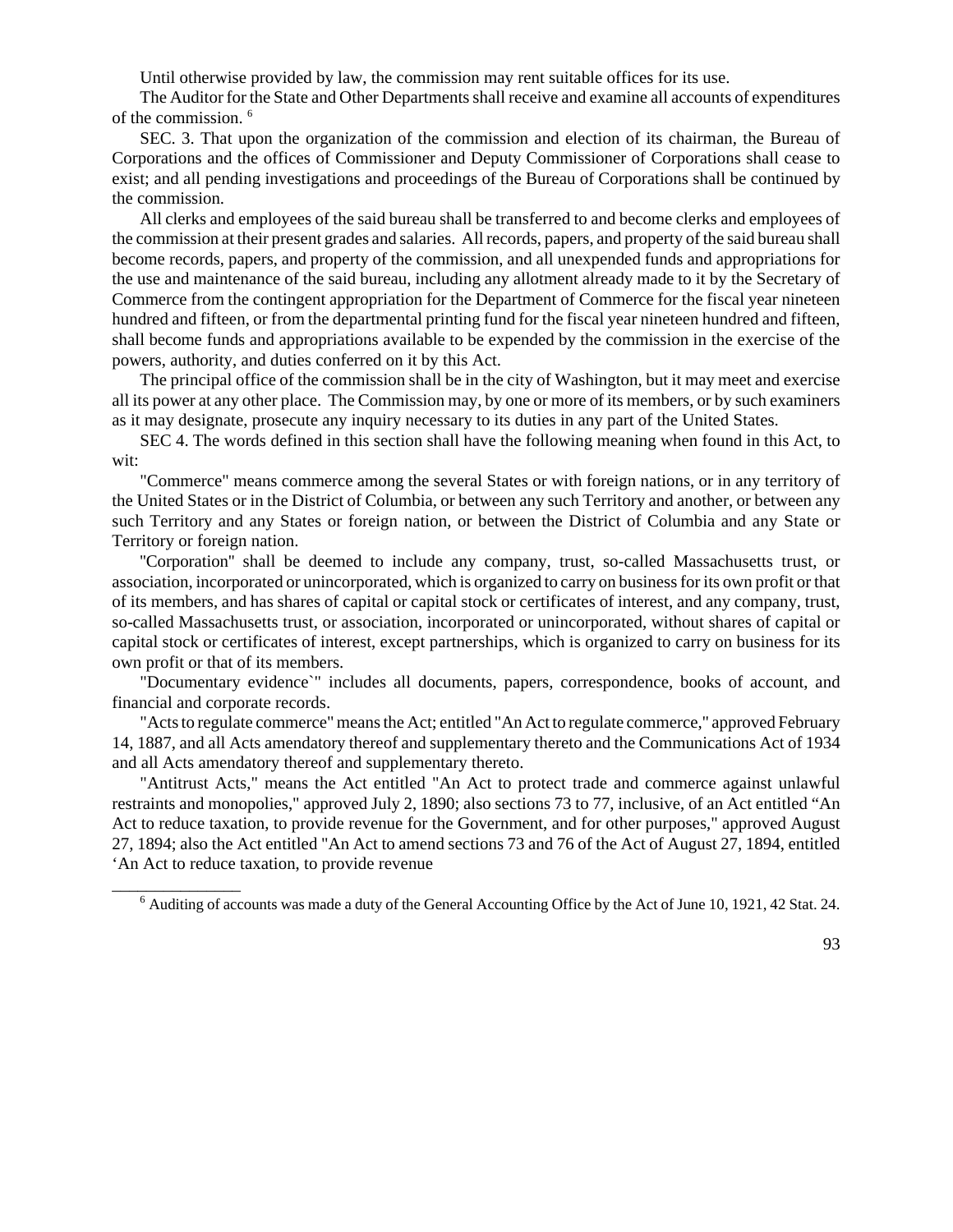for the Government, and for other purposes,'" approved February 12, 1913; and also the Act entitled "An Act to supplement existing laws against unlawful restraints and monopolies, and for other purposes," approved October 15, 1914.

Sec. 5. (a) (1) Unfair methods of competition in commerce, and unfair or deceptive acts or practices in commerce, are hereby declared unlawful.

(2) Nothing contained in this Act or in any of the Antitrust Acts shall render unlawful any contracts or agreements prescribing minimum or stipulated prices, or requiring a vendee to enter into contracts or agreements prescribing minimum or stipulated prices, for the resale of a commodity which bears, or the label or container of which bears, the trade-mark, brand, or name of the producer or distributor of such commodity and which is in free and open competition with commodities of the same general class produced or distributed by others, when contracts or agreements of that description are lawful as applied to intrastate transactions under any statute, law, or public policy now or hereafter in effect in any State, Territory, or the District of Columbia in which such resale is to be made, or to which the commodity is to be transported for such resale.

(3) Nothing contained in this Act or in any of the Antitrust Actsshall render unlawful the exercise or the enforcement of any right or right of action created by any statute, law, or public policy now or hereafter in effect in any State, Territory, or the District of Columbia, which in substance provides that willfully and knowingly advertising, offering for sale, or selling any commodity at less than the price or prices prescribed in such contracts or agreements whether the person so advertising, offering for sale, or selling is or is not a party to such a contract or agreement, is unfair competition and is actionable at the suit of any person damaged thereby.

(4) Neither the making of contracts or agreements as described in paragraph (2) of this subsection, nor the exercise or enforcement of any right or right of action as described in paragraph (3) of this subsection shall constitute an unlawful burden or restraint upon, or interference with, commerce.

(5) Nothing contained in paragraph (2) of this subsection shall make lawful contracts or agreements providing for the establishment or maintenance of minimum or stipulated resale prices on any commodity referred to in paragraph (2) of this subsection, between manufacturers, or between producers, or between wholesalers, or between brokers, or between factors, or between retailers, or between persons, firms, or corporations in competition with each other.

(6) TheCommission is hereby empowered and directed to prevent persons, partnerships, or corporations, except banks, common carriers subject to the Acts to regulate commerce, air carriers, and foreign air carriers subject to the Civil Aeronautics Act of 1938, and persons, partnerships, or corporations insofar as they are subject to the Packers and Stockyards Act, 1921, as amended, except as provided in section 406(b) of said Act, from using unfair methods of competition in commerce and unfair or deceptive acts or practices in commerce.<sup>7</sup>

"(b) The Federal Trade Commission shall have power and jurisdiction over any matter involving meat, meat food products, livestock products in unmanufactured form, or poultry

<sup>&</sup>lt;sup>7</sup> Public No. 542, 82d Cong., ch. 745, 2d sess., H. R. 5767, approved July 14, 1952 (the McGuire Act, 15 U. S. C. 45, 66 Stat. 631), amended sec. 5(a) of this act, by Inserting in lieu thereof sec. 5(a) (1) through (6).

Theretofore, by subsection (f) of sec. 1107 of the "Civil Aeronautics Act of 1938," approved June 23, 1938, Public No. 706, 75th Cong., ch. 601, 3d sess., S. 3845, 52 Stat. 1028, the language of former sec. 5 (a) was amended by inserting immediately following the words "to regulate commerce," the words "air carriers and foreign air carrierssubject to the Civil Aeronautics Act of 1938," as above set out in sec. 5(a)(6).

Public No. 85-909, 85th Cong., H.R. 9020, approved Sept. 2, 1958, amended the Packers and Stockyards Act, 1921, as amended (7 U. S. C. 226, 227, and 72 Stat. 1749, 1750) by striking out subsec. (b) of sec. 406 and inserting in lieu thereof the following: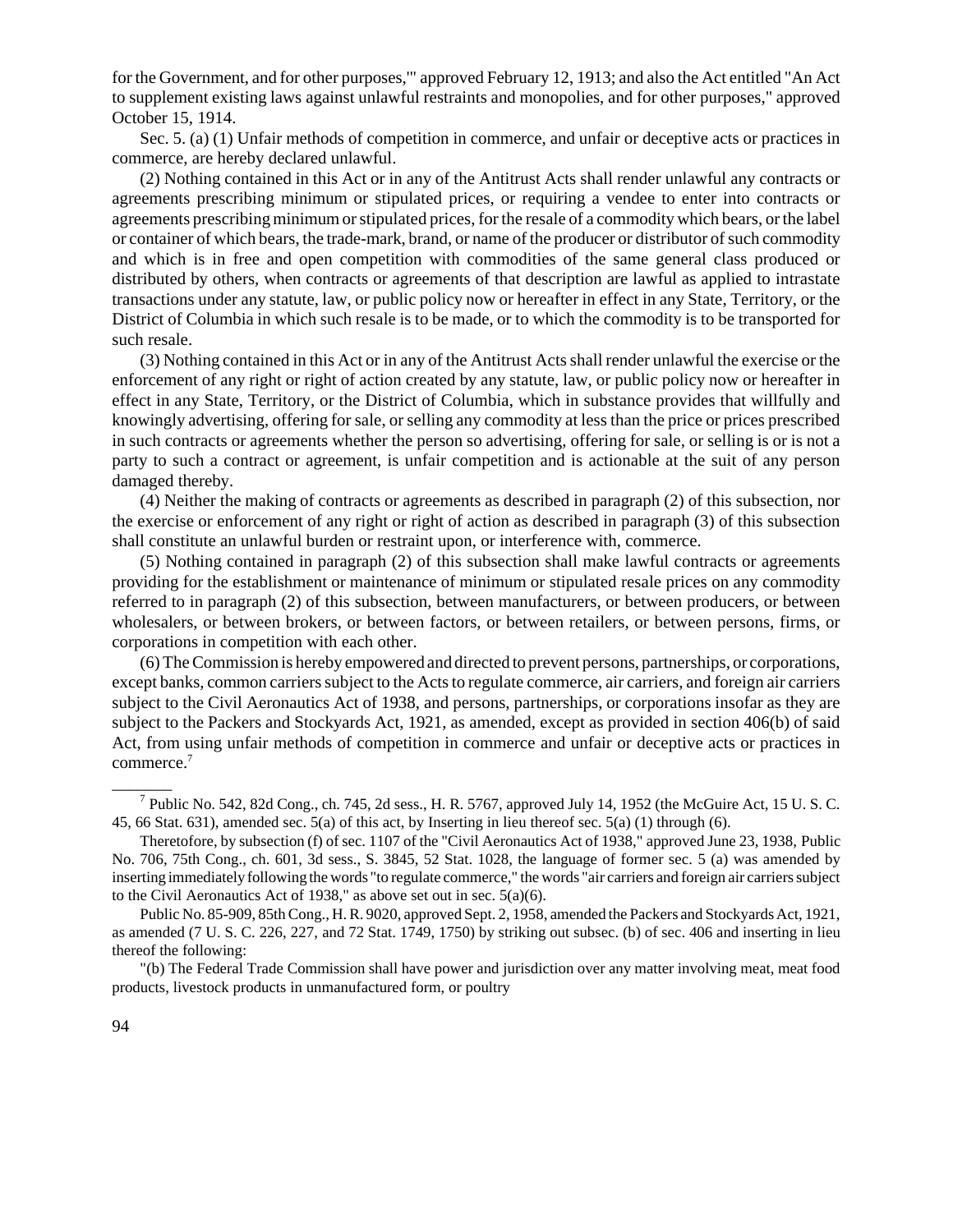(b) Whenever the Commission shall have reason to believe that any such person, partnership, or corporation has been or is using any unfair method of competition or unfair or deceptive act or practice in commerce, and if it shall appear to the Commission that a proceeding by it in respect thereof would be in the interest of the public, it shall issue and serve upon such person, partnership, or corporation a complaint stating its charges in that respect and containing a notice of a hearing upon a day and at a place therein fixed at least thirty days afterthe service ofsaid complaint. The person, partnership, or corporation so complained of shall have the right to appear at the place and time so fixed and show cause why an order should not be entered by the Commission requiring such person, partnership, or corporation to cease and desist from the violation of the law so charged in said complaint. Any person, partnership, or corporation may make application, and upon good cause shown may be allowed by the Commission to intervene and appear in said proceeding by counsel or in person. The testimony in any such proceeding shall be reduced to writing and filed in the office of the Commission. If upon such hearing the Commission shall be of the opinion that the method of competition or the act or practice in question is prohibited by this Act, it shall make a report in writing in which it shall state its findings as to the facts and shall issue and cause to be served on such person, partnership, or corporation an order requiring such person, partnership, or corporation to cease and desist from using such method of competition or such act or practice. Until the expiration of the time allowed for filing a petition for review, if no such petition has been duly filed within such time, or, if a petition for review has been filed within such time then until the record in the proceeding has been filed in a court of appeals of the United States, as hereinafter provided, the Commission may at any time, upon such notice and in such manner as it shall deem proper, modify or set aside, in whole or in part, any report or any order made or issued by it under this

products, which by this Act is made subject to the power or jurisdiction of the Secretary, as follows:

"(3) Over all transactions in commerce in margarine or oleomargarine and over retail sales of meat, meat food products, livestock products in unmanufactured form, and poultry products.

"(c) The Federal Trade Commission shall have no power or jurisdiction over any matter which by this Act is made subject to the jurisdiction of the Secretary, except as provided in subsection (b) of this section." \* \* \* \* \* \* \* \* \* \* \*

The same Public Law also amended subsection 6 of sec.  $5(a)$  of the Federal Trade Commission Act (15 U.S.C. 45(a) (6) and 38 Stat. 719) by substituting "persons, partnerships, or corporations insofar as they are subject to the Packers and Stockyards Act, 1921, as amended, except as provided in sec 406(b) of said act" for "persons, partnerships, or corporations subject to the Packers and Stockyards Act, 1921, except as provided in sec. 406 (b) of said act."

<sup>&</sup>quot;(1) When the Secretary in the exercise of his duties requests of the Commission that it make investigations and reports in any case.

<sup>&</sup>quot;(2) In any investigation of, or proceeding for the prevention of, an alleged violation of any Act administered by the Commission, arising out of acts or transactions involving meat, meat food products, livestock products in unmanufactured form, or poultry products, if the Commission determines that effective exercise of its power or jurisdiction with respect to retail sales of any such commodities is or will be impaired by the absence of power or Jurisdiction over all acts or transactions involving such commodities in such investigation or proceeding. In order to avoid unnecessaryduplication of effort by the Government and burdens upon the Industry, the Commissioner shall notify the Secretary of such determination, the reasons therefor, and the acts or transactions involved, and shall not exercise power or jurisdiction with regard to acts or transactions (other than retail sales) involving such commodities if the Secretary within ten days from the date of receipt of the notice notifies the Commission that there is pending in his Department an investigation of, or proceeding for the prevention of, an alleged violation of this Act involving the same subject matter.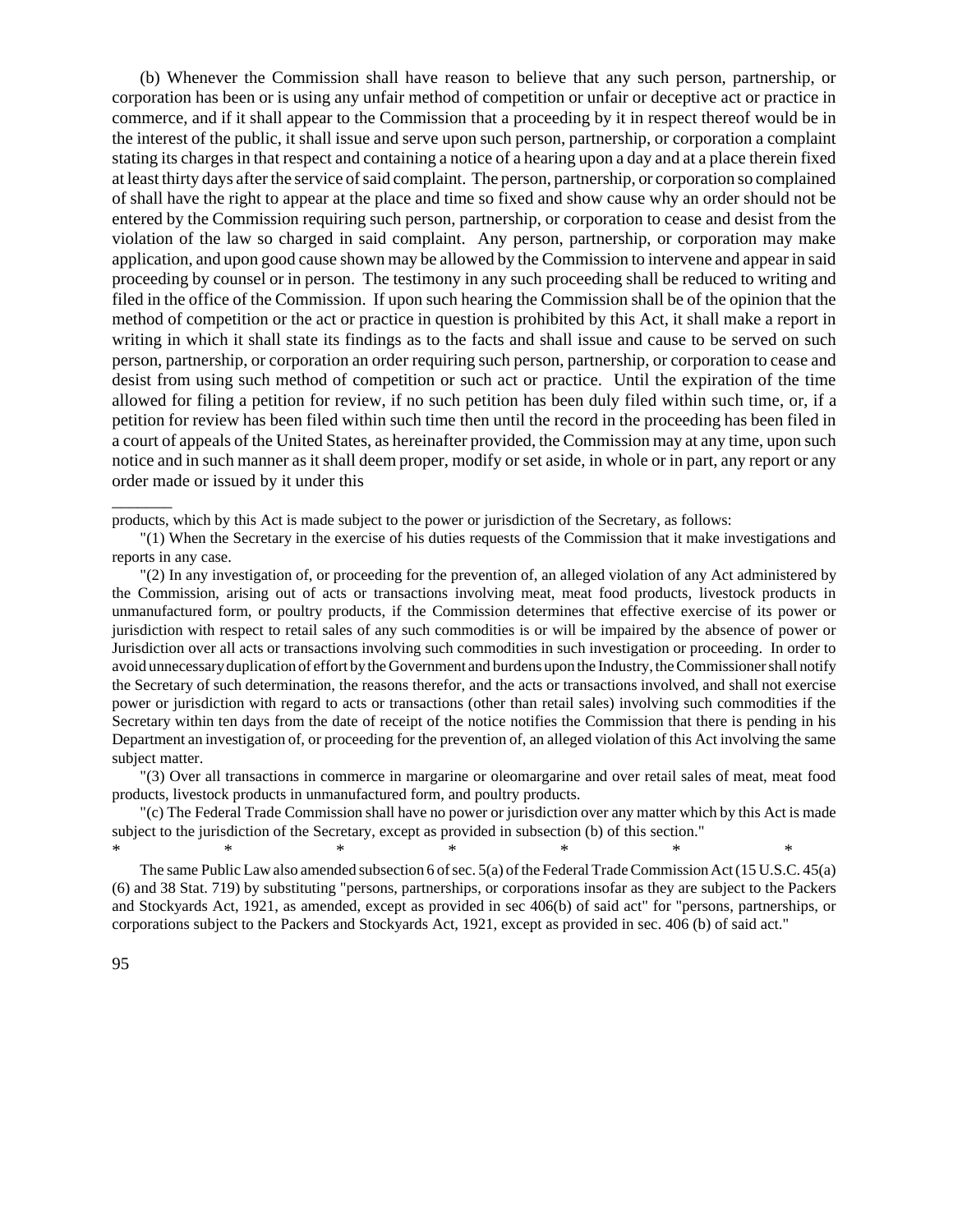section.<sup>8</sup> After the expiration of the time allowed for filing a petition for review, if no such petition has been duly filed within such time, the Commission may at any time, after notice and opportunity for hearing, reopen and alter, modify, or set aside, in whole or in part, any report or order made or issued by it under this section, whenever in the opinion of the Commission conditions of fact or of law have so changed as to require such action or if the public interest shall so require: Provided, however, That the said person, partnership, or corporation may, within sixty days after service upon him or it of said report or order entered after such a reopening, obtain a review thereof in the appropriate circuit court of appeals of the United States, in the manner provided in subsection (c) of this section.

(c) Any person, partnership, or corporation required by an order of the Commission to cease and desist fromusing anymethod of competition or act or practice may obtain a review ofsuch order in the circuit court of appeals of the United States, within any circuit where the method of competition or the act or practice in question was used or where such person, partnership, or corporation resides or carries on business, by filling in the court, within sixty days<sup>9</sup> from the date of the service of such order, a written petition praying that the order of the Commission be set aside. A Copy of such petition shall be forthwith transmitted by the clerk of the court to the Commission, and thereupon the Commission shall file in the court the record in the proceeding, as provided in section 2112 of title 28, United States Code. Upon such filing of the petition the court shall have jurisdiction of the proceeding and of the question determined therein concurrently with the Commission until the filing of the record and shall have power to make and enter a decree affirming, modifying, or setting aside the order of the Commission, and enforcing the same to the extent that such order is affirmed and to issue such writs as are ancillary to its jurisdiction or are necessary in its judgment to prevent injury to the public or to competitors pendente lite.<sup>10</sup> The findings of the Commission as to the facts, if supported by evidence, shall be conclusive. To the extent that the order of the Commission is affirmed, the court shall thereupon issue its own order commanding obedience to the terms of such order of the Commission. If either party shall apply to the court for leave to adduce additional evidence, and shall show to the satisfaction of the court that such additional evidence is material and that there were reasonable grounds for the failure to adduce such evidence in the proceeding before the Commission, the court may order such additional evidence to be taken before the Commission and to be adduced upon the hearing in such manner and upon such terms and conditions as to the court may seem proper. The Commission may modify its findings as to the facts, or make new findings, by reason of the additional evidence so taken, and it shall file such modified or new findings, which, if supported by evidence, shall be conclusive, and its recommendation, if any, for the modification or setting aside of its original order, with the return of such additional evidence. The judgment and decree of the court shall be final, except that the same shall be subject to review by the Supreme Court upon certiorari, as provided in section 240 of the Judicial Code.

(d) Upon the filing of the record with it the jurisdiction of the court of appeals of the United States to affirm, enforce, modify, or set aside orders of the Commission shall be exclusive.

<sup>8</sup> This sentence was amended by Public Law 85—791, 85th Cong., H. R. 6788, approved August 28, 1958, 72 Stat. 942.

<sup>&</sup>lt;sup>9</sup> Section 5(a) of the amending Act of 1938 provides:

<sup>&</sup>quot;SEC. 5(a) In case of an order by the Federal Trade Commission to cease and desist served on or before the date of the enactment of this Act, as amended by this Act, shall begin on the date of the enactment of this Act."

<sup>&</sup>lt;sup>10</sup> The above two sentences were also amended by Public Law 85-791.

 $11$  The above section was also amended by Public Law 85-791.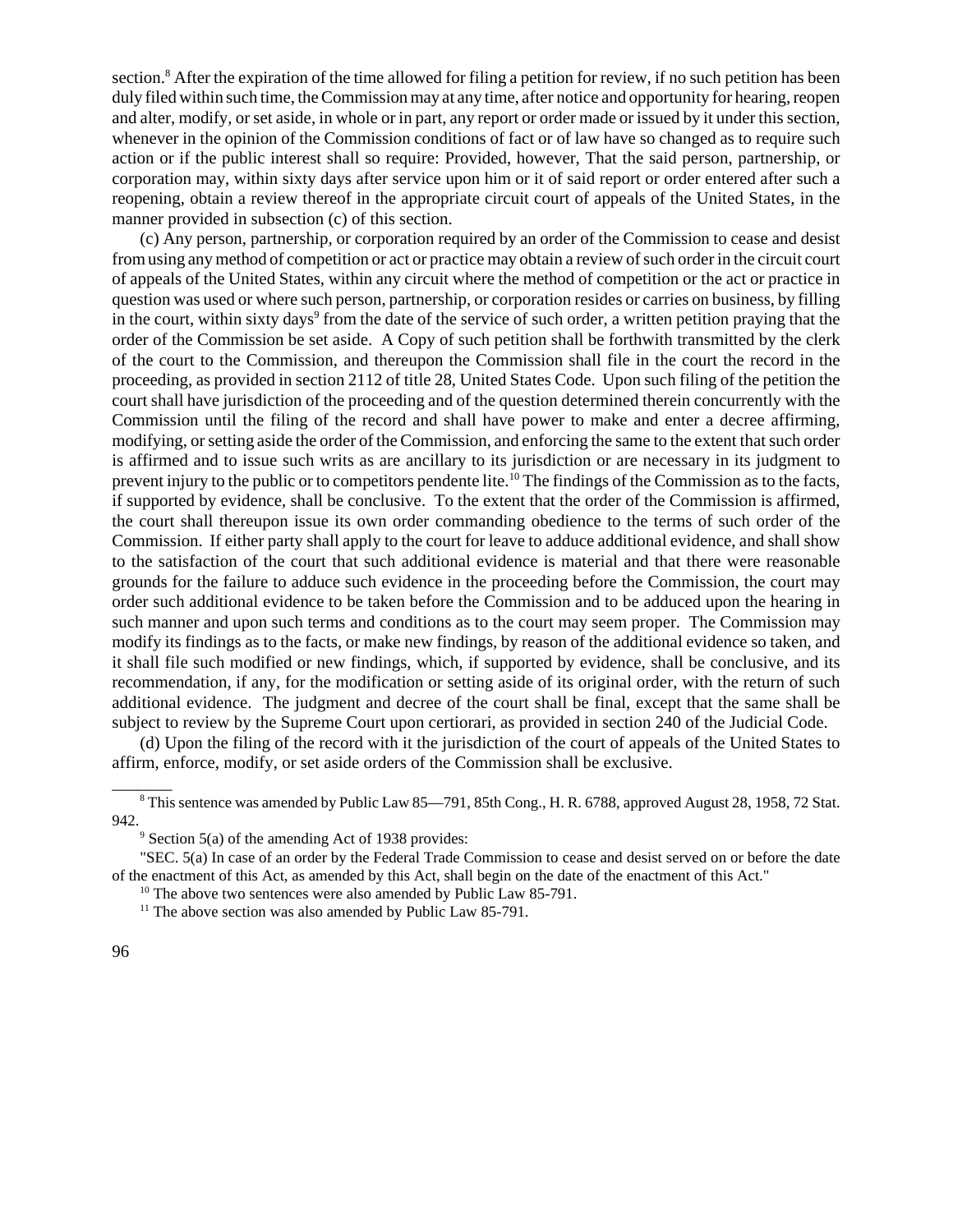(e) Such proceedings in the circuit court of appeals shall be given precedence over other cases pending therein, and shall be in every way expedited. No order of the Commission or judgment of court to enforce the same shall in anywise relieve or absolve any person, partnership, or corporation from any liability under the Antitrust Acts.

(f) Complaints, orders, and other processes of the Commission under this section may be served by anyone duly authorized by the Commission, either (a) by delivering a copy thereof to the person to be served, or to a member of the partnership to be served, or the president, secretary, or other executive officer or a director of the corporation to be served; or (b) by leaving a copy thereof at the residence or the principal office or place of business ofsuch person, partnership or corporation; or(c) by registering and mailing a copy thereof addressed to such person, partnership, or corporation at his oritsresidence or principal office or place of business. The verified return by the person so serving said complaint, order, or other process setting forth the manner of said service shall be proof of the same, and the return post office receipt for said complaint, order, or other process registered and mailed as aforesaid shall be proof of the service of the same.

(g) An order of the Commission to cease and desist shall become final—

(1) Upon the expiration of the time allowed for filing a petition for review, if no such petition has been duly filed within such time; but the Commission may thereafter modify or set aside its order to the extent provided in the last sentence of subsection (b): or

(2) Upon the expiration of the time allowed for filing a petition for certiorari, if the order of the Commission has been affirmed, or the petition for review dismissed by the circuit court of appeals, and no petition for certiorari has been duly filed; or

(3) Upon the denial of a petition for certiorari, if the order of the Commission has been affirmed or the petition for review dismissed by the circuit court of appeals; or

(4) Upon the expiration ofthirty daysfromthe date ofissuance ofthe mandate ofthe Supreme Court, if such Court directs that the order of the Commission be affirmed or the petition for review dismissed.

(h) If the Supreme Court directs that the order of the Commission be modified or set aside, the order of the Commission rendered in accordance with the mandate of the Supreme Courtshall become final upon the expiration of thirty days from the time it was rendered, unless within such thirty days either party has instituted proceedings to have such order corrected to accord with the mandate, in which event the order of the Commission shall become final when so corrected.

(i) If the order of the Commission is modified or set aside by the circuit court of appeals, and if (1) the time allowed for filing a petition for certiorari has expired and no such petition has been duly filed, or (2) the petition for certiorari has been denied, or (3) the decision of the court has been affirmed by the Supreme Court, then the order of the Commission rendered in accordance with the mandate of the circuit court of appeals shall become final on the expiration of thirty days from the time such order of the Commission was rendered, unless within such thirty days either party has instituted proceedings to have such order corrected so that it will accord with the mandate, in which event the order of the Commission shall become final when so corrected.

(i) If the Supreme Court orders a rehearing; or if the case is remanded by the circuit court of appeals to the Commission for a rehearing, and if (1) the time allowed for filing a petition for certiorari has expired, and no such petition has been duly flied, or (2) the petition for certiorari has been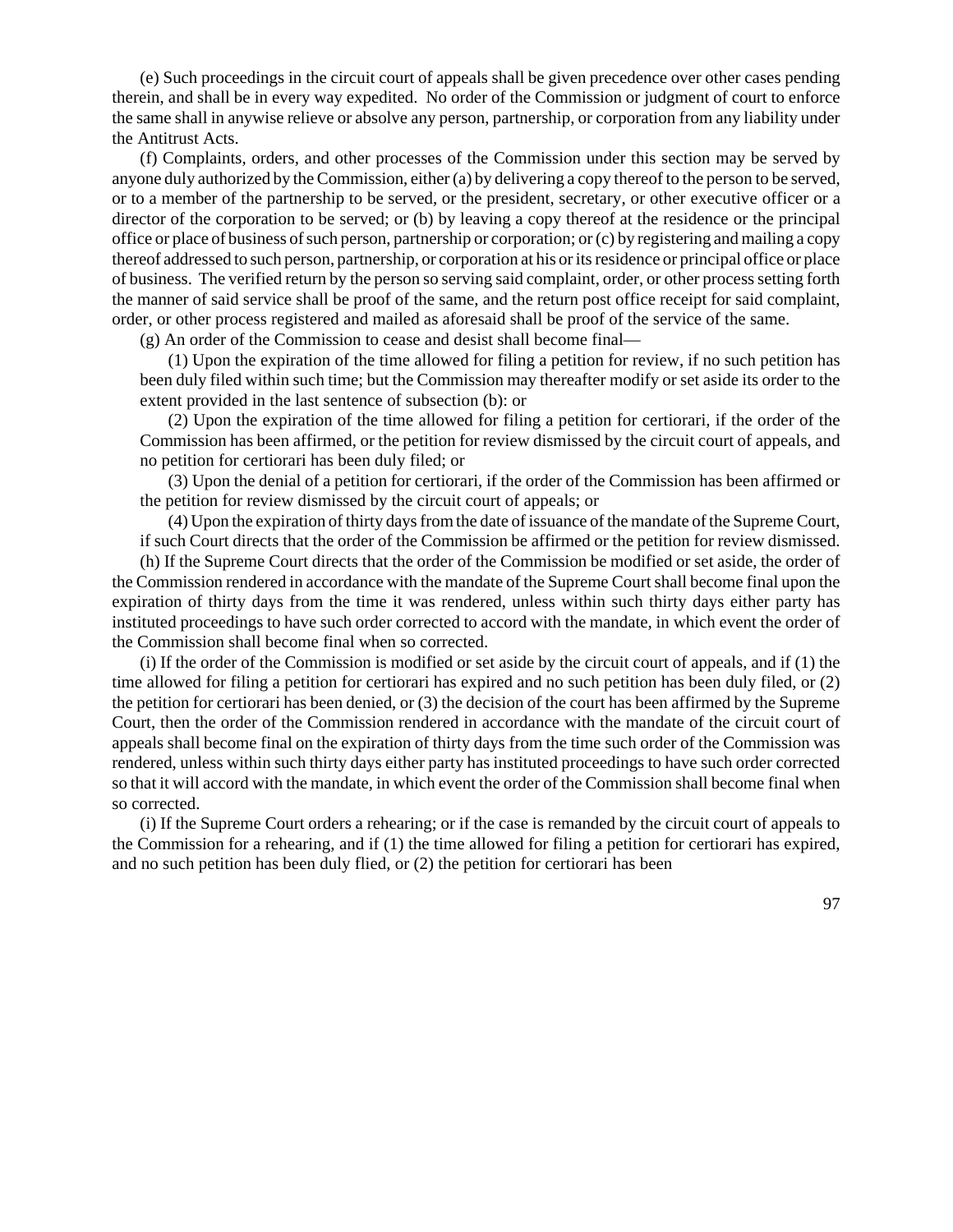dened, or (3) the decision of the court has been affirmed by the Supreme Court, then the order of the Commission rendered upon such rehearing shall become final in the same manner as though no prior order of the Commission had been rendered.

(k) As used in this section the term "mandate," in case a mandate has been recalled prior to the expiration of thirty days from the date of issuance thereof, means the final mandate.

(l) Any person, partnership, or corporation who violates an order of the Commission to cease and desist after it has become final, and while such order is in effect, shall forfeit and pay to the United States a civil penalty of not more than \$5,000 for each violation, which shall accrue to the United States and may be recovered in a civil action brought by the United States. Each separate violation of such an order shall be a separate offense, except that in the case of a violation through continuing failure or neglect to obey a final order of the Commission each day of continuance of such failure or neglect shall be deemed a separate offense.<sup>12</sup>

SEC. 6. That the Commission shall also have power— $13$ 

(a) To gather and compile information concerning, and to investigate fromtine to time the organization, business, conduct, practices, and management of any corporation engaged in commerce, excepting banks and common carriers subject to the Act to regulate commerce, and its relation to other corporations and to individuals, associations, and partnerships.

(b) To require, by general or special orders, corporations engaged in commerce, excepting banks, and common carriers subject to the Act to regulate commerce, or any class of them, or any of them, respectively, to file with the commission in such form as the commission may prescribe annual or special, or both annual and special, reports or answers in writing to specific questions, furnishing to the commission such information as it may require as to the organization, business, conduct, practices, management, and relation to other corporations, partnerships, and individuals of the respective corporations filing such reports or answers in writing. Such reports and answers shall be made under oath, or otherwise, as the commission may prescribe, and shall be filed with the commission within such reasonable period asthe commission may prescribe, unless additional time be granted in any case by the commission.

(c) Whenever a final decree has been entered against any defendent corporation in any suit brought by the United States to prevent and restrain any violation of the antitrust acts, to make investigation, upon its own initiative, of the manner in which the decree has been or is being carried out, and upon the application of the Attorney General it shall be its duty to make such investigation. It shall transmit to the Attorney General a report embodying its findings and recommendations as a result of any such investigation, and the report shall be made public in the discretion of the commission.

(d) Upon the direction of the President or either House of Congress to investigate and report the facts relating to any alleged violations of the antitrust Acts by any corporation.

(e) Upon the application of the Attorney General to investigate and make recommendations for the readjustment of the business of any corporation alleged

\_\_\_\_\_\_\_

<sup>&</sup>lt;sup>12</sup> Foregoing sentence added by subsection (c) of Sec. 4, Public No. 459, 81st Congress. (See footnote 1.)

<sup>&</sup>lt;sup>13</sup> Public, No. 78, 73d Cong., approved June 16, 1933, making appropriations for the fiscal year ending June 30, 1934, for the "Executive Office and sundry independent executive bureaus, boards, commissions," etc., made the appropriation for the Commission contingent upon the provision (48 Stat. 291; 15 U.S.C.A., sec. 46a) that "hereafter no new investigations shall be initiated by the Commission as the results of a legislative resolution, except the same be a concurrent resolution of the two Houses of Congress."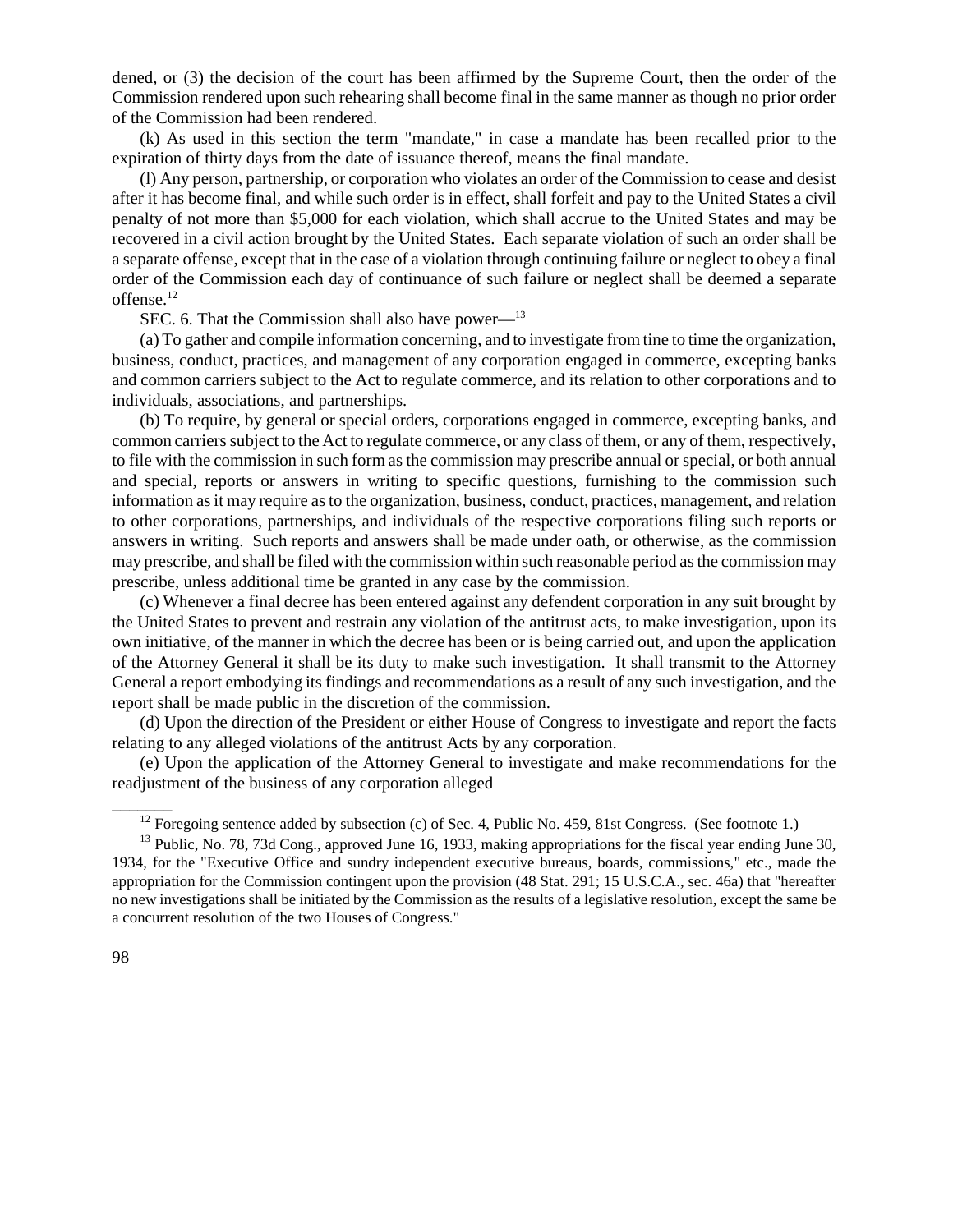to be violating the antitrust Acts in order that the corporation may thereafter maintain its organization, management, and conduct of business in accordance with law.

(f) To make public from time to time such portions of the information obtained by it hereunder, except trade secrets and names of customers, as it shall deem expedient in the public interest; and to make annual and special reports to the Congress and to submit therewith recommendations for additional legislation; and to provide for the publication of its reports and decisions in such form and manner as may be best adapted for public information and use.

(g) From time to time to classify corporations and to make rules and regulations for the purpose of carrying out the provisions of this Act.

(h) To investigate, from time to time, trade conditions in and with foreign countries where associations, combinations, or practices of manufacturers, merchants, or traders, or other conditions, may affect the foreign trade of the United States, and to report to Congress thereon, with such recommendations as it deems advisable.

SEC. 7. That in any suit in equity brought by or under the direction of the Attorney General as provided in the antitrust Acts, the court may, upon the conclusion of the testimony therein, if it shall be then of opinion that the complainant is entitled to relief, refer said suit to the commission, as a master in chancery, to ascertain and report an appropriate form of decree therein. The commission shall proceed upon such notice to the parties and under such rules of procedure as the court may prescribe, and upon the coming in of such report such exceptions may be filed and such proceedings had in relation thereto as upon the report of a master in other equity causes, but the court may adopt or reject such report, in whole or in part, and enter such decree as the nature of the case may in its judgment require.

SEC. 8. That the several departments and bureaus of the Government when directed by the President shall furnish the commission, upon its request, all records, papers, and information in their possession relating to any corporation subject to any of the provisions of this Act, and shall detail fromtime to time such officials and employees to the commission as he may direct.

SEC. 9. That for the purposes of this Act the commission, or its duly authorized agent or agents, shall at all reasonable times have accessto, for the purpose of examination, and the right to copy any documentary evidence of any corporation being investigated or proceeded against; and the commission shall have power to require by subpoena the attendance and testimony of witnesses and the production of all such documentary evidence relating to any matter under investigation. Any member of the commission may sign subpoenas, and members and examiners of the commission may administer oaths and affirmations, examine witnesses, and receive evidence.

Such attendance of witnesses, and the production of such documentary evidence, may be required from any place in the United States, at any designated place of hearing. And in case of disobedience to a subpoena the commission may invoke the aid of any court of the United States in requiring the attendance and testimony of witnesses and the production of documentary evidence.

Any of the district courts of the United States within the jurisdiction of which such inquiry is carried on may, in case of contumacy or refusal to obey a subpoena issued to any corporation or other person, issue an orderrequiring such corporation or other person to appear before the commission, orto produce documentary evidence if so ordered, or to give evidence touching the matter in question; and any failure to obey such order of the court may be punished by such court as a contempt thereof.

Upon the application of the Attorney General of the United States, at the request of the commission, the district courts of the United States shall have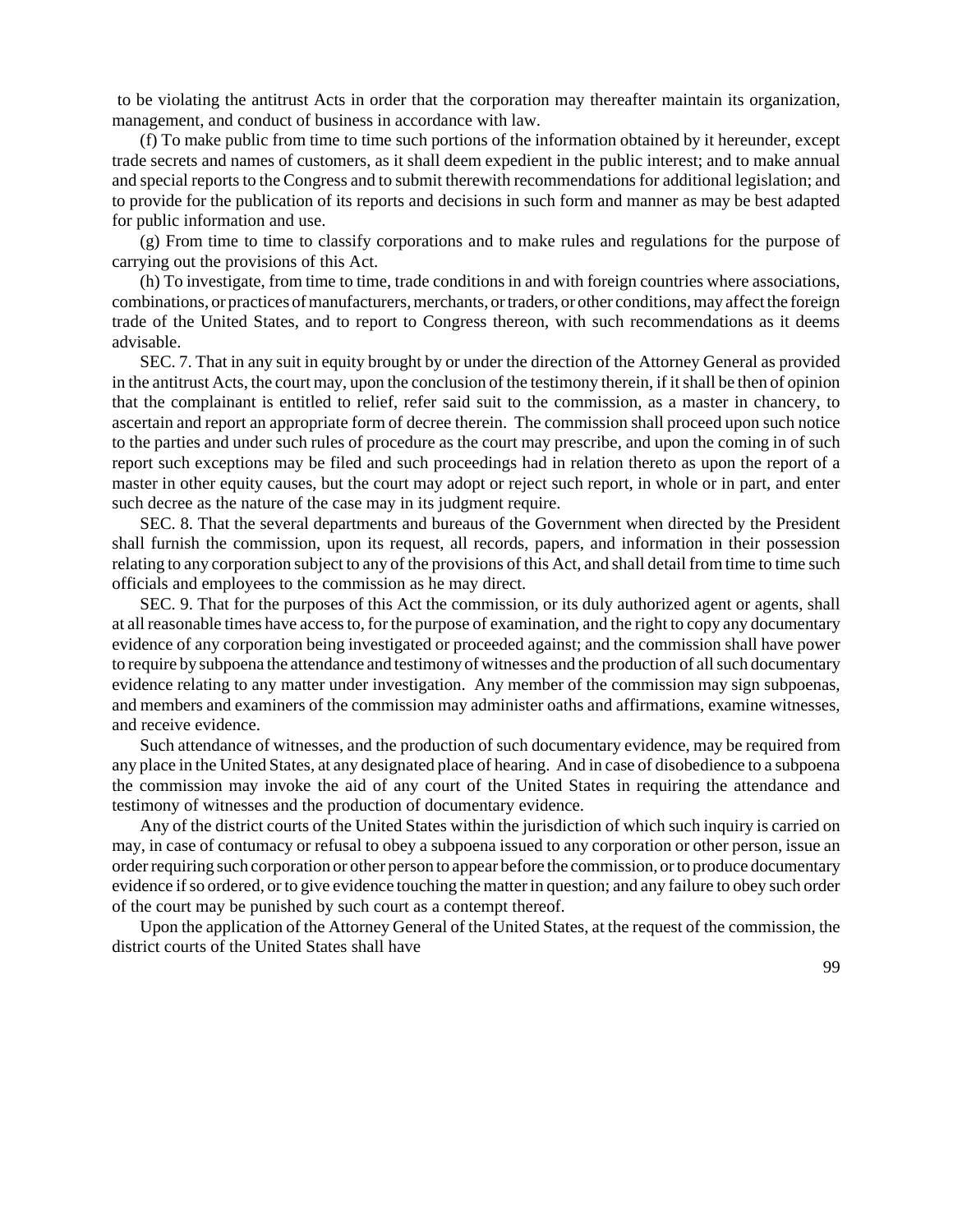jurisdiction to issue writs of mandamus commanding any person or corporation to comply with the provisions of this Act or any order of the commission made in pursuance thereof.

The Commission may order testimony to be taken by deposition in any proceeding or investigation pending under this Act at any stage of such proceeding or investigation. Such depositions may be taken before any person designated by the commission and having powerto administer oaths. Such testimony shall be reduced to writing by the person taking the deposition, or under his direction, and shall then be subscribed by the deponent. Any person may be compelled to appear and depose and to produce documentary evidence in the same manner as witnesses may be compelled to appear and testify and produce documentary evidence before the commission as hereinbefore provided.

Witnesses summoned before the Commission shall be paid the same fees and mileage that are paid witnesses in the courts of the United States, and witnesses whose depositions are taken, and the persons taking the same shall severally be entitled to the same fees as are paid for like services in the courts of the United States.

No person shall be excused from attending and testifying or from producing documentary evidence before the commission or in obedience to the subpoena of the commission on the ground or for the reason that the testimony or evidence, documentary or otherwise, required of him may tend to criminate him or subject him to a penalty or forfeiture. But no natural person shall be prosecuted or subjected to any penalty or forfeiture for or on account of any transaction, matter, or thing concerning which he may testify, or produce evidence, documentary or otherwise, before the commission in obedience to a subpoena issued by it: Provided, That no natural person so testifying shall be exempt from prosecution and punishment for perjury committed in so testifying.

SEC. 10. That any person who shall neglect or refuse to attend and testify, or to answer any lawful inquiry, or to produce documentary evidence, if in his power to do so, in obedience to the subpoena or lawful requirement of the commission, shall be guilty of an offense and upon conviction thereof by a court of competent jurisdiction shall be punished by a fine of not less than \$1,000 nor more than \$5,000, or by imprisonment for not more than one year, or by both such fine and imprisonment.

Any person who shall willfully make, or cause to be made, any false entry or statement of fact in any report required to be made under this Act, or who shall willfully make, or cause to be made, any false entry in any account, record, or memorandum kept by any corporation subject to this Act, or who shall willfully neglect or fail to make, or cause to be made, full, true, and correct entries in such accounts, records, or memoranda of all facts and transactions appertaining to the business of such corporation, or who shall willfully remove out of the jurisdiction of the United States, or willfully mutilate, alter, or by any other means falsify any documentary evidence of such corporation, or who shall willfully refuse to submit to the commission or to any of its authorized agents, for the purpose of inspection and taking copies, any documentary evidence of such corporation in his possession or within his control, shall be deemed guilty of an offense against the United States, and shall be subject, upon conviction in any court of the United States of competent jurisdiction, to a fine of not less than \$1,000 nor more than \$5,000 or to imprisonment for a term of not more than three years, or to both such fine and imprisonment.

If any corporation required by this Act to file any annual or special report shall fail so to do within the time fixed by the commission for filing the same and such failure shall continue for thirty days after notice of such default, the corporation shall forfeit to the United States the sum of \$100 for each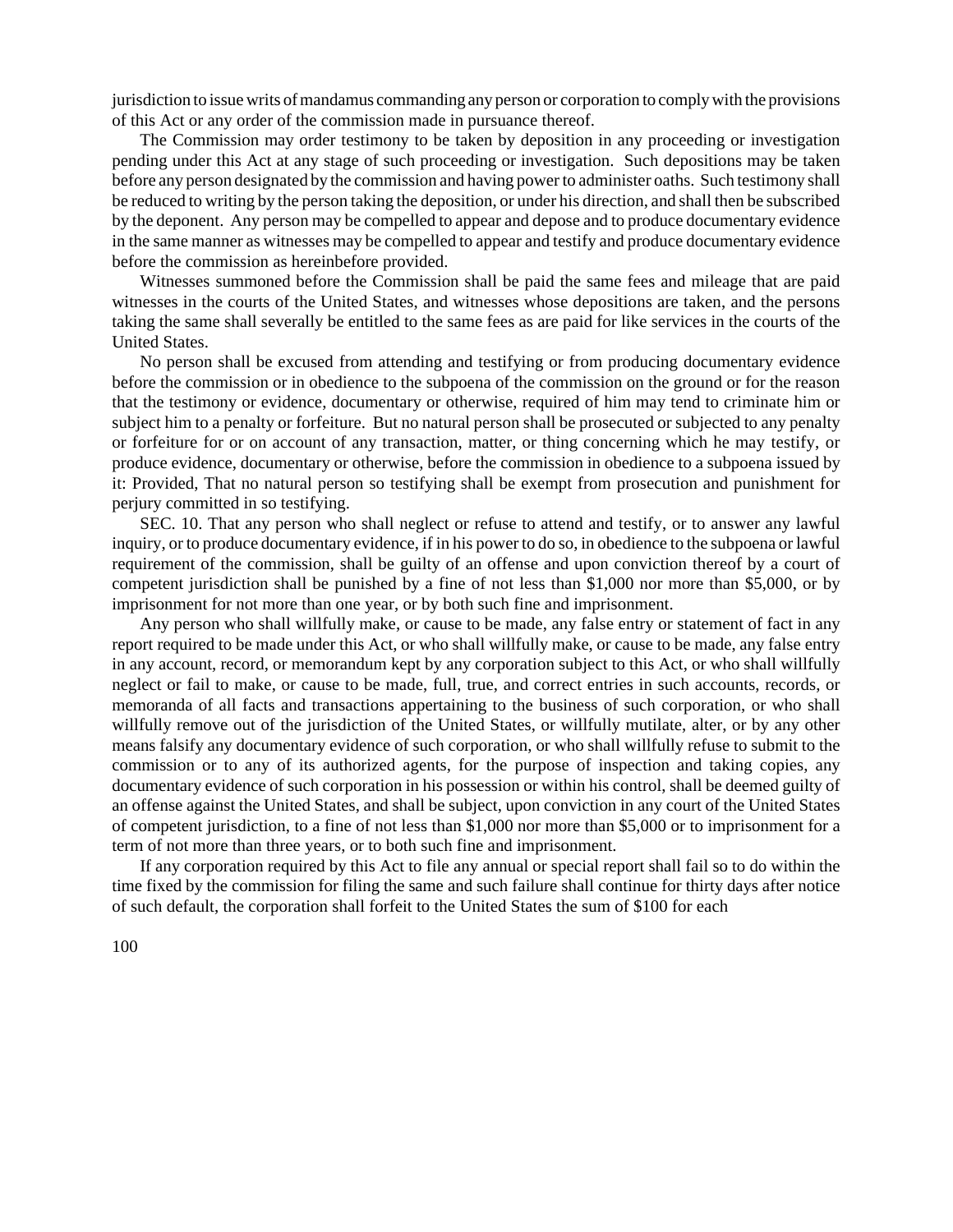and every day of the continuance of such failure, which forfeiture shall be payable into the Treasury of the United States, and shall be recoverable in a civil suit in the name of the United States brought in the district where the corporation has its principal office or in any district in which it shall do business. It shall be the duty of the various district attorneys, under the direction of the Attorney General of the United States, to prosecute for the recovery of forfeitures. The costs and expenses of such prosecution shall be paid out of the appropriation for the expenses of the courts of the United States.

Any officer or employee of the commission who shall make public any information obtained by the commission without its authority, unless directed by a court, shall be deemed guilty of a misdemeanor, and, upon conviction thereof, shall be punished by a fine not exceeding \$5,000, or by imprisonment not exceeding one year, or by fine and imprisonment, in the discretion of the court.

SEC. 11. Nothing contained in this Act shall be construed to prevent or interfere with the enforcement of the provisions of the antitrust Acts or the Acts to regulate commerce, nor shall anything contained in the Act be construed to alter, modify, or repeal the said antitrust Acts or the Acts to regulate commerce or any part or parts thereof.

SEC. 12. (a) It shall be unlawful for any person, partnership, or corporation to disseminate, or cause to be disseminated, any false advertisement—

(1) By United States mails, or in commerce by any means, for the purpose of inducing, or which is likely to induce, directly or indirectly the purchase of food, drugs, devices, or cosmetics; or

(2) By any means, for the purpose of inducing, or which is likely to induce, directly or indirectly, the purchase in commerce of food, drugs, devices, or cosmetics.

(b) The dissemination orthe causing to be disseminated of any false advertisement within the provisions of subsection (a) of this section shall be an unfair or deceptive act or practice in commerce within the meaning of section 5.

SEC. 13. (a) Whenever the Commission has reason to believe—

(1) that any person, partnership, or corporation is engaged in, or is about to engage in the dissemination or the causing of the dissemination of any advertisement in violation of section 12, and

(2) that the enjoining thereof pending, the issuance of a complaint by the Commission under section 5, and until such complaint is dismissed by the Commission or set aside by the court on review, or the order of the Commission to cease and desist made thereon has become final within the meaning of section 5, would be to the interest of the public.

the Commission by any of its attorneys designated by it for such purpose may bring suit in a district court of the United States or in the United States court of any Territory, to enjoin the dissemination or the causing of the dissemination of such advertisement. Upon proper showing a temporary injunction or restraining order shall be granted without bond. Any such suit shall be brought in the district in which such person, partnership, or corporation resides or transacts business.

(b) Whenever it appears to the satisfaction of the court in the case of a newspaper, magazine, periodical, or other publication, published at regular intervals—

(1) that restraining the dissemination of a false advertisement in any particular issue of such publication would delay the delivery of such issue after the regular time therefor, and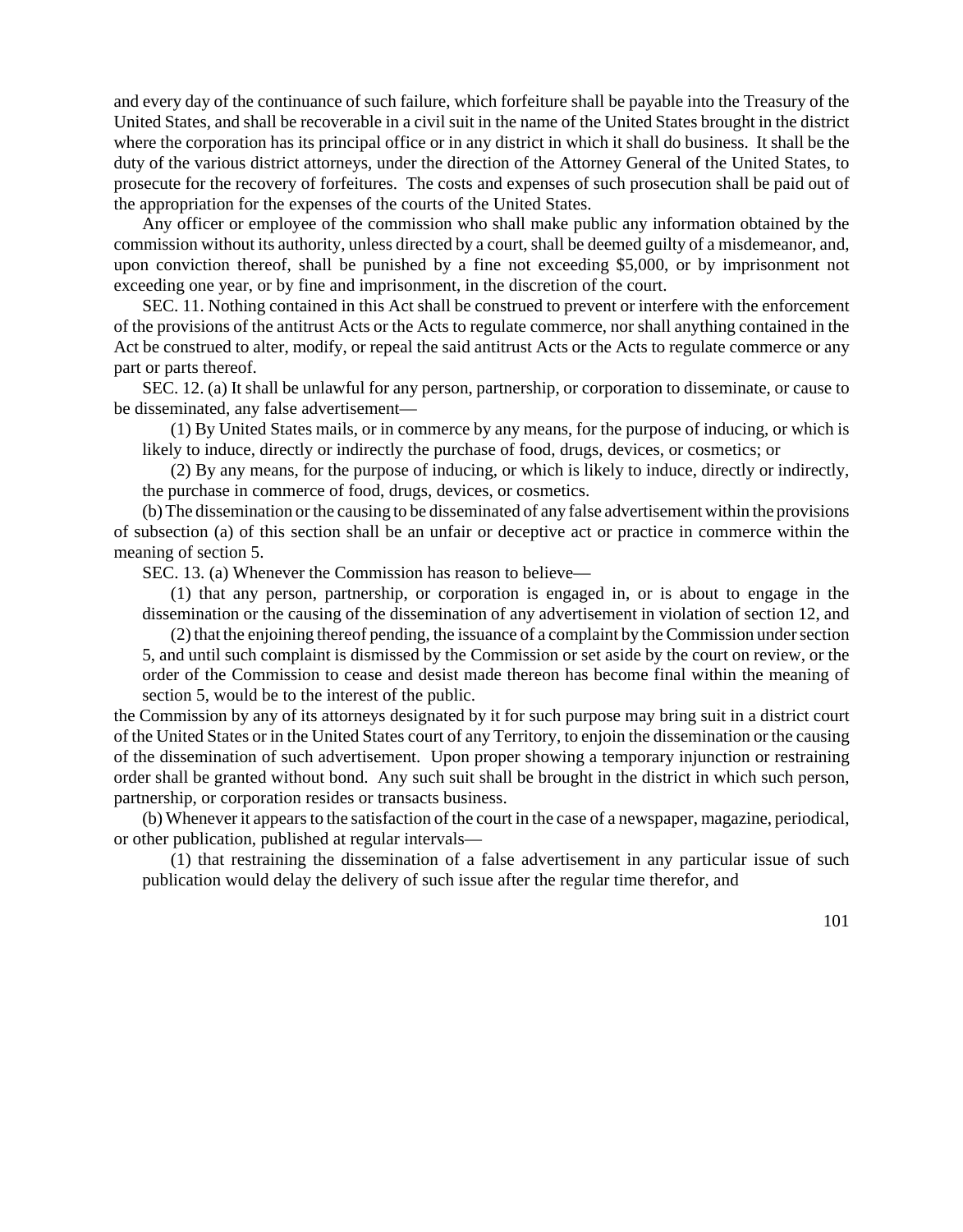(2) that such delay would be due to the method by which the manufacture and distribution of such publication is customarily conducted by the publisher in accordance with sound business practice, and not to any method or device adopted for the evasion of this section or to prevent or delay the issuance of an injunction orrestraining order with respect to such false advertisement or any other advertisement, the court shall exclude such issue from the operation of the restraining order or injunction.

SEC. 14.<sup>14</sup> (a) Any person, partnership, or corporation who violates any provision of section 12(a) shall, if the use of the commodity advertised may be injurious to health because of results from such use under the conditions prescribed in the advertisement thereof, or under such conditions as are customary or usual, or if such violation is with intent to defraud or mislead, be guilty of a misdemeanor, and upon conviction shall be punished by a fine of not more than \$5,000 or by imprisonment for not more than six months, or by both such fine or imprisonment; except that if the conviction is for a violation committed after a first conviction of such person, partnership, or corporation, for any violation of such section, punishment shall be by a fine of not more than \$10,000 or by imprisonment for not more than one year, or by both such fine and imprisonment: Provided, That for the purposes of thissection meats and meat food products duly inspected, marked, and labeled in accordance with rules and regulations issued under the Meat Inspection Act approved March 4, 1907, as amended, shall be conclusively presumed not injurious to health at the time the same leave official "establishments."

(b) No publisher, radio-broadcast licensee, or agency or medium for the dissemination of advertising, except the manufacturer, packer, distributor, or seller of the commodity to which the false advertisement relates, shall be liable under this section by reason of the dissemination by him of false advertisement, unless he has refused, on the request of the Commission, to furnish the Commission the name and post-office address of the manufacturer, packer, distributor, or advertising agency, residing in the United States, who caused him to disseminate such advertisement. No advertising agency shall be liable under this section by reason of the causing by it of the dissemination of any false advertisement, unless it has refused, on the request oftheCommission, to furnish theCommission the name and post-office address ofthemanufacturer, packer, distributor, or seller, residing in the United States, who caused it to cause the dissemination of such advertisement.

SEC. 15. For the purposes of sections 12, 13, and 14—

(a) (1) The term "false advertisement" means an advertisement, other than labeling, which is misleading in a material respect; and in determining whether any advertisement is misleading, there shall be taken into account (among other things) not only representations made or suggested by statement, word, design, device, sound, or any combination thereof, but also the extent to which the advertisement fails to reveal facts material in the light of such representation or material with respect to consequences which may result from the use of the commodity to which the advertisement relates under the conditions prescribed in said advertisement, or under such conditions as are customary or usual. No advertisement of a drug shall be deemed to be false if it is disseminated only to members of the medical profession, contains no false representation of material fact, and includes, or is accompanied in each instance by truthful disclosure of, the formula showing quantitatively each ingredient of such drug.

\_\_\_\_\_\_\_

 $14$ Section 5(b) of the amending Act of 1938 provides:

<sup>&</sup>quot;SEC. C. (b) Section 14 of the Federal Trade Commission Act, added to such Act by section 4 of this Act, shall take effect on the expiration of sixty days after the date of the enactment of this Act."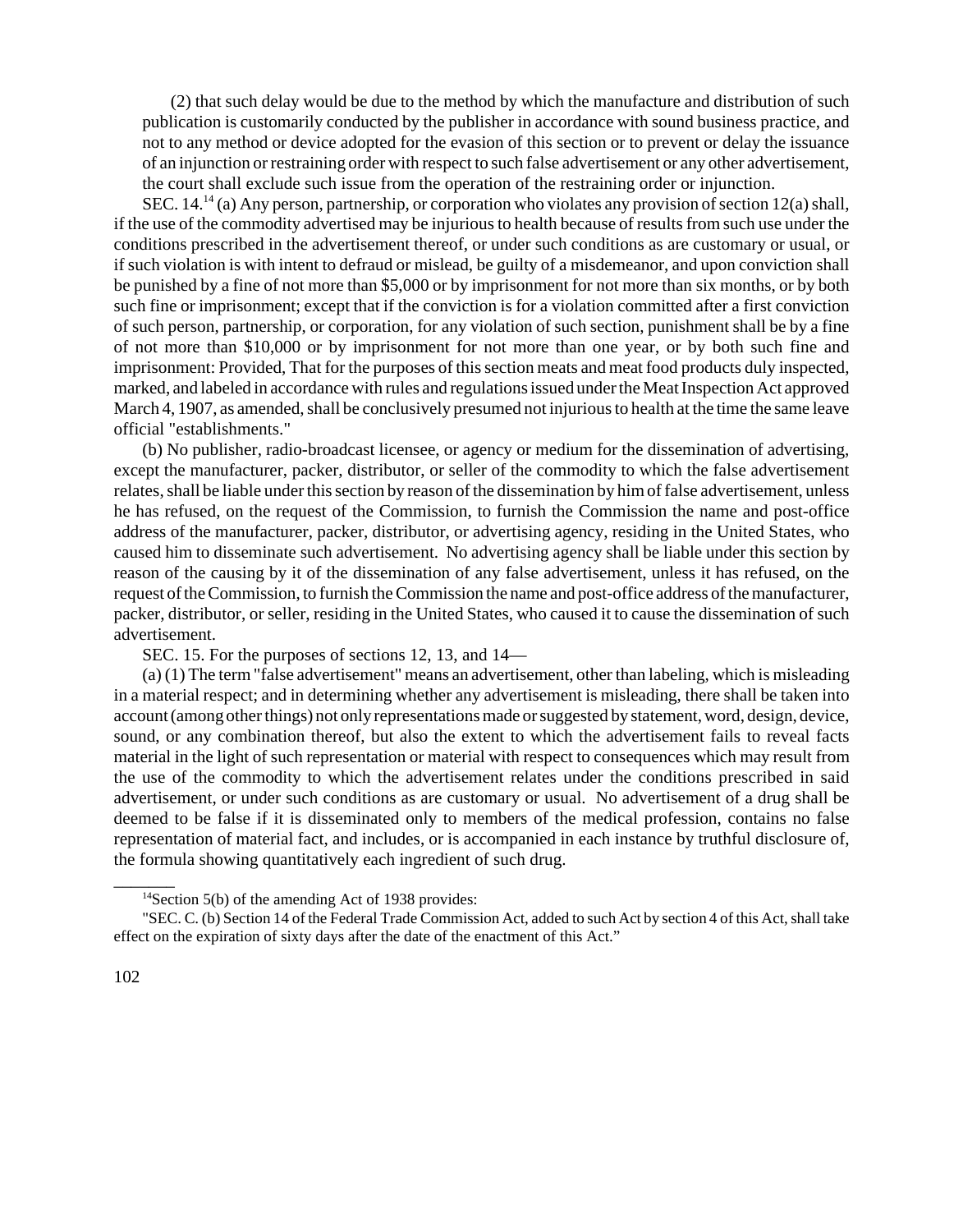(2) In the case of oleomargarine or margarine an advertisementshall be deemed misleading in a material respect if in such advertisement representations are made or suggested by statement, word, grade designation, design, device, symbol, sound, or any combination thereof, that such oleomargarine or margarine is a dairy product, except that nothing contained herein shall prevent a truthful, accurate, and fullstatement in any such advertisement of all the ingredients contained in such oleomargarine or margarine.<sup>15</sup>

(b) The term "food" means(1) articles used for food or drink for man or other animals, (2) chewing gum, and (3) articles used for components of any such article.

(c) The term "drug" means (1) articles recognized in the official United States Pharmacopoeia, official Homeopathic Pharmacopoeia of the United States, or official National Formulary, or any supplement to any of them; and (2) articles intended for use in the diagnosis, cure, mitigation, treatment, or prevention of disease in man or other animals; and (3) articles (other than food) intended to affect the structure or any function of the body of man or other animals; and (4) articles intended for use as a component of any article specified in clause (1), (2), or (3); but does not include devices or their components, parts, or accessories.

(d) The term "device" (except when used in subsection (a) of thissection) meansinstruments, apparatus, and contrivances, including their parts and accessories, intended  $(1)$  for use in the diagnosis, cure, mitigation, treatment, or prevention of disease in man or other animals; or (2) to affect the structure or any function of the body of man or other animals.

(e) The term "cosmetic" means (1) articles to be rubbed, poured, sprinkled, or sprayed on, introduced into, or otherwise applied to the human body or any part thereof intended for cleansing, beautifying, promoting attractiveness, or altering the appearance, and (2) articles intended for use as a component of any such article; except that such term shall not include soap.

(f) For the purposes of this section and section 407 of the Federal Food Drug, and Cosmetic Act, as amended, the term "oleomargarine" or "margarine" includes—

(1) all substances, mixtures, and compounds known as oleomargarine or margarine;

(2) all substances, mixtures, and compounds which have a consistence similar to that of butter and which contain any edible oils or fats other than milk fat if made in imitation or semblance of butter.<sup>16</sup>

SEC. 16. Whenever the Federal Trade Commission has reason to believe that any person, partnership, or corporation is liable to a penalty under section 14 or under subsection (1) of section 5, it shall certify the facts to the Attorney General, whose duty it shall be to cause appropriate proceedings to be brought for the enforcement of the provisions of such section or subsection.

SEC. 17. If any provision of this Act, or the application thereof to any person, partnership, corporation, or circumstance, is held invalid, the remainder of the Act and the application of such provision to any other person, partnership corporation, or circumstance, shall not be affected thereby.

SEC. 18. This Act may be cited as the "Federal Trade Commission Act."

Original approved September 26, 1914.

Amended and approved March 21, 1938.<sup>17</sup>

<sup>&</sup>lt;sup>15</sup>Subsection (a) of sec. 4 of Public No. 459, 81st Congress (see footnote 1), amended Sec. 15 of this Act by inserting "(1)" after the letter "(a)" in subsection (a) above, and by adding at the end of such subsection new paragraph (2), above set out.

 $^{16}$  Subsection (b) of sec. 4 of Public No. 459, 81st Congress (see footnote 1) further amended sec. 15 of this Act, by adding at the end thereof the new subsection (i) as above set out.

 $17$  See footnote. 1.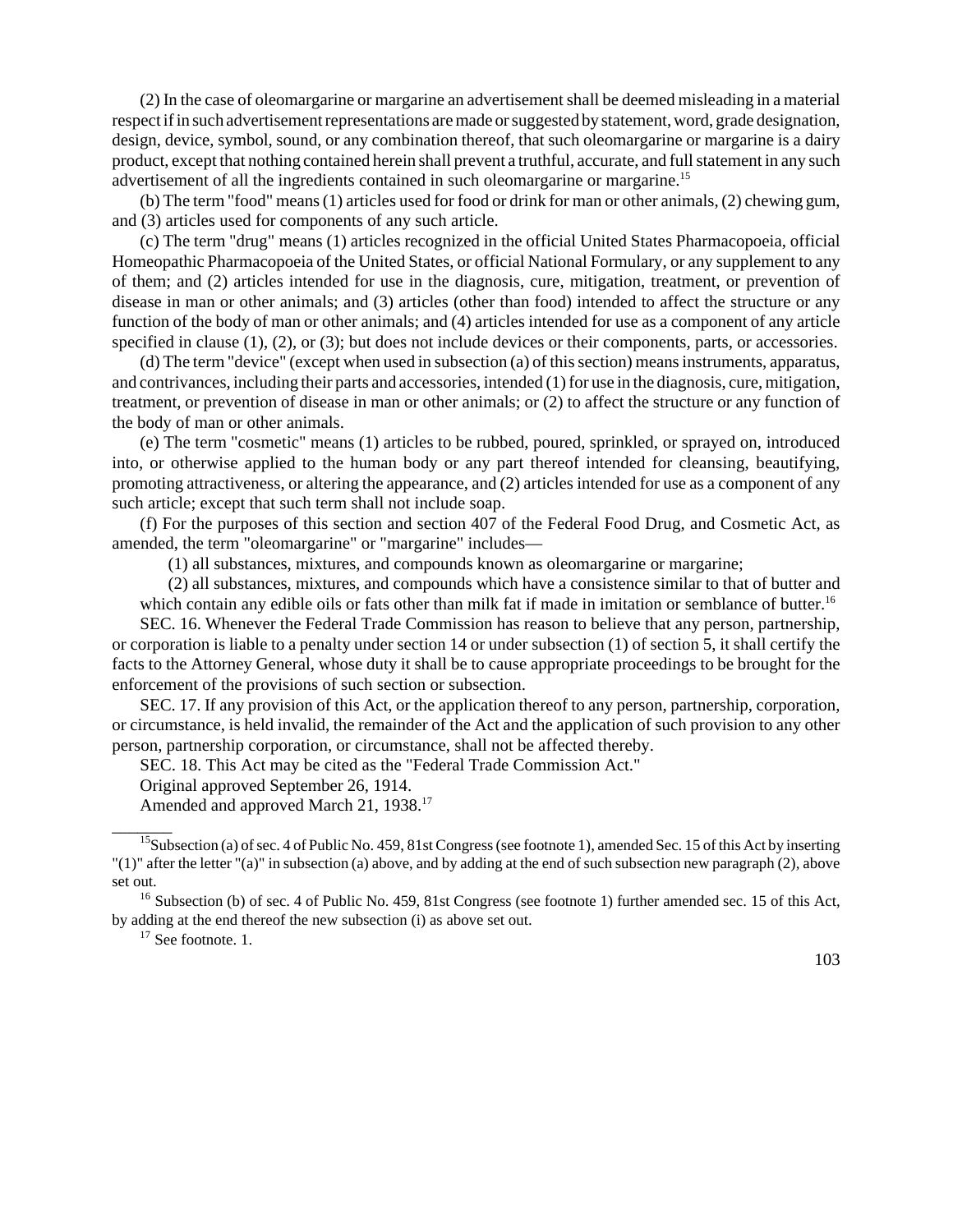# Packers and Stockyards Act

[Public Law 85-909, 85th Congress, 13.R. 9020, September 2, 1958] AN ACT To amend the Packers and Stockyards Act, 1921, as amended, and for other purposes

Be it enacted by the Senate and House of Representatives of the United States of America in Congress assembled, That the Packers and Stockyards Act, 1921, as amended;(42 Stat. 159, as amended; 7 U.S.C. 181 and the following), is amended as follows:

(1) By amending section 202 by inserting after the word "unlawful" the words "with respect to livestock, meats, meat food products, livestock products in unmanufactured form, poultry, or poultry products".

(2) By amending section 406 by striking out subsection (b) and inserting in lieu thereof the following:

"(b) The Federal Trade Commission shall have power and jurisdiction over any matter involving meat, meat food products, livestock products in unmanufactured form, or poultry products, which by this Act is made subject to the power or jurisdiction of the Secretary, as follows:

"(1) When the Secretary in the exercise of his duties requests of the Commission that it make investigations and reports in any case.

"(2) In any investigation of, or proceeding for the prevention of, an alleged violation of any Act administered by the Commission, arising out of acts or transactions involving meat, meat food products, livestock products in unmanufactured form, or poultry products, if the Commission determines that effective exercise of its power or jurisdiction with respect to retail sales of any such commodities is or will be impaired by the absence of power or jurisdiction over all acts or transactions involving such commodities in such investigation or proceeding. In order to avoid unnecessary duplication of effort by the Government and burdens upon the industry, the Commissioner shall notify the Secretary of such determination, the reasons therefor, and the acts or transactions involved, and shall not exercise power or jurisdiction with regard to acts or transactions (other than retail sales) involving such commodities if the Secretary within ten days from the date of receipt of the notice notifies the Commission that there is pending in his Department an investigation of, or proceeding for the prevention of, an alleged violation of this Act involving the same subject matter.

"(3) Over all transactions in commerce in margarine or oleomargarine and over retail sales of meat, meat food products, livestock products in unmanufactured form, and poultry products.

"(c) The Federal Trade Commission shall have no power or jurisdiction over any matter which by this Act is made subject to the jurisdiction of the Secretary, except as provided in subsection (b) of this section.

"(d) The Secretary of Agriculture shall exercise power or jurisdiction over oleomargarine or retail sales of meat, meat food products, livestock products in unmanufactured form, or poultry products only when he determines, in any investigation of, or any proceeding for the prevention of, an alleged violation of this Act, that such action is necessary to avoid impairment of his power or jurisdiction over acts or transactions involving livestock, meat, meat food products, livestock products in unmanufactured form, poultry or poultry products, other than retail sales thereof. In order to avoid unnecessary duplication of

effort by the Government and burdens upon the industry, the Secretary shall notify the Federal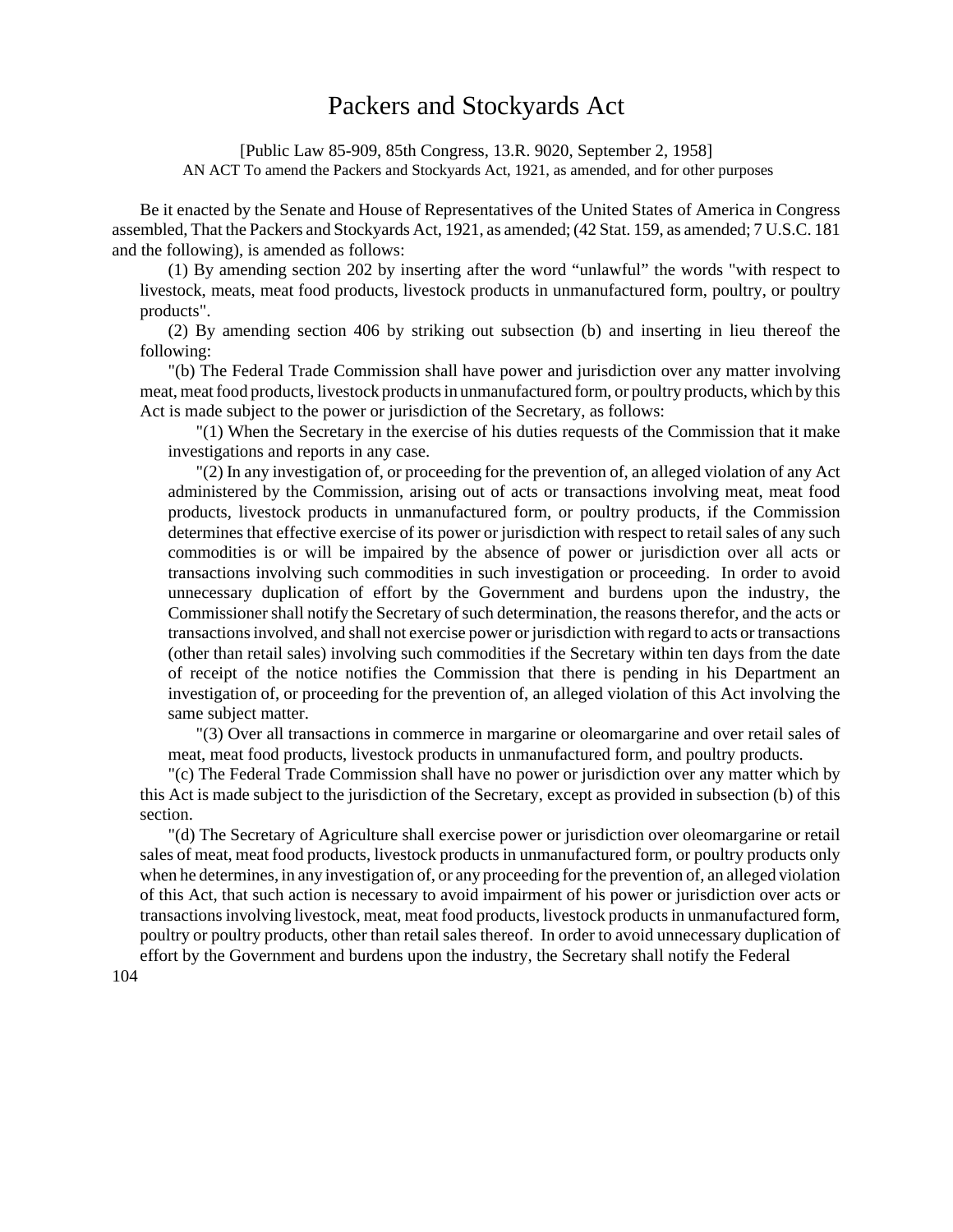Trade Commission of such determination, the reasons therefor, and the acts or transactions involved, and shall not exercise power or jurisdiction with respect to acts or transactions involving oleomargarine or retail sales of meat, meat food products, livestock products in unmanufactured form, or poultry products if the Commission within ten days from the date of receipt of such notice notifies the Secretary that there is pending in the Commission an investigation of, or proceeding for the prevention of, an alleged violation of any Act administered by the Commission involving the same subject matter.

(e) The Secretary of Agriculture and the Federal Trade Commission shall include in their respective annual reports information with respect to the administration of subsections (b) and (d) of this section." SEC. 2. Said Act is further amended—

(1) by striking out the words "at a stockyard" from sections 301(c) and 301(d);

(2) by striking out the last sentence of section 302 (a): Provided, however, That nothing herein shall be deemed a definition of the term "public stockyards" as used in section 15 (5) of the Interstate Commerce Act;

(3) by inserting after the first sentence in section 303 the following sentence: "Every other person operating as a market agency or dealer as defined in section 301 of the Act may be required to register in such manner as the Secretary may prescribe.";

(4) by amending section 311 by striking out the words "stockyard owner or market agency" wherever they occur and inserting "stockyard owner, market agency, or dealer" and by striking out "stockyard owners or market agencies" and inserting "stockyard owners, market agencies, or dealers";

(5) by striking out the words "at a stockyard" from section 312(a).

SEC. 3. Subsection of section 5(a) of the Federal Trade Commission Act (15 U.S.C. 45(a) (6)) is amended by striking out "persons, partnerships or corporations subject to the Packers and Stockyards Act, 1921, except as provided in section 406(b) of said Act", and substituting therefor the following: "persons, partnerships, or corporations insofar as they are subject to the Packers and Stockyards Act, 1921, as amended, except as provided in section 406(b) of said Act".

SEC. 4. Section 407 of the Packers and Stockyards Act, 1921, as amended, is amended (1) by inserting "(a)" immediately after "Sec. 407." and (2) by adding at the end thereof the following new subsection:

"(b) The Secretary shall maintain within the Department of Agriculture a separate enforcement unit to administer and enforce title II of this Act."

Approved September 2, 1958.

# Clayton Act

[Public—No. 212—63d Congress, As Amended by Public—No. 692—74th Congress,<sup>1</sup> and Public—No. 899—81st Congress]

## [H.R. 15657]

An Act To supplement existing laws against unlawful restraints and monopolies, and for other purposes

#### SEC. 1. DEFINITIONS. (38 Stat. 730; 15 U.S.C.A., sec. 12.)

Be it enacted by the Senate and House of Representatives of the United States of America in Congress assembled, That "antitrust laws," as used herein, in-

541633—60——8 105

 $\overline{\phantom{a}}$ 

<sup>&</sup>lt;sup>1</sup> The Robinson-Patman Act (see footnote 2). See also footnotes 5 and 13 with respect to the repeal of Section 9, Section 17 in part, Sections 18 and 19, and Sections 21-25, inclusive, by two acts of June 25, 1948, namely, C. 645 (62 Stat. 683) and C. 646 (62 Stat. 896); and footnotes concerning the amendment of Sections 7 and 11 by act of Dec. 29, 1950, C. 1184 (64 Stat. 1125).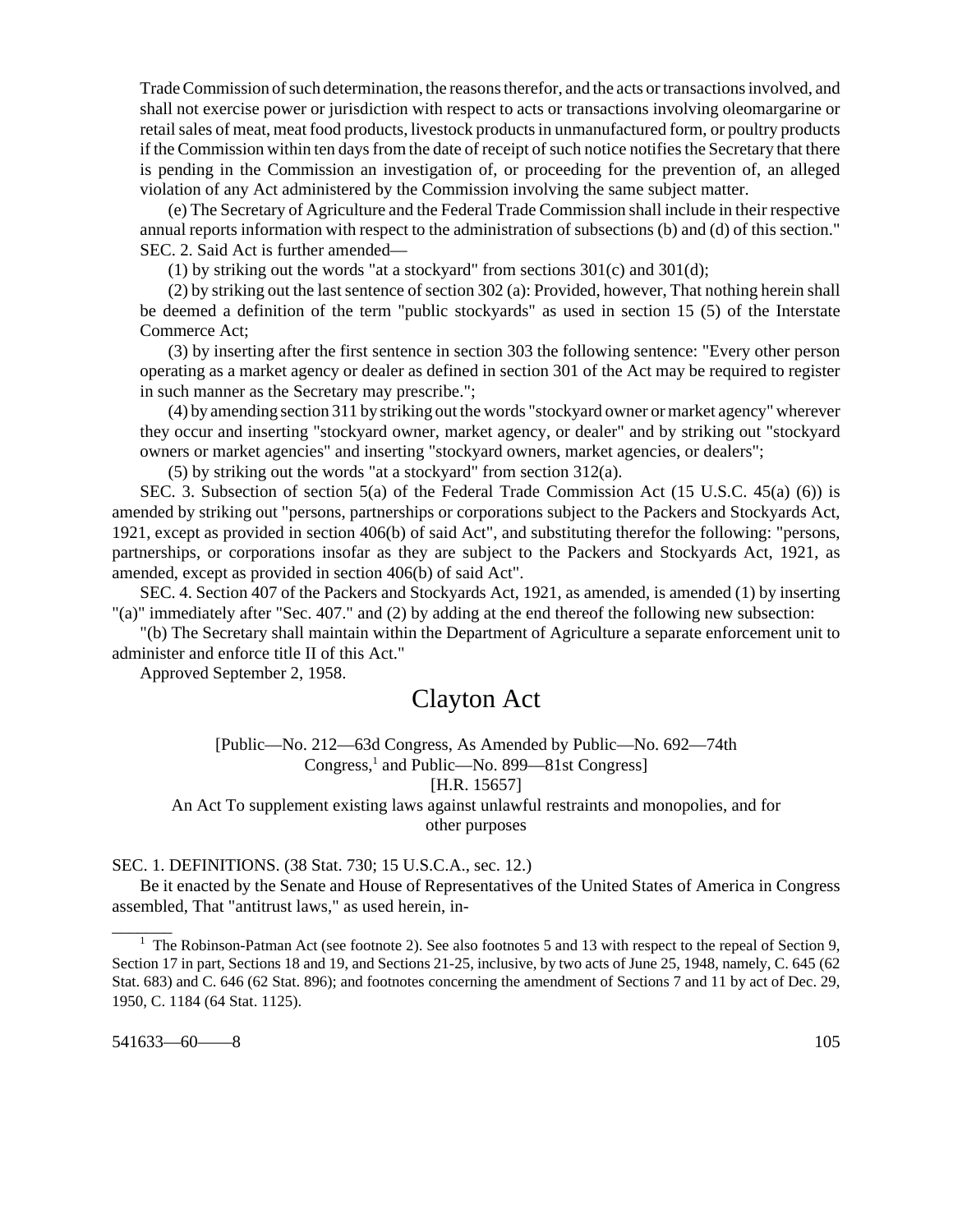eludes the Act entitled "An Act to protect trade and commerce against unlawful restraints and monopolies," approved July second, eighteen hundred and ninety; sectionsseventy-three to seventy-seven, inclusive of an Act entitled "An Act to reduce taxation, to provide revenue for the Government, and for other purposes," of August twenty-seventh, eighteen hundred and ninety-four; an Act entitled "An Act to amend section seventythree and seventy-six of the Act of August twenty-seventh, eighteen hundred and ninety-four, entitled An Act to reduce taxation, to provide revenue for the Government, and for other purposes," approved February twelfth, nineteen hundred and thirteen; and also this Act.

"Commerce," as used herein, means trade or commerce among the several States and with foreign nations, or between the District of Columbia or any Territory of the United States and any State, Territory or foreign nation, or between any insular possessions or other places under the jurisdiction of the United States, or between any such possession or place and any State or Territory of the United States or the District of Columbia or any foreign nation, or within the District of Columbia or any Territory or any insular possession or other place under the jurisdiction of the United States: Provided, That nothing in this Act contained shall apply to the Philippine Islands.

The word "person" or "persons" wherever used in this Act shall be deemed to include corporations and associations existing under or authorized by the laws of either the United States, the laws of any of the Territories, the laws of any State, or the laws of any foreign country.

## SEC. 2. DISCRIMINATING IN PRICE, SERVICE, OR FACILITIES.<sup>2</sup> (49 Stat. 1526; 15 U.S.C.A, sec. 13, as amended.)

SEC. 2. (a) That it shall be unlawful for any person engaged in commerce, in the course of such commerce, either directly orindirectly, to discriminate in price between different purchasers of commodities of like grade and quality, where either or any of the purchases involved in such discrimination are in commerce, where such commodities are sold for use, consumption, or resale within the United States or any Territory thereof or the District of Columbia or any insular possession or other place under the jurisdiction of the United States, and where the effect of such discrimination may be substantially to lessen competition or tend to create a monopoly in any line of commerce, or to injure, destroy, or prevent competition with any person who either grants or knowingly receivesthe benefit ofsuch discrimination, or with customers of either of them: Provided, That nothing herein contained shall prevent differentials which make only due allowance for differences in the cost of manufacture, sale, or delivery resulting from the differing methods or quantities in which such commodities are to such purchasers sold or delivered: Provided, however, That the Federal TradeCommissionmay, after due investigation and hearing to all interested parties,fix and establish quantity limits, and

<sup>&</sup>lt;sup>2</sup>This section of the Clayton Act contains the provisions of the Robinson-Patman Anti-Discrimination Act, approved June 19, 1936, amending Section 2 of the original Clayton Act, approved Oct. 15, 1914.

Section 4 of said Act provides that nothing therein "shall prevent a cooperative association from returning to its members, producers, or consumers the whole, or any part of, the net earnings or surplus resulting from its trading operations, in proportion to their purchases or sales from, to, or through the association."

Public No. 550, 75th Congress, approved May 26, 1938, to amend the said Robinson-Patman Act, further provides that nothing therein "shall apply to purchases of their supplies for their own use by schools, colleges, universities, public libraries, churches, hospitals, and charitable institutions not operated for profit."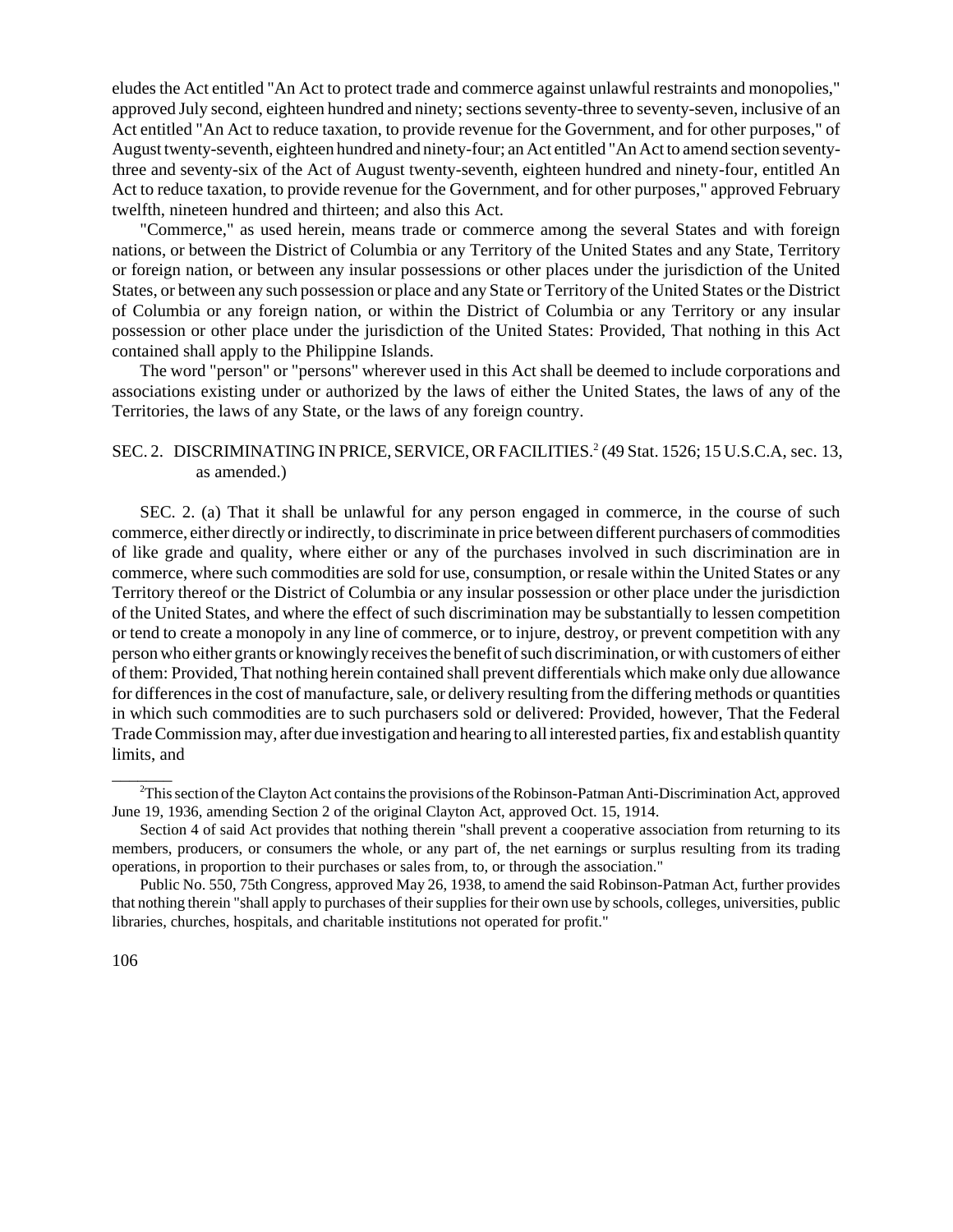revise the same as it finds necessary, as to particular commodities or classes of commodities, where it finds that available purchasersin greater quantities are so few asto render differentials on account thereof unjustly discriminatory or promotive of monopoly in any line of commerce; and the foregoing shall then not be construed to permit differentials based on differences in quantities greater than those so fixed and established: And provided further, That nothing herein contained shall prevent persons engaged in selling goods, wares, or merchandise in commerce fromselecting their own customersin bona fide transactions and not in restraint of trade: And provided further, That nothing herein contained shall prevent price changes from time to time where in response to changing conditions affecting the market for or the marketability of the goods concerned such as but not limited to actual or imminent deterioration of perishable goods, obsolescence of seasonal goods, distress sales under court process, or sales in good faith in discontinuance of business in the goods concerned.

(b) Upon proof being made, at any hearing on a complaint under this section, that there has been discrimination in price or services or facilities furnished, the burden of rebutting the prima facie case thus made by showing justification shall be upon the person charged with a violation of this section, and unless justification shall be affirmatively shown, the Commission is authorized to issue an order terminating the discrimination: Provided, however, That nothing herein contained shall prevent a seller rebutting the prima facie case thus made by showing that his lower price or the furnishing of services or facilities to any purchaser or purchasers was made in good faith to meet an equally low price of a competitor, or the services or facilities furnished by a competitor.

(c) That it shall be unlawful for any person engaged in commerce, in the course of such commerce, to pay or grant, or to receive or accept, anything of value as a commission, brokerage, or other compensation, or any allowance or discount in lieu thereof, except for services rendered in connection with the sale or purchase of goods, wares, or merchandise, either to the other party to such transaction or to an agent, representative, or other intermediary therein where such intermediary is acting in fact for or in behalf, or is subject to the direct or indirect control, of any party to such transaction other than the person by whom such compensation is so granted or paid.

(d) That it shall be unlawful for any person engaged in commerce to pay or contract for the payment of anything of value to or for the benefit of a customer of such person in the course of such commerce as compensation or in consideration for any services or facilities furnished by or through such customer in connection with the processing, handling, sale, or offering for sale of any products or commodities manufactured, sold, or offered for sale by such person, unless such payment or consideration is available on proportionally equal terms to all other customers competing in the distribution of such products or commodities.

(e) That it shall be unlawful for any person to discriminate in favor of one purchaser against another purchaser or purchasers of a commodity bought for resale, with or without processing, by contracting to furnish or furnishing, or by contributing to the furnishing of, any services or facilities connected with the processing, handling, sale, or offering for sale of such commodity so purchased upon terms not accorded to all purchasers on proportionally equal terms.

(f) That it shall be unlawful for any person engaged in commerce, in the course of such commerce, knowingly to induce or receive a discrimination in price which is prohibited by this section.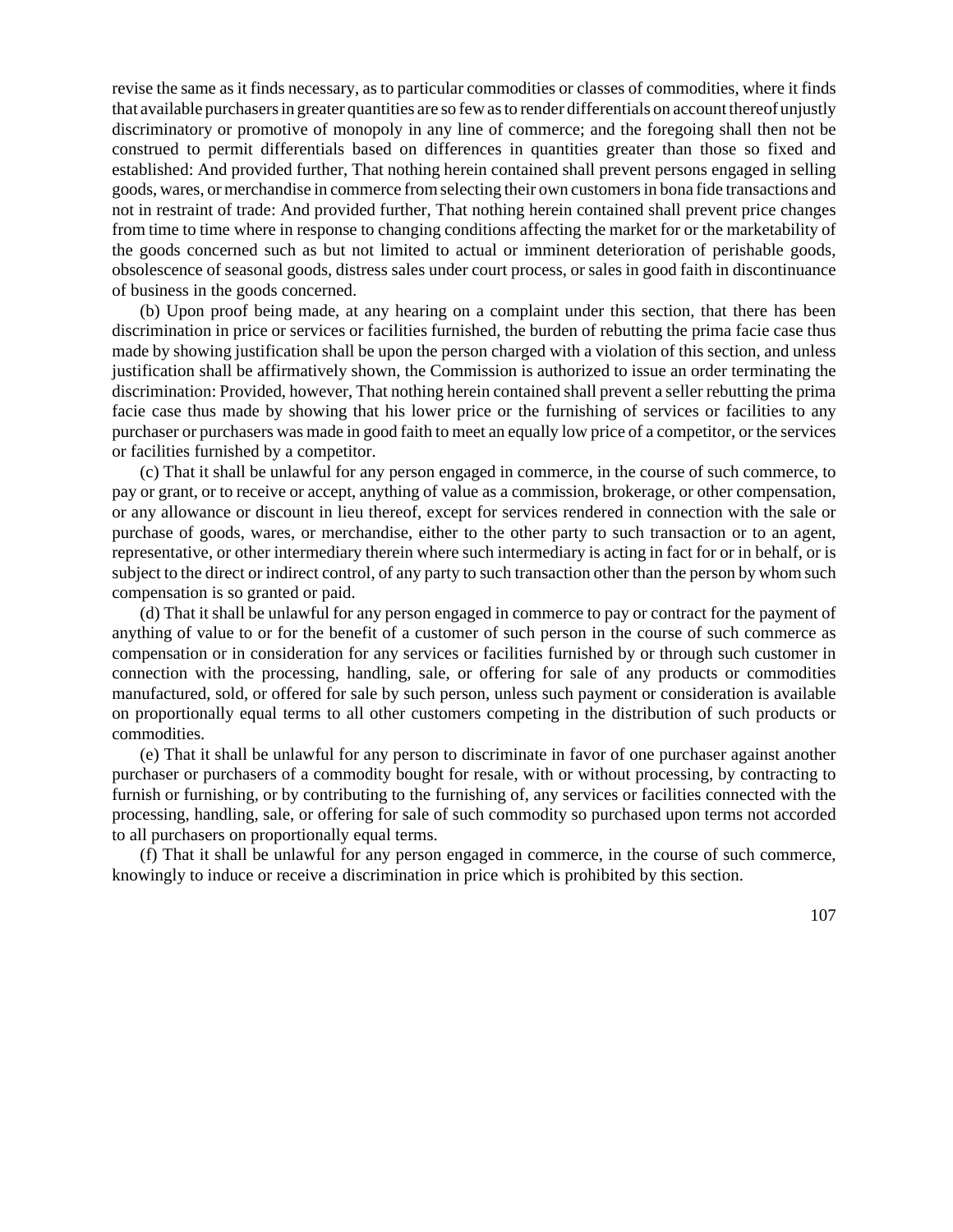## SEC. 3. TYING OR EXCLUSIVE LEASES, SALES, OR CONTRACTS. (38 Stat. 731; 15 U.S.C.A., sec. 14.)

SEC. 3. That it shall be unlawful for any person engaged in commerce, in the course of such commerce, to lease or make a sale or contract for sale of goods, wares, merchandise, machinery, supplies or other commodities, whether patented or unpatented, for use, consumption or resale within the United States or any Territory thereof or the District of Columbia or any insular possession or other place under the jurisdiction of the United States, or fix a price charged therefor, or discount from or rebate upon, such price, on the condition, agreement or understanding that the lessee or purchaser thereof shall not use or deal in the goods, wares, merchandise, machinery, supplies, or other commodities of a competitor or competitors of the lessor or seller, where the effect of such lease, sale, or contract for sale or such condition, agreement or understanding may be to substantially lessen competition or tend to create a monopoly in any line of commerce.

#### SEC. 4. VIOLATION OF ANTITRUST LAWS—DAMAGES. (38 Stat. 731; U.S.C.A., SEC. 15.)

SEC. 4. That any person who shall be injured in his business or property by reason of anything forbidden in the antitrust laws may sue therefor in any district court of the United States in the district in which the defendant resides, or is found, or has an agent, without respect to the amount in controversy, and shall recover threefold the damages by him sustained, and the cost of suit, including a reasonable attorney's fee.

SEC. 4A.<sup>3</sup> Whenever the United States is hereafter injured in its business or property by reason of anything forbidden in the antitrust laws it may sue therefor in the United States district court for the district in which the defendent resides or isfound or has an agent, without respect to the amount in controversy, and shall recover actual damages by it sustained and cost of suit.

SEC. 4B. Any action to enforce any cause of action under sections 4 or 4A shall be forever barred unless commenced within four years after the cause of action accrued. No cause of action barred under existing law on the effective date of this Act shall be revived by this Act.

## SEC. 5. PROCEEDINGS BY OR IN BEHALF OF UNITED STATES UNDER ANTITRUST LAWS. FINAL JUDGMENTS OR DECREES THEREIN AS EVIDENCE IN PRIVATE LITIGATION. INSTITUTION THEREOF AS SUSPENDING STATUTE OF LIMITATIONS (38 Stat. 731; 15 U.S.C.A., sec. 16.)

SEC. 5. (a) A final judgment or decree heretofore or hereafter rendered in any civil or criminal proceeding brought by or on behalf of the United States under the antitrust lawsto the effect that a defendant has violated said laws shall be prima facie evidence against such defendant in any action or proceeding brought by any other party against such defendant under said laws or by the United States under section 4A, as to all matters respecting which said judgment or decree would be an estoppel as between the parties thereto: Provided, That this section shall not apply to consent judgments or decrees entered before any testimony has been taken or to judgments or decrees entered in actions under Section 4.

(b) Whenever any civil or criminal proceeding is instituted by the United States to prevent, restrain, or punish violations of any of the antitrust laws, but not including an action under section 4 A, the running of the statute of limitations in respect of every section 4A, the running of the statute of limitations in respect

<sup>&</sup>lt;sup>3</sup> Sec. 4A, 4B, 5(a) and 5(b) were added by Pub. Law 137, approved July 7, 1955, 69 Stat. 282, 283. 108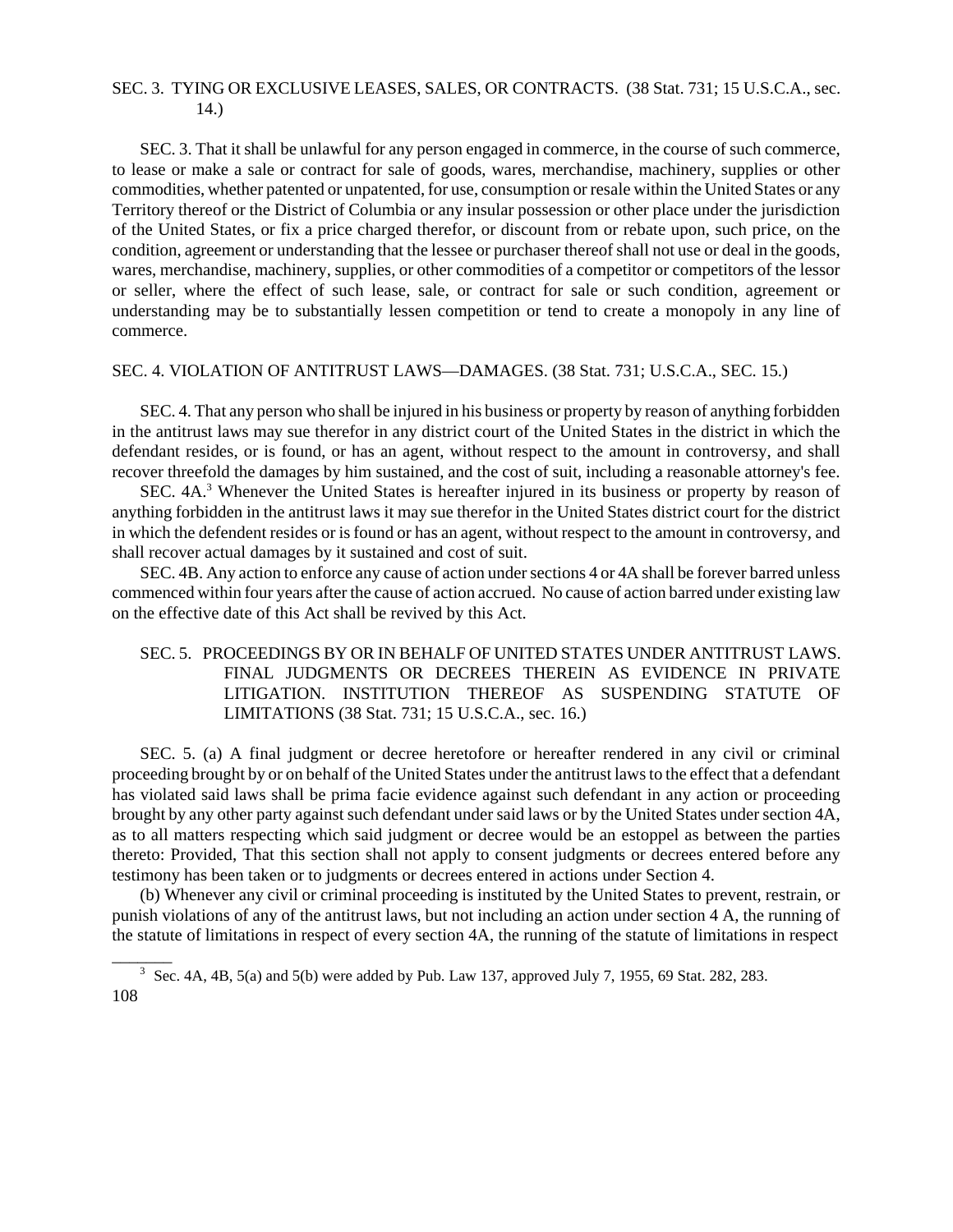of every private right of action arising under said laws and based in whole or in part on any matter complained of in said proceeding shall be suspended during the pendency thereof and for one year thereafter: Provided, however, That whenever the running of the statute of limitations in respect of a cause of action arising under section 4 is suspended hereunder, any action to enforce such cause of action shall be forever barred unless commenced either within the period of suspension or within four years after the cause of action accrued.

## SEC. 6. LABOR OF HUMAN BEINGS NOT COMMODITY OR ARTICLE OF COMMERCE. (38 Stat. 731; 15 U.S.C.A., sec. 17.)

SEC. 6. That the labor of a human being is not a commodity or article of commerce. Nothing contained in the antitrust laws shall be construed to forbid the existence and operation of labor, agricultural, or horticultural organizations, instituted for the purposes of mutual help, and not having capital stock or conducted for profit, or to forbid or restrain individual members of such organizations from lawfully carrying out the legitimate objects thereof; nor shall such organizations, or the members thereof, be held or construed to be illegal combinations or conspiracies in restraint of trade, under the antitrust laws.

## SEC. 7. ACQUISITION BY CORPORATION OF STOCK OR OTHER SHARE CAPITAL OF OTHER CORPORATION OR CORPORATIONS. (38 Stat. 731; 15 U.S.C.A., sec. 18.)

SEC. 7.<sup>4</sup> That no corporation engaged in commerce shall acquire, directly or indirectly, the whole or any part of the stock or other share capital and no corporation subject to the jurisdiction of the Federal Trade Commission shall acquire the whole or any part of the assets of another corporation engaged also in commerce, where in any line of commerce in any section of the country, the effect of such acquisition may be substantially to lessen competition, or to tend to create a monopoly.

No corporation shall acquire, directly or indirectly, the whole or any part of the stock or other share capital and no corporation subject to the jurisdiction of the Federal Trade Commission shall acquire the whole or any part of the assets of one or more corporations engaged in commerce, where in any line of commerce in any section of the country, the effect of such acquisition, of such stocks or assets, or of the use of such stock by the voting or granting of proxies or otherwise, may be substantially to lessen competition, or to tend to create a monopoly.

This section shall not apply to corporations purchasing such stock solely for investment and not using the same by voting or otherwise to bring about, or in attempting to bring about, the substantial lessening of competition. Nor shall anything contained in this section prevent a corporation engaged in commerce from causing the formation of subsidiary corporations for the actual carrying on of their immediate lawful business, or the natural and legitimate branches or extensions thereof, or from owning and holding all or a part of the stock of such subsidiary corporations, when the effect of such formation is not to substantially lessen competition.

Nor shall anything herein contained be construed to prohibit any common carrier subject to the laws to regulate commerce fromaiding in the construction of branches orshort linesso located asto become feeders to the main line of the company so aiding in such construction or from acquiring or owning all or any part of the stock of such branch lines, nor to prevent any such common carrier from acquiring and owning all or any part of the stock of a branch or short line

<sup>&</sup>lt;sup>4</sup> This section, and also section 11, which amend the respective sections of the Clayton Act, were enacted by Act of Dec. 29, 1950 (P.L. 899; 64 Stat. 1125; 15 U.S.C. 18).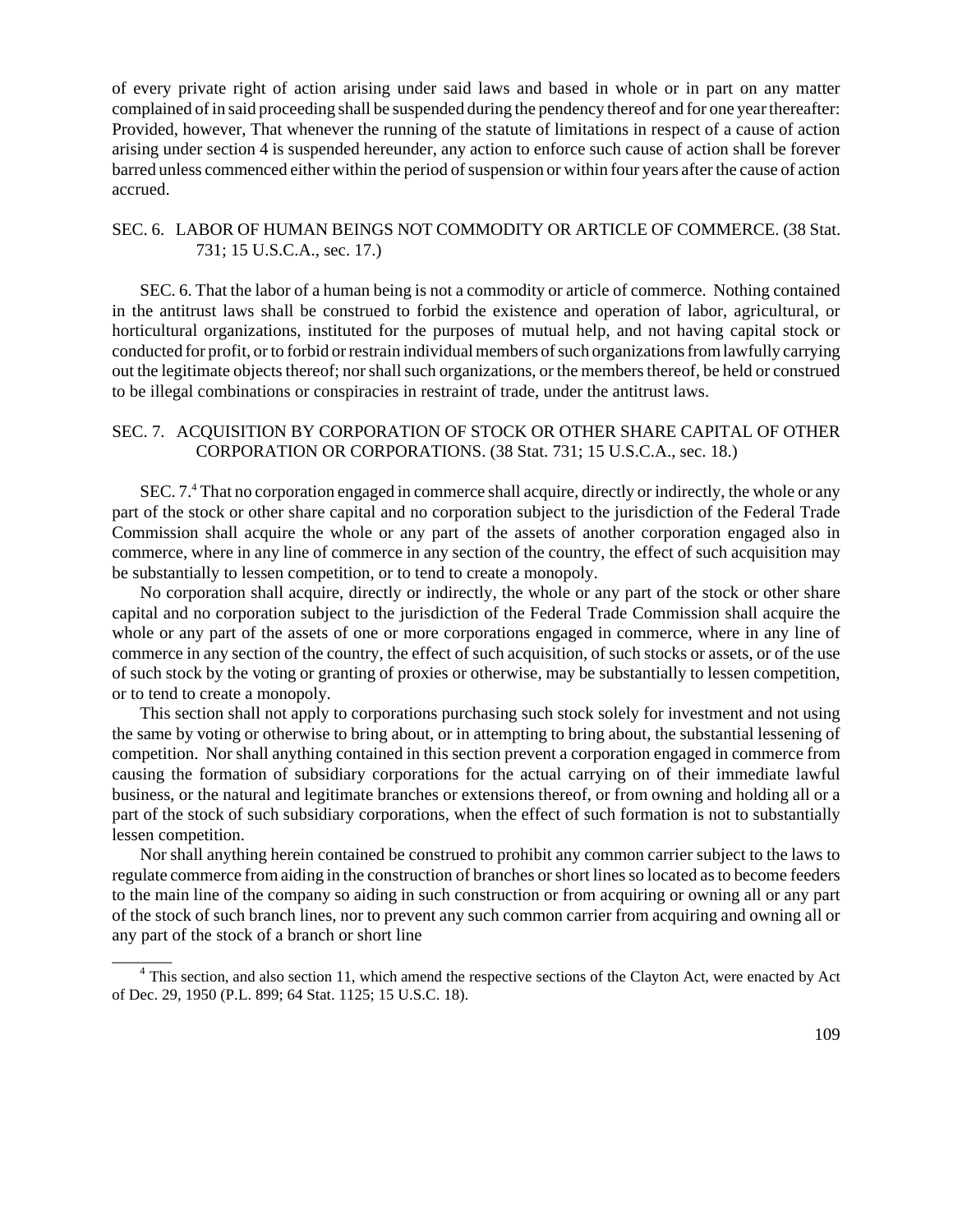constructed by an independent company where there is no substantial competition between the company owning the branch line so constructed and the company owning the main line acquiring the property or an interest therein, nor to prevent such common carrier from extending any of its lines through the medium of the acquisition of stock or otherwise of any other common carrier where these is no substantial competition between the company extending its lines and the company whose stock, property, or an interest therein is so acquired.

Nothing contained in this section shall be held to affect or impair any right heretofore legally acquired: Provided, That nothing in this section shall be held or construed to authorize or make lawful anything heretofore prohibited or made illegal by the antitrust laws, nor to exempt any person from the penal provisions thereof or the civil remedies therein provided.

Nothing contained in this section shall apply to transactions duly consummated pursuant to authority given by the Civil Aeronautics Board, Federal Communications Commission, Federal Power Commission, Interstate Commerce Commission, the Securities and Exchange Commission in the exercise of its jurisdiction under section 10 of the Public Utility Holding Company Act of 1935, the United States Maritime Commission, or the Secretary of Agriculture under any statutory provision vesting such power in such Commission, Secretary, or Board.

## SEC. 8. INTERLOCKING DIRECTORS, OFFICERS, OR EMPLOYEES OF BANKS AND DIRECTORS OF OTHER CORPORATIONS. (38 Stat. 732 (as amended by 48 Stat. 718); 15 U.S.C.A., sec. 19.)

SEC. 8. No private banker or director, officer, or employee of any member bank of the Federal Reserve System or any branch thereof shall be at the same time a director, officer, or employee of any other bank, banking association, savings bank, or trust company organized under the National Bank Act or organized under the laws of any State or of the District of Columbia, or any branch thereof, except that the Board of Governors of the Federal Reserve System may by regulation permit such service as a director, officer, or employee of not more than one other such institution or branch thereof; but the foregoing prohibition shall not apply in the case of any one or more of the following or any branch thereof:

(1) A bank, banking association, savings bank, or trust company, more than 90 per centum of the stock of which is owned directly or indirectly by the United States or by any corporation of which the United States directly or indirectly owns more than 90 per centum of the stock.

(2) A bank, banking association, savings bank, or trust company which has been placed formally in liquidation or which is in the hands of a receiver, conservator, or other official exercising similar functions.

(3) A corporation, principally engaged in international or foreign banking or banking in a dependency or insular possession of the United States which has entered into an agreement with the Board of Governors of the Federal Reserve System pursuant to section 25 of the Federal Reserve Act.

(4) A bank, banking association, savings bank, or trust company, more than 50 per centum of the common stock of which is owned directly or indirectly by persons who own directly or indirectly more than 50 per centum of the common stock of such member bank.

(5) A bank, banking association, savings bank, or trust company not located and having no branch in the same city, town, or village as that in which such member bank or any branch thereof is located, or in any city, town, or village contiguous or adjacent thereto.

(6) A bank, banking association, savings bank, or trust company not engaged in a class or classes of business in which such member bank is engaged.

(7) A mutual savings bank having no capital stock.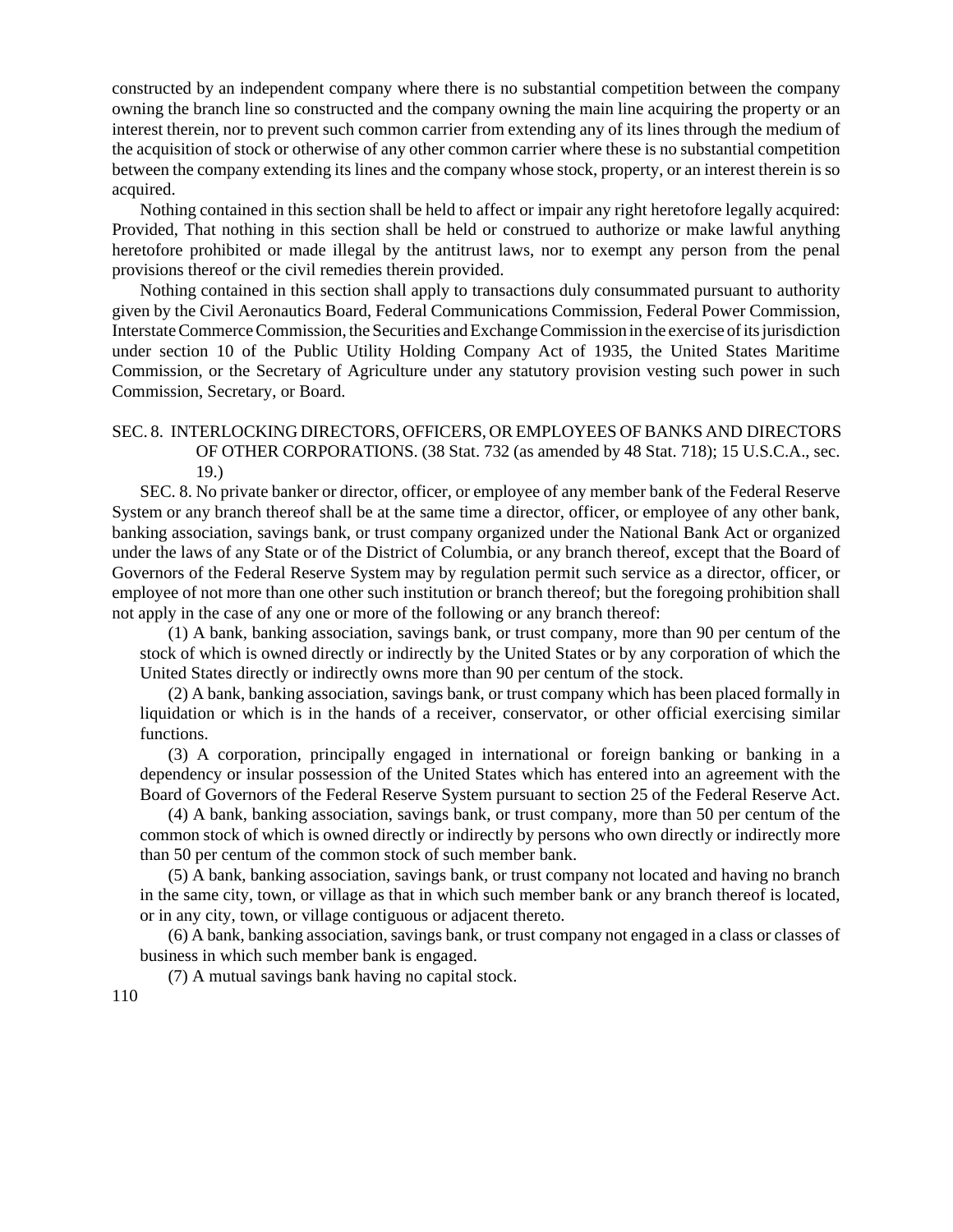Until February 1, 1939, nothing in this section shall prohibit any director, officer, or employee of any member bank of the Federal Reserve System, or any branch there, who is lawfully serving at the same time as a private banker or as a director, officer, or employee of any other bank, banking association, savings bank, or trust company, or any branch thereof, on the date of enactment of the Banking Act of 1935, from continuing such service.

The Board of Governors of the Federal Reserve System is authorized and directed to enforce compliance with this section, and to prescribe such rules and regulations as it deems necessary for that purpose.

That from and after two years from the date of the approval of this Act no person at the same time shall be a director in any two or more corporations, any one of which has capital, surplus, and undivided profits aggregating more than \$1,000,000, engaged in whole or in part in commerce, other than banks, banking associations, trust companies, and common carriers subject to the Act to regulate commerce approved February fourth, eighteen hundred and eighty-seven, if such corporations are or shall have been theretofore, by virtue of their business and location of operation, competitors, so that the elimination, of competition by agreement between them would constitute a violation of any of the provisions of any of the antitrust laws. The eligibility of a director under the foregoing provision shall be determined by the aggregate amount of the capital, surplus, and undivided profits, exclusive of dividends declared but not paid to stockholders, at the end of the fiscal year of said corporation next preceding the election of directors, and when a director has been elected in accordance with the provisions of this Act it shall be lawful for him to continue as such for one year thereafter.

When any person elected or chosen as a director or officer or selected as an employee of any bank or other corporation subject to the provisions of this Act is eligible at the time of his election or selection to act for such bank or other corporation in such capacity his eligibility to act in such capacity shall not be affected and he shall not become or be deemed amenable to any of the provisions hereof by reason of any change in the affairs of such bank or other corporation from whatsoever cause, whether specifically excepted by any of the provisions hereof or not, until the expiration of one year from the date of his election or employment.

## SEC. 9. WILLFUL MISAPPLICATION, EMBEZZLEMENT, ETC., OF MONEYS, FUNDS, ETC., OF COMMON CARRIER A FELONY. (38 Stat. 733; 18 U.S.C.A., sec. 412.)

SEC. 9.<sup>5</sup> Every president, director, officer or manager of any firm, association or corporation engaged in commerce as a common carrier, who embezzles, steals, abstracts, or willfully misapplies, or willfully permits to be misapplied, any of the moneys, funds, credits, securities, property, or assets of such firm, association, or corporation, arising or accruing from, or used in, such commerce, in whole or in part, or willfully and knowingly converts the same to his own use or to the use of another, shall be deemed guilty of a felony and upon conviction shall be fined not lessthan \$500 or confined in the penitentiary not lessthan one year nor more than ten years, or both, in the discretion of the court.

Prosecutions hereunder may be in the district court of the United States for the district wherein the offense may have been committed.

That nothing in this section shall be held to take away or impair the jurisdiction of the courts of the several States under the laws thereof; and a judgment of conviction or acquittal on the merits under the laws of any State shall be a bar to any prosecution hereunder for the same act or acts.

 $6$  Repealed by Act of June 25, 1948, c. 645 (62 Stat. 683), which revised, codified, and enacted into "positive law" Title 18 of the Code (Crimes and Criminal Procedure). Said act reenacted said matter as to substance, as 18 U.S.C., Sec. 660 (62 Stat. 730).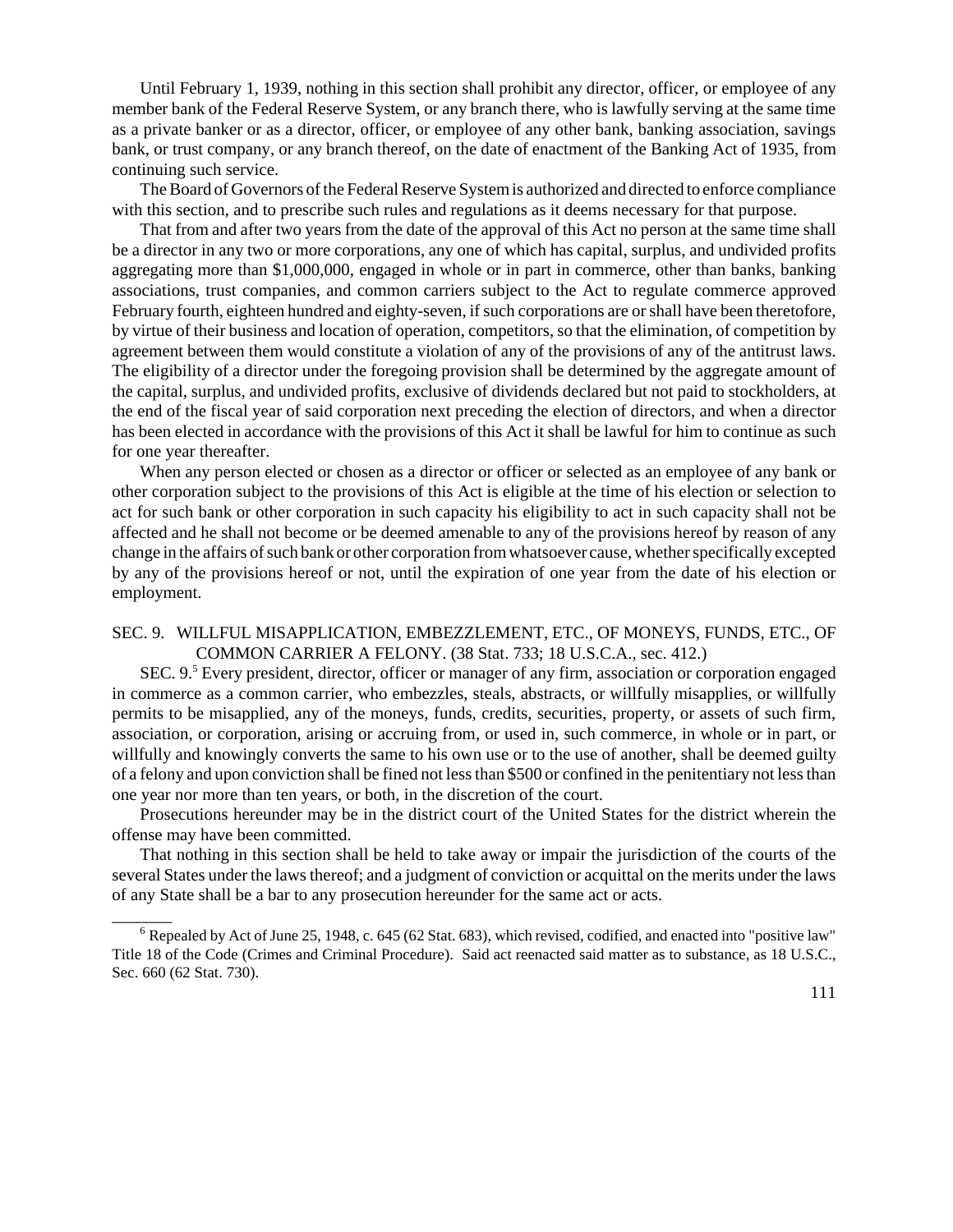## SEC. 10. LIMITATIONS UPON DEALINGS AND CONTRACTS OF COMMON CARRIERS, WHOSE INTERLOCKING DIRECTORS, ETC. (38 Stat. 734; 16 U.S.C.A., sec. 20.)

SEC. 10. That after two years from the approval of this Act no common carrier engaged in commerce shall have any dealings in securities, supplies, or other articles of commerce, or shall make or have any contracts for construction or maintenance of any kind, to the amount of more than \$50,000, in the aggregate, in any one year, with another corporation, firm, partnership, or association when the said common carrier shall have upon its board of directors or as its president, manager, or as its purchasing or selling officer, or agent in the particular transaction, any person who is at the same time a director, manager, or purchasing or selling officer of, or who has any substantial interest in, such other corporation, firm, partnership, or association, unless and except such purchases shall be made from, or such dealings shall be with, the bidder whose bid is the most favorable to such common carrier, to be ascertained by competitive bidding under regulations to be prescribed by rule or otherwise by the Interstate Commerce Commission. No bid shall be received unless the name and address of the bidder or the names and addresses of the officers, directors, and general managers thereof, if the bidder be a corporation, or of the members, if it be a partnership or firm, be given with the bid.

Any person who shall, directly orindirectly, do or attempt to do anything to prevent anyone frombidding or shall do any act to prevent free and fair competition among the bidders or those desiring to bid shall be punished as prescribed in this section in the case of an officer or director.

Every such common carrier having any such transactions or making any such purchases shall within thirty days after making the same file with the InterstateCommerceCommission a full and detailed statement of the transaction showing the manner of the competitive bidding, who were the bidders, and the names and addresses of the directors and officers of the corporations and the members of the firm or partnership bidding; and whenever the said commission shall, after investigation or hearing, have reason to believe that the law has been violated in and about the said purchases or transactions it shall transmit all papers and documents and its own views or findings regarding the transaction to the Attorney General

If any common carrier shall violate this section it shall be fined not exceeding \$25,000; and every such director, agent, manager or officer thereof who shall have knowingly voted for or directed the act constituting such violation or who shall have aided or abetted in such violation shall be deemed guilty of a misdemeanor and shall be fined not exceeding \$5,000, or confined in jail not exceeding one year, or both, in the discretion of the court.

### SEC. 11. JURISDICTION TO ENFORCE COMPLIANCE, COMPLAINTS, FINDINGS, AND ORDERS. APPEALS, SERVICE. (38 Stat. 734; 15 U.S.C.A., sec. 21.)

SEC. 11.<sup>6</sup> That authority to enforce compliance with sections 2, 3, 7, and 8 of this Act by the persons respectively subject thereto is hereby vested in the Interstate Commerce Commission where applicable to common carriers subject to the Interstate Commerce Act, as amended; in the Federal Communications Commission where applicable to common carriers engaged in wire or radio communication or radio transmission of energy; in the Civil Aeronautics Board where applicable to air carriers and foreign air carriers subject to the Civil Aeronautics Act of 1938; in the Federal Reserve Board where applicable to banks, banking associations, and trust companies; and in the

 $\overline{\phantom{a}}$ 

 $6$  This section, and also section 7, which amend the respective sections of the Clayton Act, were enacted by Act of Dec. 29, 1950. (P. L. 899; 64 Stat. 1125; 15 U.S.C. 21.)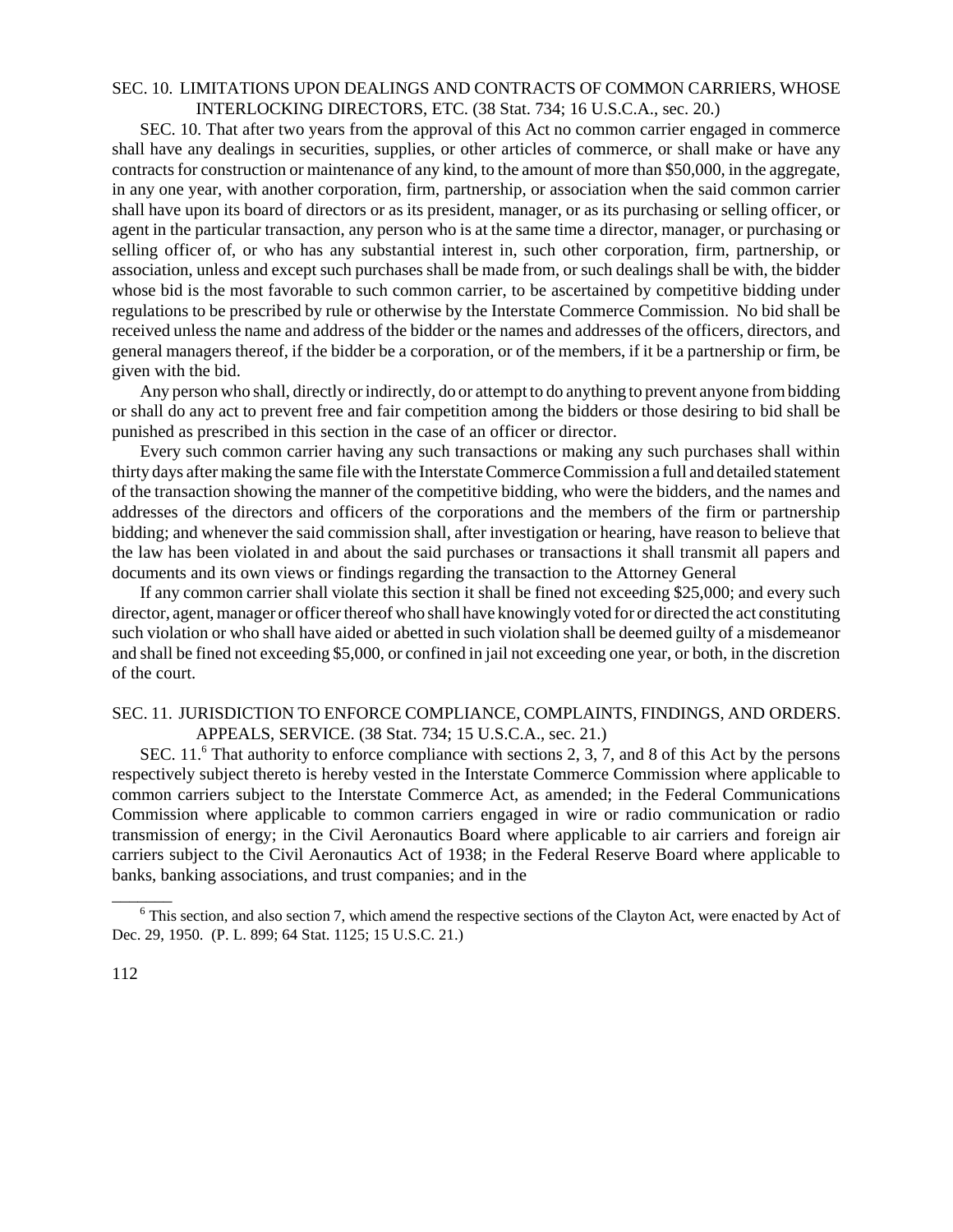Federal Trade Commission where applicable to all other character of commerce to be exercised as follows:

Whenever the Commission or Board vested with jurisdiction thereof shall have reason to believe that any person is violating or has violated any of the provisions of sections 2, 3, 7, and 8 of this Act, it shall issue and serve upon such person and the Attorney General a complaint stating its charges in that respect, and containing a notice of hearing upon a day and at a place therein fixed at least thirty days after the service of said complaint. The person so complained of shall have the right to appear at the place and time so fixed and show cause why an order should not be entered by the Commission or Board requiring such person to cease and desist from the violation of the law so charged in said complaint. The Attorney General shall have the right to intervene and appear in said proceeding and any person may make application, and upon good cause shown may be allowed by the Commission or Board, to intervene and appear in said proceeding by counsel or in person. The testimony in any such proceeding shall be reduced to writing and filed in the office of the Commission or Board. If upon such hearing the Commission or Board, as the case may be, shall be of the opinion that any of the provisions of said sections have been or are being violated, it shall make a report in writing, in which it shall state it's findings as to the facts, and shall issue and cause to be served on such person an order requiring such person to cease and desist from such violations, and divest itself of the stock, or other share capital, or assets, held or rid itself of the directors chosen contrary to the provisions of sections 7 and 8 of this Act, if any there be, in the manner and within the time fixed by said order. Until the record in such hearing shall have been filed in a United States court of appeals, as hereinafter provided, the Commission or Board may at any time upon such notice, and in such manner as it shall deem proper, modify or set aside, in whole or in part, any report or any order made or issued by it under this section.<sup>7</sup>

If such person fails or neglects to obey such order of the Commission or Board while the same is in effect, the Commission or Board may apply to the United States court of appeals, within any circuit where the violation complained of was or is being committed or where such person resides or carries on business, for the enforcement of its order, and shall file the record in the proceeding, as provided in section 2112 of Title 28, United States Code. Upon such filing of the application the court shall cause notice thereof to be served upon such person, and thereupon shall have jurisdiction of the proceeding and of the question determined therein concurrently with the Commission or Board until the filing of the record, and shall have power to make and enter a decree affirming, modifying, or setting aside the order of the Commission or Board. The findings of the Commission or Board as to the facts, if supported by substantial evidence, shall be conclusive. If either party shall apply to the court for leave to adduce additional evidence, and shall show to the satisfaction of the court that such additional evidence is material and that there were reasonable groundsfor the failure to adduce such evidence in the proceeding before the Commission or Board, the court may order such additional evidence to be taken before the Commission or Board and to be adduced upon the hearing in such manner and upon such terms and conditions as to the court may seem proper. The Commission or Board may modify its findings as to the facts, or make new findings, by reason of the additional evidence so taken, and it shall file such modified or new findings, which, if supported by substantial evidence, shall be conclusive, and its recommendations, if any, for the modification or

<sup>&</sup>lt;sup>7</sup> Parts of paragraphs two, three, tour and five of this section were amended by Public Law 85-791, 85th Cong., H. R. 6788, approved August 28, 1958, 72 Stat. 943.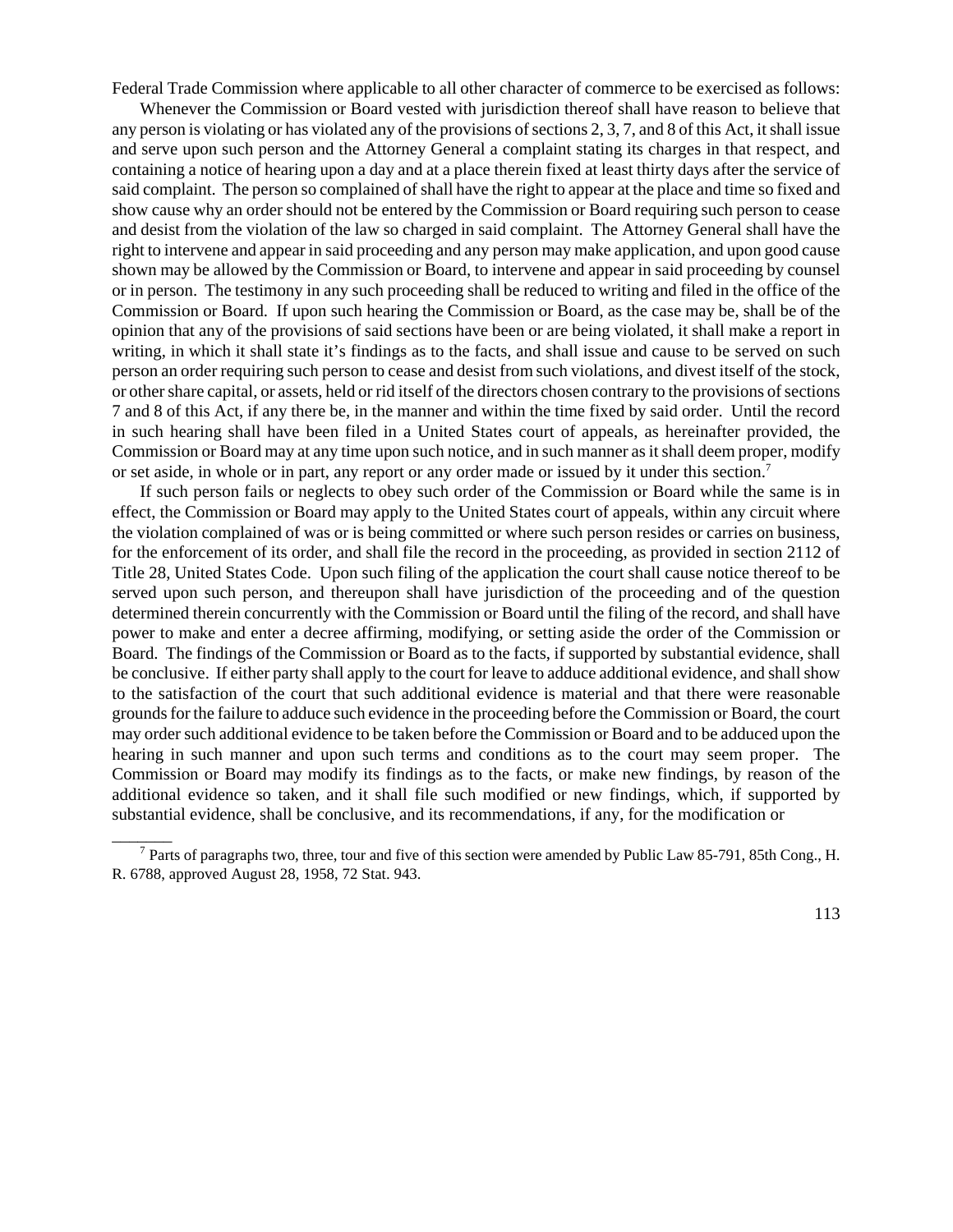setting aside of its original order, with the return of such additional evidence. The judgment and decree of the court shall be final, except that the same shall be subject to review by the Supreme Court upon certiorari as provided in section 1254 of title 28, United States Code.

Any party required by such order of the Commission or Board to cease and desist from a violation charged may obtain a review of such order in said United States court of appeals by filing in the court a written petition praying that the order of the Commission or Board be set aside. A copy of such petition shall be forthwith transmitted by the clerk of the court to the Commission or Board and thereupon the Commission or Board shall file in the court the record in the proceeding, as provided in section 2112 of title 28, United States Code. Upon the filing of such petition the court shall have the same Jurisdiction to affirm, set aside, or modify the order of the Commission or Board asin the case of an application by the Commission or Board for the enforcement of its order, and the findings of the Commission or Board as to the facts, if supported by substantial evidence, determined as provided in section 10(e) of the Administrative Procedure Act, shall in like manner be conclusive.

Upon the filing of the record with it the jurisdiction of the United States court of appeals to enforce, set aside, or modify orders of the Commission or Board shall be exclusive.

Such proceedings in the United States court of appeals shall be given precedence over cases pending therein, and shall be in every way expedited. No order of the Commission or Board or the judgment of the court to enforce the same shall in anywise relieve or absolve any person fromany liability under the antitrust Acts.

Complaints, orders, and other processes of the Commission or Board under this section may be served by anyone duly authorized by the Commission or Board, either (a) by delivering a copy thereof to the person to be served, or to a member of the partnership to be served, or to the president, secretary, or other executive officer or a director of the corporation to be served; or (b) by leaving a copy thereof at the principal office or place of business ofsuch person; or (c) by registering and mailing a copy thereof addressed to such person at his principal office or place of business. The verified return by the person so serving said complaint, order, or other process setting forth the manner ofsaid service shall be proof of the same, and the return post office receipt for said complaint, order, or other process registered and mailed as aforesaid shall be proof of the service of the same.

## SEC. 12. PLACE OF PROCEEDING UNDER ANTITRUST LAWS. SERVICE OF PROCESS. (38 Stat. 73; 15 U.S.C.A., sec. 22.)

SEC. 12. That any suit, action, or proceeding under the antitrust laws against a corporation may be brought not only in the judicial district whereof it is an inhabitant, but also in any district wherein it may be found or transacts business; and all process in such cases may be served in the district of which it is an inhabitant, or wherever it may be found.

## SEC. 13. SUBPOENAS OR WITNESSES IN PROCEEDINGS BY OR ON BEHALF OF TUE UNITED STATES UNDER ANTITRUST LAWS. (38 Stat. 736; 15 U.S.C.A., sec. 23.)

SEC. 13. That in any suit, action, or proceeding brought by or on behalf of the United States subpoenas for witnesses who are required to attend a court of the United States in any judicial district in any case, civil or criminal, arising under the antitrust laws may run into any other district: Provided That in civil cases no writ of subpoena shall issue for witnesses living out of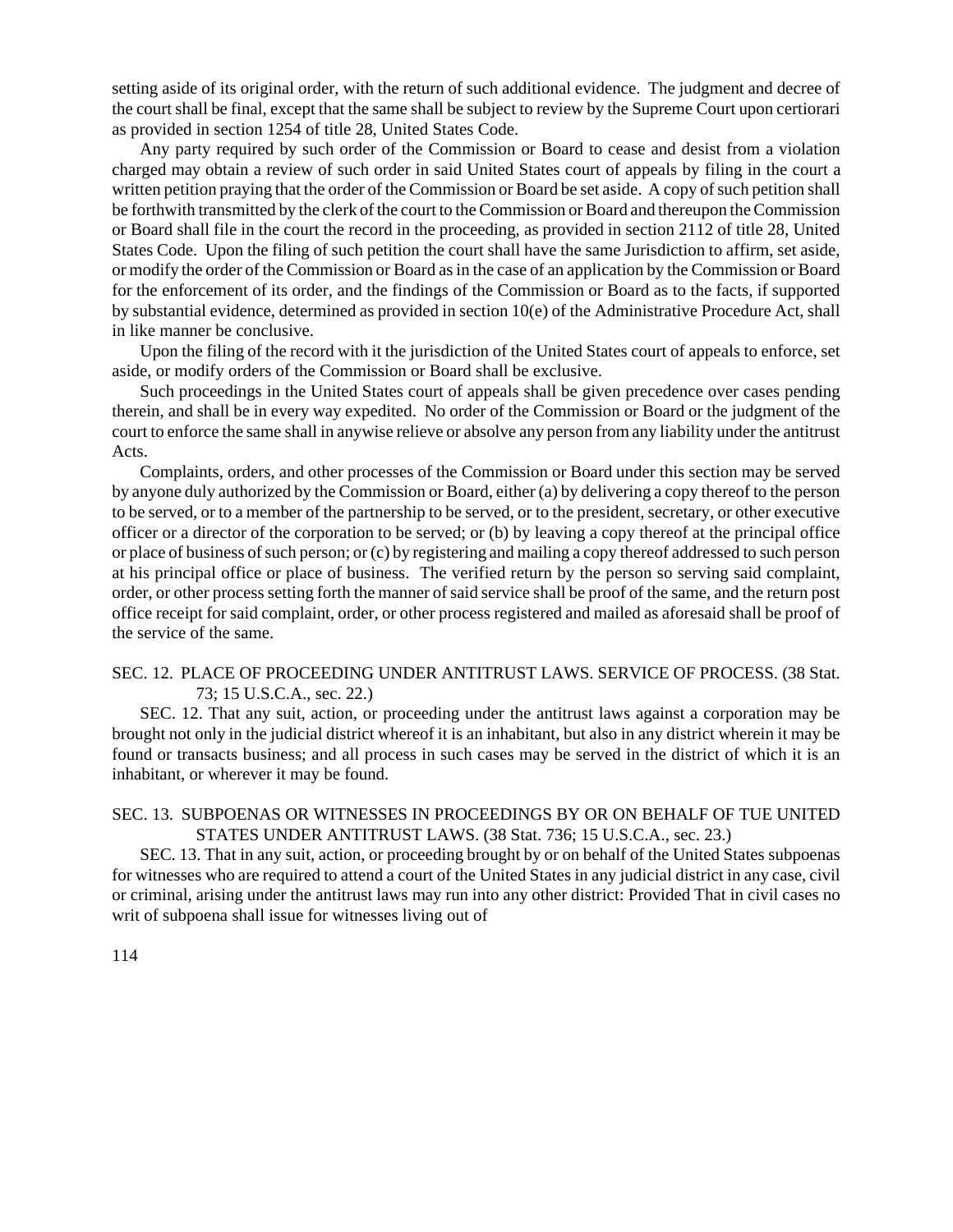the district in which the court is held at a greater distance than one hundred miles from the place of holding the same without the permission of the trial court being first had upon proper application and cause shown.

## SEC. 14. VIOLATION BY CORPORATION OF PENAL PROVISIONS OF ANTITRUST LAWS. (38 Stat. 736; 15 U.S.C.A., sec. 24.)

SEC. 14. That whenever a corporation shall violate any of the penal provisions of the antitrust laws, such violation shall be deemed to be also that of the individual directors, officers, or agents of such corporation who shall have authorized, ordered, or done any of the acts constituting in whole or in part such violation, and such violation shall be deemed a misdemeanor, and upon conviction therefor of any such director, officer, or agent he shall be punished by a fine of not exceeding \$5,000 or by imprisonment for not exceeding one year, or by both, in the discretion of the court.

## SEC. 15. JURISDICTION OF UNITED STATES DISTRICT COURTS TO PREVENT AND RESTRAIN VIOLATIONS OF THIS ACT. (38 Stat. 730; 15 U.S.C.A., sec. 25.)

SEC. 15. That the several district courts of the United States are hereby invested with jurisdiction to prevent and restrain violations of this Act, and it shall be the duty of the several district attorneys of the United States, in their respective districts, under the direction of the Attorney General, to institute proceedings in equity to prevent and restrain such violations. Such proceedings may be by way of petition setting forth the case and praying that such violation shall be enjoined or otherwise prohibited. When the parties complained of shall have been duly notified of such petition, the court shall proceed, as soon as may be, to the hearing and determination of the case; and pending such petition, and before final decree, the court may at any time make such temporary restraining order or prohibition asshall be deemed just in the premises. Whenever it shall appear to the court before which any such proceeding may be pending that the ends of justice require that other parties should be brought before the court, the court may cause them to be summoned whether they reside in the district in which the court is held or not, and subpoenasto that end may be served in any district by the marshal thereof.

## SEC. 16. INJUNCTIVE RELIEF AGAINST THREATENED LOSS BY VIOLATION OF ANTITRUST LAWS. (38 Stat. 737; 15 U.S.C.A., sec. 26.)

SEC. 16. That any person, firm, corporation, or association shall be entitled to sue for and have injunctive relief, in any court of the United States having jurisdiction over the parties, as against threatened loss or damage by a violation of the antitrust laws, including sections two, three, seven, and eight of this Act, when and under the same conditions and principles as injunctive relief against threatened conduct that will cause loss or damage is granted by courts of equity, under the rules governing such proceedings, and upon the execution of proper bond against damages for an injunction improvidently granted and a showing that the danger of irreparable loss or damage is immediate, a preliminary injunction may issue: Provided, That nothing herein contained shall be construed to entitle any person, firm, corporation, or association, except the United States, to bring suit in equity for injunctive relief against any common carrier subject to the provisions of the Act to regulate commerce, approved February fourth, eighteen hundred and eighty-seven, in respect of any matter subject to the regulation, supervision, or other jurisdiction of the Interstate Commerce Commission.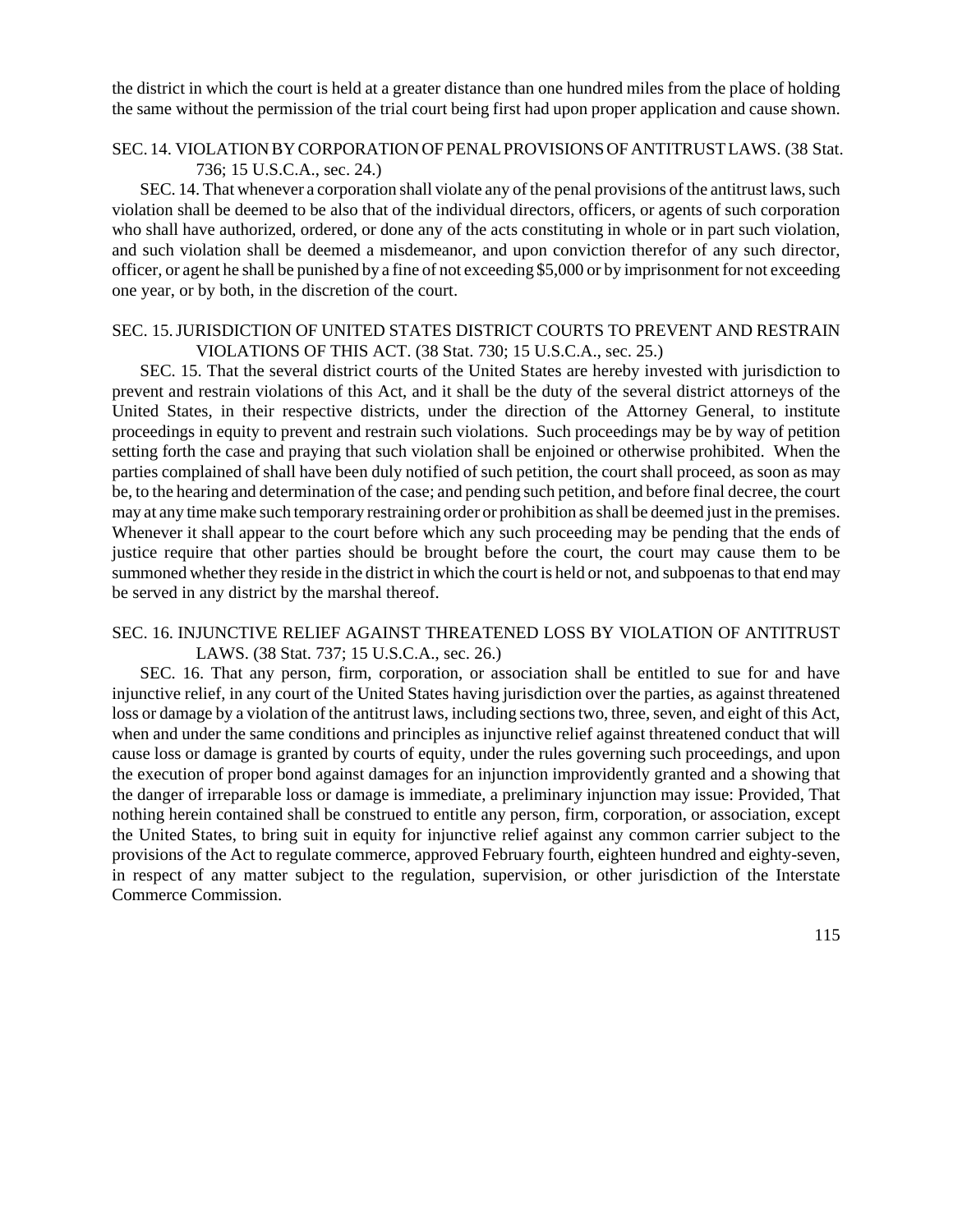## SEC. 17. PRELIMINARY INJUNCTIONS, TEMPORARY RESTRAINING ORDERS. (38 Stat. 737; first two paragraphs are 28 U.S.C.A., sec. 381.)

SEC. 17.<sup>8</sup> That no preliminary injunction shall be issued without notice to the opposite party.

No temporary restraining order shall be granted without notice to the opposite party unless it shall clearly appear from specific facts shown by affidavit or by the verified bill that immediate and irreparable injury, loss, or damage will result to the applicant before notice can be served and a hearing had thereon. Every such temporary restraining order shall be endorsed with the date and hour of issuance, shall be forthwith filed in the clerk's office and entered of record, shall define the injury and state why it is irreparable and why the order was granted without notice, and shall by itsterms expire within such time after entry, not to exceed ten days, as the court or judge may fix, unless within the time so fixed the order is extended for a like period for good cause shown, and the reasons for such extensions shall be entered of record. In case a temporary restraining order shall be granted without notice in the contingency specified, the matter of the issuance of a preliminary injunction shall be set down for a hearing at the earliest possible time and shall take precedence of all matters except older matters of the same character; and when the same comes up for hearing the party obtaining the temporary restraining ordershall proceed with the application for a preliminary injunction, and if he does not do so the court shall dissolve the temporary restraining order. Upon two days' notice to the party obtaining such temporary restraining order the opposite party may appear and move the dissolution or modification of the order, and in that event the court or judge shall proceed to hear and determine the motion as expeditiously as the ends of justice may require.

Section two hundred and sixty-three of an Act entitled "An Act to codify, revise, and amend the laws relating to the judiciary," approved March third, nineteen hundred and eleven, is hereby repealed.

Nothing in this section contained shall be deemed to alter, repeal, or amend section two hundred and sixty-six of an Act entitled "An Act to codify, revise, and amend the lawsrelating to the judiciary," approved March third, nineteen hundred and eleven.

## SEC. 18. NO RESTRAINING ORDER OR INTERLOCUTORY ORDER OF INJUNCTION WITHOUT GIVING SECURITY. (38 Stat. 738; 28 U.S.C.A., sec. 383.)

SEC. 18.<sup>9</sup> That, except as otherwise provided in section 16 of this Act, no restraining order or interlocutory order of injunction shall issue, except upon the giving of security by the applicant in such sum as the court or judge may deem proper, conditioned upon the payment of such costs and damages as may be incurred or suffered by any party who may be found to have been wrongfully enjoined or restrained thereby.

## SEC. 19. ORDERS OF INJUNCTION OR RESTRAINING ORDERS—REQUIREMENTS. (38 Stat. 738; 28 U.S.C.A., sec. 383.)

SEC. 19.<sup>10</sup> That every order of injunction or restraining order shall set forth the reasons for the issuance of the same, shall be specific in terms, and shall describe in reasonable detail, and not by reference to the bill of complaint or other document, the act or acts sought to be restrained, and shall be binding only upon the parties to the suit, their officers, agents, servants, employees and

<sup>&</sup>lt;sup>8</sup> See second paragraph of footnote 13.

<sup>&</sup>lt;sup>9</sup> See second paragraph of footnote 13.

 $10$ Ibid.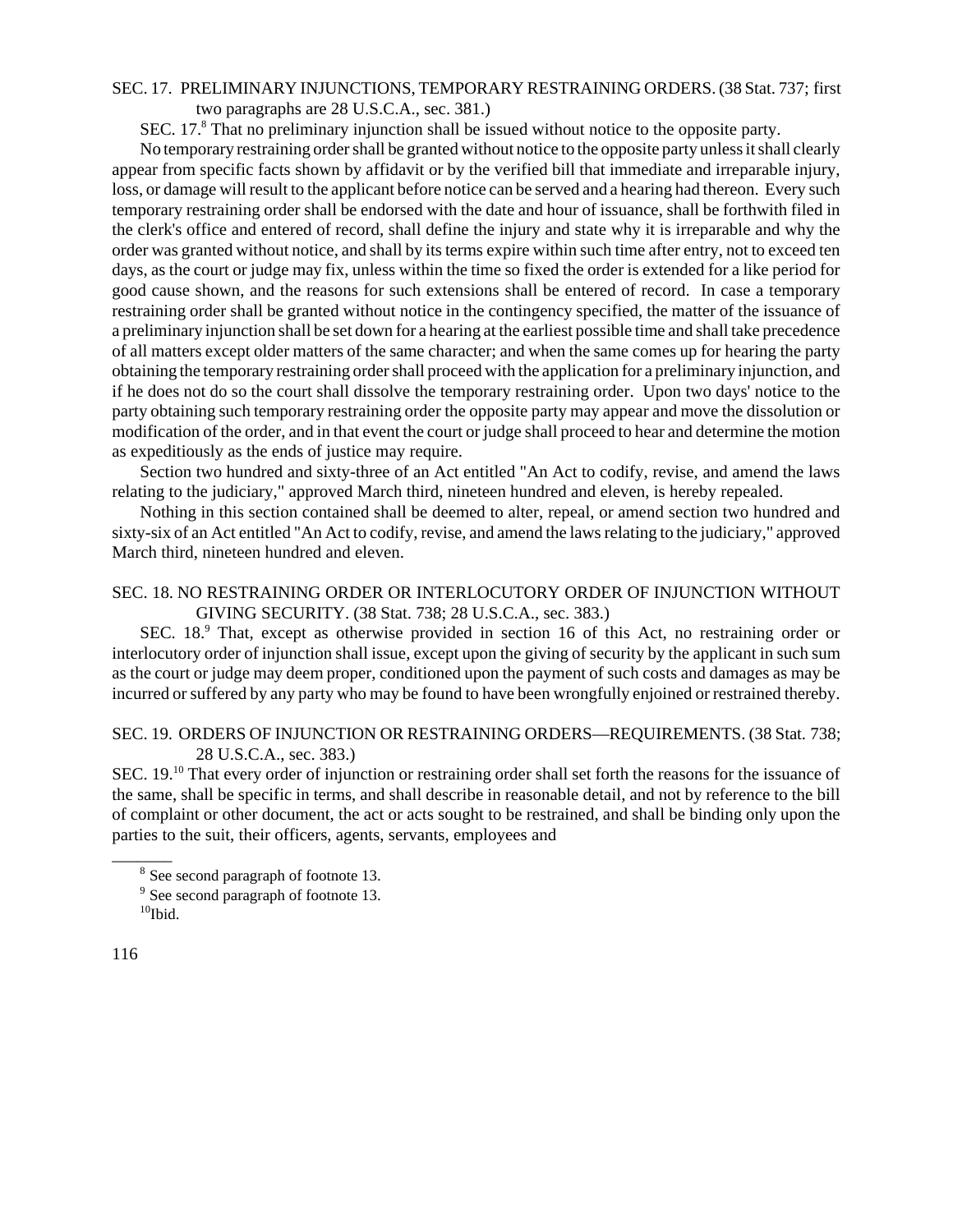attorneys, or those in active concert or participating with them, and who shall, by personal service or otherwise, have received actual notice of the same.

# SEC. 20. RESTRAINING ORDERS OR INJUNCTIONS BETWEEN AN EMPLOYER AND EMPLOYEES,EMPLOYERSANDEMPLOYEES,ETC., INVOLVING OR GROWING OUT OF TERMS OR CONDITIONS OF EMPLOYMENT. (38 Stat. 738; 29 U.S.C.A., sec. 52.)

SEC. 20. That no restraining order or injunction shall be granted by any court of the United States, or a judge or the judges thereof, in any case between an employer and employees, or between employers and employees, or between employees, or between persons employed and persons seeking employment, involving, or growing out of, a dispute concerning terms or conditions of employment, unless necessary to prevent irreparable injury to property, or to a property right of the party making the application, for which injury there is no adequate remedy at law, and such property or property right must be described with particularity in the application which must be in writing and sworn to by the applicant or by his agent or attorney.

And no such restraining order or injunction shall prohibit any person or persons, whether singly or in concert, fromterminating any relation of employment, orfromceasing to performany work or labor, or from recommending, advising, or persuading others by peaceful means so to do; or from attending at any place where any such person or persons may lawfully be, for the purpose of peacefully obtaining or communicating information, or from peacefully persuading any person to work or to abstain from working; or from ceasing to patronize or to employ any party to such dispute, or from recommending, advising, or persuading others by peaceful and lawful means so to do; or from paying or giving to, or withholding from, any persons engaged in such dispute, any strike benefits or othermoneys orthings of value; orfrompeaceably assembling in a lawful manner, and for lawful purposes; or from doing any act or thing which might lawfully be done in the absence of such dispute by any party thereto; nor shall any of the acts specified in this paragraph be considered or held to be violations of any law of the United States.

## SEC. 21. DISOBEDIENCE OF ANY LAWFUL WRIT, PROCESS, ETC., OF ANY UNITED STATES DISTRICT COURT, OR ANY DISTRICT OF COLUMBIA COURT. (38 Stat. 738; 28 U.S.C.A., sec. 386.)

SEC. 21." That any person who shall willfully disobey any lawful writ, process, order, rule, decree, or command of any district court of the United States or any court of the District of Columbia by doing any act or thing therein, or thereby forbidden to be done by him, if the act or thing so done by him be of such character as to constitute also a criminal offense under any statute of the United States, or under the laws of any State in which the act was committed, shall be proceeded against for his said contempt hereinafter provided.

## SEC. 22. RULE TO SHOW CAUSE OR ARREST. TRIAL. PENALTIES. (38 Stat. 738; 28 U.S.C.A., sec. 387.)

SEC. 22. <sup>12</sup> That whenever it shall be made to appear to any district court or judge thereof, or to any judge therein sitting, by the return of a proper officer or lawful process, or upon the affidavit of some credible person, or by information filed by any district attorney, that there is reasonable ground to believe that any person has been guilty of such contempt, the court or judge thereof, or any judge therein sitting, may issue a rule requiring the said person so charged to show cause upon a day certain why he should not be punished therefor, which rule, together with a copy of the affidavit or information, shall be served upon

 $11$  See footnote 13.

 $12$  Ibid.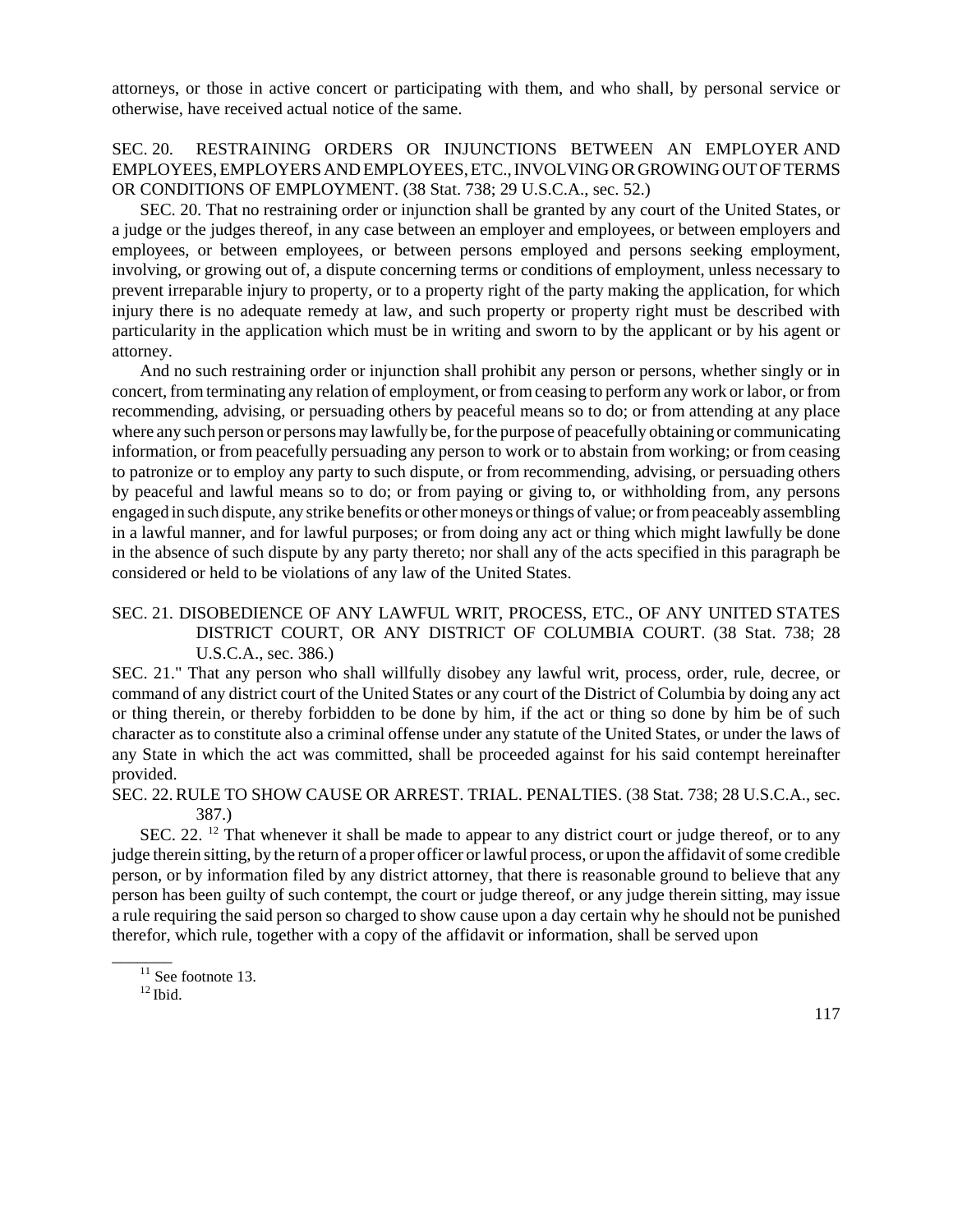the person charged, with sufficient promptness to enable him to prepare for and make return to the order at the time fixed therein. If upon or by such return, in the judgment of the court, the alleged contempt be not sufficiently purged, a trial shall be directed at a time and place fixed by the court: Provided, however, That if the accused, being a natural person, fail or refuse to make return to the rule to show cause, an attachment may issue against his person to compel an answer, and in case of his continued failure or refusal, or if for any reason it be impracticable to dispose of the matter on the return day, he may be required to give reasonable bail for his attendance at the trial and his submission to the final judgment of the court. Where the accused is a body corporate, an attachment for the sequestration of its property may be issued upon like refusal or failure to answer.

In all cases within the purview of this Act such trial may be by the court, or upon demand of the accused, by a jury; in which latter event the court may impanel a jury from the jurors then in attendance, or the court or the judge thereof in chambers may cause a sufficient number of jurors to be selected and summoned, as provided by law, to attend at the time and place of trial, at which time a jury shall be selected and impaneled as upon trial for misdemeanor; and such trial shall conform, as near as may be, to the practice in criminal cases prosecuted by indictment or upon information.

If the accused be found guilty, judgment shall be entered accordingly, prescribing the punishment, either by fine or imprisonment, or both, in the discretion of the court. Such fine shall be paid to the United States or to the complainant or other party injured by the act constituting the contempt, or may, where more than one is so damaged, be divided or apportioned among them as the court may direct, but in no case shall the fine to be paid to the United States exceed, in case the accused is a natural person, the sum of \$1,000, nor shall such imprisonment exceed the term of six months: Provided, That in any case the court or a judge thereof may, for good cause shown, by affidavit or proof taken in open court or before such judge and filed with the papers in the case, dispense with the rule to show cause, and may issue an attachment for the arrest of the person charged with contempt; in which event such person, when arrested, shall be brought before such court or a judge thereof without unnecessary delay and shall be admitted to bail in a reasonable penalty for his appearance to answer to the charge or for trial for the contempt; and thereafter the proceedings shall be the same as provided herein in case the rule had issued in the first instance.

#### SEC. 23. EVIDENCE, APPEALS. (38 Stat. 739; 28 U.S.C.A., sec. 388.)

SEC. 23.<sup>13</sup> That the evidence taken upon the trial of any persons so accused may be preserved by bill of exceptions, and any judgment of conviction may be reviewed upon writ of error in all respects as now provided by law in criminal cases, and may be affirmed, reversed, or modified as justice may require. Upon the granting of such writ of error, execution of judgment shall be stayed, and the accused, if thereby sentenced to imprisonment, shall be admitted to bail in such reasonable sum as may be required by the court, or by any Justice or any

<sup>&</sup>lt;sup>13</sup> Sections 21 to 25, inclusive, were repealed by Act of June 25, 1948, c. 645 (62 Stat. 883), which revised, codified and enacted into "positive law," Title 18 of the Code (Crimes and Criminal Procedure). Said act reenacted said matter, excluding Section 23, as to substance as 18 U.S.C., Section 402 (as amended by Public Law 72, May 21, 1949, 81st Congress) 18 U.S.C., Section 3285 and 18 U.S.C., Section 3691. Section 23 was omitted as no longer required in view of the civil and criminal rules promulgated by the Supreme Court.

The Act of June 25, 1948, c. 646 (62 Stat. 896), which revised, codified and enacted into law, Title 28 of the Code (Judicial Code and Judiciary), repealed the first, second, and, fourth paragraphs of Section 17, and repealed Sections 18 and 19, in view of Rule 65, Federal Rules of Civil Procedure, which covers the substance of the matter involved.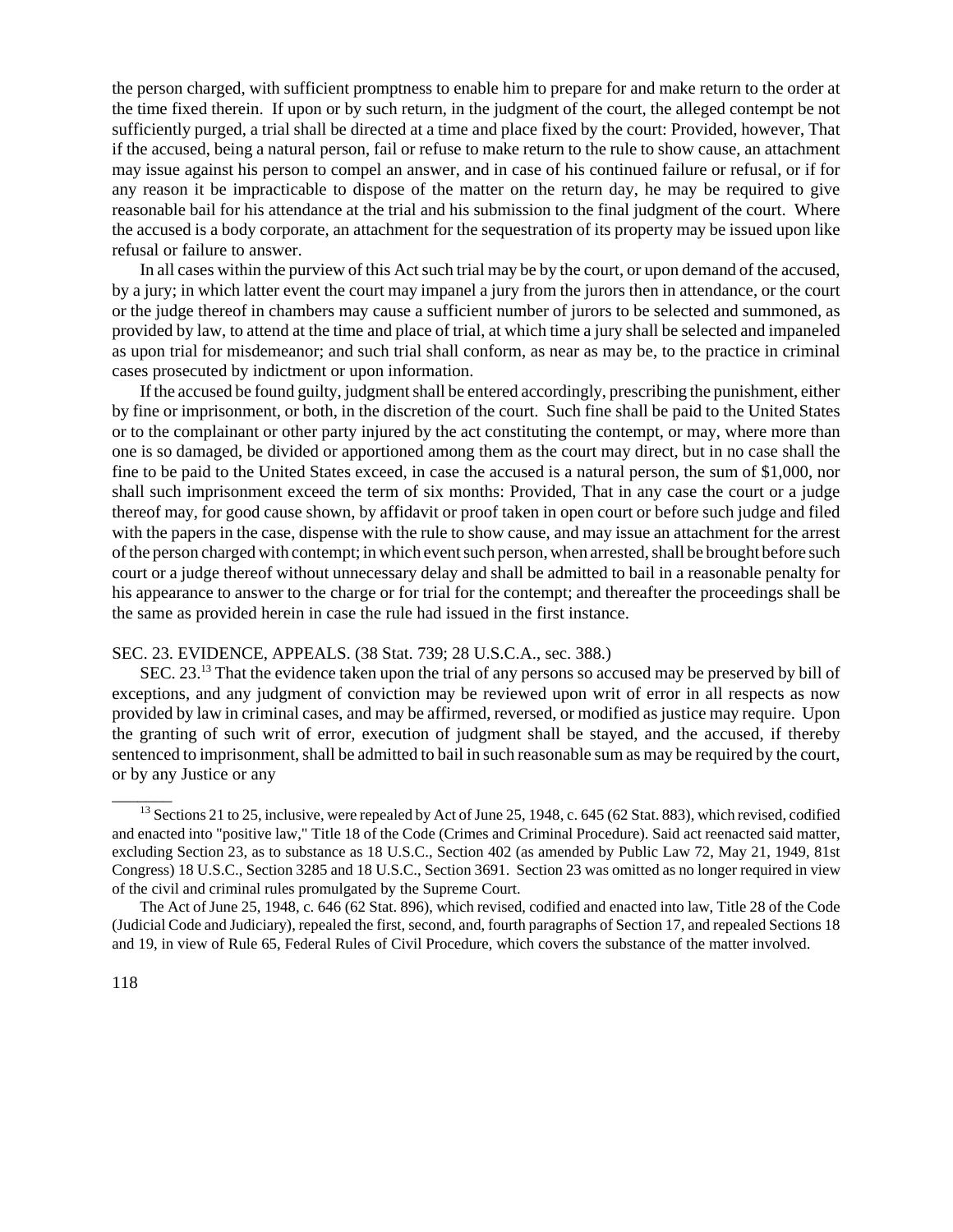judge of any district court of the United States or any court of the District of Columbia.

SEC. 24. CASES OF CONTEMPT NOT SPECIFICALLY EMBRACED IN SECTION 21 NOT AFFECTED. (38 Stat. 739; 28 U.S.C.A., sec. 389.)

SEC. 24.<sup>14</sup> That nothing herein contained shall be construed to relate to contempts committed in the presence of the court, or so near thereto as to obstruct the administration of justice, nor to contempts committed in disobedience of any lawful writ, process, order, rule, decree, or command entered in any suit or action brought or prosecuted in the name of, or on behalf of, the United States, but the same, and all the other cases of contempt not specifically embraced within section twenty-one of this Act, may be punished in conformity to the usages at law and in equity now prevailing.

SEC. 25. PROCEEDINGS FOR CONTEMPT LIMITATIONS. (38 Stat. 740; 2S U.S.C.A., sec. 390.)

SEC. 25.<sup>15</sup> That no proceeding for contempt shall be instituted against any person unless begun within one year from the date of the act complained of; nor shall any such proceeding be a bar to any criminal prosecution for the same act or acts; but nothing herein contained shall affect any proceedings in contempt pending at the time of the passage of this Act.

## SEC. 26. INVALIDING OF ANY CLAUSE, SENTENCE, ETC., NOT TO IMPAIR REMAINDER OF ACT. (38 Stat. 740; 15 U.S.C.A., sec. 27.)

SEC. 26. If any clause, sentence, paragraph, or part of this Act shall, for any reason, be adjudged by any court of competent jurisdiction to be invalid, such judgment shall not affect, impair, or invalidate the remainder thereof, but shall be confined in its operation to the clause, sentence, paragraph, or part thereof directly involved in the controversy in which such judgment shall have been rendered. Approved, October 15, 1914.\*

# Flammable Fabrics Act

## (Approved June 30, 1953; 67 Stat. 111; 15 U. S. C. Sec. 1191) [PUBLIC—No. 88—83D CONGRESS, CH. 164—1ST SESS.] [H.R. 5069]

AN ACT To prohibit the introduction or movement in interstate commerce of articles of wearing apparel and fabrics which are so highly flammable as to be dangerous when worn by individuals, and for other purposes.

Be it enacted by the Senate and House of Representatives of the United States of America in Congress assembled,

## SHORT TITLE

Section 1. This Act may be cited as the "Flammable Fabrics Act."

## **DEFINITIONS**

SEC. 2. As used in this Act—

(a) The term "person" means an individual, partnership, corporation, association, or any other form of business enterprise.

(b) The term "commerce" means commerce among the several States or with foreign nations, or in any Territory of the United States or in the District of Columbia, or between any such Territory and another, or between any such

 $\frac{14}{14}$  See footnote 13.

 $15$  See footnote 13.

<sup>\*</sup> Original act. 119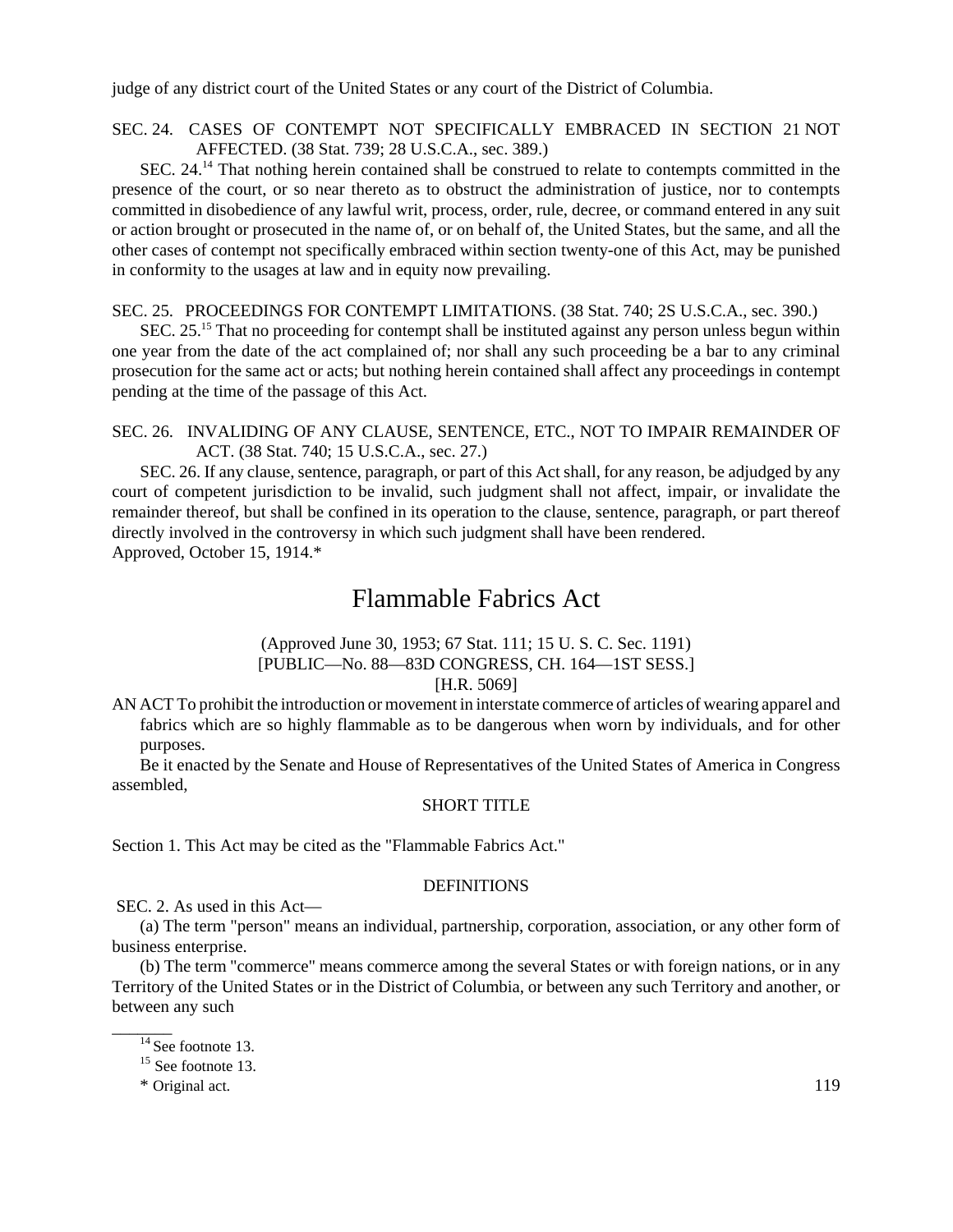Territory and any State or foreign nation, or between the District Of Columbia and any State or Territory or foreign nation.

(c) The term "Territory" includes the insular possessions of the United States and also any Territory of the United States.

(d) The term "article of wearing apparel" means any costume or article of clothing worn or intended to be worn by individuals except hats, gloves, and footwear: Provided, however, That such hats do not constitute or form part of a covering for the neck, face, or shoulders when worn by individuals: Provided further, That such gloves are not more than fourteen inches in length and are not affixed to or do not form an integral part of another garment: And provided further, That such footwear does not consist of hosiery in whole or in part and is not affixed to or does not form an integral part of another garment.

(e) The term "fabric" means any material (other than fiber, filament, or yarn) woven, knitted, felted, or otherwise produced from or in combination with any natural or synthetic fiber, film, or substitute therefor which is intended or sold for use in wearing apparel except that interlining fabrics when intended or sold for use in wearing apparel shall not be subject to this Act.

(f) The term"interlining" means any fabric which isintended forincorporation into an article of wearing apparel as a layer between an outer shell and an inner lining.

(g) The term "Commission" means the Federal Trade Commission.

(h) The term "Federal Trade Commission Act" means the Act of Congress entitled "An Act to create a Federal Trade Commission, to define its powers and duties, and for other purposes", approved September 26, 1914, as amended.

#### PROHIBITED TRANSACTIONS

SEC. 3. (a) The manufacture for sale, the sale, or the offering for sale, in commerce, or the importation into the United States, or the introduction, delivery for introduction, transportation or causing to be transported in commerce or for the purpose of sale or delivery after sale in commerce, of any article of wearing apparel which under the provisions of section 4 of this Act is so highly flammable as to be dangerous when worn by individuals, shall be unlawful and shall be an unfair method of competition and an unfair and deceptive act or practice in commerce under the Federal Trade Commission Act.

(b) The sale or the offering for sale, in commerce, or the importation into the United States, or the introduction, delivery for introduction, transportation or causing to be transported in commerce or for the purpose of sale or delivery after sale in commerce, of any fabric which under the provisions of section 4 of this Act is so highly flammable as to be dangerous when worn by individuals, shall be unlawful and shall be an unfair method of competition and an unfair and deceptive act or practice in commerce under the Federal Trade Commission Act.

(c) The manufacture for sale, the sale, or the offering for sale, of any article of wearing apparel made of fabric which under section 4 is so highly flammable as to be dangerous when worn by individuals and which has been shipped or received in commerce shall be unlawful and shall be an unfair method of competition and an unfair and deceptive act or practice in commerce under the Federal Trade Commission Act.

#### STANDARD OF FLAMMABILITY

SEC. 4. (a) Any fabric or article of wearing apparel shall be deemed so highly flammable within the meaning of section 3 of this Act as to be dangerous when worn by individuals if such fabric or any uncovered or exposed part of such article of wearing apparel exhibits rapid and intense burning when tested under the conditions and in the manner prescribed in the Commercial Standard promulgated by the Secretary of Commerce effective January 30,

120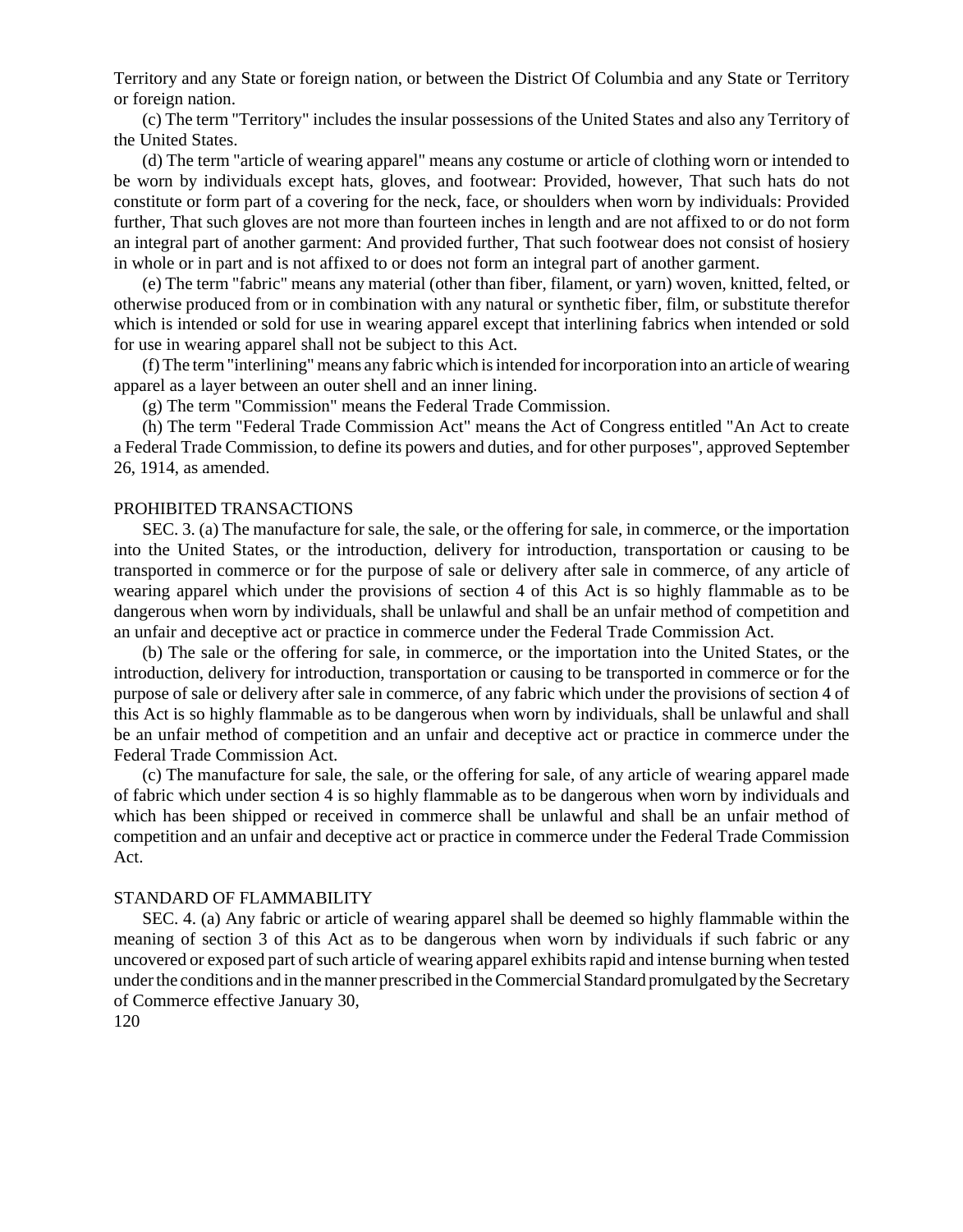1953, and identified as "Flammability of Clothing Textiles, Commercial Standard 191-53," or exhibits a rate of burning in excess of that specified in paragraph 3.11 of the Commercial Standard promulgated by the Secretary of Commerce effective May 22, 1953, and identified as "General Purpose Vinyl Plastic Film, Commercial Standard 192-53." For the purposes of this Act, such Commercial Standard 191-53 shall apply with respect to the hats, gloves, and footwear covered by section 2 (d) of this Act, notwithstanding any exception contained in such Commercial Standard with respect to hats, gloves, and footwear.

(b) If at any time the Secretary of Commerce finds that the Commercial Standards referred to in subsection (a) of this section are inadequate for the protection of the public interest, he shall submit to the Congress a report setting forth his findings together with such proposals for legislation as he deems appropriate.

(c) Notwithstanding the provisions of paragraph 3.1Commercial Standard 191-53, textiles free from nap, pile, tufting, dock, or other type of raised fiber surface when tested as described in said standard shall be classified as class 1, normal flammability, when the time of flame spread is three and one-half seconds or more, and as class 3, rapid and intense burning, when the time of flame spread islessthan three and one-half seconds.

## ADMINISTRATION AND ENFORCEMENT

SEC. 5. (a) Except as otherwise specifically provided herein, sections 3, 5, 6, and 8 (b) of this Act shall be enforced by the Commission under rules, regulations and procedures provided for in the Federal Trade Commission Act.

(b) The Commission is authorized and directed to prevent any person from violating the provisions of section 3 of this Act in the same manner, by the same means and with the same jurisdiction, powers and duties as though all applicable terms and provisions of the Federal Trade Commission Act were incorporated into and made a part of this Act; and any such person violating any provision of section 3 of this Act shall be subject to the penalties and entitled to the privileges and immunities provided in said Federal Trade Commission Act as though the applicable terms and provisions of the said Federal Trade Commission Act were incorporated into and made a part of this Act.

(c) The Commission is authorized and directed to prescribe such rules and regulations as may be necessary and proper for purposes of administration and enforcement of this Act.

(d) The Commission is authorized to—

(1) cause inspections, analyses, tests, and examinationsto be made of any article of wearing apparel or fabric which it has reason to believe falls within the prohibitions of this Act; and

(2) cooperate on matters related to the purpose of this Act with any department or agency of the Government; with any State, Territory, or possession or with the District of Columbia; or with any department, agency, or political subdivision thereof; or with any person.

#### INJUNCTION AND CONDEMNATION PROCEEDINGS

SEC. 6. (a) Whenever the Commission has reason to believe that any person is violating or is about to violate section 3 of this Act, and that it would be in the public interest to enjoin such violation until complaint under the Federal Trade Commission Act is issued and dismissed by the Commission or until order to cease and desist made thereon by the Commission has become final within the meaning of the Federal Trade Commission Act or is set aside by the court on review, the Commission may bring suit in the district court of the United States or in United States court of any Territory for the district or

<sup>&</sup>lt;sup>1</sup> Subparagraph (c) added by Public No. 629, 83d Cong., Ch. 833, Second Session, S. 3379 (An Act to amend section 4 of the Flammable Fabrics Act, with respect to standards of flammability in the case of certain textiles), approved Aug. 23, 1954.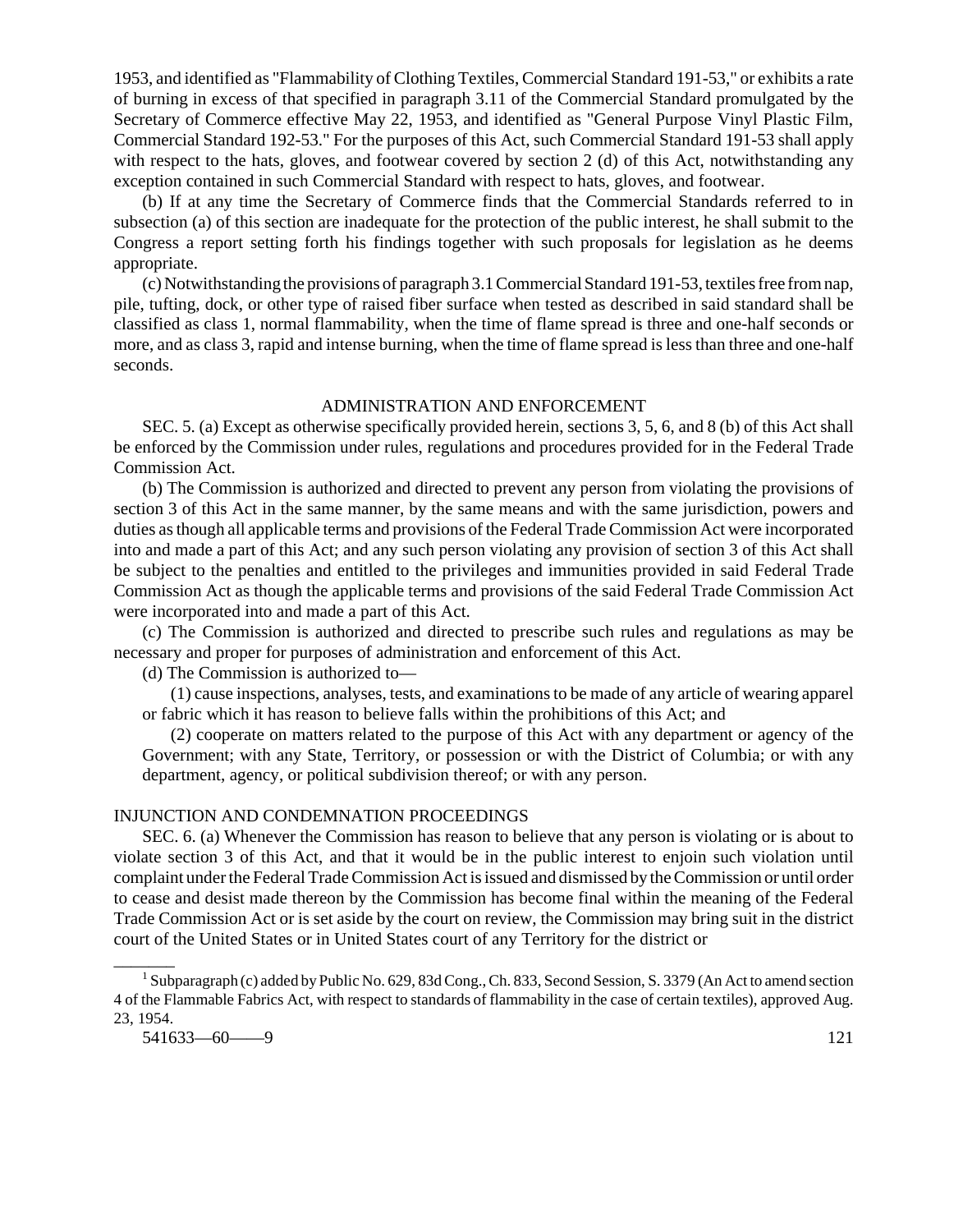Territory in which such person resides or transacts business, to enjoin such violation and upon proper showing a temporary injunction or restraining order shall be granted without bond.

(b) Whenever the Commission has reason to believe that any article of wearing apparel has been manufactured or introduced into commerce or any fabric has been introduced in commerce in violation of section 3 of this Act, it may institute proceedings by process of libel for the seizure and confiscation of such article of wearing apparel or fabric in any district court of the United States within the jurisdiction of which such article of wearing apparel or fabric is found. Proceedings in cases instituted under the authority of this section shall conform as nearly as may be to proceedings in rem in admiralty, except that on demand of either party and in the discretion of the court, any issue of fact shall be tried by jury. Whenever such proceedings involving identical articles of wearing appeal or fabrics are pending in two or more jurisdictions, theymay be consolidated fortrial by order of any such court upon application seasonablymade by any party in interest upon notice to all other parties in interest. Any court granting an order of consolidation shall cause profit notification thereof to be given to other courts having jurisdiction in the cases covered thereby and the clerks of such other courts shall transmit all pertinent records and papers to the court designated for the trial of such consolidated proceedings.

(c) In any such action the court upon application seasonably made before trial shall by order allow any party in interest, his attorney or agent, to obtain a representative sample of the article of wearing apparel or fabric seized.

(d) If such articles of wearing apparel or fabrics are condemned by the court they shall be disposed of by destruction, by delivery to the owner or claimant thereof upon payment of court costs and fees and storage and other proper expenses and upon execution of good and sufficient bond to the effect that such articles of wearing apparel or fabrics will not be disposed of for wearing apparel purposes until properly and adequately treated or processed so asto render them lawful for introduction into commerce, or by sale upon execution of good and sufficient bond to the effect that such articles of wearing apparel or fabrics will not be disposed of for wearing apparel purposes until properly and adequately treated or processed so as to render them lawful for introduction into commerce. If such products are disposed of by sale the proceeds, less costs and charges, shall be paid into the Treasury of the United States.

#### PENALTIES

Sc. 7. Any person who willfully violates section 3 or 8 (b) of this Act shall be guilty of a misdemeanor, and upon conviction thereof shall be fined not more than \$5,000 or be imprisoned not more than one year or both in the discretion of the court: Provided, That nothing herein shall limit other provisions of this Act.

#### GUARANTY

SEC. 8. (a) No person shall be subject to prosecution under section 7 of this Act for a violation of section 3 of this Act; if such person (1) establishes a guaranty received in good faith signed by and containing, the name and address of the person by whom the wearing apparel or fabric guaranteed was manufactured or from whom it was received, to the effect that reasonable and representative tests made under the procedures provided in section 4 of this Act show that the fabric covered by the guaranty, or used in the wearing apparel covered by the guaranty, is not, under the provisions of section 4 of this Act, so highly flammable asto be dangerous when worn by individuals, and (2) has not, by further processing, affected the flammability of the fabric or wearing apparel covered by the guaranty which he received. Such guaranty shall be either (1) a separate guaranty specifically designating the wearing apparel fabric guaranteed, in which case it may be on the invoice or other paper relating to 122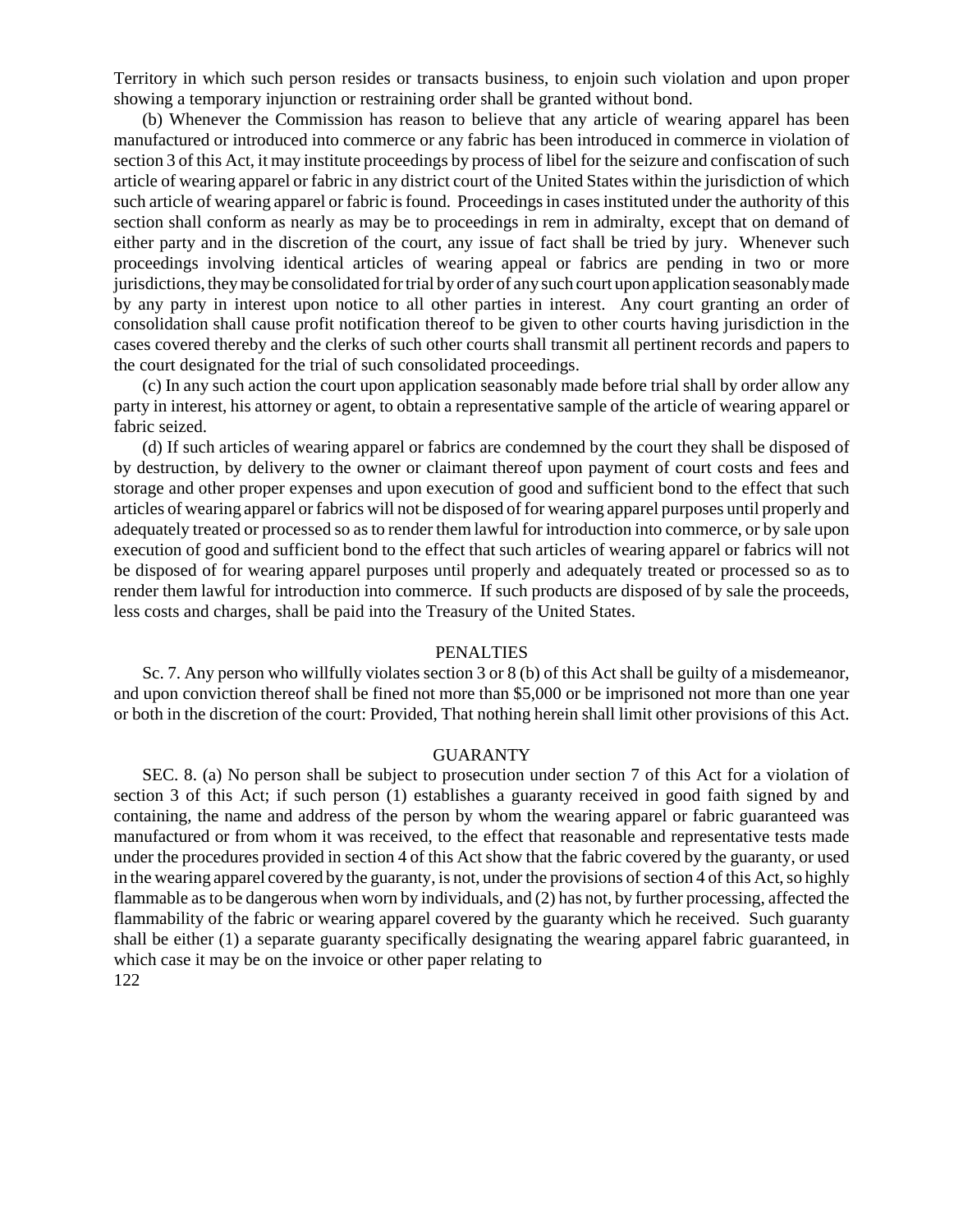such wearing apparel or fabric; or (2) a continuing guaranty filed with the Commission applicable to any wearing apparel or fabric handled by a guarantor, in such form as the Commission by rules or regulations may prescribe.

(b) It shall be unlawful for any person to furnish, with respect to any wearing apparel or fabric, a false guaranty (except a person relying upon a guaranty to the same effect received in good faith signed by and containing the name and address of the person by whom the wearing apparel or fabric guaranteed was manufactured or from whom it was received) with reason to believe the wearing apparel or fabric falsely guaranteed may be introduced, sold, or transported in commerce, and any person who violates the provisions of this subsection is guilty of an unfair method of competition, and an unfair or deceptive act or practice, in commerce within the meaning of the Federal Trade Commission Act.

### SHIPMENTS FROM FOREIGN COUNTRIES

SEC. 9. Any person who has exported or who has attempted to export from any foreign country into the United States any wearing apparel or fabric which, under the provisions of section 4, is so highly flammable as to be dangerous when worn by individuals may thenceforth be prohibited by the Commission from participating in the exportation from any foreign country into the United States of any wearing apparel or fabric except upon filing bond with the Secretary of the Treasury in a sum double the value of said products and any duty thereof, conditioned upon compliance with the provisions of this Act.

## INTERPRETATION AND SEPARABILITY

SEC. 10. The provisions of this Act shall be held to be in addition to, and not in substitution for or limitation of, the provisions of any other law. If any provision of this Act or the application thereof to any person or circumstances is held invalid the remainder of the Act and the application of such provisions to any other person or circumstances shall not be affected thereby.

### **EXCLUSIONS**

SEC. 11. The provisions of this Actshall not apply (a) to any common carrier, contract carrier, or freight forwarder with respect to an article of wearing apparel or fabric shipped or delivered for shipment into commerce in the ordinary course of its business; or (b) to any converter, processor, or finisher in performing a contract or commission service for the account of a person subject to the provisions of this Act: Provided, That said converter, processor, or finisher does not cause any article of wearing apparel or fabric to become subject to this Act contrary to the terms of the contract or commission service; or (c) to any article of wearing apparel or fabric shipped or delivered forshipment into commerce for the purpose of finishing or processing to render such article or fabric not so highly flammable, under the provisions of section 4 of this Act, as to be dangerous when worn by individuals.

#### EFFECTIVE DATE

SEC. 12. This Act shall take effect one year after the date of its passage.

## AUTHORIZATION OF NECESSARY APPROPRIATIONS

SEC. 13. There is hereby authorized to be appropriated such sums as may be necessary to carry out the provisions of this Act. Approved June 30, 1953.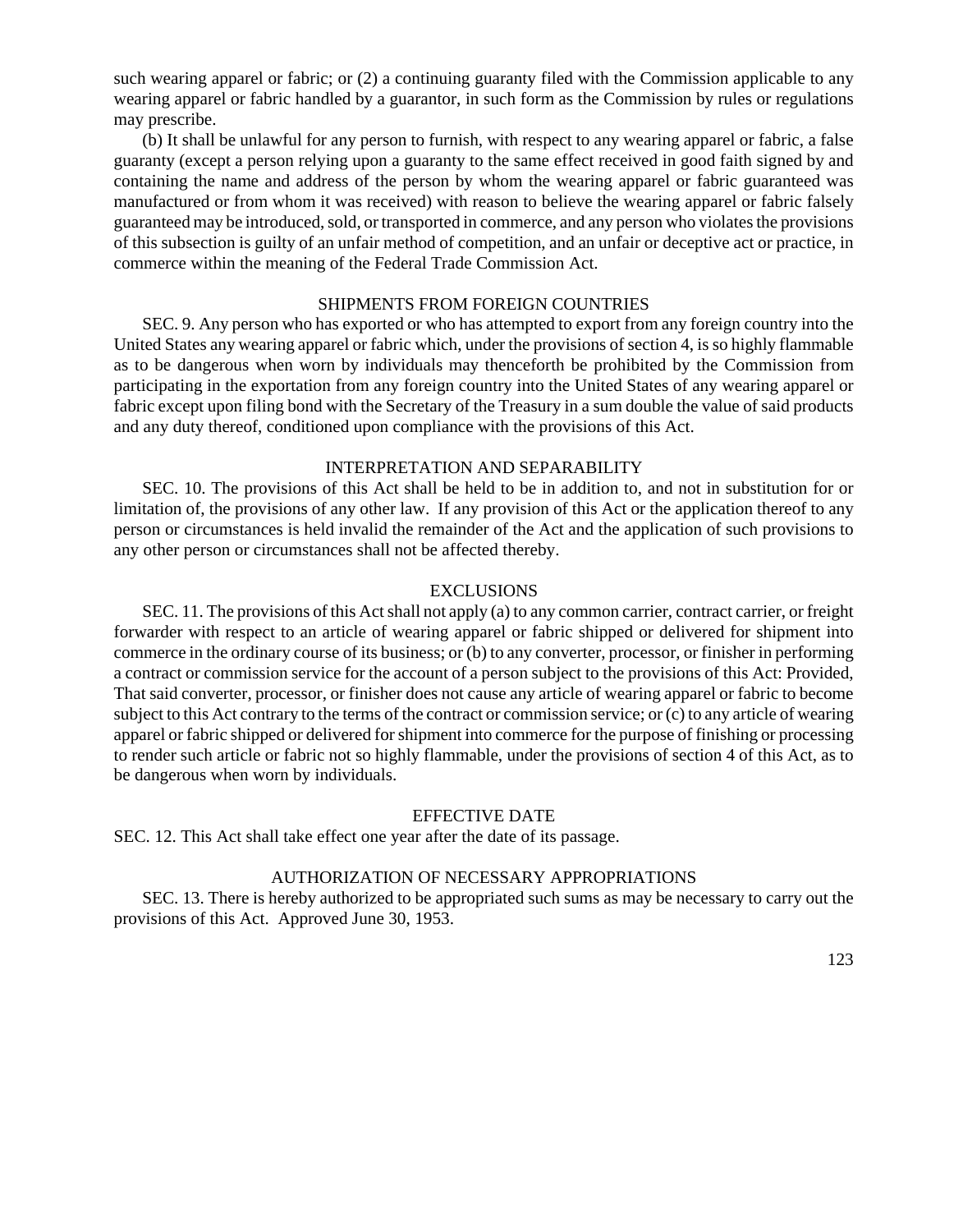# Textile Fiber Products Identification Act

[Public Law 85-897, 85th Congress, H. R. 469, September 2, 1958]

 AN ACT To protect producers and consumers against misbranding and false advertising of the fiber content of textile fiber products, and for other purposes

Be it enacted by the Senate and House of Representatives of the United States of America in Congress assembled, That this Act may be cited as the "Textile Fiber Products identification Act.".

#### **DEFINITIONS**

SEC. 2. As used in this Act—

(a) The term "person" means an individual, partnership, corporation, association, or any other form of business enterprise.

(b) The term "fiber" or "textile fiber" means a unit of matter which is capable of being spun into a yarn or made into a fabric by bonding or by interlacing in a variety of methods including weaving, knitting, braiding, felting, twisting, or webbing, and which is the basic structural element of textile products.

(c) The term "natural fiber" means any fiber that exists as such in the natural state.

(d) The term manufactured fiber means any fiber derived by a process of manufacture from an any substance which, at any point in the manufacturing process, is not a fiber.

(e) The term "yarn" means a strand of textile fiber in a form suitable for weaving, knitting, braiding, felting, webbing, or otherwise fabricating into a fabric.

(f) The term "fabric" means any material woven, knitted, felted, or otherwise produced from, or in combination with, any natural or manufactured fiber, yarn, or substitute therefor.

(g) The term "household textile articles" means articles of wearing apparel, costumes and accessories, draperies, door coverings, furnishings, beddings, and other textile goods of a type customarily used in a household regardless of where used in fact.

(h) The term "textile fiber product" means—

(1) any fiber, whether in the finished or unfinished state, used or intended for use in household textile articles;

(2) any yarn or fabric, whether in the finished or unfinished state, used or intended for use in household textile articles; and

(3) any household textile article made in whole or in part of yarn or fabric;

except that such term does not include a product required to be labeled under the Wool Products Labeling Act of 1939.

(i) The term "affixed" means attached to the textile fiber product in any manner.

(j) The term "Commission" means the Federal Trade Commission.

(k) The term "commerce" means commerce among the several States or with foreign nations, or between any Territory of the United States or in the District of Columbia or between any such territory and another, or between any such Territory and any State or foreign nation or between the District of Columbia and any State or Territory or foreign nation.

(l) The term "Territory" includes the insular possessions of the United States, and also any Territory of the United States.

(m) The term "ultimate consumer" means a person who obtains a textile fiber product by purchase or exchange with no intent to sell or exchange such textile fiber product in any form.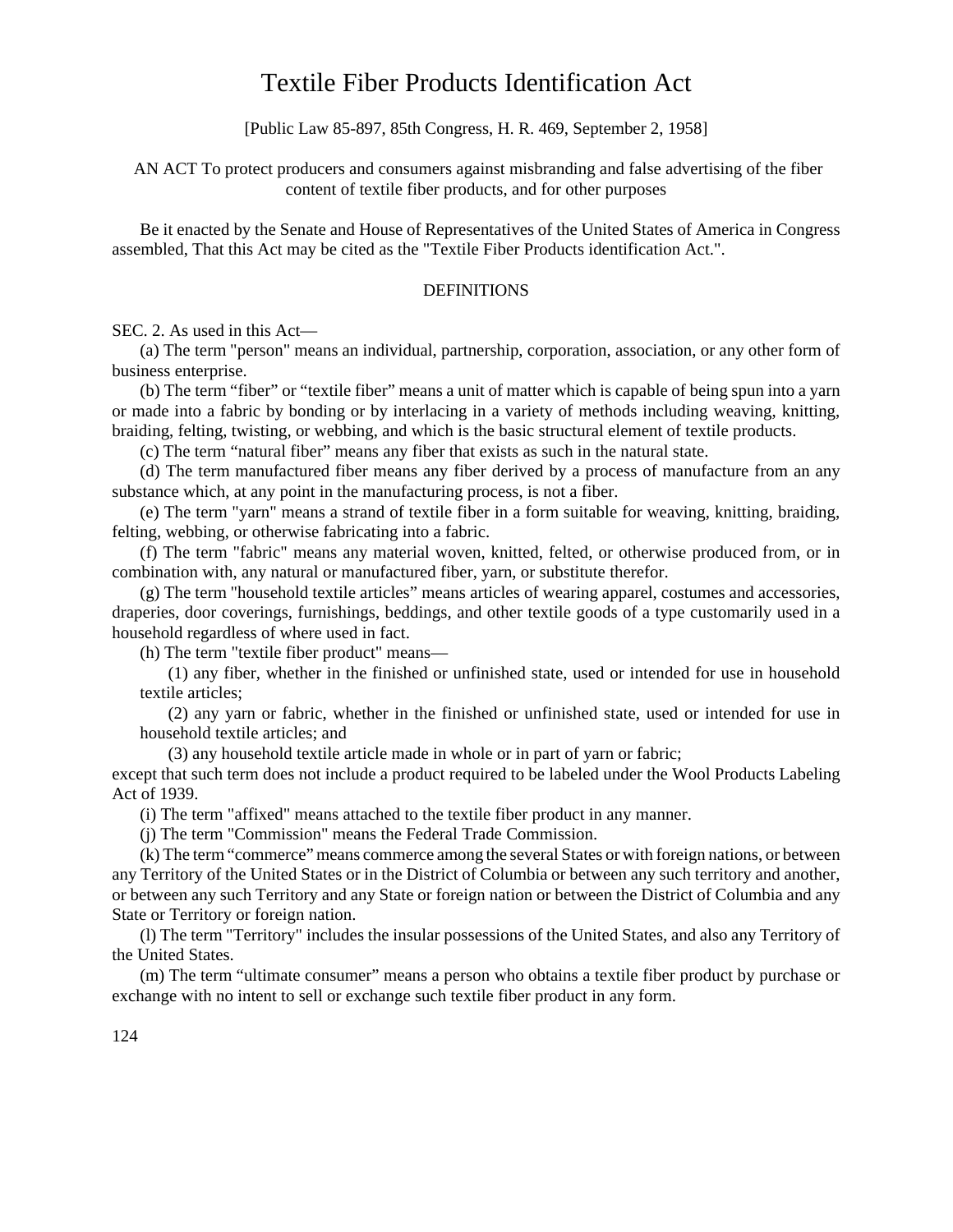#### MISBRANDING AND FALSE ADVERTISING DECLARED UNLAWFUL

SEC. 3. (a) The introduction, delivery for introduction, manufacture for introduction, sale, advertising, or offering for sale, in commerce, or the transportation or causing to be transported in commerce, or the importation into the United States, of any textile fiber product which is misbranded or falsely or deceptively advertised within the meaning of this Act; or the rules and regulations promulgated thereunder, is unlawful, and shall be an unfair method of competition and an unfair and deceptive act or practice in commerce under the Federal Trade Commission Act.

(b) The sale, offering for sale, advertising, delivery, transportation, or causing to be transported, of any textile fiber product which has been advertised or offered for sale in commerce, and which is misbranded or falsely or deceptively advertised, within the meaning of this Act or the rules and regulations promulgated thereunder, is unlawful, and shall be an unfair method of competition and an unfair and deceptive act or practice in commerce under the Federal Trade Commission Act.

(c) The sale, offering for sale, advertising, delivery, transportation, or causing to be transported, after shipment in commerce, of any textile fiber product, whether in its original state or contained in other textile fiber products, which is misbranded or falsely or deceptively advertised, within the meaning of this Act or the rules and regulations promulgated thereunder, is unlawful, and shall be an unfair method of competition and an unfair and deceptive act or practice in commerce under the Federal Trade Commission Act.

(d) This section shall not apply—

(1) to any common carrier or contract carrier or freight forwarder with respect to a textile fiber product received, shipped, delivered, or handled by it for shipment in the ordinary course of its business;

(2) to any processor or finisher in performing a contract for the account of a person subject to the provisions of this Act if the processor or finisher does not change the textile fiber content of the textile fiber product contrary to the terms of such contract;

(3) with respect to the manufacture, delivery for transportation, transportation, sale, or offering for sale of a textile fiber product for exportation from the United States to any foreign country;

(4) to any publisher or other advertising agency or medium for the dissemination of advertising or promotional material, except the manufacturer, distributor, or seller of the textile fiber product to which the false or deceptive advertisement relates, if such publisher or other advertising agency or medium furnishes to the Commission, upon request, the name and post office address of the manufacturer, distributor, seller, or other person residing in the United States, who caused the dissemination of the advertising material; or

(5) to any textile fiber product until such product has been produced by the manufacturer or processor in the form intended for sale or delivery to, or for use by, the ultimate consumer: Provided, That this exemption shall apply only if such textile fiber product is covered by an invoice or other paper relating to the marketing or handling of the textile fiber product and such invoice or paper correctly discloses the information with respect to the textile fiber product which would otherwise be required under section 4 of this Act to be on the stamp, tag, label, or other identification and the name and address of the person issuing the invoice or paper.

## MISBRANDING AND FALSE ADVERTISING OF TEXTILE FIBER PRODUCTS

SEC. 4. (a) Except as otherwise provided in this Act, a textile fiber product shall be misbranded if it is falsely or deceptively stamped, tagged, labeled, in-

541633—60——10 125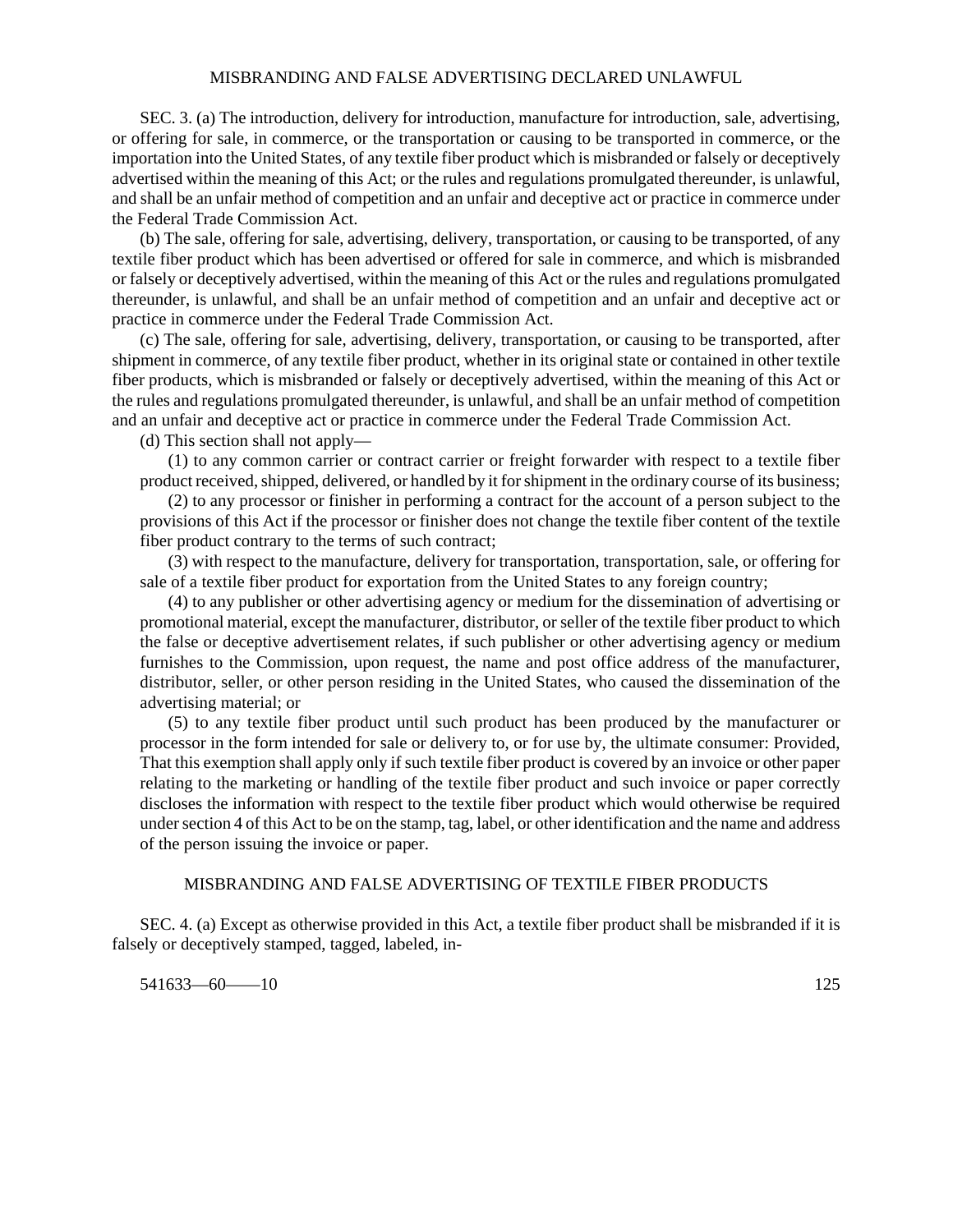voiced, advertised, or otherwise identified as to the name or amount of constituent fibers contained therein.

(b) Except as otherwise provided in this Act, a textile fiber product shall be misbranded if a stamp, tag, label, or other means of identification, or substitute therefor authorized by section 5, is not on or affixed to the product showing in words and figures plainly legible, the following:

(1) The constituent fiber or combination of fibers in the textile fiber product, designating with equal prominence each natural or manufactured fiber in the textile fiber product by its generic name in the order of predominance by the weight thereof if the weight of such fiber is 5 per centum or more of the total fiber weight of the product, but nothing in this section shall be construed as prohibiting the use of a nondeceptive trademark in conjunction with a designated generic name: Provided, That exclusive of permissible ornamentation, any fiber or group of fibers present in an amount of 5 per centumor less by weight of the total fiber content shall not be designated by the generic name or the trademark of such fiber or fibers, but shall be designated only as "other fiber" or "other fibers" as the case may be.

(2) The percentage of each fiber present, by weight, in the total fiber content of the textile fiber product, exclusive of ornamentation not exceeding 5 per centum by weight of the total fiber content: Provided, That, exclusive of permissible ornamentation, any fiber or group of fibers present in an amount of 5 per centum or less by weight of the total fiber content shall not be designated by the generic name or trademark of such fiber or fibers, but shall be designated only as "other fiber" or "other fibers" as the case may be: Provided further, That in the case of a textile fiber product which contains more than one kind of fiber, deviation in the fiber content of any fiber in such product from the amount stated on the stamp, tag, label, or other identification shall not be a misbranding under this section unless such deviation is in excess of reasonable tolerances which shall be established by the Commission: And provided further, That any such deviation which exceeds said tolerances shall not be a misbranding if the person charged proves that the deviation resulted from unavoidable variations in manufacture and despite due care to make accurate the statements on the tag, stamp, label, or other identification.

(3) The name, or other identification issued and registered by the Commission, of the manufacturer of the product or one or more persons subject to section 3 with respect to such product.

(4) If it is an imported textile fiber product the name of the country where processed or manufactured.

(c) For the purposes of this Act, a textile fiber product shall be considered to be falsely or deceptively advertised if any disclosure or implication of fiber content is made in any written advertisement which is used to aid, promote, or assist directly or indirectly in the sale or offering for sale of such textile fiber product, unless the same information as that required to be shown on the stamp, tag, label, or other identification under section 4(b) (1) and (2) is contained in the heading, body, or other part of such written advertisement, except that the percentages of the fiber present in the textile fiber need not be stated.

(d) In addition to the information required in this section, the stamp, tag, label, or other means of identification, or advertisement may contain other information not violating the provisions of this Act.

(e) This section shall not be construed as requiring the affixing of a stamp, tag, label, or other means of identification to each textile fiber product contained in a package if (1) such textile fiber products are intended for sale to the ultimate consumer in such package (2) such package has affixed to it a stamp, tag label, or other means of identification bearing, with respect to the textile fiber products contained therein, the information required by subsection (b), and (3)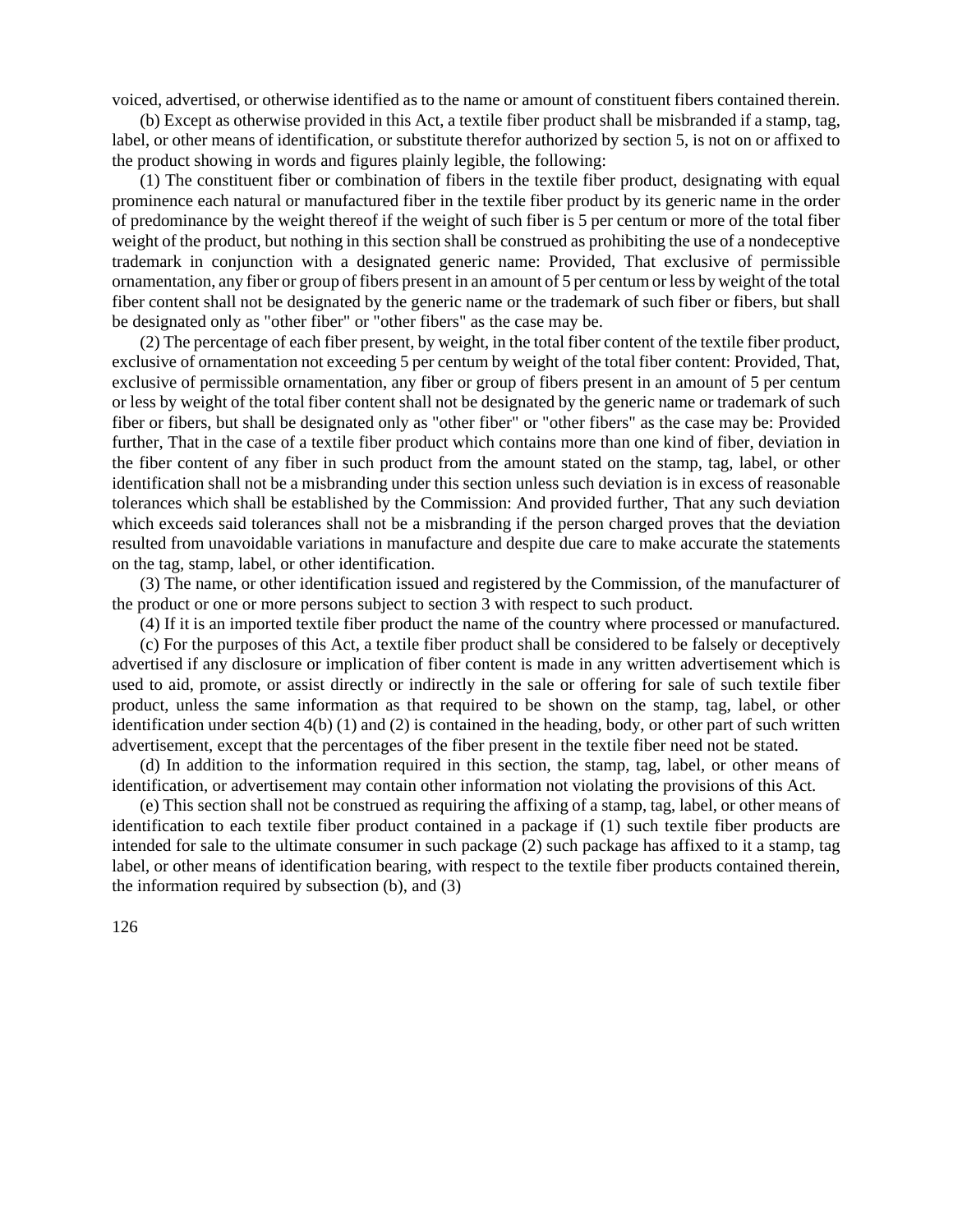the information on the stamp, tag, label, or other means of identification affixed to such package is equally applicable with respect to each textile fiber product contained therein.

(f) This section shall not be construed as requiring designation of the fiber content of any portion of fabric, when sold at retail, which is severed from bolts, pieces, or rolls of fabric labeled in accordance with the provisions of this section at the time of such sale: Provided, That if any portion of fabric severed from a bolt, piece, or roll of fabric is in any manner represented as containing percentages of natural or manufactured fibers, other than that which is set forth on the labeled bolt, piece, or roll, this section shall be applicable thereto, and the information required shall be separately set forth and segregated as required by this section.

(g) For the purposes of this Act, a textile fiber product shall be considered to be falsely or deceptively advertised if the name or symbol of any fur-bearing animal is used in the advertisement of such product unlesssuch product, or the part thereof in connection with which the name orsymbol of a fur-bearing animal is used, is a fur or fur product within the meaning of the Fur Products Labeling Act: Provided, however, That where a textile fiber product contains the hair or fiber of a fur-bearing animal, the name of such animal, in conjunction with the word "fiber", "hair", or "blend", may be used.

(h) For the purposes of this Act, a textile fiber product shall be misbranded if it is used as stuffing in any upholstered product, mattress, or cushion after having been previously used as stuffing in any other upholstered product, mattress, or cushion, unless the upholstery product, mattress, or cushion containing such textile fiber product bears a stamp, tag, or label approved by the Commission indicating in words plainly legible that it contains reused stuffing.

## REMOVAL OF STAMP, TAG LABEL, OR OTHER IDENTIFICATION

SEC. 5. (a) After shipment of a textile fiber product in commerce it shall be unlawful, except as provided in this Act, to remove or mutilate, or cause or participate in the removal or mutilation of, prior to the time any textile fiber product is sold and delivered to the ultimate consumer, any stamp, tag, label or other identification required by this Act to be affixed to such textile fiber product, and any person violating this section shall be guilty of all unfair method of competition, and an unfair or deceptive act or practice, under the Federal Trade Commission Act.

(b) Any person—

(1) introducing, selling, advertising, or offering for sale, in commerce, or importing into the United States, a textile fiber product subject to the provisions of this Act, or

(2) selling, advertising, or offering for sale a textile fiber product whether in its original state or contained in other textile fiber products, which has been shipped, advertised, or offered for sale, in commerce.

may substitute for the stamp, tag, label, or other means of identification required to be affixed to such textile product pursuant to section 4(b), a stamp, tag, label, or other means of identification conforming to the requirements of section 4(b), and such substituted stamp, tag, label, or other means of identification shall show the name or other identification issued and registered by the Commission of the person making the substitution.

(c) If any person other than the ultimate consumer breaks a package which bears a stamp, tag, label, or other means of identification conforming to the requirements of section 4, and if such package contains one or more units of a textile fiber product to which a stamp, tag, label, or other identification conforming to the requirements of section 4 is not affixed, such person shall affix a stamp, tag, label, or other identification bearing the information on the stamp,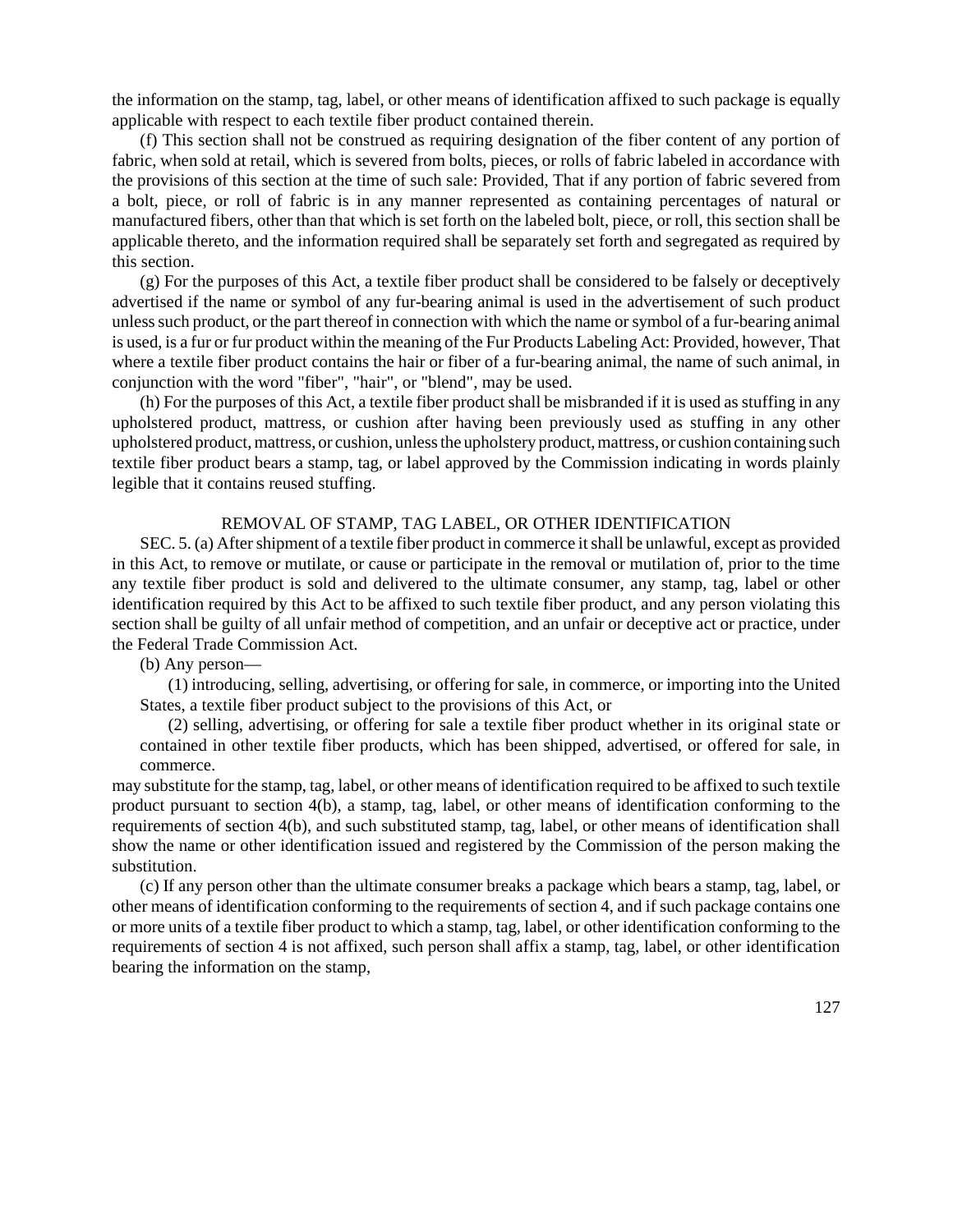tag, label, or other means of identification attached to such broken package to each unit of textile fiber product taken from such broken package.

#### RECORDS

SEC. 6. (a) Every manufacturer of textile fiber products subject to this Act shall maintain proper records showing the fiber content as required by this Act of all such products made by him, and shall preserve such records for at least three years.

(b) Any person substituting a stamp, tag, label, or other identification pursuant to section 5(b) shall keep such records as will show the information set forth on the stamp, tag, label, or other identification that he removed and the name or names of the person or personsfromwhomsuch textile fiber product wasreceived, and shall preserve such records for at least three years.

(c) The neglect or refusal to maintain or preserve the records required by this section is unlawful, and any person neglecting or refusing to maintain such records shall be guilty of an unfair method of competition, and an unfair or deceptive act or practice, in commerce, under the Federal Trade Commission Act.

#### ENFORCEMENT OF THE ACT

SEC. 7. (a) Except as otherwise specifically provided herein, this Act shall be enforced by the Federal Trade Commission under rules, regulations, and procedure provided for in the Federal Trade Commission Act.

(b) The Commission is authorized and directed to prevent any person from violating the provisions of this Act in the same manner, by the same means, and with the same jurisdiction, powers, and duties asthough all applicable terms and provisions of the Federal Trade Commission Act were incorporated into and made a part of this Act; and any such person violating the provisions of this Act shall be subject to the penalties and entitled to the privileges and immunities provided in said Federal Trade Commission Act, in the same manner, by the same means, and with the same jurisdiction, powers, and duties as though the applicable terms and provisions of the said Federal Trade Commission Act were incorporated into and made a part of this Act.

(c) The Commission is authorized and directed to make such rules and regulations, including the establishment of generic names of manufactured fibers, under and in pursuance of the terms of this Act as may be necessary and proper for administration and enforcement.

(d) The Commission is authorized to cause inspections, analyses, tests, and examinations to be made of any product subject to this Act.

## INJUNCTION PROCEEDINGS

SEC. 8. Whenever the Commission has reason to believe—

(a) that any person is doing, or is about to do, an act which by section 3, 5, 6, 9, or 10 (b) is declared to be unlawful; and

(b) that it would be to the public interest to enjoin the doing of such act until complaint is issued by the Commission under the Federal Trade Commission Act and such complaint is dismissed by the Commission or set aside by the court on review or until an order to cease and desist made thereon by the Commission has become final within the meaning of the Federal Trade Commission Act,

the Commission may bring suit in the district court of the United States or in the United States court of any Territory, for the district or Territory in which such person resides or transacts business, to enjoin the doing of such act and upon proper showing a temporary injunction or restraining order shall be granted without bond.

128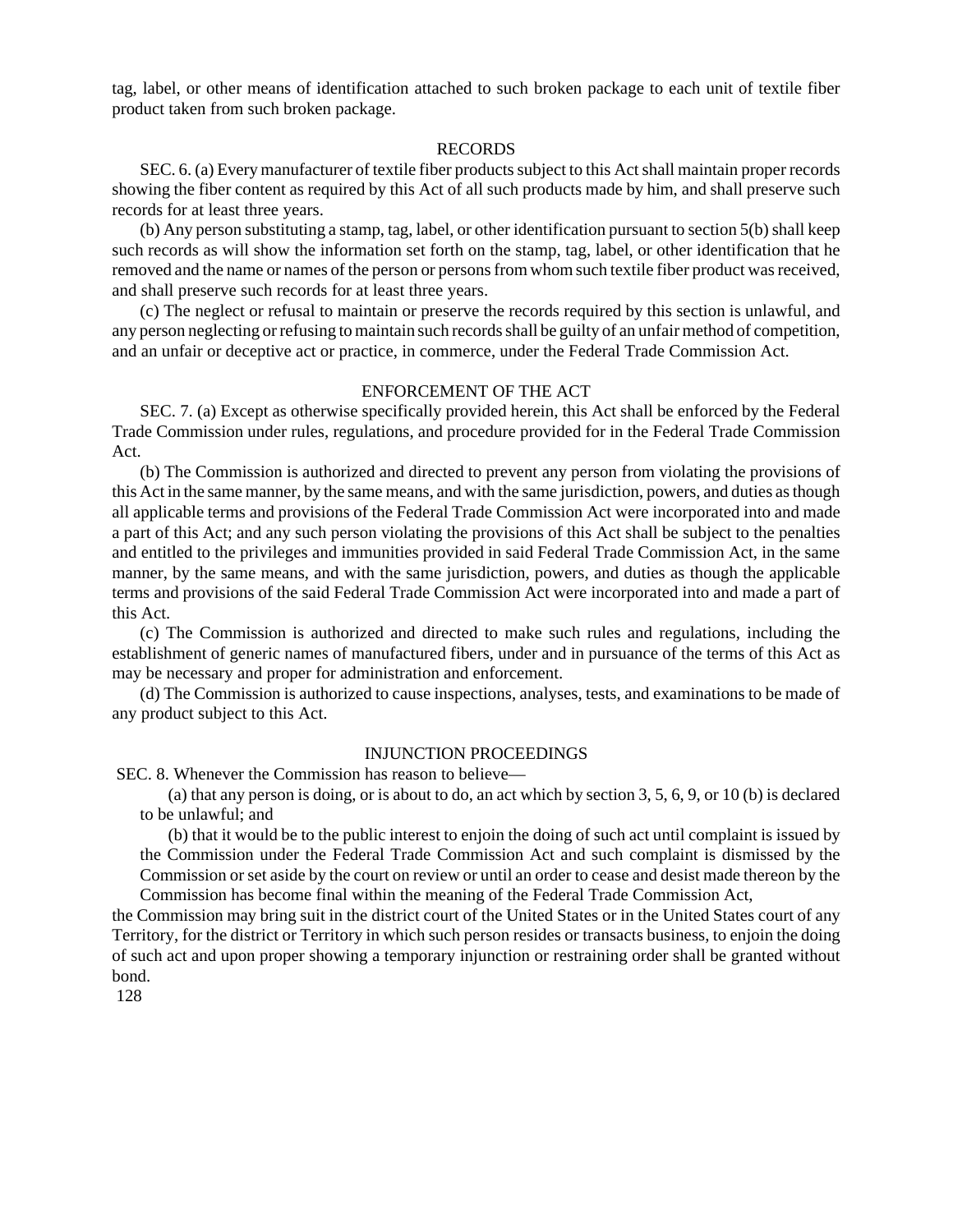## EXCLUSION OF MISBRANDED TEXTILE FIBER PRODUCTS

SEC. 9. All textile fiber products imported into the United States shall be stamped, tagged, labeled, or otherwise identified in accordance with the provisions of section 4 of this Act, and all invoices of such products required pursuant to section 484 of the Tariff Act of 1930, shall set forth, in addition to the matter therein specified, the information with respect to said productsrequired under the provisions of section 4(b) of this Act, which information shall be in the invoices prior to their certification, if such certification is required pursuant to section 484 of the Tariff Act of 1930. The falsification of, or failure to set forth the required information in such invoices, or the falsification or perjury of the consignee's declaration provided for in section 485 of the Tariff Act of 1930, insofar as it relates to such information, is unlawful, and shall be an unfair method of competition, and an unfair and deceptive act or practice, in commerce under the Federal Trade Commission Act; and any person who falsifies, or perjures the consignees declaration insofar as it relates to such information, may thenceforth be prohibited by the Commission from importing, or participating in the importation of, any textile fiber product into the United States except upon filing bond with the Secretary of the Treasury in a sum double the value of said products and any duty thereon, conditioned upon compliance with the provisions of this Act. A verified statement from the manufacturer or producer of such products showing their fiber content as required under the provisions of this Act may be required under regulation prescribed by the Secretary of the Treasury.

#### GUARANTY

SEC. 10. (a) No person shall be guilty of an unlawful act under section 3 if he establishes a guaranty received in good faith, signed by and containing the name and address of the person residing in the United States by whom the textile fiber product guaranteed was manufactured or from whom it was received, that said product is not misbranded or falsely invoiced under the provisions of this Act. Said guaranty shall be (1) a separate guaranty specifically designating the textile fiber product guaranteed, in which case it may be on the invoice or other paperrelating to said product; or (2) a continuing guaranty given by seller to the buyer applicable to all textile fiber products sold to or to be sold to buyer by seller in a form as the Commission, by rules and regulations, may prescribe; or (3) a continuing guaranty filed with the Commission applicable to all textile fiber products handled by a guarantor in such form as the Commission by rules and regulations may prescribe.

(b) The furnishing of a false guaranty, except where the person furnishing such false guaranty relies on a guaranty to the same effect received in good faith signed by, and containing the name and address of the person residing in the United States by whom the product guaranteed was manufactured or from whom it was received, is unlawful, and shall be an unfair method of competition, and an unfair and deceptive act or practice, in commerce, within the meaning of the Federal Trade Commission Act.

## CRIMINAL PENALTY

SEC. 11. (a) Any person who willfully does an act which by section 3, 5, 6, 9, or 10 (b) is declared to be unlawful shall be guilty of a misdemeanor and upon conviction shall be fined not more than \$5,000 or be imprisoned not more than one year, or both, in the discretion of the court: Provided, That nothing in this section shall limit any other provision of this Act.

(b) Whenever the Commission has reason to believe that any person is guilty of a misdemeanor under this section, it may certify all pertinent facts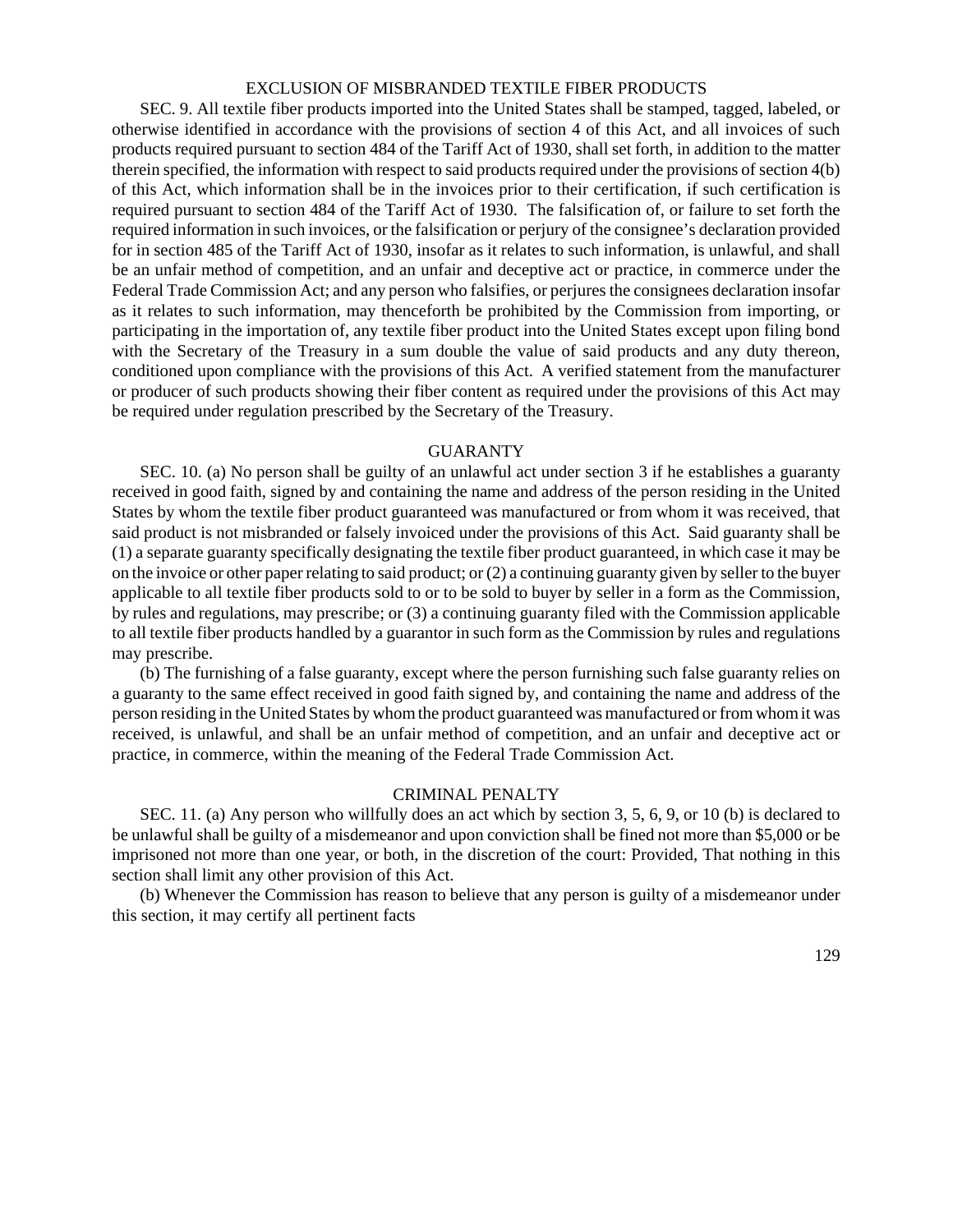to the Attorney General. If, on the basis of the facts certified, the Attorney General concurs in such belief, it shall be his duty to cause appropriate proceedings to be brought for the enforcement of the provisions of this section against such person.

### EXEMPTIONS

SEC. 12. (a) None of the provisions of this Act shall be construed to apply to—

(1) upholstery stuffing, except as provided in section 4(h);

(2) outer coverings of furniture, mattresses, and box springs;

(3) linings or interlinings incorporated primarily for structural purposes and not for warmth;

(4) filling or padding incorporated primarily for structural purposes and not for warmth;

(5) stiffenings, trimmings, facings, or interfacings;

(6) backings of and paddings or cushions to be used under, floor coverings;

(7) sewing and handicraft threads;

(8) bandages, surgical dressings, and other textile fiber products, the labeling of which is subject to the requirements of the Federal Food, Drug and Cosmetic Act of 1935, as amended;

(9) waste materials not intended for use in a textile fiber product;

(10) textile fiber products incorporated in shoes or overshoes or similar outer footwear;

(11) textile fiber products incorporated in headwear, handbags, luggage, brushes, lampshades, or toys, catamenial devices, adhesive tapes and adhesive sheets, cleaning cloths impregnated with chemicals, or diapers.

The exemption provided for any article by paragraph (3) or (4) of this subsection shall not be applicable if any representation as to fiber content to such article is made in any advertisement, label, or other means of identification covered by section 4 of this Act.

(b) The Commission may exclude from the provisions of this Act other textile fiber products (1) which have an insignificant or inconsequential textile fiber content, or (2) with respect to which the disclosure of textile fiber content is not necessary for the protection of the ultimate consumer.

## SEPARABILITY CLAUSE

SEC. 13. If any provision of this Act, or the application thereof to any person, as that term is herein defined, is held invalid, the remainder of the Act and the application of the remaining provisions to any person shall not be affected thereby.

#### APPLICATION OF EXISTING LAWS

SEC. 14. The provisions of this Act shall be held to be in addition to, and not in substitution for or limitation of, the provisions of any other Act of the United States.

## EFFECTIVE DATE

SEC. 1. This Act shall take effect eighteen months after enactment, except for the promulgation of rules and regulations by the Commission, which shall be promulgated within nine months after the enactment of this Act. The Commission shall provide for the exception of any textile fiber product acquired prior to the effective date of this Act. Approved September 2, 1958.

130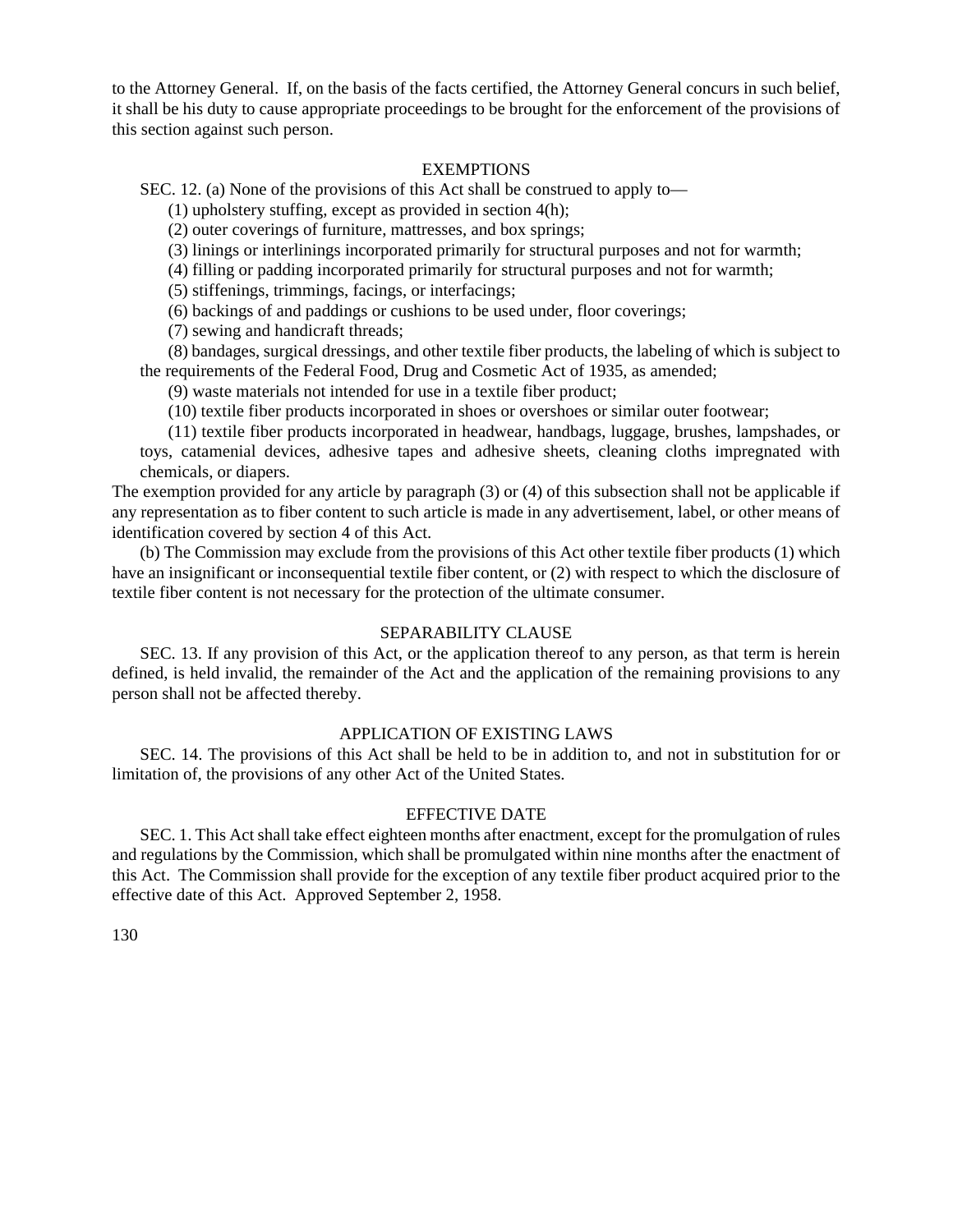# General Investigations by the Commission, since 1915

Since its establishment in 1915, the Federal Trade Commission has conducted numerous general inquiries which are alphabetically listed and briefly described in the following pages. <sup>1</sup> They were made at the request of the President, the Congress, the Attorney General, Government agencies, or on motion of the Commission pursuant to the Federal Trade Commission Act.

Reports on these inquiries in many instances have been published as Senate or House documents or as Commission publications. Printed documents, unless indicated as being, out of print, <sup>2</sup> may be purchased from the Superintendent of Documents, Government Printing Office, Washington, D. C. Processed publications are available without charge from the Federal Trade Commission while the supply lasts.

Agencies initiating or requesting investigations are indicated in parentheses in the headings. Investigations, the results of which have been published, are listed below. Following this listing are unpublished investigations conducted by the Commission.

Accounting Systems(F. T.C.).—Pointing the way to a general improvement in accounting practices, the Commission, published Fundamentals of a Cost System for Manufacturers (H. Doc. 1356, 64th, 31 p, o. p., 7/1/16) and System of Accounts for Retail Merchants (19 p., o. p., 7/15/16).

Accounting Systems.—See Distribution Cost Accounting.

\_\_\_\_\_\_\_

Advertising as a Factor in Distribution.—See Distribution Methods and Costs.

Agricultural Implements.—See Farm Implements and Distribution Methods and Costs.

Agricultural Implements and Machinery (Congress).<sup>8</sup>—Prices of farm products reached record lows in 1932 but prices of many farm implements, machines, and repair parts maintained high levels resulting in widespread complaints in the next few years. The Commission investigated the situation (Public Res. 130, 4th, 6/24/36) and, following submission of its report, Agricultural Implement and Machinery Industry (H. Doc. 702, 75th, 1,176 p., 6/6/38, o. p.), the industry made substantial price reductions. The report criticized certain competitive practices on the part of the dominant companies which the companies later promised to remedy. It showed, among other things, that a few major companies had maintained a concentration of control which resulted in large part from their acquisition of the capital stock or assets of competitors prior to enactment of the Clayton Antitrust Act in 1914 and thereafter from their purchase of assets of

<sup>1</sup> The wartime cost-finding inquiries, 1917-18 (p. 122), include approximately 370 separate investigations.

 $2$  Documents out of print (designated "o. p.") are available in depository libraries.

 $3$  Inquiries desired by either House of Congress are now undertaken by the Commission as a result of concurrent resolutions of both Houses.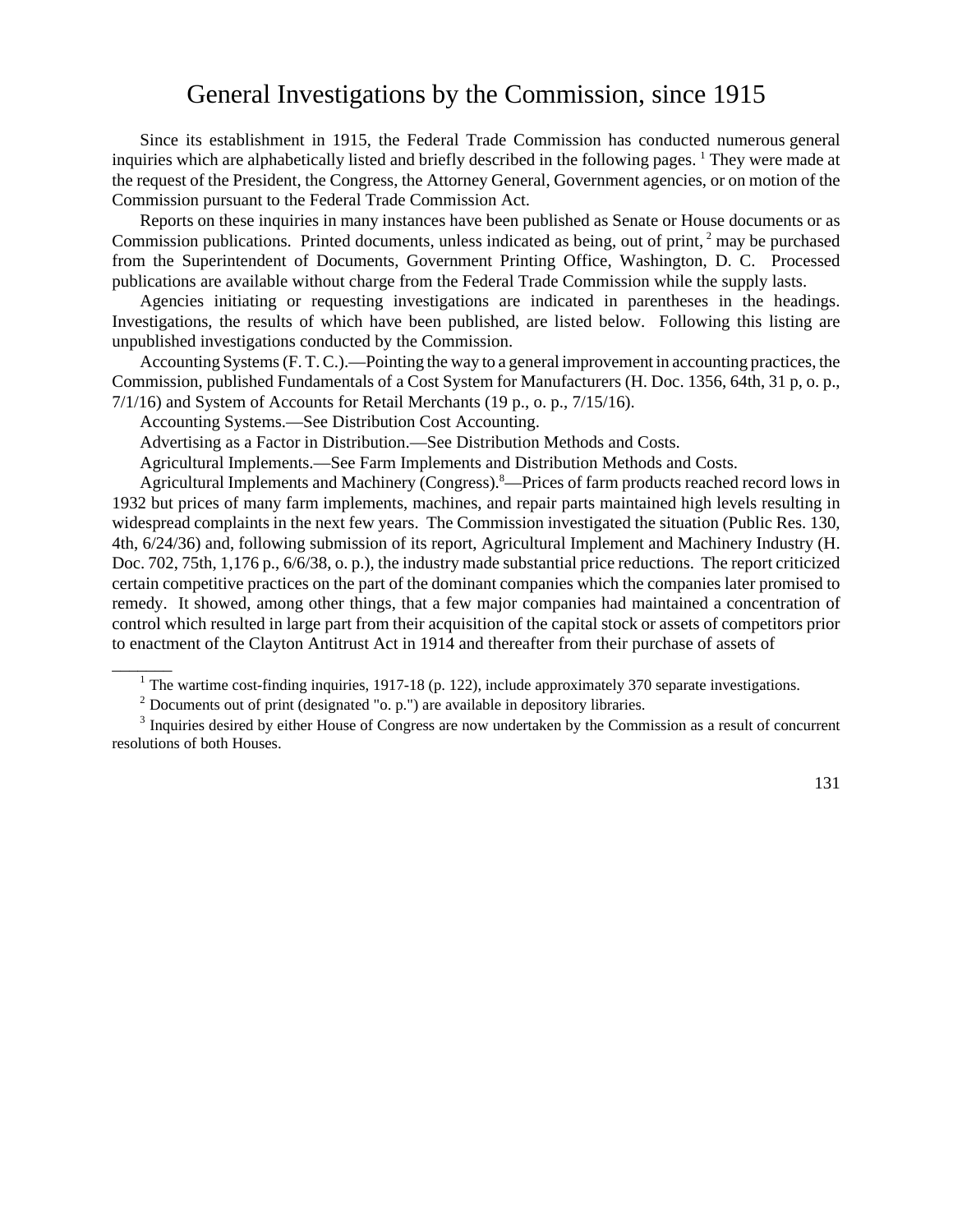competitors rather than capital stock. (See also under Farm Implements and Independent Harvester Co.)

Agricultural Income (Congress).—Investigating a decline in agricultural income and increases or decreases in the income of corporations manufacturing and distributing wheat, cotton, tobacco, livestock, milk, and potato products (Public Res. 61, 74th, 8/27/35), and table and juice grapes, fresh fruits and vegetables (Public Res. 112, 74th, 6/20/36), the Commission made recommendations concerning, among other things, the marketing of commodities covered by the inquiry; corporate consolidations and mergers;<sup>5</sup> unbalanced agricultural-industrial relations; cooperative associations; production financing; transportation; and terminal markets. Its recommendations for improvement of the Perishable Agricultural Commodities Act were adopted by Congress in amending that act Public, 328, 75th) in 1937. [Report of the F. T. C. on Agricultural Income Inquiry, Part 1, Principal Farm Products, 1,134 p., 3/2/37 (summary, conclusions, and recommendations, S. Doc. 54, 75th, 40 p., o. p.); Part II, Fruit, Vegetables, and Grapes, 906 p. 6/10/37, o. p.; Part III, Supplementary Report, 154 p., 11/8/37; and interim reports of 12/26/35 (H. Doc. 380, 74th, 6 p.), and 2/1/37 (S. Doc. 17, 75th, 16 p., o. p.).]

Agricultural Prices.—See Price Deflation.

Antibiotic Manufacture.— study of the antibiotic industry, including origin of the industry, production and manufacture of antibiotics, marketing programs of antibiotic manufacturers, pricing practices, patent ownership and licensing, trademarks, and consumer purchasing patterns. The report was authorized on July 22, 1953, but did not advance beyond the planning stage until July 13, 1956. It was undertaken because of the great public interest in the availability of medicines at reasonable prices and because of the contribution to medicine costs attributable to antibiotics.

Automobiles.—See Distribution Methods and Costs, and Motor Vehicles.

Bakeries and Bread.—See under Food.

Beet Sugar.—See under Food—Sugar.

Building Materials.—See Distribution Methods and Costs.

Calcium Arsenate (Senate).—High prices of calcium arsenate, a poison used to destroy the cotton boll weevil (S. Res. 417, 67th, ½./2:), appeared to be due to sudden increased demand rather than trade restraints (Calcium Arsenate Industry, S. Doc. 345, 67th. 21 p., op 3/3/23).

Cartels.—See paragraphs headed Copper Industry, International Phosphate Cartels, Sulphur Industry, International Electrical Equipment Cartel, International Steel Cartels, Fertilizer ( F. T. C. ), International Petroleum Cartels and International Alkali Cartels.

Cement (Senate).—Inquiry into the cement industry's competitive conditions and distributing processes (S. Res. 448, 71st,  $2/16/31$ ) showed that rigid application of the multiple basing-point price system  $6$  tended to lessen price competition and destroy the value of sealed bids; concerted activities of manufacturers and dealers strengthened the system's price effectiveness; and dealer associations' practices were designed to restrict sales to recognized "legitimate" dealers (Cement industry, S. Doc. 71, 73d, 160 p., o. p., 6/9/33)

<sup>4</sup> Conditions With Respect to the Sale and Distribution of Milk and Dairy Products (H. Doc. 94, 75th, 1/4/37), p. 38; Report of the F. T. C. on Agricultural Income Inquiry, Part I (3/2/37), p. 26; Agricultural Implement and Machinery Industry (H. Doc. 702, 75th, 6/6/39), p. 1038; The Present Trend of Corporate Mergers and Acquisitions 3/7/47); The Merger Movement: A Summary Report (1948); and F. T. C. Annual Reports: 1938, pp. 19 and 29: 1939, p. 14: 1940, p. 12: 1941, p. 19; 1942. p. 19; 1943, p. 9; 1944, p. 7; 1945, p. 8; 1946, p. 12; 1947, p. 12; and 1948, p. 11.

 $5$  See footnote 4 above.

<sup>6</sup> Basing-point systems are also discussed in the published reports listed herein under "Price Bases," "Steel Code," and "Steel Sheet Pilling."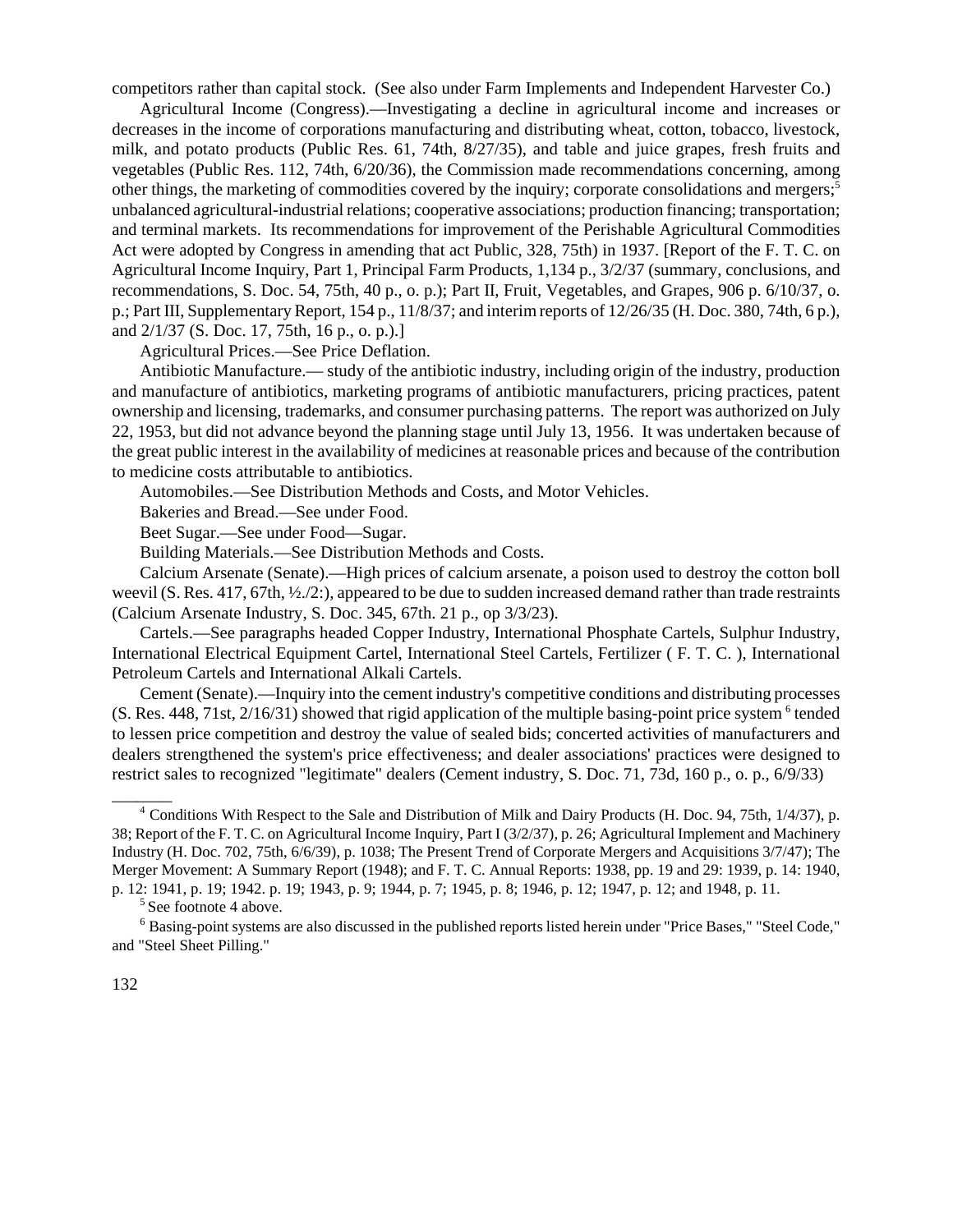Chain Stores(Senate).—Practically every phase of chain-store operation was covered (S.Res. 224, 70th, 5/5/28), including cooperative chains, chain-store manufacturing and wholesale business, leaders and loss leaders, private brands, short weighing and overweighing and sales, costs, profits, wages, special discounts and allowances, and prices and margins of chain and independent grocery and drug distributors in selected cities (For subtitles of 33 reports published under the general title, Chain Stores, 1931-33, see F. T. C. Annual Report, 1941, p. 201.)

In the Final Report on the Chain-Store Investigation (S. Doc. 4, 74th, 110 p., o. p., 12/14/34), legal remedies available to combat monopolistic tendencies in chain-store development were discussed. The Commission's recommendations pointed the way to subsequent enactment of the Robinson-Patman Act (1930) prohibiting price and other discriminations, and the Wheeler-Lea Act (1938) which amended the Federal Trade Commission Act so as to broaden the prohibition of unfair methods of competition in section 5 to include unfair or deceptive acts or practices in interstate commerce.

Cigarette Shortage (F. T. C. and Senate Interstate Commerce Committee Chairman), Wartime, 19445.—In response to complaints from the public and a request from the Chairman of the Senate Interstate Commerce Committee (letter dated 12/1/44), the Commission investigated the cigarette shortage and reported, among other things that the scarcity was directly traceable to the large volume of cigarettes moving to the armed forces and the Allies; that it was not attributable to violations of laws administered by the Commission; but that certain undesirable practices such as hoarding and tie-in sales had developed. (Report of the F. T. C. on the Cigarette Shortage, 33 pages, processed, o. p., 2/13/45.)

Coal (Congress and F. T. C.), Wartime, 1917-18, Etc.—From 1916 through the first World War period and afterward, theCommission at different timesinvestigated anthracite and bituminous coal prices and coal industry's financial condition. Resulting cost and price reports are believed to have substantially benefited the consumer. Among the published reports were: Anthracite Coal Prices, preliminary (S. Doc. 19, 65th, 4 p., o p., 5/4/17); Preliminary Report by the F. T. C. on the Production and Distribution of Bituminous Coal (H. Doc. 152, 65th, 8 p, o. p., 5/19/17); Anthracite and Bituminous Coal Situation, summary (H. Doc. 193, 65th, 29 p., o. p., 6/19/17); and Anthracite and Bituminous Coal (S. Doc. 50, 65th, 420 p., o. p., 6/19/17)—pursuant to S. Res. 217, 64th 2/22/16; H. Res. 352, 64th, 8/18/16, and S. Res. 51, 65th, 5/1/17; Washington, D. C., Retail Coal Situation (5 p., release, processed, o. p.,  $8/11/17$ )—pursuant to F. T. C. motion; Investment and Profit in Soft-Coal Mining (two parts, 5/31/22 and 7/6/22, 218 p., o. p., S. Doc. 207, 65th)—pursuant to F. T. C. motion; and Report of the F. T. C. on Premium Prices of Anthracite (97 p., o. p., 7/6/25)—pursuant to F. T. C. motion.

Coal,Cost of Production (F.T.C.),Wartime, 1917-18.—PresidentWilson fixed coal prices by Executive order under the Lever Act (1917) on the basis of information furnished by the Commission. For use of the U. S. Fuel Administration in continuing price control, the Commission compelled monthly cost production reports, collecting cost records for 1917-18 for about 99 percent of the anthracite and 95 percent of the bituminous coal production (Cost Report of the F. T. C.— Coal, 6/30/19, summarized for principal coalproducing states or regions: (1) Pennsylvania, bituminous, 103 p., o. p.; (2) Pennsylvania, anthracite, 145 p., o. p.; (2) Illinois, bituminous, 127 p., o. p.; (4) Alabama, Tennessee, and Kentucky, bituminous, 210 p., o. p.; (5) Ohio, Indiana, and Michigan, bituminous, 286 p., o. p.; (6) Maryland, West Virginia, and Virginia, bituminous, 286 p., o. p.; and (7) trans-Mississippi States, bituminous, 459 p., o. p.).

<sup>&</sup>lt;sup>7</sup> See footnote 4.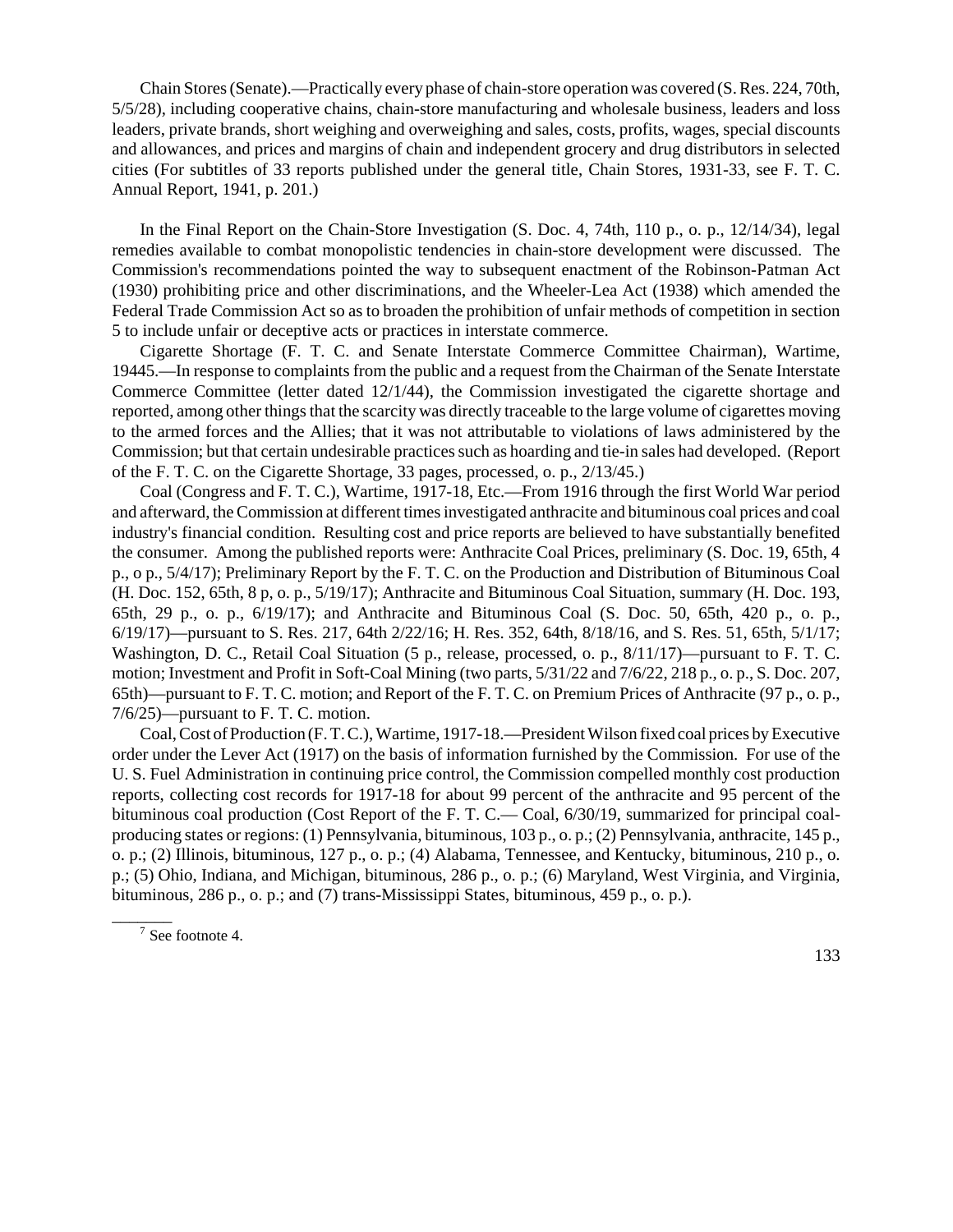Coal, Current Monthly Reports (F. T. C.).—The Commission (December 1919) initiated a system of current monthly returns from the soft coal industry similar to those compiled during the World War, 1917-18 (Coal—Monthly Reports on Cost of Production, 4/20/20 to 10/30/20, Nos. 1 to 6, and two quarterly reports with revised costs,  $8/25/20$  and  $12/6/20$ , processed, o. p. ). An injunction to prevent the calling for the monthly reported (denied about 7 years later) led to their abandonment.

Coffee (F. T. C.).—In its 1954 Economic Report of the Investigation of Coffee Prices, the Commission reported that the coffee price spiral of 1953-54 "cannot be explained in terms of the competitive laws of supply and demand." The report lists and discusses six major factors responsible for the price spiral, and recommends Congressional action to correct some of the "market imperfections" and "irregularities" found. (523 pp., 7/30/54.)

Combed Cotton Yarns.—See Textiles.

Commercial Bribery (F. T. C.).—Investigating the prevalence of bribery of customers' employees as a means of obtaining trade, the Commission published A Special Report on Commercial Bribery (H. Doc. 1107, (65th, 3 p., o. p., 5/15/18), recommending legislation striking at this practice; Commercial Bribery (S. Doc. unnumbered, 65th. 36 p., o. p., 8/22/18); and Commercial Bribery (S. Doc. 258, 66th, 7 p., o. p., 3/18/20).

Concentration in Manufacturing, Changesin, 1935 to 1947 and 1950 (F. T. C.).— This 153-page report shows that, on the basis of a study of the top 200 companies, concentration in American manufacturing was 2.8 percentage points higher in 1950 than in 1935. The report explores the reasons for the changes in recorded concentration in individual industries.

Concentration of Productive Facilities(F. T. C.).—In a study of the extent of concentration of economic power, the Commission reported that 46 percent of the total net capital assets of all manufacturing corporations in the United States in 1947 was concentrated in the 113 largest manufacturers. The report is entitled The Concentration of Productive Facilities, 1947—Total Manufacturing and 26 Selected Industries (96 p.). See also Divergence between Plant and Company Concentration.

Control of Iron Ore (F. T. C.).—A study of the concentration of iron ore supplies covers the sources and consumption of iron ore in 1945, an estimate of reserves available to mayor companies and an analysis of effect of possible shortage to big and small companies. The Control of Iron Ore, o. p. (1952).

Cooperation in American Export Trade.—See Foreign Trade

Cooperation in Foreign Countries (F. T. C..—Inquiries made by the Commission regarding the cooperative movement in 15 European countries resulted in a report, Cooperation in Foreign Countries (S. Doc. 171, 68th, 202 p., o. p., 11/29/24), recommending further development of cooperation in the United States.

Cooperative Marketing (Senate).—This inquiry (S. Res. 34, 69th, 3/17/25) covered the development of the cooperative movement in the U. S. and illegal interferences with the formation and operation of cooperatives; and a comparative study of costs, prices, and marketing methods (Cooperative marketing, S. Doc. 95, 70th, 721 p., o. p., 4/30/28).

Copper.—See Wartime Cost Finding, 1917-18.

Copper Industry (F. T. C.—The Commission's report on The Copper Industry, transmitted to Congress (3/11/47), was in two parts: Part I—The Copper Industry of the United States and International Copper Cartels, and Part II—Concentration and Control by the Three Dominant Companies, o. p. The Commission reported that "The copper situation is particularly serious, not only because of the concentration of control of the ore reserves and of the productive capacity, but also because the domestic supply isinadequate to meet the demands of high level national production and employment. Furthermore, the production of foreign 134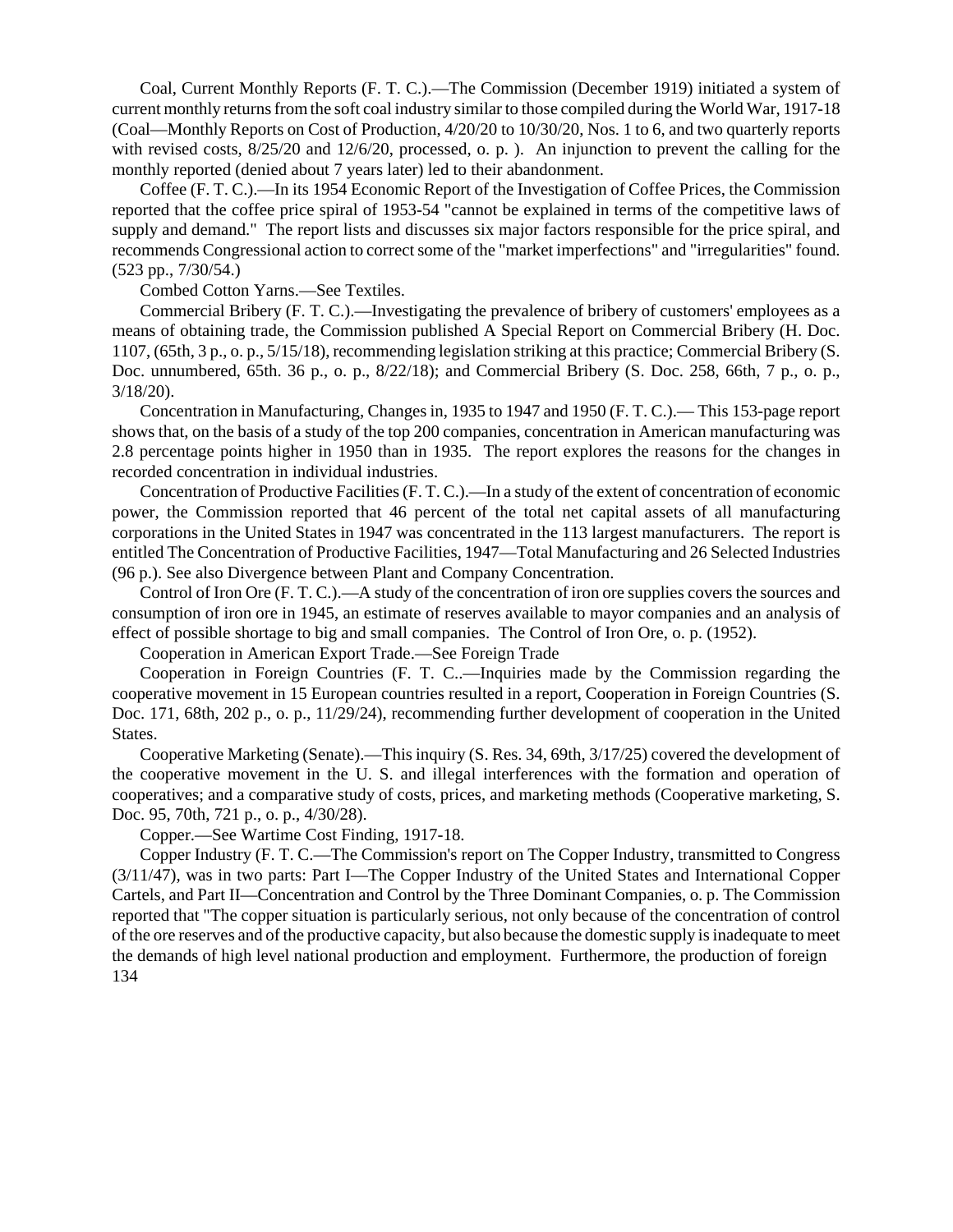copper, on which the United States will become increasingly dependent, is likewise dominated by a few corporate groups which in the past have operated cooperatively in cartelsto regulate production and prices."

Corporation Reports.—See Quarterly Financial Reports.

Corporate Mergers and Acquisitions (F. T. C.)—To determine the impact on the Nation's economy of corporate mergers and acquisitions, the Commission made a study of the merger movement for the years 1940-46, inclusive. The results of the study were transmitted to Congress in a report entitled The Present Trend of Corporate Mergers and Acquisitions (23 p., o. p., 3/7/47), which showed, among other things, that during the period covered, more than 1,800 formerly independent competitive firms in manufacturing and mining industries alone had disappeared as a result of mergers or acquisitions, and that more than one-third of the total number of acquisitions occurred in only three industries, food, nonelectrical machinery, and textiles and apparel—all predominantly "small business" fields.

In 1947 the Commission published The Present Trend of Corporate Mergers and Acquisitions (23 p., o. p.). This is a review of some of the economic effects of the loophole in the Clayton Act existing at that time in the fact that there was no prohibition against mergers by the acquisition of assets.

In 1948 the Commission published The Merger Movement: A Summary Report (134 p., o. p., also 7 p. processed summary). In this report the legal history of the antimerger provisions of the Clayton Act is reviewed. Significant individual mergers are examined in detail. Maps, diagrams, charts and tabular statistical materials are used to illustrate the economic effects of the then in force antimerger legislation.

The Report on Corporate Mergers and Acquisitions (210 p.) was published in May 1955. This study, bringing up to date much of the statistical material in the 1947 and 1948 reports, showed, among other things, that 1,773 formerly independent competitive firms in manufacturing and mining industries alone had disappeared in the period 1947-54 as a result of mergers or acquisitions, and that more than one-third of the total number of acquisitions occurred in only 3 industries, food, nonelectrical machinery, and textiles and apparel—all predominantly small business fields.

Cost Accounting.—See Accounting Systems.

Cost of Living (President), Wartime, 1917-18.—Delegates from the various States met in Washington, April 30 and May 1, 1917, at the request of the Federal Trade Commission, and considered the rapid rise of wartime prices and the plans then being made for the Commission's general investigation of foodstuffs. [See Foods(President), Wartime, 1917-18, herein.] Proceedings of the conference were published (High Cost of Living, 119 p., o. p.).

Cotton Industry.—See Textiles.

Cottonseed Industry (House).—Investigating alleged price fixing (S. Res. 439, 69th, 3/2/27), the Commission reported evidence of cooperation among State associations but no indication that cottonseed crushers or refineries had fixed prices in violation of the antitrust laws (Cottonseed Industry, H. Doc. 193, 70th 37 p., 3/5/28).

Cottonseed Industry (Senate).—Two resolutions (S. Res. 136, 10/21/29, and S. Res. 147, 11/2/29— 71st) directed the Commission to determine whether alleged unlawful combinations of cottonseed oil mill corporations sought to lower and fix prices of cottonseed and to sell cottonseed meal at s fixed price under boycott threat; and whether such corporations acquired control of cotton gins to destroy competitive markets and depress or control prices paid to seed producers (Investigation of the Cottonseed Industry, preliminary report, S. Doc. 91, 71st, 4 p., o. p., 2/28/30, and final report, 207 p., o. p., with 11 vols. testimony, S. Doc. 209, 71st, 5/19/33).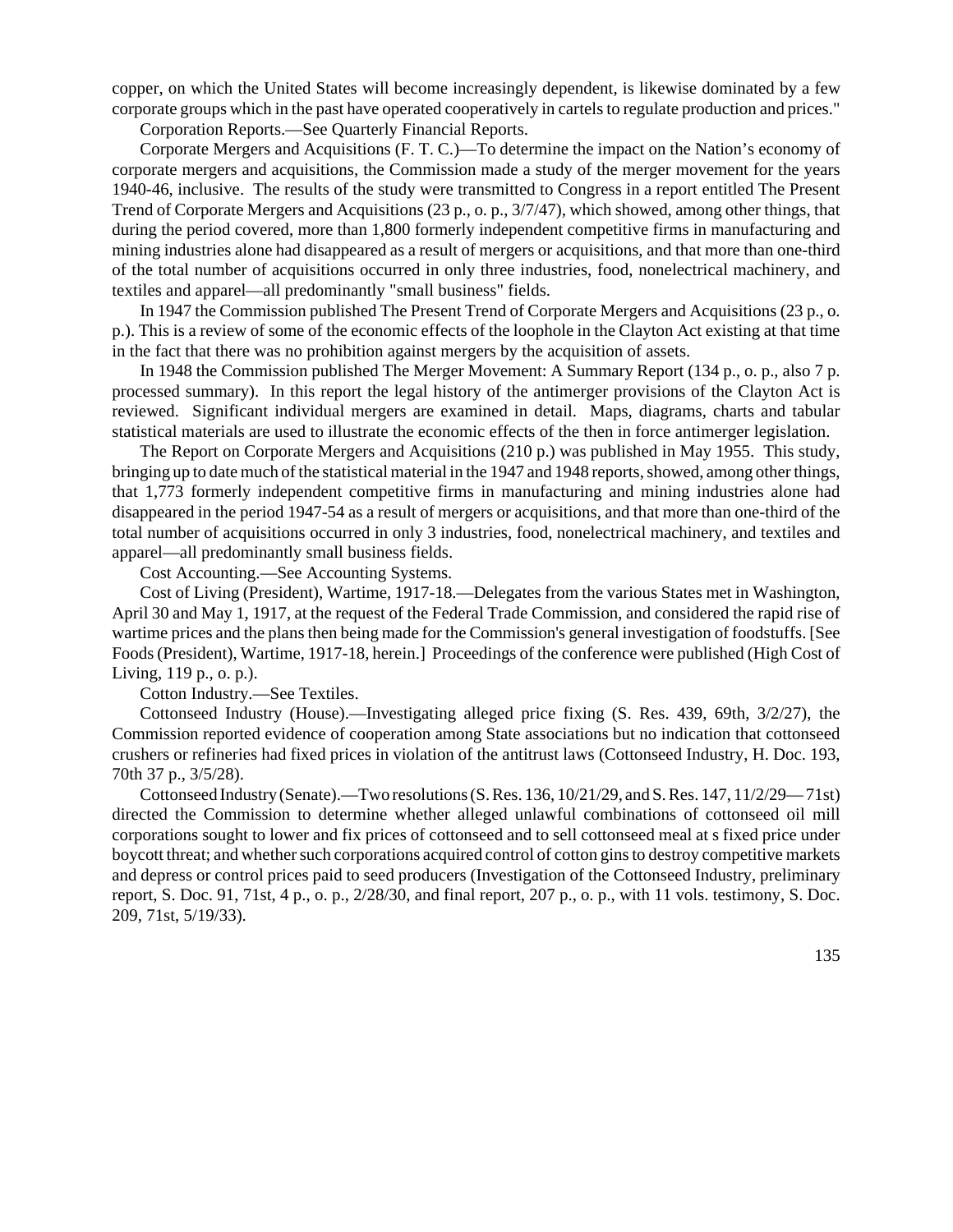Distribution Cost Accounting (F. T. C).—To provide a guide for current legislation and determine ways for improving accounting methods, the Commission studied distribution cost accounting in connection with selling, warehousing, handling, delivery, credit and collection (Case Studiesin DistributionCost Accounting for Manufacturing and Wholesaling, H. Doc. 287, 77th, 215 p., o. p., 6/23/41).

Distribution.—See Millinery Distribution.

Distribution of Steel Consumption.—A study to determine the distribution of steel in a time of shortage, when control over distribution rests with the producers. (1949-1950) The results of the study were transmitted to the Subcommittee on Monopoly of the Senate Select Committee on Small Business and published as a committee print. (20p) o. p., 3/31/52.

Distribution Methods and Costs (F. T. C.).—This inquiry into methods and costs of distributing important consumer commodities (F. T. C. Res., 6/27/40) was undertaken by the Commission pursuant to authority conferred upon it by section 6 of the F. T. C. Act. Eight parts of the F. T. C. Report on Distribution Methods and Costs were transmitted to Congress and published under the subtitles: Part I, Important Food Products (11/11/43, 223 p., o. p.); Part III, Building Materials— Lumber, Paints and Varnishes, and Portland Cement (2/19/44, 50 p., o. p.); Part IV, Petroleum Products, Automobiles, Rubber Tires and Tubes, Electrical Household Appliances, and Agricultural Implements (3/2/44, 189 p., o. p.); Part V, Advertising as a Factor in Distribution (10/30/44, 50 p. ); Part VI, Milk Distribution, Prices, Spreads and Profits; (6/18/45, 58 p., o. p.); Part VII, Cost of Production and Distribution of Fish in the Great Lakes Area (6/30/45, 58 p.); Part VII, Cost of Production and Distribution of Fish in New England (6/30/45, 118 p.); and Part IX, Cost of Production and Distribution of Fish on the Pacific Cost (7/26/46, 82 p.). The inquiries relating to fish were conducted in cooperation with the Coordinator of Fisheries, Interior Department. During World War II special reports on the distribution of some 20 commodity groups were made for confidential use of the Office of Price Administration and other war agencies.

Divergence Between Plant and Company Concentration (F. T. C.).—In this 1950 report, the Commission measured the divergence between plant and company concentration for each of 340 manufacturing industries. The Divergence Between Plant and Company Concentration, 1947 (162 p., o. p.). See also Concentration of Productive Facilities.

Du Pont Investments (F. T. C.).—The Report of the F. T. C. on Du Pont Investments (F. T. C. motion 7/29/27; report, 46 p., o. p. processed, 2/1/29) discussed reported acquisition by E. I. du Pont de Nemours & Co. of U. S. Steel Corp. stock, together with previously reported holdings in General Motors Corp.

Electric and Gas Utilities, and Electric Power.—See Power.

Farm Implements (Senate), Wartime, 1917-18.—The Report of the F. T. C. on the Causes of High Prices of Farm Implements (inquiry under S. Res. 223, 65th, 5/13/18; report, 713 p., o. p., 5/4/20) disclosed numerous trade combinations for advancing prices and declared the consent decree for dissolution of International Harvester Co. to be inadequate. The Commission recommended revision of the decree and the Department of Justice proceeded to that end.

Farm Implements (F. T. C.).—A 1948 report on the Manufacture and Distribution of Farm Implements (160 p., also 8 p. processed summary) concerns the production and distribution policies of large manufacturers of farm machinery. The report includes information respecting important developments and trends in the industry.

Feeds, Commercial (Senate).—Seeking to determine whether purported combinations in restraint of trade existed (S. Res. 140, 66th, 7/31/19), the Com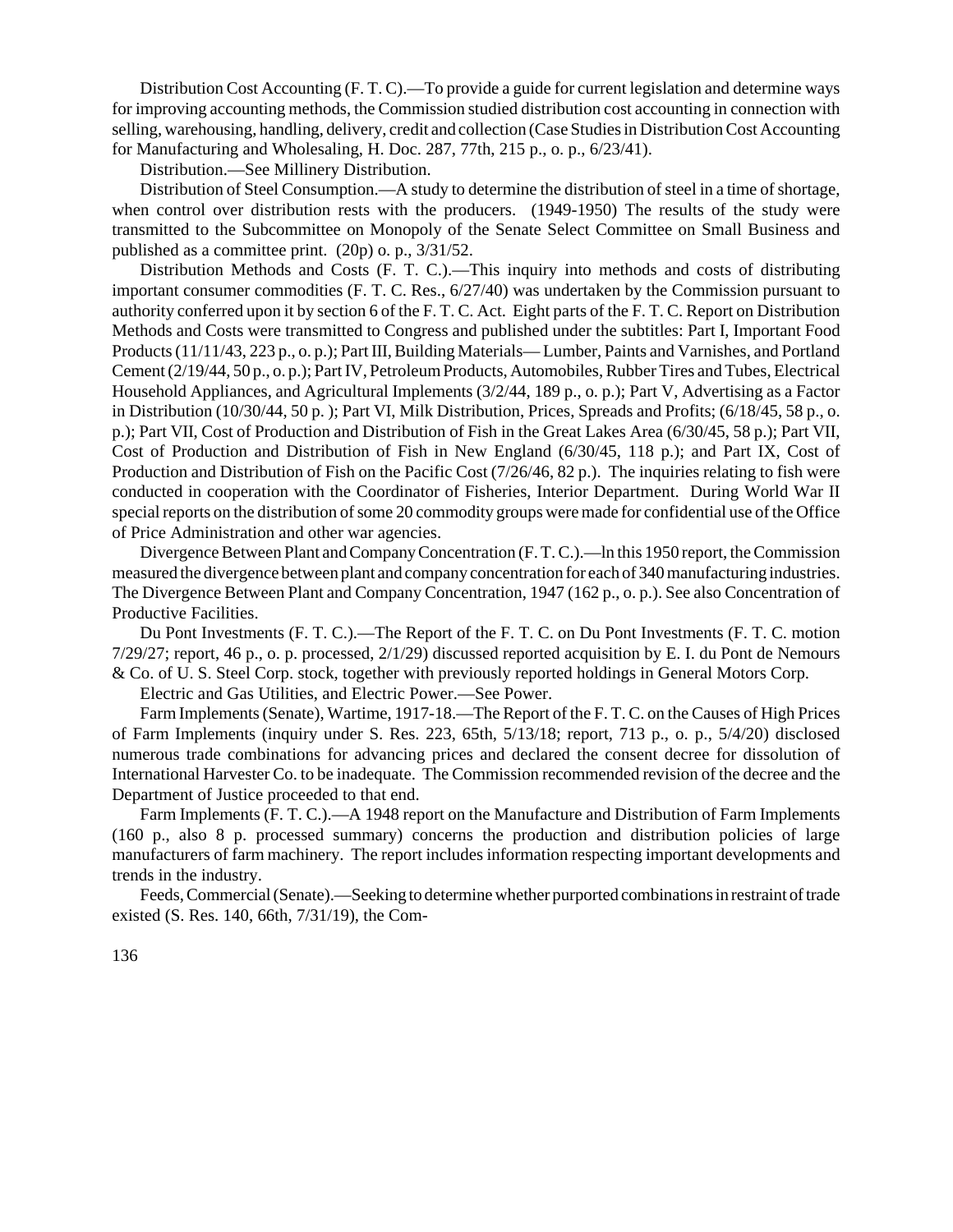mission found that although some association activities were in restraint of trade, there were no substantial antitrust violations (Report of the F. T. C. On Commercial Feeds, 206 p., o. p., 3/29/21.

Fertilizer (Senate).—Begun by the Commissioner of Corporations <sup>8</sup> (S. Res. 487, 62d, 3/1/13), this inquiry disclosed extensive use of bogus independent fertilizer companies for competitive purposes (Fertilizer Industry, S. Doc. 551, 64th, 269 p., o. p., 8/10/16.). Agreements for abolition of such unfair competition were reached.

Fertilizer (Senate).—A second fertilizer inquiry (S. Res. 307, 67th, 6/17/22 developed that active competition generally prevailed in that industry in theU.S., although in some foreign countries combinations controlled certain important raw materials. The Commission recommended improved agricultural credits and more extended cooperation by farmers in buying fertilizer (Fertilizer Industry, S. Doc. 347, 67th, 87 p., o. p., 3/3/23).

Fertilizer (F. T. C.).—The Commission's 1949 report on The Fertilizer Industry (100 p.) is concerned primarily with restrictions and wastes which interfere with the supply of plant food materials in the quantities needed and at prices low enough to facilitate maintenance of soil fertility. The Nation's resources of nitrogen, phosphate, and potash are discussed, and the inter-relationships of producers and mixers are reviewed. The report also summarizes available information concerning cartel control of nitrogen, phosphates, and potash.

Fish.—See Distribution Methods and Costs.

Flags (Senate), Wartime, 1917-18.—Unprecedented increases in the prices of U. S. flags in 1917, due to wartime demand, were investigated (S. Res. 35, 65th. 4/16/17). The inquiry was reported in Prices of American Flags (S. Doc. 82, 65th, 6 p., o. p., 7/26/17).

Flour Milling.—See Food, below.

 $\overline{\phantom{a}}$ 

Food (President), Wartime, 1917-18.—President Wilson, as a wartime emergency measure (2/7/17), directed the Commission "to investigate and report the facts relating to the production, ownership, manufacture, storage, and distribution of foodstuffs" and "to ascertain the facts bearing on alleged violations of the antitrust acts." Two major series of reports related to meat packing and the grain trade with separate inquiries into flour milling, canned vegetables and fruits, canned salmon, and related matters, as listed below.

Food (President) Continued—Meat Packing.—Food Investigation-Report of the F. T. C. on the Meat-Packing Industry was published in six parts: 1. Extent and Growth of Power of the Five Packers in Meat and Other Industries (6/24/19, 674, p., o. p.); II. Evidence of Combination Among Packers (11/25/18, 294 p., o. p.); III. Methods of the Five Packers in Controlling the Meat-Packing Industry (6/28/19), 325 p., o. p.); IV. The Five Large Packers in Produce and Grocery Foods (6/30/19, 390 p., o. p.); V. Profits of the Packers (6/28/19, 110 p., o. p.); VI. Cost of Growing Beef Animals, Cost of Fattening Cattle, and Cost of Marketing Livestock (6/30/19, 183 p., o. p.); and summary (H. Doc. 1297, (65th, 51 p., o. p., 7/3/18).

The reports first led to antitrust proceedings against the Big Five Packers, resulting in a consent decree (Supreme Court of the D. C.,  $2/27/20$ ),<sup>9</sup> which had substantially the effect of Federal legislation in restricting their future operations to certain lines of activity. As a further result of the investigation, Con-

<sup>&</sup>lt;sup>8</sup> The Commission was created September 26, 1914, upon passage of the Federal Trade Commission Act, sec. 3 of which provided that "all pending investigations and proceedings of the Bureau of Corporations (of the Department of Commerce) shall be continued by the Commission."

<sup>&</sup>lt;sup>9</sup> The legal history of the consent decree and a summary of divergent economic interests involved in the question of packers participation in unrelated lines of food products were set forth by the Commission in Packer Consent Decree (S. Doc. 219, 68th, 44 p. o. p., 2/20/25), prepared pursuant to S. Res. 278, 68th, 12/8/24.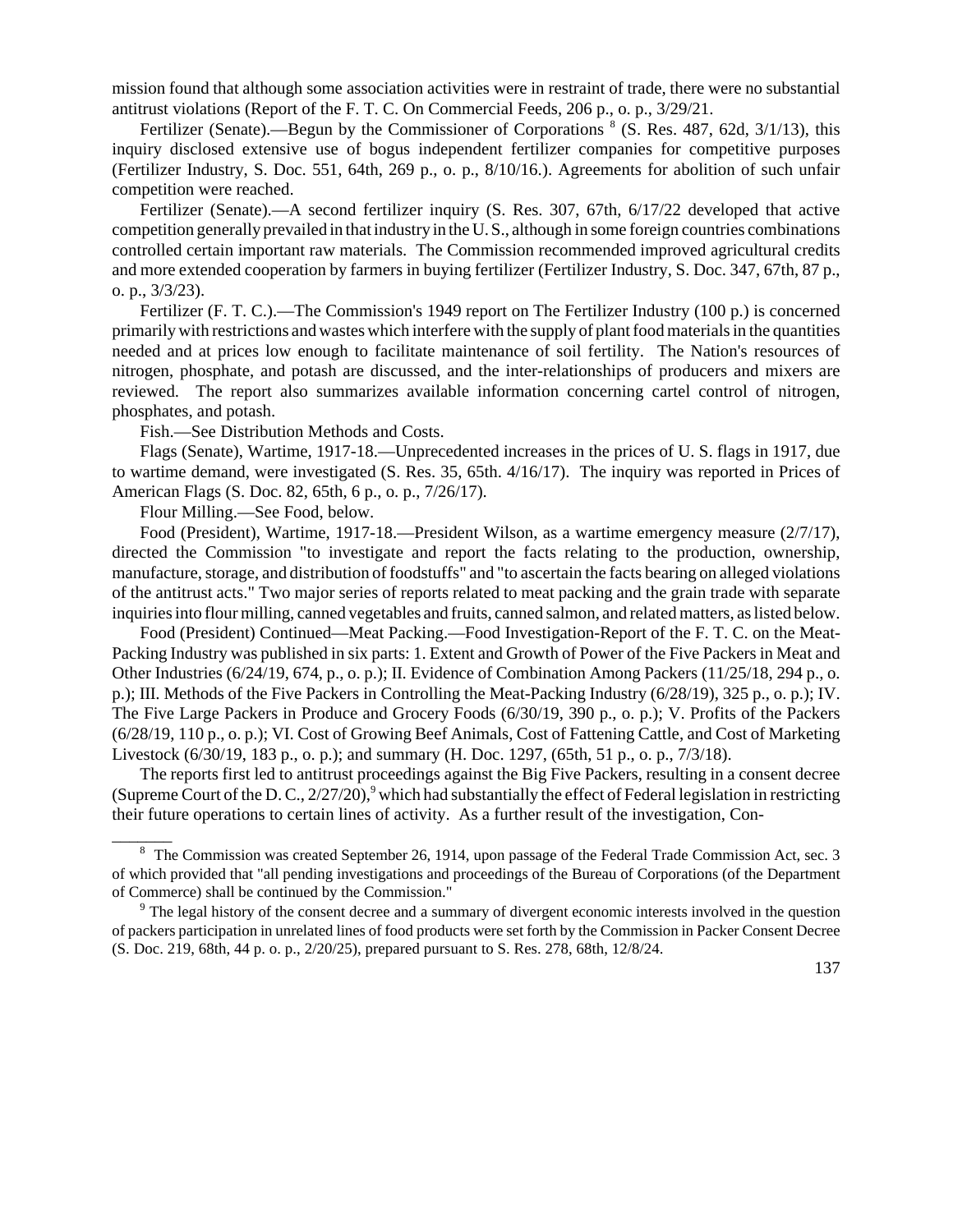gress enacted the Packers and Stockyards Act (1921), adopting the Commissions recommendation that the packers be divorced from control of the stockyards. (The meat-packing industry is further referred to under Meat Packing Profit Limitation, p. 150.)

Food (President) Continued—Grain Trade.—Covering the industry from country elevator to central market, the Report of the F. T. C. on the Grain Trade as published in seven parts: I. Country Grain Marketing (9/15/20, 350 p., o. p.); II. Terminal Grain Markets and Exchanges (9/15/20, 333 p., o. p.); III. Terminal Grain Marketing (12/21/21, 332 p., o. p.); IV. Middlemen's Profits and Margins. 9/26/23, 215 p., o. p.); V. Future Trading Operations in Grain (9/15/20 347 p., o. p.); VI. Prices of Grain and Grain Futures (9/10/24, 374 p., o. p.); and VII. Effects of Future Trading (6/25/26, 419 p., o. p.). The investigation as reported in vol. V, and testimony by members of the Commission's staff (U. S. Congress House Committee on Agriculture, Future Trading, hearings, 67th, April 25-May 2, 1921 was an important factor in enactment of the Grain Futures Act (1921). (Further reference to the grain trade is made under Grain Elevators, Grain Exporters, and Grain Wheat Prices, p. 149.)

Food (President) Continued—Bakeries and Flour Milling.—One F. T. C. report was published by the Food Administration (U.S. Food Administration, Report of the F.T.C. on Bakery Business in United States, pp. 13, o. p., 1133/17). Other reports were: Food Investigation Report of the F. T. C. on Flour Milling and Jobbing (4/4/18, 27 p., o. p.) and Commercial Wheat Flour Milling (9/15/20, 118 p., o. p.)

Food (President) Continued—Canned Foods,<sup>10</sup> Private Car Lines, Wholesale Food Marketing.—Under the general title Food Investigation were published Report of the F. T.C. on Canned Foods—General Report and Canned Vegetables and Fruits (5/18/18, 83 p., o. p.); Report of the F. T. C. on Canned Foods Canned Salmon (12/27/18, 83 p., o. p.); Report of the F. T. C. on Private Car Lines, regarding transportation of meats, fruits, and vegetables (6/27/19, 271 p., o. p.); and Report of the F. T. C. on Wholesale Marketing of Food (6/30/19, 268 p., o. p. ), which recommended that a wholesale dealer in perishable food products should be required to procure a Federal license and that Federal inspection and standards should be provided. Provisions in accordance with these recommendations were incorporated in the Perishable Agricultural Commodities Act (1930).

Food—Bread and Flour (Senate).—Reports on this inquiry (S. Res. 183, (68th, 2/26/24) were: Competitive Conditions in Flour Milling (S. Doc. 97, 70th. 140 p, o. p., 5/3/26); Bakery Combines and Profits(S. Doc. 212, 69th, 95 p., 2/11/27); Competition and Profitsin Bread and Flour (S. Doc. 98, 70th, 509 p, o. p., 1/11/28); and Conditions in the Flour Milling Business, Supplementary (S. Doc. 96, 72d, 26 p., o. p., 5/28/32).

Food—Wholesale Baking Industry (F. T. C.).—This inquiry (F. T. C. Res., 8/31/45) resulted in two reports to Congress: Wholesale Baking Industry, Part I—Waste in the Distribution of Bread (4/22/46, processed, 29 p., o. p. and Wholesale Baking Industry, Part II — Costs, Prices and Profits (8/7/46, 137 p., o. p.). Part I developed facts concerning wasteful and uneconomic practices in the distribution of bread, including consignment selling which involves the taking back of unsold bread; furnishing, by gift or loan, bread racks, stands, fixtures, etc, to induce distributors to handle a given company's products. It was found that, although War Food Order No. 1 which prohibited these practices was only partially observed, in 1945 as compared with 1942, the quantity of bread saved

 $10$  In connection with its wartime cost finding inquiries, 1917-18, p. 124 herein, the Commission published Report of the F. T. C. on Canned Foods 1918—Corn, Peas, String Beans, Tomatoes, and Salmon (86 p.,11/21/21).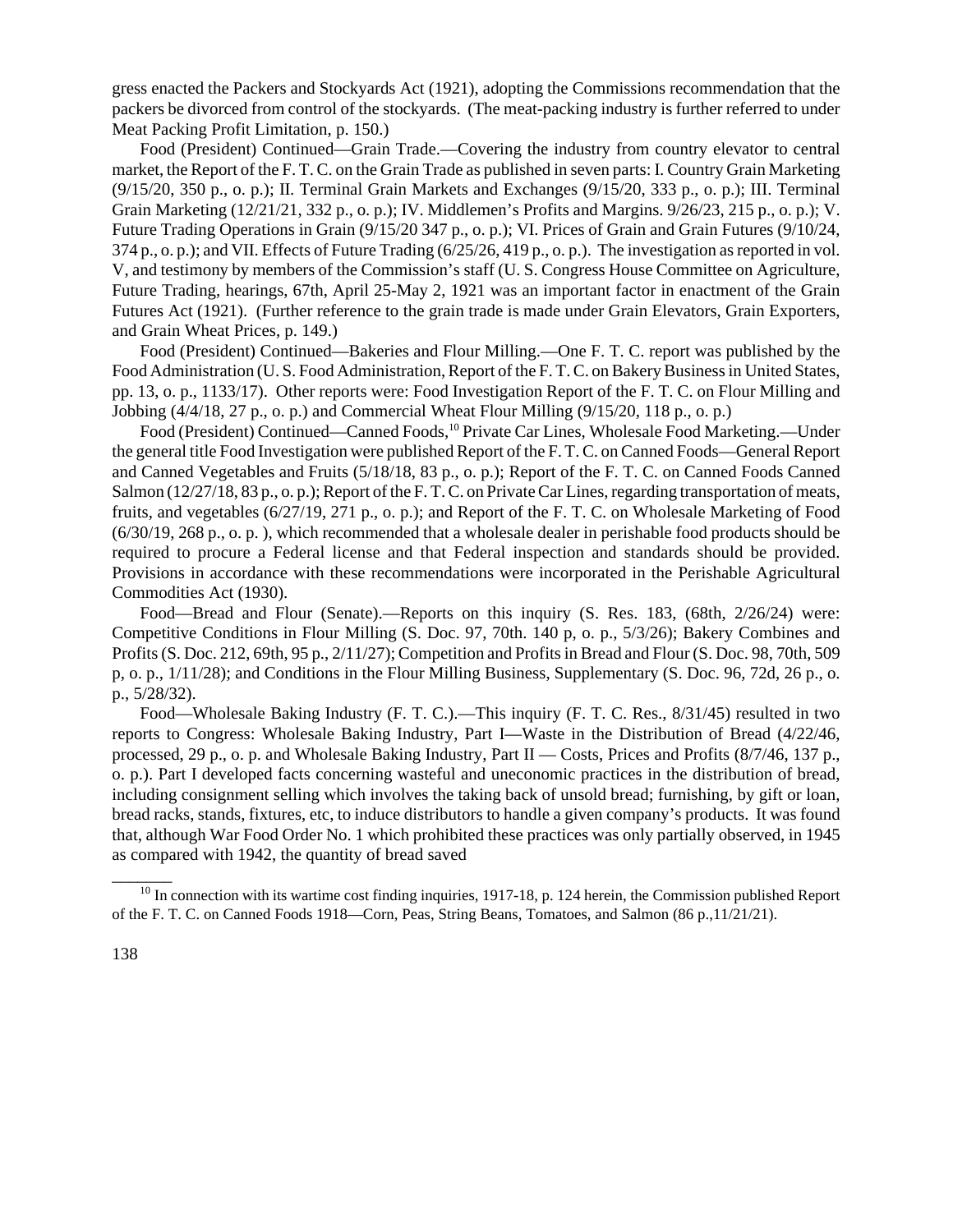was sufficient to supply the population of England, Scotland, and Wales with a daily ration of one-third of a loaf for 30 days, the population of France for 36 days, or the population of Finland for nearly l year. The Commission suggested that "a careful examination of present laws be made by the legislative and executive branches of the Government to determine what legislation, if any, is needed to permanently eliminate wasteful trade practices and predatory competition which threaten the existence of many small bakers, foredoom new ventures to failure and promote regional monopolistic control of the wholesale breadbaking industry."

Part II presents information concerning prices and pricing practices in the industry, profits earned, and unit costs of production and distribution. It compares the details of production and distribution costs for bread and rolls, other bakery products, and for all bakery products for two operating periods in 1945, March and September. Comparisons of costs, are also made for these two periods or plants arranged by geographical areas. Comparisons of the costs of production and distribution are made by size groups of wholesale bakeries.

Food—Fish.—See Distribution Methods and Costs.

Food—Flour Milling (Senate). This study of costs, profits, and other factors (S. Res. 212, 6th, l/18/22) was reported in Wheat Flour Milling Industry (S Doc. 130, 68th, 130 p., o. p., 5/16/24).

Food—Flour Milling Industry, Growth and Concentration in (F. T. C.).—The Commission's study showed that there has been a progressive increase in the size of flour-mill operations and a progressive decrease in the number of flour-milling establishments. Nevertheless, the Commission reported, there is a lesser degree of concentration in the flour-milling industry than in many other important industries. The results of the study were presented to Congress in a report on the Growth and Concentration in the Flour-Milling Industry (6/2/47).

Food—Grain Elevators(F. T. C.) Wartime, 1917-18.—In view of certain bills pending before Congress with reference to regulation of the grain trade the Commission in a preliminary report, Profits of Country and Terminal Grain Elevators (S. Doc. 40 67th 12 p., o. p., 6/13/21) presented certain data collected during its inquiry into the grain trade ordered by the President.

Food—Grain Exporters (Senate).—The low prices of export wheat in 1921 gave rise to this inquiry (S. Res. 133 67th 12/22/21) concerning harmful speculative price manipulations on the grain exchanges and alleged conspiracies among country grain buyersto agree on maximumpurchasing prices. The Commission recommended stricter supervision of exchanges and additional storage facilities for grain not controlled by grain dealers (Report of the F. T. C. on Methods and Operations of Grain Exporters, 2 vols. 387 p. o. p. 5/16/22 and 6/18/23).

Food—Grain Wheat Prices (President). An extraordinary decline of wheat prices was investigated (President Wilson's directive 10/12/20) and found to be due chiefly to abnormal market conditions (Report of the F. T. C. on Wheat Prices for the 1920 Crop, 91 p., o. p., 12/13/20).

Food—Important Food Products.—See Distribution Methods and Costs.

Food—Marketing.—On October 9, 1958 the Commission launched a study of significant economic trends in food marketing. The study also deals with integration and concentration of economic power at the retail level of distribution in the food industry. An interim report, statistical only, was issued June 30, 1959, and is to be followed by a final report early in 1960.

Food—Meat Packing Profit Limitation (Senate) Wartime 1917-18.—Following an inquiry (S. Res. 177, 66th 9/3/19) involving wartime control of this business as established by the U. S. Food Administration in 1917-18 the Commission recommended greater control and lower maximum profits (Maximum Profit Limitation on Meat Packing Industry, S. Doc. 110 66th 179 p., o. p. 9/25/19) .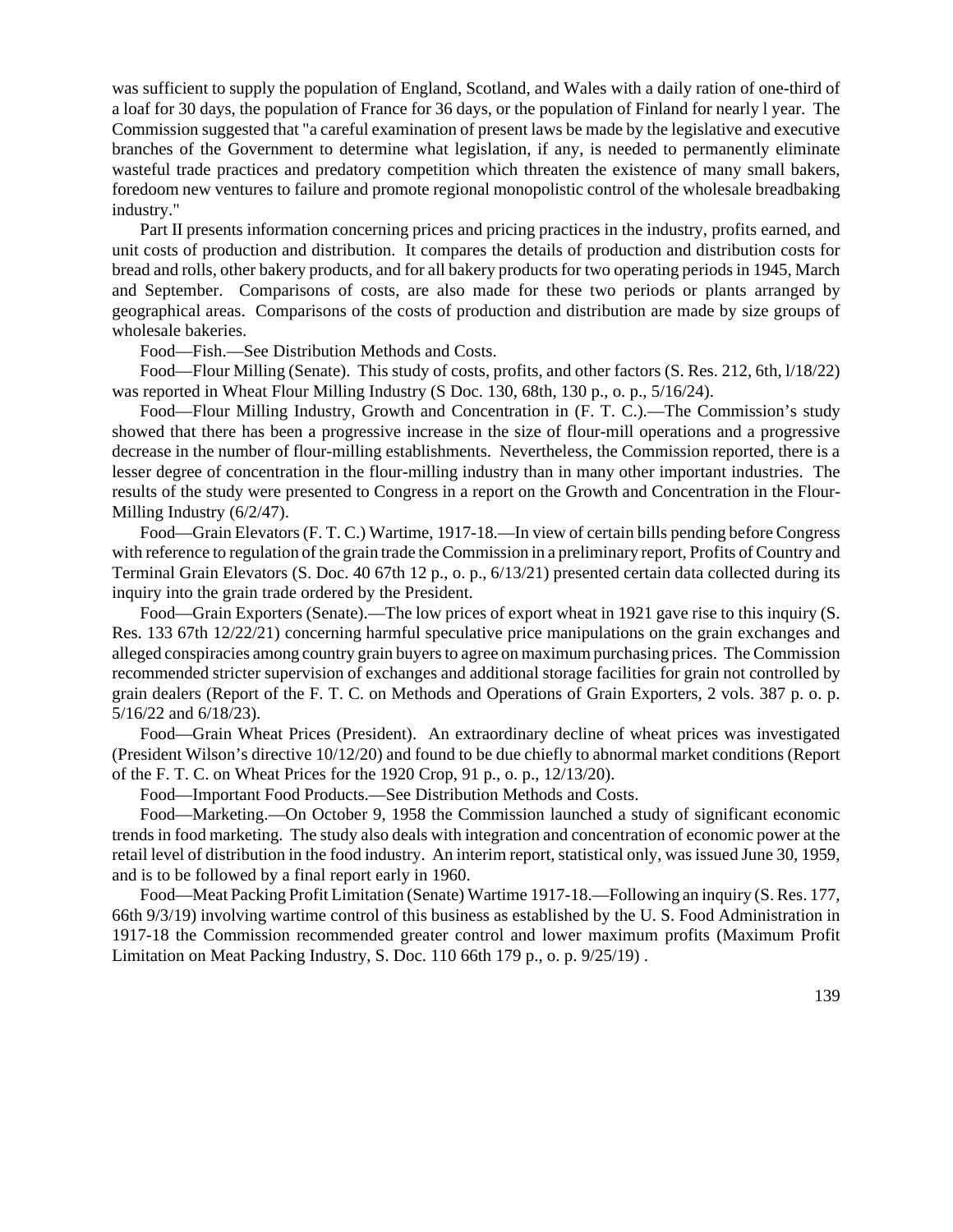Food—Milk.—See Distribution Methods and Costs.

Food—Milk and Milk Products (Senate), Wartime, 1917-18.—Covering an inquiry (S. Res. 431, 65th, 3/3/19) into fairness of milk prices to producers and of canned-milk prices to consumers, the report of the F. T. C. on Milk and Milk Products 1914-18 (6/6/21, 234 p., o. p.)showed a marked concentration of control and questionable practices many of which later were recognized by the industry as being unfair.

Food—Milk and Dairy Products (House).—Competitive conditions in different milk-producing areas were investigated (H. Con. Res. 32, 73d, 6/15/34). Results of the inquiry were published in seven volumes: Report of the F. T. C. on the Sale and Distribution of Milk Products, Connecticut and Philadelphia Milksheds (H. Doc. 152, 74th, 901 p., o. p., 4/5/35); Report of the F. T. C. on the Sale and Distribution of Milk and Milk Products(Connecticut and Philadelphiamilksheds, interimreport, H. Doc. 387, 74th, 125 p., o. p., 12/31/35); Chicago Sales Area (H. Doc. 451, 74th, 103 p., o. p., 4/15/36); Boston, Baltimore, Cincinnati, St. Louis (H. Doc. 501, 74th, 243 p., o. p., 6/4/36); Twin City Sales Area (H. Doc. 506, 74th, 71 p., o. p., 6/13/36); and New York Milk Sales Area (H. Doc 95, 75th, 138 p., o. p., 9/30/36). The Commission reported that many of the industry's problems could be dealt with only by the States and recommended certain legislation and procedure, both State and Federal (Summary Report on Conditions with Respect to the Sale and Distribution of Milk and Dairy Products, H. Doc. 94, 75th, 39 p., o. p., 1/4/37). Legislation has been enacted in a number of States carrying into effect all or a portion of the Commission' recommendations.

Food—Peanut Prices (Senate).—An alleged price-fixing combination of peanut crushers and mills was investigated (S. Res. 139, 71st, 10/22/29). The Commission found that an industry-wide decline in prices offarmers'stock peanuts during the business depression was not due to such a combination, although pricing practices of certain mills tended to impede advancing and to accelerate declining prices (Price and Competition Among Peanut Mills, S. Doc. 132, 72d, 78 p., o. p., 6/30/32).

Food—Raisin Combination (Attorney General).—Investigating allegations of a combination among California raisin growers (referred to F. T. C. 9/30/19), the Commission found the enterprise not only organized in restraint of trade but conducted in a manner threatening financial disaster to the growers. The Commission recommended changes which the growers adopted (California Associated Raisin Co., 26p., processed, o. p., 6/8/20).

Food—Southern Livestock Prices (Senate). Although the low prices of southern livestock in 1919 gave rise to a belief that discrimination was being practiced, a Commission investigation (S. Res. 133, 66th, 7/25/19) revealed the alleged discrimination did not appear to exist (Southern Livestock Prices, S. Doc. 209, 66th, 11 p., o. p., 2/2/20).

Food—Sugar (House).—An extraordinary advance in the price of sugar in 1919 (H. Res. 150, 66th, 10/1/19) wasfound to be due chiefly to speculation and hoarding. The Commission made recommendations for correcting these abuses (Report of the F. T. C. on Sugar Supply and prices, 205 p., o. p., 11/15/20).

Food—Sugar, Beet (F. T. C.).—Initiated by the Commissioner of Corporations,<sup>11</sup> but completed by the F. T. C., this inquiry dealt with the cost of growing beets and the cost of beet-sugar manufacture (Report on the Beet Sugar industry in the U. S., H. Doc. 158, 65th, 164 p., o. p., 5/24/17).

Foreign Trade—Antidumping Legislation (F. T. C.).—To develop information for use of Congress in its consideration of amendments to the antidumping laws, the Commission studied recognized types of dumping and provisions for preventing the dumping of goods from foreign countries (Antidumping Legislation and

<sup>11</sup> See footnote 8.

140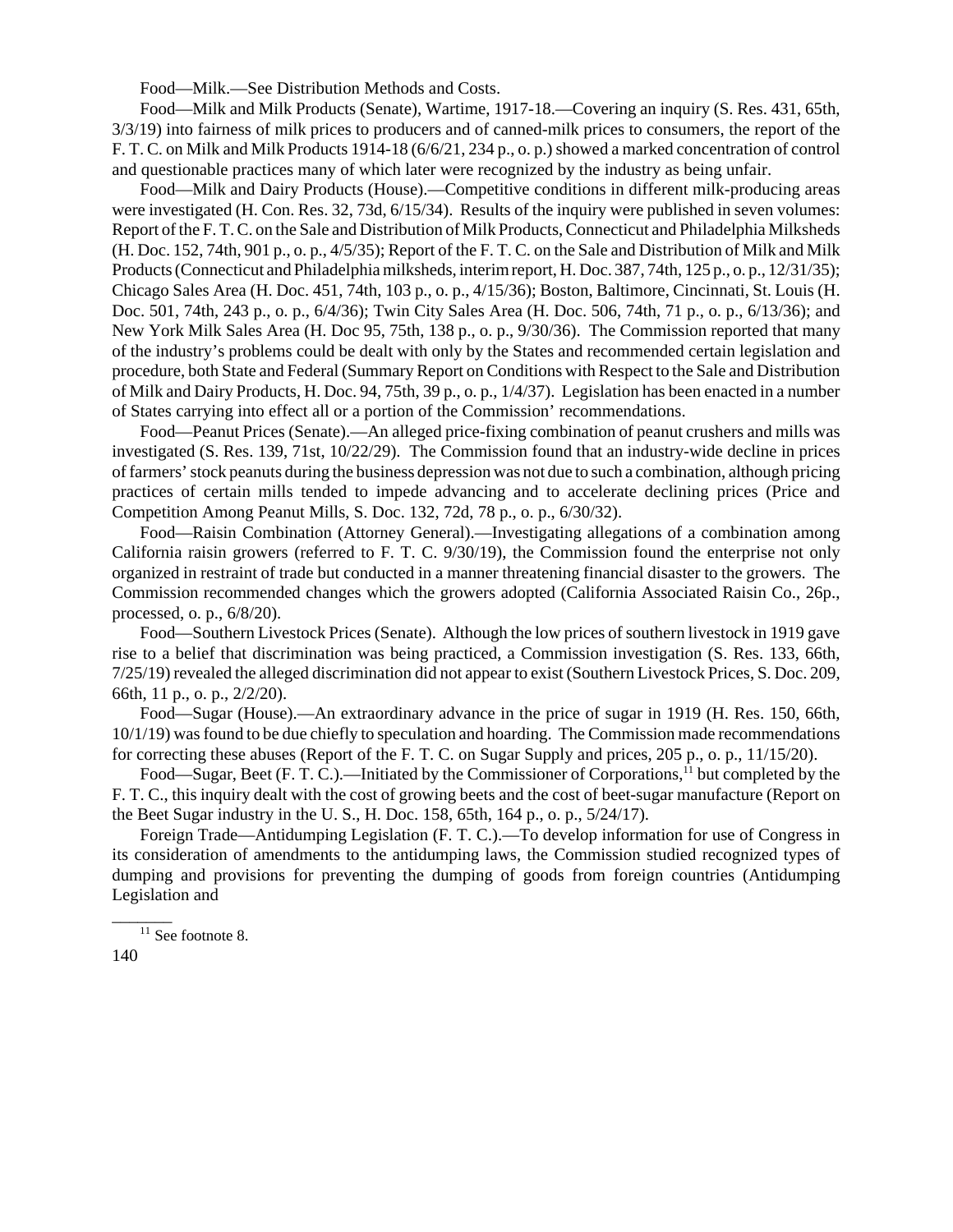Other Import Regulations in the United States and Foreign Countries, S. Doc. 112, 73d, 100 p., o. p., 1/11/34; supplemental report, 111 p., o. p., processed, 6/27/38).

Foreign Trade—Cooperation in American Export Trade (F. T. C).—This inquiry related to competitive conditions affecting Americans in international trade. The Export Trade Act, also known as the Webb-Pomerene law, authorizing the association of U. S. manufacturers for export trade, was enacted as a result ofCommission recommendations(Cooperation in AmericanExport Trade, 2 vols., 984 p., o. p., 6/30/16; also summary, S. Doc. 426, 64th, 7 p., o. p., 5/2/16; and conclusions 1916. 14 p., o. p.).

Foreign Trade—Cotton Growing Corporation (Senate).—The report of an inquiry (S. Res. 317, 68th,  $1/27/25$ ) concerning the development of this British company, Empire Cotton Growing Corporation (S. Doc. 226, 68th, 30 p., o. p.,  $2/28/25$ ), showed there was then little danger of serious competition with the American grower or of a possibility that the United States would lose its position as the largest producer of raw cotton. Gasoline.—See Petroleum.

Grain.—See Food.

Grain Exchange Actions (F. T. C. and Chairman of Senate Committee on Agriculture and Forestry).—The Commission's report on Economic Effects of Grain Exchange Actions Affecting Futures Trading During the First Six Months of 1946 (85 p., o. p., 2/4/47) presents results of a special study made at the request of the then Chairman of the Senate Committee on Agriculture and Forestry. The report reviews the factors which made it impossible, during the first half of 1945, for futures trading to be conducted in the usual manner on the Chicago, Kansas City and Minneapolis grain exchanges under existing conditions of Government price control and severe restrictions on the movement of short supplies of free grain in the cash market. The report also discusses the economic effects of emergency actions taken by the exchanges on the interests trading in futures, and suggests, among other things, that both the Commodity Exchange Act and the U. S. Warehouse Act "should be so amplified and coordinated, or even combined, as to make effective the type and scope of regulation over futures trading contemplated by the Congress in enacting the Commodity Exchange Act."

Guarantee Against Price Decline (F. T. C.).—Answers to a circular letter (12/26/19) calling for information and opinions on this subject were published in Digest of Replies in Response to an Inquiry of the F. T. C. Relative to the Practice of Giving Guarantee Against Price Decline (68 p., o. p. 5/27/20).

Housefurnishings (Senate).—This inquiry (S. Res. 127, 67th,  $1/4/22$ ) resulted in three volumes showing concerted efforts to effect uniformity of prices in some lines (Report of the F. T. C. on Housefurnishin, Industries, 1018 p., o. p., 1/17/23, 10/1/23, and 10/6/24).

Independent Harvester Co. (Senate), Wartime, 1917-18.—After investigation (S. Res. 212, 65th, 3/11/18) of the organization and methods of operation of the company which had been formed several years before to compete with the "harvester trust," but which had passed into receivership, the F. T. C. Report to the Senate on the Independent Harvester Co. (5 p., release, processed, o. p., 5/15/18) showed the company's failure was due to mismanagement and insufficient capital.

Industrial Concentration and Product Diversification in the 1,000 Largest Manufacturing Companies: 1950 (F. T. C.)—This purely statistical report has 12 pages of text which state the findings in 52 text tables and 22 charts covering all manufacturing, food, electrical apparatus, and transportation equipment, and 529 pages of appendix tables covering these and other manufacturing industries.

541633—60——11 141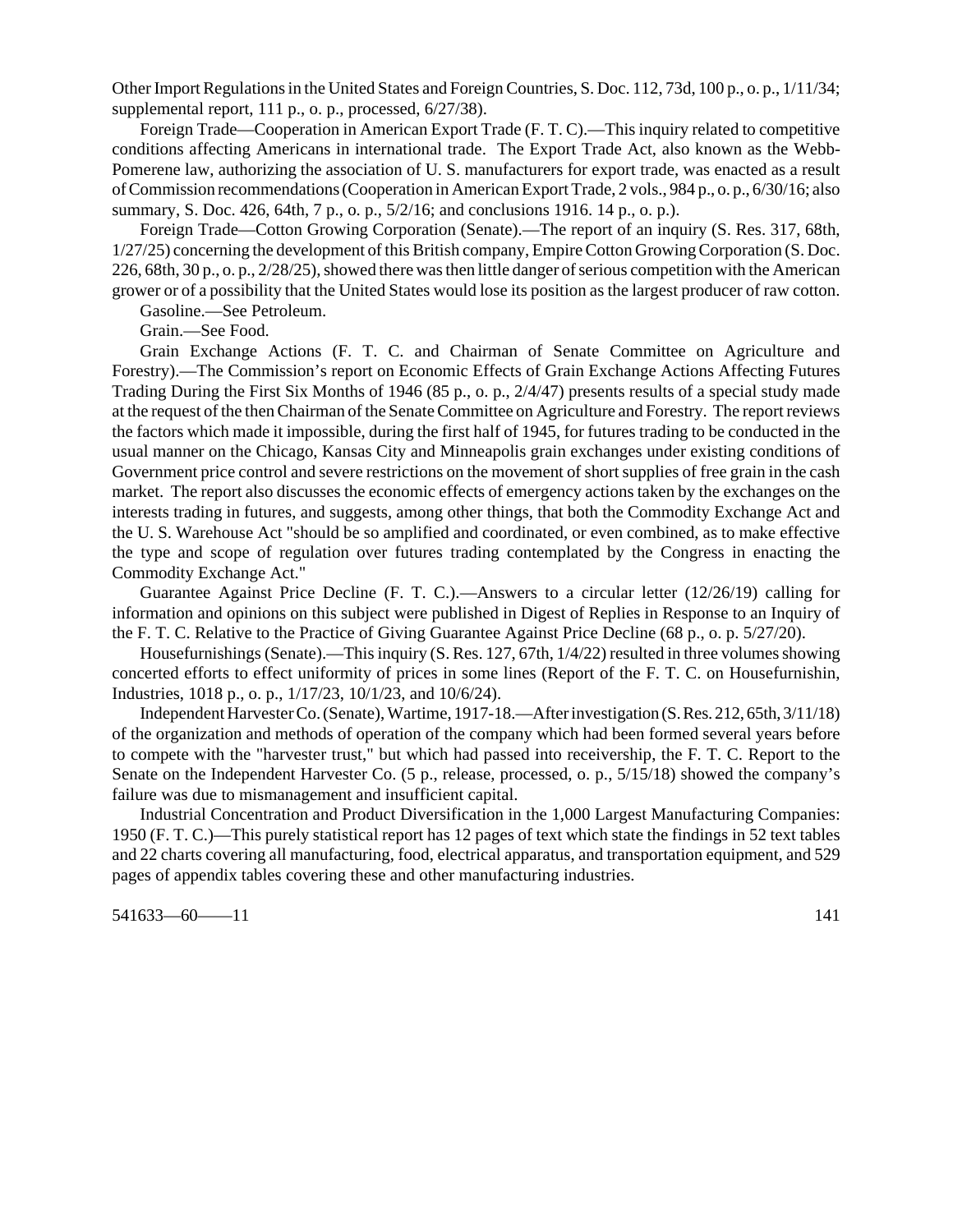The 4 leading shippers of each product are identified, but shipments by individual companies are not disclosed.

Interlocking Directorates (F. T. C.).—This 1950 report on Interlocking Directorates summarizes the interlocking relationships among directors of the 1,000 largest manufacturing corporations. It also covers the interlocking directorates between these corporations, and a selected list of banks, investment trusts, insurance companies, railroads, public utilities, and distributive enterprises.

International Alkali Cartels (F. T. C.).—In a report (1950) on International Cartels in the Alkali Industry, o. p., the Commission discussed the nature, extent, and effect of international agreements concerning baking soda,soda ash, and caustic soda to which organized groups of American and European alkali producers were parties from 1924 until 1946.

International Electrical Equipment Cartel (F. T. C.).—In its 1948 report on this subject ( 107 p., also 10 p. processed summary) the Commission points out the high degree of economic concentration in the electrical equipment industry which exists in each of the important industrial nations.

International Petroleum Cartel.—staff study of the activities of the seven major oil companies in relation to control over the international oil industry. Staff Report to the Federal Trade Commission submitted to the Subcommittee on Monopoly of the Select Committee on Small Business, U. S. Senate Committee print No. 6, 82d Cong.—2d sess. 378 p., o. p., 1952.

International Phosphate Cartels (F. T. C.).—The F. T. C. Report on International Phosphate Cartels (F. T. C. Res. 9/19/44) developed facts with respect to the practices, arrangements and agreements between domestic phosphate companies and foreign competitors through international cartels, through which minimumexport prices were fixed. These prices varied from market to market, depending upon competition, ocean freight rates, and other factors. The agreements established fixed quotas in each grade, and sales were allocated among members of the Phosphate Export Association according to their quotas and the grade involved. The report (processed, 60 p.) Was transmitted to Congress 5/1/46.

International Steel Cartels (F. T. C.).—A report to Congress concerning numerous cartel agreements relating to steel which were adopted between World War I and World War II. Certain American companies participated in these agreements, which were both national and international in scope. The International agreements allotted quotas to the different national groups, fixed prices in the export trade, and established reserved and unreserved areas. (International Steel Cartels (1948), 115 p., o. p., also 12 p. processed summary.)

Iron Ore.—See Control of Iron Ore.

Large Manufacturing Companies (F. T. C.).—This 1951 report, entitled A List of 1,000 Large Manufacturing Companies, Their Subsidiaries and Affiliates, 1948, slows for each of the 1,000 largest manufacturing corporations which publish financial statements the percentage of stock interest held by the corporation in each of its subsidiaries and affiliates. The parent corporations are grouped in 21 major industries and ranked as to size on the basis of their total assets in 1948, 223 p., o. p., 6/1/51.

Leather and Shoes (F. T. C. and House), Wartime, 1917-18.—General complaint regarding high prices ofshoesled to thisinquiry, which isreported in Hide and Leather Situation, preliminary report (H. Doc. 857, 65th, 5 p., o. p., 1/23/18), and Report on Leather and Shoe Industries(180 p., o. p., 8/21/19). A further study (H. Res. 217, 66th, 8/19/19) resulted in the Report of the F. T. C. on Shoe and Leather Costs and Prices (212 p., o. p., 6/10/21).

Lumber—Costs.—Sec, Wartime Cost Finding, 1917-18.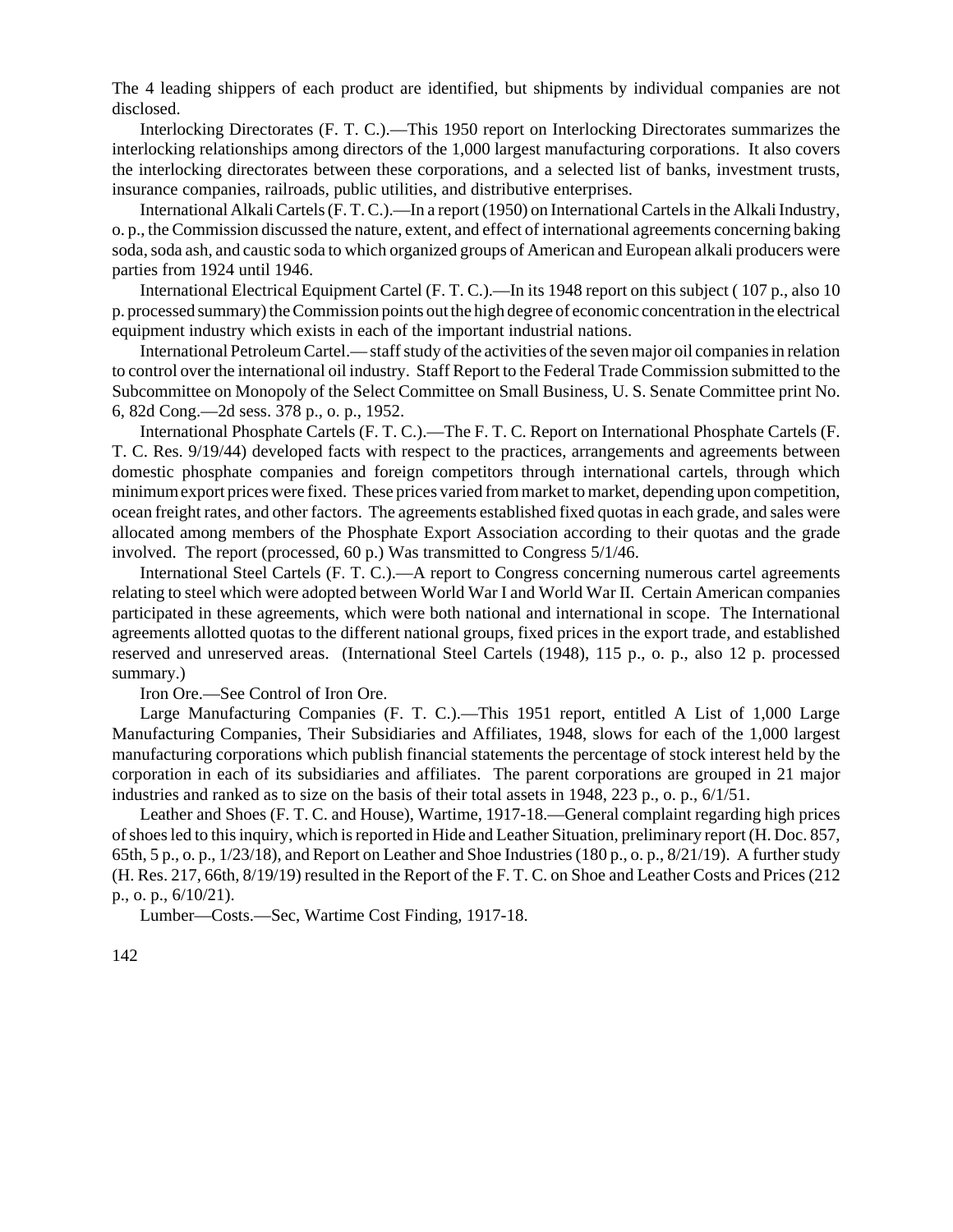Lumber Trade Associations (Attorney General).—The Commission's extensive survey of lumber manufacturers associations (referred to F. T. C., 9/4/19) resulted in Department of Justice proceedings against certain associations for alleged antitrust law violations. Documents published were: Report of the F. T. C. on Lumber Manufacturers' Trade Associations, incorporating regional reports of 1/10/21, 2/18/21, 6/9/21, and 2/15/22 (150 p., o. p.); Report of the F. T. C. on Western Red Cedar Association, Lifetime Post Association, and Western Red Cedarmen's Information Bureau (22 p., o. p., 1/24/23), also known as Activities of Trade Associations and Manufacturers of Posts and Poles in the Rocky Mountain and Mississippi Valley Territory (S. Doc. 293, 67th, o. p.); and Report of the F. T. C. on Northern Hemlock and Hardwood Manufacturers Association (52 p., o. p., 5/7/23).

Lumber Trade Association (F. T. C.).—Activities of five large associations were investigated in connection with the Open-Price Associations inquiry to bring down to date the 1919 lumber association inquiry (Chap. VIII of Open/Price Trade Associations, S. Doc. 26, 70th, 516 p., o. p., 2/13/29).

Meat-Packing Profit Limitations.—See Food.

Mergers (F. T. C.).—(See Corporate Mergers.)

Milk.—See Food.

Millinery Distribution (President).—This inquiry, requested by President Roosevelt, embraced growth and development of syndicates operating units for retail millinery distribution, the units consisting of leased departments in department or specialty stores (Report to the President of the United States on Distribution Methods in the Millinery Industry, 65 p., processed, 11/21/39, o. p.).

Monopolistic Practices and Small Business.—A study by the staff of the Commission on the effect of certain monopolistic practices on small business, requested by the Subcommittee on Monopoly of the Senate Select Committee on Small Business. The results were transmitted to the Subcommittee and published as a committee print by Select Committee on Small Business, U. S. Senate, 82d Cong. (88 p. 3/31/52).

Motor Vehicles (Congress).—Investigating (Public Res. 87, 75th, 4/13/38) distribution and retail sales policies of motor vehicle manufacturers and dealers, the Commission found, among other things, a high degree of concentration and strong competition; that many local dealers associations fixed prices and operated used-car valuation or appraisal bureaus essentially as combinations to restrict competition; that inequities existed in dealer agreements and in certain manufacturers' treatment of some dealers; and that some companies car finance plans developed serious abuses (Motor Vehicle Industry, H. Doc. 468, 76th, 1077 p., o. p., (6/5/39). The leading companies voluntarily adopted a number of the Commission's recommendations as company policies.

National Wealth and Income (Senate). In 1922 the national wealth was estimated (inquiry pursuant to S. Res. 451, (7th, 2/28/23) at \$353,000,000,000 and the national income in 1923 at \$70,000,000,000 [National Wealth and Income (S. Doc. 126, 69th, 381 p., o. p., 6/25/26) and Taxation and Tax-exempt Income (S. Doc. 148, 68th, 144 p., o. p., 6/6/24)].

Open-Price Associations (Senate).—An investigation  $(S. Res. 28, 69th, 3/17/25)$  to ascertain the number and names of so-called open-price associations, their importance in industry and the extent to which members maintained uniform prices, was reported in Open-Price Trade Associations (S. Doc. 226, 70th, 516 p., o. p., 2/13/29).

Packer Consent Decree.—See Food (President) Continued—Meat Packing.

Paper—Book (Senate), Wartime, 1917-18.—This inquiry (S. Res. 269, 64th, 9/7/16) resulted in proceedings by the Commission against certain manufacturers to prevent price enhancement and the Commission recommended legislation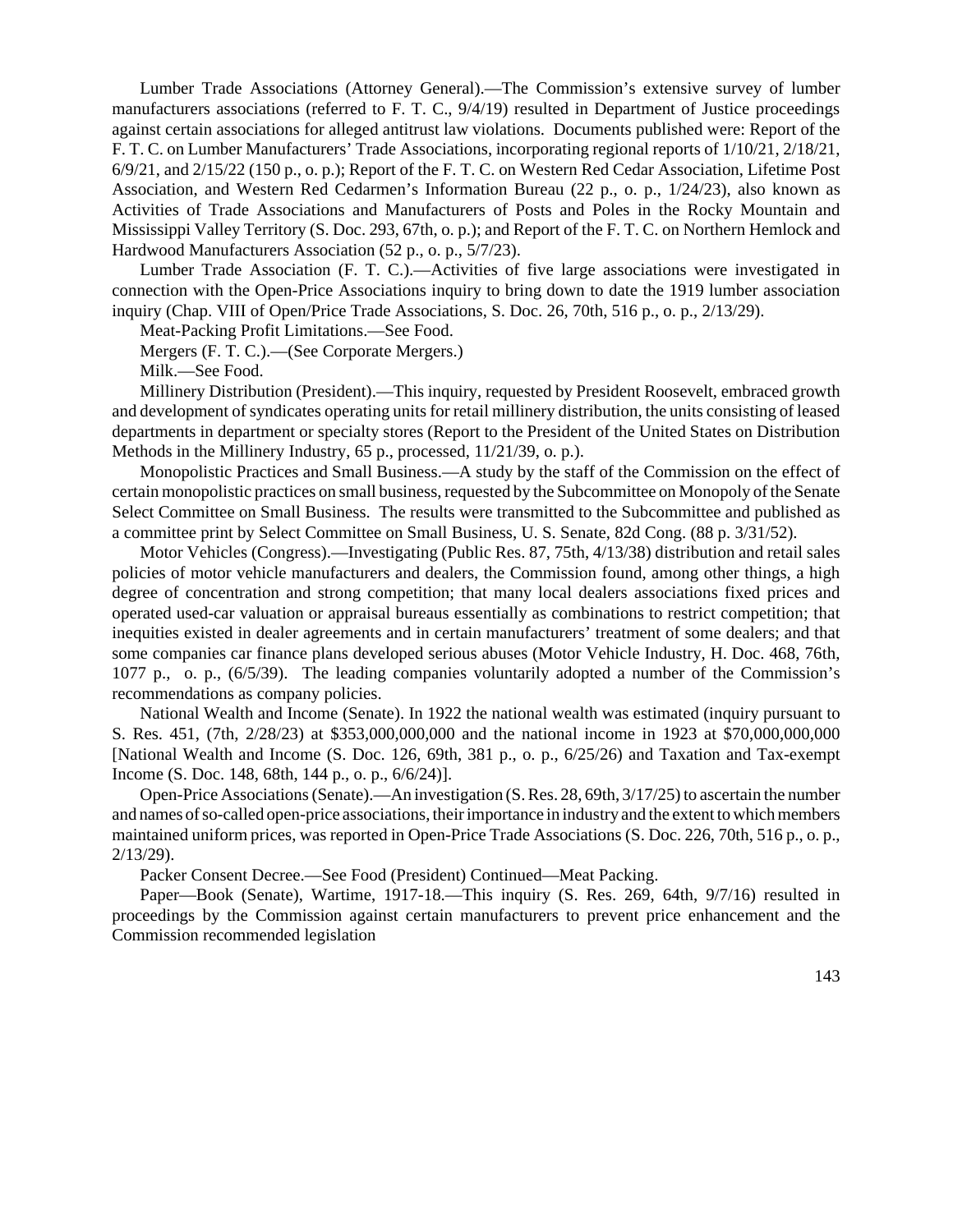to repress trade restraints Book Paper Industry— Preliminary Report (S. Doc. 45, 65th, 11 p., o. p., 6/13/17), and Book Paper Industry—Final Report (S. Doc. 79, 65th, 125)., o. p., 8/21/17)].

Paper—Newsprint (Senate), Wartime, 1917-18.—High prices of newsprint (S. Res. 177, 64th, 4/24/16) were shown to have been partly a result of certain newsprint association activities in restraint of trade. Department of Justice proceedings resulted in abolishment of the association and indictment of certain manufacturers. The Commission for several years conducted monthly reporting of production and sales statistics, and helped provide some substantial relief for smaller publishers in various parts of the country. [Newsprint Paper Industry, preliminary (S. Doc. 3, 65th, 12 p., o. p., 3/3/17; Report of the F. T. C. on the Newsprint Paper Industry (S. Doc. 49, 65th) 162 p., o. p., 6/13/17); and Newsprint Paper Investigation (in response to S. Res. 95, 65th, 6/27/17; S. Doc. 61. 65th, 8 p., o. p., 7/10/17)].

Paper—Newsprint (Senate).—The question investigated (S. Res. 337, 70th, 2/27/29) was whether a monopoly existed among newsprint manufacturers and distributors in supplying paper to publishers of small dailies and weeklies (Newsprint Paper Industry, S. Doc. 214, 71st, 116 p., o. p., 6/30/30).

Petroleum.—See International Petroleum Cartel.

Petroleum Products.—See Distribution Methods and Costs.

Petroleum and Petroleum Products, Prices (President and Congress).—At different times the Commission has studied prices of petroleum and petroleum products and issued reports thereon as follows: Investigation of the Price of Gasoline, preliminary (S. Doc. 403, 64th, 15 p., o. p., 4/10/16) and Report on the Price of Gasoline in 1915 (H. Doc. 74, 65th, 224 p., o. p., 4/11/17—both pursuant to S. Res. 109, 63d,  $6/18/13^{12}$  and S. Res. 457, 63d, 9/28/14, which reports discussed high prices and the Standard Oil Companies division of marketing territory among themselves, the Commission suggesting several plans for restoring effective competition; Advance in the Prices of Petroleum Products (H. Doc. 801. 66th, 57 p., o. p., 6/1/20)—pursuant to H. Res. 501, 66th, 4/5/20, in which report the Commission made constructive proposals to conserve the oil supply; Letter of Submittal and Summary of Report on Gasoline Prices in 1924 (24 p. processed, 6/4/24, and Cong. Rec., 2/28/25, p. 5158)—pursuant to request of President Coolidge, 2/7/24; Petroleum Industry—Prices, Profits and Competition (S. Doc. 61, 70th, 360 p., o. p., 12/12/27)—pursuant to S. Res. 31, 69th, 6/3/36; Importation of Foreign Gasoline at Detroit, Mich., (S. Doc. 206, 72d, 3 p., o. p., 2/27/33)—pursuant to S. Res. 274, 72d, 7/16/32; and Gasoline Price (S. Doc. 178, 73d, 22 p., o. p., 5/10/34)—pursuant to S. Res. 166, 73d, 2/2/34.

Petroleum—Foreign Ownership (Senate).—Inquiry was made (S. Res. 311, 67th, 6/29/22) into acquisition of extension oil interests in the U. S. by the Dutch-Shell organization, and into discrimination allegedly practiced in foreign countries against American interests (Report of the F. T. C. on Foreign Ownership in the Petroleum Industry, 152 p., o. p., 2/12/23).

Petroleum Pipe Lines (Senate).—Begun by the Bureau of Corporations,<sup>12</sup> this inquiry (S. Res. 109, 63d, 6/18/13) showed the dominating importance of the pipe lines of the great midcontinent oil fields and reported practices of the pipeline companies which were unfair to small producers (Report on Pipe-Line Transportation of Petroleum, 467 p., o. p., 2/28/16), some of which practices were later remedied by the Interstate Commerce Commission.

<sup>13</sup> See footnote 3. Conditions in one of the midcontinent fields were discussed by the Bureau of Corporations in Conditions in the Healdton oil Field (Oklahoma) 116 p., 8/15/15).

 $12$  See footnote 8.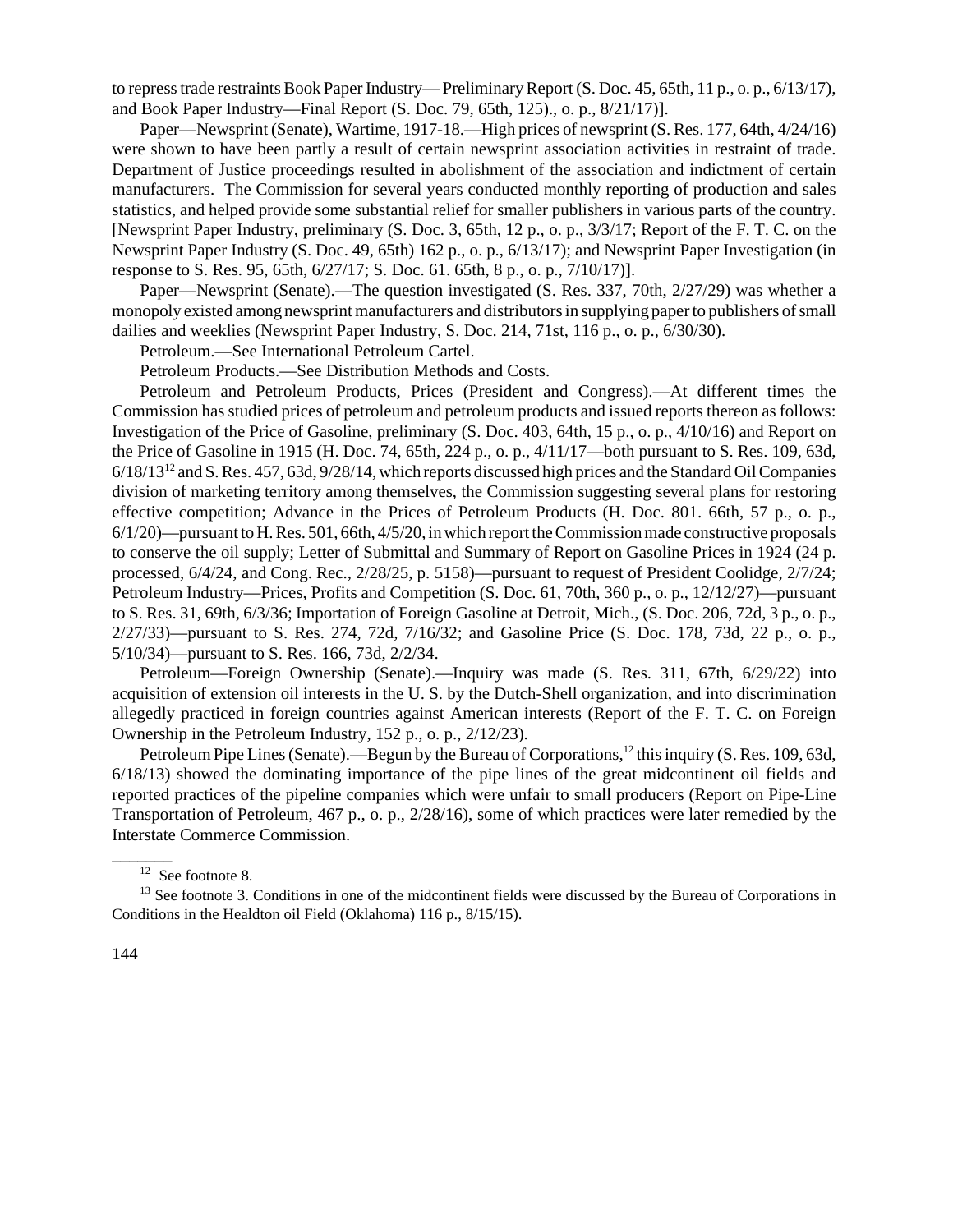Petroleum—Regional Studies(Senate and F. T. C.).—Reports published were: Pacific Coast Petroleum Industry (two parts 4/7/21 and 11/28/21, 538 p., o. p.)— pursuant to S. Res. 138, 66th, 7/31/19; Reports of the F. T. C. on the Petroleum Industry of Wyoming (54 p., o. p., 1/3/21)—pursuant to F. T. C. motion; Petroleum Trade in Wyoming and Montana (S. Doc. 233, 67th, 4 p., o. p., 7/13/22)— pursuant to F. T. C. motion, in which report legislation to remedy existing conditions was recommended; and Report of the F. T. C. on Panhandle Crude Petroleum (Texas) (19 p., o. p., 2/3/28)—pursuant to F. T. C. motion, 10/6/26 (in response to requests of producers of crude petroleum).

Potomac Electric Power Co. (Procurement Director, United States Treasury).— study (2/29)/44) of the financial history and operations of this corporation for the years 1896-1943 was made at the request of the Director of Procurement, United States Treasury, and the report thereon was introduced into the record in the corporation's electric rate case before the District of Columbia Public Utilities Commission.

Power—Electric (Senate).—This inquiry (S. Res. 329, 68th, 2/9/25) resulted in two reports, the first of which, Electric Power Industry—Control of Power Companies (S. Doc. 213, 69th, 272 p., o. p., 2/21/27) dealt with the organization, control, and ownership of commercial electric-power companies. It called attention to the dangerous degree to which pyrarmiding had been practiced in superimposing a series of holding companies over the underlying operating companies, and was influential in bringing about the more comprehensive inquiry described under Power—Utility Corps, below. Supply of Electrical Equipment and Competitive Conditions (S. Doc. 46, 70th, 282 p., o. p.,  $1/12/28$ ) showed, among other things, the dominating position of General Electric Co. in the equipment field.

Power—Interstate Transmission (Senate).—Investigation (S. Res. 151, 71st, 11/8/29) was made of the quantity of electric energy transmitted across State lines and used for development of power or light, or both (Interstate Movement of Electric Energy, S. Doc. 238, 71st, 134 p., o. p., 12/20/30).

Power—Utility Corporations (Electric and Gas Utilities) (Senate).—This extensive inquiry (S. Res. 83, 70th, 2/15/28; Public Res. 46, 73d, 6/1/34; and F. T. C. Act, Sec. 6) embraced the financial set-up of electric and gas utility companies operating in interstate commerce and of their holding companies and other companies controlled by the holding companies. The inquiry also dealt with the utilities efforts to influence public opinion with respect to municipal ownership of electric utilities. The Commissions reports and recommendations,focusing congressional attention upon certain unfair financial practices in connection with the organization of holding companies and the sale of securities, were among the influences which brought about enactment of such remedial legislation as the Securities Act (1933), the Public Utility Holding Company Act (1935), the Federal Power Act (1935), and the Natural Gas Act (1938).

Public hearings were held on all phases of the inquiry and monthly interim reports presented hundreds of detailed studies by the Commissions economists, attorneys, accountants, and other experts, based on examination of 29 holding companies having \$6,108,128,713 total assets; 70 subholding companies with \$5,685,463,201 total assets; and 278 operating companies with \$7,245,106,464 total assets. The testimony, exhibits, and final reports (Utility Corporations, S. Doc. 92, 70th, o. p.) comprised 95 volumes.

Price Bases (F.T.C.).—More than 3,500 manufacturers representing practically every industrial segment furnished data for this study (F. T. C. motion, 7/27/27) of methods used for computing delivered prices on industrial products and of the actual and potential influence of such methods on competitive mar-

<sup>&</sup>lt;sup>14</sup> Final reports were published in 1935; a general index in 1937. Some of the volumes are out of print. For report titles, see F. T. C. Annual Report, 1941, p. 221; and for lists of companies investigated, see F. T. C. Annual Reports, 1935, p. 21, and 1936, p. 36.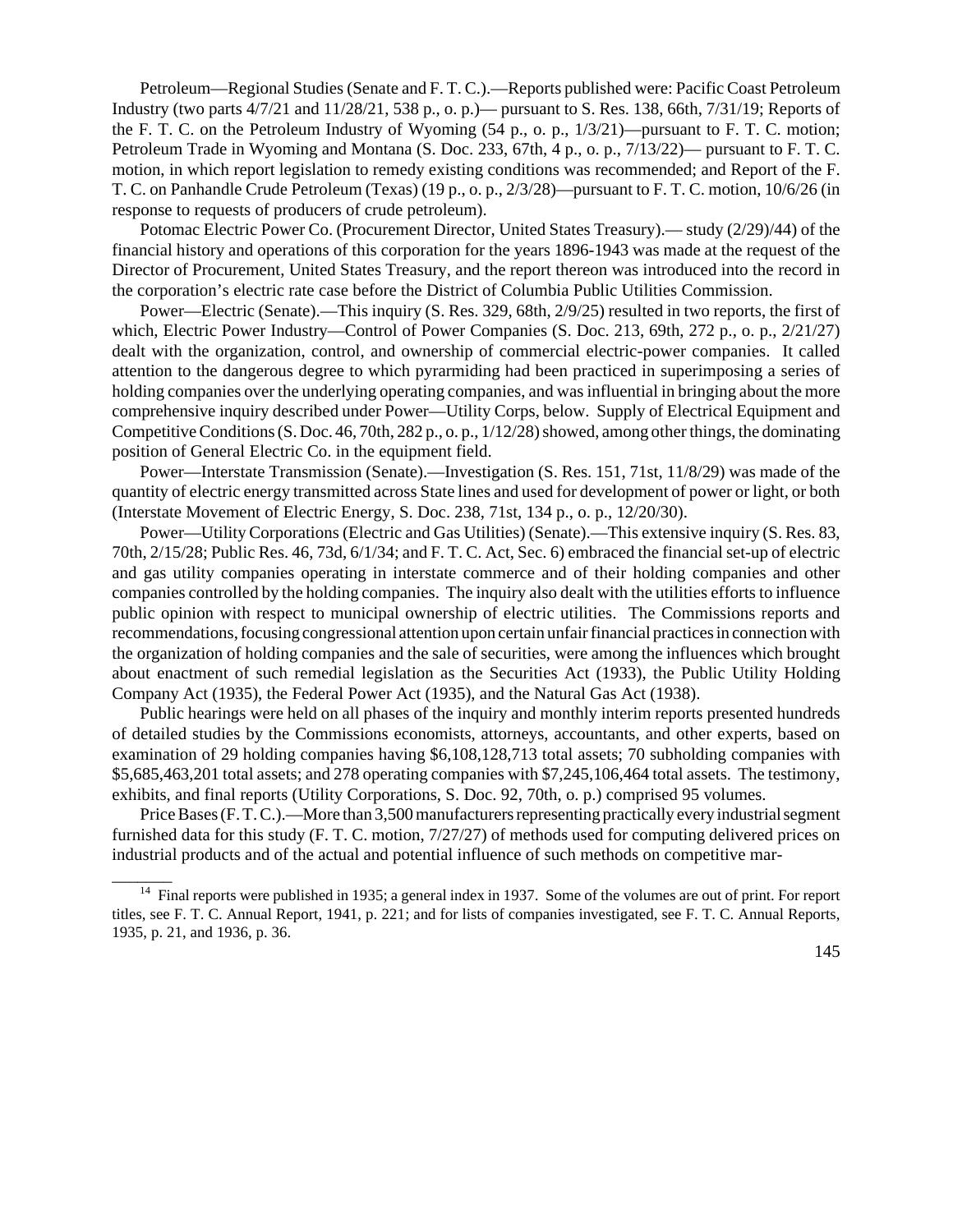kets and price levels. In the cement industry the basing-point method was found to have a tendency to establish unhealthy uniformity of delivered prices and cross-hauling or cross-freighting to be an economic evil (Report of the F. T. C. on Price Bases Inquiry, Basing-Point Formula, and Cement Prices, 218 p., o. p., 3/26/32). Illustrating the use in a heavy commodity industry of both a modified zone-price system and a uniform delivered-price system, the Commission examined price schedules of the more important manufacturers of range boilers, 1932-36, disclosing that the industry operated under a zone-price formula, troth before and after adoption of its N. R. A. code (Study of Zone-Price Formula in Range Boiler Industry, 5 p., processed, 3/30/36, a summary based on the complete report which was submitted to Congress but not printed).

Price Deflation (President).—To an inquiry (3/21/21) of President Harding, the Commission made prompt reply (undated presenting its views of the causes of a disproportional decline of agricultural prices compared with consumers prices (Letter of the F. T. C. to the President of the U. S., 8 p., o. p.).

Profiteering (Senate), Wartime, 1917-18.—Current conditions of profiteering (S. Res. 255, 65th, 6/10/18) as disclosed by various Commission investigations were reported in Profiteering (S. Doc. 248, 65th, 20 p., o. p., 6/29/18).

Quarterly Financial Reports United States Manufacturing Corporations (F. T. C. and S. E. C.).—This 1947-58 series of reportsisintended to meet the general needs of the Government and the public for current reliable corporation financial data. The reports show the aggregate estimates for American manufacturing corporations as derived from reports collected by the Federal Trade Commission and the Securities and Exchange Commission. This work is based upon resumption by F. T. C. of its prewar financial reporting function and continuation by S. E. C. of its current responsibilities for collection of financial information from corporations with securities registered on a national exchange. F. T. C. obtains comparable information from a carefully selected sample of small, medium size and large nonregistered corporations. The sample has been designed so that the two sets of data can be combined to provide estimates for 21 major industry groups (increased to 23 major groups in 1951) as well as the aggregate for all manufacturing corporations. The Quarterly Financial Reports formerly were known as Industrial Corporation Reports.

Quarterly Financial Report, United States Retail and Wholesale Corporation—

This presents estimates of the income statements and balance sheets for the total operations of United States wholesale trade corporations (merchant wholesalers only) and retail trade corporations, for various industrial segments of retailing and merchant wholesaling, and for different sizes of business in retailing and merchant wholesaling. These estimates are for the year 1950 and each of the four quarters of 1951. There were compiled from financial statements received from individual corporations.

Quarterly Financial Report, Five Manufacturing Industries, 1947-51.—This presents averages of the quarterly income statements and balance sheets for the total operations of representative samples of manufacturing corporations (with average annual sales within a specified range) in specific industries and in a specific geographical region.

Radio (House).—A comprehensive investigation of the radio industry (H. Res. 548, (67th, 3/4/23); Report of the F. T. C. on the Radio Industry, 347 p., o. p, 12/1/23) contributed materially to enactment of the Radio Act of 1927 and the succeeding Federal Communications Act of 1934. The investigation was followed by Commission and Department of Justice proceedings on monopoly charges which culminated in a consent decree (11/2/32; amended, 11/2/35).

<sup>&</sup>lt;sup>15</sup> Basing-point systems are also discussed in the published reports listed under "Cement," "Steel Code," and "Steel Sheet Piling" herein.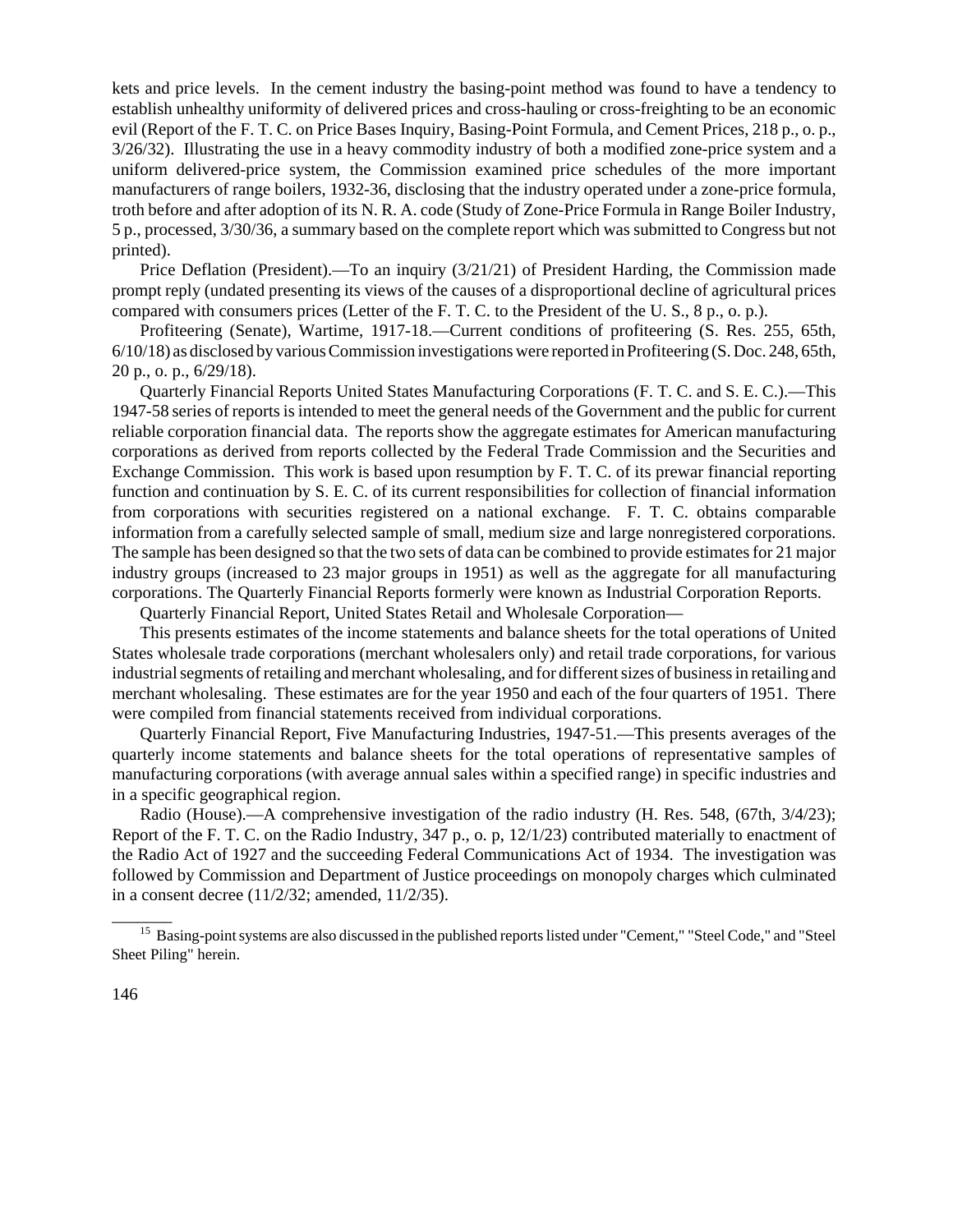Rags, Woolen.—See Textiles.

Raisin Combination.—See Food.

Range Boilers.—See Price Bases.

Rates of Return in Selected Industries (F.T.C.).—comparison of the prewar (World War II) and postwar rates of return on stockholders' investments after taxes for more than 500 identical manufacturing corporations. The present report, published annually, covers the years 1940 and 1947-56, includes 25 selected manufacturing industries.

Resale Price. Maintenance (F. T. C.).—The question whether a manufacturer of standard articles, identified by trade-mark or trade practice, should be permitted to fix by contract the price at which purchasers should resell them, led to the first inquiry, resulting in a report, Resale Price Maintenance (H. Doc. 1480, 65th, 3 p., o. p., 12/2/18). Other reports were: A Report on Resale Price Maintenance (H. Doc. 145, 66th, 3 p., o. p., 6/30/19) and Resale Price Maintenance (F. T. C. motion, 7/25/27; reports, Part I, H. Doc. 546, 70th, 141 p, o. p., 1/30/29, and Part II, 215 p., o. p., 6/22/31). The Report of the F. T. C. on Resale Price Maintenance, o. p., (F. T. C. Res., 4/25/39) was submitted to Congress 12/13/45. The inquiry developed facts concerning the programs of trade organizations interested in the extension and enforcement of minimum resale price maintenance contracts, and the effects of the operation of such contracts upon consumer prices and upon sales volumes of commodities in both the price-maintained and nonpricemaintained categories.

Rubber Tires and Tubes.—See Distribution Methods and Costs.

Salaries (Senate). The Commission investigated (S. Res. 75, 73d, 5/29/33) salaries of executives and directors of corporations (other than public utilities) engaged in interstate commerce, such corporations having more than \$1,000,000 capital and assets and having their securities listed on the New York stock or curb exchanges. The Report of the F. T C. on Compensation of Officers and Directors of Certain Corporations (15 p., processed,  $2/26/34$ , o. p.) explained the results of the inquiry.<sup>16</sup> The facts developed focused the attention of Congress on the necessity of returning listed corporations to report their salaries.

Southern Livestock Prices.—See Food.

 $\overline{\phantom{a}}$ 

SteelCode and SteelCode as Amended (Senate and President).—TheCommission investigated (S.Res. 166 73d, 2/3/34) price fixing, price increases, and other matters (Practices of the Steel Industry Under the Code, S. Doc. 159, 73d, 79 p., o. p., 3/19/34) and the Commission and N. R. A. studied the effect of the multiple basing-point system under the amended code (Report of the F. T. C. to the President in response to Executive Order of May 30, 1954, With Respect to the Basing-Point System in the Steel Industry, 125 p., o p., 11/30/34).<sup>17</sup> The Commission recommended important code revisions.

Steel Companies, Proposed Merger (Senate).—An inquiry (S. Res. 286, 67th 5/12/22 ) into a proposed merger of Bethlehem Steel Corp. and Lackawanna Steel Co., and of Midvale Steel & Ordnance Co., Republic Iron & Steel Co., and Inland Steel Co., resulted in a two-volume report. Merger of Steel and Iron Companies (S. Doc. 208, 6th, 11 p., o. p., (6/5/22 and 9/7/22).

Steel Costs and Profits.—See Wartime Cost Findings, 1917-18.

Steel Sheet; Piling—Collusive Bidding (President).—Steel sheet piling prices on certain Government contracts in New York, North Carolina, and Florida were investigated (inquiry referred to F.T.C. 11/20/35). The F. T C. Report

<sup>&</sup>lt;sup>16</sup> The salary lists do not appear in the report but are available for inspection.

<sup>&</sup>lt;sup>17</sup> As of the same date, the N. R. A. published its Report of the National Recovery Administration on the Operation of the Basing-Point Systemin the Iron and Steel Industry (175 p., processed). The basing-point system is also discussed in published reports listed under "Cement" and "Price Bases" herein.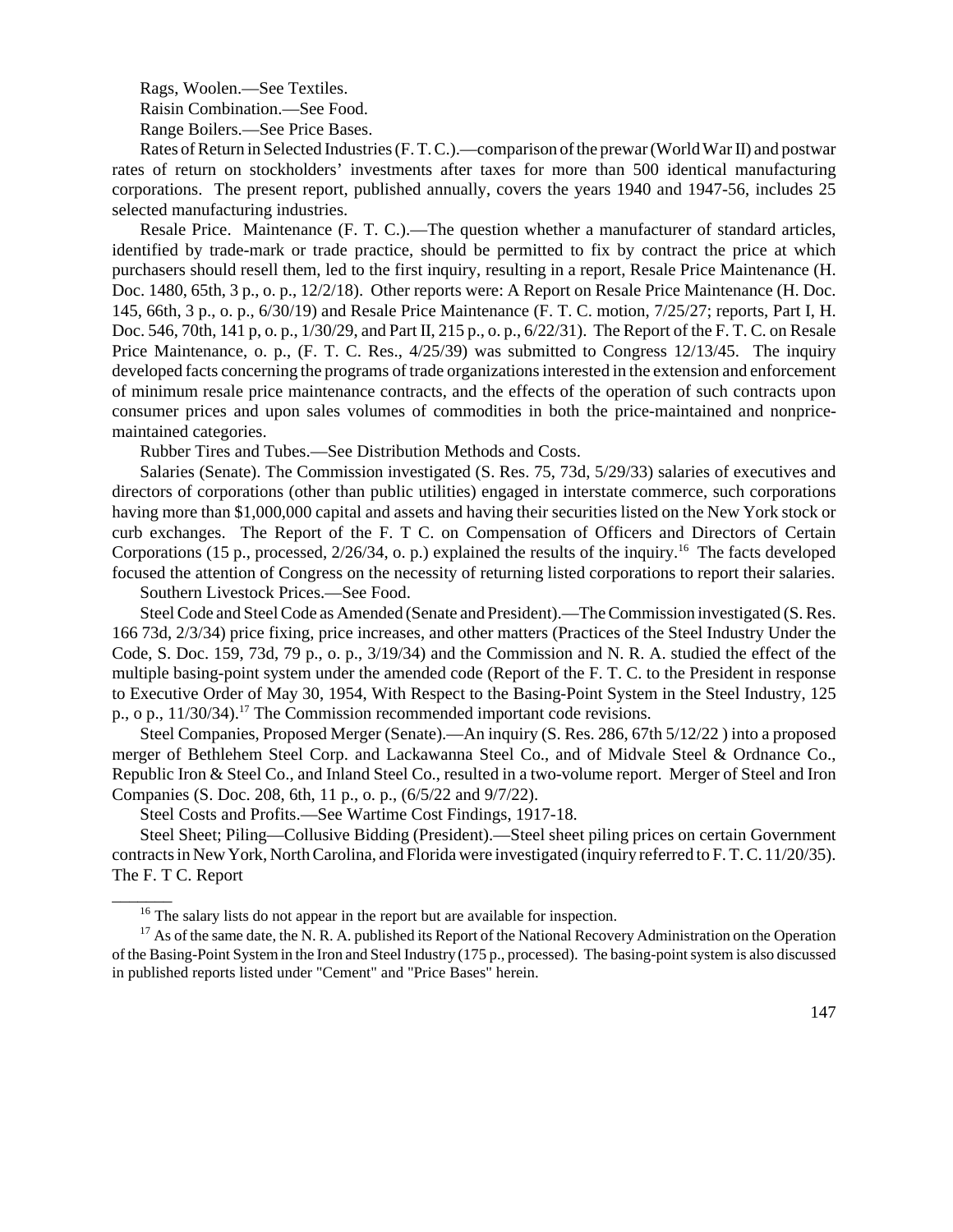to the President on Steel Sheet Piling (42 p., processed, 6/10/36 o. p.) demonstrated the existence of collusive bidding because of a continued adherence to the basing-point system<sup>18</sup> and provisions of the steel industry's code.

Stock Dividends (Senate).—The Senate requested (S. Res. 304, 69th, 12/22/26) the names and capitalizations of corporations which had issued stock dividends, and the amounts thereof, since the Supreme Court decision (3/8/20) holding that such dividends were not taxable. The same information for an equal period prior to the decision was also requested. The Commission submitted a list of 10,245 corporations, pointing out that declaration of stock dividends at the rate prevailing did not appear to be a result of controlling necessity and seemed questionable as a business policy (Stock Dividends, S. Doc. 26, 70th, 273 p., o. p., 12/5/27).

Sugar.—See Food.

Sulphur Industry (F. T. C.).—In itsreport to Congress on The Sulphur Industry and International Cartels (6/16/47), o. p., the Commission stated that the operations of all four producers constituting the American sulphur industry generally have been highly profitable, and that the indications are that foreign cartel agreements entered into by Sulphur Export Corp., an export association organized under the Webb-Pomerene Law, have added to the profitability of the U. S. industry. On 2/7/47, after hearings, the Commission recommended that Sulphur Export Corp. readjust its business to conform to law.

Taxation and Tax-Exempt Income.—See National Wealth and Income.

Temporary National Economic Committee, Studies of the F. T. C.—See F. T. C. Annual Report, 1941, p. 218, for titles.

Textiles (President).—President Roosevelt (Executive Order of 9/26/34) directed an inquiry into the textile industry's labor costs, profits, and investment structure to determine whether increased wages and reduced working hours could be sustained under prevailing economic conditions. Reports covering the cotton, woolen and worsted, silk and rayon, and thread, cordage and twine industries were: Report of the F. T. C. on Textile Industries, Parts I to VI, 12/31/34 to 6/20/35, 174 p., o. p. (Part VI financial tabulations processed 42 p., o. p.); Report of the F. T. C. on the Textile Industries in 1933 and 1934), Parts I to IV, 8/1/35 to 12/5/35, 129 p., o. p.; Parts II and III, o. p. (Part IV, processed, 21 p., o. p.; accompanying tables, processed, 72 p., o. p.); Cotton Spinning Companies Grouped by Types of Yarn Manufactured During 1933 and 1934, 1/31/36, 20 p., processed, o. p.; Cotton Weaving Companies Grouped by Types of Woven Goods Manufactured During 1933 and 1934, 3/24/36, 48 p., processed, o. p.; Textile Industries in the First Half of 1935, Parts I to III, 5/22/36 to 8/22/36, 119 p., processed, o. p.; Textile Industries in the Last Half of 1935, Parts I to III,  $11/20/36$  to  $1/6/37$ , 155 p., processed, o. p.; and Textile Industries in the First Half of 1936, Parts I to III, 1/21/37 to 2/11/37, 163 p., processed, o. p.

Textiles—Combed Cotton Yarns.—High prices of combed cotton yarnsled to thisinquiry (H. Res. 451, 66th, 4/5/20) which disclosed that while for several years profits and prices had advanced, they declined sharply late in 1920 (Report of the F. T. C. on Combed Yarns, 94 p., o. p., 4/14/21).

Textiles—Cotton Growing Corporation.—See Foreign Trade.

Textiles—Cotton Merchandising (Senate)—Investigating abuses in handling consigned cotton (S. Res. 252, 68th, 6/7/24), the Commission made recommendations designed to correct or alleviate existing conditions (Cotton Merchandising Practices, S. Doc. 194, 68th, 38 p., o. p., 1/20/25).

Textiles—CottonTrade (Senate).—Investigation (S.Res. 262, 67th, 3/29/22) involved a decline in cotton prices, 1920-22, as reported in Preliminary Report of

 $\overline{\phantom{a}}$ 

<sup>&</sup>lt;sup>18</sup> See footnote 15.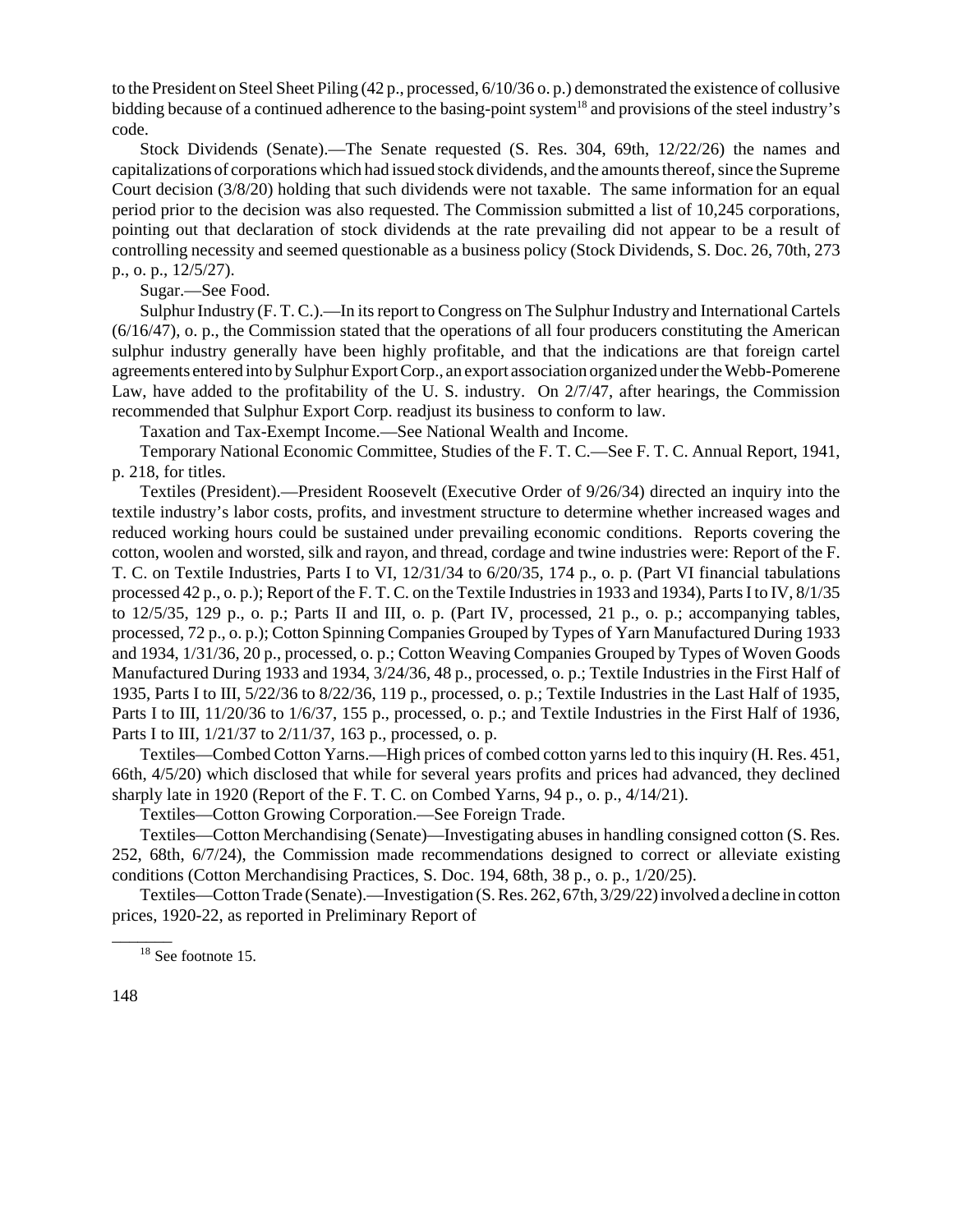the F. T. C. on the Cotton Trade (S. Doc. 311, 67th, 28 p., o. p., 2/2/23). After second inquiry (S. Res. 429, 67th, 1/31/23), the Commission recommended certain reforms in trading practices and particularly in permitting Southern delivery of cotton on New York futures contracts (The Cotton Trade, incl. testimony, S. Doc. 100, 68th, 2 vols., 510 p., o. p., 4/28/24). A subsequent Senate bill (S. 4411, 70th, 5/18/28) provided for Southern warehouse delivery, but, before any law was enacted, the New York Cotton Exchange adopted Southern delivery on New York futures contracts (11/16/28 and 2/26/30) in accordance with the Commission's recommendations.

Textiles—Woolen Rag Trade (F. T. C.), Wartime, 1917-18.—The Report on the Woolen Rap Trade (90 p., o. p., 6/30/19) contains information gathered during the World War, 1917-18, at the request of the War Industries Board, for its use in regulating the prices of woolen rags employed in the manufacture of clothing.

Tobacco (Senate).—Inquiry (S. Res. 329, 2/9/25) into activities of two well-known companies disclosed that alleged illegal agreements or conspiracies did not appear to exist. (The American Tobacco Co. and the Imperial Tobacco Co., S. Doc. 34, 69th, 129 p., o. p., 12/25/25).

Tobacco Marketing—Leaf (F. T. C.).—Although representative tobacco farmers in 1929 alleged existence of territorial and price agreements among larger manufacturers to control cured leaf tobacco prices, the Commission found no evidence of price agreements and recommended production curtailment and improvement of marketing processes and cooperative relations(Report on Marketing of Leaf Tobacco in the Flue-Cured District of the State of North Carolina and Georgia, 54 p., o. p., processed, 5/23/31).

Tobacco Prices (Congress).—Inquiries with respect to a decline of loose-leaf tobacco prices following the 1919 harvest (H. Res. 533, 66th, 6/3/20) and low tobacco prices as compared with high prices of manufactured tobacco products (S. Res. 129, 67th, 8/9/21) resulted in the Commission recommending modification of the 1911 decree (dissolving the old tobacco trust) to prohibit permanently the use of common purchasing agencies by certain companies and to bartheir purchasing tobacco under any but their own names (Report of the F. T. C. on the Tobacco Industry, 162 p., o. p., 12/11/20, and Prices of Tobacco Products, S. Doc. 121, 67th, 109 p., o. p., 1/17/22).

Trade and Tariffs in South America (President). Growing out of the First Pan-American Financial Conference held in Washington, May 24-29, 1915, this inquiry (referred to F. T. C. 7/22/15) was for the purpose of furnishing necessary information to the American branch of the International High Commission appointed as a result of the conference. Customs administration and tariff policy were among subjects discussed in the Report on Trade and Tariffs in Brazil, Uruguay, Argentina, China, Bolivia, and Peru (246 p., o. p., 6/30/16).

Twine.—See Sisal Hemp and Textiles.

Utilities.—See Power.

Wartime Cost Finding (President), 1917-18.—President Wilson directed the Commission (7/25/17) to find the costs of production of numerous raw materials and manufactured products. The inquiry resulted in approximately 370 wartime cost investigations. At later dates reports on a few of them were published, including: Cost Report of the F. T. C.—Copper (26 p., o. p., 6/30/19); Report of the F. T. C. on Wartime cost and Profits of Southern Pine Lumber Companies(94 p., o. p., 5/1/22); and Report of the F. T. C. on Wartime Profits and Costs of the Steel Industry (138 p., o. p., 2/18/25). The unpublished reports  $^{20}$  cover a wide variety of subjects. On the basis of the costs as found, prices were fixed, or controlled in various degrees, by Government agencies such as the War and Navy

<sup>&</sup>lt;sup>19</sup> See footnote 10.

<sup>&</sup>lt;sup>20</sup> Approximately 260 of the wartime cost inquiries are listed in the F. T. C. Annual Reports, 1918, pp. 29-30, and 1919, pp. 38-42, and in World War Activities of the F. T. C., 1917-8 (69 p., processed, 7/15/40).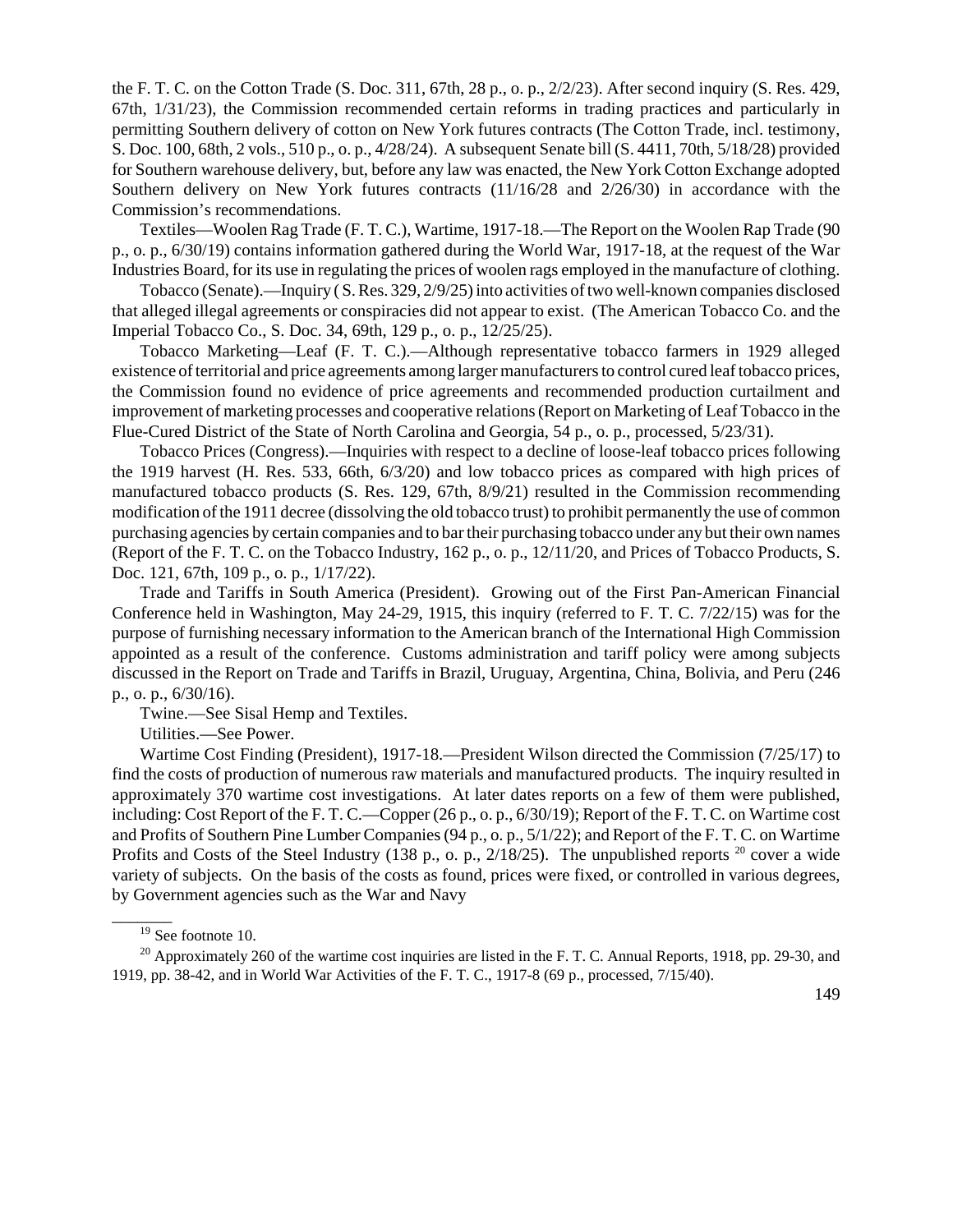Departments, War Industries Board, Price Fixing Committee, Fuel and Administration, Food Administration, and Department of Agriculture. The Commission also conducted cost inquiries for the Interior Department, Tariff Commission, Post Office Department, Railroad Administration, and other Government departments or agencies. It is estimated that the inquiries helped to save the country many billions of dollars by checking unjustifiable price advances.

Wartime Costs and Profits (F. T. C.).—Cost and profit information for 4,107 identical companies for the period 1941-45 is contained in a Commission report on Wartime Costs and Profit for Manufacturing Corporations, 1941 to 1945 (30 p., processed, with 10 p. appendix). Compilation of the information contained in the report was begun by the Office of Price Administration prior to the transfer of the financial reporting function of that agency to the Federal Trade Commission in December 1946.

Wartime Inquiries, 1917-15, Continued.—Further wartime inquiries of this period are described herein under the headings: Coal, Coal Reports—Cost of Production, Cost of Living, Flags, Food, Farm Implements, Independent Harvester Co., Leather and Shoes, Paper—Book, Paper—Newsprint, Profiteering, and Textiles—Woolen Rag Trade, o. p.

The following are unpublished investigations by the Commission for the use of other government agencies:

Aluminum Foundries (W. P. B.), Wartime, 1942-43.—Details were obtained for the War Production Board at its request, from aluminum foundries throughout the U. S. covering their operations for May 1942 and their compliance with W. P. B. Supplementary Orders m-1-d, M-1-c, and M-1-f.

Antifreeze Solutions, Manufacturers of (W. P. B.), Wartime, 1943-44.—War Production Board Order L-258 of 1/20/43 prohibited production of salt and petroleum-base antifreeze solutions. While production of these products had ceased, great quantities were reported to be still in the hands of producers and distributors. To enable W. P. B. to determine what further action should be taken to protect essential automotive equipment from these solutions, it requested the Commission to locate producersinventories as of 1/20/43, and to identify all deliveries made from such inventories to distributors subsequent to that date.

Capital Equipment (W. P. B.), Wartime, 1942-43.—For the War Production Board, a survey was made in connection with Priorities Regulation No. 12, as amended 10/3/42, of concerns named by it to determine whether orders had been improperly related to secure capital equipment or whether orders that had been rerated had been extended for the purpose of obtaining capital equipment in violation of priorities regulations.

ChromiumProcessors(W. P.B.), Wartime, 1942-43.—For the War Production Board, the Commission investigated the transactions of the major chromium processors to determine the extent to which they were complying with Amendment No. 2 to W. P. B. General Preference Order No. m-18a, issued 2/4/42. The investigation was conducted concurrently with a survey of nickel processors.

Commercial Cooking and Food and Plate Warming Equipment, Manufacturers of (W. P. B.), Wartime, 1942-43.—TheCommission conducted an investigation fortheWar ProductionBoard to determine whether manufacturers of commercial cooking and plate warming equipment were complying with W. P. B. Limitation Orders L-182 and L-182 as amended  $3/2/43$ ; Conservation Orders M-126 and M-9-c, as amended; and Priorities Regulation No. 1.

Contractors, Prime, Forward Buying Practices of (W. P. B.), Wartime, 1942-43.—The matter of procurement, use, and inventory of stocks of critical materials involved in the operation of major plants devoting their efforts to war produc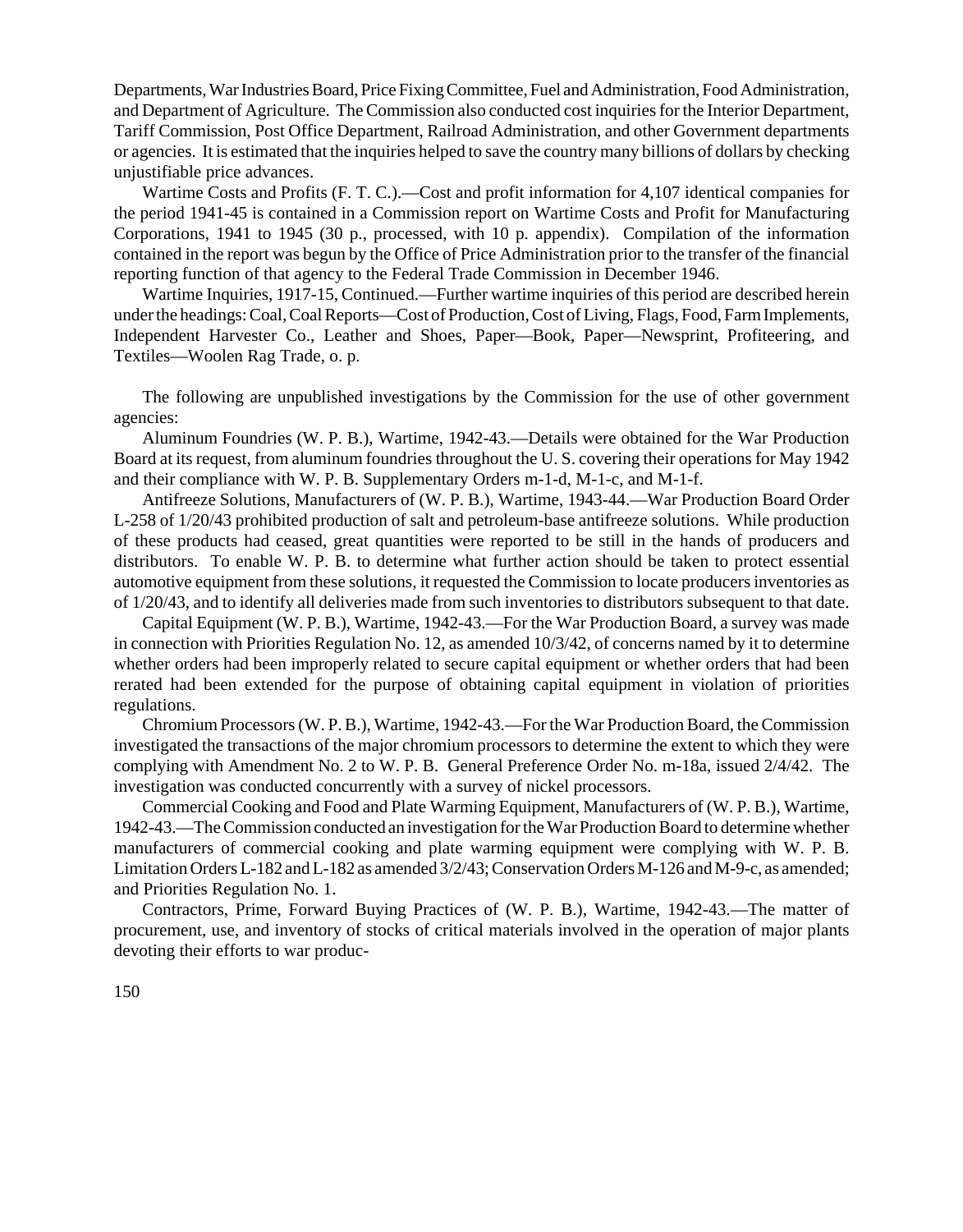tion was inquired into for the information of the War Production Board. Items such as accounting, inventory, control, purchase, practices, etc., formed a part of the inquiry.

Copper Base Alloy Ingot Makers (W. P. B.), Wartime, 1942-43.—This investigation was designed to ascertain the operations, shipments, and inventories of copper, copper alloys, copper scrap, and copper base alloy ingot makers and was conducted for the purpose of determining the extent to which they were complying with governing W. P. B. Preference and Conservation Orders M-9-a and b, and M-9.

Copper, Primary Fabricators of (W. P. B.), Wartime, 1941-42.—A survey and inspection of a specified list of companies which used a large percentage of all refinery copper allocated, and at the same time represented a fair cross-section of the industry, were made to ascertain the degree of compliance accorded to preference, supplementary, and conservation orders and regulations of the Director of Priorities, Office of Production Management (later the War Production Board).

Cost of Living (President).—President Roosevelt, in a published letter (11/16/37), requested the Commission to investigate living costs. The Commission (11/20/37) adopted a resolution undertaking the inquiry and a few months thereafter submitted a report to the President.

Costume Jewelry, Manufacturers of (W. P. B.), Wartime, 1943-44.—Because it appeared that vast quantities of critical metals were being diverted illegally fromwar use to the manufacture of costume jewelry and similar items, the War Production Board requested the Commission to investigate 45 manufacturers to ascertain the facts concerning their compliance with W. P. B. Orders M-9-a, M-9-b, M-9-c, M-9-c-2, M-43, M-38, M-11, M-11-b, M-126, L-81, L-131, and L131-a, all as amended.

Electric Lamp Manufacturers (W. P. B.), Wartime, 1942-43.—At the direction of the War Production Board, an investigation was made of the activities of manufacturers of portable electric lamps whose operations were subject to the restrictions imposed by W. P. B. Limitation and Conservation Orders L-33 and M-9-c.

Fertilizer and Related Products (O. P. A.), Wartime, 1942-43.—At the request of O. P. A. (June 1942), the Commission investigated costs, prices, and profits in the fertilizer and related products industries. The inquiry developed information with reference to the operations of 12 phosphate rock mines of 11 companies, and 40 plants of 24 companies producing sulphuric acid, superphosphate, and mixed fertilizer. One of the principal requirements of the inquiry was to obtain information concerning costs, prices, and profits for 103 separate formulas of popular-selling fertilizers during 1941 and 1942.

Food—Biscuits and Crackers (O. P. A.), Wartime, 1942-43.—As requested by the Office of Price Administration, the Commission investigated costs and profits in the biscuit and cracker manufacturing industry and submitted its report to that agency 3/25/43. The survey of 43 plants operated by 25 companies showed, among other things, that costs were lower and profits higher for the larger companies than for the smaller ones.

Food—Bread Baking (O. E. S.), Wartime, 1942-43.—This investigation was requested (10/23/42) by the Director of the Office of Economic Stabilization and was conducted to determine what economies could be made in the bread-baking industry so asto remove the need for a subsidy for wheat, to prevent an increase in bread prices, or to lower the price of bread to consumers. Essential information on more than 600 representative bakeries' practices, costs, prices, and profits was developed and reported to O. E. S. (12/29/42). The report also was furnished to the Secretary of Agriculture and special data gathered in the inquiry were tabulated for O. P. A.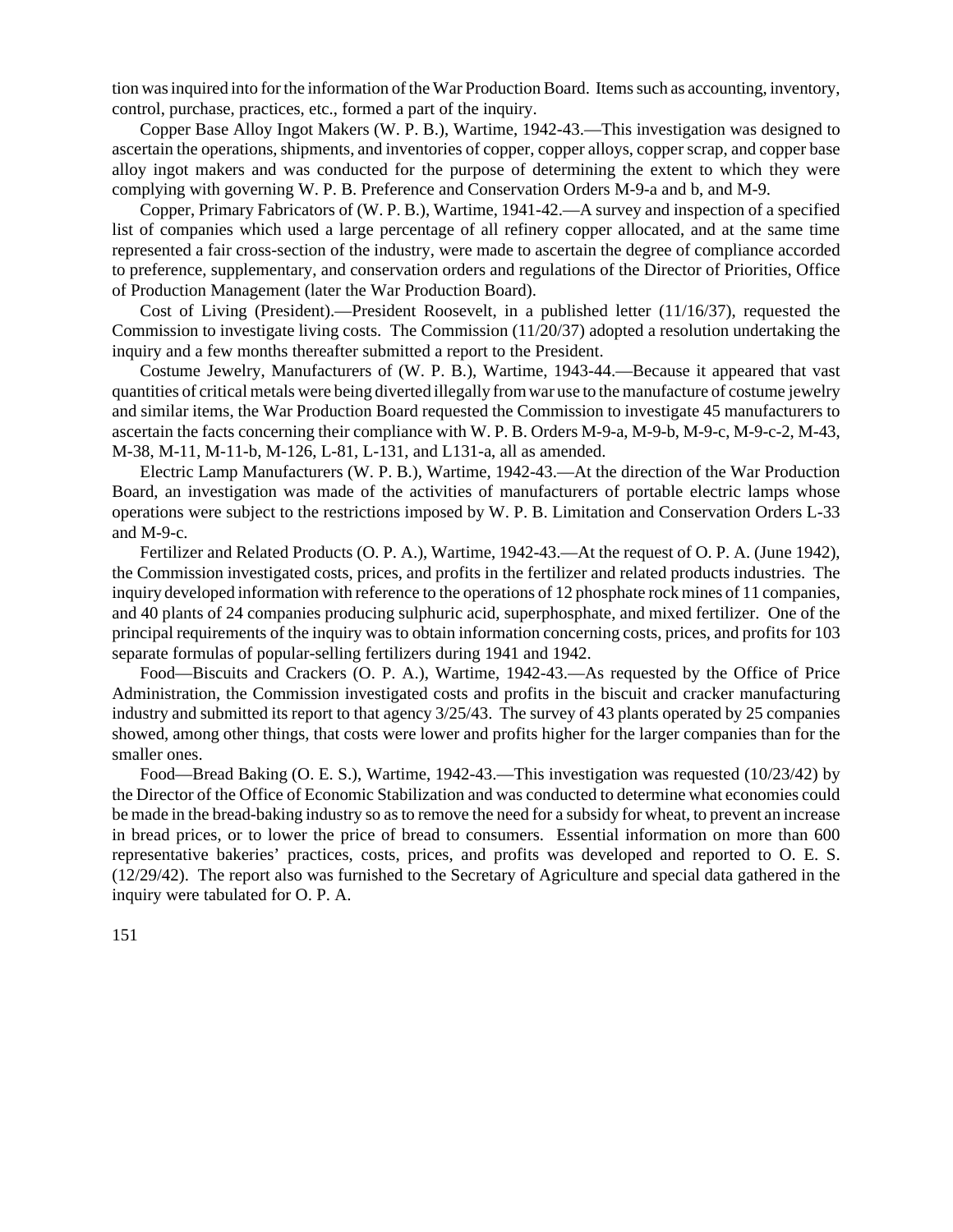Food—Bread Baking (O. P. A.), Wartime, 1941-42.—In the interest of the low income consumer, for whom it was deemed necessary the price of bread should be held at a minimum, the Commission investigated costs, prices, and profits of 60 representative bread-baking companies, conveying its findings to O. P. A. (Jan. 1942) in an unpublished report.

Food—Flour Milling (O. E. S.), Wartime, 1942-43.—Requested by the Director of the Office of Economic Stabilization, this inquiry covered practices, costs, prices, and profits in the wheat flour-milling industry, its purpose being to provide the Director with facts to determine what economies could be effected in the industry so as to eliminate the need for a wheat subsidy, without reducing farmers returns, or to reduce bread prices. The report was made to O. E. S. and a more detailed report was prepared for O. P. A.

Fruit Growers and Shippers (W. P. B.), Wartime, 1943-44.—This investigation was requested by the War Production Board to determine whether 7 grape growers and 12 grape shippers, all located in California, were in violation of W. P. B. Order L-232 with respect to quotas affecting the use of lugs (wooden shipping containers).

Furnaces, Hot Air, Household (W. P. B.), Wartime, 1943-44.—The Commission made a Nation-wide survey for the War Production Board of the operations of one of the largest manufacturers in the United States of household hot air furnaces, to determine whether its practices in selling and servicing domestic heating plants were in violation of Orders L-79 and P-84, and other applicable regulations and orders of W. P. B.

Fuse Manufacturers (W. P. B.), Wartime, 1942-43.—For the War Production Board the Commission investigated and reported on the activities of representative fuse manufacturers whose operations were subject to W. P. B. Limitation Orders L-158 and 161, as amended.

Glycerin, Users of (W. P. B.), Wartime, 1942-43.—At the request of the War Production Board, paint and resin manufacturers, tobacco companies, and other large users of glycerin were investigated to determine whether they had improperly extended preference ratings to obtain formaldehyde, paraformaldehyde, or hexamethylenetetramine, to which they were not otherwise entitled.

Household Furniture (O. P. A.), Wartime, 1941-42.—Costs, prices, and profits of 67 representative furniture companies were studied to determine whether, and to what extent, price increases were justified. A study was also made to determine whether price-fixing agreements existed and whether wholesale price increases resulted from understandings in restraint of trade. Confidential reports were transmitted to O. P. A. in Sept. 1941.

Insignia Manufacturers (W. P. B.), Wartime, 1944-45. —Preliminary studies made by the War Production Board disclosed the probability that certain insignia manufacturers had acquired larger quantities of foreign silver than necessary to fill legitimate orders and diverted the balance to unauthorized uses. In response to W. P. B.'s request the Commission surveyed the acquisition and use of foreign silver by such manufacturers to determine the degree of their compliance with Order M-199 and checked the receipt and use of both domestic and treasury silver, as well as the manufacture of insignia, as controlled by Orders L-131 and M-9-c.

Jewel Bearings, Consumers of (W. P. B.), Wartime, 1942-43.—For the War Production Board, users of Jewel bearings were investigated to determine the extent to which they were complying with W. P. B. Conservation Order M-50, which had been issued to conserve the supply and direct the distribution of jewel bearings and jewel-bearing material.

Metal-Working Machines, Invoicing and Distribution of (W. P. B.), Wartime 1942-43.—For the War Production Board an inquiry was made to obtain com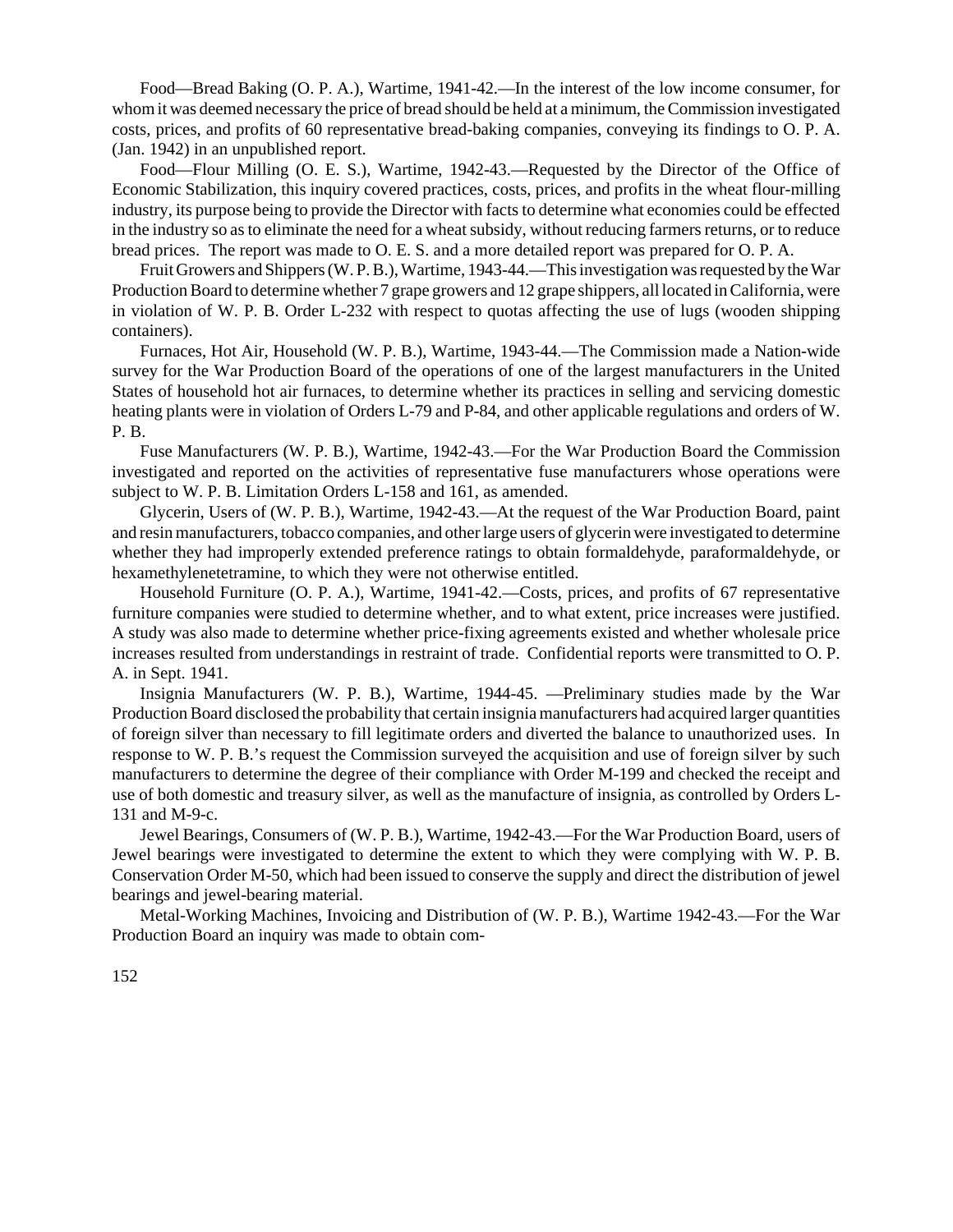plete data from the builders of metal-working machines (including those manufactured by their subcontractors) such as all nonportable power-driven machines that shape metal by progressively removing chips or by grinding, boning, or lopping; all nonportable power-driven shears, presses, hammers, bending machines, and other machines for cutting, trimming bending, forging, pressing, and forming metal; and all power-driven measuring and testing machines. Each type and kind of machine was reported on separately.

Nickel Processors (W. P. B.), Wartime, 1942-43.—The Commission was designated by the War Production Board to investigate the transactions of some 600 nickel processors for the purpose of determining the extent to which they were complying with W. P. B. Preference Order No. M-6-a, issued 9/30/41, and Conservation Order M-6-b, issued 1/20/42. The investigation was conducted concurrently with a survey of chromium processors.

OpticalDecree (AttorneyGeneral).—TheCommission investigated (inquiry referred to F. T. C. 8/12/52) themannerin which an antitrust consent decree entered (Sept. 1948) against the American OpticalCompany and others, restraining them from discriminatory and monopolistic practices, was being observed, and report (2/10/54) to the Attorney General.

Paint, Varnish, and Lacquer Manufacturers (W. P. B.), Wartime, 1943-44.—The purpose of this survey wasto determine whether the manufacturers covered were in violation of War Production Board Orders M-139, M-150, M-159, M-246, and M-327 in their acquisition and use of certain chemicals, all subject to W. P.B. allocations, used in the manufacture of paint, varnish, and lacquer. Sales of such products to determine their end uses also were investigated.

Paperboard (O. P. A.), Wartime, 1941-42.—Costs, profits, and other financial data regarding operations of 68 paperboard mills(O. P. A. request, 11/12/41) for use in connection with price stabilization work, were transmitted to O. P. A. in a confidential report (May 1942).

Paper—Newsprint (Attorney General).—The Commission investigated (inquiry referred to F. T. C. 1/24/38) the manner in which certain newsprint manufacturers complied with a consent decree entered against them (11/26/17) by the U. S. District Court, Southern District of New York.

Petroleum Decree (Attorney General).—The Commission investigated (inquiry referred to F. T. C. 4/16/36) the manner in which a consent decree entered (9/15/30) against Standard Oil Co. of California, Inc., and others, restraining them from monopolistic practices, was being observed, and reported (4/2/37) to the Attorney General.

Priorities (W. P. B.), Wartime, 1941-45.—Pursuant to Executive orders (January 1942), W. P. B. designated the Federal Trade Commission as an agency to conduct investigations of basic industries to determine the extent and degree to which they were complying with W. P.B. ordersrelative to the allocation of supply and priority of delivery of war materials. F. T. C. priorities investigations are listed herein under the headings: Aluminum, Foundries Using; Antifreeze Solutions, Manufacturers of; Capital Equipment, Chromium, Processors of; Commercial Cooking and Food and Plate Warming Equipment, Manufacturers of; Contractors, Prime, Forward Buying Practices of; Copper Base Alloy Ingot Makers; Copper, Primary Fabricators of; Costume Jewelry, Manufactures of; Electric Lamps, manufacturers of; Fruit Growers and Shippers; Furnaces, Hot Air, Household; Fuse Manufacturers; Glycerin, Users of; Insignia Manufacturers; Jewel Bearings, Consumers of; Metal-working Machines, Invoicing and Distribution of; Nickel, Processors of; Paint, Varnish, andLacquer, Manufacturers of; Quinine, Manufacturers andWholesalers of; Silverware, Manufacturers of; Silverware Manufacturers and Silver Suppliers; Steel Industry;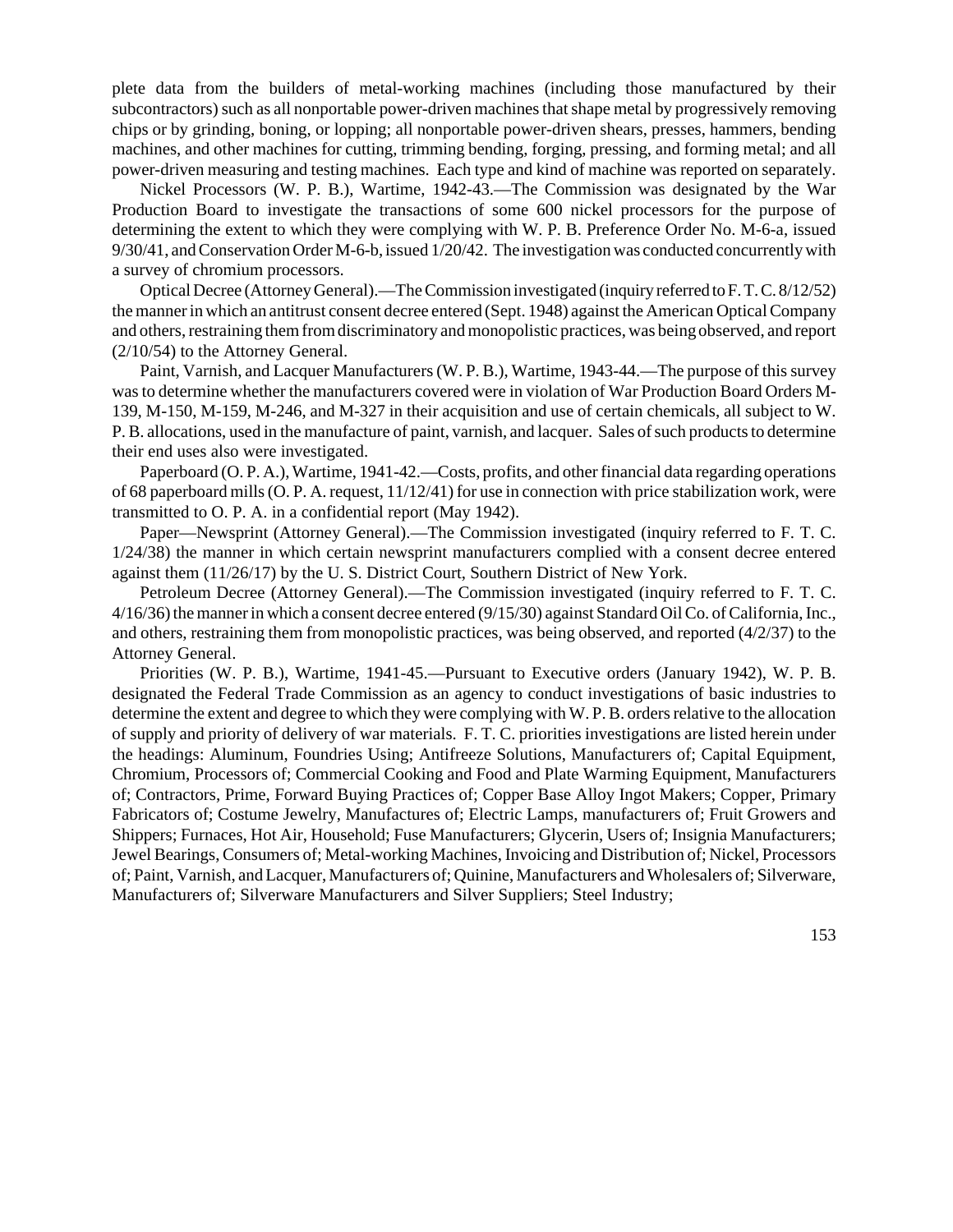Textile Mills, Cotton; and Tin, Consumers of. The report on each of these investigations was made directly to W. P. B.

Quinine, Manufacturers and Wholesalers of (W. P. B.), Wartime, 1942-43. At the instance of the War Production Board, investigation was made to determine whether requirements of its Conservation Order No. M-131-a, relating to quinine and other drugs extracted from cinchona bark, were being complied with.

Silverware Manufacturers (W. P. B.), Wartime, 1942-43.—Silverware manufacturers were investigated at the request of the War Production Board to determine the extent to which they had complied with the copper orders, that is W. P. B. General Preference Order No. M-9-a, Supplemental Order No. M-9-b, and Conservation Order m-9-c, as amended.

Silverware Manufacturers and Silver Suppliers (W. P. B.), Wartime, 1942-43.— The activities of silverware manufacturers and silver suppliers under W. P. B. Conservation and Limitation Orders m-9-a, b, and c, m-100 and L-140 were investigated and reported on at the request of the War Production Board.

Sisal Hemp (Senate).—The Commission assisted the Senate Committee on Agriculture and Forestry in an inquiry (S. Res. 170, 64th, 4/17/16) and advised how certain quantities of hemp promised by the Mexican sisal trust, might be fairly distributed among American distributors of binder twine (Mexican Sisal Hemp, S. Doc. 440, 64th, 8 p., o. p., 5/9/16). The Commission's distribution plan was adopted.

Steel Costs and Profits (O. P. A.), Wartime, 1942-43.— A report on the Commission's survey of costs, prices and profits in the steel industry, begun in April 1942 at the request of O. P. A., was made to that agency. The inquiry covered 29 important steel-producing companies.

Steel Industry (O. P. M.), Wartime, 1941-42.—This investigation covered practically every steel mill in the country and was conducted for the purpose of determining the manner in which the priorities and orders promulgated by the Office of Production Management were being observed. i. e., the technique used in the steel industry in meeting the requirements of O. P. M. (later the War Production Board) orders and forms controlling the distribution of pig iron, iron and steel, iron and steel alloys, and iron and steel scrap.

Textile Mills, Cotton (W. P. B.), Wartime, 1943-44.—For the War Production Board the Commission conducted a compliance investigation of manufacturers of cotton yarns, cordage, and twine to ascertain whether they were in violation of Priorities Regulation 1, as amended, by their failure to fill higher rated orders at the time they filled lower rated orders.

Tin Consumers(W. P. B.), Wartime, 1942-43.—The principal consumers of tin were investigated at the instance of the War Production Board to determine the degree of their compliance with Conservation Order M-43-a, as amended, and other orders and regulations issued by the Director of the Division of Industry Operation, controlling the inventories, distribution, and use of the tin supply in the U. S.

War Materials Contracts (House), Wartime, 1941-42.—At the request of the House Committee on Naval Affairs, the Commission assigned economic and legal examiners to assist in the Committees inquiry into progress of the national defense program (H. Res. 162, 77th, 4/2/41). The Commission's examiners were active in field investigations covering aircraft manufacturers' cost records and operation, naval air station construction, materials purchased for use on Government contracts, and industry expansion financing programs.

Wartime Inquiries, 1941-45.—To aid in the 1941-45 war program, F. T. C. was called upon by other Government departments, particularly the war agencies, to use its investigative, legal, accounting, statistical and other services in conducting investigations. It made cost, price, and profit studies; compiled 154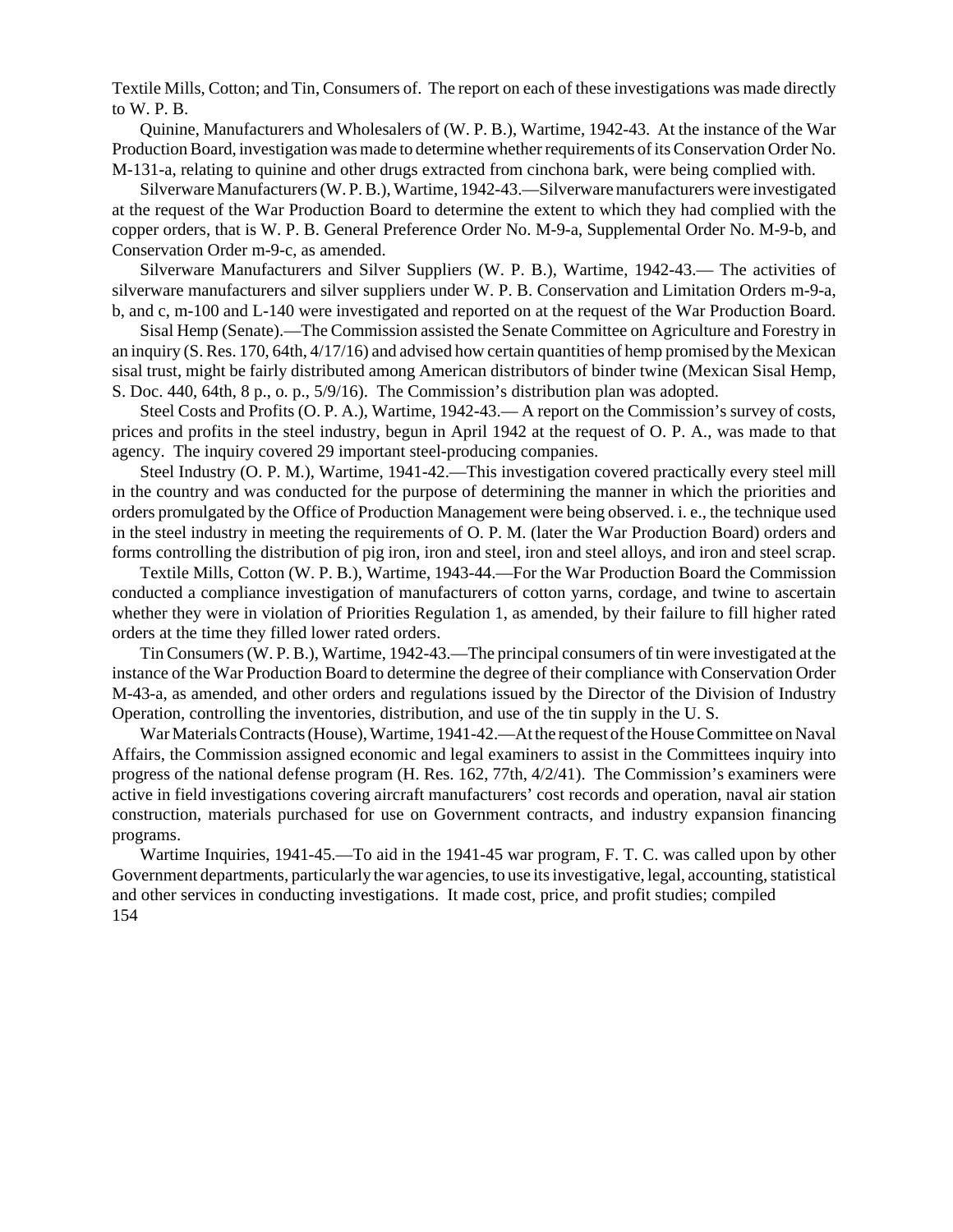industrial corporation financial data; investigated compliance by basic industries with W. P. B. priority orders; and studied methods and costs of distributing important commodities. The 1941-45, wartime investigations are herein listed under the headings: Advertising as a Factor in Distribution; cigarette shortage; Distribution Methods and Costs; Fertilizer and Related Products; Food—Biscuits and Crackers; Food—BreadBaking; Food—Fish; Food—Flour Milling; Household Furniture; Industrial Financial Reports; Metal-Working Machines; Paperboard; Priorities; Steel Costs and Profits; and War Material Contracts.